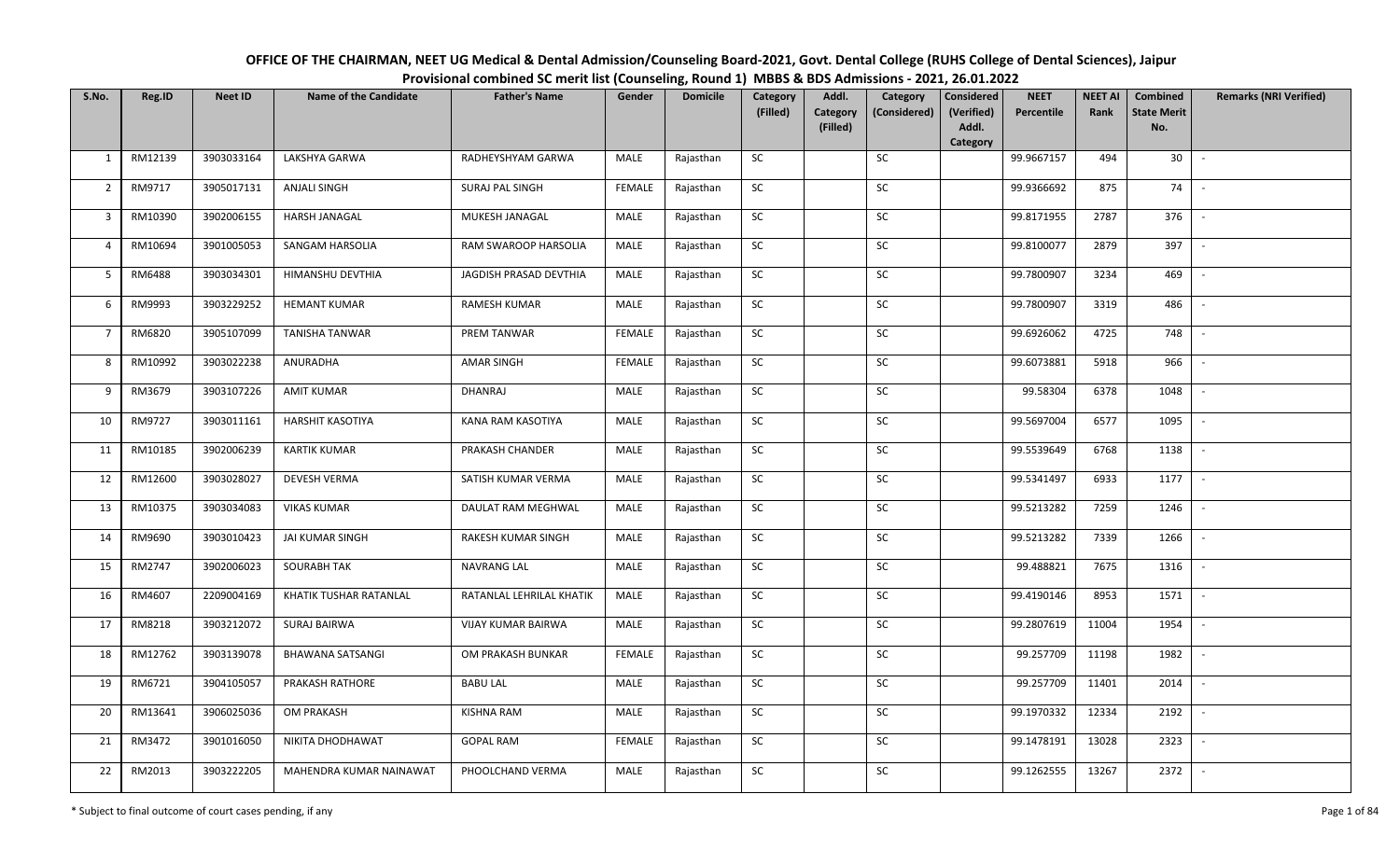| OFFICE OF THE CHAIRMAN, NEET UG Medical & Dental Admission/Counseling Board-2021, Govt. Dental College (RUHS College of Dental Sciences), Jaipur |
|--------------------------------------------------------------------------------------------------------------------------------------------------|
| Provisional combined SC merit list (Counseling, Round 1) MBBS & BDS Admissions - 2021, 26.01.2022                                                |

| S.No. | Reg.ID  | <b>Neet ID</b> | <b>Name of the Candidate</b> | <b>Father's Name</b>    | Gender        | <b>Domicile</b> | Category<br>(Filled) | Addl.<br>Category<br>(Filled) | Category<br>(Considered) | Considered<br>(Verified)<br>Addl.<br>Category | <b>NEET</b><br>Percentile | <b>NEET AI</b><br>Rank | Combined<br><b>State Merit</b><br>No. | <b>Remarks (NRI Verified)</b> |
|-------|---------|----------------|------------------------------|-------------------------|---------------|-----------------|----------------------|-------------------------------|--------------------------|-----------------------------------------------|---------------------------|------------------------|---------------------------------------|-------------------------------|
| 23    | RM11402 | 3903022410     | MUSKAN GUSAIWAL              | MEGHRAJ GUSAIWAL        | <b>FEMALE</b> | Rajasthan       | <b>SC</b>            |                               | <b>SC</b>                |                                               | 99.1026846                | 13501                  | 2416                                  | $\sim$                        |
| 24    | RM15511 | 3802007038     | RAKHI                        | <b>UPENDER KUMAR</b>    | <b>FEMALE</b> | Rajasthan       | SC                   |                               | SC                       |                                               | 99.1026846                | 13724                  | 2458                                  |                               |
| 25    | RM1660  | 1208003043     | MEHRA PARAS MANOJ            | MEHRA MANOJ ROOPCHAND   | MALE          | Rajasthan       | SC                   |                               | SC                       |                                               | 99.1026846                | 13737                  | 2461                                  |                               |
| 26    | RM12709 | 3904007144     | SHANTI LAL                   | JODHA RAM               | MALE          | Rajasthan       | <b>SC</b>            |                               | $\sf SC$                 |                                               | 99.0526934                | 14388                  | 2558                                  |                               |
| 27    | RM2066  | 3903207412     | AJAY BAYAL                   | SITA RAM BAYAL          | MALE          | Rajasthan       | SC                   |                               | SC                       |                                               | 99.0242658                | 14765                  | 2624                                  | $\sim$                        |
| 28    | RM6940  | 3903120216     | <b>SUMIT NAGAR</b>           | PRAHALAD NAGAR          | MALE          | Rajasthan       | SC                   |                               | SC                       |                                               | 99.0242658                | 14870                  | 2641                                  | $\mathbb{L}$                  |
| 29    | RM5581  | 3903002102     | RAINA VERMA                  | RADHEY SHYAM VERMA      | <b>FEMALE</b> | Rajasthan       | <b>SC</b>            |                               | SC                       |                                               | 99.002767                 | 15157                  | 2700                                  | $\sim$                        |
| 30    | RM3688  | 3903117404     | SAKSHAM DAYAMA               | DAMODAR DAYAMA          | MALE          | Rajasthan       | SC                   |                               | ${\sf SC}$               |                                               | 99.002767                 | 15174                  | 2702                                  | $\sim$                        |
| 31    | RM12929 | 3903025259     | PUSHPENDRA KUMAR             | <b>DWARIKA PRASAD</b>   | MALE          | Rajasthan       | SC                   |                               | SC                       |                                               | 99.002767                 | 15249                  | 2717                                  | $\sim$                        |
| 32    | RM7773  | 3903121416     | <b>ADITYA SODHA</b>          | SURENDRA KUMAR SODHA    | MALE          | Rajasthan       | SC                   |                               | $\sf SC$                 |                                               | 98.9786132                | 15583                  | 2776                                  | $\overline{\phantom{a}}$      |
| 33    | RM8978  | 3903124274     | <b>VIKASH DHOLPURIA</b>      | RAJKUMAR                | MALE          | Rajasthan       | SC                   |                               | SC                       |                                               | 98.9786132                | 15645                  | 2787                                  |                               |
| 34    | RM2417  | 3906001845     | <b>AKSHAT MALVIYA</b>        | RAMESH CHANDRA MALVIYA  | MALE          | Rajasthan       | SC                   |                               | SC                       |                                               | 98.9270679                | 16233                  | 2880                                  | $\sim$                        |
| 35    | RM2518  | 3902024078     | YOGESH KUMAR BAIRWA          | <b>GHASI LAL BAIRWA</b> | MALE          | Rajasthan       | SC                   |                               | SC                       |                                               | 98.9270679                | 16360                  | 2905                                  | $\sim$                        |
| 36    | RM3270  | 3902018227     | ROHAN KARWASRA               | RAKESH                  | MALE          | Rajasthan       | <b>SC</b>            |                               | SC                       |                                               | 98.8979928                | 16963                  | 3008                                  | $\sim$                        |
| 37    | RM4132  | 3904010006     | <b>SUNIL MEHRA</b>           | CHHOTA RAM              | MALE          | Rajasthan       | ${\sf SC}$           |                               | SC                       |                                               | 98.8753284                | 17303                  | 3067                                  |                               |
| 38    | RM4403  | 3901004031     | <b>TANISHQ SANKHALA</b>      | SHARWAN LAL SANKHALA    | MALE          | Rajasthan       | <b>SC</b>            |                               | SC                       |                                               | 98.8753284                | 17305                  | 3068                                  | $\sim$                        |
| 39    | RM1224  | 3903122315     | <b>BHAVANA KUMARI</b>        | <b>MAN SINGH</b>        | FEMALE        | Rajasthan       | <b>SC</b>            |                               | SC                       |                                               | 98.8753284                | 17363                  | 3077                                  |                               |
| 40    | RM3709  | 3906001013     | <b>UMESH KUMAR REGAR</b>     | <b>JASRAJ REGAR</b>     | MALE          | Rajasthan       | <b>SC</b>            |                               | SC                       |                                               | 98.8501385                | 17450                  | 3087                                  | $\mathbb{L}$                  |
| 41    | RM5181  | 3903007456     | SHASHANK CHAUHAN             | KRISHAN KUMAR CHAUHAN   | MALE          | Rajasthan       | SC                   |                               | SC                       |                                               | 98.8501385                | 17530                  | 3106                                  | $\overline{\phantom{a}}$      |
| 42    | RM10005 | 3901018023     | <b>LALIT KUMAR</b>           | KISHANA RAM             | MALE          | Rajasthan       | <b>SC</b>            |                               | SC                       |                                               | 98.8230708                | 18024                  | 3193                                  | $\sim$                        |
| 43    | RM9614  | 3901018248     | SAMERPIT BABER               | SHISHPAL BABER          | MALE          | Rajasthan       | ${\sf SC}$           |                               | ${\sf SC}$               |                                               | 98.8230708                | 18056                  | 3203                                  | $\sim$                        |
| 44    | RM2215  | 3901013069     | MAHESH MEGHWAL               | SHIVJI RAM              | MALE          | Rajasthan       | ${\sf SC}$           |                               | ${\sf SC}$               |                                               | 98.7607761                | 19107                  | 3368                                  | $\overline{\phantom{a}}$      |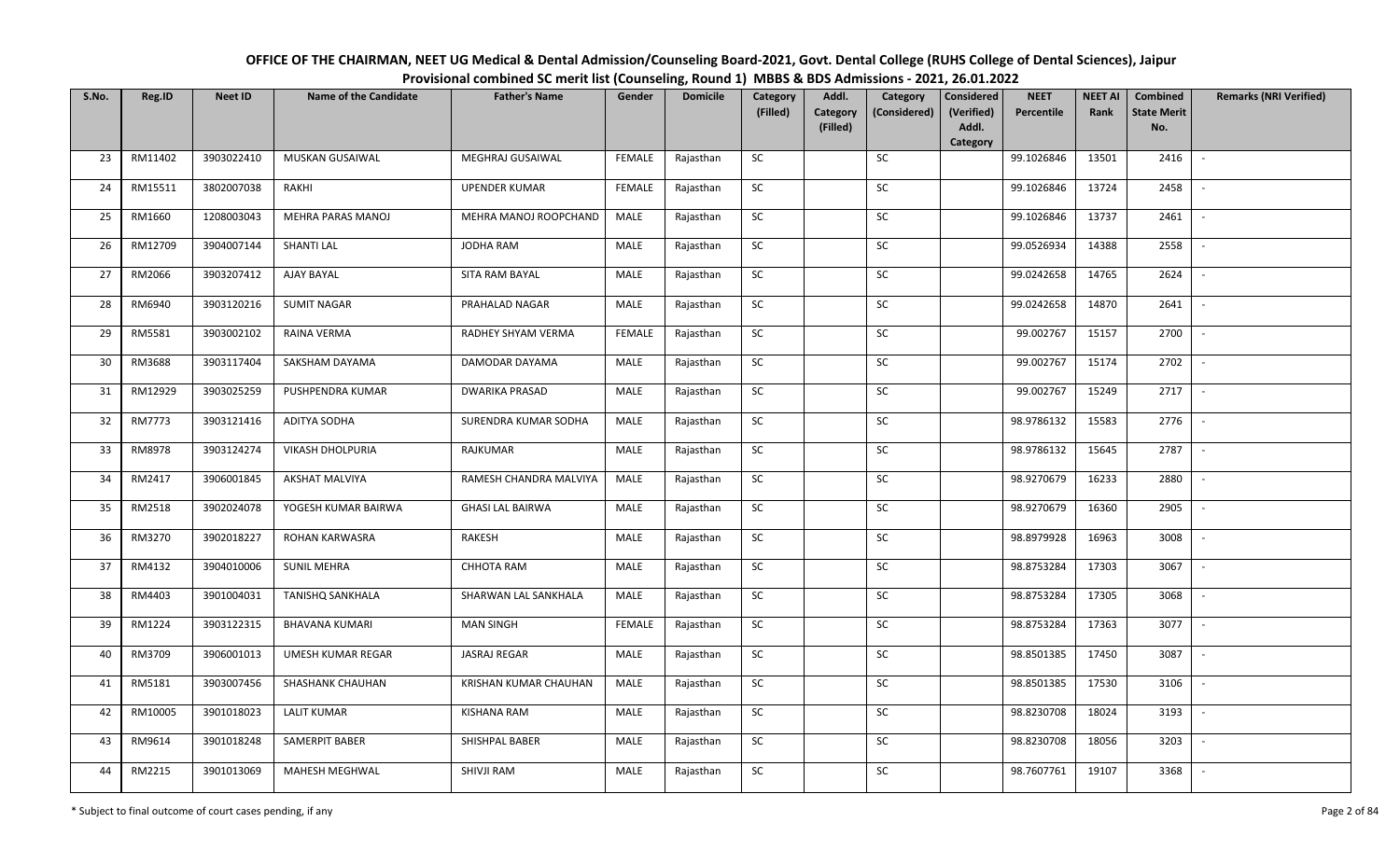| OFFICE OF THE CHAIRMAN, NEET UG Medical & Dental Admission/Counseling Board-2021, Govt. Dental College (RUHS College of Dental Sciences), Jaipur |
|--------------------------------------------------------------------------------------------------------------------------------------------------|
| Provisional combined SC merit list (Counseling, Round 1) MBBS & BDS Admissions - 2021, 26.01.2022                                                |

| S.No. | Reg.ID        | <b>Neet ID</b> | <b>Name of the Candidate</b> | <b>Father's Name</b>      | Gender        | <b>Domicile</b> | Category<br>(Filled) | Addl.<br><b>Category</b> | Category<br>(Considered) | <b>Considered</b><br>(Verified) | <b>NEET</b><br>Percentile | <b>NEET AI</b><br>Rank | <b>Combined</b><br><b>State Merit</b> | <b>Remarks (NRI Verified)</b> |
|-------|---------------|----------------|------------------------------|---------------------------|---------------|-----------------|----------------------|--------------------------|--------------------------|---------------------------------|---------------------------|------------------------|---------------------------------------|-------------------------------|
|       |               |                |                              |                           |               |                 |                      | (Filled)                 |                          | Addl.<br>Category               |                           |                        | No.                                   |                               |
| 45    | RM8122        | 3903211028     | SAURABH                      | <b>KESHAR DEV</b>         | MALE          | Rajasthan       | SC                   |                          | SC                       |                                 | 98.7335788                | 19177                  | 3374                                  | $\sim$                        |
| 46    | <b>RM7288</b> | 3903230126     | <b>KUMKUM VERMA</b>          | <b>BRAJESH VERMA</b>      | <b>FEMALE</b> | Rajasthan       | <b>SC</b>            |                          | SC                       |                                 | 98.7335788                | 19379                  | 3403                                  |                               |
| 47    | RM4833        | 3902021007     | ARYAN CHAYAL                 | RAJU NAWAL CHAYAL         | MALE          | Rajasthan       | ${\sf SC}$           |                          | ${\sf SC}$               |                                 | 98.7055398                | 19983                  | 3484                                  |                               |
| 48    | RM10436       | 3903016129     | JITENDRA THAGRIYA            | JAIPARKASH VERMA          | MALE          | Rajasthan       | SC                   |                          | SC                       |                                 | 98.6765941                | 20028                  | 3489                                  |                               |
| 49    | RM13086       | 3903227187     | SUPRIYA MOURYA               | RAMPRASAD MOURYA          | <b>FEMALE</b> | Rajasthan       | SC                   |                          | SC                       |                                 | 98.6765941                | 20227                  | 3521                                  | $\sim$                        |
| 50    | RM12374       | 3903202119     | <b>DISHANT ARYA</b>          | ASHOK KUMAR ARYA          | MALE          | Rajasthan       | SC                   |                          | SC                       |                                 | 98.6765941                | 20366                  | 3543                                  | $\sim$                        |
| 51    | RM7089        | 3901003275     | NEERAJ KUMAR CHANDEL         | <b>UMESH KUMAR</b>        | MALE          | Rajasthan       | SC                   |                          | SC                       |                                 | 98.6765941                | 20411                  | 3548                                  | $\overline{\phantom{a}}$      |
| 52    | RM7256        | 3906007138     | PRIYANSHI VERMA              | PURAN MAL VERMA           | <b>FEMALE</b> | Rajasthan       | SC                   |                          | $\sf SC$                 |                                 | 98.6473894                | 20477                  | 3559                                  |                               |
| 53    | RM11522       | 3903106030     | KULDEEP SINGH HINUNIA        | DASHRATH SINGH HINUNIA    | MALE          | Rajasthan       | SC                   |                          | SC                       |                                 | 98.6473894                | 20581                  | 3570                                  |                               |
| 54    | RM1116        | 3903011570     | SURAJ KUMAR ANSHIWAL         | <b>BABU LAL BANSHIWAL</b> | MALE          | Rajasthan       | SC                   | PwD                      | SC                       | PwD                             | 98.6473894                | 20789                  | 3599                                  |                               |
| 55    | RM1067        | 3903040400     | AJAY SIROHIYA                | <b>MAHENDRA SINGH</b>     | MALE          | Rajasthan       | SC                   |                          | SC                       |                                 | 98.6473894                | 20840                  | 3608                                  | $\blacksquare$                |
| 56    | RM11836       | 3904113204     | SHAMBHU LAL BHATIA           | OMPRAKASH                 | MALE          | Rajasthan       | SC                   |                          | ${\sf SC}$               |                                 | 98.6172782                | 21041                  | 3633                                  |                               |
| 57    | RM9256        | 3903012060     | <b>NIDHI</b>                 | PREM CHAND                | <b>FEMALE</b> | Rajasthan       | SC                   |                          | SC                       |                                 | 98.560941                 | 22054                  | 3770                                  |                               |
| 58    | RM2595        | 3903028025     | TANNU KUMARI MUHAL           | PREMCHAND MUHAL           | <b>FEMALE</b> | Rajasthan       | SC                   |                          | SC                       |                                 | 98.560941                 | 22169                  | 3782                                  | $\sim$                        |
| 59    | RM7245        | 3903205524     | NIDHI SUNKARIA               | RAJENDRA SUNKARIA         | <b>FEMALE</b> | Rajasthan       | SC                   |                          | ${\sf SC}$               |                                 | 98.5299879                | 22284                  | 3800                                  |                               |
| 60    | RM3278        | 3901012228     | KHUSHABU SHERSYA             | CHHOTU RAM SHERSYA        | FEMALE        | Rajasthan       | SC                   |                          | SC                       |                                 | 98.5299879                | 22350                  | 3805                                  | $\sim$                        |
| 61    | RM7869        | 3802011142     | RAJESH                       | CHHOTU RAM                | MALE          | Rajasthan       | ${\sf SC}$           |                          | ${\sf SC}$               |                                 | 98.4997471                | 22726                  | 3858                                  | $\overline{\phantom{a}}$      |
| 62    | RM3909        | 3003113273     | <b>MOHIT KUMAR</b>           | BHARAT KUMAR NASVARIYA    | MALE          | Rajasthan       | ${\sf SC}$           |                          | SC                       |                                 | 98.4997471                | 22770                  | 3863                                  | $\sim$                        |
| 63    | RM4919        | 3903117478     | <b>ANIL ASHIWAL</b>          | RAJESH ASHIWAL            | MALE          | Rajasthan       | SC                   |                          | SC                       |                                 | 98.4997471                | 22830                  | 3871                                  | $\overline{\phantom{a}}$      |
| 64    | RM5111        | 3903017064     | ROHIT BANYLA                 | <b>BALBIR KUMAR VERMA</b> | MALE          | Rajasthan       | ${\sf SC}$           |                          | $\sf SC$                 |                                 | 98.4997471                | 23105                  | 3908                                  |                               |
| 65    | RM7928        | 3904111100     | <b>VINITA PANWAR</b>         | <b>RUGARAM PANWAR</b>     | <b>FEMALE</b> | Rajasthan       | SC                   |                          | SC                       |                                 | 98.4632898                | 23423                  | 3939                                  |                               |
| 66    | RM5365        | 3901014462     | NARESH DHOLPURIYA            | HADMAN DHOLPURIYA         | MALE          | Rajasthan       | SC                   |                          | SC                       |                                 | 98.4632898                | 23560                  | 3951                                  | $\overline{\phantom{a}}$      |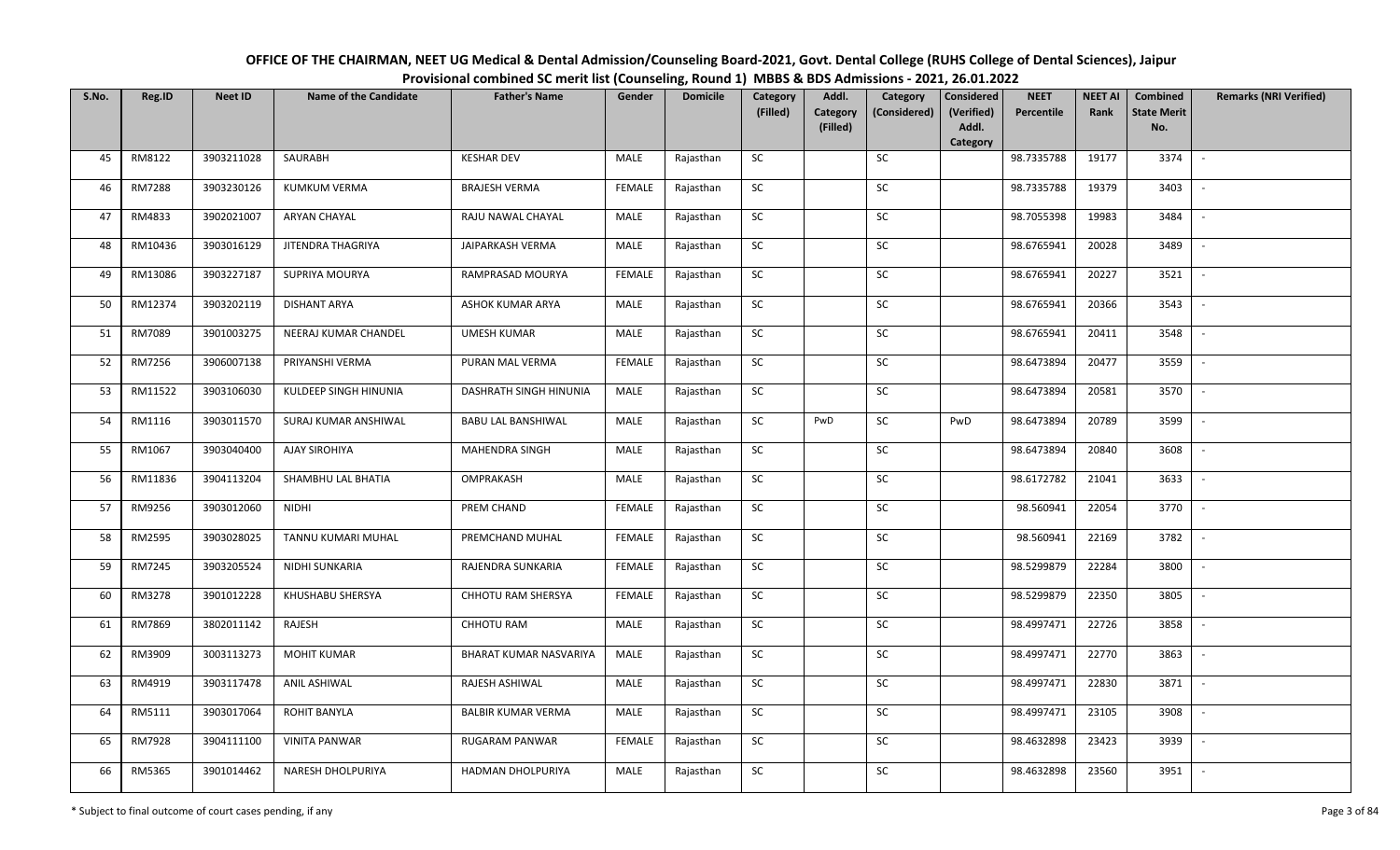| OFFICE OF THE CHAIRMAN, NEET UG Medical & Dental Admission/Counseling Board-2021, Govt. Dental College (RUHS College of Dental Sciences), Jaipur |
|--------------------------------------------------------------------------------------------------------------------------------------------------|
| Provisional combined SC merit list (Counseling, Round 1) MBBS & BDS Admissions - 2021, 26.01.2022                                                |

| S.No. | Reg.ID  | <b>Neet ID</b> | <b>Name of the Candidate</b> | <b>Father's Name</b>   | Gender        | <b>Domicile</b> | Category<br>(Filled) | Addl.<br><b>Category</b><br>(Filled) | Category<br>(Considered) | <b>Considered</b><br>(Verified)<br>Addl. | <b>NEET</b><br>Percentile | <b>NEET AI</b><br>Rank | Combined<br><b>State Merit</b><br>No. | <b>Remarks (NRI Verified)</b> |
|-------|---------|----------------|------------------------------|------------------------|---------------|-----------------|----------------------|--------------------------------------|--------------------------|------------------------------------------|---------------------------|------------------------|---------------------------------------|-------------------------------|
|       |         |                |                              |                        |               |                 |                      |                                      |                          | Category                                 |                           |                        |                                       |                               |
| 67    | RM1517  | 3904004353     | <b>MANOJ KUMAR</b>           | <b>BHAGWAN CHAND</b>   | MALE          | Rajasthan       | <b>SC</b>            |                                      | SC                       |                                          | 98.4632898                | 23619                  | 3956                                  | $\sim$                        |
| 68    | RM6533  | 3903238183     | <b>HARSHIT MAHOLIYA</b>      | VINOD KUMAR MAHOLIYA   | MALE          | Rajasthan       | <b>SC</b>            |                                      | SC                       |                                          | 98.4352508                | 23773                  | 3978                                  |                               |
| 69    | RM5621  | 3902023011     | SAKSHI                       | <b>SURESH KUMAR</b>    | <b>FEMALE</b> | Rajasthan       | SC                   |                                      | SC                       |                                          | 98.4352508                | 23953                  | 3995                                  | $\overline{\phantom{a}}$      |
| 70    | RM1205  | 3903237224     | <b>KESHAV KATARIYA</b>       | POORAN MAL KATARIYA    | MALE          | Rajasthan       | SC                   |                                      | SC                       |                                          | 98.4033911                | 24274                  | 4019                                  | $\sim$                        |
| 71    | RM7127  | 3906024342     | <b>HARISH KUMAR</b>          | <b>BHAGWATI LAL</b>    | MALE          | Rajasthan       | ${\sf SC}$           |                                      | ${\sf SC}$               |                                          | 98.4033911                | 24605                  | 4052                                  | $\sim$                        |
| 72    | RM5493  | 3902001360     | KALPANA KUMARI               | RAJA RAM               | <b>FEMALE</b> | Rajasthan       | ${\sf SC}$           |                                      | $\sf SC$                 |                                          | 98.3700421                | 24686                  | 4060                                  | $\sim$                        |
| 73    | RM7318  | 3902013201     | TINA SISODIYA                | PRADEEP KUMAR          | <b>FEMALE</b> | Rajasthan       | <b>SC</b>            |                                      | <b>SC</b>                |                                          | 98.3700421                | 25000                  | 4092                                  | $\sim$                        |
| 74    | RM5200  | 3905024419     | ASHISH PACHAURI              | MAHIPAT PACHAURI       | MALE          | Rajasthan       | SC                   |                                      | SC                       |                                          | 98.3700421                | 25057                  | 4100                                  | $\overline{\phantom{a}}$      |
| 75    | RM3626  | 3903124240     | PIYUSH ATAL                  | <b>THAKURSI DAS</b>    | MALE          | Rajasthan       | SC                   |                                      | SC                       |                                          | 98.3700421                | 25113                  | 4106                                  |                               |
| 76    | RM12016 | 3905001341     | HIMANSHU                     | JAGDISH LAL BHAMBI     | MALE          | Rajasthan       | SC                   |                                      | SC                       |                                          | 98.3700421                | 25170                  | 4118                                  | $\overline{\phantom{a}}$      |
| 77    | RM2647  | 3901002193     | RAGHURAJ SINGH               | <b>DHARA SINGH</b>     | MALE          | Rajasthan       | ${\sf SC}$           |                                      | $\sf SC$                 |                                          | 98.3345561                | 25242                  | 4130                                  | $\sim$                        |
| 78    | RM5744  | 3905119062     | PAWAN KUMAR MEGHWAL          | OM PRAKASH MEGHWAL     | MALE          | Rajasthan       | <b>SC</b>            |                                      | SC                       |                                          | 98.3345561                | 25280                  | 4136                                  | $\sim$                        |
| 79    | RM8054  | 3903202453     | <b>ROMI KUMAR</b>            | RAMSWAROOP             | MALE          | Rajasthan       | SC                   |                                      | <b>SC</b>                |                                          | 98.3345561                | 25324                  | 4141                                  | $\overline{\phantom{a}}$      |
| 80    | RM11036 | 3903029101     | <b>NITU</b>                  | OMPRAKASH              | <b>FEMALE</b> | Rajasthan       | SC                   |                                      | SC                       |                                          | 98.3345561                | 25453                  | 4152                                  | $\sim$                        |
| 81    | RM11879 | 3903217131     | PRINCE KUMAR                 | MUKESH KUMAR SINGHAL   | MALE          | Rajasthan       | SC                   |                                      | SC                       |                                          | 98.3345561                | 25455                  | 4153                                  | $\overline{\phantom{a}}$      |
| 82    | RM5644  | 3904014226     | MANISH                       | CHOTHA RAM             | MALE          | Rajasthan       | ${\sf SC}$           |                                      | ${\sf SC}$               |                                          | 98.3345561                | 25615                  | 4165                                  | $\sim$                        |
| 83    | RM7088  | 3903021282     | <b>CHANCHAL BAIRWA</b>       | RAMBABU BAIRWA         | <b>FEMALE</b> | Rajasthan       | <b>SC</b>            |                                      | SC                       |                                          | 98.3345561                | 25629                  | 4167                                  | $\sim$                        |
| 84    | RM10277 | 3903031169     | ABHIJEET JATAWAT             | KAILASH NARAYAN BUNKAR | MALE          | Rajasthan       | SC                   |                                      | SC                       |                                          | 98.3010128                | 25833                  | 4185                                  | $\sim$                        |
| 85    | RM4943  | 3901018060     | SOMESH DANGI                 | <b>BABU LAL DANGI</b>  | MALE          | Rajasthan       | SC                   |                                      | SC                       |                                          | 98.3010128                | 26066                  | 4210                                  | $\sim$                        |
| 86    | RM1508  | 3903117192     | <b>TARUN MORODIA</b>         | RAJESH MORODIA         | MALE          | Rajasthan       | SC                   |                                      | SC                       |                                          | 98.2690884                | 26355                  | 4249                                  | $\blacksquare$                |
| 87    | RM6849  | 3903123059     | DHEERAJ MEHRA                | JAI PRAKASH MEHRA      | MALE          | Rajasthan       | ${\sf SC}$           |                                      | ${\sf SC}$               |                                          | 98.2690884                | 26650                  | 4279                                  | $\overline{\phantom{a}}$      |
| 88    | RM12081 | 3903109435     | DEEPIKA ARYA                 | DHEERENDRA KUMAR       | <b>FEMALE</b> | Rajasthan       | ${\sf SC}$           |                                      | ${\sf SC}$               |                                          | 98.2385239                | 26732                  | 4292                                  |                               |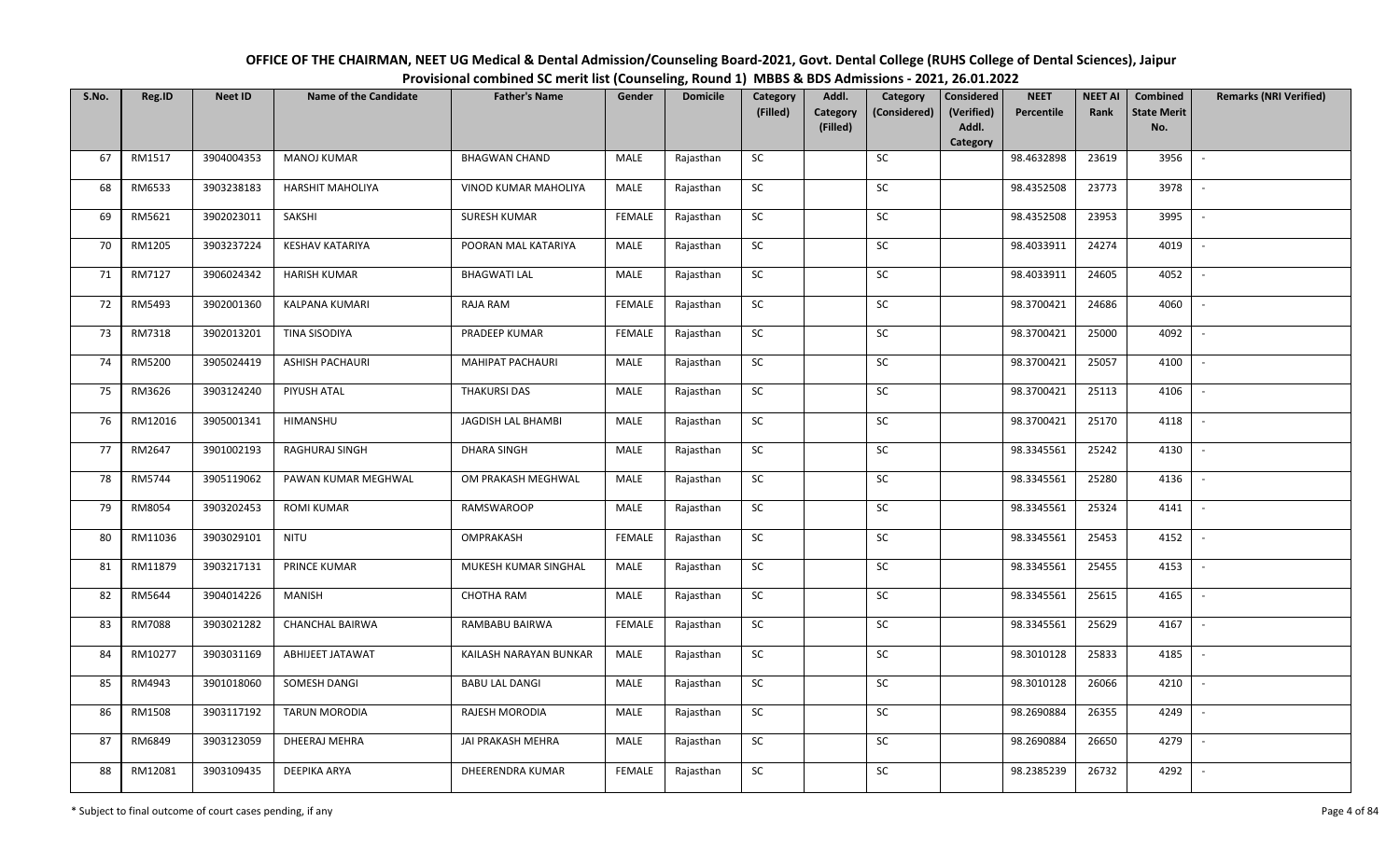| OFFICE OF THE CHAIRMAN, NEET UG Medical & Dental Admission/Counseling Board-2021, Govt. Dental College (RUHS College of Dental Sciences), Jaipur |
|--------------------------------------------------------------------------------------------------------------------------------------------------|
| Provisional combined SC merit list (Counseling, Round 1) MBBS & BDS Admissions - 2021, 26.01.2022                                                |

| S.No. | Reg.ID        | <b>Neet ID</b> | <b>Name of the Candidate</b> | <b>Father's Name</b>      | Gender        | <b>Domicile</b> | Category<br>(Filled) | Addl.<br>Category<br>(Filled) | Category<br>(Considered) | <b>Considered</b><br>(Verified)<br>Addl. | <b>NEET</b><br>Percentile | <b>NEET AI</b><br>Rank | Combined<br><b>State Merit</b><br>No. | <b>Remarks (NRI Verified)</b> |
|-------|---------------|----------------|------------------------------|---------------------------|---------------|-----------------|----------------------|-------------------------------|--------------------------|------------------------------------------|---------------------------|------------------------|---------------------------------------|-------------------------------|
|       |               |                |                              |                           |               |                 |                      |                               |                          | Category                                 |                           |                        |                                       |                               |
| 89    | RM11963       | 3902018120     | POOJA DANODIYA               | RAMCHANDRA                | <b>FEMALE</b> | Rajasthan       | <b>SC</b>            |                               | <b>SC</b>                |                                          | 98.2385239                | 26952                  | 4310                                  | $\sim$                        |
| 90    | RM11955       | 3903108389     | KHUSHI SIRAWAT               | SURESH SIRAWAT            | <b>FEMALE</b> | Rajasthan       | SC                   |                               | SC                       |                                          | 98.2385239                | 26957                  | 4312                                  |                               |
| 91    | RM2996        | 3903230274     | KOMAL BAROLIYA               | KRIPA SHANKAR BAROLIYA    | FEMALE        | Rajasthan       | SC                   |                               | SC                       |                                          | 98.2385239                | 26994                  | 4316                                  |                               |
| 92    | RM4590        | 3902016197     | JASVINDRA ALHA               | SHUBHKARAN ALHA           | MALE          | Rajasthan       | SC                   |                               | $\sf SC$                 |                                          | 98.2385239                | 27018                  | 4321                                  | $\overline{\phantom{a}}$      |
| 93    | RM6217        | 3903220309     | <b>MAMTA HANSALIYA</b>       | SHARWAN RAM HANSALIYA     | <b>FEMALE</b> | Rajasthan       | SC                   |                               | SC                       |                                          | 98.2097077                | 27344                  | 4347                                  | $\sim$                        |
| 94    | RM4017        | 3903210060     | ANUP KUMAR VERMA             | MURLIDHAR VERMA           | MALE          | Rajasthan       | <b>SC</b>            |                               | SC                       |                                          | 98.2097077                | 27570                  | 4363                                  | $\blacksquare$                |
| 95    | RM2288        | 3903011197     | SUNIL KUMAR KANWAT           | RAM KISHOR KANWAT         | MALE          | Rajasthan       | SC                   |                               | SC                       |                                          | 98.2097077                | 27591                  | 4366                                  | $\mathbb{L}^+$                |
| 96    | RM11760       | 3901019003     | PARMHARSH DOTANIYA           | OM PRAKASH DOTANIYA       | MALE          | Rajasthan       | SC                   |                               | ${\sf SC}$               |                                          | 98.2097077                | 27610                  | 4369                                  | $\sim$                        |
| 97    | RM3266        | 3903130130     | HIMANSHU BHUKAL              | PARMESHWAR LAL            | MALE          | Rajasthan       | SC                   |                               | SC                       |                                          | 98.176553                 | 27740                  | 4381                                  | $\sim$                        |
| 98    | RM9289        | 3901019134     | <b>RAKESH MANDAR</b>         | PAPPU RAM                 | MALE          | Rajasthan       | SC                   |                               | $\sf SC$                 |                                          | 98.176553                 | 28139                  | 4420                                  | $\overline{\phantom{a}}$      |
| 99    | <b>RM7228</b> | 3902016027     | SAKSHI BAKOLIA               | <b>INDRA CHAND</b>        | <b>FEMALE</b> | Rajasthan       | SC                   |                               | SC                       |                                          | 98.1384121                | 28234                  | 4424                                  | $\mathbb{L}$                  |
| 100   | RM1164        | 3905007017     | <b>NITIN KUMAR</b>           | <b>NEKI RAM</b>           | MALE          | Rajasthan       | SC                   |                               | SC                       |                                          | 98.1384121                | 28290                  | 4427                                  | $\sim$                        |
| 101   | RM11581       | 3903110228     | <b>NEHA</b>                  | <b>BANWARI LAL RAIGAR</b> | <b>FEMALE</b> | Rajasthan       | SC                   |                               | SC                       |                                          | 98.1384121                | 28415                  | 4440                                  | $\mathbb{L}$                  |
| 102   | RM9209        | 4401020140     | <b>GAGNESH CHAUHAN</b>       | BIRBAL                    | MALE          | Rajasthan       | <b>SC</b>            |                               | SC                       |                                          | 98.1384121                | 28475                  | 4446                                  | $\sim$                        |
| 103   | RM4739        | 3901010158     | SHUBHAM SANKHALA             | <b>VISHAL SANKHALA</b>    | MALE          | Rajasthan       | ${\sf SC}$           |                               | SC                       |                                          | 98.1384121                | 28597                  | 4461                                  | $\overline{\phantom{a}}$      |
| 104   | RM3494        | 3903227168     | <b>VIRENDRA KUMAR</b>        | PRABHUDAYAL               | MALE          | Rajasthan       | <b>SC</b>            |                               | SC                       |                                          | 98.1384121                | 28601                  | 4463                                  | $\sim$                        |
| 105   | RM6278        | 3903131042     | <b>VIVEK RAJ JALUTHARIA</b>  | RAMPAL JALUTHARIA         | MALE          | Rajasthan       | <b>SC</b>            |                               | SC                       |                                          | 98.1384121                | 28603                  | 4464                                  |                               |
| 106   | RM1026        | 3110002423     | RASAGANIA RAHUL PRAKASH      | PRAKASH                   | MALE          | Rajasthan       | SC                   |                               | SC                       |                                          | 98.1384121                | 28606                  | 4465                                  | $\mathbb{L}$                  |
| 107   | RM8713        | 3905006427     | <b>AKSHPREET KAUR</b>        | SURENDRA PAL SINGH        | <b>FEMALE</b> | Rajasthan       | SC                   |                               | SC                       |                                          | 98.1070057                | 28857                  | 4492                                  | $\overline{\phantom{a}}$      |
| 108   | RM13332       | 3903224201     | RATAN KUMAR MEGHWAL          | MOHAN LAL MEGHWAL         | MALE          | Rajasthan       | ${\sf SC}$           |                               | ${\sf SC}$               |                                          | 98.1070057                | 29012                  | 4501                                  | $\sim$                        |
| 109   | RM4742        | 3905105329     | AYUSH KUMAR                  | HARISH KUMAR NARVARIA     | MALE          | Rajasthan       | ${\sf SC}$           |                               | ${\sf SC}$               |                                          | 98.1070057                | 29051                  | 4506                                  | $\sim$                        |
| 110   | RM10287       | 3902005343     | <b>GUNJAN CHIRANIA</b>       | RAMESHWAR LAL             | MALE          | Rajasthan       | ${\sf SC}$           |                               | ${\sf SC}$               |                                          | 98.1070057                | 29218                  | 4527                                  | $\overline{\phantom{a}}$      |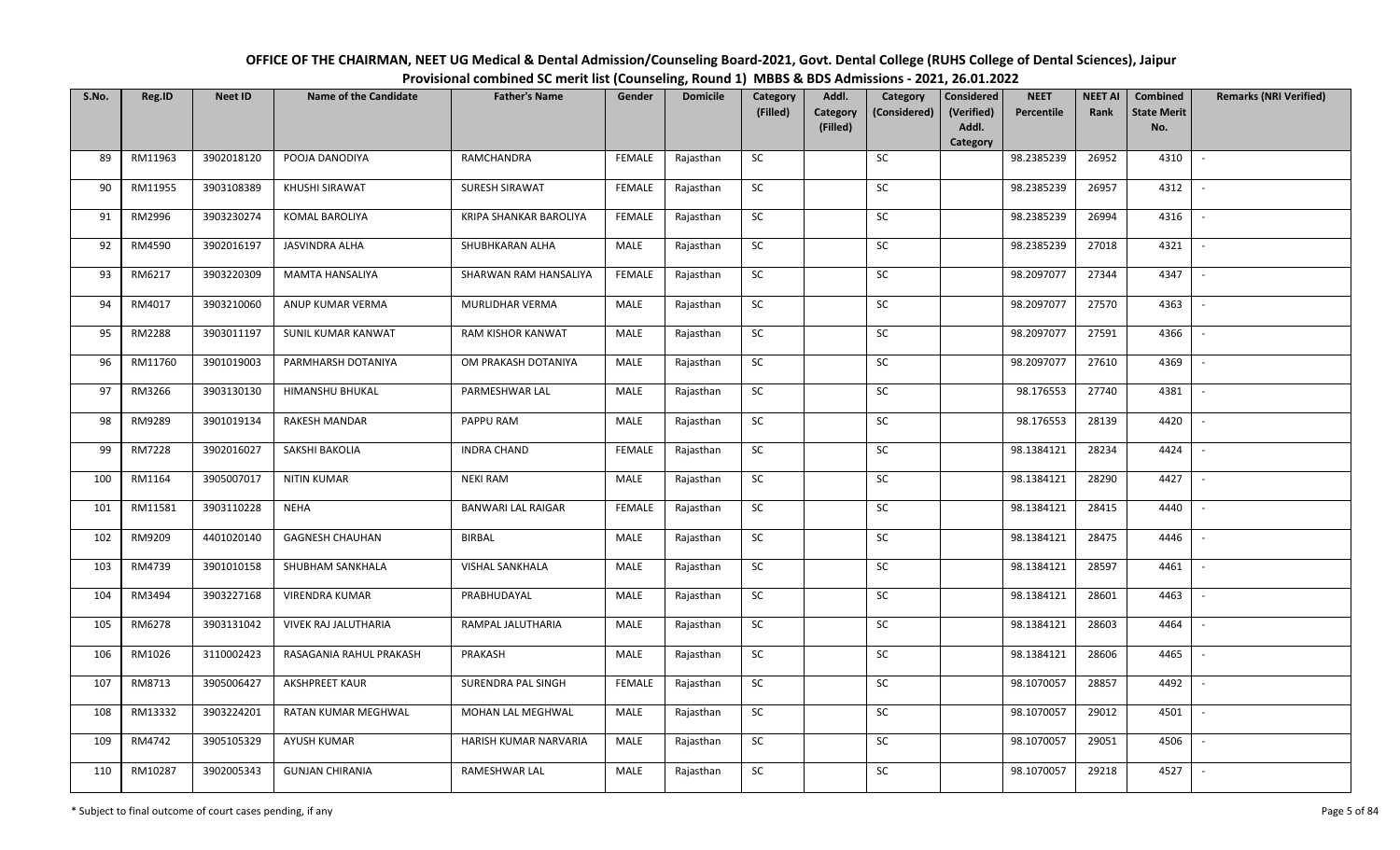| OFFICE OF THE CHAIRMAN, NEET UG Medical & Dental Admission/Counseling Board-2021, Govt. Dental College (RUHS College of Dental Sciences), Jaipur |
|--------------------------------------------------------------------------------------------------------------------------------------------------|
| Provisional combined SC merit list (Counseling, Round 1) MBBS & BDS Admissions - 2021, 26.01.2022                                                |

| S.No. | Reg.ID  | <b>Neet ID</b> | <b>Name of the Candidate</b> | <b>Father's Name</b>       | Gender        | <b>Domicile</b> | Category<br>(Filled) | Addl.                       | Category<br>(Considered) | <b>Considered</b><br>(Verified) | <b>NEET</b><br>Percentile | <b>NEET AI</b><br>Rank | Combined<br><b>State Merit</b> | <b>Remarks (NRI Verified)</b> |
|-------|---------|----------------|------------------------------|----------------------------|---------------|-----------------|----------------------|-----------------------------|--------------------------|---------------------------------|---------------------------|------------------------|--------------------------------|-------------------------------|
|       |         |                |                              |                            |               |                 |                      | <b>Category</b><br>(Filled) |                          | Addl.                           |                           |                        | No.                            |                               |
| 111   | RM6069  | 3905015167     | KUSUMLATA VERMA              | KAILASH VERMA              | <b>FEMALE</b> | Rajasthan       | SC                   |                             | SC                       | Category                        | 98.0710665                | 29264                  | 4529                           | $\overline{\phantom{a}}$      |
|       |         |                |                              |                            |               |                 |                      |                             |                          |                                 |                           |                        |                                |                               |
| 112   | RM8539  | 3905121249     | ABHISHEK PANKAJ              | SHER BAHADUR PANKAJ        | MALE          | Rajasthan       | SC                   |                             | <b>SC</b>                |                                 | 98.0710665                | 29522                  | 4550                           |                               |
| 113   | RM11644 | 3903210415     | HIMANSHU KUMAR               | <b>VINOD KUMAR</b>         | MALE          | Rajasthan       | ${\sf SC}$           |                             | SC                       |                                 | 98.0710665                | 29690                  | 4560                           |                               |
| 114   | RM5799  | 3903233177     | KAPIL CHAWLA                 | RAMSWAROOP CHAWLA          | MALE          | Rajasthan       | SC                   |                             | SC                       |                                 | 98.0710665                | 29709                  | 4561                           | $\overline{a}$                |
| 115   | RM6562  | 3901015283     | SANGEETA GOTHWAL             | RAMESHWAR LAL              | <b>FEMALE</b> | Rajasthan       | SC                   |                             | SC                       |                                 | 98.0710665                | 29752                  | 4566                           | $\sim$                        |
| 116   | RM1557  | 3903115099     | RITU BAIRWA                  | <b>BABULAL BAIRWA</b>      | <b>FEMALE</b> | Rajasthan       | SC                   |                             | SC                       |                                 | 98.0710665                | 29785                  | 4568                           | $\sim$                        |
| 117   | RM1314  | 2206001674     | <b>DIVYA</b>                 | <b>KANTI LAL</b>           | <b>FEMALE</b> | Rajasthan       | SC                   |                             | SC                       |                                 | 98.0379117                | 29854                  | 4574                           | $\overline{a}$                |
| 118   | RM9520  | 3903005662     | DHEERAJ KUMAR LAKWAL         | SUBHASH CHAND LAKWAL       | MALE          | Rajasthan       | SC                   |                             | $\sf SC$                 |                                 | 98.0379117                | 30102                  | 4599                           |                               |
| 119   | RM7989  | 3903105231     | RAVANTIKA BAJAD              | RAMSWAROOP BAJAD           | <b>FEMALE</b> | Rajasthan       | SC                   |                             | SC                       |                                 | 98.0379117                | 30108                  | 4601                           |                               |
| 120   | RM9907  | 2302033084     | AJAY KUMAR                   | SUBADDHI                   | MALE          | Rajasthan       | ${\sf SC}$           |                             | $\sf SC$                 |                                 | 98.0019077                | 30345                  | 4626                           |                               |
| 121   | RM7349  | 3905008459     | AYUSH PAHADIYA               | DHANRAJ PAHADIYA           | MALE          | Rajasthan       | SC                   |                             | SC                       |                                 | 98.0019077                | 30404                  | 4631                           | $\blacksquare$                |
| 122   | RM5029  | 3903229027     | ABHISHEK KUMAR TANWAR        | <b>GIRDHARI LAL BUNKAR</b> | MALE          | Rajasthan       | SC                   |                             | ${\sf SC}$               |                                 | 98.0019077                | 30461                  | 4634                           |                               |
| 123   | RM3953  | 3903127093     | PRATIKSHA MOHANPURIA         | MOTI RAM MOHANPURIA        | FEMALE        | Rajasthan       | SC                   |                             | SC                       |                                 | 98.0019077                | 30495                  | 4639                           |                               |
| 124   | RM1661  | 3903118474     | PRIYA ATAL                   | <b>BHANWAR LAL ATAL</b>    | <b>FEMALE</b> | Rajasthan       | SC                   |                             | SC                       |                                 | 98.0019077                | 30571                  | 4645                           |                               |
| 125   | RM1390  | 3902009239     | <b>NAVEEN MAHICH</b>         | <b>MAHENDRA SINGH</b>      | MALE          | Rajasthan       | SC                   |                             | ${\sf SC}$               |                                 | 98.0019077                | 30629                  | 4652                           |                               |
| 126   | RM9013  | 3903205937     | <b>ADITI SOLANKI</b>         | RAJENDRA SOLANKI           | <b>FEMALE</b> | Rajasthan       | SC                   |                             | SC                       |                                 | 97.9615651                | 30892                  | 4673                           | $\sim$                        |
| 127   | RM9291  | 3903033212     | AMAN MOURYA                  | DHANNA LAL RAIGAR          | MALE          | Rajasthan       | ${\sf SC}$           |                             | ${\sf SC}$               |                                 | 97.9615651                | 30983                  | 4676                           | $\sim$                        |
| 128   | RM5642  | 3903002209     | RAHUL KUMAR ARYA             | SURESH CHAND ARYA          | MALE          | Rajasthan       | SC                   |                             | SC                       |                                 | 97.9615651                | 31232                  | 4695                           |                               |
| 129   | RM3903  | 3903041256     | <b>JITENDER TARUN</b>        | <b>GHANSHYAM TARUN</b>     | MALE          | Rajasthan       | SC                   |                             | SC                       |                                 | 97.9615651                | 31471                  | 4716                           | $\overline{\phantom{a}}$      |
| 130   | RM5161  | 3905126138     | BHAVNA KUMARI MANJIWAL       | <b>VIJENDRA SINGH</b>      | <b>FEMALE</b> | Rajasthan       | ${\sf SC}$           |                             | ${\sf SC}$               |                                 | 97.9615651                | 31476                  | 4717                           |                               |
| 131   | RM2202  | 3903206831     | KARMA BAIRWA                 | JAGDISH PRASAD BAIRWA      | <b>FEMALE</b> | Rajasthan       | SC                   |                             | SC                       |                                 | 97.9301587                | 31616                  | 4728                           |                               |
| 132   | RM13183 | 3903101099     | YASHVI ASWAL                 | PRADEEP ASWAL              | FEMALE        | Rajasthan       | SC                   |                             | SC                       |                                 | 97.8957089                | 32070                  | 4765                           | $\overline{\phantom{a}}$      |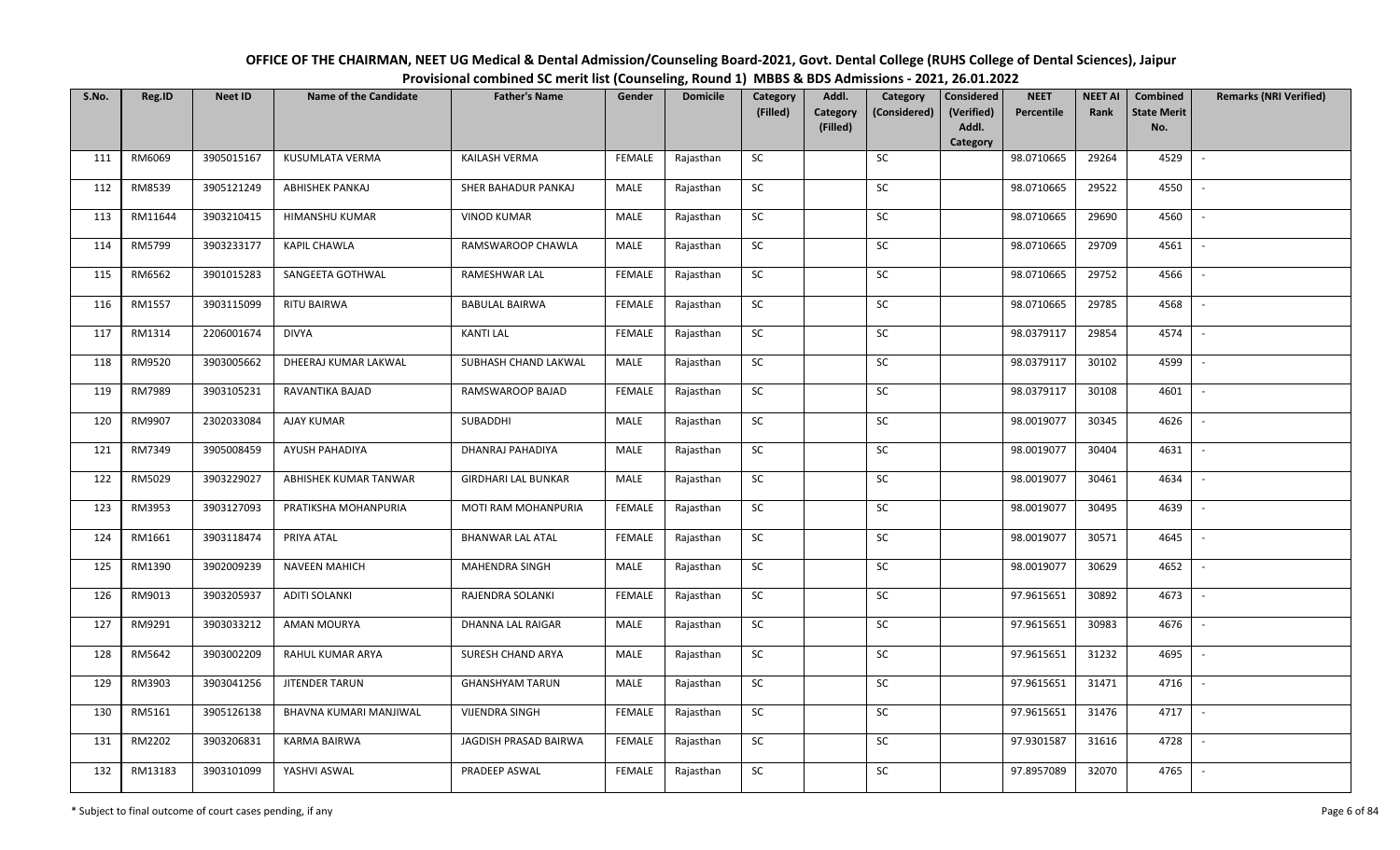| OFFICE OF THE CHAIRMAN, NEET UG Medical & Dental Admission/Counseling Board-2021, Govt. Dental College (RUHS College of Dental Sciences), Jaipur |
|--------------------------------------------------------------------------------------------------------------------------------------------------|
| Provisional combined SC merit list (Counseling, Round 1) MBBS & BDS Admissions - 2021, 26.01.2022                                                |

| S.No. | Reg.ID  | <b>Neet ID</b> | <b>Name of the Candidate</b> | <b>Father's Name</b>     | Gender        | <b>Domicile</b> | Category<br>(Filled) | Addl.<br><b>Category</b> | Category<br>(Considered) | <b>Considered</b><br>(Verified) | <b>NEET</b><br>Percentile | <b>NEET AI</b><br>Rank | Combined<br><b>State Merit</b> | <b>Remarks (NRI Verified)</b> |
|-------|---------|----------------|------------------------------|--------------------------|---------------|-----------------|----------------------|--------------------------|--------------------------|---------------------------------|---------------------------|------------------------|--------------------------------|-------------------------------|
|       |         |                |                              |                          |               |                 |                      | (Filled)                 |                          | Addl.<br>Category               |                           |                        | No.                            |                               |
| 133   | RM8058  | 3903236103     | <b>ABHISHEK SAHAL</b>        | <b>HARI CHAND SAHAL</b>  | MALE          | Rajasthan       | <b>SC</b>            |                          | SC                       |                                 | 97.8957089                | 32147                  | 4771                           | $\sim$                        |
| 134   | RM10825 | 3903118122     | SANDEEP KUMAR ASIWAL         | <b>BHAG CHAND ASIWAL</b> | MALE          | Rajasthan       | <b>SC</b>            |                          | SC                       |                                 | 97.8957089                | 32327                  | 4785                           |                               |
| 135   | RM9629  | 4401019059     | DEVESH KUMAR                 | <b>SUNIL KUMAR</b>       | MALE          | Rajasthan       | SC                   |                          | SC                       |                                 | 97.8598991                | 32606                  | 4804                           | $\overline{\phantom{a}}$      |
| 136   | RM1289  | 3902012113     | <b>MANJEET KUMAR</b>         | <b>RAMESH KUMAR</b>      | MALE          | Rajasthan       | SC                   |                          | SC                       |                                 | 97.8598991                | 32744                  | 4808                           | $\overline{\phantom{a}}$      |
| 137   | RM13074 | 3903125103     | ARJUN KUMAR SURELA           | SITARAM SURELA           | MALE          | Rajasthan       | ${\sf SC}$           |                          | ${\sf SC}$               |                                 | 97.8598991                | 32945                  | 4819                           | $\sim$                        |
| 138   | RM4170  | 3903005585     | <b>VISHU SINGH</b>           | HUKAM CHAND NIRALA       | <b>FEMALE</b> | Rajasthan       | ${\sf SC}$           |                          | ${\sf SC}$               |                                 | 97.8218877                | 33255                  | 4833                           | $\sim$                        |
| 139   | RM13646 | 3903013167     | <b>BHAWANI SHANKAR</b>       | <b>MANGA RAM</b>         | MALE          | Rajasthan       | <b>SC</b>            |                          | <b>SC</b>                |                                 | 97.8218877                | 33294                  | 4839                           | $\sim$                        |
| 140   | RM7280  | 3901001050     | <b>HARSHIT KHINCHI</b>       | <b>GANGESH KHINCHI</b>   | MALE          | Rajasthan       | SC                   |                          | SC                       |                                 | 97.8218877                | 33482                  | 4853                           | $\overline{\phantom{a}}$      |
| 141   | RM7472  | 3903001328     | NILANSH ASIWAL               | PRITAM SINGH             | MALE          | Rajasthan       | SC                   |                          | SC                       |                                 | 97.7809623                | 33677                  | 4870                           |                               |
| 142   | RM6371  | 3903121211     | <b>LOKESH KUMAR</b>          | SURESH CHAND BUNKAR      | MALE          | Rajasthan       | SC                   |                          | SC                       |                                 | 97.7809623                | 33751                  | 4871                           | $\sim$                        |
| 143   | RM4483  | 3903225098     | NANDINI KARAD                | ASHOK KUMAR KARAD        | <b>FEMALE</b> | Rajasthan       | ${\sf SC}$           |                          | $\sf SC$                 |                                 | 97.7809623                | 34050                  | 4883                           | $\sim$                        |
| 144   | RM4225  | 3903004306     | MANASVEE JAJORIA             | RAJENDRA KUMAR JAJORIA   | FEMALE        | Rajasthan       | <b>SC</b>            |                          | SC                       |                                 | 97.7809623                | 34137                  | 4890                           | $\sim$                        |
| 145   | RM3808  | 3901004160     | <b>KANISHKA HADA</b>         | <b>HEMANT KUMAR</b>      | <b>FEMALE</b> | Rajasthan       | SC                   |                          | <b>SC</b>                |                                 | 97.7459296                | 34354                  | 4903                           | $\overline{\phantom{a}}$      |
| 146   | RM6941  | 3903029353     | DAMODAR HATHIWAL             | ANANDI LAL HATHIWAL      | MALE          | Rajasthan       | SC                   |                          | SC                       |                                 | 97.7459296                | 34437                  | 4907                           | $\sim$                        |
| 147   | RM13836 | 3905001240     | YASH SHAKYAWAL               | SATYANARAYAN SHAKYAWAL   | MALE          | Rajasthan       | SC                   |                          | SC                       |                                 | 97.7459296                | 34502                  | 4913                           | $\overline{\phantom{a}}$      |
| 148   | RM9487  | 3902011108     | SACHEST MAL                  | <b>HAJARI MAL</b>        | MALE          | Rajasthan       | ${\sf SC}$           |                          | ${\sf SC}$               |                                 | 97.7459296                | 34586                  | 4918                           | $\sim$                        |
| 149   | RM9635  | 3903013162     | <b>JITENDAR BHATI</b>        | DHARMARAM                | MALE          | Rajasthan       | <b>SC</b>            |                          | SC                       |                                 | 97.7459296                | 34677                  | 4928                           | $\sim$                        |
| 150   | RM6900  | 3903019359     | NITIN KUMAR DARIYA           | <b>MOHAN LAL</b>         | MALE          | Rajasthan       | SC                   |                          | SC                       |                                 | 97.7459296                | 34735                  | 4937                           | $\sim$                        |
| 151   | RM1630  | 3901016023     | YASH BALOTIYA                | PRAHALAD RAM BALOTIYA    | MALE          | Rajasthan       | SC                   |                          | SC                       |                                 | 97.7459296                | 34784                  | 4942                           | $\sim$                        |
| 152   | RM9142  | 3904117108     | <b>JITENDRA</b>              | <b>GANGA RAM</b>         | MALE          | Rajasthan       | SC                   |                          | SC                       |                                 | 97.7101847                | 34926                  | 4944                           | $\blacksquare$                |
| 153   | RM4437  | 3905104007     | <b>KHUSHI PAL</b>            | RAJPAL BARGUJAR          | <b>FEMALE</b> | Rajasthan       | ${\sf SC}$           |                          | ${\sf SC}$               |                                 | 97.7101847                | 35317                  | 4968                           | $\overline{\phantom{a}}$      |
| 154   | RM1851  | 3903204345     | <b>ANJALI VERMA</b>          | RAMESH CHANDRA VERMA     | <b>FEMALE</b> | Rajasthan       | ${\sf SC}$           |                          | ${\sf SC}$               |                                 | 97.6699068                | 35678                  | 4989                           |                               |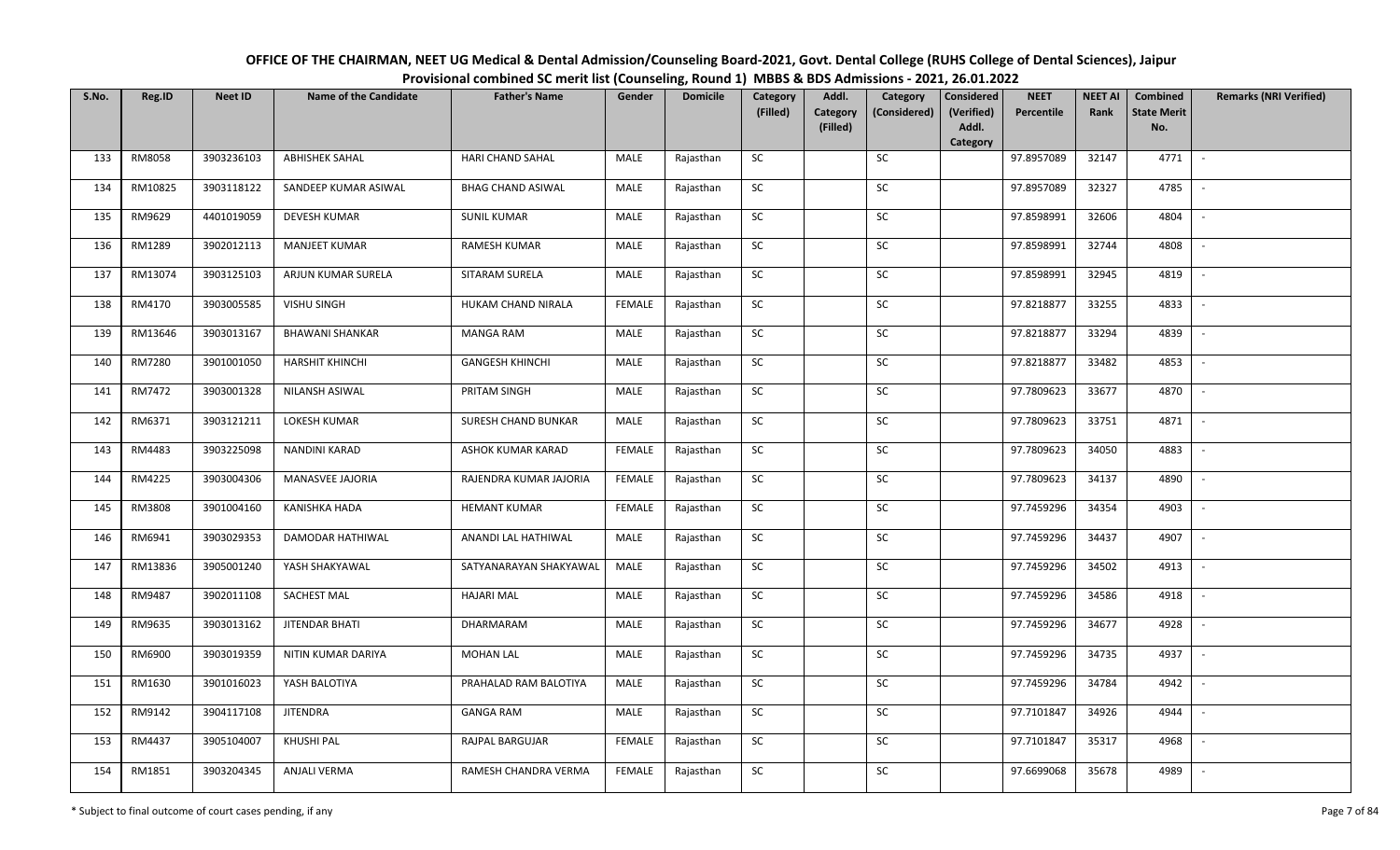| OFFICE OF THE CHAIRMAN, NEET UG Medical & Dental Admission/Counseling Board-2021, Govt. Dental College (RUHS College of Dental Sciences), Jaipur |
|--------------------------------------------------------------------------------------------------------------------------------------------------|
| Provisional combined SC merit list (Counseling, Round 1) MBBS & BDS Admissions - 2021, 26.01.2022                                                |

| S.No. | Reg.ID  | <b>Neet ID</b> | <b>Name of the Candidate</b> | <b>Father's Name</b>     | Gender        | <b>Domicile</b> | Category<br>(Filled) | Addl.<br><b>Category</b> | Category<br>(Considered) | <b>Considered</b><br>(Verified) | <b>NEET</b><br>Percentile | <b>NEET AI</b><br>Rank | Combined<br><b>State Merit</b> | <b>Remarks (NRI Verified)</b> |
|-------|---------|----------------|------------------------------|--------------------------|---------------|-----------------|----------------------|--------------------------|--------------------------|---------------------------------|---------------------------|------------------------|--------------------------------|-------------------------------|
|       |         |                |                              |                          |               |                 |                      | (Filled)                 |                          | Addl.<br>Category               |                           |                        | No.                            |                               |
| 155   | RM5186  | 3901015168     | RAVI KUMAR VERMA             | <b>BIRDI CHAND VERMA</b> | MALE          | Rajasthan       | SC                   |                          | SC                       |                                 | 97.6699068                | 35744                  | 4995                           | $\overline{\phantom{a}}$      |
| 156   | RM12925 | 3904110135     | <b>BHANWRU RAM</b>           | <b>UDA RAM</b>           | MALE          | Rajasthan       | SC                   |                          | <b>SC</b>                |                                 | 97.6699068                | 35817                  | 5003                           |                               |
| 157   | RM4985  | 3904001131     | <b>DILIP CHAND</b>           | <b>KALA RAM</b>          | <b>MALE</b>   | Rajasthan       | SC                   |                          | SC                       |                                 | 97.6324782                | 36129                  | 5022                           |                               |
| 158   | RM3673  | 3906008179     | KHYATI TIRGAR                | <b>GAUTAM LAL TIRGAR</b> | <b>FEMALE</b> | Rajasthan       | SC                   |                          | ${\sf SC}$               |                                 | 97.6324782                | 36187                  | 5024                           |                               |
| 159   | RM12943 | 3903204234     | ANJALI SHAKYWAL              | ASHARAM SHAKYWAL         | <b>FEMALE</b> | Rajasthan       | SC                   |                          | ${\sf SC}$               |                                 | 97.6324782                | 36273                  | 5030                           | $\sim$                        |
| 160   | RM9316  | 3903006539     | AJAY BEDI                    | <b>HEERA LAL BAIRWA</b>  | MALE          | Rajasthan       | ${\sf SC}$           |                          | ${\sf SC}$               |                                 | 97.6324782                | 36396                  | 5039                           | $\overline{\phantom{a}}$      |
| 161   | RM8180  | 3905003566     | VISHESH BADAL                | PRABHU LAL BADAL         | MALE          | Rajasthan       | SC                   |                          | SC                       |                                 | 97.6324782                | 36467                  | 5046                           |                               |
| 162   | RM9550  | 3906008252     | DHARAMDEEP VERMA             | PURAN MAL VERMA          | MALE          | Rajasthan       | ${\sf SC}$           |                          | SC                       |                                 | 97.6324782                | 36470                  | 5048                           | $\blacksquare$                |
| 163   | RM13439 | 4413003069     | <b>ANKUR KUMAR</b>           | <b>DEEPAK</b>            | MALE          | Rajasthan       | SC                   |                          | SC                       |                                 | 97.6324782                | 36477                  | 5049                           |                               |
| 164   | RM12108 | 3903116470     | HIMANSHU KUMARI              | <b>RAMESH KUMAR</b>      | <b>FEMALE</b> | Rajasthan       | SC                   |                          | SC                       |                                 | 97.5914233                | 36597                  | 5055                           |                               |
| 165   | RM6323  | 3902021031     | <b>GUNJAN ROHILA</b>         | <b>KISTOOR MAL</b>       | MALE          | Rajasthan       | ${\sf SC}$           |                          | ${\sf SC}$               |                                 | 97.5914233                | 37137                  | 5080                           | $\overline{\phantom{a}}$      |
| 166   | RM8641  | 3905029068     | ANIL KUMAR BAMNIYA           | FAKEERA RAM BAMNIYA      | MALE          | Rajasthan       | SC                   |                          | SC                       |                                 | 97.5570382                | 37413                  | 5095                           |                               |
| 167   | RM2051  | 3904016340     | SURESH KUMAR JOGSAN          | <b>INDRA RAM JOGSAN</b>  | MALE          | Rajasthan       | <b>SC</b>            |                          | SC                       |                                 | 97.5570382                | 37602                  | 5102                           |                               |
| 168   | RM6996  | 3905027037     | <b>RITU MAKWANA</b>          | MISHRI LAL MAKWANA       | <b>FEMALE</b> | Rajasthan       | SC                   |                          | SC                       |                                 | 97.5167603                | 37848                  | 5114                           | $\overline{\phantom{a}}$      |
| 169   | RM6129  | 3902004044     | PAWAN KUMAR                  | <b>CHUNNI LAL</b>        | MALE          | Rajasthan       | SC                   |                          | SC                       |                                 | 97.5167603                | 38188                  | 5132                           |                               |
| 170   | RM1775  | 3903012115     | ARVIND KUMAR AMBESH          | ANOOP KUMAR AMBESH       | MALE          | Rajasthan       | ${\sf SC}$           |                          | ${\sf SC}$               |                                 | 97.4779718                | 38813                  | 5176                           | $\sim$                        |
| 171   | RM5360  | 3903010174     | ANKITA MEHARDA               | KISHORILAL MEHARDA       | <b>FEMALE</b> | Rajasthan       | SC                   |                          | SC                       |                                 | 97.435298                 | 39209                  | 5194                           | $\overline{\phantom{a}}$      |
| 172   | RM6928  | 3902023265     | PRIYANSHU ALHA               | RAVINDRA ALHA            | MALE          | Rajasthan       | SC                   |                          | SC                       |                                 | 97.435298                 | 39214                  | 5195                           | $\sim$                        |
| 173   | RM3952  | 3903104179     | ASHU SEWARIYA                | HARI RAM SEWARIYA        | <b>MALE</b>   | Rajasthan       | ${\sf SC}$           |                          | $\sf SC$                 |                                 | 97.435298                 | 39506                  | 5215                           | $\overline{\phantom{a}}$      |
| 174   | RM10736 | 3903110262     | JITENDRA KUMAR               | <b>CHETRAM ARYA</b>      | MALE          | Rajasthan       | SC                   |                          | SC                       |                                 | 97.435298                 | 39563                  | 5217                           | $\overline{\phantom{a}}$      |
| 175   | RM12308 | 3904017052     | RAVINDRA                     | <b>KANA RAM</b>          | MALE          | Rajasthan       | SC                   |                          | ${\sf SC}$               |                                 | 97.3928833                | 39612                  | 5219                           |                               |
| 176   | RM7554  | 3903125053     | <b>KARISHMA GORA</b>         | PRAHLAD SINGH GORA       | <b>FEMALE</b> | Rajasthan       | ${\sf SC}$           |                          | ${\sf SC}$               |                                 | 97.3928833                | 39626                  | 5220                           |                               |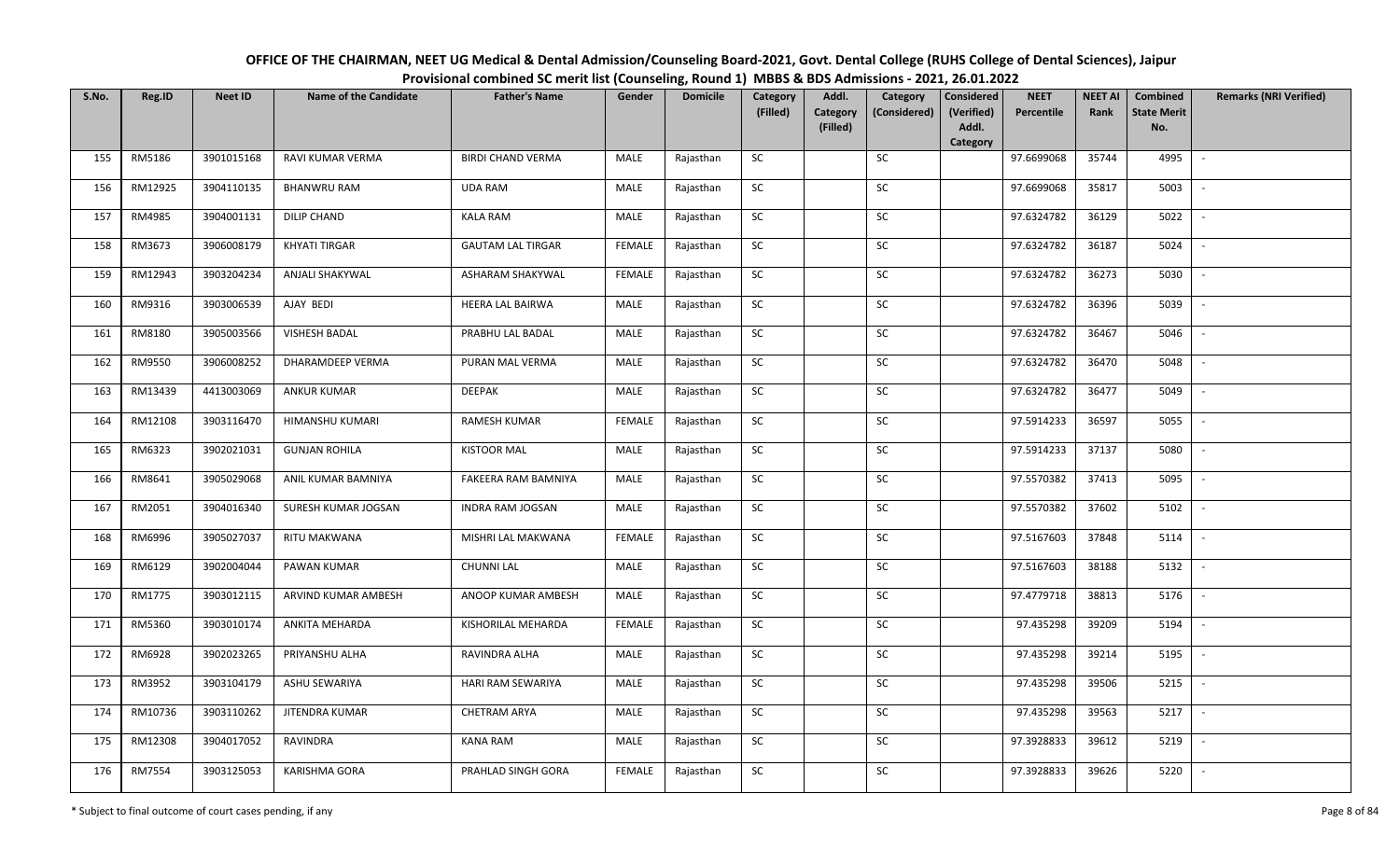| OFFICE OF THE CHAIRMAN, NEET UG Medical & Dental Admission/Counseling Board-2021, Govt. Dental College (RUHS College of Dental Sciences), Jaipur |
|--------------------------------------------------------------------------------------------------------------------------------------------------|
| Provisional combined SC merit list (Counseling, Round 1) MBBS & BDS Admissions - 2021, 26.01.2022                                                |

| S.No. | Reg.ID  | <b>Neet ID</b> | <b>Name of the Candidate</b> | <b>Father's Name</b>   | Gender        | <b>Domicile</b> | Category<br>(Filled) | Addl.<br><b>Category</b> | Category<br>(Considered) | <b>Considered</b><br>(Verified) | <b>NEET</b><br>Percentile | <b>NEET AI</b><br>Rank | Combined<br><b>State Merit</b> | <b>Remarks (NRI Verified)</b> |
|-------|---------|----------------|------------------------------|------------------------|---------------|-----------------|----------------------|--------------------------|--------------------------|---------------------------------|---------------------------|------------------------|--------------------------------|-------------------------------|
|       |         |                |                              |                        |               |                 |                      | (Filled)                 |                          | Addl.<br>Category               |                           |                        | No.                            |                               |
| 177   | RM4638  | 3902022045     | <b>MAMTA</b>                 | DHANPATRAI             | <b>FEMALE</b> | Rajasthan       | <b>SC</b>            |                          | SC                       |                                 | 97.3928833                | 39721                  | 5225                           | $\sim$                        |
| 178   | RM9354  | 3903114245     | VIMAL                        | PREMCHAND              | MALE          | Rajasthan       | SC                   |                          | SC                       |                                 | 97.3928833                | 39798                  | 5227                           |                               |
| 179   | RM2998  | 3903137230     | <b>MANISH SANNEL</b>         | RAMNIWAS SANNEL        | MALE          | Rajasthan       | <b>SC</b>            |                          | SC                       |                                 | 97.3928833                | 39865                  | 5232                           | $\sim$                        |
| 180   | RM13034 | 3903222086     | PRIYANKA KUMARI              | <b>VIDYADHAR SINGH</b> | <b>FEMALE</b> | Rajasthan       | <b>SC</b>            |                          | <b>SC</b>                |                                 | 97.3928833                | 40044                  | 5237                           | $\sim$                        |
| 181   | RM6093  | 3904103009     | <b>GOVIND MEGHWAL</b>        | PARAS RAM              | MALE          | Rajasthan       | SC                   |                          | SC                       |                                 | 97.3525406                | 40320                  | 5253                           | $\sim$                        |
| 182   | RM4898  | 3902009042     | MEGHNA BARWAR                | DINESH KUMAR           | <b>FEMALE</b> | Rajasthan       | SC                   |                          | $\sf SC$                 |                                 | 97.3525406                | 40374                  | 5256                           | $\sim$                        |
| 183   | RM4438  | 3110115960     | <b>ABHINAV MEGHWAL</b>       | KHEEMA RAM             | MALE          | Rajasthan       | SC                   |                          | ${\sf SC}$               |                                 | 97.3525406                | 40443                  | 5259                           | $\overline{\phantom{a}}$      |
| 184   | RM6267  | 3902022069     | <b>SUMIT KUMAR</b>           | <b>BUDH RAM</b>        | MALE          | Rajasthan       | SC                   |                          | <b>SC</b>                |                                 | 97.3525406                | 40498                  | 5261                           | $\overline{\phantom{a}}$      |
| 185   | RM2427  | 3903117079     | <b>DINESH KUMAR</b>          | <b>GANDHI RAM</b>      | MALE          | Rajasthan       | ${\sf SC}$           |                          | $\sf SC$                 |                                 | 97.3525406                | 40565                  | 5267                           | $\overline{\phantom{a}}$      |
| 186   | RM2175  | 3903017163     | <b>SAKET BAIRWA</b>          | JAGDISH PRASAD BAIRWA  | <b>FEMALE</b> | Rajasthan       | SC                   |                          | SC                       |                                 | 97.3131694                | 40921                  | 5290                           | $\sim$                        |
| 187   | RM1669  | 3903007585     | SHUBHAM KUMAR                | HANSRAJ BAIRWA         | MALE          | Rajasthan       | ${\sf SC}$           |                          | SC                       |                                 | 97.3131694                | 40953                  | 5294                           | $\overline{\phantom{a}}$      |
| 188   | RM6621  | 4401010192     | <b>TARUN KUMAR</b>           | <b>BASUDEV PRASAD</b>  | MALE          | Rajasthan       | <b>SC</b>            |                          | SC                       |                                 | 97.3131694                | 41305                  | 5306                           | $\sim$                        |
| 189   | RM9293  | 3904115044     | <b>TARUN KUMAR</b>           | <b>JAGDISH KUMAR</b>   | MALE          | Rajasthan       | <b>SC</b>            |                          | <b>SC</b>                |                                 | 97.3131694                | 41469                  | 5320                           |                               |
| 190   | RM1251  | 3903112046     | RAHUL KARADIA                | PRABHU CHAND KARADIA   | MALE          | Rajasthan       | SC                   |                          | SC                       |                                 | 97.3131694                | 41474                  | 5321                           | $\sim$                        |
| 191   | RM7101  | 3902008244     | <b>MANISHA GADGIL</b>        | MURLI DHAR GADGIL      | <b>FEMALE</b> | Rajasthan       | SC                   |                          | SC                       |                                 | 97.2703661                | 41540                  | 5323                           | $\overline{\phantom{a}}$      |
| 192   | RM9385  | 3903212178     | CHAMPA                       | PREM CHAND             | <b>FEMALE</b> | Rajasthan       | ${\sf SC}$           |                          | SC                       |                                 | 97.2703661                | 41780                  | 5332                           | $\sim$                        |
| 193   | RM8257  | 3802011212     | SAROJ KUMARI                 | <b>RAM KUMAR</b>       | <b>FEMALE</b> | Rajasthan       | SC                   |                          | SC                       |                                 | 97.2703661                | 41832                  | 5333                           | $\sim$                        |
| 194   | RM1250  | 3902020146     | YUVRAJ ASERI                 | AMAR SINGH ASERI       | MALE          | Rajasthan       | SC                   |                          | SC                       |                                 | 97.2703661                | 42060                  | 5348                           | $\sim$                        |
| 195   | RM3199  | 3901014081     | <b>TUNGRIA MONIKA</b>        | <b>DURGA RAM</b>       | <b>FEMALE</b> | Rajasthan       | SC                   | WPP, WPP8 SC             |                          |                                 | 97.2273037                | 42355                  | 5368                           | $\overline{\phantom{a}}$      |
| 196   | RM11626 | 3903015368     | MS. AKANKSHA SODHA           | SURYAPRAKASH SODHA     | <b>FEMALE</b> | Rajasthan       | SC                   |                          | $\sf SC$                 |                                 | 97.2273037                | 42537                  | 5379                           |                               |
| 197   | RM8846  | 3903231094     | <b>ANIL KUMAR</b>            | <b>HAJARI RAM</b>      | MALE          | Rajasthan       | ${\sf SC}$           |                          | SC                       |                                 | 97.2273037                | 42730                  | 5387                           | $\sim$                        |
| 198   | RM4940  | 3903222158     | SANTOSH KUMAR ANKUR          | NATHU LAL RAIGER       | MALE          | Rajasthan       | ${\sf SC}$           |                          | SC                       |                                 | 97.2273037                | 42796                  | 5391                           | $\overline{\phantom{a}}$      |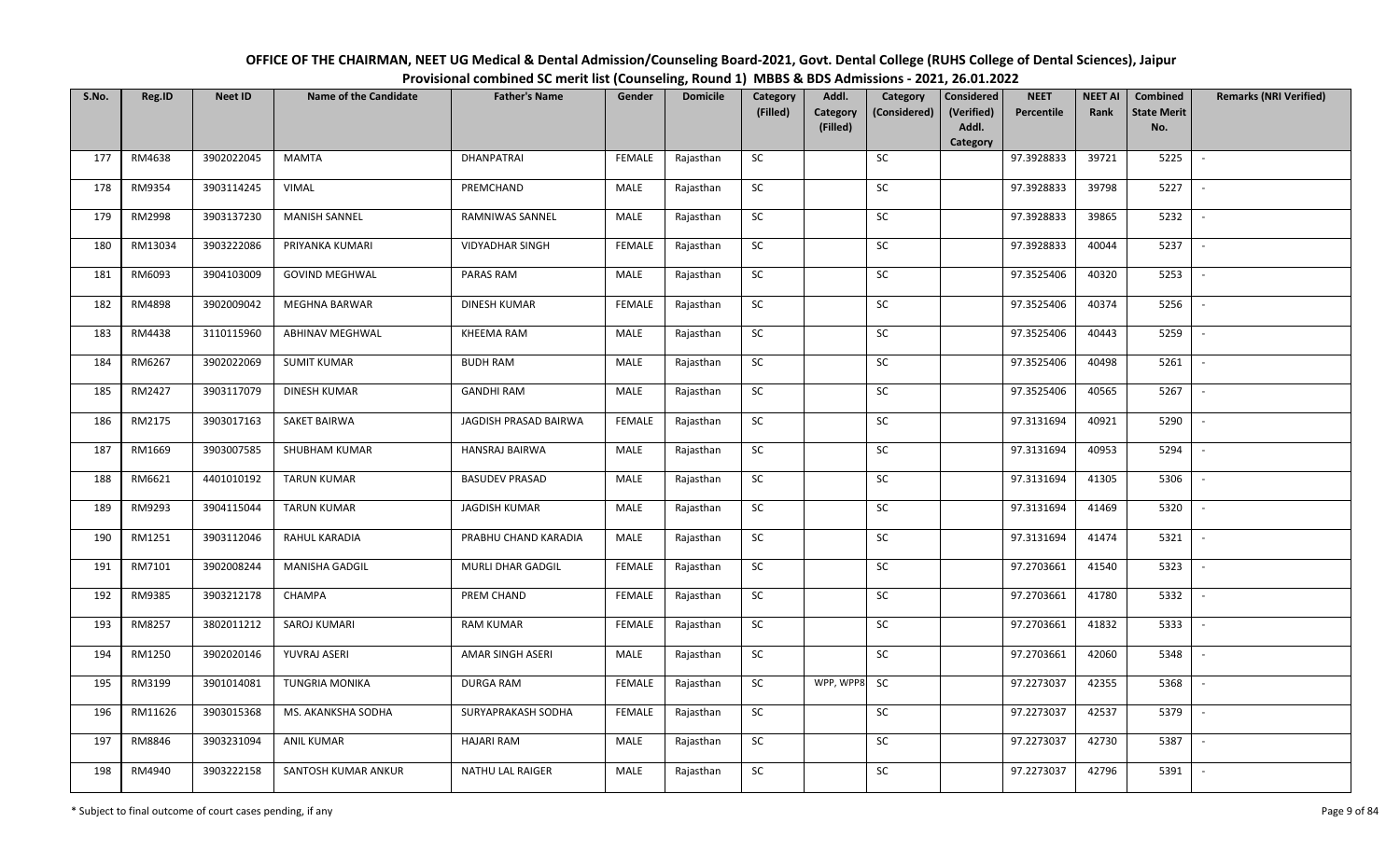| OFFICE OF THE CHAIRMAN, NEET UG Medical & Dental Admission/Counseling Board-2021, Govt. Dental College (RUHS College of Dental Sciences), Jaipur |
|--------------------------------------------------------------------------------------------------------------------------------------------------|
| Provisional combined SC merit list (Counseling, Round 1) MBBS & BDS Admissions - 2021, 26.01.2022                                                |

| S.No. | Reg.ID  | <b>Neet ID</b> | <b>Name of the Candidate</b> | <b>Father's Name</b>      | Gender        | <b>Domicile</b> | Category<br>(Filled) | Addl.<br><b>Category</b><br>(Filled) | Category<br>(Considered) | <b>Considered</b><br>(Verified)<br>Addl. | <b>NEET</b><br>Percentile | <b>NEET AI</b><br>Rank | Combined<br><b>State Merit</b><br>No. | <b>Remarks (NRI Verified)</b> |
|-------|---------|----------------|------------------------------|---------------------------|---------------|-----------------|----------------------|--------------------------------------|--------------------------|------------------------------------------|---------------------------|------------------------|---------------------------------------|-------------------------------|
|       |         |                |                              |                           |               |                 |                      |                                      |                          | Category                                 |                           |                        |                                       |                               |
| 199   | RM7430  | 3903135236     | <b>LALIT JAIPAL</b>          | REWANTA RAM               | MALE          | Rajasthan       | <b>SC</b>            |                                      | SC                       |                                          | 97.1845004                | 42953                  | 5402                                  | $\sim$                        |
| 200   | RM2597  | 4401006248     | GAUTAM                       | RAMKISHAN                 | MALE          | Rajasthan       | <b>SC</b>            |                                      | SC                       |                                          | 97.1845004                | 43035                  | 5404                                  |                               |
| 201   | RM6332  | 3901014599     | DIVYANSH SUTWAL              | NILESH KUMAR              | <b>MALE</b>   | Rajasthan       | SC                   |                                      | SC                       |                                          | 97.1845004                | 43080                  | 5406                                  | $\overline{\phantom{a}}$      |
| 202   | RM3764  | 2301012429     | NEERAV KUMAR                 | <b>RAMESH CHAND</b>       | MALE          | Rajasthan       | SC                   |                                      | SC                       |                                          | 97.1845004                | 43154                  | 5408                                  | $\overline{\phantom{a}}$      |
| 203   | RM1894  | 3904104056     | KHUSHBOO CHOUHAN             | <b>GOVERDHAN CHOUHAN</b>  | <b>FEMALE</b> | Rajasthan       | ${\sf SC}$           |                                      | ${\sf SC}$               |                                          | 97.1845004                | 43257                  | 5417                                  | $\sim$                        |
| 204   | RM6525  | 3903001558     | <b>DAKSH SINGH</b>           | <b>VIJAY SINGH</b>        | MALE          | Rajasthan       | ${\sf SC}$           |                                      | ${\sf SC}$               |                                          | 97.1427332                | 43545                  | 5430                                  | $\sim$                        |
| 205   | RM6017  | 3903130295     | YOGESH KUMAR                 | CHOKHA RAM                | MALE          | Rajasthan       | <b>SC</b>            |                                      | <b>SC</b>                |                                          | 97.1427332                | 43552                  | 5432                                  | $\sim$                        |
| 206   | RM3945  | 3902021063     | <b>SUMIT KUMAR</b>           | <b>BABULAL KHATIK</b>     | MALE          | Rajasthan       | SC                   |                                      | SC                       |                                          | 97.1427332                | 43581                  | 5434                                  | $\overline{\phantom{a}}$      |
| 207   | RM3273  | 3906005087     | HARSHITA KUMARI KHOKHAR      | <b>BABU LAL KHOKHAR</b>   | <b>FEMALE</b> | Rajasthan       | SC                   |                                      | SC                       |                                          | 97.1427332                | 43648                  | 5437                                  |                               |
| 208   | RM5167  | 3903212092     | TANSUKHRAY                   | <b>MOTIRAM</b>            | MALE          | Rajasthan       | SC                   |                                      | SC                       |                                          | 97.1427332                | 43667                  | 5438                                  | $\overline{\phantom{a}}$      |
| 209   | RM3206  | 3906011075     | <b>HARSH BAMNIYA</b>         | KAMLESH BAMNIYA           | MALE          | Rajasthan       | ${\sf SC}$           |                                      | $\sf SC$                 |                                          | 97.1427332                | 43762                  | 5442                                  | $\sim$                        |
| 210   | RM2754  | 3905120288     | MANU JOSHI                   | RAMAVTAR JOSHI            | MALE          | Rajasthan       | <b>SC</b>            |                                      | SC                       |                                          | 97.1427332                | 43793                  | 5444                                  | $\sim$                        |
| 211   | RM5753  | 3902023102     | <b>KUNAL DEEGWAL</b>         | <b>GYANCHAND DEEGWAL</b>  | MALE          | Rajasthan       | SC                   |                                      | <b>SC</b>                |                                          | 97.1427332                | 43952                  | 5447                                  | $\overline{\phantom{a}}$      |
| 212   | RM2352  | 3904004397     | DEEPENDRA JEENGAR            | CHHOTA RAM JEENGAR        | MALE          | Rajasthan       | SC                   |                                      | SC                       |                                          | 97.1427332                | 44004                  | 5451                                  | $\sim$                        |
| 213   | RM12753 | 3904101606     | PIYUSH SARAN                 | SAMPAT RAJ                | MALE          | Rajasthan       | SC                   |                                      | SC                       |                                          | 97.1427332                | 44106                  | 5455                                  | $\overline{\phantom{a}}$      |
| 214   | RM8658  | 3903124135     | LALIT KUMAR CHOUHAN          | JAGDISH PRASAD CHOUHAN    | MALE          | Rajasthan       | ${\sf SC}$           |                                      | ${\sf SC}$               |                                          | 97.1007717                | 44448                  | 5469                                  | $\sim$                        |
| 215   | RM1544  | 3903008337     | <b>HARSH NAGAR</b>           | <b>KAMAL NAGAR</b>        | MALE          | Rajasthan       | <b>SC</b>            |                                      | SC                       |                                          | 97.1007717                | 44513                  | 5475                                  | $\sim$                        |
| 216   | RM7739  | 3903126124     | PRASHANT KUMAR               | SHER SINGH                | MALE          | Rajasthan       | SC                   |                                      | SC                       |                                          | 97.0589397                | 44917                  | 5489                                  | $\sim$                        |
| 217   | RM9230  | 3903115154     | LOKESH KUMAR SANGHADIYA      | HANUMAN SAHAI RAIGAR      | MALE          | Rajasthan       | SC                   |                                      | SC                       |                                          | 97.0589397                | 45109                  | 5496                                  | $\sim$                        |
| 218   | RM3701  | 3903020186     | SHUBHAM KANWADIYA            | OM PRAKASH KANWADIYA      | MALE          | Rajasthan       | SC                   |                                      | SC                       |                                          | 97.0589397                | 45161                  | 5500                                  |                               |
| 219   | RM3019  | 3905027139     | <b>VIKRAM SINGH</b>          | <b>NAHAR SINGH</b>        | MALE          | Rajasthan       | ${\sf SC}$           |                                      | ${\sf SC}$               |                                          | 97.0589397                | 45240                  | 5507                                  | $\overline{\phantom{a}}$      |
| 220   | RM3251  | 3906024468     | DHEERAJ BANSAL               | <b>BHANWAR LAL BANSAL</b> | MALE          | Rajasthan       | ${\sf SC}$           |                                      | ${\sf SC}$               |                                          | 97.0589397                | 45286                  | 5511                                  |                               |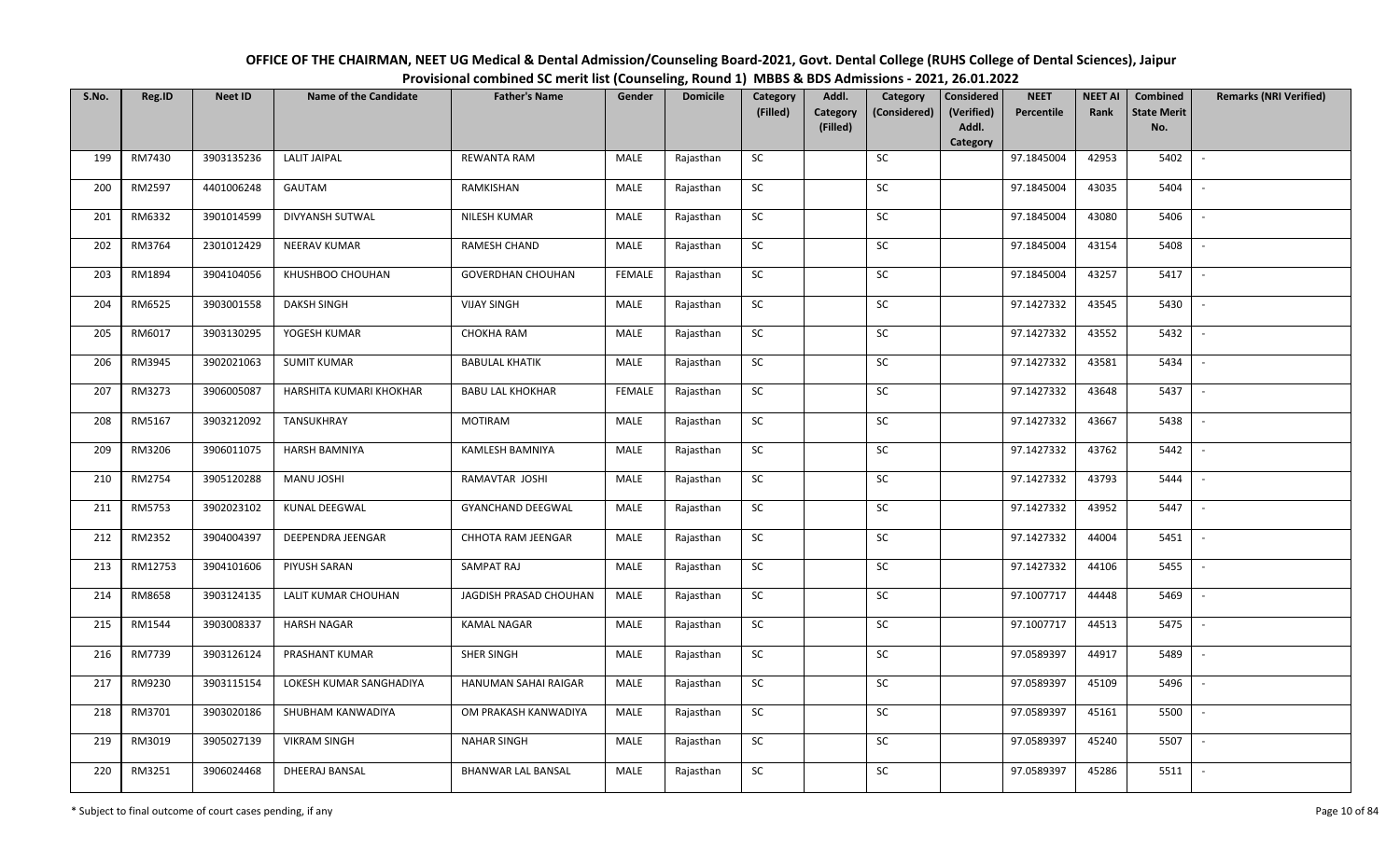| OFFICE OF THE CHAIRMAN, NEET UG Medical & Dental Admission/Counseling Board-2021, Govt. Dental College (RUHS College of Dental Sciences), Jaipur |
|--------------------------------------------------------------------------------------------------------------------------------------------------|
| Provisional combined SC merit list (Counseling, Round 1) MBBS & BDS Admissions - 2021, 26.01.2022                                                |

| S.No. | Reg.ID  | <b>Neet ID</b> | <b>Name of the Candidate</b> | <b>Father's Name</b>      | Gender        | <b>Domicile</b> | Category<br>(Filled) | Addl.<br><b>Category</b> | Category<br>(Considered) | <b>Considered</b><br>(Verified) | <b>NEET</b><br>Percentile | <b>NEET AI</b><br>Rank | Combined<br><b>State Merit</b> | <b>Remarks (NRI Verified)</b> |
|-------|---------|----------------|------------------------------|---------------------------|---------------|-----------------|----------------------|--------------------------|--------------------------|---------------------------------|---------------------------|------------------------|--------------------------------|-------------------------------|
|       |         |                |                              |                           |               |                 |                      | (Filled)                 |                          | Addl.<br>Category               |                           |                        | No.                            |                               |
| 221   | RM9602  | 3904102185     | <b>EKTA NAGORI</b>           | PRITAM NAGORI             | <b>FEMALE</b> | Rajasthan       | <b>SC</b>            |                          | SC                       |                                 | 97.0174963                | 45452                  | 5519                           | $\sim$                        |
| 222   | RM8726  | 3903217085     | RAVISHANKAR PARSOYA          | PURANMAL VERMA            | MALE          | Rajasthan       | <b>SC</b>            |                          | SC                       |                                 | 97.0174963                | 45506                  | 5522                           |                               |
| 223   | RM13857 | 3902017213     | POOJA CHOUHAN                | NARAYAN RAM CHOUHAN       | <b>FEMALE</b> | Rajasthan       | SC                   |                          | $\sf SC$                 |                                 | 97.0174963                | 45511                  | 5523                           | $\overline{\phantom{a}}$      |
| 224   | RM3016  | 3904024232     | DEEPAK CHOUHAN               | <b>BANSHI LAL CHOUHAN</b> | MALE          | Rajasthan       | <b>SC</b>            |                          | <b>SC</b>                |                                 | 97.0174963                | 45517                  | 5525                           | $\overline{\phantom{a}}$      |
| 225   | RM2191  | 3906006043     | PRIYANSHU KHOLIA             | RAJKUMAR KHOLIA           | MALE          | Rajasthan       | SC                   |                          | SC                       |                                 | 97.0174963                | 45813                  | 5536                           | $\sim$                        |
| 226   | RM4586  | 3902013291     | <b>SUMIT GOTHWAL</b>         | <b>BALWANT RAM</b>        | MALE          | Rajasthan       | SC                   |                          | SC                       |                                 | 96.9724913                | 46327                  | 5565                           | $\sim$                        |
| 227   | RM2284  | 3903102727     | VISHAL DHAWAN                | HARI SINGH DHAWAN         | MALE          | Rajasthan       | $\sf SC$             |                          | <b>SC</b>                |                                 | 96.9724913                | 46442                  | 5569                           | $\overline{\phantom{a}}$      |
| 228   | RM11647 | 3902016245     | DIVYA CHOHLA                 | RAMESH CHOHLA             | <b>FEMALE</b> | Rajasthan       | SC                   |                          | $\sf SC$                 |                                 | 96.9724913                | 46538                  | 5572                           | $\overline{\phantom{a}}$      |
| 229   | RM6947  | 3115034278     | ANAMIKA                      | NEMICHAND                 | <b>FEMALE</b> | Rajasthan       | SC                   |                          | <b>SC</b>                |                                 | 96.9724913                | 46647                  | 5578                           |                               |
| 230   | RM5267  | 3903230024     | AARTI BILONIYA               | PREM CHAND BILONIYA       | <b>FEMALE</b> | Rajasthan       | ${\sf SC}$           |                          | SC                       |                                 | 96.9316306                | 46817                  | 5587                           | $\sim$                        |
| 231   | RM11541 | 3901001103     | NITIN BENIWAL                | <b>CHOTU BENIWAL</b>      | MALE          | Rajasthan       | <b>SC</b>            |                          | SC                       |                                 | 96.9316306                | 46885                  | 5592                           | $\sim$                        |
| 232   | RM4725  | 3903028348     | <b>AJAY KUMAR</b>            | SUKHRAM                   | MALE          | Rajasthan       | ${\sf SC}$           |                          | SC                       |                                 | 96.9316306                | 46955                  | 5593                           | $\sim$                        |
| 233   | RM5702  | 3903135108     | SHUBHAM MARETHA              | RAJESH KUMAR MARETHA      | MALE          | Rajasthan       | <b>SC</b>            |                          | SC                       |                                 | 96.9316306                | 47054                  | 5597                           | $\overline{\phantom{a}}$      |
| 234   | RM6051  | 3903022058     | <b>BHARAT LAL BAIRWA</b>     | <b>BAJRANG LAL BAIRWA</b> | MALE          | Rajasthan       | SC                   |                          | <b>SC</b>                |                                 | 96.9316306                | 47138                  | 5603                           | $\overline{\phantom{a}}$      |
| 235   | RM7235  | 3903128264     | <b>MANISH BAIRWA</b>         | CHHOTU LAL BAIRWA         | MALE          | Rajasthan       | ${\sf SC}$           |                          | $\sf SC$                 |                                 | 96.9316306                | 47264                  | 5608                           | $\overline{\phantom{a}}$      |
| 236   | RM9607  | 3903219072     | <b>ANIL BAIRWA</b>           | LALA RAM BAIRWA           | MALE          | Rajasthan       | <b>SC</b>            |                          | SC                       |                                 | 96.8897339                | 47464                  | 5620                           | $\mathbb{L}$                  |
| 237   | RM12431 | 3903118239     | <b>HEMA RAM</b>              | <b>FULU RAM</b>           | MALE          | Rajasthan       | ${\sf SC}$           |                          | $\sf SC$                 |                                 | 96.8897339                | 47567                  | 5622                           | $\mathbb{L}$                  |
| 238   | RM11697 | 3903138080     | SARITA VERMA                 | RAMESH VERMA              | <b>FEMALE</b> | Rajasthan       | SC                   |                          | SC                       |                                 | 96.8897339                | 47846                  | 5633                           | $\overline{\phantom{a}}$      |
| 239   | RM6095  | 3903117046     | MAHENDRA KUMAR BARUPAL       | KISHANA RAM BARUPAL       | MALE          | Rajasthan       | SC                   |                          | SC                       |                                 | 96.8897339                | 47887                  | 5636                           | $\overline{\phantom{a}}$      |
| 240   | RM8494  | 3903012312     | PANKAJ KHANNA                | RAKESH KHANNA             | MALE          | Rajasthan       | ${\sf SC}$           |                          | ${\sf SC}$               |                                 | 96.8897339                | 47927                  | 5639                           |                               |
| 241   | RM7271  | 3903211237     | <b>MAHIMA SINGH</b>          | MAHENDRA SINGH            | <b>FEMALE</b> | Rajasthan       | <b>SC</b>            |                          | <b>SC</b>                |                                 | 96.8466715                | 48113                  | 5646                           | $\sim$                        |
| 242   | RM3746  | 3905104105     | <b>MANISHA MEGHWAL</b>       | <b>BABU LAL</b>           | <b>FEMALE</b> | Rajasthan       | ${\sf SC}$           |                          | SC                       |                                 | 96.8466715                | 48166                  | 5647                           | $\sim$                        |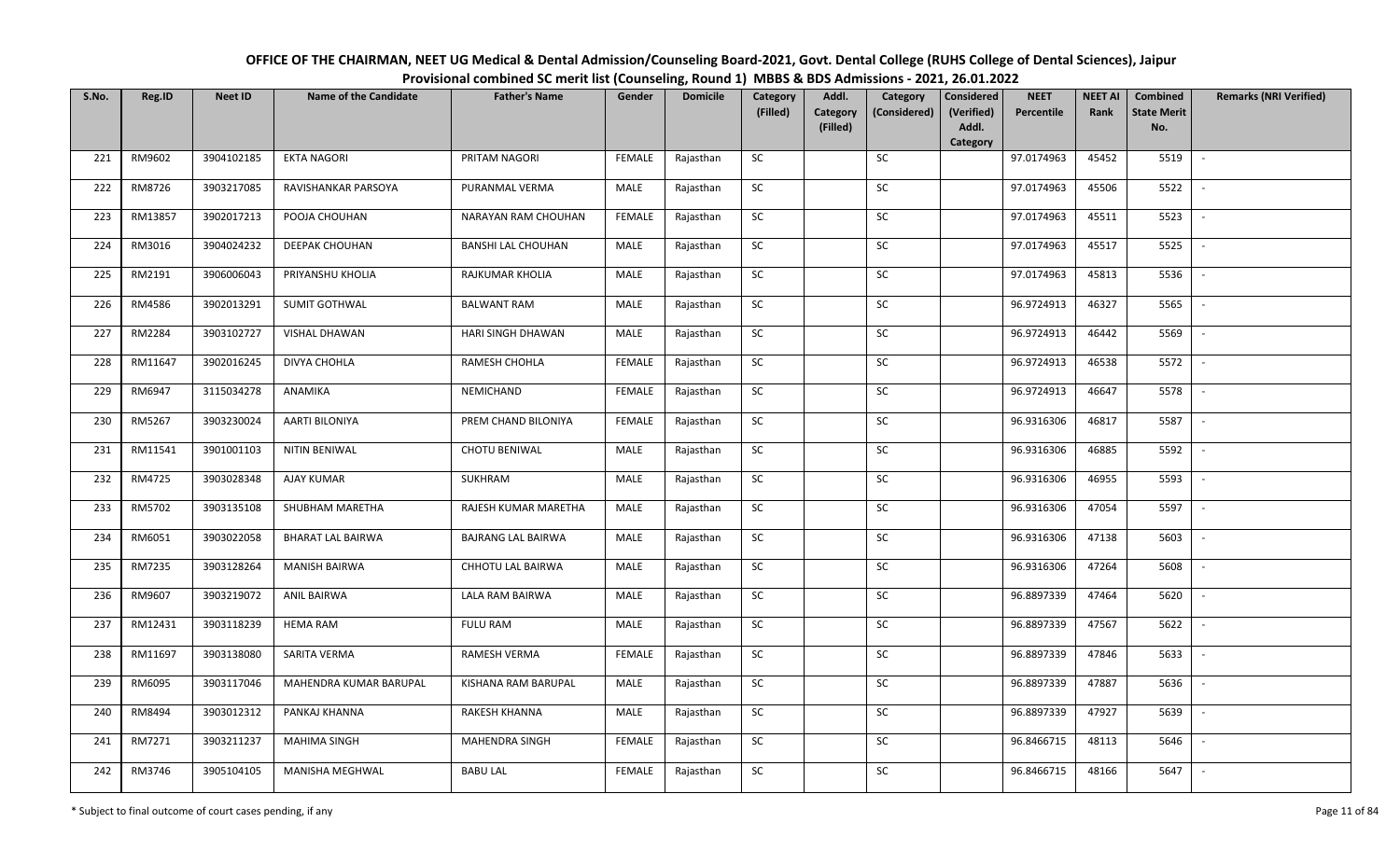| OFFICE OF THE CHAIRMAN, NEET UG Medical & Dental Admission/Counseling Board-2021, Govt. Dental College (RUHS College of Dental Sciences), Jaipur |
|--------------------------------------------------------------------------------------------------------------------------------------------------|
| Provisional combined SC merit list (Counseling, Round 1) MBBS & BDS Admissions - 2021, 26.01.2022                                                |

| S.No. | Reg.ID  | <b>Neet ID</b> | <b>Name of the Candidate</b> | <b>Father's Name</b>       | Gender        | <b>Domicile</b> | Category<br>(Filled) | Addl.<br><b>Category</b> | Category<br>(Considered) | <b>Considered</b><br>(Verified) | <b>NEET</b><br>Percentile | <b>NEET AI</b><br>Rank | Combined<br><b>State Merit</b> | <b>Remarks (NRI Verified)</b> |
|-------|---------|----------------|------------------------------|----------------------------|---------------|-----------------|----------------------|--------------------------|--------------------------|---------------------------------|---------------------------|------------------------|--------------------------------|-------------------------------|
|       |         |                |                              |                            |               |                 |                      | (Filled)                 |                          | Addl.<br>Category               |                           |                        | No.                            |                               |
| 243   | RM4564  | 3903204309     | <b>KORAL MOURYA</b>          | NARENDRA MOURYA            | <b>FEMALE</b> | Rajasthan       | <b>SC</b>            |                          | SC                       |                                 | 96.8466715                | 48320                  | 5654                           | $\sim$                        |
| 244   | RM1238  | 3905003400     | <b>NEHA BHAMBI</b>           | DASHARTH KUMAR BHAMBI      | FEMALE        | Rajasthan       | <b>SC</b>            |                          | SC                       |                                 | 96.8466715                | 48382                  | 5660                           |                               |
| 245   | RM1767  | 3903027111     | ATUL KUMAR                   | <b>KAILASH RAM</b>         | MALE          | Rajasthan       | SC                   |                          | SC                       |                                 | 96.8466715                | 48516                  | 5668                           | $\overline{\phantom{a}}$      |
| 246   | RM1546  | 3903010084     | <b>SAHIL ANKUR</b>           | RAJESH ANKUR               | MALE          | Rajasthan       | <b>SC</b>            |                          | <b>SC</b>                |                                 | 96.8466715                | 48628                  | 5672                           | $\overline{\phantom{a}}$      |
| 247   | RM6925  | 3904117153     | <b>VINOD KHORWAL</b>         | <b>ACHLA RAM</b>           | MALE          | Rajasthan       | SC                   |                          | SC                       |                                 | 96.8466715                | 48646                  | 5673                           | $\sim$                        |
| 248   | RM3487  | 3904116150     | MOHIT KUMAR ROHILA           | VINOD KUMAR ROHILA         | MALE          | Rajasthan       | SC                   |                          | SC                       |                                 | 96.8038682                | 48978                  | 5695                           | $\sim$                        |
| 249   | RM2969  | 3903208051     | PULKIT VERMA                 | NAVAL KISHOR VERMA         | MALE          | Rajasthan       | $\sf SC$             |                          | <b>SC</b>                |                                 | 96.8038682                | 49052                  | 5699                           | $\overline{\phantom{a}}$      |
| 250   | RM11422 | 3904015075     | PUNAM CHAND PATEER           | <b>ISHAWARA RAM</b>        | MALE          | Rajasthan       | SC                   |                          | $\sf SC$                 |                                 | 96.8038682                | 49234                  | 5708                           | $\overline{\phantom{a}}$      |
| 251   | RM9064  | 3904017242     | <b>KAILASH KUMAR</b>         | SHARVAN RAM                | MALE          | Rajasthan       | SC                   |                          | <b>SC</b>                |                                 | 96.8038682                | 49307                  | 5711                           | $\overline{\phantom{a}}$      |
| 252   | RM6318  | 3903213007     | <b>DEEPAK KUMAR</b>          | RAJKUMAR                   | MALE          | Rajasthan       | ${\sf SC}$           |                          | SC                       |                                 | 96.8038682                | 49340                  | 5712                           | $\sim$                        |
| 253   | RM12005 | 3904025224     | <b>LALA RAM</b>              | <b>KUMBHA RAM</b>          | MALE          | Rajasthan       | SC                   |                          | SC                       |                                 | 96.7543951                | 49382                  | 5716                           | $\sim$                        |
| 254   | RM8581  | 3903217248     | <b>GAJRAJ SINGH</b>          | MOTI SINGH JATAV           | MALE          | Rajasthan       | <b>SC</b>            |                          | SC                       |                                 | 96.7543951                | 49518                  | 5723                           | $\sim$                        |
| 255   | RM8440  | 2302033080     | JAYPRAKASH JATAV             | MADAN LAL JATAV            | MALE          | Rajasthan       | <b>SC</b>            |                          | SC                       |                                 | 96.7543951                | 49536                  | 5726                           | $\overline{\phantom{a}}$      |
| 256   | RM2319  | 3906009239     | <b>HARSHCHHAYA SALVI</b>     | OM PRAKASH SALVI           | <b>FEMALE</b> | Rajasthan       | SC                   |                          | <b>SC</b>                |                                 | 96.7543951                | 49609                  | 5728                           | $\overline{\phantom{a}}$      |
| 257   | RM2384  | 3903230281     | PRITI RACHHOYA               | LAXMAN KUMAR RACHHOYA      | FEMALE        | Rajasthan       | ${\sf SC}$           |                          | $\sf SC$                 |                                 | 96.7543951                | 49742                  | 5730                           | $\overline{\phantom{a}}$      |
| 258   | RM8561  | 3903234189     | MANISH KUMAR DHANKIYA        | KALURAM DHANKIYA           | MALE          | Rajasthan       | <b>SC</b>            |                          | SC                       |                                 | 96.7543951                | 49972                  | 5744                           | $\mathbb{L}$                  |
| 259   | RM1425  | 3903019076     | VARSHA                       | <b>SURESH KUMAR</b>        | <b>FEMALE</b> | Rajasthan       | ${\sf SC}$           |                          | $\sf SC$                 |                                 | 96.7103614                | 50339                  | 5753                           | $\mathbb{L}$                  |
| 260   | RM6838  | 3903208205     | ASHA PRATIBHA TANAN          | <b>BANSHI LAL TANAN</b>    | <b>FEMALE</b> | Rajasthan       | SC                   |                          | SC                       |                                 | 96.7103614                | 50462                  | 5759                           | $\mathbb{L}$                  |
| 261   | RM4612  | 3906004305     | SAHIL MEGHWAL                | KAILASH CHANDRA<br>MEGHWAL | MALE          | Rajasthan       | SC                   |                          | SC                       |                                 | 96.7103614                | 50463                  | 5760                           | $\overline{\phantom{a}}$      |
| 262   | RM4873  | 3902015046     | AJAY BANSHIWAL               | <b>TARA CHAND</b>          | MALE          | Rajasthan       | $\sf SC$             |                          | ${\sf SC}$               |                                 | 96.7103614                | 50556                  | 5766                           |                               |
| 263   | RM4678  | 3903022328     | NARENDRA BANYALA             | ROSHAN LAL BANYALA         | MALE          | Rajasthan       | <b>SC</b>            |                          | <b>SC</b>                |                                 | 96.7103614                | 50664                  | 5772                           | $\overline{\phantom{a}}$      |
| 264   | RM8687  | 3903121353     | SAURABH KUMAR MAHAMNA        | KISHAN MAHAMNA             | MALE          | Rajasthan       | ${\sf SC}$           |                          | SC                       |                                 | 96.7103614                | 50700                  | 5777                           | $\sim$                        |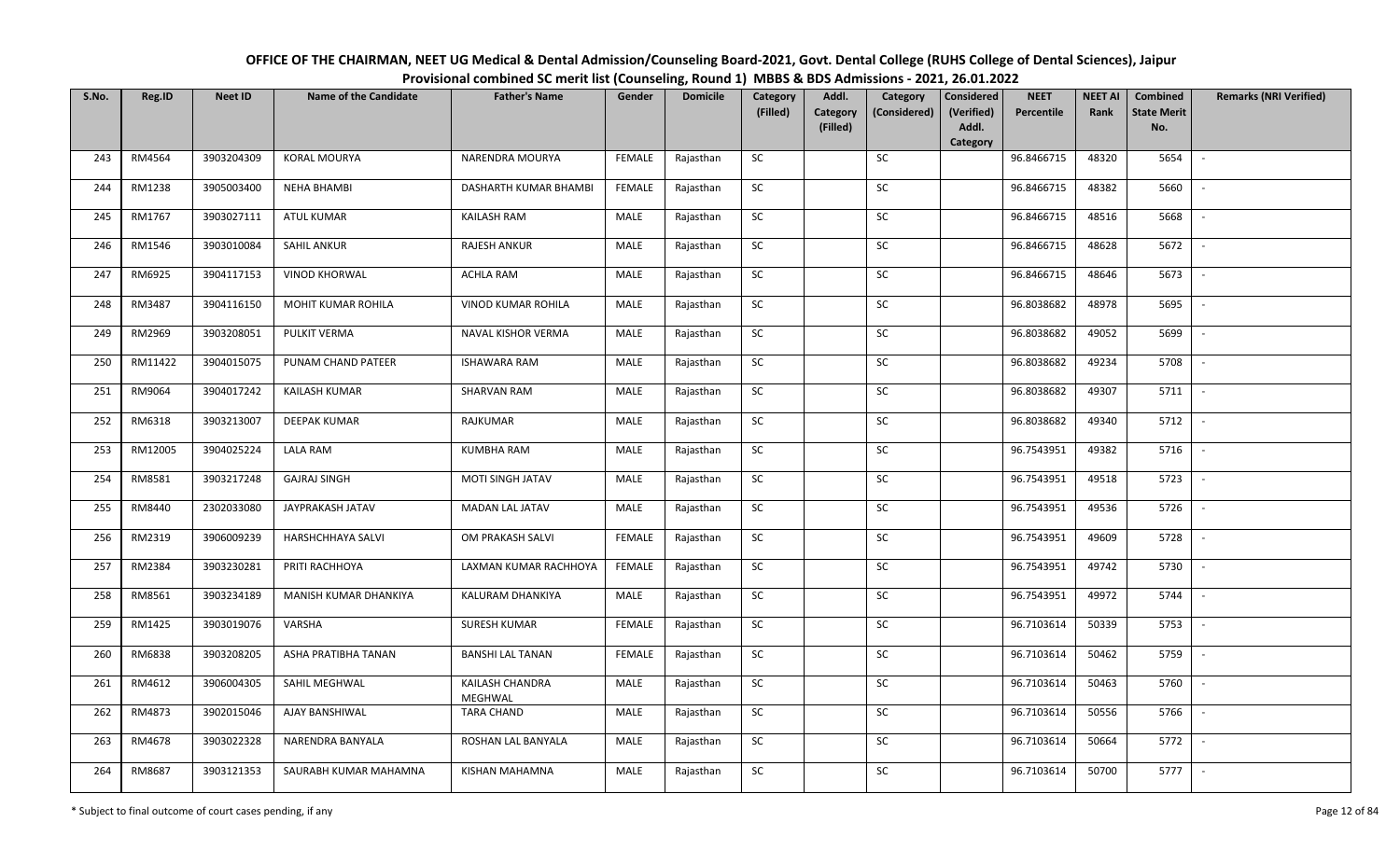| OFFICE OF THE CHAIRMAN, NEET UG Medical & Dental Admission/Counseling Board-2021, Govt. Dental College (RUHS College of Dental Sciences), Jaipur |
|--------------------------------------------------------------------------------------------------------------------------------------------------|
| Provisional combined SC merit list (Counseling, Round 1) MBBS & BDS Admissions - 2021, 26.01.2022                                                |

| S.No. | Reg.ID  | <b>Neet ID</b> | <b>Name of the Candidate</b> | <b>Father's Name</b>      | Gender        | <b>Domicile</b> | Category<br>(Filled) | Addl.<br>Category | Category<br>(Considered) | <b>Considered</b><br>(Verified) | <b>NEET</b><br>Percentile | <b>NEET AI</b><br>Rank | Combined<br><b>State Merit</b> | <b>Remarks (NRI Verified)</b> |
|-------|---------|----------------|------------------------------|---------------------------|---------------|-----------------|----------------------|-------------------|--------------------------|---------------------------------|---------------------------|------------------------|--------------------------------|-------------------------------|
|       |         |                |                              |                           |               |                 |                      | (Filled)          |                          | Addl.<br>Category               |                           |                        | No.                            |                               |
| 265   | RM2077  | 3903010576     | <b>VISHIST KUMAR KHINCHI</b> | SATYA NARAIN KHINCHI      | MALE          | Rajasthan       | SC                   |                   | SC                       |                                 | 96.7103614                | 50754                  | 5779                           | $\overline{\phantom{a}}$      |
| 266   | RM5323  | 3903115224     | <b>VIJAY BAIRWA</b>          | SURAJ KARAN BAIRWA        | MALE          | Rajasthan       | SC                   |                   | <b>SC</b>                |                                 | 96.6689828                | 51102                  | 5792                           |                               |
| 267   | RM8500  | 3903223394     | <b>SACHIN KUMAR</b>          | PRAMOD KUMAR              | <b>MALE</b>   | Rajasthan       | SC                   |                   | SC                       |                                 | 96.6689828                | 51265                  | 5798                           |                               |
| 268   | RM2447  | 3903015430     | <b>TANU MAHICH</b>           | CHHITAR MAL VERMA         | <b>FEMALE</b> | Rajasthan       | SC                   |                   | SC                       |                                 | 96.6689828                | 51333                  | 5802                           |                               |
| 269   | RM6995  | 3903205237     | SHUBHAM GAJRAJ               | S M GAJRAJ                | MALE          | Rajasthan       | ${\sf SC}$           |                   | SC                       |                                 | 96.6245606                | 51697                  | 5818                           | $\sim$                        |
| 270   | RM9808  | 3903119111     | CHAHAT GARWA                 | MANOHAR LAL GARWA         | <b>FEMALE</b> | Rajasthan       | SC                   |                   | SC                       |                                 | 96.6245606                | 51817                  | 5822                           | $\overline{\phantom{a}}$      |
| 271   | RM1650  | 3904002410     | VAIBHAV JAYANT               | <b>KRISHAN KUMAR</b>      | MALE          | Rajasthan       | SC                   |                   | SC                       |                                 | 96.6245606                | 51887                  | 5826                           | $\overline{a}$                |
| 272   | RM6556  | 3903127302     | RENUKA KULDEEP               | SANTOSH KUMAR             | <b>FEMALE</b> | Rajasthan       | SC                   |                   | $\sf SC$                 |                                 | 96.6245606                | 52103                  | 5843                           | $\overline{\phantom{a}}$      |
| 273   | RM4599  | 3903217267     | ARPANA KIRAN                 | <b>ASHOK KUMAR</b>        | <b>FEMALE</b> | Rajasthan       | SC                   |                   | SC                       |                                 | 96.5798793                | 52214                  | 5847                           |                               |
| 274   | RM1903  | 3901001248     | ANJU RAIGER                  | <b>SHANKAR LAL RAIGER</b> | <b>FEMALE</b> | Rajasthan       | SC                   |                   | ${\sf SC}$               |                                 | 96.5798793                | 52351                  | 5855                           |                               |
| 275   | RM4107  | 3903035262     | ARJUN LAL BUNKER             | <b>BANWARI LAL BUNKER</b> | MALE          | Rajasthan       | SC                   |                   | SC                       |                                 | 96.5798793                | 52584                  | 5868                           |                               |
| 276   | RM10657 | 3903227179     | <b>VIKASH LUNIWAL</b>        | MAHENDRA LUNIWAL          | MALE          | Rajasthan       | SC                   |                   | ${\sf SC}$               |                                 | 96.5798793                | 52624                  | 5871                           |                               |
| 277   | RM8505  | 3903127285     | <b>MANISH</b>                | <b>BHAGWANA RAM</b>       | MALE          | Rajasthan       | SC                   |                   | SC                       |                                 | 96.5798793                | 52811                  | 5883                           |                               |
| 278   | RM6439  | 3903020302     | <b>ABHISHEK KANTIWAL</b>     | SATYA PAL KANTIWAL        | MALE          | Rajasthan       | <b>SC</b>            |                   | SC                       |                                 | 96.5326727                | 52874                  | 5886                           |                               |
| 279   | RM2381  | 3903221321     | DIPESH VERMA                 | RAMAVTAR VERMA            | MALE          | Rajasthan       | SC                   |                   | ${\sf SC}$               |                                 | 96.5326727                | 52992                  | 5890                           |                               |
| 280   | RM1340  | 3903206375     | RIMJHIM KUNDARA              | DEVENDRA KUNDARA          | <b>FEMALE</b> | Rajasthan       | SC                   |                   | SC                       |                                 | 96.5326727                | 53082                  | 5893                           | $\sim$                        |
| 281   | RM9555  | 3903201547     | PRASHANT JAGARWAL            | DAL CHAND JAGARWAL        | MALE          | Rajasthan       | SC                   |                   | SC                       |                                 | 96.5326727                | 53117                  | 5895                           | $\overline{\phantom{a}}$      |
| 282   | RM11575 | 3906004438     | MAHIPAL JEENGAR              | PRAKASH JEENGAR           | MALE          | Rajasthan       | SC                   |                   | SC                       |                                 | 96.5326727                | 53199                  | 5901                           | $\overline{\phantom{a}}$      |
| 283   | RM12159 | 3903103060     | DEEPENDRA VERMA              | ASHOK KUMAR VERMA         | MALE          | Rajasthan       | SC                   |                   | SC                       |                                 | 96.5326727                | 53312                  | 5904                           | $\sim$                        |
| 284   | RM8038  | 3903041250     | PUSHPENDRA KUMAR JATAV       | RAMESHWAR LAL JATAV       | MALE          | Rajasthan       | SC                   |                   | ${\sf SC}$               |                                 | 96.5326727                | 53381                  | 5908                           |                               |
| 285   | RM5859  | 3903131278     | SANJAY                       | <b>RAM KUMAR</b>          | MALE          | Rajasthan       | SC                   |                   | SC                       |                                 | 96.5326727                | 53468                  | 5912                           |                               |
| 286   | RM8284  | 3903121115     | SOURAV KANSOTIYA             | <b>BANWARI LAL</b>        | MALE          | Rajasthan       | SC                   |                   | SC                       |                                 | 96.5326727                | 53471                  | 5913                           | $\overline{\phantom{a}}$      |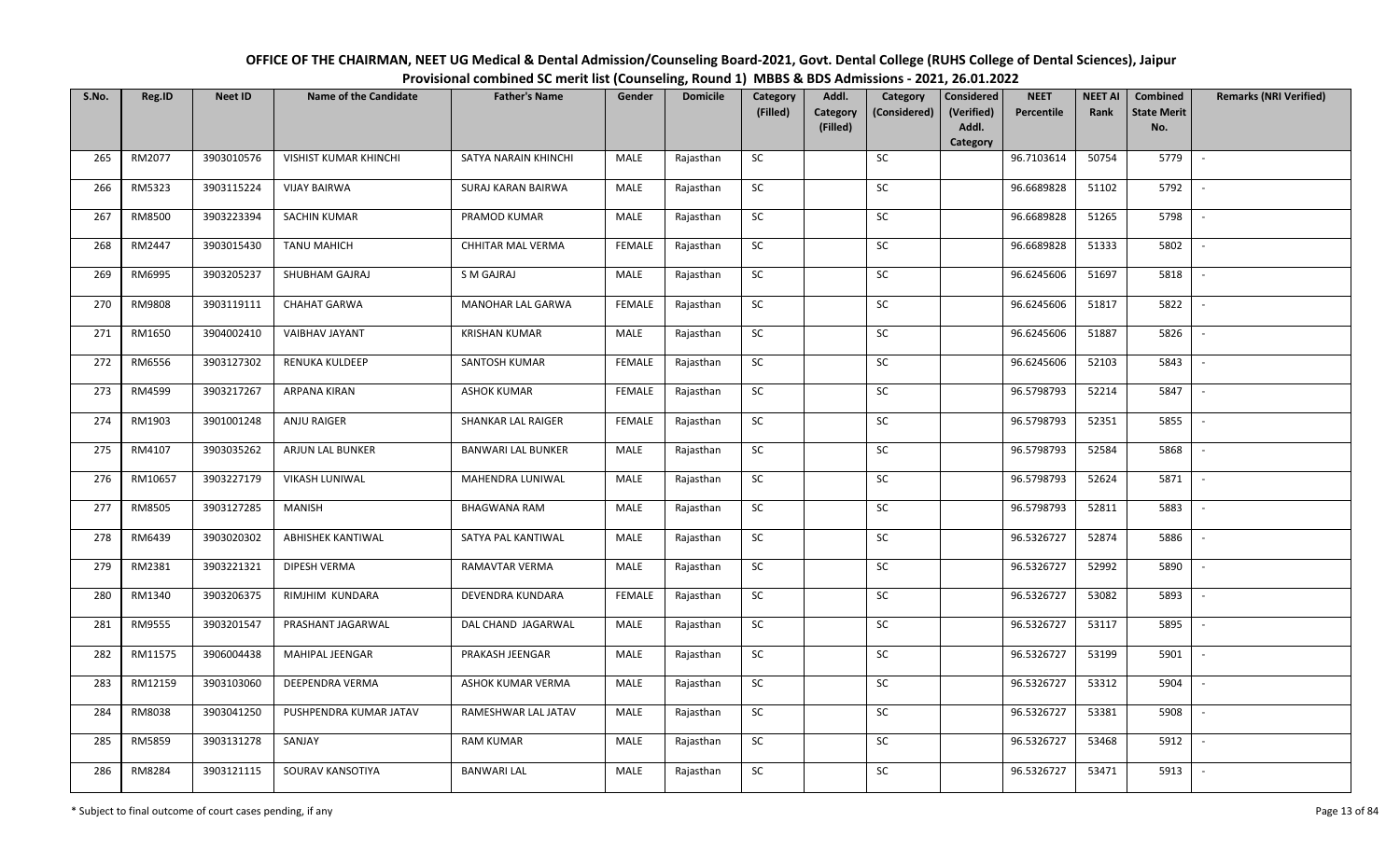| OFFICE OF THE CHAIRMAN, NEET UG Medical & Dental Admission/Counseling Board-2021, Govt. Dental College (RUHS College of Dental Sciences), Jaipur |
|--------------------------------------------------------------------------------------------------------------------------------------------------|
| Provisional combined SC merit list (Counseling, Round 1) MBBS & BDS Admissions - 2021, 26.01.2022                                                |

| S.No. | Reg.ID  | <b>Neet ID</b> | <b>Name of the Candidate</b> | <b>Father's Name</b>          | Gender        | <b>Domicile</b> | Category<br>(Filled) | Addl.<br><b>Category</b> | Category<br>(Considered) | <b>Considered</b><br>(Verified) | <b>NEET</b><br>Percentile | <b>NEET AI</b><br>Rank | Combined<br><b>State Merit</b> | <b>Remarks (NRI Verified)</b> |
|-------|---------|----------------|------------------------------|-------------------------------|---------------|-----------------|----------------------|--------------------------|--------------------------|---------------------------------|---------------------------|------------------------|--------------------------------|-------------------------------|
|       |         |                |                              |                               |               |                 |                      | (Filled)                 |                          | Addl.<br>Category               |                           |                        | No.                            |                               |
| 287   | RM11561 | 3904115114     | PRIYA                        | <b>KAMLESH KUMAR</b>          | <b>FEMALE</b> | Rajasthan       | <b>SC</b>            |                          | SC                       |                                 | 96.5326727                | 53485                  | 5915                           | $\sim$                        |
| 288   | RM2796  | 3906015133     | <b>KUNAL JATAV</b>           | DINESH JATAV                  | MALE          | Rajasthan       | <b>SC</b>            |                          | SC                       |                                 | 96.5326727                | 53536                  | 5917                           |                               |
| 289   | RM8740  | 3903114111     | SUCHITA KUMARI MAHICH        | NARESH CHANDRA MAHICH         | <b>FEMALE</b> | Rajasthan       | SC                   |                          | SC                       |                                 | 96.486243                 | 53733                  | 5927                           | $\overline{\phantom{a}}$      |
| 290   | RM10326 | 3903121098     | NIKITA JATAWAT               | KAILASH NARAYAN BUNKAR        | <b>FEMALE</b> | Rajasthan       | SC                   |                          | <b>SC</b>                |                                 | 96.486243                 | 53816                  | 5930                           | $\overline{\phantom{a}}$      |
| 291   | RM12707 | 3902018077     | DEVENDRA PANNU               | AASHARAM PANNU                | MALE          | Rajasthan       | SC                   |                          | SC                       |                                 | 96.486243                 | 53874                  | 5931                           | $\sim$                        |
| 292   | RM3691  | 3906030059     | YASHWANT VARMA               | <b>GANPAT LAL</b>             | MALE          | Rajasthan       | SC                   |                          | SC                       |                                 | 96.486243                 | 54012                  | 5937                           | $\sim$                        |
| 293   | RM10104 | 3903033089     | RITURAJ JATAV                | LAXMI NARAYAN JATAV           | MALE          | Rajasthan       | $\sf SC$             |                          | <b>SC</b>                |                                 | 96.486243                 | 54026                  | 5938                           | $\sim$                        |
| 294   | RM6121  | 3905024388     | SURESH KUMAR BAIRWA          | <b>GHANSHYAM BAIRWA</b>       | MALE          | Rajasthan       | SC                   |                          | $\sf SC$                 |                                 | 96.486243                 | 54065                  | 5941                           | $\overline{\phantom{a}}$      |
| 295   | RM3338  | 3902018232     | NEHA MAHICHA                 | HARI KRISHAN MAHICHA          | <b>FEMALE</b> | Rajasthan       | SC                   |                          | <b>SC</b>                |                                 | 96.486243                 | 54129                  | 5944                           |                               |
| 296   | RM6479  | 3904109128     | YUVRAJ CHAUHAN               | RAJA RAM CHAUHAN              | MALE          | Rajasthan       | ${\sf SC}$           |                          | SC                       |                                 | 96.486243                 | 54186                  | 5947                           | $\sim$                        |
| 297   | RM2928  | 3903229019     | PRIYANKA SINGADIYA           | <b>GOKUL PRASAD SINGADIYA</b> | <b>FEMALE</b> | Rajasthan       | SC                   |                          | SC                       |                                 | 96.437547                 | 54270                  | 5950                           | $\sim$                        |
| 298   | RM10283 | 3903042037     | SUSHILA SEJU                 | <b>GULLA RAM</b>              | <b>FEMALE</b> | Rajasthan       | <b>SC</b>            |                          | SC                       |                                 | 96.437547                 | 54512                  | 5955                           | $\sim$                        |
| 299   | RM5003  | 3903139054     | JYOTSNA VERMA                | DEVENDRA KUMAR VERMA          | <b>FEMALE</b> | Rajasthan       | <b>SC</b>            |                          | SC                       |                                 | 96.437547                 | 54540                  | 5957                           | $\overline{\phantom{a}}$      |
| 300   | RM5428  | 3904024172     | <b>KISHOR RAM</b>            | <b>SUKHA RAM</b>              | MALE          | Rajasthan       | SC                   |                          | <b>SC</b>                |                                 | 96.437547                 | 54548                  | 5958                           | $\overline{\phantom{a}}$      |
| 301   | RM7854  | 3903032040     | <b>SURAJ BAIRWA</b>          | SHANKAR LAL BAIRWA            | MALE          | Rajasthan       | ${\sf SC}$           |                          | $\sf SC$                 |                                 | 96.437547                 | 54689                  | 5963                           | $\overline{\phantom{a}}$      |
| 302   | RM10102 | 3903019204     | PANKAJ KUMAR DARIYA          | <b>BHAN CHAND DARIYA</b>      | MALE          | Rajasthan       | SC                   |                          | SC                       |                                 | 96.437547                 | 54693                  | 5964                           | $\sim$                        |
| 303   | RM2341  | 3903219178     | RAMPRASAD NAYAK              | DAYAL RAM NAYAK               | MALE          | Rajasthan       | ${\sf SC}$           |                          | $\sf SC$                 |                                 | 96.437547                 | 54858                  | 5972                           | $\sim$                        |
| 304   | RM5625  | 3903011297     | MANISH KUMAR SAMRIYA         | LADU LAL SAMRIYA              | MALE          | Rajasthan       | <b>SC</b>            |                          | SC                       |                                 | 96.437547                 | 54866                  | 5973                           | $\overline{\phantom{a}}$      |
| 305   | RM10640 | 3902020165     | <b>DINESH KUMAR</b>          | PRAHLAD                       | MALE          | Rajasthan       | SC                   |                          | SC                       |                                 | 96.3931248                | 55298                  | 5990                           | $\overline{\phantom{a}}$      |
| 306   | RM14363 | 3903229041     | PANKAJ KUMAR                 | SANWAR MAL                    | MALE          | Rajasthan       | $\sf SC$             |                          | ${\sf SC}$               |                                 | 96.3931248                | 55311                  | 5991                           |                               |
| 307   | RM9277  | 4401013453     | <b>KSHAMA CHAUHAN</b>        | <b>BIRBAL</b>                 | <b>FEMALE</b> | Rajasthan       | <b>SC</b>            |                          | <b>SC</b>                |                                 | 96.3931248                | 55323                  | 5992                           | $\overline{\phantom{a}}$      |
| 308   | RM11530 | 3905123029     | DHANRAJ BAIRWA               | LADU LAL BAIRWA               | MALE          | Rajasthan       | ${\sf SC}$           |                          | SC                       |                                 | 96.3931248                | 55593                  | 6001                           | $\sim$                        |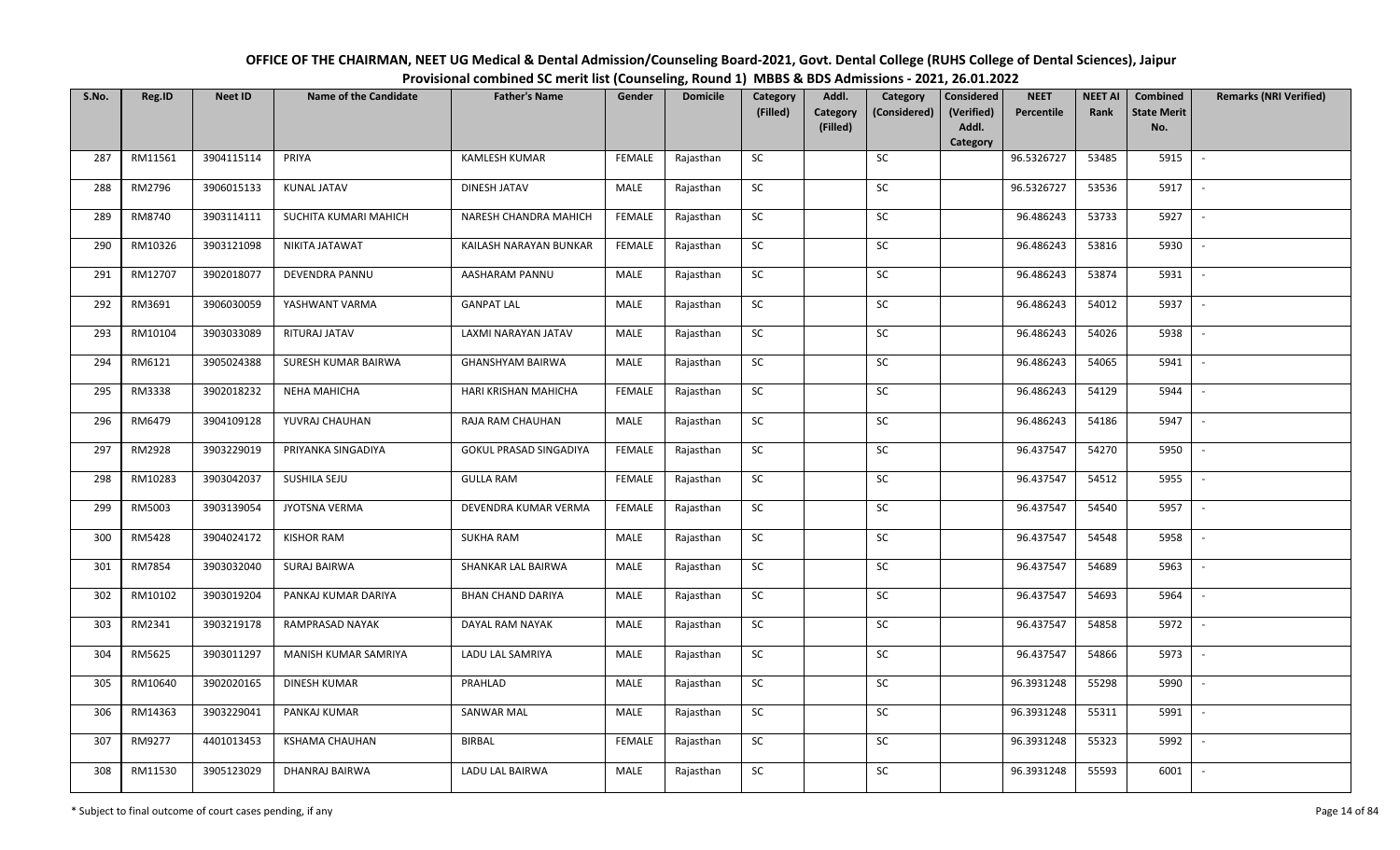| OFFICE OF THE CHAIRMAN, NEET UG Medical & Dental Admission/Counseling Board-2021, Govt. Dental College (RUHS College of Dental Sciences), Jaipur |
|--------------------------------------------------------------------------------------------------------------------------------------------------|
| Provisional combined SC merit list (Counseling, Round 1) MBBS & BDS Admissions - 2021, 26.01.2022                                                |

| S.No. | Reg.ID  | <b>Neet ID</b> | <b>Name of the Candidate</b> | <b>Father's Name</b>       | Gender        | <b>Domicile</b> | Category<br>(Filled) | Addl.<br><b>Category</b> | Category<br>(Considered) | <b>Considered</b><br>(Verified) | <b>NEET</b><br>Percentile | <b>NEET AI</b><br>Rank | Combined<br><b>State Merit</b> | <b>Remarks (NRI Verified)</b> |
|-------|---------|----------------|------------------------------|----------------------------|---------------|-----------------|----------------------|--------------------------|--------------------------|---------------------------------|---------------------------|------------------------|--------------------------------|-------------------------------|
|       |         |                |                              |                            |               |                 |                      | (Filled)                 |                          | Addl.<br>Category               |                           |                        | No.                            |                               |
| 309   | RM13801 | 3902023097     | VISHAL MEGHWAL               | <b>BHURA RAM</b>           | MALE          | Rajasthan       | <b>SC</b>            |                          | SC                       |                                 | 96.3931248                | 55601                  | 6002                           | $\sim$                        |
| 310   | RM5871  | 3903014119     | PRIYANKA BAGORIYA            | SUWA LAL BAGORIYA          | <b>FEMALE</b> | Rajasthan       | SC                   |                          | SC                       |                                 | 96.3931248                | 55623                  | 6003                           |                               |
| 311   | RM5147  | 3902013105     | PRAMOD RATHOUR               | DHARMA RAM                 | MALE          | Rajasthan       | SC                   |                          | SC                       |                                 | 96.3458534                | 55749                  | 6009                           | $\overline{\phantom{a}}$      |
| 312   | RM2870  | 3901006232     | VIDHYA PHULWARI              | SAGAR MAL PHULWARI         | <b>FEMALE</b> | Rajasthan       | <b>SC</b>            |                          | <b>SC</b>                |                                 | 96.3458534                | 55756                  | 6010                           | $\overline{\phantom{a}}$      |
| 313   | RM11120 | 3903229099     | <b>VIJAY KUMAR</b>           | RAJENDER KUMAR             | MALE          | Rajasthan       | SC                   |                          | SC                       |                                 | 96.3458534                | 56050                  | 6020                           | $\sim$                        |
| 314   | RM4000  | 3903213287     | ASHU CHOPRA                  | DHARMPAL SINGH CHOPRA      | <b>FEMALE</b> | Rajasthan       | SC                   |                          | SC                       |                                 | 96.3458534                | 56196                  | 6024                           | $\sim$                        |
| 315   | RM6536  | 3902002319     | SHALINI                      | SURAJBHAN                  | <b>FEMALE</b> | Rajasthan       | $\sf SC$             |                          | <b>SC</b>                |                                 | 96.3458534                | 56197                  | 6025                           | $\overline{\phantom{a}}$      |
| 316   | RM4411  | 3903139038     | RITU CHAWLA                  | PYARE LAL CHAWLA           | <b>FEMALE</b> | Rajasthan       | SC                   |                          | $\sf SC$                 |                                 | 96.3458534                | 56202                  | 6026                           | $\overline{\phantom{a}}$      |
| 317   | RM11747 | 3902012082     | <b>ASHOK MEGHWAL</b>         | HARJI RAM MEGHWAL          | MALE          | Rajasthan       | SC                   |                          | <b>SC</b>                |                                 | 96.3458534                | 56356                  | 6033                           | $\overline{\phantom{a}}$      |
| 318   | RM10611 | 3903110421     | AKASH KUMAR JATAV            | RAM NIVAS JATAV            | MALE          | Rajasthan       | ${\sf SC}$           |                          | SC                       |                                 | 96.3458534                | 56416                  | 6038                           | $\sim$                        |
| 319   | RM7026  | 3903216171     | NISHANT NAGARWAL             | RAM DAYAL BAIRWA           | MALE          | Rajasthan       | SC                   |                          | SC                       |                                 | 96.2950851                | 56432                  | 6039                           | $\sim$                        |
| 320   | RM10826 | 3903111240     | ABHISHEK NIRMAL              | MATADEEN NIRMAL            | MALE          | Rajasthan       | <b>SC</b>            |                          | SC                       |                                 | 96.2950851                | 56553                  | 6041                           | $\sim$                        |
| 321   | RM4143  | 3904004005     | RENUKA TALNIYA               | RAMESHWAR LAL TALNIYA      | <b>FEMALE</b> | Rajasthan       | <b>SC</b>            |                          | SC                       |                                 | 96.2950851                | 56559                  | 6042                           | $\overline{\phantom{a}}$      |
| 322   | RM6030  | 3903227077     | <b>ANKITA</b>                | MANGILAL                   | <b>FEMALE</b> | Rajasthan       | SC                   |                          | <b>SC</b>                |                                 | 96.2950851                | 56808                  | 6046                           | $\overline{\phantom{a}}$      |
| 323   | RM5342  | 3903111475     | VISHAL KUMAR VERMA           | JEEVAN RAM RAIGAR          | MALE          | Rajasthan       | ${\sf SC}$           |                          | $\sf SC$                 |                                 | 96.2950851                | 56996                  | 6054                           | $\overline{\phantom{a}}$      |
| 324   | RM3124  | 3905118059     | <b>VINAYAK SINGH</b>         | JITENDRA SINGH             | MALE          | Rajasthan       | <b>SC</b>            |                          | SC                       |                                 | 96.2950851                | 57015                  | 6055                           | $\sim$                        |
| 325   | RM1023  | 3901002333     | VISHAL KUMAR SUNARIWAL       | <b>BANSI LAL SUNARIWAL</b> | MALE          | Rajasthan       | ${\sf SC}$           |                          | $\sf SC$                 |                                 | 96.2950851                | 57030                  | 6056                           | $\mathbb{L}$                  |
| 326   | RM1336  | 3905002287     | LOKESH BAIRWA                | MAHENDRA BAIRWA            | MALE          | Rajasthan       | SC                   |                          | SC                       |                                 | 96.2950851                | 57129                  | 6059                           | $\mathbb{L}$                  |
| 327   | RM1114  | 3903207548     | <b>GURPREET KAUR</b>         | SATYENDER KUMAR            | <b>FEMALE</b> | Rajasthan       | SC                   |                          | SC                       |                                 | 96.2950851                | 57214                  | 6063                           | $\overline{\phantom{a}}$      |
| 328   | RM5127  | 3904112202     | PARAS MAL                    | TAGA RAM                   | MALE          | Rajasthan       | $\sf SC$             |                          | $\sf SC$                 |                                 | 96.2500801                | 57246                  | 6065                           |                               |
| 329   | RM8384  | 3903121296     | NARENDRA SINGH               | <b>KALUVA RAM</b>          | MALE          | Rajasthan       | <b>SC</b>            |                          | <b>SC</b>                |                                 | 96.2500801                | 57306                  | 6066                           | $\overline{\phantom{a}}$      |
| 330   | RM2236  | 3905019083     | RAKESH JAIPAL                | <b>NAND RAM JAIPAL</b>     | MALE          | Rajasthan       | ${\sf SC}$           |                          | SC                       |                                 | 96.2500801                | 57325                  | 6068                           | $\overline{\phantom{a}}$      |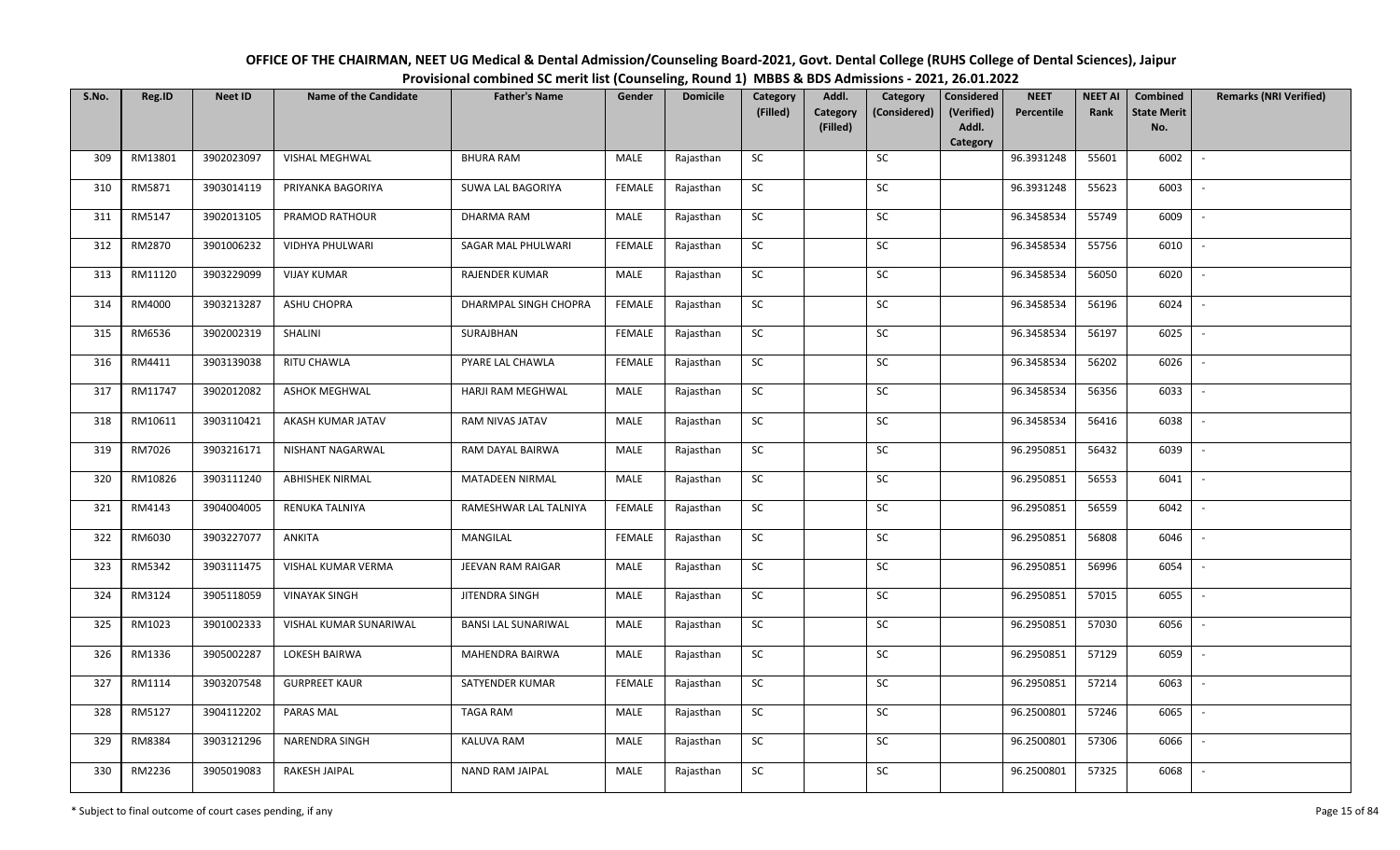| OFFICE OF THE CHAIRMAN, NEET UG Medical & Dental Admission/Counseling Board-2021, Govt. Dental College (RUHS College of Dental Sciences), Jaipur |
|--------------------------------------------------------------------------------------------------------------------------------------------------|
| Provisional combined SC merit list (Counseling, Round 1) MBBS & BDS Admissions - 2021, 26.01.2022                                                |

| S.No. | Reg.ID  | <b>Neet ID</b> | <b>Name of the Candidate</b> | <b>Father's Name</b>       | Gender        | <b>Domicile</b> | Category<br>(Filled) | Addl.<br>Category | Category<br>(Considered) | Considered<br>(Verified) | <b>NEET</b><br>Percentile | <b>NEET AI</b><br>Rank | Combined<br><b>State Merit</b> | <b>Remarks (NRI Verified)</b> |
|-------|---------|----------------|------------------------------|----------------------------|---------------|-----------------|----------------------|-------------------|--------------------------|--------------------------|---------------------------|------------------------|--------------------------------|-------------------------------|
|       |         |                |                              |                            |               |                 |                      | (Filled)          |                          | Addl.<br>Category        |                           |                        | No.                            |                               |
| 331   | RM6611  | 3903023149     | SANJAL KUMAR                 | <b>RAKESH KUMAR</b>        | MALE          | Rajasthan       | SC                   |                   | SC                       |                          | 96.2500801                | 57347                  | 6069                           |                               |
| 332   | RM6313  | 3903007562     | ANISHA KANWARIA              | <b>NATHU RAM</b>           | <b>FEMALE</b> | Rajasthan       | SC                   |                   | SC                       |                          | 96.2500801                | 57430                  | 6074                           |                               |
| 333   | RM14406 | 2001324286     | MANISH KUMAR BAIRWA          | RAMCHANDRA BAIRWA          | MALE          | Rajasthan       | ${\sf SC}$           |                   | ${\sf SC}$               |                          | 96.2500801                | 57587                  | 6080                           |                               |
| 334   | RM7872  | 3902010178     | TANNU                        | RAMNIWAS MEGHWAL           | <b>FEMALE</b> | Rajasthan       | SC                   |                   | SC                       |                          | 96.2500801                | 57603                  | 6081                           | $\blacksquare$                |
| 335   | RM3704  | 3901005097     | VISHAL JAGRAT                | <b>BABU LAL JAGRAT</b>     | MALE          | Rajasthan       | SC                   |                   | SC                       |                          | 96.2500801                | 57664                  | 6083                           | $\sim$                        |
| 336   | RM13761 | 3903216247     | <b>ANKIT KUMAR</b>           | <b>VINOD KUMAR</b>         | MALE          | Rajasthan       | SC                   |                   | SC                       |                          | 96.2500801                | 57680                  | 6085                           |                               |
| 337   | RM5056  | 3901018175     | PANKAJ PANWAR                | SITARAM BAWRIYA            | MALE          | Rajasthan       | SC                   |                   | SC                       |                          | 96.2500801                | 57776                  | 6088                           | $\sim$                        |
| 338   | RM5172  | 3901009132     | RAHUL KUMAR KALYAN           | <b>CHHITAR MAL</b>         | <b>MALE</b>   | Rajasthan       | ${\sf SC}$           |                   | $\sf SC$                 |                          | 96.2500801                | 57818                  | 6090                           |                               |
| 339   | RM5415  | 3903101033     | TANISHA SONKARIA             | KAILASH CHAND SONKARIA     | <b>FEMALE</b> | Rajasthan       | SC                   |                   | SC                       |                          | 96.2500801                | 57886                  | 6096                           |                               |
| 340   | RM2924  | 3906008189     | KANUPRIYA MEGHWAL            | LAXMAN LAL MEGHWAL         | <b>FEMALE</b> | Rajasthan       | ${\sf SC}$           |                   | ${\sf SC}$               |                          | 96.2046219                | 58119                  | 6109                           | $\overline{\phantom{a}}$      |
| 341   | RM4694  | 2302014382     | SHEFALI ARYA                 | LAL CHAND ARYA             | FEMALE        | Rajasthan       | SC                   |                   | SC                       |                          | 96.2046219                | 58240                  | 6111                           |                               |
| 342   | RM4763  | 3903123171     | SATVEER SINGH                | <b>RANJIT SINGH</b>        | MALE          | Rajasthan       | SC                   |                   | SC                       |                          | 96.2046219                | 58291                  | 6114                           |                               |
| 343   | RM7945  | 3902013143     | <b>KIRAN KUMARI</b>          | <b>HARIRAM</b>             | <b>FEMALE</b> | Rajasthan       | SC                   |                   | SC                       |                          | 96.2046219                | 58319                  | 6115                           |                               |
| 344   | RM6056  | 3903020113     | <b>VIKASH CHANDOLIYA</b>     | <b>GIRDHARI CHANDOLIYA</b> | MALE          | Rajasthan       | SC                   |                   | SC                       |                          | 96.2046219                | 58593                  | 6128                           |                               |
| 345   | RM11666 | 2209005226     | NIKITA CHANDRWAL             | ARVIND KUMAR CHANDRWAL     | <b>FEMALE</b> | Rajasthan       | ${\sf SC}$           |                   | ${\sf SC}$               |                          | 96.1567029                | 58679                  | 6133                           |                               |
| 346   | RM4580  | 3901015241     | <b>MONIKA KALA</b>           | MOTI LAL KALA              | <b>FEMALE</b> | Rajasthan       | SC                   |                   | SC                       |                          | 96.1567029                | 58820                  | 6134                           | $\sim$                        |
| 347   | RM9240  | 3903116317     | <b>MANSVI</b>                | RAJENDRA KUMAR             | <b>FEMALE</b> | Rajasthan       | ${\sf SC}$           |                   | SC                       |                          | 96.1567029                | 59060                  | 6141                           | $\overline{\phantom{a}}$      |
| 348   | RM8729  | 3905112161     | NARENDRA KUMAR               | DILEEP SINGH               | MALE          | Rajasthan       | ${\sf SC}$           |                   | $\sf SC$                 |                          | 96.1567029                | 59068                  | 6142                           | $\sim$                        |
| 349   | RM3511  | 3903238288     | DEVENDRA SANKHALA            | KAILASH CHAND SANKHALA     | MALE          | Rajasthan       | <b>SC</b>            |                   | SC                       |                          | 96.1567029                | 59167                  | 6145                           | $\overline{\phantom{a}}$      |
| 350   | RM9197  | 3904011171     | SHARVAN KUMAR                | RANACHHODA RAM             | MALE          | Rajasthan       | ${\sf SC}$           |                   | ${\sf SC}$               |                          | 96.1567029                | 59170                  | 6146                           |                               |
| 351   | RM3279  | 3901014656     | KAVITA BADARIYA              | SHARWAN LAL REGAR          | <b>FEMALE</b> | Rajasthan       | SC                   |                   | SC                       |                          | 96.1105323                | 59391                  | 6158                           |                               |
| 352   | RM9731  | 3904019168     | <b>GOVIND KUMAR</b>          | PABBA RAM                  | MALE          | Rajasthan       | <b>SC</b>            |                   | <b>SC</b>                |                          | 96.1105323                | 59421                  | 6160                           |                               |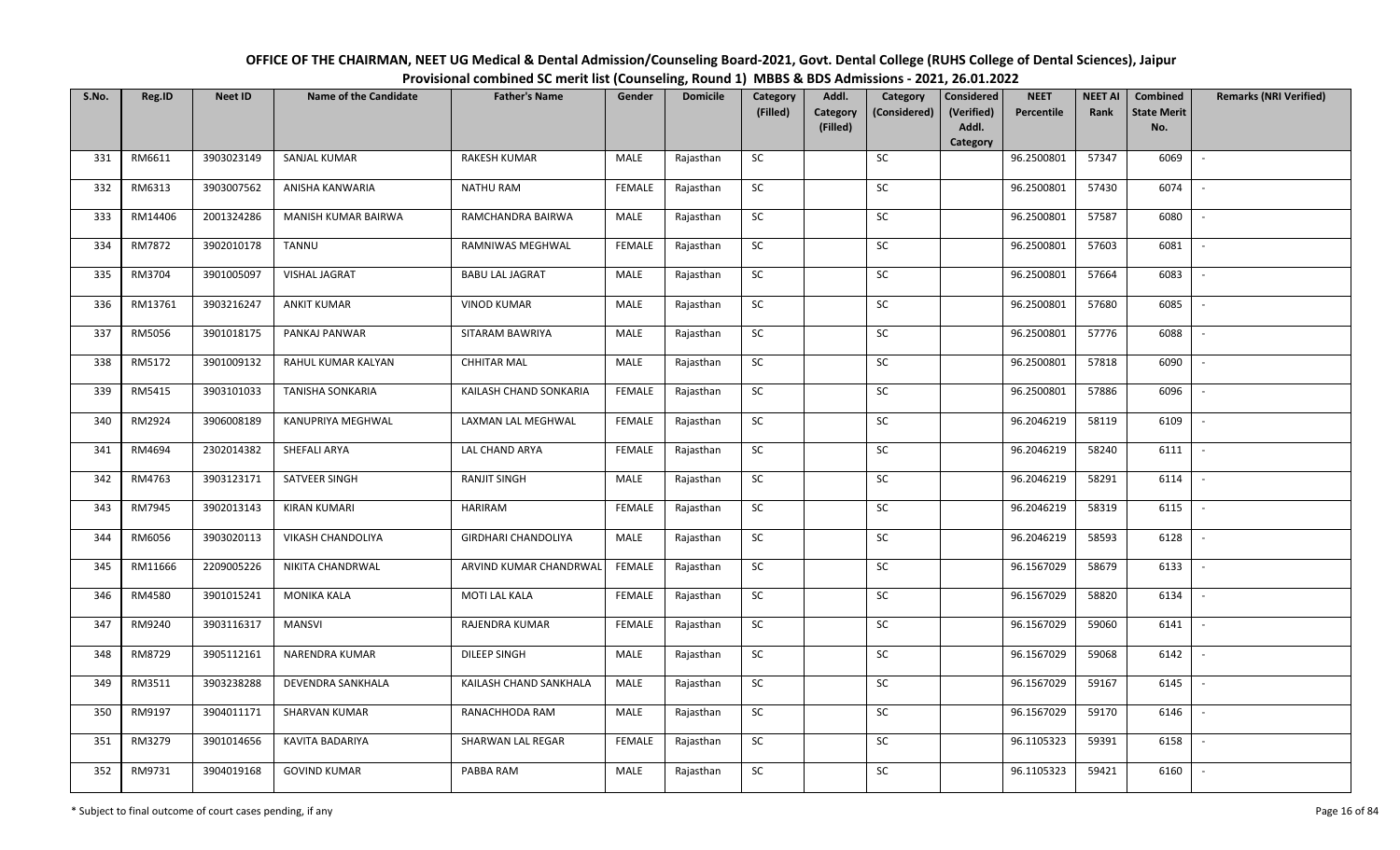| OFFICE OF THE CHAIRMAN, NEET UG Medical & Dental Admission/Counseling Board-2021, Govt. Dental College (RUHS College of Dental Sciences), Jaipur |
|--------------------------------------------------------------------------------------------------------------------------------------------------|
| Provisional combined SC merit list (Counseling, Round 1) MBBS & BDS Admissions - 2021, 26.01.2022                                                |

| S.No. | Reg.ID  | <b>Neet ID</b> | <b>Name of the Candidate</b> | <b>Father's Name</b>      | Gender        | <b>Domicile</b> | Category<br>(Filled) | Addl.<br><b>Category</b> | Category<br>(Considered) | <b>Considered</b><br>(Verified) | <b>NEET</b><br>Percentile | <b>NEET AI</b><br>Rank | Combined<br><b>State Merit</b> | <b>Remarks (NRI Verified)</b> |
|-------|---------|----------------|------------------------------|---------------------------|---------------|-----------------|----------------------|--------------------------|--------------------------|---------------------------------|---------------------------|------------------------|--------------------------------|-------------------------------|
|       |         |                |                              |                           |               |                 |                      | (Filled)                 |                          | Addl.<br>Category               |                           |                        | No.                            |                               |
| 353   | RM4817  | 3903108203     | PRASHANT                     | RAJKUMAR                  | MALE          | Rajasthan       | <b>SC</b>            |                          | SC                       |                                 | 96.1105323                | 59570                  | 6168                           | $\sim$                        |
| 354   | RM11269 | 3903230106     | RISHABH SANWARIA             | SURENDRA SANWARIA         | MALE          | Rajasthan       | <b>SC</b>            |                          | SC                       |                                 | 96.1105323                | 59574                  | 6170                           |                               |
| 355   | RM9109  | 3903015194     | SACHIN KUMAR                 | <b>VIMAL KUMAR</b>        | MALE          | Rajasthan       | SC                   |                          | $\sf SC$                 |                                 | 96.1105323                | 59673                  | 6174                           | $\overline{\phantom{a}}$      |
| 356   | RM3148  | 3903023091     | MINAKSHI VERMA               | PRAHALAD SAHAY VERMA      | <b>FEMALE</b> | Rajasthan       | <b>SC</b>            |                          | <b>SC</b>                |                                 | 96.1105323                | 59851                  | 6181                           | $\overline{\phantom{a}}$      |
| 357   | RM5408  | 3904020064     | DINESH MEGHWAL               | <b>KISHAN LAL</b>         | MALE          | Rajasthan       | SC                   |                          | SC                       |                                 | 96.1105323                | 59867                  | 6182                           | $\sim$                        |
| 358   | RM9140  | 3901019180     | UMESH MUNDOTIYA              | OMPRAKASH MUNDOTIYA       | MALE          | Rajasthan       | SC                   |                          | SC                       |                                 | 96.1105323                | 59912                  | 6185                           | $\sim$                        |
| 359   | RM5387  | 3902022162     | AAKASHDEEP SINGH             | <b>GURJANT SINGH</b>      | MALE          | Rajasthan       | ${\sf SC}$           |                          | <b>SC</b>                |                                 | 96.1105323                | 59938                  | 6186                           | $\overline{\phantom{a}}$      |
| 360   | RM4265  | 4413002776     | YOGENDRA SINGH               | KALUA RAM                 | MALE          | Rajasthan       | SC                   |                          | $\sf SC$                 |                                 | 96.1105323                | 59994                  | 6192                           | $\overline{\phantom{a}}$      |
| 361   | RM10863 | 3903025297     | <b>LALIT KUMAR</b>           | <b>KAJODI RAM</b>         | MALE          | Rajasthan       | SC                   |                          | <b>SC</b>                |                                 | 96.0593755                | 60267                  | 6199                           |                               |
| 362   | RM1515  | 3901006025     | KUSHAGRA BUDHGAYA            | CHANDRESH                 | MALE          | Rajasthan       | ${\sf SC}$           |                          | SC                       |                                 | 96.0593755                | 60484                  | 6205                           | $\sim$                        |
| 363   | RM7868  | 3903013095     | PARMOD KUMAR                 | <b>MAHAVEER SINGH</b>     | MALE          | Rajasthan       | SC                   |                          | SC                       |                                 | 96.0593755                | 60534                  | 6207                           | $\sim$                        |
| 364   | RM4302  | 3903103476     | PRATEEK KAMAL                | NAVNEET KAMAL             | MALE          | Rajasthan       | ${\sf SC}$           |                          | SC                       |                                 | 96.0593755                | 60658                  | 6212                           | $\sim$                        |
| 365   | RM5757  | 3905123233     | CHANDRA SHEKHAR BAIRWA       | RAMPRASAD BAIRWA          | MALE          | Rajasthan       | <b>SC</b>            |                          | SC                       |                                 | 96.0593755                | 60729                  | 6215                           | $\overline{\phantom{a}}$      |
| 366   | RM9965  | 3901017060     | AMISHA LUNA                  | ARJUN RAM LUNA            | <b>FEMALE</b> | Rajasthan       | SC                   |                          | <b>SC</b>                |                                 | 96.0593755                | 60782                  | 6218                           | $\overline{\phantom{a}}$      |
| 367   | RM3776  | 3901015280     | PIYUSH KUMAR                 | CHANDRAMOHAN              | MALE          | Rajasthan       | ${\sf SC}$           |                          | $\sf SC$                 |                                 | 96.0593755                | 60802                  | 6219                           | $\overline{\phantom{a}}$      |
| 368   | RM4051  | 3904015049     | NISHA KANWARIYA              | <b>ARVIND</b>             | <b>FEMALE</b> | Rajasthan       | <b>SC</b>            |                          | SC                       |                                 | 96.0122336                | 60881                  | 6222                           | $\sim$                        |
| 369   | RM2672  | 3905027279     | NAVEEN KUMAR JATIYA          | HEERALAL                  | MALE          | Rajasthan       | ${\sf SC}$           |                          | $\sf SC$                 |                                 | 96.0122336                | 60922                  | 6223                           | $\mathbb{L}$                  |
| 370   | RM3458  | 3903115167     | RAHUL KUMAR KULDEEP          | <b>GYAN CHAND KULDEEP</b> | MALE          | Rajasthan       | SC                   |                          | SC                       |                                 | 96.0122336                | 61027                  | 6227                           | $\mathbb{L}$                  |
| 371   | RM4761  | 3903029174     | PREETI VERMA                 | <b>BRAJMOHAN VERMA</b>    | <b>FEMALE</b> | Rajasthan       | SC                   |                          | SC                       |                                 | 96.0122336                | 61117                  | 6230                           | $\overline{\phantom{a}}$      |
| 372   | RM1737  | 3906010147     | DIKSHA VERMA                 | RAM NARAYAN BUNKER        | <b>FEMALE</b> | Rajasthan       | ${\sf SC}$           |                          | ${\sf SC}$               |                                 | 96.0122336                | 61187                  | 6231                           |                               |
| 373   | RM5788  | 3905022205     | <b>GANESH BAIRWA</b>         | RAMDHAN BAIRWA            | MALE          | Rajasthan       | SC                   |                          | <b>SC</b>                |                                 | 96.0122336                | 61284                  | 6235                           | $\overline{\phantom{a}}$      |
| 374   | RM10936 | 3903014333     | PREETAM SINGH                | MAHENDRA SINGH            | MALE          | Rajasthan       | ${\sf SC}$           |                          | SC                       |                                 | 96.0122336                | 61357                  | 6241                           | $\overline{\phantom{a}}$      |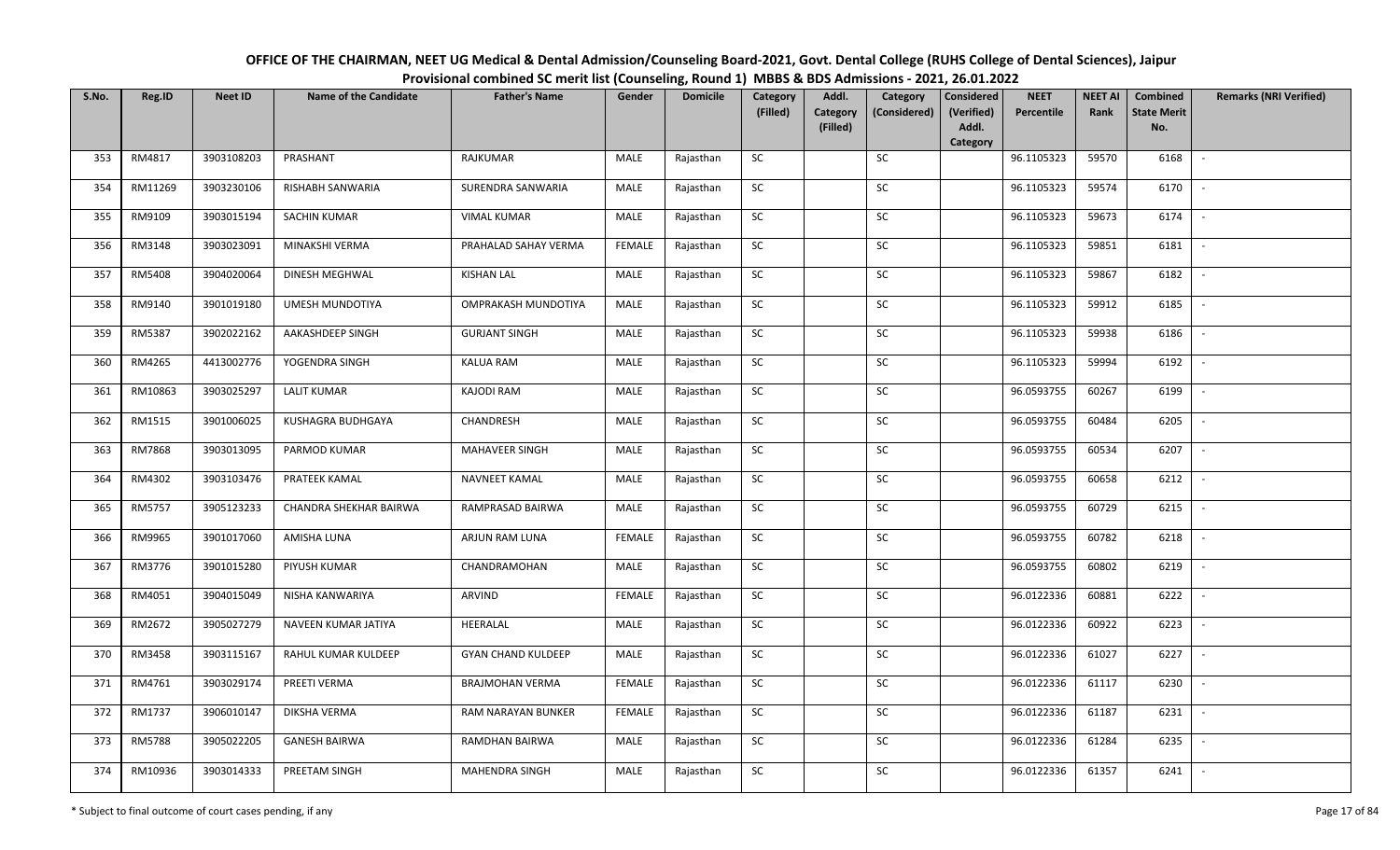| OFFICE OF THE CHAIRMAN, NEET UG Medical & Dental Admission/Counseling Board-2021, Govt. Dental College (RUHS College of Dental Sciences), Jaipur |
|--------------------------------------------------------------------------------------------------------------------------------------------------|
| Provisional combined SC merit list (Counseling, Round 1) MBBS & BDS Admissions - 2021, 26.01.2022                                                |

| S.No. | Reg.ID  | <b>Neet ID</b> | <b>Name of the Candidate</b> | <b>Father's Name</b>        | Gender        | <b>Domicile</b> | Category   | Addl.                       | Category     | <b>Considered</b>   | <b>NEET</b> | <b>NEET AI</b> | Combined                  | <b>Remarks (NRI Verified)</b> |
|-------|---------|----------------|------------------------------|-----------------------------|---------------|-----------------|------------|-----------------------------|--------------|---------------------|-------------|----------------|---------------------------|-------------------------------|
|       |         |                |                              |                             |               |                 | (Filled)   | <b>Category</b><br>(Filled) | (Considered) | (Verified)<br>Addl. | Percentile  | Rank           | <b>State Merit</b><br>No. |                               |
|       |         |                |                              |                             |               |                 |            |                             |              | Category            |             |                |                           |                               |
| 375   | RM10055 | 3903224005     | <b>VISHAL DANGI</b>          | DHANNA RAM DANGI            | MALE          | Rajasthan       | SC         |                             | SC           |                     | 96.0122336  | 61521          | 6246                      |                               |
| 376   | RM4422  | 3902008068     | SARANSH SINGH                | <b>VEER BAHADUR SINGH</b>   | MALE          | Rajasthan       | ${\sf SC}$ |                             | SC           |                     | 96.0122336  | 61558          | 6249                      |                               |
| 377   | RM12720 | 3904001166     | <b>BHAVIKA KHANKHARIA</b>    | <b>GOPAL DAS KHANKHARIA</b> | FEMALE        | Rajasthan       | SC         |                             | SC           |                     | 95.96289    | 61673          | 6251                      |                               |
| 378   | RM9533  | 3902013047     | AMIT PANWAR                  | MOOL CHAND PANWAR           | MALE          | Rajasthan       | ${\sf SC}$ |                             | ${\sf SC}$   |                     | 95.96289    | 61678          | 6252                      |                               |
| 379   | RM3468  | 3903209310     | <b>KIRAN KHINCHI</b>         | <b>OMPRAKASH KHINCHI</b>    | <b>FEMALE</b> | Rajasthan       | SC         |                             | SC           |                     | 95.96289    | 61860          | 6259                      | $\overline{\phantom{a}}$      |
| 380   | RM7173  | 3802012090     | RAHUL                        | PAWAN KUMAR                 | MALE          | Rajasthan       | ${\sf SC}$ |                             | ${\sf SC}$   |                     | 95.96289    | 61934          | 6263                      | $\overline{\phantom{a}}$      |
| 381   | RM8133  | 3904101651     | SOURABH CHITARA              | <b>MAHESH KUMAR</b>         | MALE          | Rajasthan       | SC         |                             | SC           |                     | 95.96289    | 62012          | 6269                      | $\overline{\phantom{a}}$      |
| 382   | RM13610 | 3902001461     | SHRISHTI CHAUHAN             | <b>JAGJIT CHAUHAN</b>       | <b>FEMALE</b> | Rajasthan       | ${\sf SC}$ |                             | $\sf SC$     |                     | 95.96289    | 62064          | 6272                      | $\overline{\phantom{a}}$      |
| 383   | RM6656  | 3115007392     | SACHIN                       | <b>DURGA RAM</b>            | MALE          | Rajasthan       | ${\sf SC}$ |                             | SC           |                     | 95.96289    | 62252          | 6281                      |                               |
| 384   | RM10934 | 3904009011     | KIRAN                        | PURKHA RAM                  | <b>FEMALE</b> | Rajasthan       | ${\sf SC}$ |                             | ${\sf SC}$   |                     | 95.96289    | 62311          | 6283                      |                               |
| 385   | RM6764  | 3903008046     | <b>SUMAN VERMA</b>           | RAMAVTAR VERMA              | FEMALE        | Rajasthan       | SC         |                             | SC           |                     | 95.9148415  | 62446          | 6291                      |                               |
| 386   | RM1795  | 2302033150     | LIZA PANWAR                  | RADHA KRISHNA PANWAR        | <b>FEMALE</b> | Rajasthan       | SC         |                             | ${\sf SC}$   |                     | 95.9148415  | 62581          | 6297                      |                               |
| 387   | RM7818  | 3903225166     | RADHAMOHAN MAHAVAR           | RAMKISHAN MAHAVAR           | MALE          | Rajasthan       | SC         |                             | SC           |                     | 95.9148415  | 62588          | 6298                      |                               |
| 388   | RM5986  | 3903003630     | ANKUSH BAIRWA                | <b>HEM RAJ BAIRWA</b>       | MALE          | Rajasthan       | SC         |                             | ${\sf SC}$   |                     | 95.9148415  | 62670          | 6301                      |                               |
| 389   | RM8654  | 3903013192     | RUPENDRA SINGH               | <b>KIRORI MAL</b>           | MALE          | Rajasthan       | SC         |                             | ${\sf SC}$   |                     | 95.9148415  | 62754          | 6303                      |                               |
| 390   | RM11904 | 3903117445     | ADITYA VERMA                 | RAJU VERMA                  | MALE          | Rajasthan       | ${\sf SC}$ |                             | ${\sf SC}$   |                     | 95.9148415  | 62832          | 6305                      | $\sim$                        |
| 391   | RM6289  | 3904009197     | PANKAJ CHOUHAN               | <b>GOVIND CHOUHAN</b>       | MALE          | Rajasthan       | SC         |                             | SC           |                     | 95.8686709  | 63161          | 6315                      | $\sim$                        |
| 392   | RM15117 | 3901018282     | KHUSHBOO KOLI                | SUNDER LAL KOLI             | <b>FEMALE</b> | Rajasthan       | SC         |                             | SC           |                     | 95.8686709  | 63272          | 6319                      |                               |
| 393   | RM10000 | 3903117037     | ANTIMA DAYAMA                | <b>DEEPARAM VERMA</b>       | <b>FEMALE</b> | Rajasthan       | SC         |                             | SC           |                     | 95.8686709  | 63381          | 6321                      | $\blacksquare$                |
| 394   | RM2762  | 3903023299     | <b>DIVYANSHU PIPALWA</b>     | ASHOK KUMAR PIPALWA         | MALE          | Rajasthan       | ${\sf SC}$ |                             | ${\sf SC}$   |                     | 95.8686709  | 63459          | 6325                      |                               |
| 395   | RM9252  | 3903223226     | <b>UJALA</b>                 | <b>CHANDAN SINGH</b>        | <b>FEMALE</b> | Rajasthan       | SC         |                             | SC           |                     | 95.8686709  | 63568          | 6327                      |                               |
| 396   | RM3188  | 3904013338     | PRAVEEN PARMAR               | <b>KUEYA RAM PARMAR</b>     | MALE          | Rajasthan       | SC         |                             | ${\sf SC}$   |                     | 95.8686709  | 63608          | 6328                      |                               |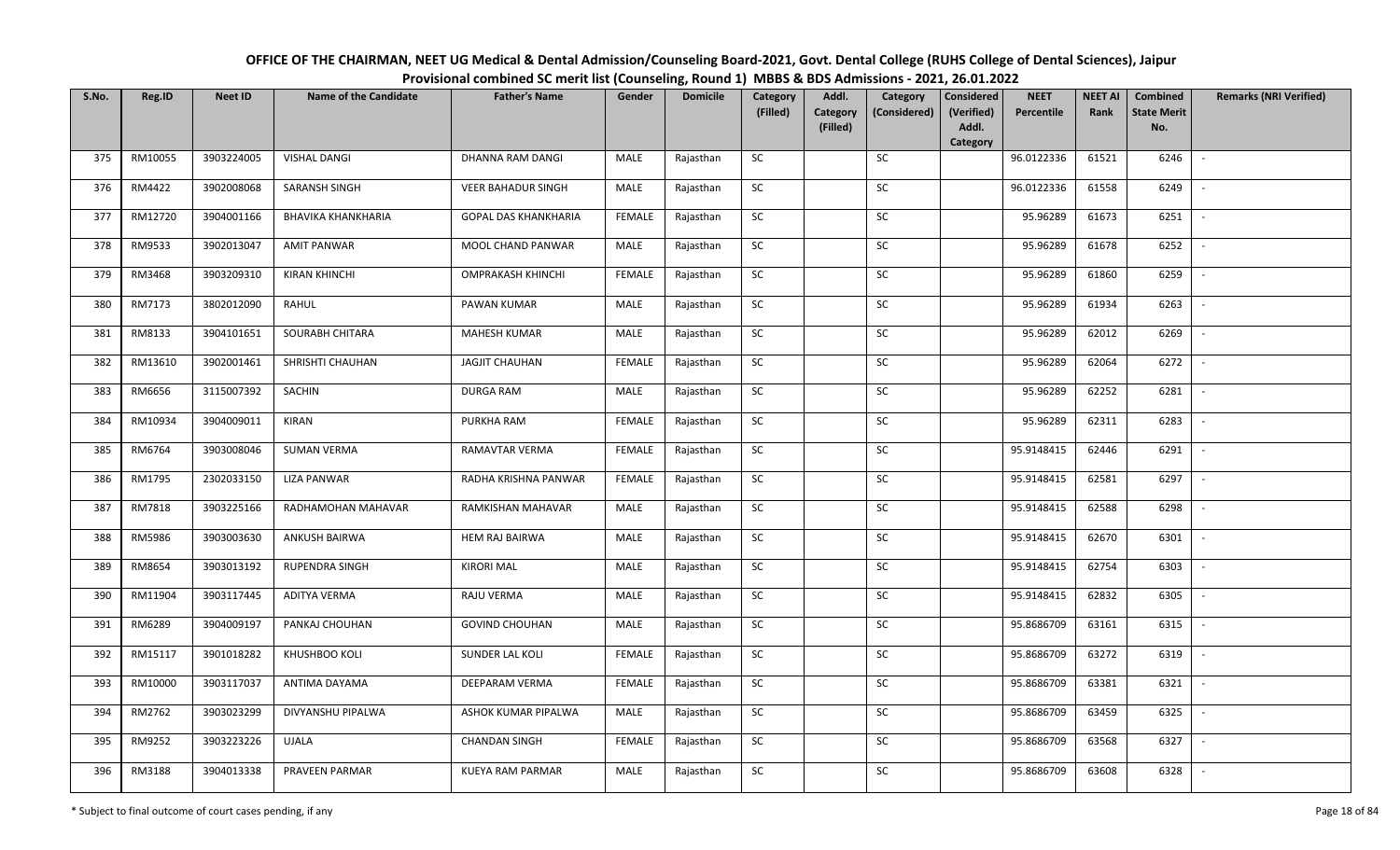| OFFICE OF THE CHAIRMAN, NEET UG Medical & Dental Admission/Counseling Board-2021, Govt. Dental College (RUHS College of Dental Sciences), Jaipur |
|--------------------------------------------------------------------------------------------------------------------------------------------------|
| Provisional combined SC merit list (Counseling, Round 1) MBBS & BDS Admissions - 2021, 26.01.2022                                                |

| S.No. | Reg.ID  | <b>Neet ID</b> | <b>Name of the Candidate</b> | <b>Father's Name</b>      | Gender        | <b>Domicile</b> | Category<br>(Filled) | Addl.<br><b>Category</b><br>(Filled) | Category<br>(Considered) | <b>Considered</b><br>(Verified)<br>Addl. | <b>NEET</b><br>Percentile | <b>NEET AI</b><br>Rank | Combined<br><b>State Merit</b><br>No. | <b>Remarks (NRI Verified)</b> |
|-------|---------|----------------|------------------------------|---------------------------|---------------|-----------------|----------------------|--------------------------------------|--------------------------|------------------------------------------|---------------------------|------------------------|---------------------------------------|-------------------------------|
|       |         |                |                              |                           |               |                 |                      |                                      |                          | Category                                 |                           |                        |                                       |                               |
| 397   | RM2399  | 3905120440     | <b>ASHOK BAIRWA</b>          | RAMKESH BAIRWA            | MALE          | Rajasthan       | <b>SC</b>            |                                      | SC                       |                                          | 95.8686709                | 63685                  | 6330                                  | $\sim$                        |
| 398   | RM4914  | 3901017281     | <b>RAHUL BUNKER</b>          | <b>GURU CHARAN BUNKER</b> | MALE          | Rajasthan       | <b>SC</b>            |                                      | SC                       |                                          | 95.8169313                | 64213                  | 6352                                  |                               |
| 399   | RM1654  | 3903105216     | RAJAT SALODIYA               | ASHOK KUMAR SALODIYA      | MALE          | Rajasthan       | SC                   |                                      | SC                       |                                          | 95.8169313                | 64564                  | 6363                                  | $\overline{\phantom{a}}$      |
| 400   | RM5766  | 3903211264     | DEVA RAM                     | VAGTA RAM                 | MALE          | Rajasthan       | SC                   |                                      | SC                       |                                          | 95.7675877                | 64743                  | 6367                                  | $\overline{\phantom{a}}$      |
| 401   | RM9167  | 3906024210     | NARANIYA VISHNU              | KAILASHBHAI               | MALE          | Rajasthan       | ${\sf SC}$           |                                      | ${\sf SC}$               |                                          | 95.7675877                | 64760                  | 6368                                  | $\sim$                        |
| 402   | RM5934  | 3905019064     | PUJA VERMA                   | OM PRAKASH VERMA          | <b>FEMALE</b> | Rajasthan       | ${\sf SC}$           |                                      | $\sf SC$                 |                                          | 95.7675877                | 65031                  | 6377                                  | $\sim$                        |
| 403   | RM9803  | 3903208056     | <b>AAROHI SINGH</b>          | RAM KUMAR SINGH           | <b>FEMALE</b> | Rajasthan       | <b>SC</b>            |                                      | <b>SC</b>                |                                          | 95.7675877                | 65140                  | 6380                                  | $\sim$                        |
| 404   | RM4198  | 3901011195     | AMIT JHAROTIYA               | SURAJMAL                  | MALE          | Rajasthan       | SC                   |                                      | SC                       |                                          | 95.7675877                | 65173                  | 6383                                  | $\overline{\phantom{a}}$      |
| 405   | RM7533  | 3903203438     | TEPENDRA KUMAR JAJORIA       | RAJESH KUMAR JAJORIA      | MALE          | Rajasthan       | SC                   |                                      | SC                       |                                          | 95.7675877                | 65340                  | 6390                                  |                               |
| 406   | RM6425  | 3903040256     | PIYUSH DAYAMA                | MANGAL CHAND DAYAMA       | MALE          | Rajasthan       | SC                   |                                      | SC                       |                                          | 95.7177908                | 65431                  | 6393                                  | $\overline{\phantom{a}}$      |
| 407   | RM7122  | 4401001489     | <b>VAISHALI OSWAL</b>        | JITENDRA KUMAR            | <b>FEMALE</b> | Rajasthan       | ${\sf SC}$           |                                      | SC                       |                                          | 95.7177908                | 65469                  | 6396                                  | $\sim$                        |
| 408   | RM9999  | 3903001058     | <b>DEEKSHA CHOPRA</b>        | ISHWAR SINGH CHOPRA       | <b>FEMALE</b> | Rajasthan       | <b>SC</b>            | WDP, EXS6                            | SC                       |                                          | 95.7177908                | 65553                  | 6397                                  | $\sim$                        |
| 409   | RM2738  | 3903115352     | KIRAN KANWADIA               | <b>SURAJMAL RAIGAR</b>    | <b>FEMALE</b> | Rajasthan       | <b>SC</b>            |                                      | <b>SC</b>                |                                          | 95.7177908                | 65658                  | 6399                                  | $\overline{\phantom{a}}$      |
| 410   | RM8195  | 3906001612     | <b>TAPASYA SALVI</b>         | <b>MOHAN SALVI</b>        | <b>FEMALE</b> | Rajasthan       | SC                   |                                      | SC                       |                                          | 95.7177908                | 65705                  | 6400                                  | $\sim$                        |
| 411   | RM3384  | 3904104163     | SONIYA CHOUHAN               | HEMRAJ CHOUHAN            | FEMALE        | Rajasthan       | SC                   |                                      | SC                       |                                          | 95.7177908                | 65805                  | 6405                                  | $\overline{\phantom{a}}$      |
| 412   | RM11202 | 3905016328     | <b>KARTIK PADIHAR</b>        | BANWARI LAL PADIHAR       | MALE          | Rajasthan       | ${\sf SC}$           |                                      | ${\sf SC}$               |                                          | 95.7177908                | 65867                  | 6408                                  | $\sim$                        |
| 413   | RM7345  | 3905124231     | <b>RUVI KUMARI</b>           | ROOP SINGH JATAV          | <b>FEMALE</b> | Rajasthan       | SC                   |                                      | SC                       |                                          | 95.6700661                | 66151                  | 6426                                  | $\sim$                        |
| 414   | RM5568  | 3906005352     | NIKITA NOTIYA                | MUKESH KUMAR NOTIYA       | <b>FEMALE</b> | Rajasthan       | SC                   |                                      | SC                       |                                          | 95.6700661                | 66202                  | 6428                                  | $\sim$                        |
| 415   | RM13972 | 3902019191     | <b>BABU LAL NAYAK</b>        | TAKA RAM                  | MALE          | Rajasthan       | SC                   |                                      | SC                       |                                          | 95.6700661                | 66248                  | 6430                                  | $\sim$                        |
| 416   | RM5443  | 3903006245     | <b>VIKRAM RATHI</b>          | JAI DEV RATHI             | MALE          | Rajasthan       | SC                   |                                      | SC                       |                                          | 95.6700661                | 66258                  | 6431                                  |                               |
| 417   | RM9370  | 3904010150     | PURAN KUMAR                  | <b>RAM LAL</b>            | MALE          | Rajasthan       | ${\sf SC}$           |                                      | ${\sf SC}$               |                                          | 95.6700661                | 66326                  | 6433                                  | $\overline{\phantom{a}}$      |
| 418   | RM6504  | 3905021063     | <b>ROHIT MEGHWAL</b>         | RAM LAL MEGHWAL           | MALE          | Rajasthan       | ${\sf SC}$           |                                      | ${\sf SC}$               |                                          | 95.6700661                | 66542                  | 6442                                  |                               |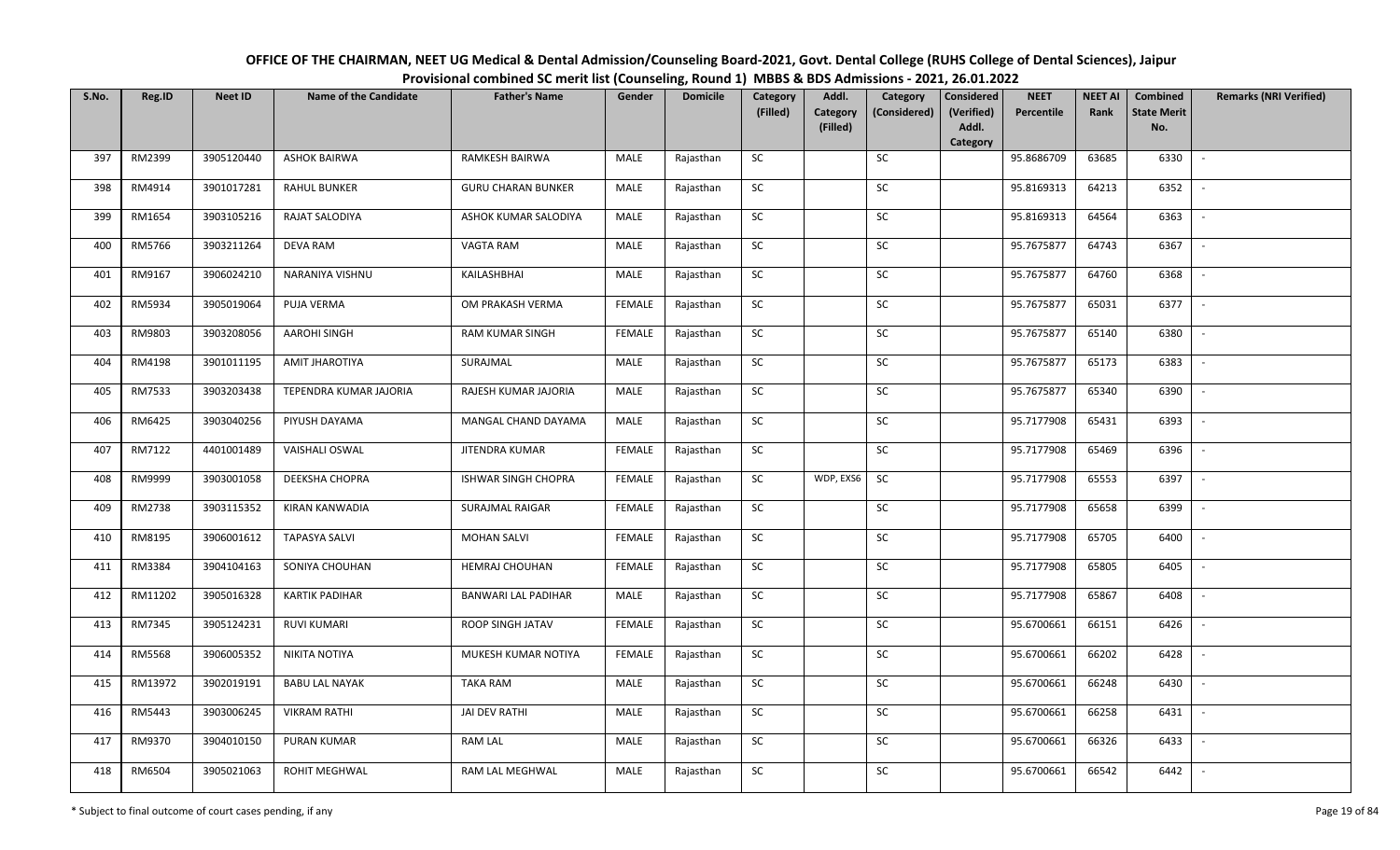| OFFICE OF THE CHAIRMAN, NEET UG Medical & Dental Admission/Counseling Board-2021, Govt. Dental College (RUHS College of Dental Sciences), Jaipur |
|--------------------------------------------------------------------------------------------------------------------------------------------------|
| Provisional combined SC merit list (Counseling, Round 1) MBBS & BDS Admissions - 2021, 26.01.2022                                                |

| S.No. | Reg.ID  | <b>Neet ID</b> | <b>Name of the Candidate</b> | <b>Father's Name</b>      | Gender        | <b>Domicile</b> | Category<br>(Filled) | Addl.<br><b>Category</b> | Category<br>(Considered) | <b>Considered</b><br>(Verified) | <b>NEET</b><br>Percentile | <b>NEET AI</b><br>Rank | Combined<br><b>State Merit</b> | <b>Remarks (NRI Verified)</b> |
|-------|---------|----------------|------------------------------|---------------------------|---------------|-----------------|----------------------|--------------------------|--------------------------|---------------------------------|---------------------------|------------------------|--------------------------------|-------------------------------|
|       |         |                |                              |                           |               |                 |                      | (Filled)                 |                          | Addl.<br>Category               |                           |                        | No.                            |                               |
| 419   | RM6789  | 3903027127     | <b>JYOTI REGAR</b>           | <b>BADRI LAL REGAR</b>    | <b>FEMALE</b> | Rajasthan       | <b>SC</b>            |                          | SC                       |                                 | 95.6700661                | 66581                  | 6443                           | $\sim$                        |
| 420   | RM7635  | 3904113292     | <b>NARPAT KUMAR</b>          | <b>BABU LAL</b>           | MALE          | Rajasthan       | <b>SC</b>            |                          | SC                       |                                 | 95.6700661                | 66760                  | 6449                           |                               |
| 421   | RM6059  | 3904014072     | ABHISHEK                     | GOPAL                     | MALE          | Rajasthan       | ${\sf SC}$           |                          | $\sf SC$                 |                                 | 95.6197512                | 67060                  | 6462                           | $\overline{\phantom{a}}$      |
| 422   | RM5322  | 3903015021     | <b>CHETAN VERMA</b>          | <b>GULAB CHAND VERMA</b>  | MALE          | Rajasthan       | <b>SC</b>            |                          | <b>SC</b>                |                                 | 95.6197512                | 67098                  | 6463                           | $\overline{\phantom{a}}$      |
| 423   | RM4701  | 3903003734     | NEERAJ KUMAR LAKHAN          | SATISH LAKHAN             | MALE          | Rajasthan       | SC                   |                          | SC                       |                                 | 95.6197512                | 67217                  | 6467                           | $\sim$                        |
| 424   | RM4469  | 3903202087     | ROHIT VERMA                  | <b>GULAB CHAND</b>        | MALE          | Rajasthan       | SC                   |                          | SC                       |                                 | 95.6197512                | 67330                  | 6473                           | $\sim$                        |
| 425   | RM4935  | 3903203945     | <b>GOURAV MAHAWAR</b>        | <b>MAN PRAKASH</b>        | MALE          | Rajasthan       | ${\sf SC}$           |                          | <b>SC</b>                |                                 | 95.5676878                | 67730                  | 6486                           | $\overline{\phantom{a}}$      |
| 426   | RM5681  | 3903128076     | SAVIT                        | <b>SUMER SINGH</b>        | MALE          | Rajasthan       | SC                   |                          | $\sf SC$                 |                                 | 95.5676878                | 67868                  | 6490                           | $\overline{\phantom{a}}$      |
| 427   | RM1069  | 3905111120     | LAKHAN LAL JATAV             | RATAN LAL JATAV           | MALE          | Rajasthan       | SC                   |                          | SC                       |                                 | 95.5676878                | 67955                  | 6494                           | $\overline{\phantom{a}}$      |
| 428   | RM7112  | 3904017089     | <b>KAMAL PANWAR</b>          | <b>TARARAM PANWAR</b>     | MALE          | Rajasthan       | ${\sf SC}$           |                          | SC                       |                                 | 95.5676878                | 68179                  | 6502                           | $\sim$                        |
| 429   | RM2045  | 3903114237     | <b>VIKAS NAGAR</b>           | MAKKHAN LAL NAGAR         | MALE          | Rajasthan       | SC                   |                          | SC                       |                                 | 95.5676878                | 68346                  | 6508                           | $\sim$                        |
| 430   | RM8037  | 3904012312     | <b>UMESH VANAL</b>           | <b>VEERA RAM</b>          | MALE          | Rajasthan       | ${\sf SC}$           |                          | SC                       |                                 | 95.5167901                | 68517                  | 6516                           | $\sim$                        |
| 431   | RM9349  | 3901012210     | RAHUL NAROLIYA               | <b>OMPRAKASH NAROLIYA</b> | MALE          | Rajasthan       | <b>SC</b>            |                          | SC                       |                                 | 95.5167901                | 68563                  | 6517                           | $\overline{\phantom{a}}$      |
| 432   | RM4036  | 3906004391     | <b>MOHIT PARMAR</b>          | <b>HARI LAL PARMAR</b>    | MALE          | Rajasthan       | SC                   |                          | <b>SC</b>                |                                 | 95.5167901                | 68578                  | 6518                           | $\overline{\phantom{a}}$      |
| 433   | RM10957 | 3903130013     | HONEY KUMAR GAGAR            | NIROTTAM LAL              | MALE          | Rajasthan       | ${\sf SC}$           |                          | $\sf SC$                 |                                 | 95.5167901                | 68682                  | 6519                           | $\overline{\phantom{a}}$      |
| 434   | RM9374  | 3904016020     | KHUSHBOO MEGHWAL             | OM PRAKASH MEGHWAL        | <b>FEMALE</b> | Rajasthan       | <b>SC</b>            |                          | SC                       |                                 | 95.5167901                | 68706                  | 6520                           | $\mathbb{L}$                  |
| 435   | RM10667 | 3906016019     | RAHUL                        | AJESI RAM                 | MALE          | Rajasthan       | ${\sf SC}$           |                          | $\sf SC$                 |                                 | 95.5167901                | 68859                  | 6523                           | $\mathbb{L}$                  |
| 436   | RM11133 | 3903113296     | <b>VIKAS VERMA</b>           | CHHOTU RAM VERMA          | MALE          | Rajasthan       | SC                   |                          | SC                       |                                 | 95.5167901                | 68962                  | 6527                           | $\overline{\phantom{a}}$      |
| 437   | RM5290  | 3903212321     | PUKH RAJ BAKOLIYA            | RICHHPAL BAKOLIYA         | MALE          | Rajasthan       | SC                   |                          | SC                       |                                 | 95.5167901                | 68998                  | 6532                           | $\overline{\phantom{a}}$      |
| 438   | RM7664  | 3902009086     | DIVYANSHI LUNU               | <b>HARI KISHAN</b>        | <b>FEMALE</b> | Rajasthan       | SC                   |                          | $\sf SC$                 |                                 | 95.5167901                | 69024                  | 6534                           |                               |
| 439   | RM11621 | 3903210202     | <b>VAIBHAV VERMA</b>         | AJAY KUMAR VERMA          | MALE          | Rajasthan       | SC                   |                          | <b>SC</b>                |                                 | 95.5167901                | 69035                  | 6535                           | $\overline{\phantom{a}}$      |
| 440   | RM3570  | 3903025364     | <b>KUNDAN MANOHAR</b>        | HAJARI LAL MANOHAR        | MALE          | Rajasthan       | ${\sf SC}$           |                          | SC                       |                                 | 95.5167901                | 69100                  | 6536                           | $\overline{\phantom{a}}$      |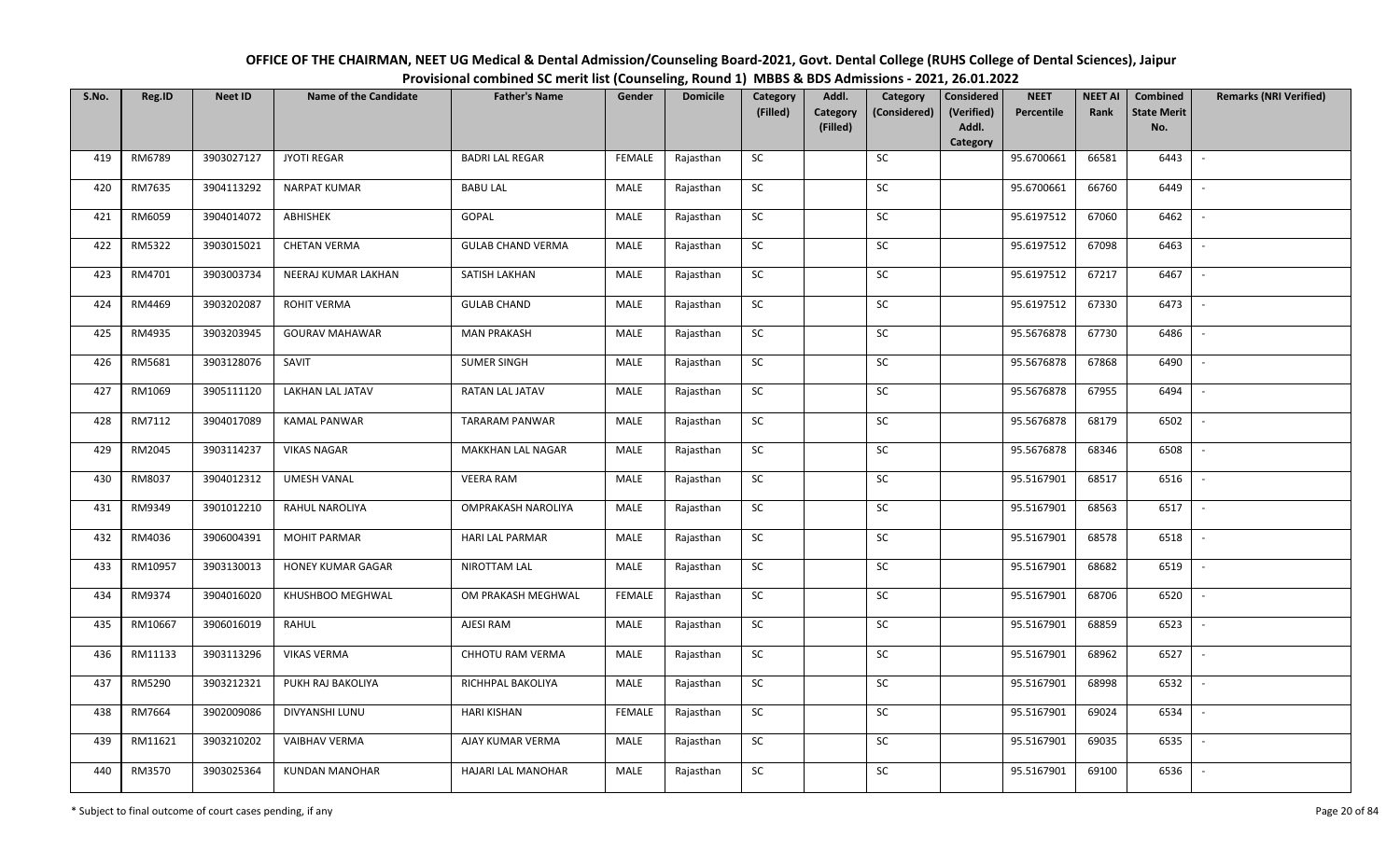| OFFICE OF THE CHAIRMAN, NEET UG Medical & Dental Admission/Counseling Board-2021, Govt. Dental College (RUHS College of Dental Sciences), Jaipur |
|--------------------------------------------------------------------------------------------------------------------------------------------------|
| Provisional combined SC merit list (Counseling, Round 1) MBBS & BDS Admissions - 2021, 26.01.2022                                                |

| S.No. | Reg.ID  | <b>Neet ID</b> | <b>Name of the Candidate</b> | <b>Father's Name</b>    | Gender        | <b>Domicile</b> | Category<br>(Filled) | Addl.<br><b>Category</b> | Category<br>(Considered) | <b>Considered</b><br>(Verified) | <b>NEET</b><br>Percentile | <b>NEET AI</b><br>Rank | Combined<br><b>State Merit</b> | <b>Remarks (NRI Verified)</b> |
|-------|---------|----------------|------------------------------|-------------------------|---------------|-----------------|----------------------|--------------------------|--------------------------|---------------------------------|---------------------------|------------------------|--------------------------------|-------------------------------|
|       |         |                |                              |                         |               |                 |                      | (Filled)                 |                          | Addl.<br>Category               |                           |                        | No.                            |                               |
| 441   | RM7842  | 3903032081     | <b>BABULAL ATAL</b>          | RAM DHAN ATAL           | MALE          | Rajasthan       | <b>SC</b>            |                          | SC                       |                                 | 95.5167901                | 69138                  | 6538                           | $\sim$                        |
| 442   | RM6599  | 3903222211     | DINESH BAKOLIYA              | <b>KISHOR BAKOLIYA</b>  | MALE          | Rajasthan       | <b>SC</b>            |                          | SC                       |                                 | 95.5167901                | 69205                  | 6540                           |                               |
| 443   | RM6102  | 3903028230     | <b>LALIT BAIRWA</b>          | <b>GIRRAJ BAIRWA</b>    | MALE          | Rajasthan       | SC                   |                          | $\sf SC$                 |                                 | 95.5167901                | 69218                  | 6542                           | $\overline{\phantom{a}}$      |
| 444   | RM5462  | 3905019219     | MRITYUNJAY VERMA             | RODULAL VERMA           | MALE          | Rajasthan       | <b>SC</b>            |                          | <b>SC</b>                |                                 | 95.4679645                | 69493                  | 6549                           | $\overline{\phantom{a}}$      |
| 445   | RM5580  | 3904009344     | <b>BHAVNA</b>                | SAMPAT RAJ              | <b>FEMALE</b> | Rajasthan       | SC                   |                          | SC                       |                                 | 95.4679645                | 69678                  | 6552                           | $\sim$                        |
| 446   | RM4867  | 3903003144     | NAVEEN KUMAR MAHAWAR         | PAPPU RAM MAHAWAR       | MALE          | Rajasthan       | SC                   |                          | SC                       |                                 | 95.4679645                | 69707                  | 6553                           | $\sim$                        |
| 447   | RM10624 | 3905111038     | RAKESH                       | <b>MISRA RAM</b>        | MALE          | Rajasthan       | ${\sf SC}$           |                          | <b>SC</b>                |                                 | 95.4679645                | 69850                  | 6560                           | $\overline{\phantom{a}}$      |
| 448   | RM1393  | 3904101086     | <b>UDIT CHOUHAN</b>          | SURAJ NARAYAN CHOUHAN   | MALE          | Rajasthan       | SC                   |                          | $\sf SC$                 |                                 | 95.4679645                | 69904                  | 6562                           |                               |
| 449   | RM10179 | 3903227200     | SANDEEP NAGAR                | SURESH NAGAR            | MALE          | Rajasthan       | SC                   |                          | <b>SC</b>                |                                 | 95.4182324                | 70051                  | 6571                           | $\overline{\phantom{a}}$      |
| 450   | RM5389  | 3903130061     | HANSRAJ BAIRWA               | RAMESH BAIRWA           | MALE          | Rajasthan       | ${\sf SC}$           |                          | SC                       |                                 | 95.4182324                | 70144                  | 6572                           | $\sim$                        |
| 451   | RM9755  | 3901006265     | SRISHTI SIWASIA              | <b>HARISH SIWASIA</b>   | <b>FEMALE</b> | Rajasthan       | SC                   |                          | SC                       |                                 | 95.4182324                | 70274                  | 6573                           | $\sim$                        |
| 452   | RM5179  | 2211001278     | JATIYA JAGDISH RAMU          | JATIYA RAMU             | MALE          | Rajasthan       | ${\sf SC}$           |                          | SC                       |                                 | 95.4182324                | 70350                  | 6575                           | $\sim$                        |
| 453   | RM5359  | 3903008472     | KHUSHI VERMA                 | GOPAL KRISHAN NAINAWAT  | FEMALE        | Rajasthan       | <b>SC</b>            |                          | SC                       |                                 | 95.4182324                | 70560                  | 6586                           | $\overline{\phantom{a}}$      |
| 454   | RM2970  | 3903119347     | LOVE JOYA                    | DEOKARAN JOYA           | MALE          | Rajasthan       | SC                   |                          | <b>SC</b>                |                                 | 95.4182324                | 70572                  | 6587                           | $\overline{\phantom{a}}$      |
| 455   | RM11211 | 3903233195     | <b>KISHOR VERMA</b>          | <b>UDAY CHAND</b>       | MALE          | Rajasthan       | ${\sf SC}$           |                          | $\sf SC$                 |                                 | 95.4182324                | 70581                  | 6588                           | $\overline{\phantom{a}}$      |
| 456   | RM10686 | 2001324277     | POOJA                        | <b>CHHAGAN LAL</b>      | <b>FEMALE</b> | Rajasthan       | <b>SC</b>            |                          | SC                       |                                 | 95.4182324                | 70593                  | 6589                           | $\sim$                        |
| 457   | RM2675  | 3903236274     | <b>HEMLATA NAYAK</b>         | <b>DEBURAM NAYAK</b>    | <b>FEMALE</b> | Rajasthan       | ${\sf SC}$           |                          | $\sf SC$                 |                                 | 95.4182324                | 70610                  | 6591                           | $\mathbb{L}$                  |
| 458   | RM9968  | 3903202586     | <b>TANISHQ MUNDOTIA</b>      | <b>TANSUKH MUNDOTIA</b> | MALE          | Rajasthan       | SC                   |                          | SC                       |                                 | 95.4182324                | 70649                  | 6592                           | $\mathbb{L}$                  |
| 459   | RM6888  | 3904015107     | MAHENDRA KUMAR               | <b>BADRI NARAYAN</b>    | MALE          | Rajasthan       | SC                   |                          | SC                       |                                 | 95.4182324                | 70706                  | 6594                           | $\overline{\phantom{a}}$      |
| 460   | RM2465  | 3902008027     | <b>MAMTA KUMARI</b>          | DAULAT RAM              | <b>FEMALE</b> | Rajasthan       | ${\sf SC}$           |                          | ${\sf SC}$               |                                 | 95.3622837                | 70839                  | 6596                           |                               |
| 461   | RM6433  | 3903218228     | <b>SACHIN BAGRI</b>          | <b>MAHESH BAGRI</b>     | MALE          | Rajasthan       | SC                   |                          | <b>SC</b>                |                                 | 95.3622837                | 70868                  | 6599                           | $\overline{\phantom{a}}$      |
| 462   | RM5326  | 3903017201     | SATYA NARAYAN BAIRWA         | RAMPRASAD BAIRWA        | MALE          | Rajasthan       | ${\sf SC}$           |                          | SC                       |                                 | 95.3622837                | 70982                  | 6603                           | $\overline{\phantom{a}}$      |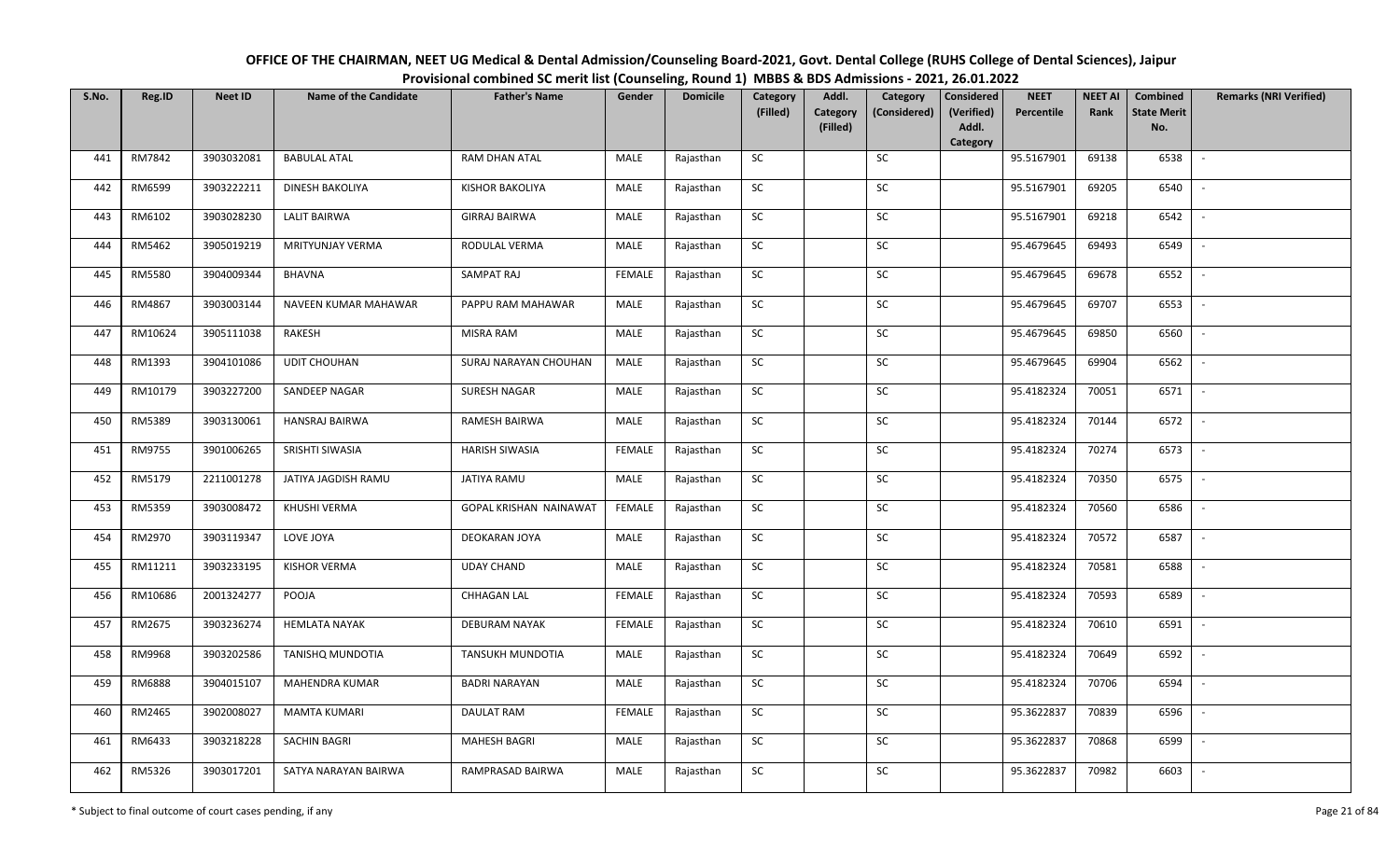| OFFICE OF THE CHAIRMAN, NEET UG Medical & Dental Admission/Counseling Board-2021, Govt. Dental College (RUHS College of Dental Sciences), Jaipur |
|--------------------------------------------------------------------------------------------------------------------------------------------------|
| Provisional combined SC merit list (Counseling, Round 1) MBBS & BDS Admissions - 2021, 26.01.2022                                                |

| S.No. | Reg.ID  | <b>Neet ID</b> | <b>Name of the Candidate</b> | <b>Father's Name</b>    | Gender        | <b>Domicile</b> | Category   | Addl.                       | Category     | <b>Considered</b>   | <b>NEET</b> | <b>NEET AI</b> | Combined                  | <b>Remarks (NRI Verified)</b> |
|-------|---------|----------------|------------------------------|-------------------------|---------------|-----------------|------------|-----------------------------|--------------|---------------------|-------------|----------------|---------------------------|-------------------------------|
|       |         |                |                              |                         |               |                 | (Filled)   | <b>Category</b><br>(Filled) | (Considered) | (Verified)<br>Addl. | Percentile  | Rank           | <b>State Merit</b><br>No. |                               |
|       |         |                |                              |                         |               |                 |            |                             |              | Category            |             |                |                           |                               |
| 463   | RM8301  | 3902024008     | <b>VINEET ALADIA</b>         | DHARMENDRA SINGH        | MALE          | Rajasthan       | SC         |                             | SC           |                     | 95.3622837  | 71169          | 6606                      |                               |
| 464   | RM5000  | 3903110003     | KULDEEP SINGH BAIRWA         | SEDURAM BAIRWA          | MALE          | Rajasthan       | SC         |                             | <b>SC</b>    |                     | 95.3622837  | 71346          | 6614                      |                               |
| 465   | RM11323 | 3903001890     | SNEHA MALHOTRA               | <b>ASHOK MALHOTRA</b>   | FEMALE        | Rajasthan       | SC         |                             | SC           |                     | 95.3622837  | 71382          | 6618                      | $\blacksquare$                |
| 466   | RM7528  | 3903111126     | RAJESH KUMAR                 | SURESH CHAND            | MALE          | Rajasthan       | SC         |                             | SC           |                     | 95.3622837  | 71458          | 6621                      |                               |
| 467   | RM3796  | 3903220021     | VIKAS KUMAR VERMA            | <b>BABU LAL</b>         | MALE          | Rajasthan       | ${\sf SC}$ |                             | ${\sf SC}$   |                     | 95.3622837  | 71469          | 6622                      | $\overline{\phantom{a}}$      |
| 468   | RM5901  | 3903112189     | AMBIKA BUNKAR                | <b>RAMNIWAS BUNKAR</b>  | <b>FEMALE</b> | Rajasthan       | SC         |                             | SC           |                     | 95.3622837  | 71474          | 6623                      | $\overline{\phantom{a}}$      |
| 469   | RM2260  | 3904111020     | KANCHAN                      | <b>BHOLA RAM</b>        | <b>FEMALE</b> | Rajasthan       | ${\sf SC}$ |                             | SC           |                     | 95.3622837  | 71611          | 6625                      | $\overline{\phantom{a}}$      |
| 470   | RM6971  | 3903203786     | <b>KRITIKA CHAUHAN</b>       | <b>RAMESH CHAUHAN</b>   | <b>FEMALE</b> | Rajasthan       | SC         |                             | SC           |                     | 95.3051047  | 71745          | 6629                      | $\sim$                        |
| 471   | RM1193  | 3904104277     | ANTIMA GUJARIYA              | <b>SUJEET KUMAR</b>     | FEMALE        | Rajasthan       | ${\sf SC}$ |                             | SC           |                     | 95.3051047  | 71792          | 6631                      |                               |
| 472   | RM6547  | 3903037229     | ROHIT SOKHARIYA              | GANESH BABU SOKHARIYA   | MALE          | Rajasthan       | ${\sf SC}$ |                             | ${\sf SC}$   |                     | 95.3051047  | 71803          | 6632                      |                               |
| 473   | RM9082  | 3905024169     | PRATIBHA VERMA               | RAMCHARAN BALAI         | FEMALE        | Rajasthan       | SC         |                             | SC           |                     | 95.3051047  | 71867          | 6636                      |                               |
| 474   | RM9124  | 3904112035     | <b>GAJENDRA KUMAR</b>        | <b>DINESH KUMAR</b>     | MALE          | Rajasthan       | SC         |                             | SC           |                     | 95.3051047  | 72109          | 6644                      |                               |
| 475   | RM3239  | 3902015121     | ANISHA                       | CHHINDERPAL             | <b>FEMALE</b> | Rajasthan       | SC         |                             | SC           |                     | 95.3051047  | 72184          | 6646                      |                               |
| 476   | RM3595  | 3905104072     | <b>KULDEEP RAJORA</b>        | <b>DEVILAL RAJORA</b>   | MALE          | Rajasthan       | SC         |                             | ${\sf SC}$   |                     | 95.3051047  | 72280          | 6652                      | $\sim$                        |
| 477   | RM10110 | 4401016014     | <b>VISHVENDRA SINGH</b>      | SURESH CHAND            | MALE          | Rajasthan       | ${\sf SC}$ |                             | ${\sf SC}$   |                     | 95.3051047  | 72335          | 6655                      |                               |
| 478   | RM1914  | 3903004437     | PRATYAKSH                    | NAGA RAM DHANDE         | MALE          | Rajasthan       | SC         |                             | SC           |                     | 95.3051047  | 72484          | 6662                      | $\sim$                        |
| 479   | RM9577  | 3903101671     | YUVRAJ NAINAWAT              | GAJENDRA SINGH NAINAWAT | MALE          | Rajasthan       | SC         |                             | ${\sf SC}$   |                     | 95.2551783  | 72634          | 6666                      | $\overline{\phantom{a}}$      |
| 480   | RM3254  | 3903231140     | ROHIT KUMAR BUNKAR           | NAGAR MAL BUNKAR        | MALE          | Rajasthan       | SC         |                             | SC           |                     | 95.2551783  | 72725          | 6670                      | $\sim$                        |
| 481   | RM4620  | 3903135159     | <b>RAVI PRAKASH</b>          | ROOPA RAM               | MALE          | Rajasthan       | SC         |                             | SC           |                     | 95.2551783  | 72803          | 6672                      | $\overline{\phantom{a}}$      |
| 482   | RM4861  | 3903119047     | <b>ANKIT VERMA</b>           | <b>BIHARI LAL VERMA</b> | MALE          | Rajasthan       | SC         |                             | SC           |                     | 95.2551783  | 73135          | 6677                      | $\overline{\phantom{a}}$      |
| 483   | RM1812  | 3904024038     | <b>MANSI</b>                 | MURLI MANOHAR RAMANI    | FEMALE        | Rajasthan       | SC         |                             | ${\sf SC}$   |                     | 95.2551783  | 73153          | 6680                      |                               |
| 484   | RM4890  | 3905109051     | <b>MAHADEV HALDAR</b>        | NARAYAN HALDAR          | MALE          | Rajasthan       | ${\sf SC}$ |                             | ${\sf SC}$   |                     | 95.2551783  | 73243          | 6686                      |                               |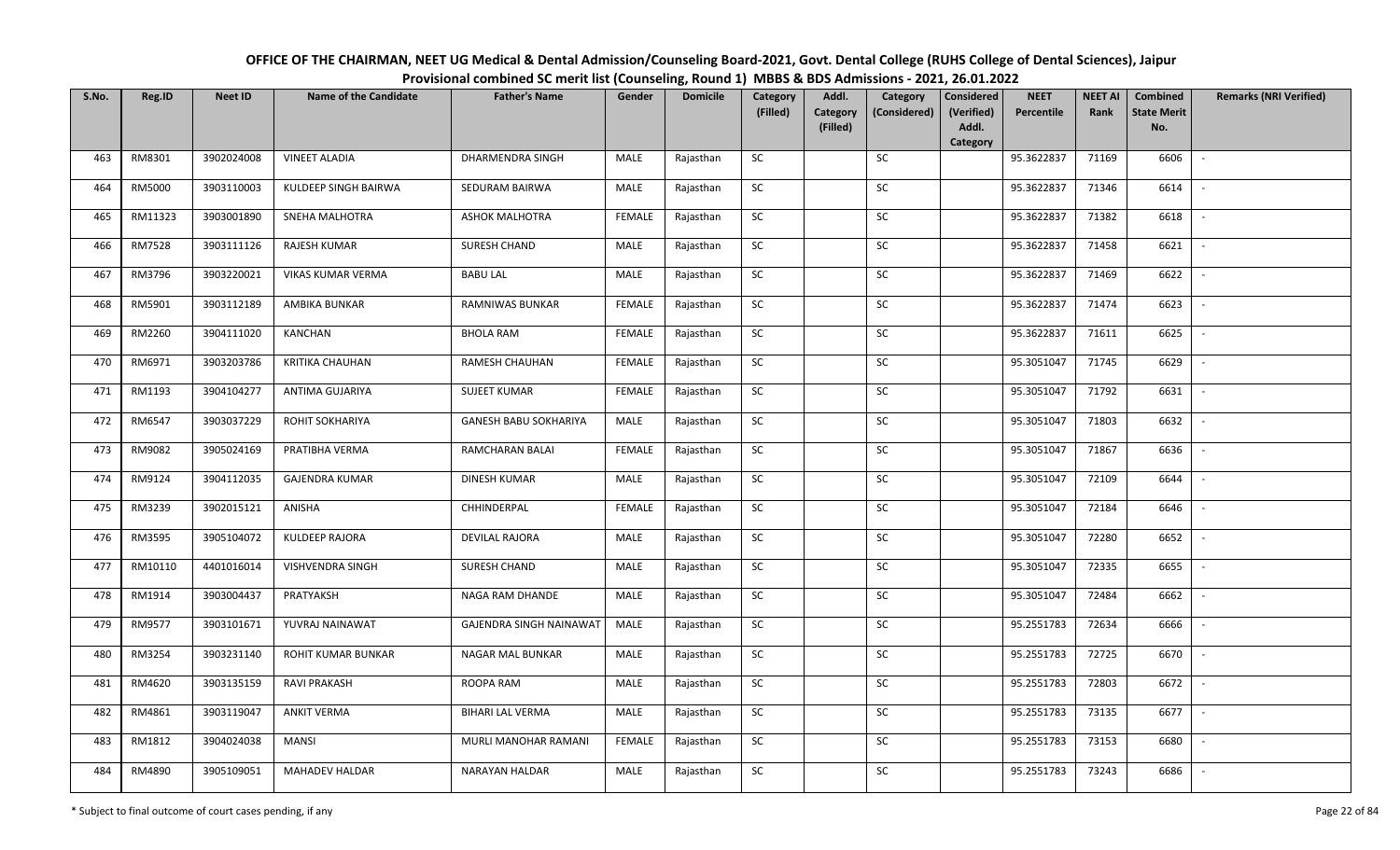| OFFICE OF THE CHAIRMAN, NEET UG Medical & Dental Admission/Counseling Board-2021, Govt. Dental College (RUHS College of Dental Sciences), Jaipur |
|--------------------------------------------------------------------------------------------------------------------------------------------------|
| Provisional combined SC merit list (Counseling, Round 1) MBBS & BDS Admissions - 2021, 26.01.2022                                                |

| S.No. | Reg.ID  | <b>Neet ID</b> | <b>Name of the Candidate</b> | <b>Father's Name</b>    | Gender        | <b>Domicile</b> | Category<br>(Filled) | Addl.<br><b>Category</b> | Category<br>(Considered) | <b>Considered</b><br>(Verified) | <b>NEET</b><br>Percentile | <b>NEET AI</b><br>Rank | Combined<br><b>State Merit</b> | <b>Remarks (NRI Verified)</b> |
|-------|---------|----------------|------------------------------|-------------------------|---------------|-----------------|----------------------|--------------------------|--------------------------|---------------------------------|---------------------------|------------------------|--------------------------------|-------------------------------|
|       |         |                |                              |                         |               |                 |                      | (Filled)                 |                          | Addl.<br>Category               |                           |                        | No.                            |                               |
| 485   | RM5283  | 3903027294     | LEKHRAJ KHORWAL              | <b>BHAGIRTH KHORWAL</b> | MALE          | Rajasthan       | <b>SC</b>            |                          | SC                       |                                 | 95.2029207                | 73459                  | 6688                           | $\sim$                        |
| 486   | RM1487  | 3904012068     | NARENDRA JAIPAL              | KANARAM                 | MALE          | Rajasthan       | <b>SC</b>            |                          | SC                       |                                 | 95.2029207                | 73576                  | 6693                           |                               |
| 487   | RM3129  | 3901014598     | PRAMOD KUMAR REGAR           | <b>DAL CHAND REGAR</b>  | MALE          | Rajasthan       | SC                   |                          | $\sf SC$                 |                                 | 95.2029207                | 73611                  | 6695                           | $\overline{\phantom{a}}$      |
| 488   | RM2060  | 3903041340     | HIMANSHU PAREWA              | JAI SINGH PAREWA        | MALE          | Rajasthan       | <b>SC</b>            |                          | <b>SC</b>                |                                 | 95.2029207                | 73758                  | 6704                           | $\overline{\phantom{a}}$      |
| 489   | RM2088  | 2001306292     | <b>HARKA RAM</b>             | <b>JOITA RAM</b>        | MALE          | Rajasthan       | SC                   |                          | SC                       |                                 | 95.2029207                | 73873                  | 6709                           | $\sim$                        |
| 490   | RM8418  | 3904009251     | <b>CHAINA RAM</b>            | <b>DEEPA RAM</b>        | MALE          | Rajasthan       | SC                   |                          | SC                       |                                 | 95.2029207                | 73948                  | 6710                           | $\sim$                        |
| 491   | RM6468  | 4401018354     | ANKIT KUMAR GORYA            | <b>BASUDEV PRASAD</b>   | MALE          | Rajasthan       | ${\sf SC}$           |                          | <b>SC</b>                |                                 | 95.2029207                | 73963                  | 6711                           | $\sim$                        |
| 492   | RM13926 | 3906022117     | <b>GUNJAN ARYA</b>           | <b>RATAN LAL REGAR</b>  | <b>FEMALE</b> | Rajasthan       | SC                   |                          | $\sf SC$                 |                                 | 95.2029207                | 73971                  | 6713                           | $\overline{\phantom{a}}$      |
| 493   | RM5336  | 3905120096     | SAURABH KUMAR                | <b>GHANSHYAM KUMAR</b>  | MALE          | Rajasthan       | SC                   |                          | SC                       |                                 | 95.2029207                | 74066                  | 6718                           |                               |
| 494   | RM2017  | 3903113228     | NAVARATAN BAKOLIYA           | <b>RAMDEV RAIGER</b>    | MALE          | Rajasthan       | ${\sf SC}$           |                          | SC                       |                                 | 95.2029207                | 74072                  | 6719                           | $\sim$                        |
| 495   | RM7037  | 3903203056     | <b>ADITYA PRATAP</b>         | <b>SHIV NARAYAN</b>     | MALE          | Rajasthan       | SC                   |                          | SC                       |                                 | 95.1505984                | 74181                  | 6722                           | $\sim$                        |
| 496   | RM8518  | 3904003259     | <b>DEEPA</b>                 | CHANDNA RAM             | <b>FEMALE</b> | Rajasthan       | ${\sf SC}$           |                          | SC                       |                                 | 95.1505984                | 74276                  | 6724                           | $\sim$                        |
| 497   | RM6801  | 3903111295     | <b>ASHWANI VERMA</b>         | PRADEEP KUMAR VERMA     | MALE          | Rajasthan       | <b>SC</b>            |                          | SC                       |                                 | 95.1505984                | 74321                  | 6727                           | $\overline{\phantom{a}}$      |
| 498   | RM5881  | 3902008070     | <b>ANKIT ROYAL</b>           | <b>GANGADHAR ROYAL</b>  | MALE          | Rajasthan       | SC                   |                          | <b>SC</b>                |                                 | 95.1505984                | 74327                  | 6728                           | $\overline{\phantom{a}}$      |
| 499   | RM3863  | 3905029110     | SIDDHARTH NAYAK              | <b>ROSHAN NAYAK</b>     | MALE          | Rajasthan       | ${\sf SC}$           |                          | $\sf SC$                 |                                 | 95.1505984                | 74491                  | 6734                           | $\overline{\phantom{a}}$      |
| 500   | RM9774  | 3903227288     | <b>GARIMA KULDEEP</b>        | PRAHALAD SAHAY          | <b>FEMALE</b> | Rajasthan       | <b>SC</b>            |                          | SC                       |                                 | 95.1505984                | 74505                  | 6735                           | $\sim$                        |
| 501   | RM9405  | 3903232124     | <b>PUKHRAJ GARG</b>          | NARSINGA RAM GARG       | MALE          | Rajasthan       | ${\sf SC}$           |                          | $\sf SC$                 |                                 | 95.1505984                | 74545                  | 6738                           | $\mathbb{L}$                  |
| 502   | RM3104  | 3903037114     | <b>MONU</b>                  | MAHENDRA SINGH          | FEMALE        | Rajasthan       | SC                   |                          | SC                       |                                 | 95.1505984                | 74690                  | 6746                           | $\overline{\phantom{a}}$      |
| 503   | RM8266  | 3902019100     | RAHUL KULDEEP                | LOK NATH KULDEEP        | MALE          | Rajasthan       | SC                   |                          | SC                       |                                 | 95.1505984                | 74771                  | 6748                           | $\overline{\phantom{a}}$      |
| 504   | RM1837  | 3902006086     | ANURAG                       | VIJAYPAL                | MALE          | Rajasthan       | SC                   |                          | $\sf SC$                 |                                 | 95.1505984                | 74820                  | 6751                           |                               |
| 505   | RM6258  | 3905123006     | MANISH KUMAR BAIRWA          | JAGDISH PRASAD NAGAR    | MALE          | Rajasthan       | <b>SC</b>            |                          | <b>SC</b>                |                                 | 95.0993769                | 75125                  | 6759                           | $\overline{\phantom{a}}$      |
| 506   | RM2857  | 3903229035     | <b>DINESH BAIRWA</b>         | RAMDYAL BAIRWA          | MALE          | Rajasthan       | ${\sf SC}$           |                          | SC                       |                                 | 95.0993769                | 75416                  | 6765                           | $\sim$                        |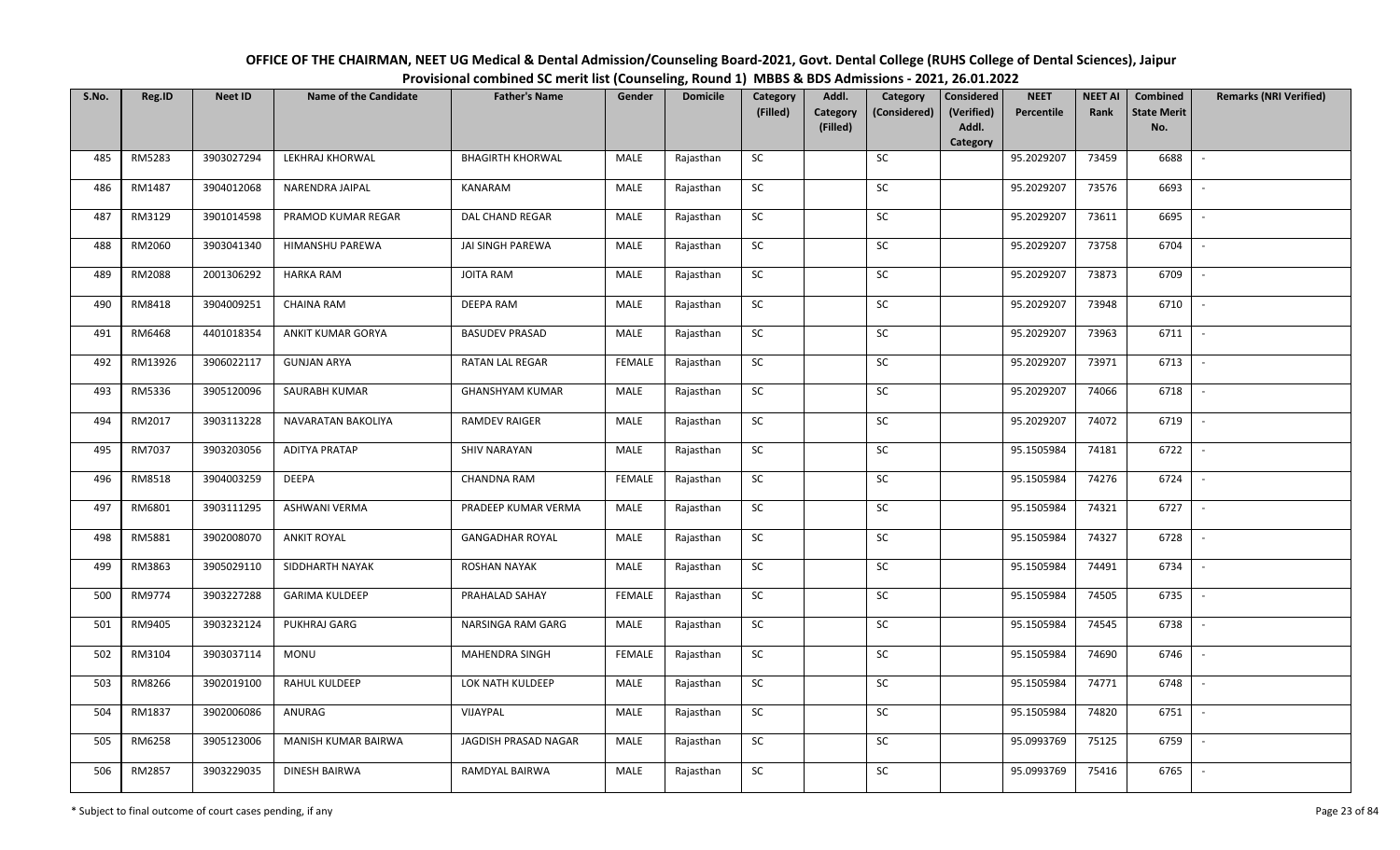| OFFICE OF THE CHAIRMAN, NEET UG Medical & Dental Admission/Counseling Board-2021, Govt. Dental College (RUHS College of Dental Sciences), Jaipur |
|--------------------------------------------------------------------------------------------------------------------------------------------------|
| Provisional combined SC merit list (Counseling, Round 1) MBBS & BDS Admissions - 2021, 26.01.2022                                                |

| S.No. | Reg.ID  | <b>Neet ID</b> | <b>Name of the Candidate</b> | <b>Father's Name</b> | Gender        | <b>Domicile</b> | Category<br>(Filled) | Addl.<br><b>Category</b> | Category<br>(Considered) | <b>Considered</b><br>(Verified) | <b>NEET</b><br>Percentile | <b>NEET AI</b><br>Rank | Combined<br><b>State Merit</b> | <b>Remarks (NRI Verified)</b> |
|-------|---------|----------------|------------------------------|----------------------|---------------|-----------------|----------------------|--------------------------|--------------------------|---------------------------------|---------------------------|------------------------|--------------------------------|-------------------------------|
|       |         |                |                              |                      |               |                 |                      | (Filled)                 |                          | Addl.<br>Category               |                           |                        | No.                            |                               |
| 507   | RM5565  | 3903214177     | MURLIDHAR MALINDA            | PHOOL CHAND          | MALE          | Rajasthan       | SC                   |                          | SC                       |                                 | 95.0993769                | 75455                  | 6767                           | $\sim$                        |
| 508   | RM5486  | 3902002468     | KHUSHBOO DHAWAL              | SUSHIL DHAWAL        | <b>FEMALE</b> | Rajasthan       | SC                   |                          | <b>SC</b>                |                                 | 95.0993769                | 75515                  | 6771                           |                               |
| 509   | RM3755  | 3905120169     | <b>MITALI VERMA</b>          | MANNU LAL TASIWAL    | <b>FEMALE</b> | Rajasthan       | SC                   |                          | SC                       |                                 | 95.0463422                | 75697                  | 6777                           | $\blacksquare$                |
| 510   | RM4680  | 3903212096     | RAHUL KUMAR                  | <b>MAHESH KUMAR</b>  | MALE          | Rajasthan       | SC                   | WPP, WPP8                | SC                       |                                 | 95.0463422                | 75804                  | 6780                           |                               |
| 511   | RM3855  | 3904012346     | <b>RAJESH KUMAR</b>          | <b>THANA RAM</b>     | MALE          | Rajasthan       | SC                   |                          | ${\sf SC}$               |                                 | 95.0463422                | 75811                  | 6781                           | $\sim$                        |
| 512   | RM7811  | 3904025211     | PRAVEEN KUMAR                | <b>CHUNNEE LAL</b>   | MALE          | Rajasthan       | ${\sf SC}$           |                          | ${\sf SC}$               |                                 | 95.0463422                | 75831                  | 6783                           | $\sim$                        |
| 513   | RM11038 | 3904105269     | RAJU RAM LEELAWAT            | <b>CHENA RAM</b>     | MALE          | Rajasthan       | SC                   |                          | SC                       |                                 | 95.0463422                | 75985                  | 6786                           |                               |
| 514   | RM8364  | 3903133266     | <b>HEMA KUMARI</b>           | DINESH CHAND         | <b>FEMALE</b> | Rajasthan       | SC                   |                          | SC                       |                                 | 95.0463422                | 76066                  | 6788                           | $\blacksquare$                |
| 515   | RM13529 | 3903007694     | <b>DEEPAK</b>                | MANSARAM             | MALE          | Rajasthan       | SC                   |                          | SC                       |                                 | 95.0463422                | 76102                  | 6789                           |                               |
| 516   | RM1829  | 3901005331     | SAMIT DANGARA                | <b>KRISHAN KANT</b>  | MALE          | Rajasthan       | SC                   |                          | SC                       |                                 | 95.0463422                | 76167                  | 6793                           |                               |
| 517   | RM2504  | 3906005276     | YASHASVEE SINGH              | <b>SHANKAR LAL</b>   | <b>FEMALE</b> | Rajasthan       | $\sf SC$             |                          | $\sf SC$                 |                                 | 95.0463422                | 76417                  | 6800                           | $\overline{\phantom{a}}$      |
| 518   | RM8339  | 3903215149     | RAMESH JORIYA                | RAMPRAKASH JORIYA    | MALE          | Rajasthan       | <b>SC</b>            |                          | SC                       |                                 | 95.0463422                | 76421                  | 6801                           |                               |
| 519   | RM13384 | 3903229049     | SURENDRA KUMAR VERMA         | SHYOPRASAD VERMA     | MALE          | Rajasthan       | <b>SC</b>            |                          | SC                       |                                 | 95.0463422                | 76481                  | 6804                           |                               |
| 520   | RM4134  | 3906023155     | UMESH YADAV                  | <b>VINOD YADAV</b>   | MALE          | Rajasthan       | SC                   |                          | SC                       |                                 | 94.9954445                | 76779                  | 6809                           | $\blacksquare$                |
| 521   | RM1189  | 3901001333     | SATVINDER SINGH KIRNOT       | HARNEK SINGH KIRNOT  | MALE          | Rajasthan       | SC                   |                          | SC                       |                                 | 94.9954445                | 76827                  | 6811                           |                               |
| 522   | RM6145  | 3903125151     | SANTOSH KUMARI               | RAMESH CHAND         | <b>FEMALE</b> | Rajasthan       | ${\sf SC}$           |                          | ${\sf SC}$               |                                 | 94.9954445                | 76973                  | 6819                           | $\sim$                        |
| 523   | RM3910  | 3903208261     | <b>MUKUL KOLI</b>            | <b>KAILASH KOLI</b>  | MALE          | Rajasthan       | <b>SC</b>            |                          | SC                       |                                 | 94.9954445                | 76991                  | 6820                           | $\overline{\phantom{a}}$      |
| 524   | RM13049 | 3904013327     | SAMMA RAM                    | NARAPAT RAM          | MALE          | Rajasthan       | SC                   |                          | SC                       |                                 | 94.9954445                | 77114                  | 6822                           | $\overline{\phantom{a}}$      |
| 525   | RM7511  | 3906018070     | KALPESH KUMAR KHATIK         | HEERA LAL KHATIK     | MALE          | Rajasthan       | ${\sf SC}$           |                          | ${\sf SC}$               |                                 | 94.9954445                | 77156                  | 6823                           | $\overline{\phantom{a}}$      |
| 526   | RM5495  | 3903101550     | NITESH DARIYA                | DULA RAM DARIYA      | MALE          | Rajasthan       | SC                   |                          | SC                       |                                 | 94.9954445                | 77192                  | 6824                           |                               |
| 527   | RM3075  | 3904022176     | <b>HEMANT KUMAR</b>          | TAMILRAM             | MALE          | Rajasthan       | SC                   |                          | ${\sf SC}$               |                                 | 94.9954445                | 77240                  | 6827                           |                               |
| 528   | RM5518  | 3903214203     | <b>KARAN NARNOLIYA</b>       | CHOTHMAL NARNOLIYA   | MALE          | Rajasthan       | ${\sf SC}$           |                          | ${\sf SC}$               |                                 | 94.9954445                | 77241                  | 6828                           |                               |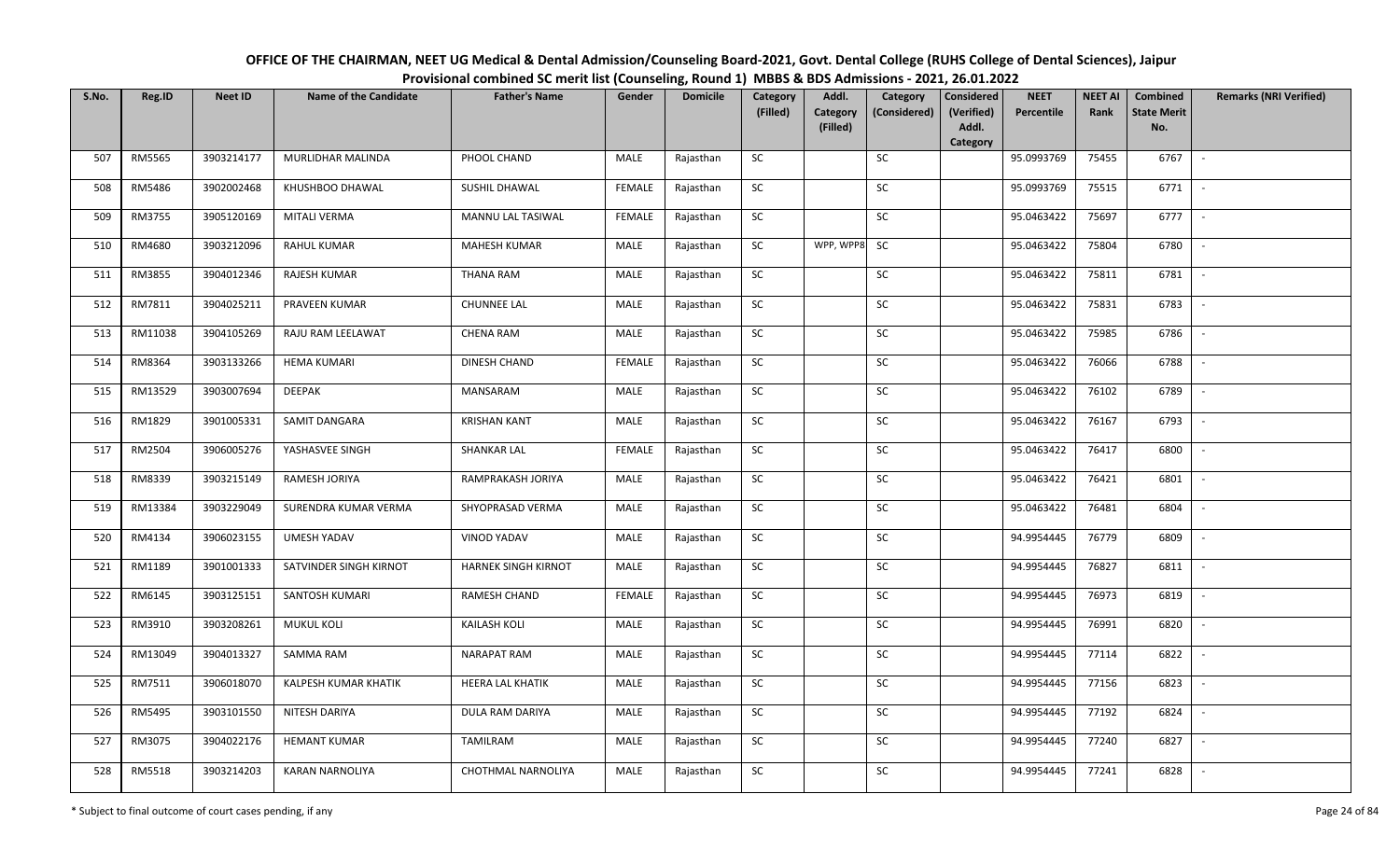| OFFICE OF THE CHAIRMAN, NEET UG Medical & Dental Admission/Counseling Board-2021, Govt. Dental College (RUHS College of Dental Sciences), Jaipur |
|--------------------------------------------------------------------------------------------------------------------------------------------------|
| Provisional combined SC merit list (Counseling, Round 1) MBBS & BDS Admissions - 2021, 26.01.2022                                                |

| S.No. | Reg.ID  | <b>Neet ID</b> | <b>Name of the Candidate</b> | <b>Father's Name</b>                    | Gender        | <b>Domicile</b> | Category<br>(Filled) | Addl.<br>Category<br>(Filled) | Category<br>(Considered) | <b>Considered</b><br>(Verified)<br>Addl.<br>Category | <b>NEET</b><br>Percentile | <b>NEET AI</b><br>Rank | Combined<br><b>State Merit</b><br>No. | <b>Remarks (NRI Verified)</b> |
|-------|---------|----------------|------------------------------|-----------------------------------------|---------------|-----------------|----------------------|-------------------------------|--------------------------|------------------------------------------------------|---------------------------|------------------------|---------------------------------------|-------------------------------|
| 529   | RM6161  | 3903115135     | ABHISHEK BHANWARIA           | <b>MAHESH KUMAR</b><br><b>BHANWARIA</b> | MALE          | Rajasthan       | <b>SC</b>            |                               | <b>SC</b>                |                                                      | 94.9954445                | 77268                  | 6830                                  | $\sim$                        |
| 530   | RM7398  | 3903110260     | MUKH RAM JINDOLIYA           | TEJA RAM JINDOLIYA                      | MALE          | Rajasthan       | <b>SC</b>            |                               | <b>SC</b>                |                                                      | 94.9454533                | 77757                  | 6840                                  |                               |
| 531   | RM7950  | 3903029117     | <b>KAVITA VERMA</b>          | CHATRU RAM VERMA                        | FEMALE        | Rajasthan       | <b>SC</b>            |                               | <b>SC</b>                |                                                      | 94.9454533                | 77794                  | 6843                                  | $\overline{\phantom{a}}$      |
| 532   | RM5605  | 3903025232     | SIMON                        | RAMJI LAL NIMORIYA                      | FEMALE        | Rajasthan       | SC                   |                               | SC                       |                                                      | 94.9454533                | 77832                  | 6844                                  |                               |
| 533   | RM4997  | 3903012086     | SIDDHARTH VERMA              | PRAHLAD VERMA                           | MALE          | Rajasthan       | ${\sf SC}$           |                               | SC                       |                                                      | 94.9454533                | 77997                  | 6849                                  | $\overline{\phantom{a}}$      |
| 534   | RM3492  | 3903006483     | ABHISHEK DOUCHANIA           | <b>INDRAJ SINGH</b>                     | MALE          | Rajasthan       | ${\sf SC}$           |                               | SC                       |                                                      | 94.8888571                | 78217                  | 6850                                  | $\sim$                        |
| 535   | RM7172  | 3905108003     | KIRTI BAIRWA                 | RAM DAYAL BAIRWA                        | FEMALE        | Rajasthan       | ${\sf SC}$           |                               | $\sf SC$                 |                                                      | 94.8888571                | 78320                  | 6852                                  | $\blacksquare$                |
| 536   | RM3834  | 3904110004     | PRIYA SISODIYA               | SURESH CHAND                            | FEMALE        | Rajasthan       | <b>SC</b>            |                               | SC                       |                                                      | 94.8888571                | 78577                  | 6859                                  | $\overline{\phantom{a}}$      |
| 537   | RM11859 | 3903215365     | SNEHA KANSOTIYA              | KAMAL KANSOTIYA                         | <b>FEMALE</b> | Rajasthan       | SC                   |                               | <b>SC</b>                |                                                      | 94.8888571                | 78587                  | 6860                                  | $\sim$                        |
| 538   | RM8052  | 3902009108     | TEJKARAN                     | NAKHATA RAM MEGHWAL                     | MALE          | Rajasthan       | <b>SC</b>            |                               | SC                       |                                                      | 94.8888571                | 78637                  | 6865                                  | $\sim$                        |
| 539   | RM4094  | 3903104322     | AASHISH BHIMWAL              | NATHU RAM BHIMWAL                       | <b>MALE</b>   | Rajasthan       | SC                   |                               | SC                       |                                                      | 94.8888571                | 78780                  | 6867                                  |                               |
| 540   | RM5835  | 3902014262     | RITIKA NIRMAL                | JAGDISH PRASAD MEGHWAL                  | FEMALE        | Rajasthan       | SC                   |                               | SC                       |                                                      | 94.8888571                | 78788                  | 6868                                  | $\overline{\phantom{a}}$      |
| 541   | RM1732  | 3903007417     | NIKITA KHANNA                | PITRAM KHANNA                           | FEMALE        | Rajasthan       | ${\sf SC}$           |                               | SC                       |                                                      | 94.8360167                | 79029                  | 6871                                  | $\overline{\phantom{a}}$      |
| 542   | RM1468  | 3903103472     | SADHANA VERMA                | S N RAIGAR                              | FEMALE        | Rajasthan       | SC                   |                               | SC                       |                                                      | 94.8360167                | 79091                  | 6874                                  | $\sim$                        |
| 543   | RM3775  | 3904105018     | SUNIL                        | <b>JASA RAM</b>                         | <b>MALE</b>   | Rajasthan       | ${\sf SC}$           |                               | <b>SC</b>                |                                                      | 94.8360167                | 79126                  | 6876                                  |                               |
| 544   | RM8047  | 3903019111     | RAHUL KUMAR VERMA            | KANWAR SEN BUNKAR                       | MALE          | Rajasthan       | SC                   |                               | <b>SC</b>                |                                                      | 94.8360167                | 79165                  | 6878                                  | $\sim$                        |
| 545   | RM10194 | 3901014213     | <b>BHAVESH</b>               | <b>BHOJRAJ</b>                          | MALE          | Rajasthan       | <b>SC</b>            |                               | <b>SC</b>                |                                                      | 94.8360167                | 79177                  | 6879                                  |                               |
| 546   | RM5262  | 3903236227     | ROHITASH KUMAR KHORWAL       | MURARI LAL KHORWAL                      | MALE          | Rajasthan       | SC                   |                               | <b>SC</b>                |                                                      | 94.8360167                | 79307                  | 6884                                  |                               |
| 547   | RM1603  | 3901015123     | DEEPIKA KHATRI               | <b>PARAS KHATRI</b>                     | FEMALE        | Rajasthan       | SC                   |                               | SC                       |                                                      | 94.8360167                | 79338                  | 6886                                  | $\sim$                        |
| 548   | RM5630  | 3904114205     | <b>KRISHNA RAM</b>           | LACHCHHA RAM                            | MALE          | Rajasthan       | ${\sf SC}$           |                               | SC                       |                                                      | 94.8360167                | 79413                  | 6888                                  | $\sim$                        |
| 549   | RM4893  | 3903001911     | KUNAL N. SOAN                | NARENDRA SOAN                           | MALE          | Rajasthan       | ${\sf SC}$           |                               | SC                       |                                                      | 94.8360167                | 79500                  | 6890                                  | $\sim$                        |
| 550   | RM5887  | 3904010011     | LOKESH                       | <b>TAMAL RAM</b>                        | MALE          | Rajasthan       | ${\sf SC}$           |                               | SC                       |                                                      | 94.8360167                | 79619                  | 6892                                  |                               |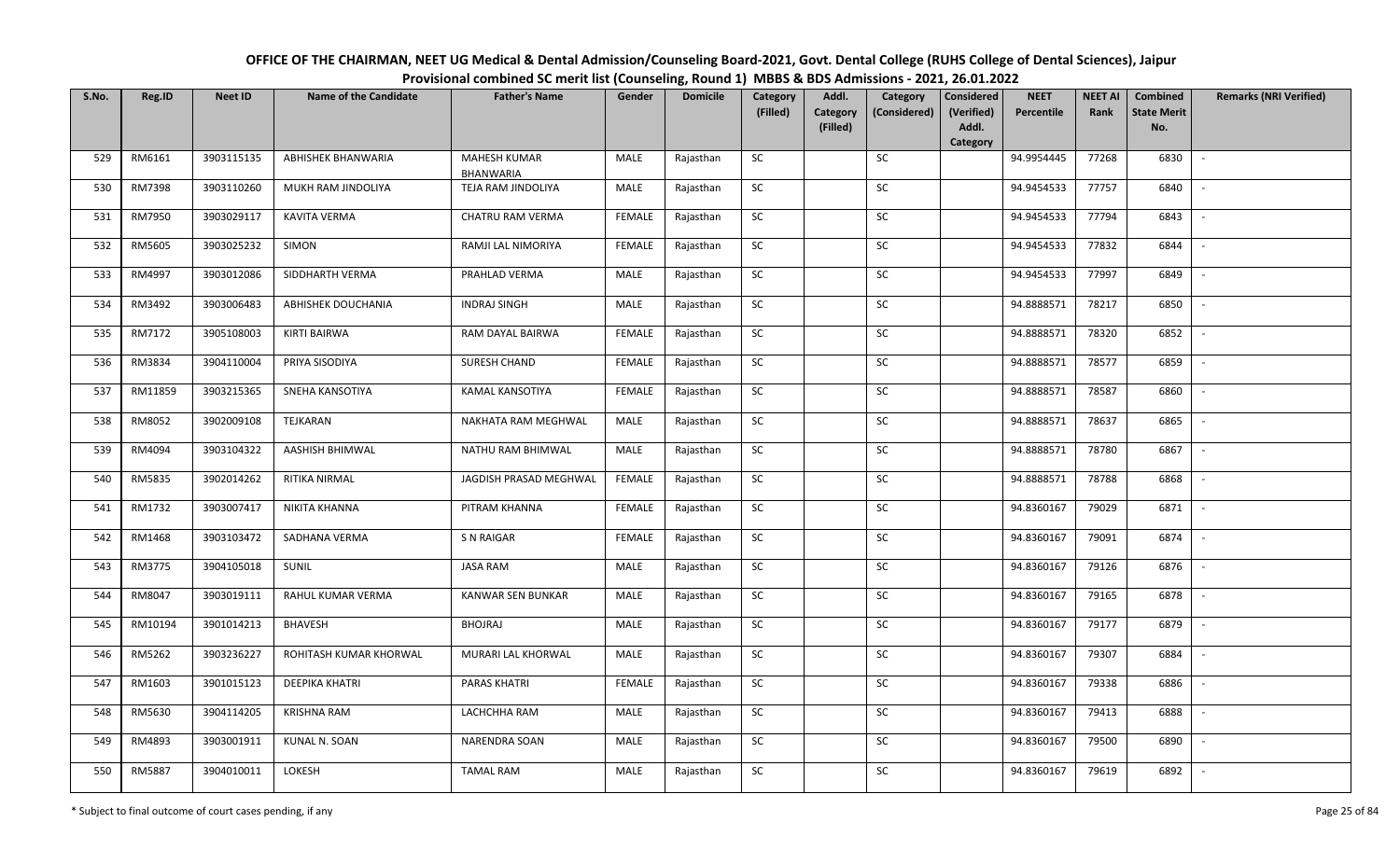| OFFICE OF THE CHAIRMAN, NEET UG Medical & Dental Admission/Counseling Board-2021, Govt. Dental College (RUHS College of Dental Sciences), Jaipur |
|--------------------------------------------------------------------------------------------------------------------------------------------------|
| Provisional combined SC merit list (Counseling, Round 1) MBBS & BDS Admissions - 2021, 26.01.2022                                                |

| S.No. | Reg.ID  | <b>Neet ID</b> | <b>Name of the Candidate</b> | <b>Father's Name</b>     | Gender        | <b>Domicile</b> | Category<br>(Filled) | Addl.<br><b>Category</b> | Category<br>(Considered) | <b>Considered</b><br>(Verified) | <b>NEET</b><br>Percentile | <b>NEET AI</b><br>Rank | Combined<br><b>State Merit</b> | <b>Remarks (NRI Verified)</b> |
|-------|---------|----------------|------------------------------|--------------------------|---------------|-----------------|----------------------|--------------------------|--------------------------|---------------------------------|---------------------------|------------------------|--------------------------------|-------------------------------|
|       |         |                |                              |                          |               |                 |                      | (Filled)                 |                          | Addl.<br>Category               |                           |                        | No.                            |                               |
| 551   | RM7582  | 3903215251     | <b>SURJEET</b>               | <b>ARJUN SINGH</b>       | MALE          | Rajasthan       | <b>SC</b>            |                          | SC                       |                                 | 94.8360167                | 79643                  | 6894                           | $\sim$                        |
| 552   | RM1483  | 3903015100     | <b>ABHISHEK JALUTHRIA</b>    | SHIMBHOO DAYAL JALUTHRIA | MALE          | Rajasthan       | <b>SC</b>            |                          | SC                       |                                 | 94.8360167                | 79737                  | 6896                           |                               |
| 553   | RM4792  | 3906011225     | NAGPAL JOGSAN                | RATAN LAL                | MALE          | Rajasthan       | SC                   |                          | $\sf SC$                 |                                 | 94.7759884                | 79768                  | 6898                           | $\overline{\phantom{a}}$      |
| 554   | RM11473 | 3905023063     | SAMANDAR SINGH               | RAMKHILADEE              | MALE          | Rajasthan       | <b>SC</b>            |                          | <b>SC</b>                |                                 | 94.7759884                | 79882                  | 6899                           | $\overline{\phantom{a}}$      |
| 555   | RM8436  | 3902014174     | DASHARATH KUMAR              | KHUMANA RAM              | MALE          | Rajasthan       | SC                   |                          | SC                       |                                 | 94.7759884                | 79895                  | 6900                           | $\sim$                        |
| 556   | RM11846 | 3902016164     | PRIYANKA                     | MOOLCHAND                | <b>FEMALE</b> | Rajasthan       | SC                   |                          | SC                       |                                 | 94.7759884                | 80018                  | 6901                           | $\sim$                        |
| 557   | RM3321  | 3904003453     | NEELAM                       | PARAS MAL                | <b>FEMALE</b> | Rajasthan       | ${\sf SC}$           |                          | <b>SC</b>                |                                 | 94.7759884                | 80045                  | 6904                           | $\overline{\phantom{a}}$      |
| 558   | RM2778  | 3905004263     | <b>ADITI PANWAR</b>          | RAJESH KUMAR PANWAR      | <b>FEMALE</b> | Rajasthan       | SC                   |                          | $\sf SC$                 |                                 | 94.7759884                | 80252                  | 6912                           | $\overline{\phantom{a}}$      |
| 559   | RM7861  | 3903218235     | <b>HITESH</b>                | <b>THAN SINGH</b>        | <b>FEMALE</b> | Rajasthan       | $\sf SC$             |                          | SC                       |                                 | 94.7759884                | 80256                  | 6913                           | $\overline{\phantom{a}}$      |
| 560   | RM10017 | 3901017286     | MANEESH KUMAR DAYAMA         | GOPAL LAL DAYAMA         | MALE          | Rajasthan       | ${\sf SC}$           |                          | SC                       |                                 | 94.7759884                | 80291                  | 6914                           | $\sim$                        |
| 561   | RM6200  | 4401016140     | <b>ANKIT RAJ</b>             | RAJENDRA SINGH           | MALE          | Rajasthan       | SC                   |                          | SC                       |                                 | 94.7759884                | 80322                  | 6915                           | $\sim$                        |
| 562   | RM6740  | 3903040333     | SAGAR KUMAR BAIRWA           | RAMDHAN BAIRWA           | MALE          | Rajasthan       | ${\sf SC}$           |                          | SC                       |                                 | 94.7759884                | 80404                  | 6917                           | $\sim$                        |
| 563   | RM10281 | 3905119047     | <b>HARIOM BERAWA</b>         | RAM BABU BERAWA          | MALE          | Rajasthan       | <b>SC</b>            |                          | SC                       |                                 | 94.7759884                | 80437                  | 6918                           | $\overline{\phantom{a}}$      |
| 564   | RM13858 | 3904105237     | PRERNA                       | <b>SUMER SINGH</b>       | <b>FEMALE</b> | Rajasthan       | SC                   |                          | <b>SC</b>                |                                 | 94.7759884                | 80553                  | 6924                           | $\overline{\phantom{a}}$      |
| 565   | RM8362  | 3906014217     | YUVRAJ KHATIK                | <b>GANPAT KHATIK</b>     | MALE          | Rajasthan       | ${\sf SC}$           |                          | $\sf SC$                 |                                 | 94.7759884                | 80603                  | 6926                           | $\overline{\phantom{a}}$      |
| 566   | RM7820  | 3904010195     | MUKESH CHOUHAN               | MANOHAR LAL CHOUHAN      | MALE          | Rajasthan       | <b>SC</b>            |                          | SC                       |                                 | 94.7759884                | 80634                  | 6927                           | $\mathbb{L}$                  |
| 567   | RM7751  | 3903223198     | KHEMRAJ BAIRWA               | MOHAN LAL BAIRWA         | MALE          | Rajasthan       | ${\sf SC}$           |                          | $\sf SC$                 |                                 | 94.7217882                | 80701                  | 6929                           | $\mathbb{L}$                  |
| 568   | RM5854  | 3903032106     | RAJESH KUMAR                 | DEEPCHAND                | MALE          | Rajasthan       | SC                   |                          | SC                       |                                 | 94.7217882                | 80871                  | 6932                           | $\mathbb{L}$                  |
| 569   | RM5679  | 3903026201     | <b>RAMESH KUMAR</b>          | <b>GHEVAR RAM</b>        | MALE          | Rajasthan       | SC                   |                          | SC                       |                                 | 94.7217882                | 81057                  | 6935                           | $\overline{\phantom{a}}$      |
| 570   | RM9502  | 3904013088     | <b>ASHOK KUMAR</b>           | <b>INDRA RAM</b>         | MALE          | Rajasthan       | ${\sf SC}$           |                          | $\sf SC$                 |                                 | 94.7217882                | 81159                  | 6939                           |                               |
| 571   | RM9855  | 3905014189     | <b>MOHIT DEWARA</b>          | KRISHNAKANT DEWARA       | MALE          | Rajasthan       | <b>SC</b>            |                          | <b>SC</b>                |                                 | 94.7217882                | 81306                  | 6944                           | $\overline{\phantom{a}}$      |
| 572   | RM10697 | 3903117174     | NAVEEN DAWKIYA               | NAND LAL VERMA           | MALE          | Rajasthan       | ${\sf SC}$           |                          | SC                       |                                 | 94.7217882                | 81373                  | 6947                           | $\overline{\phantom{a}}$      |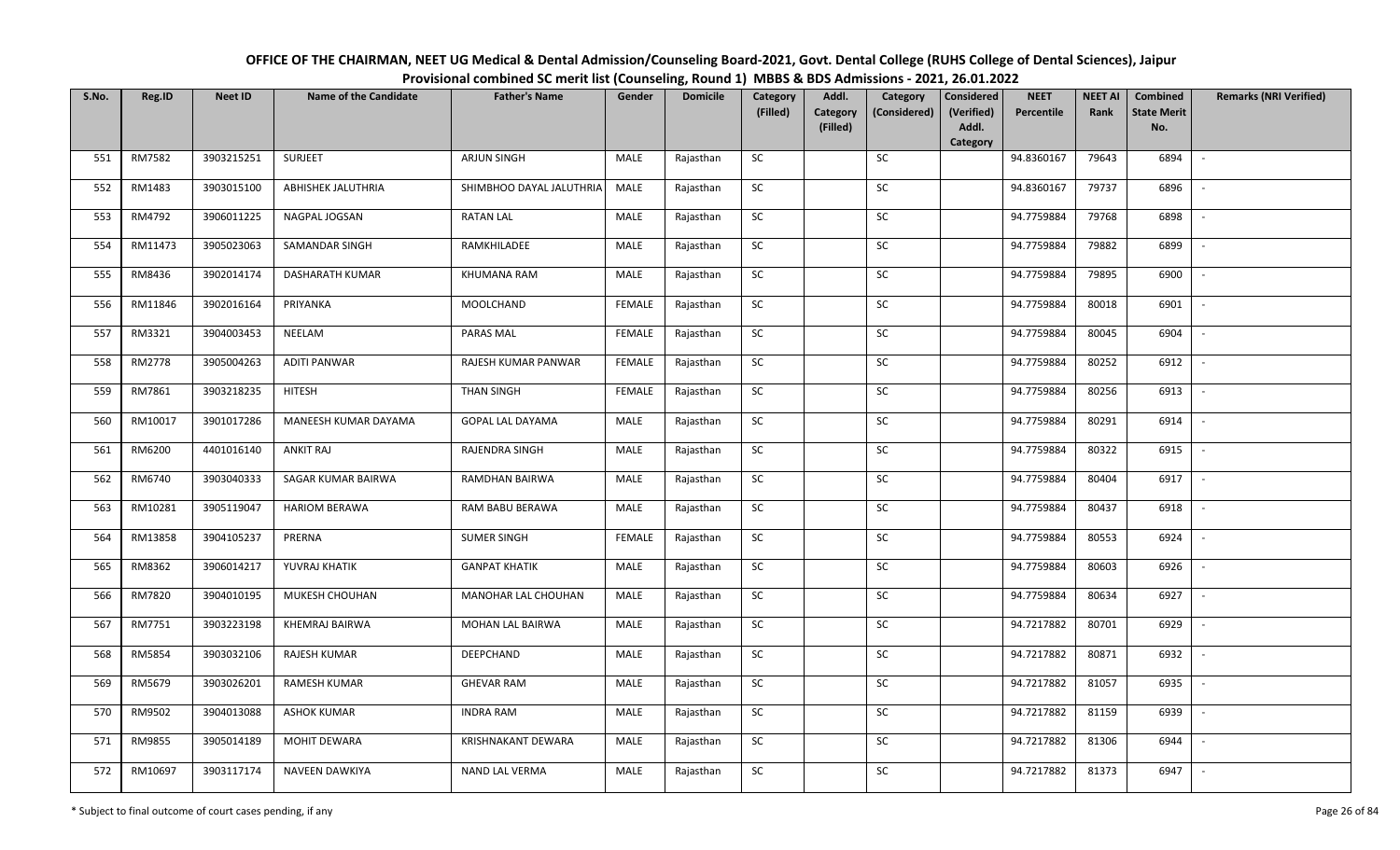| OFFICE OF THE CHAIRMAN, NEET UG Medical & Dental Admission/Counseling Board-2021, Govt. Dental College (RUHS College of Dental Sciences), Jaipur |
|--------------------------------------------------------------------------------------------------------------------------------------------------|
| Provisional combined SC merit list (Counseling, Round 1) MBBS & BDS Admissions - 2021, 26.01.2022                                                |

| S.No. | Reg.ID  | <b>Neet ID</b> | <b>Name of the Candidate</b> | <b>Father's Name</b>      | Gender        | <b>Domicile</b> | Category   | Addl.                       | Category     | <b>Considered</b>   | <b>NEET</b> | <b>NEET AI</b> | Combined                  | <b>Remarks (NRI Verified)</b> |
|-------|---------|----------------|------------------------------|---------------------------|---------------|-----------------|------------|-----------------------------|--------------|---------------------|-------------|----------------|---------------------------|-------------------------------|
|       |         |                |                              |                           |               |                 | (Filled)   | <b>Category</b><br>(Filled) | (Considered) | (Verified)<br>Addl. | Percentile  | Rank           | <b>State Merit</b><br>No. |                               |
|       |         |                |                              |                           |               |                 |            |                             |              | Category            |             |                |                           |                               |
| 573   | RM7825  | 3903130264     | ASHISH KUMAR SIROHIWAL       | SURESH KUMAR SIROHIWAL    | MALE          | Rajasthan       | <b>SC</b>  |                             | <b>SC</b>    |                     | 94.6672641  | 81645          | 6955                      | $\sim$                        |
| 574   | RM7069  | 3901019178     | <b>ATUL VERMA</b>            | SURESH KUMAR BALAI        | MALE          | Rajasthan       | SC         |                             | SC           |                     | 94.6672641  | 81728          | 6959                      | $\sim$                        |
| 575   | RM6380  | 3903204676     | AYUSHI VERMA                 | SANTOSH KUMAR VERMA       | <b>FEMALE</b> | Rajasthan       | SC         |                             | SC           |                     | 94.6672641  | 81822          | 6963                      | $\overline{\phantom{a}}$      |
| 576   | RM8033  | 3901008318     | KAPIL KUMAR SIWASIA          | GOPICHAND SIWASIA         | MALE          | Rajasthan       | ${\sf SC}$ |                             | ${\sf SC}$   |                     | 94.6672641  | 81823          | 6964                      | $\overline{\phantom{a}}$      |
| 577   | RM10712 | 3904022100     | <b>JAYANT KUMAR</b>          | <b>VIJAY SINGH NIRMAL</b> | MALE          | Rajasthan       | SC         |                             | SC           |                     | 94.6672641  | 81828          | 6965                      | $\sim$                        |
| 578   | RM4947  | 3903220119     | AKSHAY KUMAR MARMAT          | MANOJ KUMAR MARMAT        | MALE          | Rajasthan       | ${\sf SC}$ | WPP, WPP8                   | <b>SC</b>    |                     | 94.6672641  | 81879          | 6967                      | $\mathbb{L}$                  |
| 579   | RM1528  | 3903238106     | ROHIT VERMA                  | ISHWAR CHAND VERMA        | MALE          | Rajasthan       | <b>SC</b>  |                             | <b>SC</b>    |                     | 94.6672641  | 82007          | 6969                      | $\mathbb{L}$                  |
| 580   | RM7323  | 3906015036     | SHRISTI PANWAR               | NANDLAL                   | <b>FEMALE</b> | Rajasthan       | SC         | WPP, WPP8                   | <b>SC</b>    |                     | 94.6672641  | 82140          | 6972                      | $\overline{\phantom{a}}$      |
| 581   | RM11803 | 3903118447     | <b>GEETIKA TANANIA</b>       | SUNIL KUMAR TANANIA       | <b>FEMALE</b> | Rajasthan       | ${\sf SC}$ |                             | $\sf SC$     |                     | 94.6672641  | 82162          | 6974                      |                               |
| 582   | RM8183  | 3903132264     | SAPNA                        | KALURAM                   | <b>FEMALE</b> | Rajasthan       | ${\sf SC}$ |                             | $\sf SC$     |                     | 94.6672641  | 82220          | 6977                      | $\sim$                        |
| 583   | RM7035  | 3903221196     | <b>KUNAL ALHA</b>            | RAVINDRA ALHA             | MALE          | Rajasthan       | SC         |                             | SC           |                     | 94.6672641  | 82320          | 6982                      | $\overline{\phantom{a}}$      |
| 584   | RM14052 | 3903215273     | MAHESH KUMAR                 | KUBUDDI                   | MALE          | Rajasthan       | SC         |                             | SC           |                     | 94.6101499  | 82437          | 6987                      | $\sim$                        |
| 585   | RM5177  | 3904001467     | <b>JITENDRA</b>              | MOOLA RAM                 | MALE          | Rajasthan       | SC         |                             | SC           |                     | 94.6101499  | 82443          | 6988                      | $\blacksquare$                |
| 586   | RM4791  | 3902009014     | <b>DEEKSHA CHAUHAN</b>       | SAHAB RAM                 | <b>FEMALE</b> | Rajasthan       | SC         |                             | ${\sf SC}$   |                     | 94.6101499  | 82477          | 6989                      | $\overline{\phantom{a}}$      |
| 587   | RM11257 | 3903013232     | RAKSHA KUMARI                | <b>MADAN LAL</b>          | <b>FEMALE</b> | Rajasthan       | SC         |                             | SC           |                     | 94.6101499  | 82724          | 6997                      | $\overline{\phantom{a}}$      |
| 588   | RM11714 | 3903019145     | NEMI CHAND VERMA             | DURGA PRASAD VERMA        | MALE          | Rajasthan       | ${\sf SC}$ |                             | SC           |                     | 94.6101499  | 82787          | 6999                      | $\sim$                        |
| 589   | RM7759  | 3903011451     | <b>VIKAS UJJAINIA</b>        | JAGDISH PRASAD            | MALE          | Rajasthan       | SC         |                             | SC           |                     | 94.6101499  | 82864          | 7000                      | $\sim$                        |
| 590   | RM2307  | 3903113439     | MEENAKSHI VERMA              | RAJEEV VERMA              | <b>FEMALE</b> | Rajasthan       | ${\sf SC}$ |                             | <b>SC</b>    |                     | 94.6101499  | 82969          | 7006                      | $\overline{\phantom{a}}$      |
| 591   | RM14374 | 3902005035     | <b>ISHVENDER SINGH</b>       | <b>RESHAM SINGH</b>       | <b>MALE</b>   | Rajasthan       | SC         |                             | SC           |                     | 94.6101499  | 83042          | 7010                      | $\overline{\phantom{a}}$      |
| 592   | RM10775 | 3903114247     | <b>CHETAN ARYA</b>           | TULSI RAM ARYA            | MALE          | Rajasthan       | SC         |                             | ${\sf SC}$   |                     | 94.6101499  | 83062          | 7011                      |                               |
| 593   | RM6657  | 3903029107     | <b>LALIT KUMAR</b>           | LALARAM                   | MALE          | Rajasthan       | SC         |                             | SC           |                     | 94.6101499  | 83197          | 7015                      | $\sim$                        |
| 594   | RM11065 | 3904011001     | <b>BHARAT LAKHANI</b>        | RAJA RAM                  | MALE          | Rajasthan       | ${\sf SC}$ |                             | SC           |                     | 94.6101499  | 83200          | 7016                      |                               |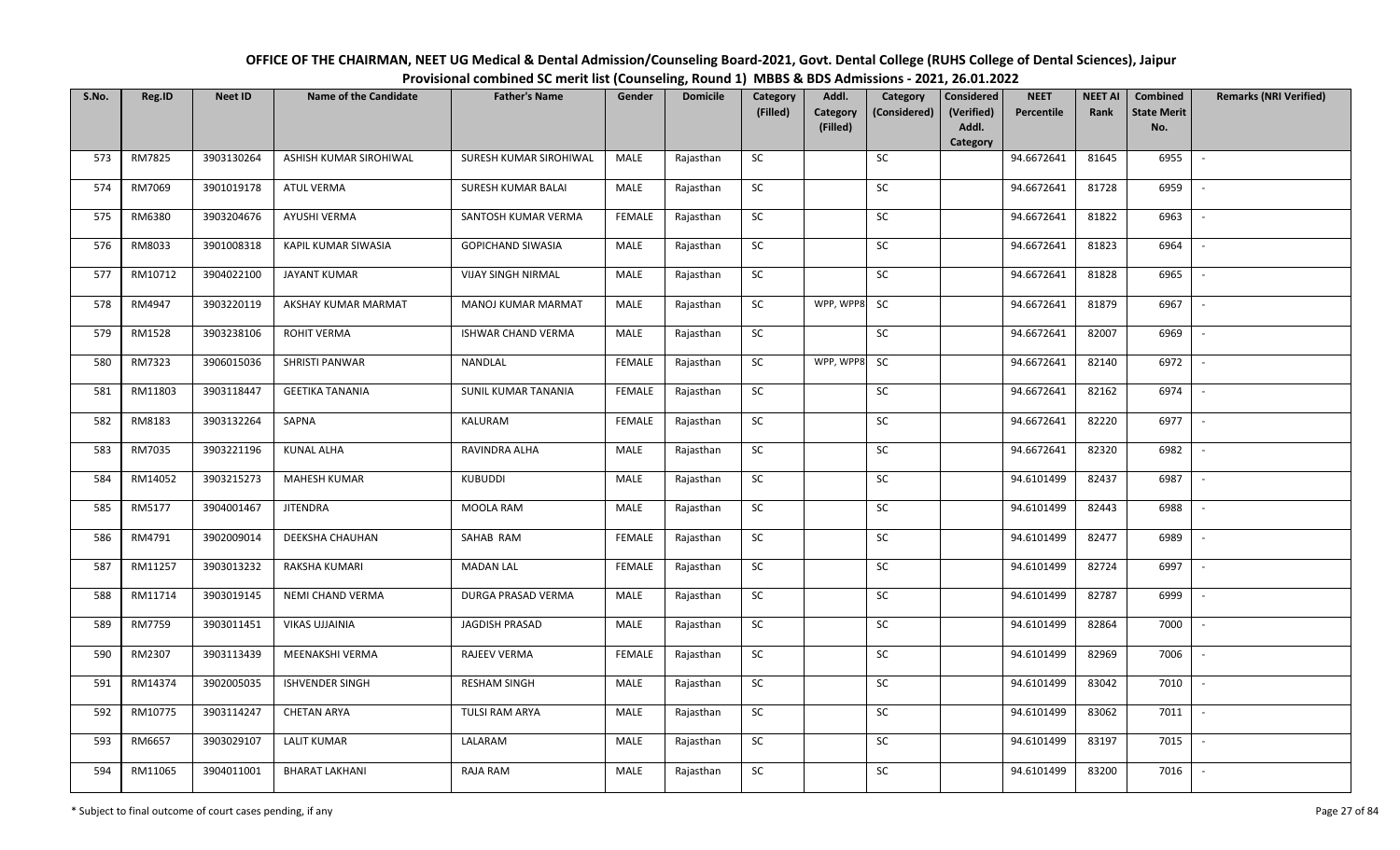| OFFICE OF THE CHAIRMAN, NEET UG Medical & Dental Admission/Counseling Board-2021, Govt. Dental College (RUHS College of Dental Sciences), Jaipur |
|--------------------------------------------------------------------------------------------------------------------------------------------------|
| Provisional combined SC merit list (Counseling, Round 1) MBBS & BDS Admissions - 2021, 26.01.2022                                                |

| S.No. | Reg.ID  | <b>Neet ID</b> | <b>Name of the Candidate</b> | <b>Father's Name</b>     | Gender        | <b>Domicile</b> | Category<br>(Filled) | Addl.<br><b>Category</b> | Category<br>(Considered) | <b>Considered</b><br>(Verified) | <b>NEET</b><br>Percentile | <b>NEET AI</b><br>Rank | Combined<br><b>State Merit</b> | <b>Remarks (NRI Verified)</b> |
|-------|---------|----------------|------------------------------|--------------------------|---------------|-----------------|----------------------|--------------------------|--------------------------|---------------------------------|---------------------------|------------------------|--------------------------------|-------------------------------|
|       |         |                |                              |                          |               |                 |                      | (Filled)                 |                          | Addl.<br>Category               |                           |                        | No.                            |                               |
| 595   | RM7061  | 3902007076     | <b>ANKITA BAKOLIA</b>        | <b>INDRA CHAND</b>       | <b>FEMALE</b> | Rajasthan       | <b>SC</b>            |                          | SC                       |                                 | 94.5525823                | 83262                  | 7019                           | $\sim$                        |
| 596   | RM7750  | 3902007089     | DHEERAJ PANWAR               | HANUMAN PANWAR           | MALE          | Rajasthan       | SC                   |                          | SC                       |                                 | 94.5525823                | 83443                  | 7023                           |                               |
| 597   | RM12519 | 3902007300     | <b>MONIKA GURAWA</b>         | SATYAPAL SINGH           | <b>FEMALE</b> | Rajasthan       | SC                   |                          | $\sf SC$                 |                                 | 94.5525823                | 83540                  | 7024                           | $\overline{\phantom{a}}$      |
| 598   | RM2931  | 3903036050     | <b>SUNIL KUMAR</b>           | <b>MOHAN LAL</b>         | MALE          | Rajasthan       | <b>SC</b>            |                          | <b>SC</b>                |                                 | 94.5525823                | 83558                  | 7025                           | $\sim$                        |
| 599   | RM10191 | 3903113376     | AMIT KUMAR BUNKAR            | <b>LAXMAN BUNKAR</b>     | MALE          | Rajasthan       | SC                   |                          | SC                       |                                 | 94.5525823                | 83638                  | 7027                           | $\sim$                        |
| 600   | RM13491 | 3904009195     | DHEERAJ KUMAR PARIHAR        | <b>ARUN PARIHAR</b>      | MALE          | Rajasthan       | SC                   |                          | SC                       |                                 | 94.5525823                | 83703                  | 7028                           | $\sim$                        |
| 601   | RM8158  | 3902006136     | PRIYANKA GOTHWAL             | RAMSWARUP GOTHWAL        | <b>FEMALE</b> | Rajasthan       | ${\sf SC}$           |                          | <b>SC</b>                |                                 | 94.5525823                | 83771                  | 7030                           | $\sim$                        |
| 602   | RM11745 | 3903041066     | SAMPAT SAMARIYA              | MOOL CHAND SAMARIYA      | MALE          | Rajasthan       | SC                   |                          | $\sf SC$                 |                                 | 94.5525823                | 83935                  | 7037                           | $\overline{\phantom{a}}$      |
| 603   | RM7792  | 2301012471     | RAHUL BAIRWA                 | RAMKESH BAIRWA           | MALE          | Rajasthan       | SC                   |                          | <b>SC</b>                |                                 | 94.5525823                | 83951                  | 7038                           | $\overline{\phantom{a}}$      |
| 604   | RM1496  | 3902013014     | PANKAJ KUMAR                 | <b>SHANKAR LAL</b>       | MALE          | Rajasthan       | ${\sf SC}$           |                          | SC                       |                                 | 94.5525823                | 84019                  | 7041                           | $\sim$                        |
| 605   | RM6008  | 3903221200     | <b>NAINA SINGH</b>           | <b>KRISHANKANT SIRWA</b> | <b>FEMALE</b> | Rajasthan       | <b>SC</b>            |                          | SC                       |                                 | 94.4937845                | 84160                  | 7045                           | $\sim$                        |
| 606   | RM4043  | 2302004052     | <b>KAPIL</b>                 | <b>BISHAMBAR DAYAL</b>   | MALE          | Rajasthan       | <b>SC</b>            |                          | SC                       |                                 | 94.4937845                | 84237                  | 7047                           | $\sim$                        |
| 607   | RM7675  | 3903006512     | ANANYA SONGRA                | <b>BHUPEN SONGRA</b>     | <b>FEMALE</b> | Rajasthan       | <b>SC</b>            |                          | SC                       |                                 | 94.4937845                | 84274                  | 7048                           | $\overline{\phantom{a}}$      |
| 608   | RM10447 | 3903216332     | RAHUL BAIRWA                 | HANUMAN SAHAY BAIRWA     | MALE          | Rajasthan       | SC                   |                          | <b>SC</b>                |                                 | 94.4937845                | 84362                  | 7051                           | $\overline{\phantom{a}}$      |
| 609   | RM2626  | 3903012326     | <b>KANCHAN</b>               | NOPA RAM                 | <b>FEMALE</b> | Rajasthan       | ${\sf SC}$           |                          | $\sf SC$                 |                                 | 94.4937845                | 84529                  | 7056                           | $\overline{\phantom{a}}$      |
| 610   | RM2866  | 3903230161     | JITENDRA VERMA               | SHRAWAN LAL VERMA        | MALE          | Rajasthan       | <b>SC</b>            |                          | SC                       |                                 | 94.4937845                | 84534                  | 7057                           | $\mathbb{L}$                  |
| 611   | RM3032  | 3902009194     | LOKESH KUMAR KARELA          | RAMESHWAR LAL KARELA     | MALE          | Rajasthan       | ${\sf SC}$           |                          | $\sf SC$                 |                                 | 94.4937845                | 84597                  | 7060                           | $\mathbb{L}$                  |
| 612   | RM1060  | 3901010172     | DIKSHANT KUMAR KHARDIA       | <b>VINOD KUMAR</b>       | MALE          | Rajasthan       | SC                   |                          | SC                       |                                 | 94.4937845                | 84946                  | 7070                           | $\overline{\phantom{a}}$      |
| 613   | RM7857  | 3904112155     | SONU GOYAL                   | NARENDRA GOYAL           | <b>FEMALE</b> | Rajasthan       | SC                   |                          | SC                       |                                 | 94.4937845                | 84971                  | 7072                           | $\overline{\phantom{a}}$      |
| 614   | RM5469  | 3903208647     | DEEPENDRA SINGH MEHRA        | <b>VIJAY SINGH MEHRA</b> | MALE          | Rajasthan       | ${\sf SC}$           |                          | ${\sf SC}$               |                                 | 94.4937845                | 84984                  | 7073                           |                               |
| 615   | RM6509  | 3904005238     | RIYA MEHRA                   | SUBHASH MEHRA            | <b>FEMALE</b> | Rajasthan       | <b>SC</b>            |                          | <b>SC</b>                |                                 | 94.4937845                | 84997                  | 7074                           | $\sim$                        |
| 616   | RM2949  | 3903011477     | JITENDRA KUMAR BAWRIYA       | DEVI LAL BAWRIYA         | MALE          | Rajasthan       | ${\sf SC}$           |                          | SC                       |                                 | 94.4937845                | 84999                  | 7075                           | $\sim$                        |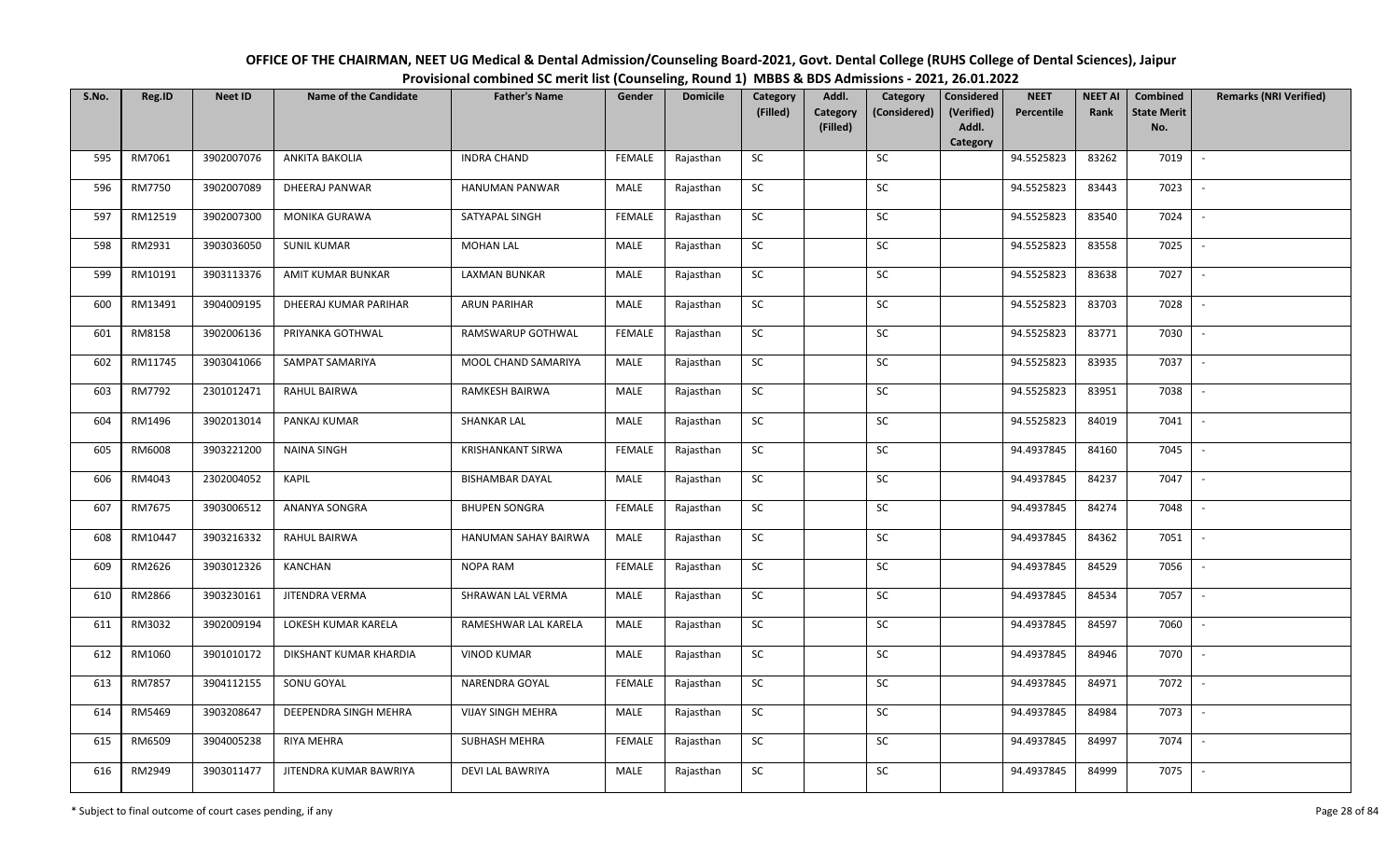| OFFICE OF THE CHAIRMAN, NEET UG Medical & Dental Admission/Counseling Board-2021, Govt. Dental College (RUHS College of Dental Sciences), Jaipur |
|--------------------------------------------------------------------------------------------------------------------------------------------------|
| Provisional combined SC merit list (Counseling, Round 1) MBBS & BDS Admissions - 2021, 26.01.2022                                                |

| S.No. | Reg.ID  | <b>Neet ID</b> | <b>Name of the Candidate</b> | <b>Father's Name</b>       | Gender        | <b>Domicile</b> | Category<br>(Filled) | Addl.<br><b>Category</b> | Category<br>(Considered) | <b>Considered</b><br>(Verified) | <b>NEET</b><br>Percentile | <b>NEET AI</b><br>Rank | Combined<br><b>State Merit</b> | <b>Remarks (NRI Verified)</b> |
|-------|---------|----------------|------------------------------|----------------------------|---------------|-----------------|----------------------|--------------------------|--------------------------|---------------------------------|---------------------------|------------------------|--------------------------------|-------------------------------|
|       |         |                |                              |                            |               |                 |                      | (Filled)                 |                          | Addl.<br>Category               |                           |                        | No.                            |                               |
| 617   | RM7160  | 3904002381     | <b>MEGHNA BAKOLIA</b>        | <b>VINOD KUMAR BAKOLIA</b> | <b>FEMALE</b> | Rajasthan       | <b>SC</b>            |                          | SC                       |                                 | 94.4401022                | 85113                  | 7077                           | $\sim$                        |
| 618   | RM6159  | 3903008369     | PIYUSH KUMAR                 | SOHAN LAL BAIRWA           | MALE          | Rajasthan       | <b>SC</b>            |                          | SC                       |                                 | 94.4401022                | 85143                  | 7078                           |                               |
| 619   | RM8839  | 3903126312     | <b>SACHIN KUMAR</b>          | <b>VIJAY SINGH</b>         | MALE          | Rajasthan       | SC                   |                          | $\sf SC$                 |                                 | 94.4401022                | 85185                  | 7079                           | $\overline{\phantom{a}}$      |
| 620   | RM3772  | 3905120391     | <b>ABHAY MEHRA</b>           | RAJESH KUMAR MEHRA         | MALE          | Rajasthan       | <b>SC</b>            |                          | <b>SC</b>                |                                 | 94.4401022                | 85282                  | 7081                           | $\sim$                        |
| 621   | RM6107  | 3905015234     | YUSHMITA BENIWAL             | GHANSHYAM BENIWAL          | <b>FEMALE</b> | Rajasthan       | SC                   |                          | SC                       |                                 | 94.4401022                | 85286                  | 7082                           | $\sim$                        |
| 622   | RM10414 | 3903034318     | ANJESH BAIRWA                | OM PRAKASH BAIRWA          | <b>FEMALE</b> | Rajasthan       | SC                   |                          | SC                       |                                 | 94.4401022                | 85412                  | 7084                           | $\sim$                        |
| 623   | RM8872  | 3903015179     | PRABHASH KUMAR               | <b>MOHAR SINGH</b>         | MALE          | Rajasthan       | ${\sf SC}$           |                          | <b>SC</b>                |                                 | 94.4401022                | 85615                  | 7091                           | $\sim$                        |
| 624   | RM6651  | 3901015034     | KANTA                        | OMPRAKASH                  | <b>FEMALE</b> | Rajasthan       | SC                   |                          | $\sf SC$                 |                                 | 94.4401022                | 85787                  | 7098                           | $\overline{\phantom{a}}$      |
| 625   | RM3102  | 2301012496     | ROHIT KUMAR BAIRWA           | SURESH CHAND BAIRWA        | MALE          | Rajasthan       | SC                   |                          | <b>SC</b>                |                                 | 94.4401022                | 85793                  | 7099                           | $\overline{\phantom{a}}$      |
| 626   | RM11785 | 3905014128     | PREETI KUMARI                | <b>CHANDRABHAN SINGH</b>   | <b>FEMALE</b> | Rajasthan       | ${\sf SC}$           |                          | SC                       |                                 | 94.386161                 | 85896                  | 7101                           | $\sim$                        |
| 627   | RM2767  | 3903035081     | <b>VISHAL</b>                | GANGADHAR                  | MALE          | Rajasthan       | SC                   |                          | SC                       |                                 | 94.386161                 | 86124                  | 7108                           | $\sim$                        |
| 628   | RM9195  | 3905011148     | <b>LALITA BAGRI</b>          | RAM PRATAP BAGRI           | <b>FEMALE</b> | Rajasthan       | <b>SC</b>            |                          | SC                       |                                 | 94.386161                 | 86331                  | 7112                           | $\sim$                        |
| 629   | RM2922  | 3904002009     | <b>VISHAL</b>                | RAJNISH KUMAR              | MALE          | Rajasthan       | <b>SC</b>            |                          | SC                       |                                 | 94.386161                 | 86339                  | 7114                           | $\overline{\phantom{a}}$      |
| 630   | RM8747  | 3902023064     | <b>MANVI MEGHWAL</b>         | CHHOTU RAM                 | <b>FEMALE</b> | Rajasthan       | SC                   |                          | <b>SC</b>                |                                 | 94.386161                 | 86622                  | 7123                           | $\overline{\phantom{a}}$      |
| 631   | RM15292 | 3905110274     | YOGITA MAHAWAR               | SATYA NARAYAN MAHAWAR      | FEMALE        | Rajasthan       | ${\sf SC}$           |                          | $\sf SC$                 |                                 | 94.3252262                | 86765                  | 7127                           | $\overline{\phantom{a}}$      |
| 632   | RM12441 | 3903229140     | <b>VISHAKHA KALA</b>         | <b>GOVERDHAN KALA</b>      | <b>FEMALE</b> | Rajasthan       | <b>SC</b>            |                          | SC                       |                                 | 94.3252262                | 86811                  | 7129                           | $\sim$                        |
| 633   | RM7767  | 3903109019     | RAHUL KUMAR VERMA            | SANTOSH KUMAR              | MALE          | Rajasthan       | ${\sf SC}$           |                          | $\sf SC$                 |                                 | 94.3252262                | 86875                  | 7131                           | $\sim$                        |
| 634   | RM1823  | 3903040253     | POOJA KISHNAWA               | JAIVEER KISHNAWA           | <b>FEMALE</b> | Rajasthan       | SC                   |                          | SC                       |                                 | 94.3252262                | 86952                  | 7134                           | $\overline{\phantom{a}}$      |
| 635   | RM9365  | 3903214105     | YOGESH BARWAR                | RUGHARAM BARWAR            | MALE          | Rajasthan       | SC                   |                          | SC                       |                                 | 94.3252262                | 87041                  | 7139                           | $\overline{\phantom{a}}$      |
| 636   | RM2717  | 3903113301     | ANKIT KUMAR                  | <b>JAGDISH PRASAD</b>      | MALE          | Rajasthan       | ${\sf SC}$           |                          | ${\sf SC}$               |                                 | 94.3252262                | 87205                  | 7142                           |                               |
| 637   | RM12530 | 3901019132     | CHANDARCHUD SINGH HADA       | DEVENDRA SINGH HADA        | MALE          | Rajasthan       | <b>SC</b>            |                          | <b>SC</b>                |                                 | 94.3252262                | 87212                  | 7143                           | $\sim$                        |
| 638   | RM14749 | 3903118108     | VIKAS KUMAR KULDEEP          | VINOD KUMAR KULDEEP        | MALE          | Rajasthan       | ${\sf SC}$           |                          | SC                       |                                 | 94.3252262                | 87224                  | 7145                           | $\sim$                        |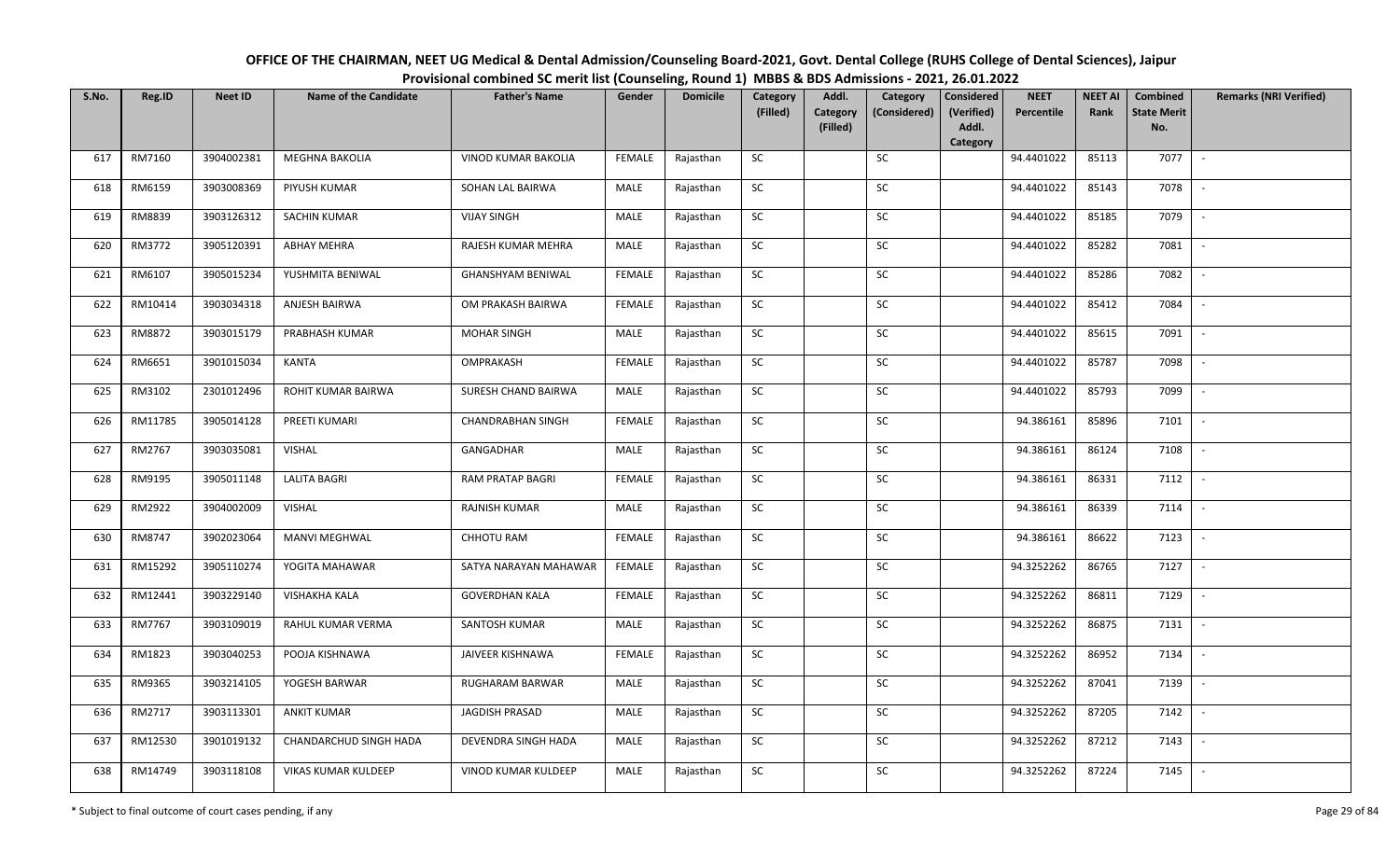| OFFICE OF THE CHAIRMAN, NEET UG Medical & Dental Admission/Counseling Board-2021, Govt. Dental College (RUHS College of Dental Sciences), Jaipur |
|--------------------------------------------------------------------------------------------------------------------------------------------------|
| Provisional combined SC merit list (Counseling, Round 1) MBBS & BDS Admissions - 2021, 26.01.2022                                                |

| S.No. | Reg.ID  | <b>Neet ID</b> | <b>Name of the Candidate</b> | <b>Father's Name</b>             | Gender        | <b>Domicile</b> | Category<br>(Filled) | Addl.<br>Category | Category<br>(Considered) | <b>Considered</b><br>(Verified) | <b>NEET</b><br>Percentile | <b>NEET AI</b><br>Rank | Combined<br><b>State Merit</b> | <b>Remarks (NRI Verified)</b> |
|-------|---------|----------------|------------------------------|----------------------------------|---------------|-----------------|----------------------|-------------------|--------------------------|---------------------------------|---------------------------|------------------------|--------------------------------|-------------------------------|
|       |         |                |                              |                                  |               |                 |                      | (Filled)          |                          | Addl.<br>Category               |                           |                        | No.                            |                               |
| 639   | RM9083  | 3903026093     | MS. MANISHA VERMA            | AJIT KUMAR VERMA                 | <b>FEMALE</b> | Rajasthan       | SC                   |                   | SC                       |                                 | 94.3252262                | 87404                  | 7148                           |                               |
| 640   | RM10063 | 3903130283     | KOMAL KATARIYA               | <b>SHARWAN KUMAR</b>             | <b>FEMALE</b> | Rajasthan       | <b>SC</b>            |                   | <b>SC</b>                |                                 | 94.3252262                | 87495                  | 7150                           |                               |
| 641   | RM6652  | 3903219356     | DAMODAR PRASAD RAIGAR        | <b>RAMSAHAY RAIGAR</b>           | <b>MALE</b>   | Rajasthan       | SC                   |                   | SC                       |                                 | 94.3252262                | 87523                  | 7152                           |                               |
| 642   | RM1237  | 4407006500     | <b>GAURAV SINGH</b>          | <b>RAMVEER SINGH</b>             | MALE          | Rajasthan       | SC                   |                   | ${\sf SC}$               |                                 | 94.3252262                | 87529                  | 7153                           |                               |
| 643   | RM4084  | 3903213195     | AJAY CHANDRAWAL              | KAILASH CHANDRAWAL               | MALE          | Rajasthan       | <b>SC</b>            |                   | ${\sf SC}$               |                                 | 94.3252262                | 87541                  | 7154                           | $\sim$                        |
| 644   | RM11571 | 3904015281     | <b>SURESH KUMAR</b>          | <b>NARAYAN DAS</b>               | <b>MALE</b>   | Rajasthan       | ${\sf SC}$           |                   | ${\sf SC}$               |                                 | 94.2674644                | 87643                  | 7157                           | $\sim$                        |
| 645   | RM3010  | 3903237258     | <b>MANISH SABAL</b>          | SITA RAM SABAL                   | MALE          | Rajasthan       | <b>SC</b>            |                   | SC                       |                                 | 94.2674644                | 87779                  | 7159                           |                               |
| 646   | RM7745  | 3903216340     | RAHUL                        | <b>DINESH KUMAR</b>              | MALE          | Rajasthan       | SC                   |                   | SC                       |                                 | 94.2674644                | 87821                  | 7160                           | $\overline{\phantom{a}}$      |
| 647   | RM12692 | 3903109472     | DEVENDRA KUMAR ALORIA        | <b>JAGMOHAN ALORIA</b>           | <b>MALE</b>   | Rajasthan       | SC                   |                   | SC                       |                                 | 94.2674644                | 87866                  | 7162                           |                               |
| 648   | RM5992  | 3903102494     | PREETI MAHAWAR               | THANSINGH MAHAWAR                | <b>FEMALE</b> | Rajasthan       | SC                   |                   | SC                       |                                 | 94.2674644                | 87881                  | 7163                           |                               |
| 649   | RM12501 | 3903040372     | ANIL VERMA                   | KOMAL PRASAD VERMA               | MALE          | Rajasthan       | ${\sf SC}$           |                   | SC                       |                                 | 94.2674644                | 88007                  | 7168                           | $\sim$                        |
| 650   | RM5553  | 3903027088     | <b>LAKHAN KUMAR</b>          | <b>MAHENDRA KUMAR</b>            | MALE          | Rajasthan       | SC                   |                   | SC                       |                                 | 94.2674644                | 88091                  | 7170                           |                               |
| 651   | RM3996  | 3903221169     | SAMEER DAYAMA                | JAGDISH PRASAD DAYAMA            | MALE          | Rajasthan       | <b>SC</b>            |                   | SC                       |                                 | 94.2674644                | 88101                  | 7171                           |                               |
| 652   | RM14150 | 3903018123     | ROHIT KUMAR MAHAWAR          | RAJENDRA KUMAR<br><b>MAHAWAR</b> | <b>MALE</b>   | Rajasthan       | SC                   |                   | SC                       |                                 | 94.2674644                | 88236                  | 7175                           | $\overline{\phantom{a}}$      |
| 653   | RM3462  | 3906007318     | <b>MANISH SALVI</b>          | SHANTI LAL SALVI                 | MALE          | Rajasthan       | SC                   |                   | SC                       |                                 | 94.2674644                | 88315                  | 7181                           |                               |
| 654   | RM10998 | 3904006415     | <b>HEMANT GODHA</b>          | CHHOGA RAM GODHA                 | MALE          | Rajasthan       | SC                   |                   | ${\sf SC}$               |                                 | 94.2674644                | 88410                  | 7184                           | $\overline{a}$                |
| 655   | RM12794 | 3903202526     | <b>DEVANSH GONAWAT</b>       | POORAN CHAND BAIRWA              | MALE          | Rajasthan       | <b>SC</b>            |                   | SC                       |                                 | 94.2674644                | 88445                  | 7187                           | $\sim$                        |
| 656   | RM6407  | 3905102252     | ANURAG VERMA                 | <b>BALKISHAN VERMA</b>           | MALE          | Rajasthan       | <b>SC</b>            |                   | SC                       |                                 | 94.2674644                | 88502                  | 7189                           |                               |
| 657   | RM9339  | 3903107507     | DIVYA KUMARI                 | LALA RAM KULDEEP                 | FEMALE        | Rajasthan       | SC                   |                   | SC                       |                                 | 94.2083427                | 88580                  | 7191                           | $\overline{\phantom{a}}$      |
| 658   | RM12989 | 3903119403     | POOJA SABLANIYA              | MAHENDRA KUMAR                   | <b>FEMALE</b> | Rajasthan       | SC                   |                   | SC                       |                                 | 94.2083427                | 88602                  | 7193                           |                               |
| 659   | RM3641  | 3903203133     | <b>TARUN BAIRWA</b>          | PRABHU DAYAL                     | MALE          | Rajasthan       | SC                   |                   | ${\sf SC}$               |                                 | 94.2083427                | 88818                  | 7201                           |                               |
| 660   | RM10467 | 3906027176     | <b>JAIDEEP TAGAYA</b>        | PYARCHAND                        | MALE          | Rajasthan       | ${\sf SC}$           |                   | ${\sf SC}$               |                                 | 94.2083427                | 88891                  | 7203                           |                               |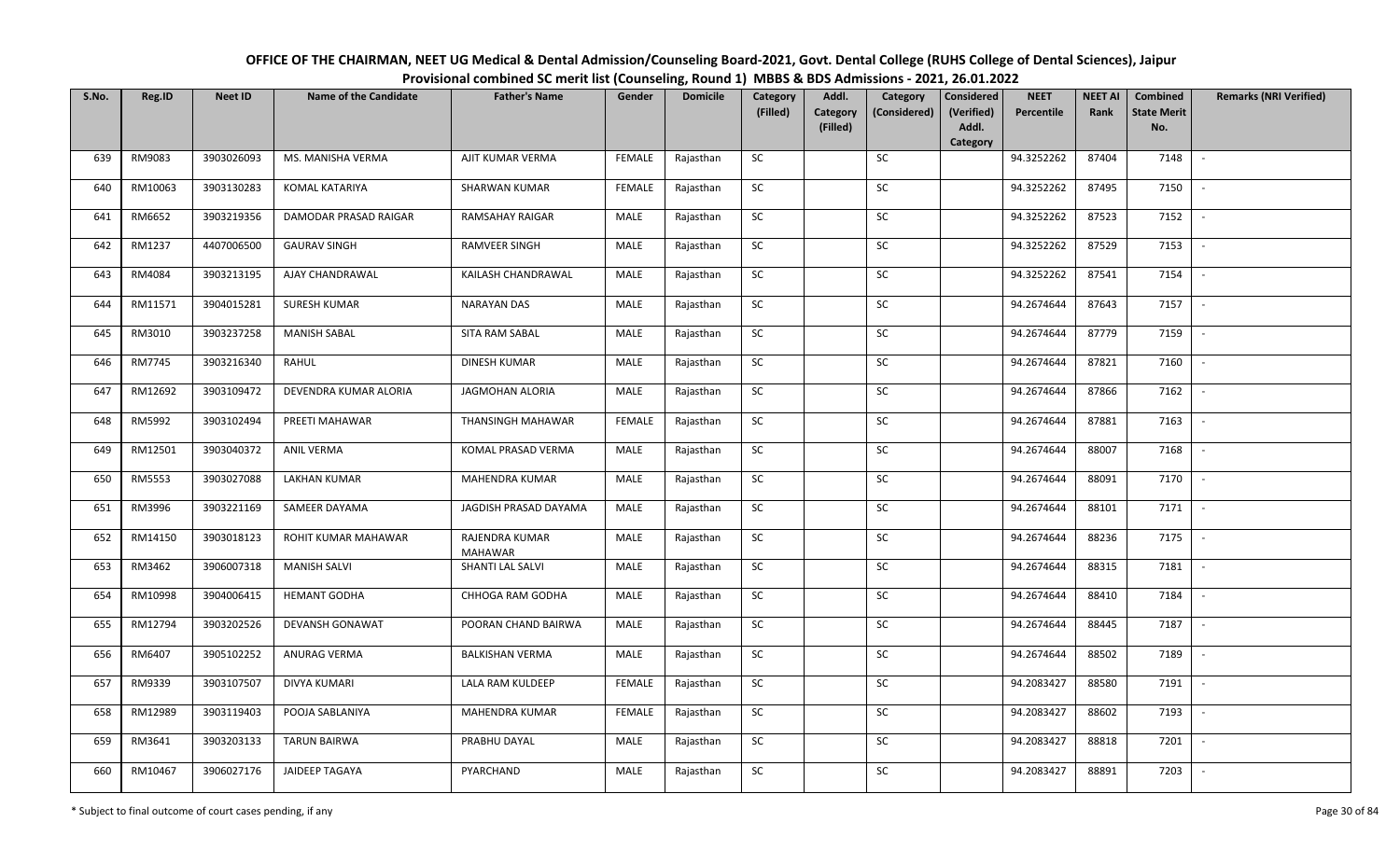| OFFICE OF THE CHAIRMAN, NEET UG Medical & Dental Admission/Counseling Board-2021, Govt. Dental College (RUHS College of Dental Sciences), Jaipur |
|--------------------------------------------------------------------------------------------------------------------------------------------------|
| Provisional combined SC merit list (Counseling, Round 1) MBBS & BDS Admissions - 2021, 26.01.2022                                                |

| S.No. | Reg.ID  | <b>Neet ID</b> | <b>Name of the Candidate</b> | <b>Father's Name</b>               | Gender        | <b>Domicile</b> | Category<br>(Filled) | Addl.<br>Category | Category<br>(Considered) | <b>Considered</b><br>(Verified) | <b>NEET</b><br>Percentile | <b>NEET AI</b><br>Rank | Combined<br><b>State Merit</b> | <b>Remarks (NRI Verified)</b> |
|-------|---------|----------------|------------------------------|------------------------------------|---------------|-----------------|----------------------|-------------------|--------------------------|---------------------------------|---------------------------|------------------------|--------------------------------|-------------------------------|
|       |         |                |                              |                                    |               |                 |                      | (Filled)          |                          | Addl.<br>Category               |                           |                        | No.                            |                               |
| 661   | RM4298  | 3903004114     | LAKSHYA BANSHIWAL            | <b>NARENDRA KUMAR</b><br>BANSHIWAL | MALE          | Rajasthan       | SC                   |                   | SC                       |                                 | 94.2083427                | 88897                  | 7204                           |                               |
| 662   | RM1613  | 3903106195     | ADITYA PAKHARIYA             | <b>BHAGWATI PRASAD</b>             | MALE          | Rajasthan       | SC                   |                   | <b>SC</b>                |                                 | 94.2083427                | 88943                  | 7207                           |                               |
| 663   | RM5257  | 3901002243     | <b>RISHABH MALVI</b>         | <b>ROHIT MALVI</b>                 | MALE          | Rajasthan       | SC                   |                   | SC                       |                                 | 94.2083427                | 89061                  | 7208                           |                               |
| 664   | RM2356  | 3903004089     | <b>NITIN VERMA</b>           | DHARMENDRA KUMAR                   | MALE          | Rajasthan       | SC                   |                   | SC                       |                                 | 94.2083427                | 89098                  | 7209                           |                               |
| 665   | RM9617  | 3903026178     | MUSKAN KUMARI                | <b>DARA SINGH</b>                  | <b>FEMALE</b> | Rajasthan       | SC                   | WDP, EXS6         | <b>SC</b>                |                                 | 94.2083427                | 89167                  | 7212                           | $\sim$                        |
| 666   | RM2181  | 3903223247     | RAHUL KUMAR ATAL             | <b>BHAWANI SHANKAR ATAL</b>        | MALE          | Rajasthan       | ${\sf SC}$           |                   | ${\sf SC}$               |                                 | 94.2083427                | 89197                  | 7214                           | $\overline{\phantom{a}}$      |
| 667   | RM5815  | 3906007019     | OMRAJ JADU                   | MANGILAL JADU                      | MALE          | Rajasthan       | SC                   |                   | SC                       |                                 | 94.2083427                | 89240                  | 7216                           |                               |
| 668   | RM5633  | 3903121373     | <b>KAPIL SETHI</b>           | SEVAK CHAND SETHI                  | MALE          | Rajasthan       | SC                   |                   | SC                       |                                 | 94.2083427                | 89257                  | 7217                           | $\overline{\phantom{a}}$      |
| 669   | RM9962  | 3903121087     | <b>NEHA BADIWAL</b>          | <b>GANESH KUMAR BADIWAL</b>        | <b>FEMALE</b> | Rajasthan       | SC                   |                   | SC                       |                                 | 94.2083427                | 89352                  | 7221                           |                               |
| 670   | RM14604 | 3903202114     | <b>VIKAS NAVARIYA</b>        | CHHOTE LAL NAVARIYA                | MALE          | Rajasthan       | SC                   |                   | SC                       |                                 | 94.2083427                | 89359                  | 7223                           |                               |
| 671   | RM13909 | 3905124038     | <b>RAHUL TANWAR</b>          | SHOBHAG TANWAR                     | <b>MALE</b>   | Rajasthan       | ${\sf SC}$           |                   | SC                       |                                 | 94.1548547                | 89516                  | 7229                           | $\blacksquare$                |
| 672   | RM4692  | 3903018040     | <b>ATUL KUMAR</b>            | <b>RAMESH KUMAR</b>                | MALE          | Rajasthan       | SC                   |                   | SC                       |                                 | 94.1548547                | 89706                  | 7231                           |                               |
| 673   | RM8827  | 3902013131     | SNEHA GOYAL                  | SHRAWAN KUMAR GOYAL                | <b>FEMALE</b> | Rajasthan       | SC                   |                   | SC                       |                                 | 94.1548547                | 89748                  | 7235                           |                               |
| 674   | RM7438  | 3904104246     | PIYUSH GAUTAM                | RAJENDRA KUMAR GAUTAM              | <b>MALE</b>   | Rajasthan       | SC                   |                   | SC                       |                                 | 94.1548547                | 89762                  | 7237                           | $\blacksquare$                |
| 675   | RM9165  | 3901017305     | SHUBHAM SALODIYA             | PURAN MAL SALODIYA                 | MALE          | Rajasthan       | SC                   |                   | SC                       |                                 | 94.1548547                | 89804                  | 7238                           |                               |
| 676   | RM10558 | 3903112350     | SHARWAN NAHALIA              | <b>CHUNNI LAL</b>                  | MALE          | Rajasthan       | SC                   |                   | ${\sf SC}$               |                                 | 94.1548547                | 89847                  | 7239                           |                               |
| 677   | RM5011  | 3902022155     | <b>KIRAN KUMARI</b>          | <b>SHANKAR LAL</b>                 | <b>FEMALE</b> | Rajasthan       | <b>SC</b>            |                   | SC                       |                                 | 94.1548547                | 89864                  | 7240                           | $\overline{\phantom{a}}$      |
| 678   | RM2673  | 3903139049     | <b>ASHOK BAIRWA</b>          | ROOP SINGH BAIRWA                  | MALE          | Rajasthan       | <b>SC</b>            |                   | SC                       |                                 | 94.1548547                | 89996                  | 7242                           |                               |
| 679   | RM9575  | 3901019079     | TRIPTI SUNKARIA              | SAMPAT LAL SUNKARIA                | <b>FEMALE</b> | Rajasthan       | SC                   |                   | SC                       |                                 | 94.1548547                | 90084                  | 7243                           | $\overline{\phantom{a}}$      |
| 680   | RM5212  | 3903101709     | SIDDHARTH KUMAR              | <b>GOVIND RAM</b>                  | MALE          | Rajasthan       | SC                   |                   | SC                       |                                 | 94.0972224                | 90384                  | 7250                           |                               |
| 681   | RM2680  | 3903021137     | MILAN JUNWAL                 | RAMSWAROOP BAIRWA                  | FEMALE        | Rajasthan       | SC                   |                   | ${\sf SC}$               |                                 | 94.0972224                | 90400                  | 7251                           |                               |
| 682   | RM2729  | 3901001065     | SONA MEGHWANSHI              | OM PRAKASH MEGHWANSHI              | <b>FEMALE</b> | Rajasthan       | ${\sf SC}$           |                   | SC                       |                                 | 94.0972224                | 90806                  | 7254                           |                               |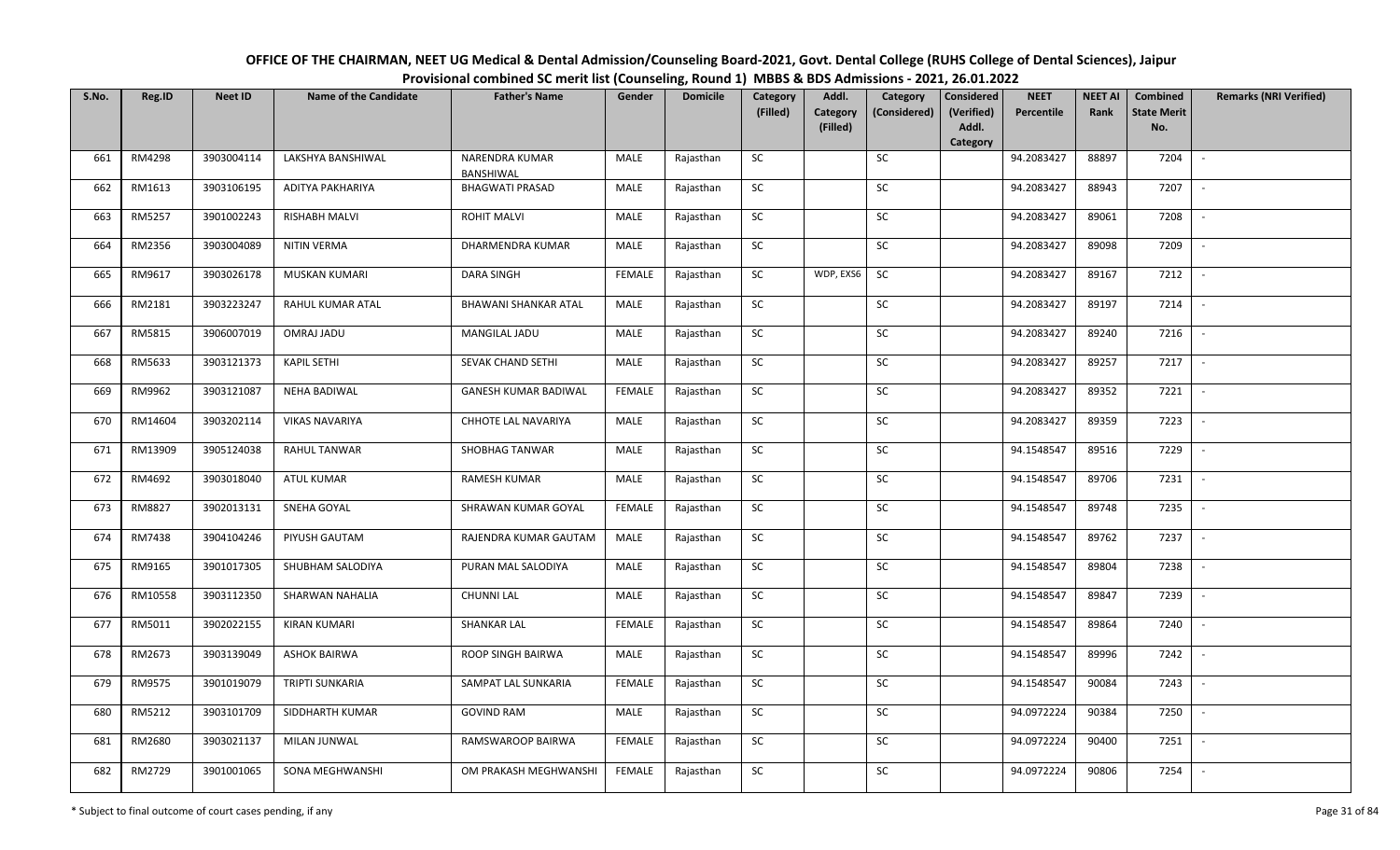| OFFICE OF THE CHAIRMAN, NEET UG Medical & Dental Admission/Counseling Board-2021, Govt. Dental College (RUHS College of Dental Sciences), Jaipur |
|--------------------------------------------------------------------------------------------------------------------------------------------------|
| Provisional combined SC merit list (Counseling, Round 1) MBBS & BDS Admissions - 2021, 26.01.2022                                                |

| S.No. | Reg.ID  | <b>Neet ID</b> | <b>Name of the Candidate</b> | <b>Father's Name</b>     | Gender        | <b>Domicile</b> | Category<br>(Filled) | Addl.                       | Category<br>(Considered) | <b>Considered</b><br>(Verified) | <b>NEET</b><br>Percentile | <b>NEET AI</b><br>Rank | Combined<br><b>State Merit</b> | <b>Remarks (NRI Verified)</b> |
|-------|---------|----------------|------------------------------|--------------------------|---------------|-----------------|----------------------|-----------------------------|--------------------------|---------------------------------|---------------------------|------------------------|--------------------------------|-------------------------------|
|       |         |                |                              |                          |               |                 |                      | <b>Category</b><br>(Filled) |                          | Addl.                           |                           |                        | No.                            |                               |
| 683   | RM15295 | 3903217161     | AAKASH BAIRWA                | RAMKUNWAR BAIRWA         | MALE          | Rajasthan       | SC                   |                             | SC                       | Category                        | 94.0972224                | 90812                  | 7255                           | $\mathcal{L}$                 |
|       |         |                |                              |                          |               |                 |                      |                             |                          |                                 |                           |                        |                                |                               |
| 684   | RM2176  | 3903216159     | MS SAROJ VERMA               | SHARWAN KUMAR BALAI      | <b>FEMALE</b> | Rajasthan       | <b>SC</b>            |                             | SC                       |                                 | 94.0972224                | 90901                  | 7256                           |                               |
| 685   | RM9908  | 3903010409     | <b>ABHISHEK PARSOYA</b>      | <b>ASHOK PARSOYA</b>     | MALE          | Rajasthan       | ${\sf SC}$           |                             | SC                       |                                 | 94.0972224                | 90984                  | 7259                           |                               |
| 686   | RM6551  | 3906012179     | PAYAL JEENGAR                | DEV KISHAN               | <b>FEMALE</b> | Rajasthan       | <b>SC</b>            |                             | SC                       |                                 | 94.0972224                | 90990                  | 7260                           |                               |
| 687   | RM5272  | 3904012120     | SAPNA GOYAL                  | SHANKAR LAL GOYAL        | <b>FEMALE</b> | Rajasthan       | SC                   |                             | SC                       |                                 | 94.0972224                | 90996                  | 7261                           | $\sim$                        |
| 688   | RM11816 | 2302031075     | <b>NAVEEN KUMAR</b>          | MAMRAJ                   | MALE          | Rajasthan       | SC                   |                             | SC                       |                                 | 94.0972224                | 91134                  | 7264                           | $\sim$                        |
| 689   | RM8903  | 3904024125     | DIPTI KALAWAT                | RAKESH KALAWAT           | <b>FEMALE</b> | Rajasthan       | SC                   |                             | SC                       |                                 | 94.0369999                | 91341                  | 7268                           | $\overline{a}$                |
| 690   | RM12614 | 3901001503     | YASH KUMAR YADAV             | <b>HUKUM SINGH</b>       | MALE          | Rajasthan       | SC                   |                             | $\sf SC$                 |                                 | 94.0369999                | 91474                  | 7272                           | $\overline{\phantom{a}}$      |
| 691   | RM3520  | 3903004185     | <b>NEHA VERMA</b>            | S L VERMA                | <b>FEMALE</b> | Rajasthan       | $\sf SC$             |                             | SC                       |                                 | 94.0369999                | 91540                  | 7274                           |                               |
| 692   | RM11719 | 3903113152     | HIMANSHU DEEGWAL             | JAIPAL DEEGWAL           | MALE          | Rajasthan       | ${\sf SC}$           |                             | $\sf SC$                 |                                 | 94.0369999                | 91542                  | 7275                           | $\overline{\phantom{a}}$      |
| 693   | RM6901  | 3905111125     | PRIYA MANDAL                 | PARITOSH MANDAL          | <b>FEMALE</b> | Rajasthan       | SC                   |                             | SC                       |                                 | 94.0369999                | 91611                  | 7278                           | $\blacksquare$                |
| 694   | RM8139  | 3901012129     | MANJEET SINGH                | PAWAN KUMAR              | MALE          | Rajasthan       | SC                   |                             | ${\sf SC}$               |                                 | 94.0369999                | 91731                  | 7281                           |                               |
| 695   | RM2394  | 3903103084     | <b>GRISHM PALIWAL</b>        | CHARAN DAS PALIWAL       | MALE          | Rajasthan       | SC                   |                             | SC                       |                                 | 94.0369999                | 91751                  | 7283                           |                               |
| 696   | RM12734 | 3903206744     | <b>ABHISHEK KANSOTIYA</b>    | RAMESH KUMAR KANSOTIYA   | MALE          | Rajasthan       | SC                   |                             | SC                       |                                 | 94.0369999                | 91757                  | 7284                           |                               |
| 697   | RM10490 | 3903220198     | ADITYA CHOUHAN               | RAJENDRA PAL             | MALE          | Rajasthan       | ${\sf SC}$           |                             | ${\sf SC}$               |                                 | 94.0369999                | 91825                  | 7288                           |                               |
| 698   | RM8200  | 3903040468     | NIKITA SAMRIA                | RAMAVTAR SAMARIA         | <b>FEMALE</b> | Rajasthan       | SC                   |                             | SC                       |                                 | 94.0369999                | 91842                  | 7289                           | $\sim$                        |
| 699   | RM8745  | 3903234088     | SULOCHNA                     | <b>HEERA LAL</b>         | <b>FEMALE</b> | Rajasthan       | $\sf SC$             |                             | ${\sf SC}$               |                                 | 94.0369999                | 91883                  | 7290                           | $\sim$                        |
| 700   | RM10949 | 3903026347     | <b>ANKIT CHETIWAL</b>        | SATYANARAYAN CHETIWAL    | MALE          | Rajasthan       | SC                   |                             | SC                       |                                 | 94.0369999                | 91960                  | 7292                           |                               |
| 701   | RM12296 | 3903014094     | KOMAL BUGALIYA               | SUKHA RAM BUGALIYA       | <b>FEMALE</b> | Rajasthan       | SC                   |                             | SC                       |                                 | 94.0369999                | 91978                  | 7294                           | $\overline{\phantom{a}}$      |
| 702   | RM7057  | 3904025285     | MAMTA LOHIYA                 | RAMJEEVAN                | FEMALE        | Rajasthan       | ${\sf SC}$           |                             | $\sf SC$                 |                                 | 94.0369999                | 91990                  | 7295                           |                               |
| 703   | RM3671  | 3905014360     | ANJALI VASHISHTH             | DHARMRAJ                 | <b>FEMALE</b> | Rajasthan       | SC                   |                             | SC                       |                                 | 93.9777488                | 92091                  | 7299                           |                               |
| 704   | RM7933  | 3903127353     | LOKESH VERMA                 | <b>BHAIRUNLAL BUNKER</b> | MALE          | Rajasthan       | SC                   |                             | SC                       |                                 | 93.9777488                | 92113                  | 7300                           | $\overline{\phantom{a}}$      |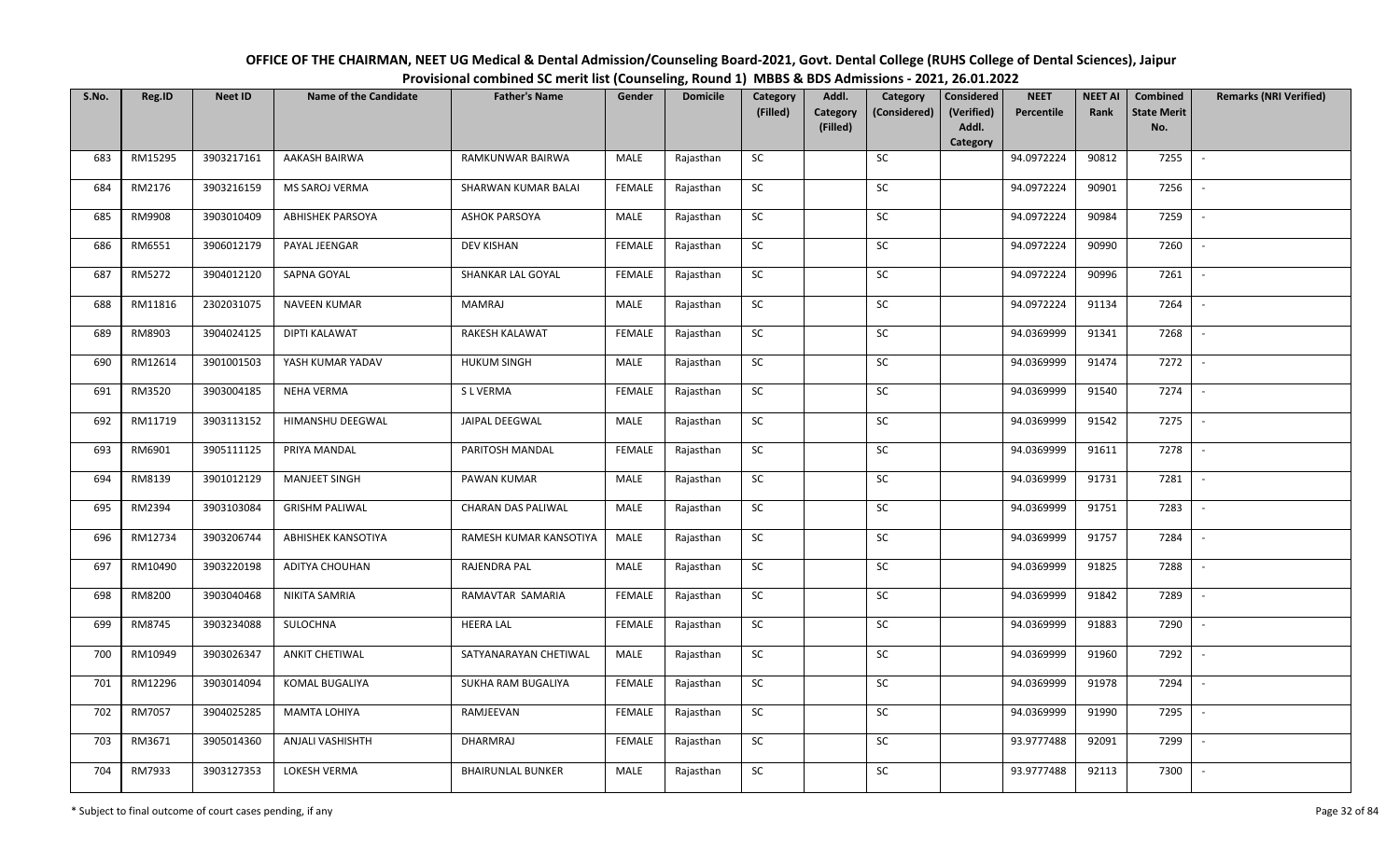| OFFICE OF THE CHAIRMAN, NEET UG Medical & Dental Admission/Counseling Board-2021, Govt. Dental College (RUHS College of Dental Sciences), Jaipur |
|--------------------------------------------------------------------------------------------------------------------------------------------------|
| Provisional combined SC merit list (Counseling, Round 1) MBBS & BDS Admissions - 2021, 26.01.2022                                                |

| S.No. | Reg.ID  | <b>Neet ID</b> | <b>Name of the Candidate</b> | <b>Father's Name</b>       | Gender        | <b>Domicile</b> | Category<br>(Filled) | Addl.<br>Category | Category<br>(Considered) | Considered<br>(Verified) | <b>NEET</b><br>Percentile | <b>NEET AI</b><br>Rank | Combined<br><b>State Merit</b> | <b>Remarks (NRI Verified)</b> |
|-------|---------|----------------|------------------------------|----------------------------|---------------|-----------------|----------------------|-------------------|--------------------------|--------------------------|---------------------------|------------------------|--------------------------------|-------------------------------|
|       |         |                |                              |                            |               |                 |                      | (Filled)          |                          | Addl.<br>Category        |                           |                        | No.                            |                               |
| 705   | RM12508 | 3903003587     | <b>MUSKAN</b>                | SHER SINGH                 | FEMALE        | Rajasthan       | SC                   |                   | SC                       |                          | 93.9777488                | 92142                  | 7301                           | $\overline{\phantom{a}}$      |
| 706   | RM14881 | 3903015324     | <b>VISHAKHA</b>              | OM PRAKASH VERMA           | FEMALE        | Rajasthan       | SC                   |                   | SC                       |                          | 93.9777488                | 92198                  | 7302                           |                               |
| 707   | RM12801 | 3905104375     | VIKASH KUMAR VERMA           | SHRIMOHAN BAIRWA           | MALE          | Rajasthan       | SC                   |                   | SC                       |                          | 93.9777488                | 92318                  | 7305                           |                               |
| 708   | RM13004 | 3905120146     | <b>NITESH RATHOR</b>         | KALU LAL MEHAR             | MALE          | Rajasthan       | ${\sf SC}$           |                   | ${\sf SC}$               |                          | 93.9777488                | 92495                  | 7308                           |                               |
| 709   | RM14625 | 3906025238     | DASHRATH KUMAR MEGHWAL       | JOGARAM                    | MALE          | Rajasthan       | SC                   |                   | SC                       |                          | 93.9777488                | 92513                  | 7309                           | $\sim$                        |
| 710   | RM6255  | 3906017230     | NARAYAN LAL KOLI             | RAMESH KOLI                | MALE          | Rajasthan       | SC                   |                   | SC                       |                          | 93.9777488                | 92574                  | 7311                           | $\overline{\phantom{a}}$      |
| 711   | RM7006  | 3904004146     | <b>JANVI NAGORI</b>          | <b>DINESH NAGORI</b>       | FEMALE        | Rajasthan       | ${\sf SC}$           |                   | SC                       |                          | 93.9777488                | 92672                  | 7317                           | $\overline{\phantom{a}}$      |
| 712   | RM8644  | 3903018089     | POONAM CHOUHAN               | <b>SANWAR MAL</b>          | <b>FEMALE</b> | Rajasthan       | SC                   |                   | SC                       |                          | 93.9777488                | 92705                  | 7319                           | $\overline{a}$                |
| 713   | RM11615 | 2001323236     | AKASH KUMAR VERMA            | MOTI RAM VERMA             | MALE          | Rajasthan       | ${\sf SC}$           |                   | ${\sf SC}$               |                          | 93.9777488                | 92980                  | 7330                           |                               |
| 714   | RM4164  | 3901017366     | KUDIA MINAKSHI GHANSHYAM     | GHANSHYAM                  | <b>FEMALE</b> | Rajasthan       | ${\sf SC}$           |                   | $\sf SC$                 |                          | 93.9136409                | 93162                  | 7332                           |                               |
| 715   | RM3269  | 3903122367     | ALKA KALAWAT                 | <b>GOPAL KRISHAN VERMA</b> | FEMALE        | Rajasthan       | <b>SC</b>            |                   | SC                       |                          | 93.9136409                | 93184                  | 7333                           |                               |
| 716   | RM3484  | 3903123385     | MUKESH VERMA                 | OMPRAKASH VERMA            | MALE          | Rajasthan       | <b>SC</b>            |                   | ${\sf SC}$               |                          | 93.9136409                | 93289                  | 7334                           |                               |
| 717   | RM12533 | 3903220401     | <b>DEEPAK BANKOLIYA</b>      | BAJRANG LAL BANKOLIYA      | MALE          | Rajasthan       | SC                   |                   | SC                       |                          | 93.9136409                | 93407                  | 7337                           |                               |
| 718   | RM10451 | 3904102297     | <b>GULSHAN KUMAR</b>         | <b>LAXMAN RAM</b>          | MALE          | Rajasthan       | SC                   |                   | SC                       |                          | 93.9136409                | 93426                  | 7340                           | $\sim$                        |
| 719   | RM7334  | 3902008072     | YOGESH KUMAR HATILA          | BHUWNESH KUMAR HATILA      | MALE          | Rajasthan       | SC                   |                   | ${\sf SC}$               |                          | 93.9136409                | 93462                  | 7342                           |                               |
| 720   | RM13825 | 3903225413     | DIVYA JATWA                  | DEVANAND JATWA             | <b>FEMALE</b> | Rajasthan       | ${\sf SC}$           |                   | ${\sf SC}$               |                          | 93.9136409                | 93718                  | 7354                           | $\sim$                        |
| 721   | RM11578 | 3905024193     | UPENDRA SINGHADIYA           | BHERU PARKASH SINGHADIYA   | MALE          | Rajasthan       | SC                   |                   | SC                       |                          | 93.9136409                | 93923                  | 7363                           | $\overline{\phantom{a}}$      |
| 722   | RM12288 | 3902009072     | <b>VINAY KADELA</b>          | DINESH KUMAR KADELA        | MALE          | Rajasthan       | SC                   |                   | SC                       |                          | 93.8561381                | 94024                  | 7369                           | $\sim$                        |
| 723   | RM4394  | 3902020097     | SHEETAL MEGHWAL              | ASHURAM MEGHWAL            | <b>FEMALE</b> | Rajasthan       | ${\sf SC}$           |                   | $\sf SC$                 |                          | 93.8561381                | 94063                  | 7370                           | $\sim$                        |
| 724   | RM1097  | 3904113254     | <b>NITESH</b>                | <b>GANESH RAM</b>          | MALE          | Rajasthan       | ${\sf SC}$           |                   | SC                       |                          | 93.8561381                | 94094                  | 7371                           |                               |
| 725   | RM5130  | 3905024350     | HARSHITA ATHIYA              | <b>BADRI PRASAD</b>        | <b>FEMALE</b> | Rajasthan       | SC                   |                   | ${\sf SC}$               |                          | 93.8561381                | 94426                  | 7377                           |                               |
| 726   | RM11728 | 3903021378     | SONU JEWARIA                 | PRAHLAD SAHAI BUNKAR       | <b>FEMALE</b> | Rajasthan       | ${\sf SC}$           |                   | ${\sf SC}$               |                          | 93.8561381                | 94432                  | 7379                           |                               |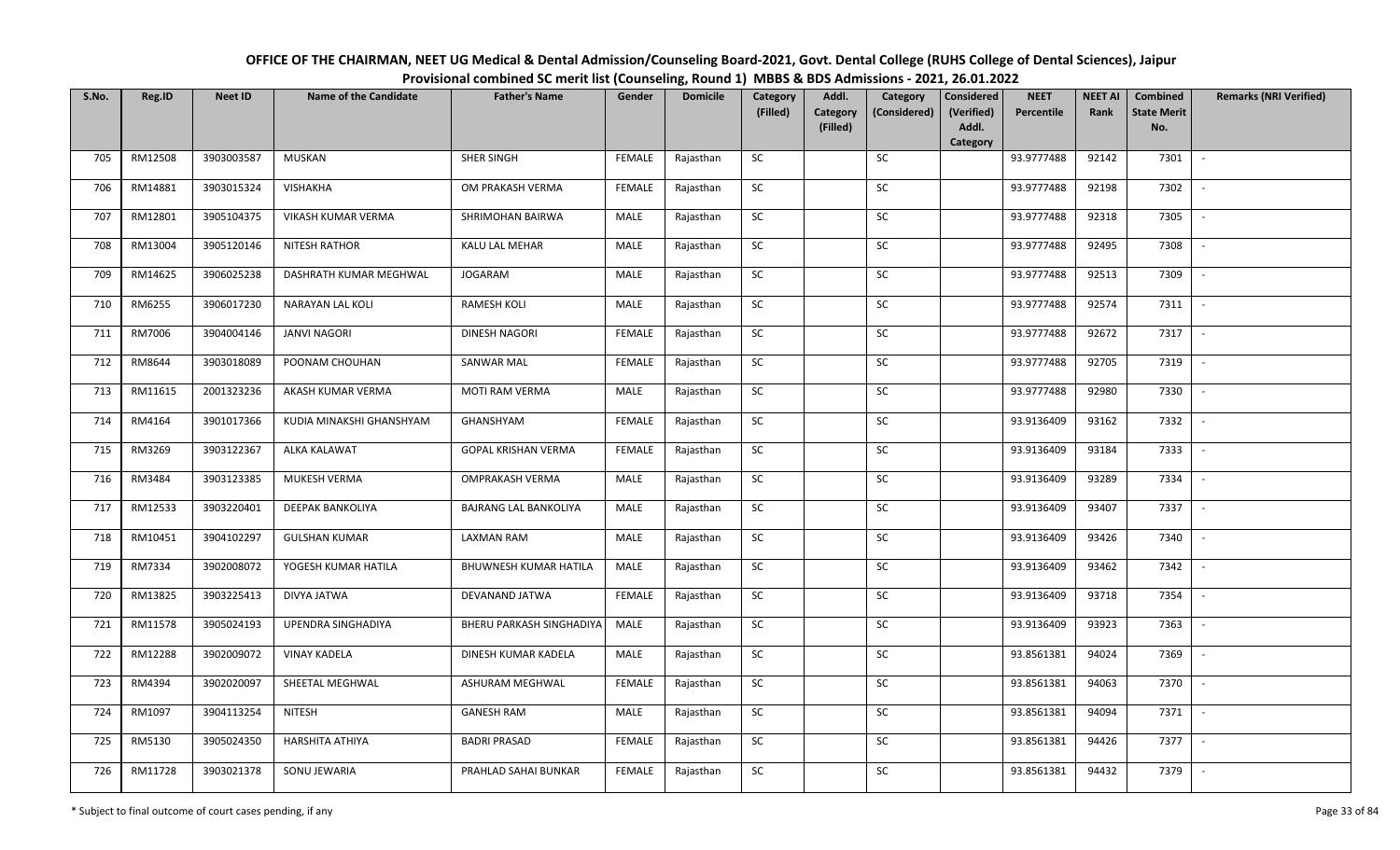| OFFICE OF THE CHAIRMAN, NEET UG Medical & Dental Admission/Counseling Board-2021, Govt. Dental College (RUHS College of Dental Sciences), Jaipur |
|--------------------------------------------------------------------------------------------------------------------------------------------------|
| Provisional combined SC merit list (Counseling, Round 1) MBBS & BDS Admissions - 2021, 26.01.2022                                                |

| S.No. | Reg.ID  | <b>Neet ID</b> | <b>Name of the Candidate</b> | <b>Father's Name</b>         | Gender        | <b>Domicile</b> | Category<br>(Filled) | Addl.<br><b>Category</b> | Category<br>(Considered) | <b>Considered</b><br>(Verified) | <b>NEET</b><br>Percentile | <b>NEET AI</b><br>Rank | Combined<br><b>State Merit</b> | <b>Remarks (NRI Verified)</b> |
|-------|---------|----------------|------------------------------|------------------------------|---------------|-----------------|----------------------|--------------------------|--------------------------|---------------------------------|---------------------------|------------------------|--------------------------------|-------------------------------|
|       |         |                |                              |                              |               |                 |                      | (Filled)                 |                          | Addl.<br>Category               |                           |                        | No.                            |                               |
| 727   | RM4082  | 3904001193     | <b>DEVENDRA PRATAP</b>       | PANNA LAL                    | MALE          | Rajasthan       | SC                   |                          | SC                       |                                 | 93.8561381                | 94513                  | 7381                           | $\sim$                        |
| 728   | RM1157  | 3903228061     | ABHISHEK MADHIWAL            | <b>VIJAY SINGH MADHIWAL</b>  | MALE          | Rajasthan       | <b>SC</b>            |                          | <b>SC</b>                |                                 | 93.8561381                | 94560                  | 7384                           |                               |
| 729   | RM9085  | 3903019105     | NARESH CHAWLA                | SARWAN KUMAR                 | MALE          | Rajasthan       | ${\sf SC}$           |                          | SC                       |                                 | 93.8561381                | 94564                  | 7385                           | $\overline{\phantom{a}}$      |
| 730   | RM3816  | 3903201240     | RAKSHIT PAHADIA              | <b>KAMAL PAHADIA</b>         | MALE          | Rajasthan       | <b>SC</b>            |                          | SC                       |                                 | 93.8561381                | 94626                  | 7386                           | $\overline{\phantom{a}}$      |
| 731   | RM13747 | 3902018217     | <b>BHARTI NAWAL</b>          | RAMPRATAP NAWAL              | <b>FEMALE</b> | Rajasthan       | ${\sf SC}$           |                          | SC                       |                                 | 93.8561381                | 94670                  | 7388                           | $\sim$                        |
| 732   | RM7150  | 3904009253     | MANISH INKHIYA               | BHANWAR LAL MEGHWAL          | MALE          | Rajasthan       | SC                   |                          | SC                       |                                 | 93.8561381                | 94791                  | 7390                           | $\sim$                        |
| 733   | RM4834  | 3905113162     | <b>SNEHA KUMARI</b>          | PARMANAND REGAR              | <b>FEMALE</b> | Rajasthan       | SC                   |                          | <b>SC</b>                |                                 | 93.7977935                | 94997                  | 7395                           | $\sim$                        |
| 734   | RM4030  | 3906024137     | RAJESH KUMAR BAIRWA          | <b>HAJARI LAL BAIRWA</b>     | MALE          | Rajasthan       | SC                   |                          | SC                       |                                 | 93.7977935                | 95056                  | 7398                           | $\overline{\phantom{a}}$      |
| 735   | RM4305  | 3903001355     | PUNEET KARADIA               | RAJENDRA KARADIA             | MALE          | Rajasthan       | ${\sf SC}$           |                          | SC                       |                                 | 93.7977935                | 95067                  | 7399                           |                               |
| 736   | RM13009 | 3903236259     | MANOJ KUMAR BAIRWA           | RAMKISHOR BAIRWA             | MALE          | Rajasthan       | ${\sf SC}$           |                          | ${\sf SC}$               |                                 | 93.7977935                | 95088                  | 7400                           | $\overline{\phantom{a}}$      |
| 737   | RM13423 | 3904026063     | <b>NEHA NAVAL</b>            | <b>CHANDER PRAKASH NAVAL</b> | <b>FEMALE</b> | Rajasthan       | <b>SC</b>            |                          | <b>SC</b>                |                                 | 93.7977935                | 95253                  | 7403                           |                               |
| 738   | RM1278  | 3904112032     | YASHWANT                     | <b>BHANWAR LAL</b>           | MALE          | Rajasthan       | <b>SC</b>            |                          | <b>SC</b>                |                                 | 93.7977935                | 95283                  | 7406                           | $\overline{\phantom{a}}$      |
| 739   | RM4903  | 3903232237     | JAYPRAKASH DEWAL             | SHRAWAN RAM                  | MALE          | Rajasthan       | SC                   |                          | SC                       |                                 | 93.7977935                | 95404                  | 7408                           |                               |
| 740   | RM3368  | 3903023171     | PRATIBHA PEEPLIWAL           | PRASHANT PEEPLIWAL           | <b>FEMALE</b> | Rajasthan       | <b>SC</b>            |                          | SC                       |                                 | 93.7977935                | 95523                  | 7412                           | $\overline{\phantom{a}}$      |
| 741   | RM4511  | 3903204751     | TANISHKA SOLANKI             | ROOPCHAND                    | <b>FEMALE</b> | Rajasthan       | ${\sf SC}$           |                          | ${\sf SC}$               |                                 | 93.7382833                | 95836                  | 7418                           |                               |
| 742   | RM4674  | 3903117367     | <b>RISHABH BUNTOLIA</b>      | TARA CHAND BUNTOLIA          | MALE          | Rajasthan       | <b>SC</b>            |                          | SC                       |                                 | 93.7382833                | 95963                  | 7420                           | $\sim$                        |
| 743   | RM2522  | 3903230081     | NITESH PARIHAR               | TILOKA RAM PARIHAR           | MALE          | Rajasthan       | ${\sf SC}$           |                          | SC                       |                                 | 93.7382833                | 96016                  | 7423                           | $\overline{\phantom{a}}$      |
| 744   | RM14697 | 3903122267     | DHANRAJ VARMA                | <b>ASHOK KUMAR</b>           | MALE          | Rajasthan       | SC                   |                          | SC                       |                                 | 93.7382833                | 96201                  | 7431                           | $\sim$                        |
| 745   | RM8282  | 3902021124     | RAHUL KUMAR JANAGAL          | DINESH KUMAR JANAGAL         | MALE          | Rajasthan       | SC                   |                          | SC                       |                                 | 93.7382833                | 96278                  | 7434                           | $\overline{\phantom{a}}$      |
| 746   | RM13105 | 3903226160     | POOJA KUMARI ATAL            | MAHAVEER PRASAD RAIGAR       | <b>FEMALE</b> | Rajasthan       | ${\sf SC}$           |                          | $\sf SC$                 |                                 | 93.7382833                | 96395                  | 7438                           |                               |
| 747   | RM1667  | 3903238162     | VIRENDRA KUMAR JHOTWAL       | PRATAP SINGH                 | MALE          | Rajasthan       | SC                   |                          | <b>SC</b>                |                                 | 93.7382833                | 96413                  | 7439                           |                               |
| 748   | RM1486  | 3903008200     | RIYA CHAWLA                  | MUKESH CHAWLA                | <b>FEMALE</b> | Rajasthan       | ${\sf SC}$           |                          | SC                       |                                 | 93.677737                 | 96827                  | 7448                           |                               |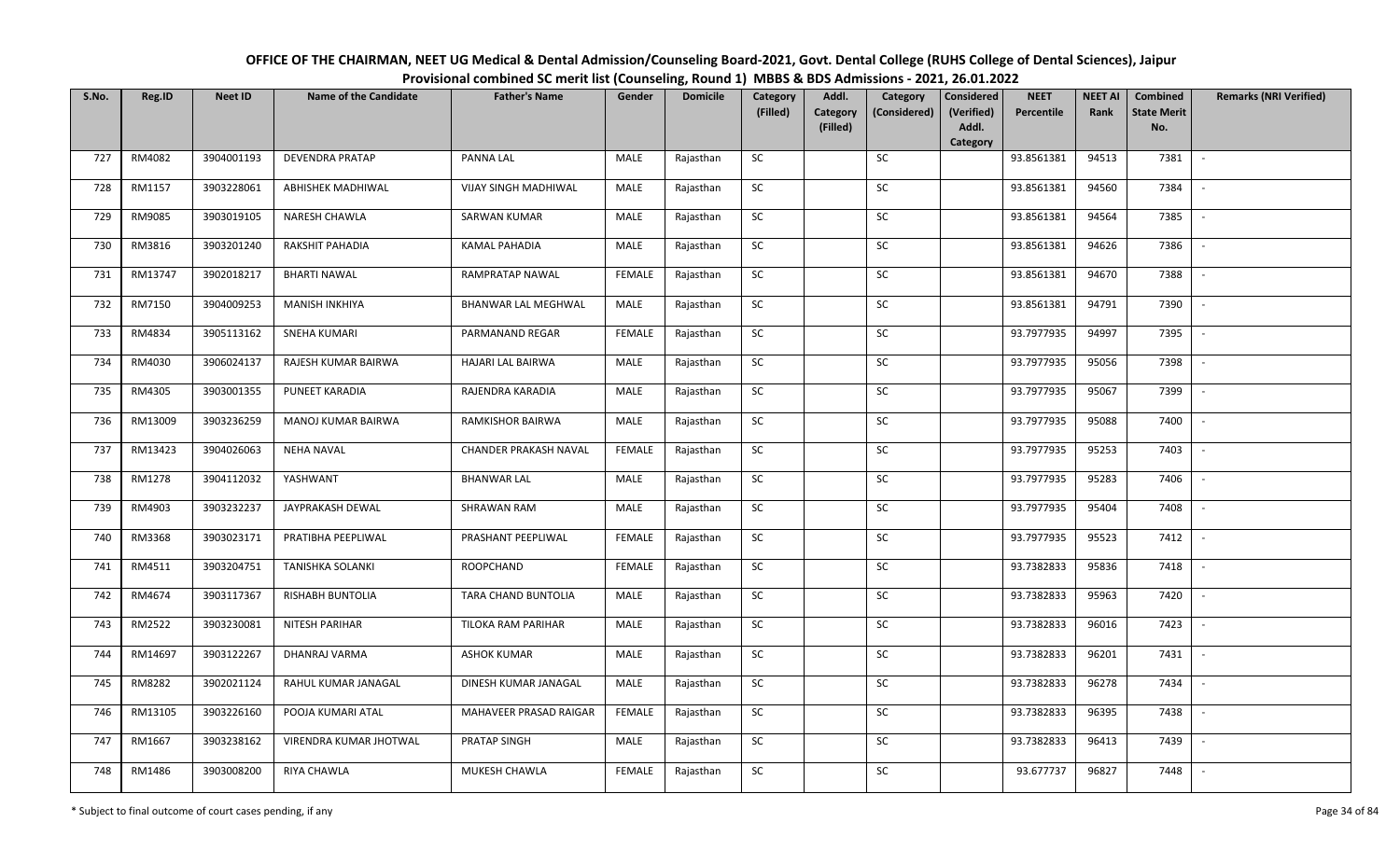| OFFICE OF THE CHAIRMAN, NEET UG Medical & Dental Admission/Counseling Board-2021, Govt. Dental College (RUHS College of Dental Sciences), Jaipur |
|--------------------------------------------------------------------------------------------------------------------------------------------------|
| Provisional combined SC merit list (Counseling, Round 1) MBBS & BDS Admissions - 2021, 26.01.2022                                                |

| S.No. | Reg.ID  | <b>Neet ID</b> | <b>Name of the Candidate</b> | <b>Father's Name</b>      | Gender        | <b>Domicile</b> | Category<br>(Filled) | Addl.<br><b>Category</b> | Category<br>(Considered) | <b>Considered</b><br>(Verified) | <b>NEET</b><br>Percentile | <b>NEET AI</b><br>Rank | Combined<br><b>State Merit</b> | <b>Remarks (NRI Verified)</b> |
|-------|---------|----------------|------------------------------|---------------------------|---------------|-----------------|----------------------|--------------------------|--------------------------|---------------------------------|---------------------------|------------------------|--------------------------------|-------------------------------|
|       |         |                |                              |                           |               |                 |                      | (Filled)                 |                          | Addl.<br>Category               |                           |                        | No.                            |                               |
| 749   | RM11727 | 3905123169     | PHOOLCHAND                   | <b>HANSRAJ</b>            | MALE          | Rajasthan       | <b>SC</b>            | WPP, WPP8                | <b>SC</b>                |                                 | 93.677737                 | 97005                  | 7453                           | $\sim$                        |
| 750   | RM13056 | 3905117132     | SONU VERMA                   | <b>GHANSHYAM VERMA</b>    | MALE          | Rajasthan       | <b>SC</b>            |                          | SC                       |                                 | 93.677737                 | 97006                  | 7454                           |                               |
| 751   | RM11376 | 3901001063     | AJAY KUMAR BHATI             | RAMESH CHAND BHATI        | MALE          | Rajasthan       | ${\sf SC}$           |                          | SC                       |                                 | 93.677737                 | 97091                  | 7455                           | $\overline{\phantom{a}}$      |
| 752   | RM3878  | 3901007316     | <b>CHANDNI KALOT</b>         | <b>VED PRAKASH KALOT</b>  | <b>FEMALE</b> | Rajasthan       | <b>SC</b>            |                          | <b>SC</b>                |                                 | 93.677737                 | 97161                  | 7456                           | $\overline{\phantom{a}}$      |
| 753   | RM7515  | 3903127257     | <b>NAVEEN SINGH</b>          | <b>NAHAR SINGH</b>        | MALE          | Rajasthan       | SC                   |                          | SC                       |                                 | 93.677737                 | 97165                  | 7457                           | $\sim$                        |
| 754   | RM3155  | 3903132047     | <b>BHARAT BAGRI</b>          | SANWAR MAL BAGRI          | MALE          | Rajasthan       | SC                   |                          | SC                       |                                 | 93.677737                 | 97261                  | 7459                           | $\sim$                        |
| 755   | RM15804 | 3903121012     | <b>KARAN SINGH</b>           | PATRAM                    | MALE          | Rajasthan       | ${\sf SC}$           |                          | <b>SC</b>                |                                 | 93.677737                 | 97403                  | 7465                           | $\sim$                        |
| 756   | RM5794  | 3904114160     | <b>MANOJ KUMAR</b>           | <b>SHANKRA RAM</b>        | MALE          | Rajasthan       | SC                   |                          | $\sf SC$                 |                                 | 93.677737                 | 97456                  | 7466                           | $\overline{\phantom{a}}$      |
| 757   | RM6627  | 3903023309     | PURAN MAL BUNKAR             | SURESH KUMAR BUNKAR       | MALE          | Rajasthan       | SC                   |                          | SC                       |                                 | 93.677737                 | 97480                  | 7468                           | $\overline{\phantom{a}}$      |
| 758   | RM13722 | 3906008277     | <b>KRISHAN GOPAL REGAR</b>   | RAMESHWAR LAL REGAR       | MALE          | Rajasthan       | ${\sf SC}$           |                          | SC                       |                                 | 93.677737                 | 97506                  | 7470                           | $\sim$                        |
| 759   | RM11151 | 3904012186     | <b>JASODA</b>                | OM PRAKASH                | <b>FEMALE</b> | Rajasthan       | SC                   |                          | SC                       |                                 | 93.677737                 | 97563                  | 7471                           | $\sim$                        |
| 760   | RM9355  | 3906006297     | <b>SANKET BUNKER</b>         | RAMANLAL BUNKER           | MALE          | Rajasthan       | <b>SC</b>            |                          | SC                       |                                 | 93.6116865                | 97680                  | 7476                           | $\sim$                        |
| 761   | RM12945 | 3903101844     | <b>MITTALI VERMA</b>         | SANWARMAL VERMA           | <b>FEMALE</b> | Rajasthan       | <b>SC</b>            |                          | SC                       |                                 | 93.6116865                | 97682                  | 7477                           | $\overline{\phantom{a}}$      |
| 762   | RM1183  | 3905019104     | DEEPAK YADAV                 | KAILASH CHAND YADAV       | MALE          | Rajasthan       | SC                   |                          | <b>SC</b>                |                                 | 93.6116865                | 97699                  | 7478                           | $\overline{\phantom{a}}$      |
| 763   | RM5223  | 3903109521     | VARSHA LUTAWAT               | VEDPRAKASH LUTAWAT        | <b>FEMALE</b> | Rajasthan       | ${\sf SC}$           |                          | $\sf SC$                 |                                 | 93.6116865                | 97741                  | 7481                           | $\overline{\phantom{a}}$      |
| 764   | RM8974  | 3901009016     | HIMANSHU BARUPAL             | <b>KISHOR KUMAR</b>       | MALE          | Rajasthan       | <b>SC</b>            |                          | SC                       |                                 | 93.6116865                | 97967                  | 7484                           | $\sim$                        |
| 765   | RM11676 | 3903101881     | <b>ABHISHEK KUMAR</b>        | MOTILAL                   | MALE          | Rajasthan       | ${\sf SC}$           |                          | $\sf SC$                 |                                 | 93.6116865                | 98176                  | 7490                           | $\mathbb{L}$                  |
| 766   | RM12727 | 3902007283     | PARUL                        | OM PARKASH                | <b>FEMALE</b> | Rajasthan       | SC                   |                          | SC                       |                                 | 93.6116865                | 98177                  | 7491                           | $\sim$                        |
| 767   | RM1910  | 1601001627     | NEHA SINGH                   | <b>BADRI PRASAD JATAV</b> | <b>FEMALE</b> | Rajasthan       | SC                   |                          | SC                       |                                 | 93.6116865                | 98189                  | 7492                           | $\overline{\phantom{a}}$      |
| 768   | RM10841 | 3905126142     | KHILIKA PARIHAR              | <b>HEMANT PARIHAR</b>     | <b>FEMALE</b> | Rajasthan       | ${\sf SC}$           |                          | ${\sf SC}$               |                                 | 93.6116865                | 98211                  | 7493                           |                               |
| 769   | RM11724 | 3903034092     | RAKESH KUMAR MAMODIYA        | JAGDISH PRASAD            | MALE          | Rajasthan       | <b>SC</b>            |                          | <b>SC</b>                |                                 | 93.6116865                | 98251                  | 7497                           | $\sim$                        |
| 770   | RM4284  | 3901011217     | NAMAN CHOUHAN                | BHAGWAN DAS CHOUHAN       | MALE          | Rajasthan       | ${\sf SC}$           |                          | SC                       |                                 | 93.6116865                | 98419                  | 7503                           | $\sim$                        |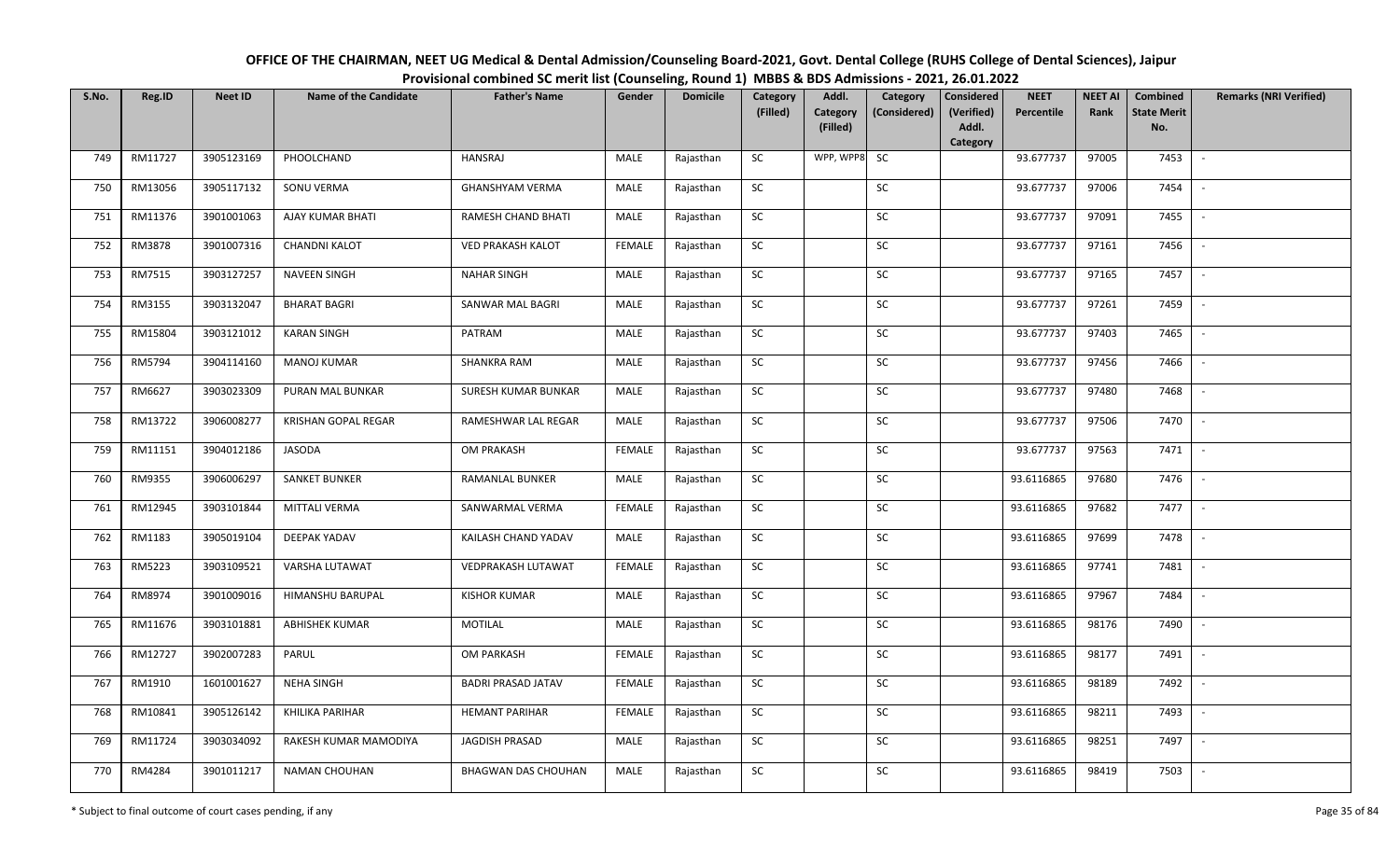| OFFICE OF THE CHAIRMAN, NEET UG Medical & Dental Admission/Counseling Board-2021, Govt. Dental College (RUHS College of Dental Sciences), Jaipur |
|--------------------------------------------------------------------------------------------------------------------------------------------------|
| Provisional combined SC merit list (Counseling, Round 1) MBBS & BDS Admissions - 2021, 26.01.2022                                                |

| S.No. | Reg.ID  | <b>Neet ID</b> | <b>Name of the Candidate</b> | <b>Father's Name</b>   | Gender        | <b>Domicile</b> | Category<br>(Filled) | Addl.<br>Category | Category<br>(Considered) | <b>Considered</b><br>(Verified)<br>Addl. | <b>NEET</b><br>Percentile | <b>NEET AI</b><br>Rank | Combined<br><b>State Merit</b> | <b>Remarks (NRI Verified)</b> |
|-------|---------|----------------|------------------------------|------------------------|---------------|-----------------|----------------------|-------------------|--------------------------|------------------------------------------|---------------------------|------------------------|--------------------------------|-------------------------------|
|       |         |                |                              |                        |               |                 |                      | (Filled)          |                          | Category                                 |                           |                        | No.                            |                               |
| 771   | RM11764 | 3903025086     | AMIT KUMAR VERMA             | <b>MAN MOHAN VERMA</b> | MALE          | Rajasthan       | <b>SC</b>            |                   | <b>SC</b>                |                                          | 93.6116865                | 98501                  | 7508                           | $\sim$                        |
| 772   | RM13974 | 3903038090     | AJAY SUKARIYA                | ROHITASHWA SUKARIYA    | MALE          | Rajasthan       | SC                   |                   | SC                       |                                          | 93.6116865                | 98631                  | 7513                           |                               |
| 773   | RM14444 | 3903220103     | <b>MOHIT ROLAN</b>           | NARESH KUMAR ROLAN     | MALE          | Rajasthan       | SC                   |                   | SC                       |                                          | 93.6116865                | 98634                  | 7514                           | $\overline{\phantom{a}}$      |
| 774   | RM5119  | 3903228080     | NIKHILESH KUMAR KALOYA       | SURESH CHAND           | MALE          | Rajasthan       | SC                   |                   | $\sf SC$                 |                                          | 93.5493271                | 98657                  | 7516                           |                               |
| 775   | RM11442 | 3904113347     | POOJA                        | ASU RAM PARANGI        | <b>FEMALE</b> | Rajasthan       | SC                   |                   | SC                       |                                          | 93.5493271                | 98751                  | 7517                           | $\sim$                        |
| 776   | RM6804  | 3905027177     | RAHUL TATAVAT                | RAMSAHAY TATAVAT       | MALE          | Rajasthan       | <b>SC</b>            |                   | SC                       |                                          | 93.5493271                | 98761                  | 7518                           | $\sim$                        |
| 777   | RM12303 | 2302030282     | SNEHA                        | <b>TULSI RAM</b>       | <b>FEMALE</b> | Rajasthan       | <b>SC</b>            |                   | <b>SC</b>                |                                          | 93.5493271                | 98864                  | 7520                           | $\sim$                        |
| 778   | RM10643 | 3902023010     | <b>RAVINDRA BAROR</b>        | <b>RAJENDER BAROR</b>  | MALE          | Rajasthan       | SC                   |                   | <b>SC</b>                |                                          | 93.5493271                | 99019                  | 7526                           | $\sim$                        |
| 779   | RM2808  | 3903022284     | ANJALI RAJORIYA              | MAMCHAND               | <b>FEMALE</b> | Rajasthan       | SC                   | WPP, WPP8         | SC                       |                                          | 93.5493271                | 99127                  | 7531                           | $\overline{\phantom{a}}$      |
| 780   | RM6089  | 3906009037     | KUSHAGRA ARYA                | <b>TEJPAL ARYA</b>     | MALE          | Rajasthan       | SC                   |                   | $\sf SC$                 |                                          | 93.5493271                | 99214                  | 7535                           | $\sim$                        |
| 781   | RM13632 | 3903025305     | MS. DEEPIKA VERMA            | SITARAM VERMA          | <b>FEMALE</b> | Rajasthan       | ${\sf SC}$           |                   | SC                       |                                          | 93.5493271                | 99449                  | 7543                           |                               |
| 782   | RM2137  | 3905120061     | NISHA BAIRWA                 | SHYAM LAL BAIRWA       | <b>FEMALE</b> | Rajasthan       | SC                   |                   | SC                       |                                          | 93.4897521                | 99679                  | 7547                           | $\sim$                        |
| 783   | RM15047 | 3904013084     | <b>NIKITA</b>                | RAJESH PRASAD          | <b>FEMALE</b> | Rajasthan       | SC                   |                   | SC                       |                                          | 93.4897521                | 99856                  | 7551                           | $\sim$                        |
| 784   | RM11433 | 3903106383     | KOMAL VERMA                  | <b>GOVIND NARAYAN</b>  | <b>FEMALE</b> | Rajasthan       | <b>SC</b>            |                   | <b>SC</b>                |                                          | 93.4897521                | 99947                  | 7552                           | $\overline{\phantom{a}}$      |
| 785   | RM11436 | 3901002030     | MUKESH RELAWAT               | KUMBHA RAM RELAWAT     | MALE          | Rajasthan       | SC                   |                   | SC                       |                                          | 93.4897521                | 99985                  | 7555                           | $\sim$                        |
| 786   | RM12591 | 2302026008     | <b>VIKAS KUMAR</b>           | SATYAPAL               | MALE          | Rajasthan       | SC                   |                   | SC                       |                                          | 93.4897521                | 100008                 | 7557                           | $\mathcal{L}_{\mathcal{A}}$   |
| 787   | RM2046  | 3905104047     | AYUSHI DANGI                 | NAND KISHORE DANGI     | FEMALE        | Rajasthan       | <b>SC</b>            |                   | <b>SC</b>                |                                          | 93.4897521                | 100078                 | 7559                           | $\overline{\phantom{a}}$      |
| 788   | RM9286  | 3903004488     | SANJAY SOUKARIYA             | <b>GANPAT LAL</b>      | MALE          | Rajasthan       | SC                   |                   | SC                       |                                          | 93.4897521                | 100084                 | 7560                           | $\sim$                        |
| 789   | RM8203  | 3903112351     | KARTIK KUMAR JONWAL          | <b>BHAGWAN SAHAY</b>   | MALE          | Rajasthan       | SC                   |                   | SC                       |                                          | 93.4897521                | 100357                 | 7565                           | $\sim$                        |
| 790   | RM13331 | 3903233186     | MS.KOMAL                     | RAKESH KUMAR           | <b>FEMALE</b> | Rajasthan       | <b>SC</b>            |                   | SC                       |                                          | 93.4897521                | 100442                 | 7569                           | $\sim$                        |
| 791   | RM7289  | 3903124232     | NEHA BARGUJAR                | <b>AMAR SINGH</b>      | <b>FEMALE</b> | Rajasthan       | ${\sf SC}$           |                   | SC                       |                                          | 93.4897521                | 100470                 | 7570                           | $\sim$                        |
| 792   | RM15609 | 4401014086     | ANKIT                        | RAJENDRA SINGH         | MALE          | Rajasthan       | SC                   |                   | SC                       |                                          | 93.4302419                | 100924                 | 7580                           | $\sim$                        |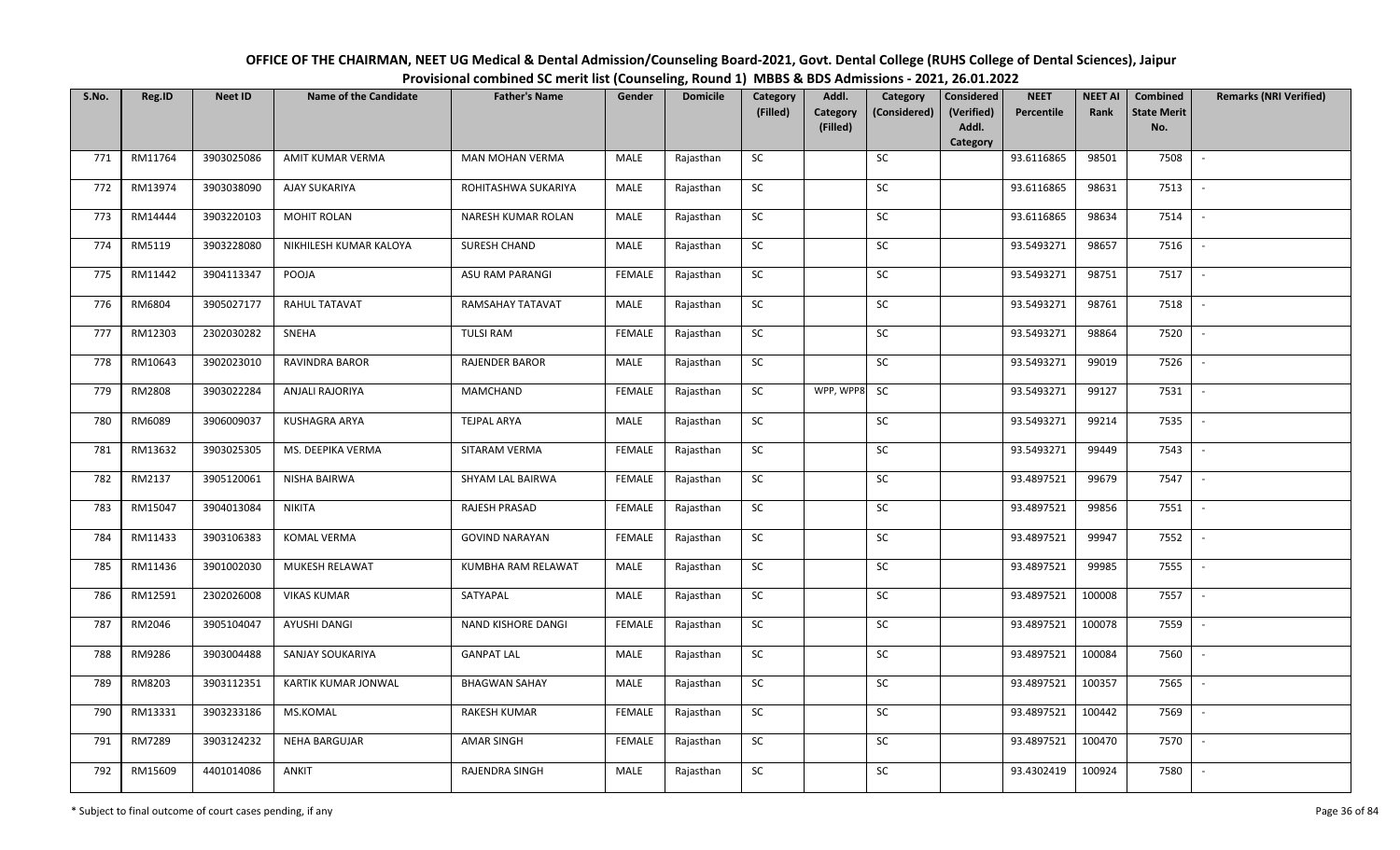| OFFICE OF THE CHAIRMAN, NEET UG Medical & Dental Admission/Counseling Board-2021, Govt. Dental College (RUHS College of Dental Sciences), Jaipur |
|--------------------------------------------------------------------------------------------------------------------------------------------------|
| Provisional combined SC merit list (Counseling, Round 1) MBBS & BDS Admissions - 2021, 26.01.2022                                                |

| S.No. | Reg.ID  | <b>Neet ID</b> | <b>Name of the Candidate</b> | <b>Father's Name</b>     | Gender        | <b>Domicile</b> | Category<br>(Filled) | Addl.<br>Category | Category<br>(Considered) | <b>Considered</b><br>(Verified) | <b>NEET</b><br>Percentile | <b>NEET AI</b><br>Rank | Combined<br><b>State Merit</b> | <b>Remarks (NRI Verified)</b> |
|-------|---------|----------------|------------------------------|--------------------------|---------------|-----------------|----------------------|-------------------|--------------------------|---------------------------------|---------------------------|------------------------|--------------------------------|-------------------------------|
|       |         |                |                              |                          |               |                 |                      | (Filled)          |                          | Addl.<br>Category               |                           |                        | No.                            |                               |
| 793   | RM8929  | 4411124258     | <b>VIKRAM BAIRWA</b>         | AMRIT LAL BAIRWA         | MALE          | Rajasthan       | <b>SC</b>            |                   | SC                       |                                 | 93.4302419                | 100947                 | 7582                           |                               |
| 794   | RM1378  | 3904001304     | HARSHVARDHAN                 | RAJENDRA KUMAR           | MALE          | Rajasthan       | SC                   |                   | SC                       |                                 | 93.4302419                | 100980                 | 7583                           |                               |
| 795   | RM8793  | 3905101415     | SANJANA KHOIWAL              | MADAN LAL KHOIWAL        | <b>FEMALE</b> | Rajasthan       | SC                   |                   | SC                       |                                 | 93.4302419                | 101187                 | 7586                           |                               |
| 796   | RM7696  | 3902014059     | <b>RISHITA LUNU</b>          | ROOPARAM                 | <b>FEMALE</b> | Rajasthan       | SC                   |                   | ${\sf SC}$               |                                 | 93.4302419                | 101247                 | 7588                           |                               |
| 797   | RM2471  | 2302032041     | <b>ASHWIN</b>                | <b>JAI PRAKASH</b>       | <b>MALE</b>   | Rajasthan       | SC                   |                   | SC                       |                                 | 93.4302419                | 101452                 | 7596                           | $\sim$                        |
| 798   | RM3591  | 3903002743     | MUSKAN GONAWAT               | <b>RAKESH KUMAR</b>      | <b>FEMALE</b> | Rajasthan       | SC                   |                   | ${\sf SC}$               |                                 | 93.3708612                | 101545                 | 7599                           | $\overline{\phantom{a}}$      |
| 799   | RM5101  | 3905003049     | ANSHUL VERMA                 | DINESH KUMAR VERMA       | MALE          | Rajasthan       | ${\sf SC}$           |                   | SC                       |                                 | 93.3708612                | 101613                 | 7600                           |                               |
| 800   | RM11865 | 3903016381     | MOHIT KUMAR BAYLA            | KAILASH CHAND BAYLA      | MALE          | Rajasthan       | SC                   |                   | SC                       |                                 | 93.3708612                | 101742                 | 7603                           |                               |
| 801   | RM5137  | 3903220159     | NIKHIL SUMAN                 | NAWAL KISHOR SUMAN       | MALE          | Rajasthan       | ${\sf SC}$           |                   | ${\sf SC}$               |                                 | 93.3708612                | 101883                 | 7604                           |                               |
| 802   | RM10612 | 3903004614     | <b>GAURISH ATAL</b>          | RATAN LAL ATAL           | MALE          | Rajasthan       | SC                   |                   | SC                       |                                 | 93.3708612                | 101996                 | 7608                           | $\blacksquare$                |
| 803   | RM3392  | 3906025074     | SANJAYA REGAR                | <b>BHAGWATI LAL</b>      | MALE          | Rajasthan       | ${\sf SC}$           |                   | ${\sf SC}$               |                                 | 93.3708612                | 102010                 | 7609                           |                               |
| 804   | RM6836  | 3905004498     | <b>ROHIT KUMAR</b>           | VIRENDRA KUMAR VERMA     | MALE          | Rajasthan       | SC                   |                   | SC                       |                                 | 93.3708612                | 102067                 | 7610                           |                               |
| 805   | RM3797  | 4401009548     | LAVESH KUMAR JAGARIYA        | MUKESH KUMAR JAGARIYA    | MALE          | Rajasthan       | SC                   |                   | SC                       |                                 | 93.3708612                | 102083                 | 7611                           |                               |
| 806   | RM7897  | 3903233214     | UPASANA JATAV                | NARESH JATAV             | <b>FEMALE</b> | Rajasthan       | SC                   |                   | SC                       |                                 | 93.3708612                | 102112                 | 7614                           |                               |
| 807   | RM4301  | 3906024007     | MUKESH KUMAR SALVI           | MANOHAR LAL SALVI        | MALE          | Rajasthan       | SC                   |                   | SC                       |                                 | 93.3708612                | 102139                 | 7617                           |                               |
| 808   | RM14313 | 3901010040     | SURENDRA MALAWAT             | PRAHLAD RAM              | <b>MALE</b>   | Rajasthan       | ${\sf SC}$           |                   | SC                       |                                 | 93.3708612                | 102175                 | 7621                           | $\sim$                        |
| 809   | RM5522  | 3903103217     | <b>ANCHAL RANI</b>           | <b>GOPAL LAL MAHAWAR</b> | <b>FEMALE</b> | Rajasthan       | SC                   |                   | SC                       |                                 | 93.3064296                | 102523                 | 7632                           | $\overline{\phantom{a}}$      |
| 810   | RM4699  | 3905026215     | UMESH KUMAR MAHAWER          | KAILASH CHAND MAHAWER    | MALE          | Rajasthan       | ${\sf SC}$           |                   | SC                       |                                 | 93.3064296                | 102577                 | 7636                           |                               |
| 811   | RM5593  | 3905114059     | <b>JYOTI MEHARA</b>          | MOHAL LAL MEHARA         | <b>FEMALE</b> | Rajasthan       | SC                   |                   | SC                       |                                 | 93.3064296                | 102593                 | 7639                           | $\overline{a}$                |
| 812   | RM1270  | 3903002328     | ANKITA DAHIYA                | <b>LAXMAN SINGH</b>      | <b>FEMALE</b> | Rajasthan       | SC                   |                   | ${\sf SC}$               |                                 | 93.3064296                | 102604                 | 7640                           |                               |
| 813   | RM10424 | 3901016308     | KRISHNA SINGARIYA            | NARENDRA KUMAR           | MALE          | Rajasthan       | SC                   |                   | SC                       |                                 | 93.3064296                | 102774                 | 7647                           |                               |
| 814   | RM15363 | 3903202060     | <b>NAMIT NEHRA</b>           | RAJESH NEHRA             | MALE          | Rajasthan       | SC                   |                   | <b>SC</b>                |                                 | 93.3064296                | 102987                 | 7650                           |                               |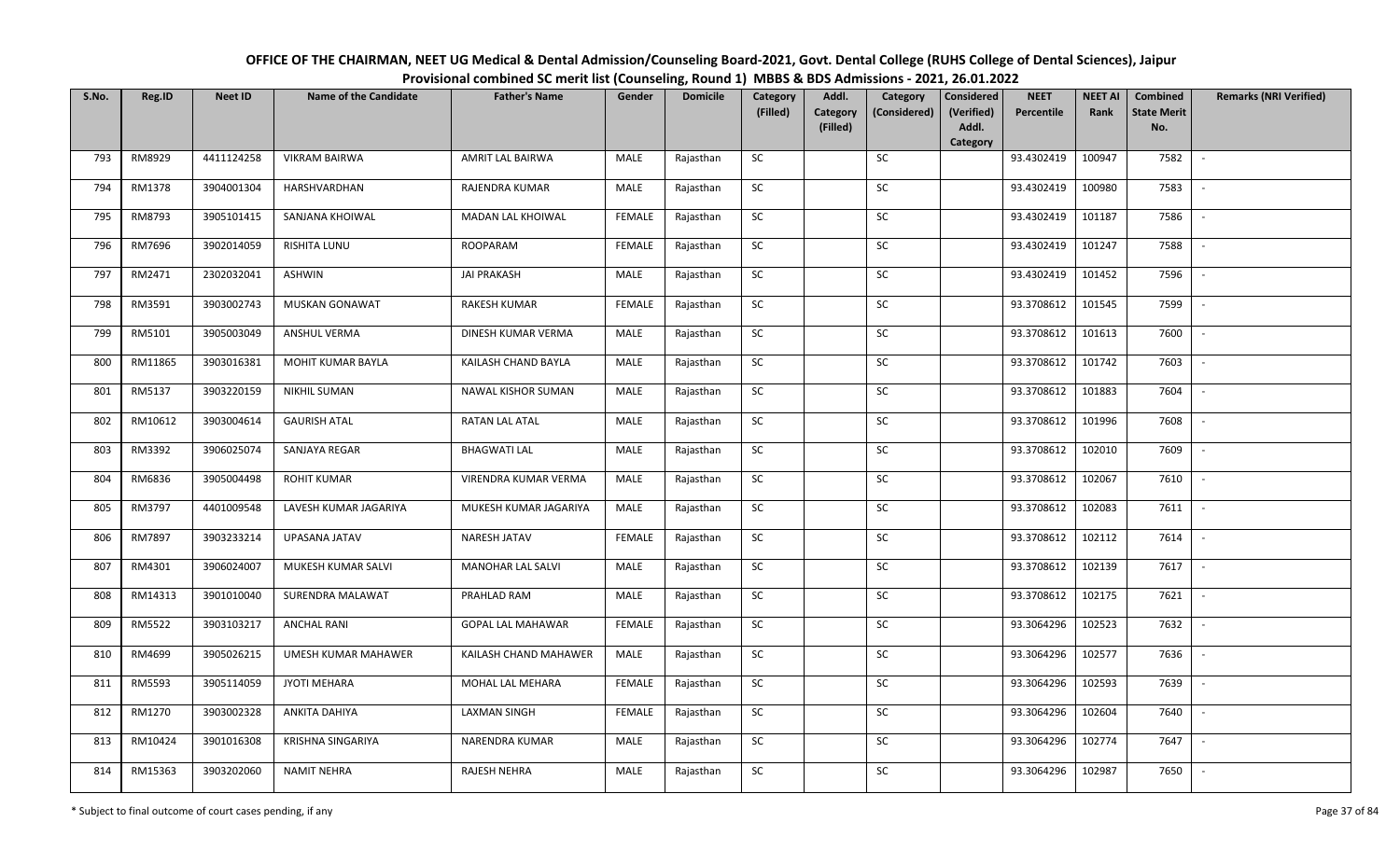| OFFICE OF THE CHAIRMAN, NEET UG Medical & Dental Admission/Counseling Board-2021, Govt. Dental College (RUHS College of Dental Sciences), Jaipur |
|--------------------------------------------------------------------------------------------------------------------------------------------------|
| Provisional combined SC merit list (Counseling, Round 1) MBBS & BDS Admissions - 2021, 26.01.2022                                                |

| S.No. | Reg.ID  | <b>Neet ID</b> | <b>Name of the Candidate</b> | <b>Father's Name</b>       | Gender        | <b>Domicile</b> | Category<br>(Filled) | Addl.<br><b>Category</b> | Category<br>(Considered) | <b>Considered</b><br>(Verified) | <b>NEET</b><br>Percentile | <b>NEET AI</b><br>Rank | Combined<br><b>State Merit</b> | <b>Remarks (NRI Verified)</b> |
|-------|---------|----------------|------------------------------|----------------------------|---------------|-----------------|----------------------|--------------------------|--------------------------|---------------------------------|---------------------------|------------------------|--------------------------------|-------------------------------|
|       |         |                |                              |                            |               |                 |                      | (Filled)                 |                          | Addl.<br>Category               |                           |                        | No.                            |                               |
| 815   | RM15146 | 2302033112     | <b>SONAM KUMARI</b>          | <b>RAMAVTAR</b>            | <b>FEMALE</b> | Rajasthan       | SC                   |                          | SC                       |                                 | 93.3064296                | 102993                 | 7651                           | $\mathbb{L}$                  |
| 816   | RM10399 | 3903213091     | SUMAN                        | <b>KRISHAN KUMAR</b>       | <b>FEMALE</b> | Rajasthan       | SC                   |                          | <b>SC</b>                |                                 | 93.3064296                | 103124                 | 7652                           |                               |
| 817   | RM9511  | 3904023120     | <b>BHAVANA KUMARI</b>        | CHHOGA RAM CHOUHAN         | FEMALE        | Rajasthan       | SC                   |                          | SC                       |                                 | 93.3064296                | 103140                 | 7653                           |                               |
| 818   | RM13224 | 3903224240     | <b>BHAGYA SHREE VERMA</b>    | <b>VINOD KUMAR BUNKAR</b>  | <b>FEMALE</b> | Rajasthan       | SC                   |                          | SC                       |                                 | 93.3064296                | 103165                 | 7655                           |                               |
| 819   | RM1655  | 3904003344     | KUNAL SAMARIYA               | DAYAL                      | MALE          | Rajasthan       | SC                   |                          | ${\sf SC}$               |                                 | 93.2464661                | 103436                 | 7664                           | $\sim$                        |
| 820   | RM14466 | 3903204549     | <b>KARTIK LAKHIWAL</b>       | <b>BABU LAL BUNKAR</b>     | MALE          | Rajasthan       | ${\sf SC}$           |                          | ${\sf SC}$               |                                 | 93.2464661                | 103444                 | 7665                           | $\overline{\phantom{a}}$      |
| 821   | RM5482  | 3901001523     | <b>RITIK MALVI</b>           | <b>ROHIT MALVI</b>         | MALE          | Rajasthan       | SC                   |                          | SC                       |                                 | 93.2464661                | 103509                 | 7666                           |                               |
| 822   | RM6545  | 3903238020     | SANDEEP KUMAR CHANDEL        | <b>BALURAM CHANDEL</b>     | MALE          | Rajasthan       | SC                   |                          | SC                       |                                 | 93.2464661                | 103669                 | 7669                           | $\overline{\phantom{a}}$      |
| 823   | RM9634  | 3903229306     | RAJESH KUMAR MAKRANIYA       | <b>BALURAM MAKRANIYA</b>   | MALE          | Rajasthan       | SC                   |                          | SC                       |                                 | 93.2464661                | 103714                 | 7671                           |                               |
| 824   | RM12706 | 3905019113     | <b>MOHIT KUMAR</b>           | <b>KRIPA RAM</b>           | MALE          | Rajasthan       | SC                   |                          | SC                       |                                 | 93.2464661                | 103776                 | 7674                           |                               |
| 825   | RM7309  | 3902003478     | PRANAV KUMAR                 | MOOLCHAND                  | <b>MALE</b>   | Rajasthan       | ${\sf SC}$           |                          | SC                       |                                 | 93.2464661                | 103946                 | 7678                           | $\overline{\phantom{a}}$      |
| 826   | RM11544 | 4413003267     | <b>MOHIT NAGAR</b>           | <b>KAMAL SINGH</b>         | MALE          | Rajasthan       | <b>SC</b>            |                          | SC                       |                                 | 93.2464661                | 104065                 | 7683                           |                               |
| 827   | RM6546  | 3904024008     | KHUSHBU JEENGAR              | JAGDISH JEENGAR            | <b>FEMALE</b> | Rajasthan       | SC                   |                          | SC                       |                                 | 93.2464661                | 104081                 | 7684                           |                               |
| 828   | RM6577  | 3902016011     | RACHANA RACHHOYA             | <b>MANGI LAL</b>           | <b>FEMALE</b> | Rajasthan       | SC                   |                          | SC                       |                                 | 93.2464661                | 104114                 | 7685                           | $\blacksquare$                |
| 829   | RM11213 | 3902017094     | HITESH SINGHAL               | CHANDRA PRAKASH SINGHAL    | MALE          | Rajasthan       | SC                   |                          | SC                       |                                 | 93.2464661                | 104285                 | 7687                           |                               |
| 830   | RM1344  | 3906001421     | <b>DOLLY PARMAR</b>          | NARENDRA KUMAR             | <b>FEMALE</b> | Rajasthan       | SC                   |                          | ${\sf SC}$               |                                 | 93.1866322                | 104332                 | 7688                           | $\overline{\phantom{a}}$      |
| 831   | RM10763 | 3903103289     | HARSHIT JALWANIA             | RAMAVATAR JALWANIA         | MALE          | Rajasthan       | <b>SC</b>            |                          | SC                       |                                 | 93.1866322                | 104431                 | 7691                           | $\overline{\phantom{a}}$      |
| 832   | RM5440  | 3901003237     | ANISHA KHORWAL               | SUERSH CHAND KHORWAL       | <b>FEMALE</b> | Rajasthan       | <b>SC</b>            |                          | SC                       |                                 | 93.1866322                | 104647                 | 7698                           |                               |
| 833   | RM15695 | 3906006154     | PRATIBHA MEGHWAL             | DHAGALA RAM                | FEMALE        | Rajasthan       | SC                   |                          | SC                       |                                 | 93.1866322                | 104681                 | 7701                           | $\sim$                        |
| 834   | RM15014 | 3903026294     | <b>RENU KULDEEP</b>          | <b>DESHRAJ KULDEEP</b>     | <b>FEMALE</b> | Rajasthan       | SC                   |                          | SC                       |                                 | 93.1866322                | 104876                 | 7710                           | $\sim$                        |
| 835   | RM2277  | 3906011131     | SAHAJ CHARED                 | KAILASH CHANDRA BALAI      | MALE          | Rajasthan       | SC                   |                          | ${\sf SC}$               |                                 | 93.1866322                | 104973                 | 7712                           |                               |
| 836   | RM9712  | 3903204546     | PRIYANKA VERMA               | <b>BHAGWAN SAHAY VERMA</b> | FEMALE        | Rajasthan       | ${\sf SC}$           |                          | ${\sf SC}$               |                                 | 93.1866322                | 105026                 | 7713                           |                               |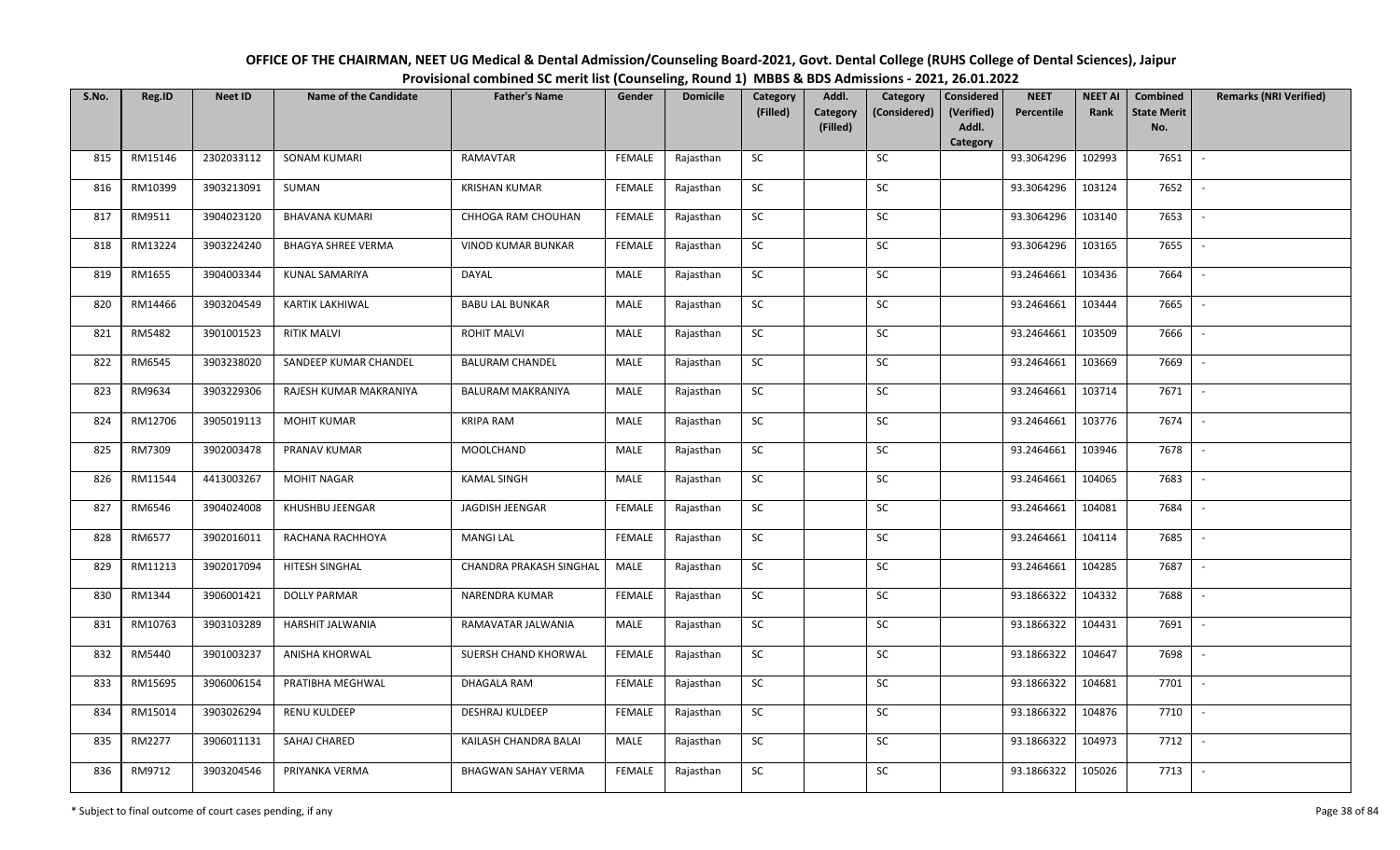| OFFICE OF THE CHAIRMAN, NEET UG Medical & Dental Admission/Counseling Board-2021, Govt. Dental College (RUHS College of Dental Sciences), Jaipur |
|--------------------------------------------------------------------------------------------------------------------------------------------------|
| Provisional combined SC merit list (Counseling, Round 1) MBBS & BDS Admissions - 2021, 26.01.2022                                                |

| S.No. | Reg.ID        | <b>Neet ID</b> | <b>Name of the Candidate</b> | <b>Father's Name</b>     | Gender        | <b>Domicile</b> | Category<br>(Filled) | Addl.<br><b>Category</b> | Category<br>(Considered) | <b>Considered</b><br>(Verified) | <b>NEET</b><br>Percentile | <b>NEET AI</b><br>Rank | Combined<br><b>State Merit</b> | <b>Remarks (NRI Verified)</b> |
|-------|---------------|----------------|------------------------------|--------------------------|---------------|-----------------|----------------------|--------------------------|--------------------------|---------------------------------|---------------------------|------------------------|--------------------------------|-------------------------------|
|       |               |                |                              |                          |               |                 |                      | (Filled)                 |                          | Addl.<br>Category               |                           |                        | No.                            |                               |
| 837   | RM5658        | 3903137102     | NARENDRA KUMAR               | <b>RAMESH KUMAR</b>      | MALE          | Rajasthan       | <b>SC</b>            |                          | SC                       |                                 | 93.1866322                | 105103                 | 7714                           | $\sim$                        |
| 838   | RM12153       | 3904019106     | SHAITANA RAM                 | <b>JAGA RAM</b>          | MALE          | Rajasthan       | SC                   |                          | SC                       |                                 | 93.1866322                | 105176                 | 7719                           |                               |
| 839   | RM5720        | 3905017183     | <b>GOURAV DHAWAN</b>         | <b>BABU LAL BAIRWA</b>   | MALE          | Rajasthan       | SC                   |                          | SC                       |                                 | 93.1268629                | 105455                 | 7723                           |                               |
| 840   | <b>RM7755</b> | 3903231133     | TANISHA VERMA                | RADHEY SHYAM BUNKER      | <b>FEMALE</b> | Rajasthan       | <b>SC</b>            |                          | ${\sf SC}$               |                                 | 93.1268629                | 105507                 | 7724                           | $\sim$                        |
| 841   | RM1388        | 3906001828     | SOURABH BISWAS               | MRINAL KANTI BISWAS      | <b>MALE</b>   | Rajasthan       | SC                   |                          | SC                       |                                 | 93.1268629                | 105575                 | 7726                           | $\sim$                        |
| 842   | RM10893       | 3903219318     | AJEET CHHAPOLA               | CHHEETAR MAL BUNKAR      | MALE          | Rajasthan       | SC                   |                          | ${\sf SC}$               |                                 | 93.0608772                | 106246                 | 7742                           | $\overline{\phantom{a}}$      |
| 843   | RM7789        | 3903028118     | SURENDRA KUMAR VERMA         | DAMODAR PRASAD VERMA     | MALE          | Rajasthan       | SC                   |                          | SC                       |                                 | 93.0608772                | 106321                 | 7744                           | $\overline{\phantom{a}}$      |
| 844   | RM8742        | 3903104006     | MITALI                       | <b>GOPI CHAND KADIA</b>  | <b>FEMALE</b> | Rajasthan       | <b>SC</b>            |                          | SC                       |                                 | 93.0608772                | 106456                 | 7748                           |                               |
| 845   | RM6709        | 3903002702     | PRIYANSHI BAIRWA             | RAJENDRA PRASAD BAIRWA   | FEMALE        | Rajasthan       | ${\sf SC}$           |                          | ${\sf SC}$               |                                 | 93.0608772                | 106587                 | 7752                           |                               |
| 846   | RM8786        | 3903024007     | POOJA                        | <b>BUDHRAM</b>           | <b>FEMALE</b> | Rajasthan       | SC                   | WPP, WPP8                | SC                       |                                 | 93.0608772                | 106643                 | 7755                           | $\overline{\phantom{a}}$      |
| 847   | RM6315        | 3903229109     | KULDEEP BAIRWA               | PARMANAND BAIRWA         | MALE          | Rajasthan       | ${\sf SC}$           |                          | ${\sf SC}$               |                                 | 93.0608772                | 106758                 | 7759                           |                               |
| 848   | RM15571       | 3902020132     | SUNIL KUMAR PANNU            | <b>MEGHRAJ PANNU</b>     | MALE          | Rajasthan       | SC                   |                          | SC                       |                                 | 93.0608772                | 106896                 | 7761                           |                               |
| 849   | RM11559       | 3903021430     | <b>KOMAL RAIGAR</b>          | EASHWAR MAL RAIGAR       | <b>FEMALE</b> | Rajasthan       | <b>SC</b>            |                          | SC                       |                                 | 93.0608772                | 106943                 | 7764                           |                               |
| 850   | RM15816       | 3904001179     | PRIYANKA CHINDALIYA          | <b>GAJRAJ CHINDALIYA</b> | <b>FEMALE</b> | Rajasthan       | SC                   |                          | SC                       |                                 | 93.0608772                | 107007                 | 7767                           | $\mathbb{L}$                  |
| 851   | RM6649        | 3901007044     | RIDAM YADAV                  | MOHAN SINGH YADAV        | MALE          | Rajasthan       | SC                   |                          | SC                       |                                 | 93.0608772                | 107049                 | 7768                           |                               |
| 852   | RM1012        | 3903132029     | <b>KESHAV SAMRIYA</b>        | POORAN MAL BUNKAR        | <b>MALE</b>   | Rajasthan       | ${\sf SC}$           |                          | SC                       |                                 | 93.0608772                | 107118                 | 7770                           | $\sim$                        |
| 853   | RM13371       | 3903103062     | LAKSHIKA GADORIA             | LAXMI SINGH GADORIA      | <b>FEMALE</b> | Rajasthan       | <b>SC</b>            |                          | SC                       |                                 | 92.9906176                | 107238                 | 7773                           | $\overline{\phantom{a}}$      |
| 854   | RM8704        | 3905120247     | <b>RAHUL KUNTAL</b>          | RAKESH KUNTAL            | MALE          | Rajasthan       | ${\sf SC}$           |                          | SC                       |                                 | 92.9906176                | 107717                 | 7783                           | $\overline{\phantom{a}}$      |
| 855   | RM4508        | 3903001441     | KUMARI ANJALI PINGOLIA       | PRABHATI LAL PINGOLIA    | <b>FEMALE</b> | Rajasthan       | <b>SC</b>            | WPP, WPP8                | <b>SC</b>                |                                 | 92.9906176                | 107719                 | 7784                           | $\overline{\phantom{a}}$      |
| 856   | RM6355        | 3903028074     | SONAM KUMARI SUMAN           | SURESH CHAND SUMAN       | <b>FEMALE</b> | Rajasthan       | SC                   |                          | ${\sf SC}$               |                                 | 92.9906176                | 107729                 | 7785                           |                               |
| 857   | RM1749        | 3902003008     | PANKAJ KUMAR                 | PREM CHAND               | MALE          | Rajasthan       | SC                   |                          | SC                       |                                 | 92.9906176                | 107745                 | 7787                           | $\blacksquare$                |
| 858   | RM8136        | 3903005699     | <b>SNEHA PANWAR</b>          | <b>MANOJ PANWAR</b>      | <b>FEMALE</b> | Rajasthan       | <b>SC</b>            |                          | <b>SC</b>                |                                 | 92.9906176                | 107918                 | 7793                           |                               |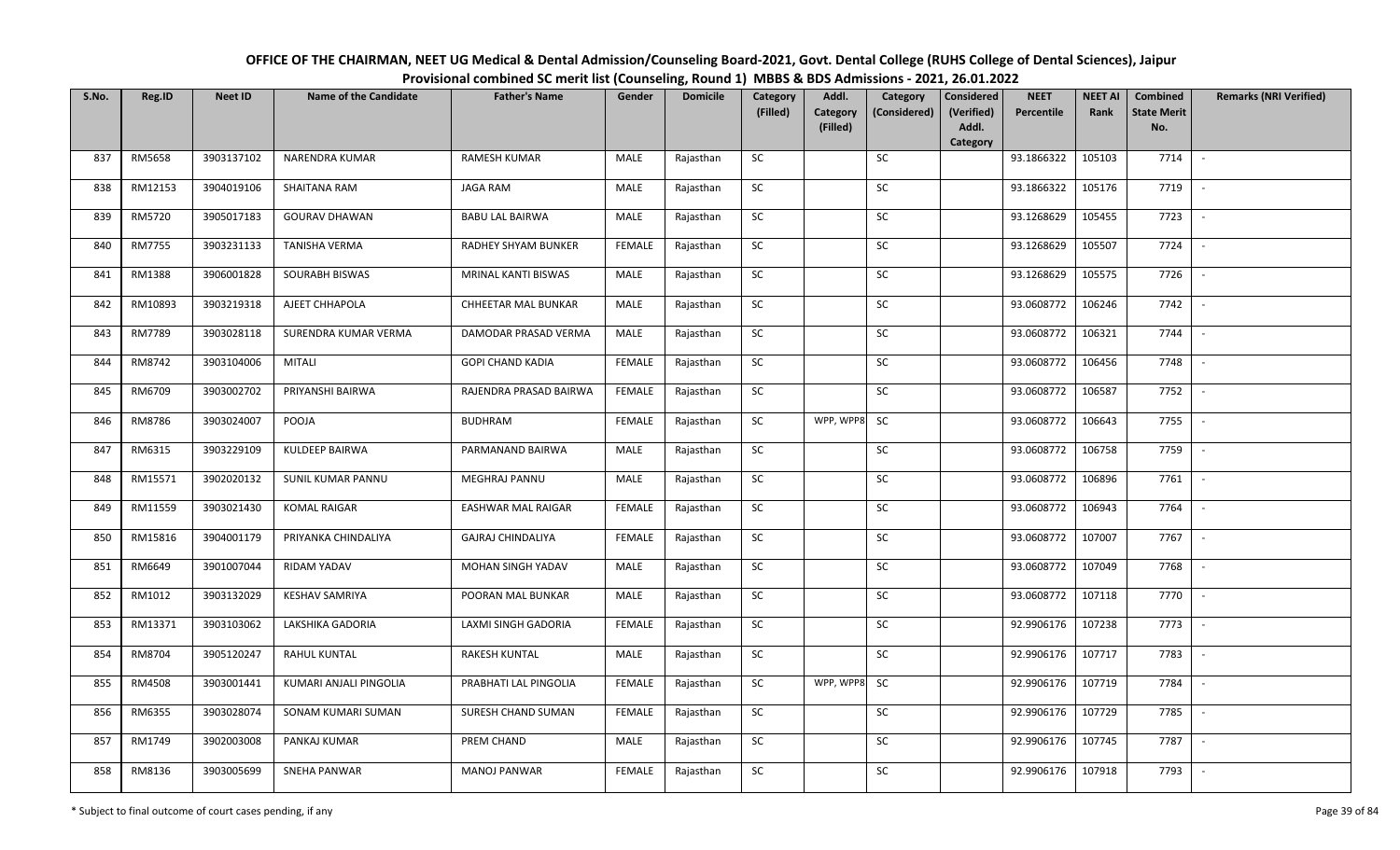| OFFICE OF THE CHAIRMAN, NEET UG Medical & Dental Admission/Counseling Board-2021, Govt. Dental College (RUHS College of Dental Sciences), Jaipur |
|--------------------------------------------------------------------------------------------------------------------------------------------------|
| Provisional combined SC merit list (Counseling, Round 1) MBBS & BDS Admissions - 2021, 26.01.2022                                                |

| S.No. | Reg.ID  | <b>Neet ID</b> | <b>Name of the Candidate</b> | <b>Father's Name</b>          | Gender        | <b>Domicile</b> | Category<br>(Filled) | Addl.<br>Category | Category<br>(Considered) | <b>Considered</b><br>(Verified)<br>Addl. | <b>NEET</b><br>Percentile | <b>NEET AI</b><br>Rank | Combined<br><b>State Merit</b> | <b>Remarks (NRI Verified)</b> |
|-------|---------|----------------|------------------------------|-------------------------------|---------------|-----------------|----------------------|-------------------|--------------------------|------------------------------------------|---------------------------|------------------------|--------------------------------|-------------------------------|
|       |         |                |                              |                               |               |                 |                      | (Filled)          |                          | Category                                 |                           |                        | No.                            |                               |
| 859   | RM10480 | 3903112140     | JAIPRAKASH BERWAL            | <b>SARWAN KUMAR</b>           | MALE          | Rajasthan       | <b>SC</b>            |                   | <b>SC</b>                |                                          | 92.9906176                | 107932                 | 7794                           | $\overline{\phantom{a}}$      |
| 860   | RM10824 | 2203002030     | <b>AMIT MEGHWAL</b>          | VEERA RAM MEGHWAL             | MALE          | Rajasthan       | SC                   |                   | SC                       |                                          | 92.9906176                | 107957                 | 7796                           |                               |
| 861   | RM10551 | 3903004477     | <b>VISHAL SINGH</b>          | <b>DURGA PRASAD</b>           | MALE          | Rajasthan       | SC                   |                   | SC                       |                                          | 92.9288409                | 108310                 | 7803                           | $\overline{\phantom{a}}$      |
| 862   | RM10020 | 3903216318     | PRIYANKA DAYAMA              | SUBHASH CHAND DAYAMA          | <b>FEMALE</b> | Rajasthan       | SC                   |                   | $\sf SC$                 |                                          | 92.9288409                | 108387                 | 7804                           |                               |
| 863   | RM6610  | 2302025006     | HIMANSHI ARYA                | SANJAY ARYA                   | <b>FEMALE</b> | Rajasthan       | SC                   |                   | SC                       |                                          | 92.9288409                | 108426                 | 7805                           | $\sim$                        |
| 864   | RM9371  | 3903124247     | SANGEETA JATAV               | <b>HARI JATAV</b>             | <b>FEMALE</b> | Rajasthan       | <b>SC</b>            |                   | SC                       |                                          | 92.9288409                | 108585                 | 7809                           | $\sim$                        |
| 865   | RM6397  | 3901001132     | MUSKAN SINGH MAKWANA         | LAKHAN SINGH MAKWANA          | <b>FEMALE</b> | Rajasthan       | <b>SC</b>            |                   | <b>SC</b>                |                                          | 92.9288409                | 108591                 | 7810                           | $\sim$                        |
| 866   | RM10168 | 3903027184     | DILKHUSH MIROTHA             | <b>SURESH LAL</b>             | MALE          | Rajasthan       | $\sf SC$             |                   | <b>SC</b>                |                                          | 92.9288409                | 108653                 | 7812                           | $\overline{\phantom{a}}$      |
| 867   | RM11179 | 3903116100     | NARENDRA KUMAR PARSOYA       | <b>BHAGAWAN SAHAY PARSOYA</b> | MALE          | Rajasthan       | SC                   |                   | SC                       |                                          | 92.9288409                | 108699                 | 7814                           | $\overline{\phantom{a}}$      |
| 868   | RM8993  | 3905120336     | NIKITA VERMA                 | JAGDISH PRASAD VERMA          | <b>FEMALE</b> | Rajasthan       | SC                   |                   | SC                       |                                          | 92.9288409                | 108711                 | 7815                           | $\sim$                        |
| 869   | RM6648  | 3902023194     | JEEVNA RAM                   | <b>BIRBAL RAM</b>             | MALE          | Rajasthan       | ${\sf SC}$           |                   | SC                       |                                          | 92.9288409                | 108810                 | 7818                           |                               |
| 870   | RM2040  | 2001227267     | <b>MANOJ KUMAR</b>           | <b>ASHOK KUMAR</b>            | MALE          | Rajasthan       | SC                   |                   | SC                       |                                          | 92.9288409                | 108915                 | 7819                           |                               |
| 871   | RM11686 | 3903233251     | ADESH LAKHIWAL               | KAMAL KUMAR BUNKAR            | MALE          | Rajasthan       | SC                   |                   | SC                       |                                          | 92.9288409                | 109017                 | 7823                           |                               |
| 872   | RM8092  | 3906026053     | <b>SURAJ KHATIK</b>          | <b>DEVI LAL KHATIK</b>        | MALE          | Rajasthan       | <b>SC</b>            |                   | <b>SC</b>                |                                          | 92.9288409                | 109050                 | 7825                           | $\overline{\phantom{a}}$      |
| 873   | RM3440  | 3902013139     | <b>VIJAY GAHNOLIA</b>        | MAHESH KUMAR                  | MALE          | Rajasthan       | SC                   |                   | SC                       |                                          | 92.9288409                | 109140                 | 7828                           |                               |
| 874   | RM10725 | 3903214395     | SANJAY NAGARWAL              | PRAHLAD NARAYAN BAIRWA        | MALE          | Rajasthan       | SC                   |                   | SC                       |                                          | 92.9288409                | 109163                 | 7829                           | $\sim$                        |
| 875   | RM11342 | 3906006258     | <b>MANISH REGAR</b>          | SUKH LAL REGAR                | MALE          | Rajasthan       | <b>SC</b>            |                   | <b>SC</b>                |                                          | 92.8661577                | 109337                 | 7831                           | $\overline{\phantom{a}}$      |
| 876   | RM13211 | 3903218138     | <b>LOKENDRA SINGH</b>        | RAJENDRA SINGH                | MALE          | Rajasthan       | SC                   |                   | SC                       |                                          | 92.8661577                | 109421                 | 7833                           | $\sim$                        |
| 877   | RM10407 | 4413001661     | <b>NEHA KUMARI</b>           | <b>AMAR SINGH</b>             | <b>FEMALE</b> | Rajasthan       | SC                   |                   | SC                       |                                          | 92.8661577                | 109441                 | 7834                           | $\overline{\phantom{a}}$      |
| 878   | RM13206 | 3903021154     | <b>GOLU WASHERMAN</b>        | RAJU LAL WASHERMAN            | MALE          | Rajasthan       | SC                   |                   | SC                       |                                          | 92.8661577                | 109548                 | 7837                           | $\sim$                        |
| 879   | RM14617 | 3903022070     | KOMAL KUMARI KAMAL           | <b>BAJRANG LAL KAMAL</b>      | <b>FEMALE</b> | Rajasthan       | ${\sf SC}$           |                   | SC                       |                                          | 92.8661577                | 109732                 | 7843                           | $\sim$                        |
| 880   | RM5271  | 3902009094     | GAURAV                       | HETRAM                        | MALE          | Rajasthan       | SC                   |                   | SC                       |                                          | 92.8661577                | 109752                 | 7844                           |                               |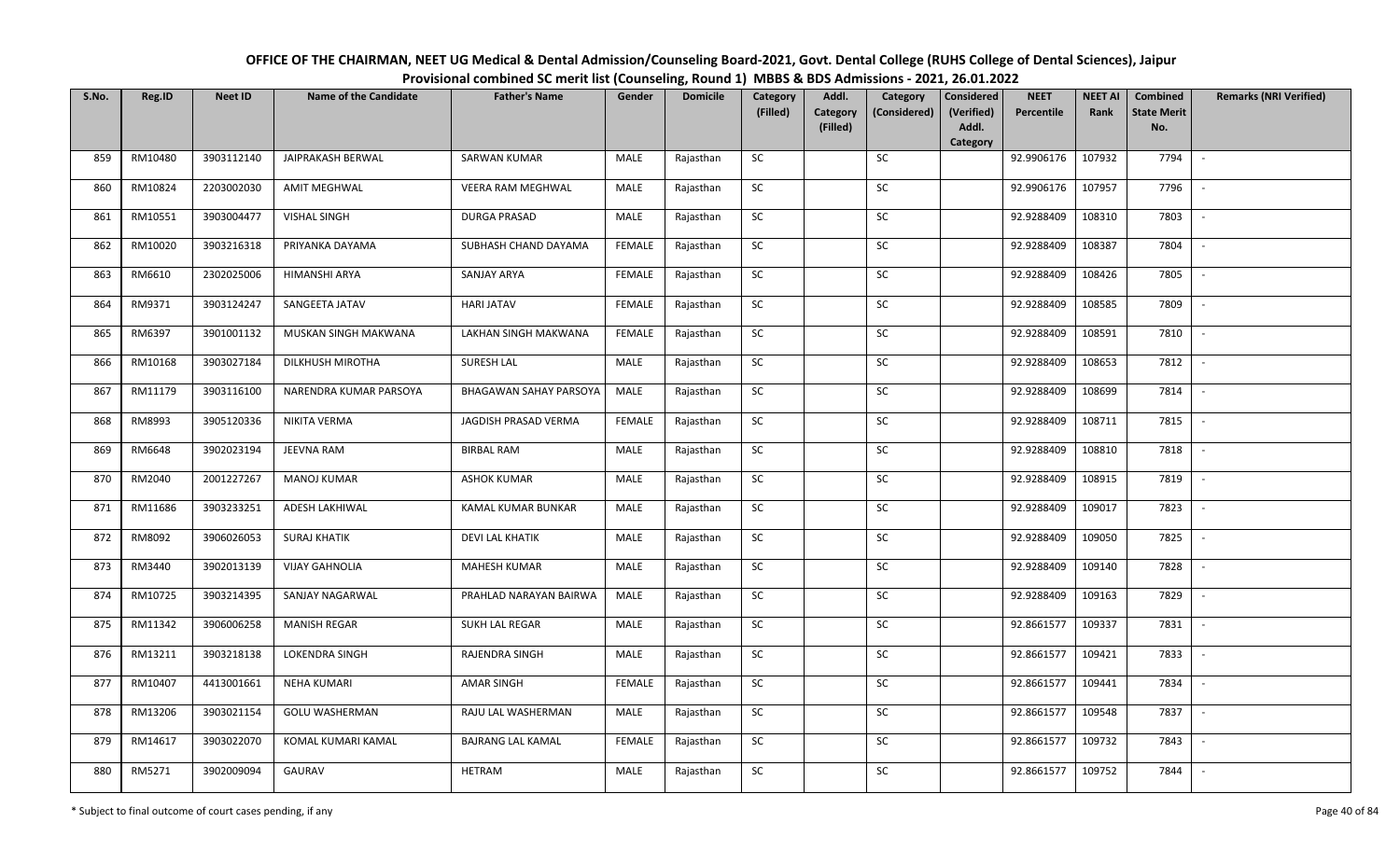| OFFICE OF THE CHAIRMAN, NEET UG Medical & Dental Admission/Counseling Board-2021, Govt. Dental College (RUHS College of Dental Sciences), Jaipur |
|--------------------------------------------------------------------------------------------------------------------------------------------------|
| Provisional combined SC merit list (Counseling, Round 1) MBBS & BDS Admissions - 2021, 26.01.2022                                                |

| S.No. | Reg.ID  | <b>Neet ID</b> | <b>Name of the Candidate</b> | <b>Father's Name</b>         | Gender        | <b>Domicile</b> | Category<br>(Filled) | Addl.                       | Category<br>(Considered) | <b>Considered</b><br>(Verified) | <b>NEET</b><br>Percentile | <b>NEET AI</b><br>Rank | Combined<br><b>State Merit</b> | <b>Remarks (NRI Verified)</b> |
|-------|---------|----------------|------------------------------|------------------------------|---------------|-----------------|----------------------|-----------------------------|--------------------------|---------------------------------|---------------------------|------------------------|--------------------------------|-------------------------------|
|       |         |                |                              |                              |               |                 |                      | <b>Category</b><br>(Filled) |                          | Addl.                           |                           |                        | No.                            |                               |
| 881   | RM6712  | 3903018360     | LATIKA VERMA                 | OM PRAKASH VERMA             | <b>FEMALE</b> | Rajasthan       | SC                   |                             | SC                       | Category                        | 92.8661577                | 109857                 | 7850                           | $\mathcal{L}$                 |
|       |         |                |                              |                              |               |                 |                      |                             |                          |                                 |                           |                        |                                |                               |
| 882   | RM2346  | 3901001040     | HIMANSHU KUMAR               | MUKESH KUMAR                 | MALE          | Rajasthan       | <b>SC</b>            |                             | <b>SC</b>                |                                 | 92.8661577                | 109915                 | 7853                           |                               |
| 883   | RM3294  | 3902010088     | PRIYANKA INDALIYA            | RAM NARAYAN INDALIYA         | <b>FEMALE</b> | Rajasthan       | ${\sf SC}$           |                             | SC                       |                                 | 92.8661577                | 110059                 | 7859                           |                               |
| 884   | RM10979 | 3905027220     | ANKITA MAHAWAR               | RAMESH CHAND MAHAWAR         | <b>FEMALE</b> | Rajasthan       | <b>SC</b>            |                             | SC                       |                                 | 92.8661577                | 110138                 | 7862                           |                               |
| 885   | RM5034  | 3903212528     | PUSHPENDRA KUMAR VERMA       | SURESH KUMAR VERMA           | MALE          | Rajasthan       | SC                   |                             | SC                       |                                 | 92.8661577                | 110159                 | 7864                           | $\sim$                        |
| 886   | RM3219  | 3903005532     | <b>NEHA RAM</b>              | DAYARAM                      | <b>FEMALE</b> | Rajasthan       | SC                   |                             | SC                       |                                 | 92.8043811                | 110243                 | 7866                           | $\sim$                        |
| 887   | RM14154 | 3903114220     | <b>ABHISHEK BASWAL</b>       | <b>OMPRAKASH BASWAL</b>      | MALE          | Rajasthan       | SC                   |                             | SC                       |                                 | 92.8043811                | 110268                 | 7867                           | $\overline{\phantom{a}}$      |
| 888   | RM3628  | 3902007139     | RAKESH                       | <b>NATHA RAM</b>             | MALE          | Rajasthan       | SC                   |                             | $\sf SC$                 |                                 | 92.8043811                | 110362                 | 7868                           |                               |
| 889   | RM7022  | 3903102124     | ALKA BAGARIYA                | NARESH KUMAR BAGARIYA        | <b>FEMALE</b> | Rajasthan       | SC                   |                             | SC                       |                                 | 92.8043811                | 110383                 | 7870                           |                               |
| 890   | RM15556 | 2001009294     | <b>GAGAN DOTANIYA</b>        | <b>HANUMAN LAL</b>           | MALE          | Rajasthan       | ${\sf SC}$           |                             | $\sf SC$                 |                                 | 92.8043811                | 110665                 | 7874                           | $\blacksquare$                |
| 891   | RM12368 | 3903119437     | <b>GOLU KUMAR BAIRWA</b>     | NARAYAN LAL BAIRWA           | MALE          | Rajasthan       | SC                   |                             | SC                       |                                 | 92.8043811                | 110737                 | 7876                           | $\blacksquare$                |
| 892   | RM6419  | 3906020014     | AJIT SINGH MEGHWANSHI        | RAM SINGH MEGHWANSHI         | MALE          | Rajasthan       | <b>SC</b>            |                             | ${\sf SC}$               |                                 | 92.8043811                | 110814                 | 7878                           |                               |
| 893   | RM9223  | 3903226141     | PUNEET KUMAR MAHAWAR         | RAMDAS MAHAWAR               | MALE          | Rajasthan       | <b>SC</b>            |                             | <b>SC</b>                |                                 | 92.8043811                | 110844                 | 7880                           |                               |
| 894   | RM10719 | 3903202448     | <b>VIVEK TOLIA</b>           | SURESH KUMAR TOLIA           | MALE          | Rajasthan       | SC                   |                             | SC                       |                                 | 92.8043811                | 110872                 | 7881                           |                               |
| 895   | RM4151  | 3906003121     | LAVINA RARIYA                | SATYA PAL RARIYA             | <b>FEMALE</b> | Rajasthan       | SC                   |                             | ${\sf SC}$               |                                 | 92.8043811                | 110877                 | 7882                           |                               |
| 896   | RM2439  | 4413003262     | <b>LALIT KUMAR</b>           | <b>GOKUL RAM</b>             | MALE          | Rajasthan       | SC                   |                             | SC                       |                                 | 92.8043811                | 110963                 | 7885                           | $\sim$                        |
| 897   | RM13138 | 3903016398     | ROHIT KUMAR NAWARIYA         | <b>BACHCHOO SINGH KHATIK</b> | MALE          | Rajasthan       | ${\sf SC}$           |                             | ${\sf SC}$               |                                 | 92.8043811                | 111042                 | 7887                           | $\sim$                        |
| 898   | RM14711 | 3903029252     | MONIKA BAIRWA                | HARINARAYAN BAIRWA           | <b>FEMALE</b> | Rajasthan       | SC                   |                             | SC                       |                                 | 92.7404675                | 111298                 | 7896                           |                               |
| 899   | RM12254 | 3903204584     | YASHVARDHAN RATHORE          | MADHUSUDAN SINGH             | MALE          | Rajasthan       | SC                   |                             | SC                       |                                 | 92.7404675                | 111409                 | 7900                           | $\overline{\phantom{a}}$      |
| 900   | RM14393 | 3903221402     | RITIK PERSOYA                | LAXMI NARAYAN PERSOYA        | MALE          | Rajasthan       | ${\sf SC}$           |                             | ${\sf SC}$               |                                 | 92.7404675                | 111459                 | 7902                           |                               |
| 901   | RM10199 | 3905009055     | PAWAN DHARIWAL               | DINESH CHAND DHARIWAL        | MALE          | Rajasthan       | SC                   |                             | SC                       |                                 | 92.7404675                | 111487                 | 7903                           |                               |
| 902   | RM9162  | 3903220083     | <b>BHARTI SHANKHLA</b>       | SURESH KUMAR SHANKHLA        | <b>FEMALE</b> | Rajasthan       | SC                   |                             | SC                       |                                 | 92.7404675                | 111646                 | 7908                           | $\overline{\phantom{a}}$      |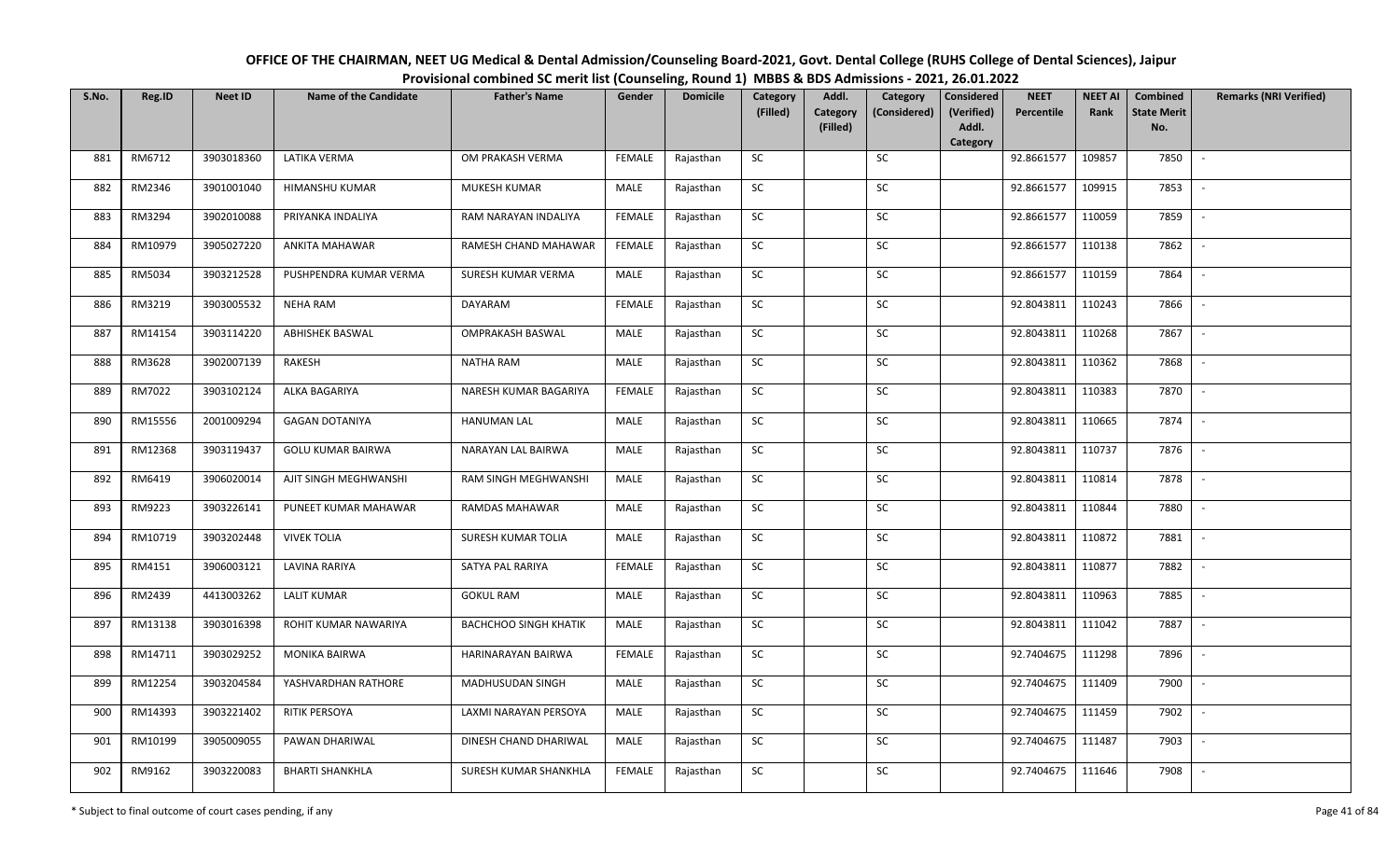| OFFICE OF THE CHAIRMAN, NEET UG Medical & Dental Admission/Counseling Board-2021, Govt. Dental College (RUHS College of Dental Sciences), Jaipur |
|--------------------------------------------------------------------------------------------------------------------------------------------------|
| Provisional combined SC merit list (Counseling, Round 1) MBBS & BDS Admissions - 2021, 26.01.2022                                                |

| S.No. | Reg.ID  | <b>Neet ID</b> | <b>Name of the Candidate</b> | <b>Father's Name</b>     | Gender        | <b>Domicile</b> | Category   | Addl.                | Category     | <b>Considered</b>   | <b>NEET</b> | <b>NEET AI</b> | Combined                  | <b>Remarks (NRI Verified)</b> |
|-------|---------|----------------|------------------------------|--------------------------|---------------|-----------------|------------|----------------------|--------------|---------------------|-------------|----------------|---------------------------|-------------------------------|
|       |         |                |                              |                          |               |                 | (Filled)   | Category<br>(Filled) | (Considered) | (Verified)<br>Addl. | Percentile  | Rank           | <b>State Merit</b><br>No. |                               |
|       |         |                |                              |                          |               |                 |            |                      |              | Category            |             |                |                           |                               |
| 903   | RM14151 | 3903221120     | MANEESHA BAIRWA              | RAM KHILADI BAIRWA       | FEMALE        | Rajasthan       | SC         |                      | <b>SC</b>    |                     | 92.7404675  | 111713         | 7910                      | $\blacksquare$                |
| 904   | RM3444  | 3906002326     | HARSHITA RAJESH CHOUHAN      | RAJESH CHOUHAN           | FEMALE        | Rajasthan       | ${\sf SC}$ |                      | SC           |                     | 92.7404675  | 111718         | 7911                      |                               |
| 905   | RM7893  | 4413001807     | <b>ANJALI KAMAL</b>          | PREM KUMAR KAMAL         | <b>FEMALE</b> | Rajasthan       | SC         |                      | <b>SC</b>    |                     | 92.7404675  | 111980         | 7914                      | $\sim$                        |
| 906   | RM11665 | 3903231212     | <b>HARSHITA</b>              | SANTOSH KUMAR VERMA      | FEMALE        | Rajasthan       | SC         |                      | <b>SC</b>    |                     | 92.6677472  | 112347         | 7918                      |                               |
| 907   | RM13772 | 3802012137     | RAHUL                        | <b>MOHAN LAL</b>         | MALE          | Rajasthan       | SC         |                      | SC           |                     | 92.6677472  | 112529         | 7923                      | $\sim$                        |
| 908   | RM7466  | 3902004398     | <b>RAJANI TANWAR</b>         | MUKESH KUMAR TANWAR      | FEMALE        | Rajasthan       | ${\sf SC}$ |                      | SC           |                     | 92.6677472  | 112651         | 7928                      | $\overline{\phantom{a}}$      |
| 909   | RM6852  | 3903027066     | <b>ANKIT KUMAR</b>           | LOONA RAM                | MALE          | Rajasthan       | ${\sf SC}$ |                      | SC           |                     | 92.6056468  | 113449         | 7951                      | $\sim$                        |
| 910   | RM2997  | 2207002744     | RUPAL SUHANI MANDOWARA       | ANIL KUMAR MANDOWARA     | <b>FEMALE</b> | Rajasthan       | <b>SC</b>  |                      | <b>SC</b>    |                     | 92.6056468  | 113692         | 7960                      | $\blacksquare$                |
| 911   | RM3449  | 3903115313     | KARUNA CHHAPUNIA             | SHISHPAL CHHAPUNIA       | FEMALE        | Rajasthan       | <b>SC</b>  |                      | <b>SC</b>    |                     | 92.6056468  | 113747         | 7966                      | $\overline{\phantom{a}}$      |
| 912   | RM2086  | 3906024168     | <b>PUNEET MEGHWAL</b>        | KANWAR LAL MEGHWAL       | MALE          | Rajasthan       | SC         |                      | SC           |                     | 92.6056468  | 113760         | 7967                      | $\overline{\phantom{a}}$      |
| 913   | RM9350  | 3902001046     | <b>JYOTSNA KHATRI</b>        | <b>BHOJ RAJ KHATRI</b>   | FEMALE        | Rajasthan       | ${\sf SC}$ |                      | SC           |                     | 92.6056468  | 113765         | 7969                      |                               |
| 914   | RM14046 | 3903232194     | NITIN KUMAR                  | OMPRAKASH                | MALE          | Rajasthan       | SC         |                      | SC           |                     | 92.6056468  | 114061         | 7975                      | $\sim$                        |
| 915   | RM2119  | 3903018463     | <b>ANKIT BHATIA</b>          | RAJPAL SINGH             | <b>MALE</b>   | Rajasthan       | ${\sf SC}$ |                      | $\sf SC$     |                     | 92.6056468  | 114087         | 7976                      |                               |
| 916   | RM1881  | 3904004401     | VASHU SOLIRIA                | MULA RAM SOLIRIA         | <b>FEMALE</b> | Rajasthan       | <b>SC</b>  |                      | <b>SC</b>    |                     | 92.541798   | 114623         | 7985                      | $\sim$                        |
| 917   | RM7152  | 3901014211     | <b>ANKIT KHATIK</b>          | JAGDISH CHANDRA KHATIK   | MALE          | Rajasthan       | <b>SC</b>  |                      | <b>SC</b>    |                     | 92.541798   | 114726         | 7988                      |                               |
| 918   | RM10137 | 3903231080     | <b>MANISHA KUMARI</b>        | NOPA RAM VERMA           | FEMALE        | Rajasthan       | SC         |                      | SC           |                     | 92.541798   | 114748         | 7989                      | $\overline{\phantom{a}}$      |
| 919   | RM14849 | 3902007289     | SURYANSHU BARWAR             | RAJENDRA PRASAD          | MALE          | Rajasthan       | SC         |                      | SC           |                     | 92.541798   | 114753         | 7990                      |                               |
| 920   | RM12991 | 3903101075     | LAXMI HATHIWAL               | <b>NAND LAL HATHIWAL</b> | <b>FEMALE</b> | Rajasthan       | SC         |                      | <b>SC</b>    |                     | 92.541798   | 114785         | 7992                      |                               |
| 921   | RM11256 | 3904016135     | <b>LALIT PANWAR</b>          | BHANWAR LAL PANWAR       | MALE          | Rajasthan       | SC         |                      | SC           |                     | 92.541798   | 114798         | 7993                      |                               |
| 922   | RM1884  | 3905102354     | <b>HANSRAJ BAIRWA</b>        | RAMNIWAS BAIRWA          | MALE          | Rajasthan       | SC         |                      | SC           |                     | 92.541798   | 115001         | 7997                      | $\sim$                        |
| 923   | RM5309  | 3904024141     | <b>HEMANT LEELAWAT</b>       | CHATURBHUJ               | MALE          | Rajasthan       | ${\sf SC}$ |                      | <b>SC</b>    |                     | 92.541798   | 115015         | 7998                      | $\sim$                        |
| 924   | RM3264  | 3901016243     | <b>MANISH KUMAR</b>          | NIRANJAN SINGH           | MALE          | Rajasthan       | ${\sf SC}$ |                      | SC           |                     | 92.541798   | 115031         | 7999                      |                               |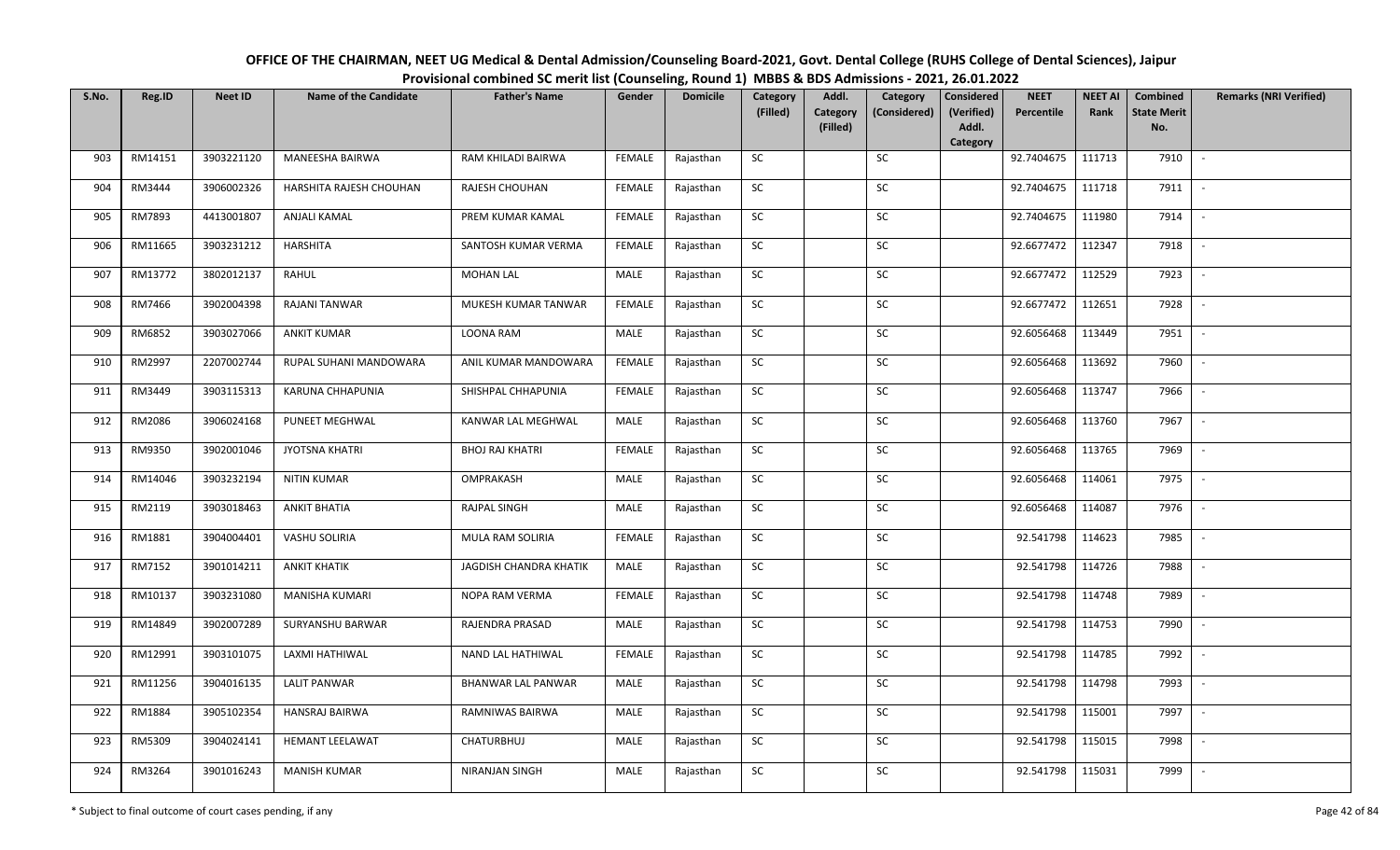| OFFICE OF THE CHAIRMAN, NEET UG Medical & Dental Admission/Counseling Board-2021, Govt. Dental College (RUHS College of Dental Sciences), Jaipur |
|--------------------------------------------------------------------------------------------------------------------------------------------------|
| Provisional combined SC merit list (Counseling, Round 1) MBBS & BDS Admissions - 2021, 26.01.2022                                                |

| S.No. | Reg.ID  | <b>Neet ID</b> | <b>Name of the Candidate</b> | <b>Father's Name</b>     | Gender        | <b>Domicile</b> | Category<br>(Filled) | Addl.                       | Category<br>(Considered) | <b>Considered</b><br>(Verified) | <b>NEET</b><br>Percentile | <b>NEET AI</b><br>Rank | Combined<br><b>State Merit</b> | <b>Remarks (NRI Verified)</b> |
|-------|---------|----------------|------------------------------|--------------------------|---------------|-----------------|----------------------|-----------------------------|--------------------------|---------------------------------|---------------------------|------------------------|--------------------------------|-------------------------------|
|       |         |                |                              |                          |               |                 |                      | <b>Category</b><br>(Filled) |                          | Addl.                           |                           |                        | No.                            |                               |
| 925   | RM10007 | 3903111370     | SAROJ VERMA                  | RAJKUMAR VERMA           | <b>FEMALE</b> | Rajasthan       | SC                   |                             | SC                       | Category                        | 92.4788557                | 115321                 | 8002                           | $\overline{\phantom{a}}$      |
|       |         |                |                              |                          |               |                 |                      |                             |                          |                                 |                           |                        |                                |                               |
| 926   | RM13018 | 3901014115     | <b>SHER KUMAR</b>            | PAPPU RAM                | MALE          | Rajasthan       | <b>SC</b>            |                             | <b>SC</b>                |                                 | 92.4788557                | 115431                 | 8004                           |                               |
| 927   | RM4967  | 3903102111     | ANUSHKA ARYA                 | SANTOSH KUMAR ARYA       | <b>FEMALE</b> | Rajasthan       | SC                   |                             | SC                       |                                 | 92.4788557                | 115604                 | 8009                           |                               |
| 928   | RM11379 | 3902010295     | PAYAL MAHICH                 | <b>RAJVEER SINGH</b>     | <b>FEMALE</b> | Rajasthan       | <b>SC</b>            |                             | SC                       |                                 | 92.4788557                | 115615                 | 8010                           |                               |
| 929   | RM4961  | 3901002360     | MOHIKA SARAWATA              | <b>GAJANAND SARAWATA</b> | <b>FEMALE</b> | Rajasthan       | SC                   |                             | SC                       |                                 | 92.4788557                | 115635                 | 8013                           | $\sim$                        |
| 930   | RM15526 | 3905013119     | SHRUTI MAHAWER               | PUSHPKANT MAHAWER        | <b>FEMALE</b> | Rajasthan       | SC                   |                             | SC                       |                                 | 92.4788557                | 115669                 | 8014                           | $\sim$                        |
| 931   | RM13068 | 3904026156     | <b>VIMLA</b>                 | <b>BUDDHA RAM</b>        | <b>FEMALE</b> | Rajasthan       | SC                   |                             | SC                       |                                 | 92.4788557                | 116021                 | 8024                           | $\overline{\phantom{a}}$      |
| 932   | RM9250  | 3903223134     | <b>GITANJALI PARSOYA</b>     | VINOD KUMAR VERMA        | <b>FEMALE</b> | Rajasthan       | SC                   |                             | $\sf SC$                 |                                 | 92.4788557                | 116061                 | 8025                           |                               |
| 933   | RM12093 | 3902010055     | ANKITA                       | RAJIRAM                  | <b>FEMALE</b> | Rajasthan       | SC                   |                             | SC                       |                                 | 92.4146832                | 116627                 | 8031                           |                               |
| 934   | RM1712  | 3904113108     | <b>VIDHYA RANI</b>           | <b>KANHAIYA LAL</b>      | FEMALE        | Rajasthan       | SC                   |                             | SC                       |                                 | 92.4146832                | 116851                 | 8035                           |                               |
| 935   | RM10981 | 3903032136     | <b>NEHA MAURYA</b>           | SHIV KUMAR MAURYA        | <b>FEMALE</b> | Rajasthan       | SC                   |                             | SC                       |                                 | 92.4146832                | 116921                 | 8036                           | $\sim$                        |
| 936   | RM11873 | 3902008195     | <b>VIKASH KUMAR</b>          | <b>CHANAN RAM</b>        | MALE          | Rajasthan       | <b>SC</b>            |                             | ${\sf SC}$               |                                 | 92.4146832                | 116936                 | 8037                           |                               |
| 937   | RM11111 | 3903029016     | JYOTI SOOTHWAL               | RAMESH CHAND SOOTHWAL    | <b>FEMALE</b> | Rajasthan       | SC                   |                             | <b>SC</b>                |                                 | 92.4146832                | 117031                 | 8040                           |                               |
| 938   | RM3942  | 3904007182     | <b>LALIT RATHORE</b>         | ROOP CHAND RATHORE       | MALE          | Rajasthan       | SC                   |                             | SC                       |                                 | 92.34669                  | 117163                 | 8043                           |                               |
| 939   | RM6775  | 4401014141     | DEVENDRA SINGH               | DILEEP KUMAR             | MALE          | Rajasthan       | SC                   |                             | ${\sf SC}$               |                                 | 92.34669                  | 117194                 | 8045                           |                               |
| 940   | RM13830 | 3905021189     | DINESH VERMA                 | LATUR LAL VERMA          | MALE          | Rajasthan       | SC                   |                             | SC                       |                                 | 92.34669                  | 117208                 | 8047                           | $\sim$                        |
| 941   | RM11446 | 3904103366     | MS.KHUSHI KHETANI            | <b>ARVIND KHETANI</b>    | <b>FEMALE</b> | Rajasthan       | ${\sf SC}$           |                             | ${\sf SC}$               |                                 | 92.34669                  | 117341                 | 8052                           | $\overline{\phantom{a}}$      |
| 942   | RM12859 | 3903025343     | MANISH JATOLIA               | DHANNA RAM JATOLIA       | MALE          | Rajasthan       | SC                   |                             | SC                       |                                 | 92.34669                  | 117349                 | 8053                           |                               |
| 943   | RM13485 | 3906030155     | KRISHAN KUMAR JINDAL         | PANNA LAL JINDAL         | MALE          | Rajasthan       | SC                   |                             | SC                       |                                 | 92.34669                  | 117775                 | 8066                           | $\overline{\phantom{a}}$      |
| 944   | RM3931  | 3905010156     | <b>VINAY PARMAR</b>          | <b>MOHAN LAL</b>         | MALE          | Rajasthan       | ${\sf SC}$           |                             | $\sf SC$                 |                                 | 92.34669                  | 117852                 | 8068                           |                               |
| 945   | RM7637  | 3903035252     | K RISHIRAJAN                 | SHRI RAM KARWASRA        | MALE          | Rajasthan       | SC                   |                             | SC                       |                                 | 92.34669                  | 117932                 | 8070                           |                               |
| 946   | RM11804 | 3903014345     | YOGITA SURELA                | SITARAM SURELA           | <b>FEMALE</b> | Rajasthan       | SC                   |                             | SC                       |                                 | 92.34669                  | 117978                 | 8072                           | $\blacksquare$                |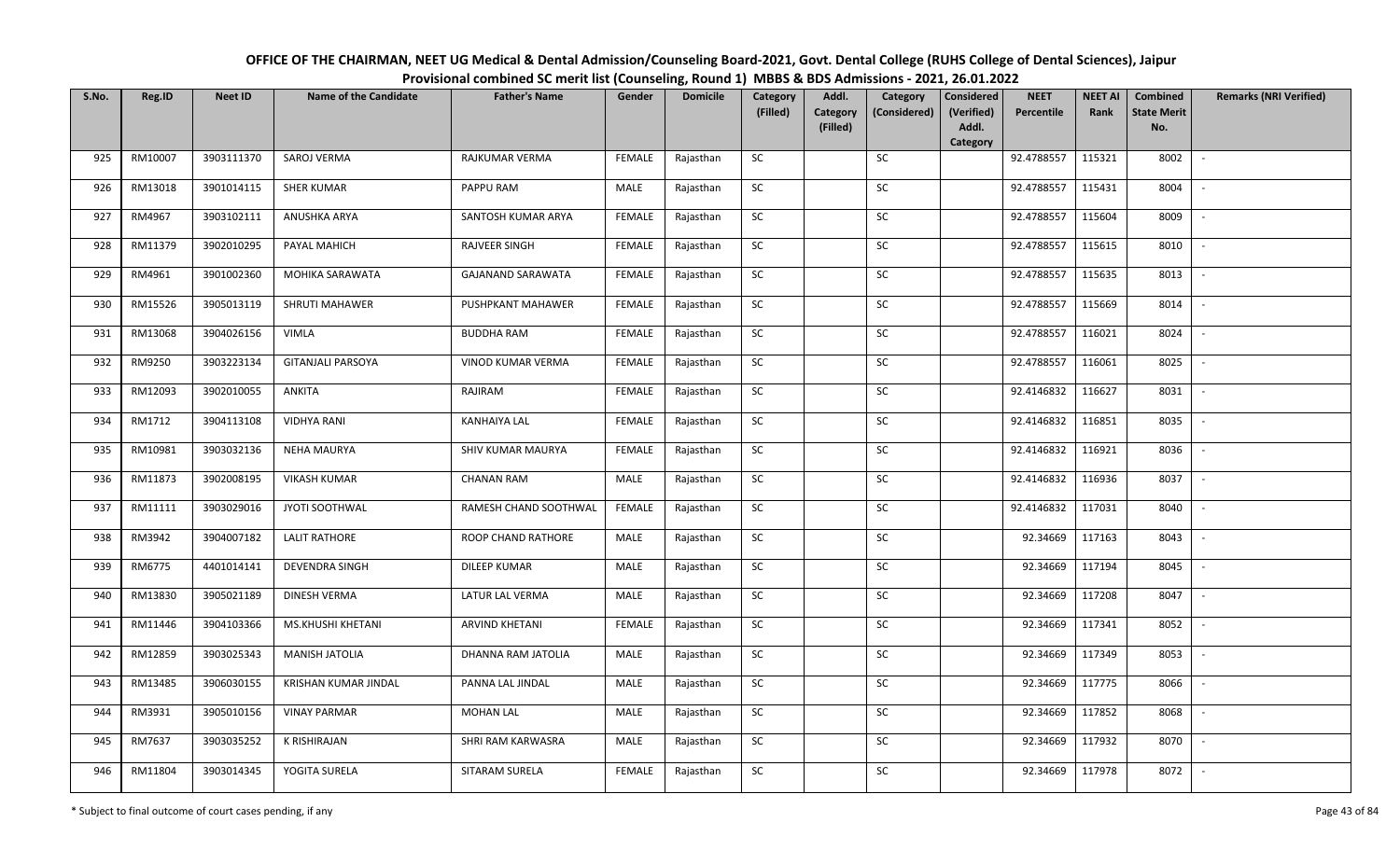| OFFICE OF THE CHAIRMAN, NEET UG Medical & Dental Admission/Counseling Board-2021, Govt. Dental College (RUHS College of Dental Sciences), Jaipur |
|--------------------------------------------------------------------------------------------------------------------------------------------------|
| Provisional combined SC merit list (Counseling, Round 1) MBBS & BDS Admissions - 2021, 26.01.2022                                                |

| S.No. | Reg.ID  | <b>Neet ID</b> | <b>Name of the Candidate</b> | <b>Father's Name</b>        | Gender        | <b>Domicile</b> | Category<br>(Filled) | Addl.<br><b>Category</b> | Category<br>(Considered) | <b>Considered</b><br>(Verified) | <b>NEET</b><br>Percentile | <b>NEET AI</b><br>Rank | <b>Combined</b><br><b>State Merit</b> | <b>Remarks (NRI Verified)</b> |
|-------|---------|----------------|------------------------------|-----------------------------|---------------|-----------------|----------------------|--------------------------|--------------------------|---------------------------------|---------------------------|------------------------|---------------------------------------|-------------------------------|
|       |         |                |                              |                             |               |                 |                      | (Filled)                 |                          | Addl.<br>Category               |                           |                        | No.                                   |                               |
| 947   | RM11524 | 3903013404     | <b>ALAKH GOTHWAL</b>         | SATYA NARAYAN BUNKER        | <b>FEMALE</b> | Rajasthan       | <b>SC</b>            |                          | SC                       |                                 | 92.34669                  | 118001                 | 8074                                  | $\sim$                        |
| 948   | RM11091 | 3903217279     | <b>KAVITA KHOWAL</b>         | PREMCHAND KHOWAL            | <b>FEMALE</b> | Rajasthan       | SC                   |                          | SC                       |                                 | 92.34669                  | 118147                 | 8078                                  |                               |
| 949   | RM2192  | 2302013363     | HIMANSHU JAJORIYA            | <b>ASHOK JAJORIYA</b>       | <b>FEMALE</b> | Rajasthan       | <b>SC</b>            |                          | SC                       |                                 | 92.2817403                | 118486                 | 8083                                  | $\sim$                        |
| 950   | RM6957  | 3906001187     | <b>ANKIT MEGHWAL</b>         | ANIL MEGHWAL                | MALE          | Rajasthan       | <b>SC</b>            |                          | <b>SC</b>                |                                 | 92.2817403                | 118538                 | 8084                                  | $\sim$                        |
| 951   | RM12170 | 3904015310     | MANISH KUMAR PARIHAR         | PREMA RAM PARIHAR           | MALE          | Rajasthan       | SC                   |                          | SC                       |                                 | 92.2817403                | 118769                 | 8088                                  | $\sim$                        |
| 952   | RM12147 | 3901001327     | NISHA NARANIYA               | H R NARANIYA                | <b>FEMALE</b> | Rajasthan       | SC                   |                          | $\sf SC$                 |                                 | 92.2817403                | 118788                 | 8091                                  | $\sim$                        |
| 953   | RM12928 | 2001005148     | <b>MANISHA SINGH</b>         | N L PATODIYA                | <b>FEMALE</b> | Rajasthan       | SC                   |                          | SC                       |                                 | 92.2817403                | 118936                 | 8097                                  | $\overline{\phantom{a}}$      |
| 954   | RM1627  | 3903135091     | RASHMI HARSHWAL              | PURAN MAL NAYAK             | <b>FEMALE</b> | Rajasthan       | <b>SC</b>            |                          | <b>SC</b>                |                                 | 92.2143947                | 119222                 | 8100                                  | $\overline{\phantom{a}}$      |
| 955   | RM9670  | 2211001388     | <b>BORANA GOPAL</b>          | BHADHRILAL                  | MALE          | Rajasthan       | ${\sf SC}$           |                          | $\sf SC$                 |                                 | 92.2143947                | 119248                 | 8101                                  |                               |
| 956   | RM3655  | 3903024160     | <b>KIRTI MORDIA</b>          | <b>BHAGIRATH MAL MORDIA</b> | <b>FEMALE</b> | Rajasthan       | SC                   |                          | SC                       |                                 | 92.2143947                | 119270                 | 8102                                  | $\sim$                        |
| 957   | RM9091  | 3903013112     | SOHAN SINGH JATAV            | NATHOLI RAM JATAV           | MALE          | Rajasthan       | ${\sf SC}$           |                          | $\sf SC$                 |                                 | 92.2143947                | 119428                 | 8106                                  | $\sim$                        |
| 958   | RM12107 | 3903230096     | <b>GAURAV KUMAR BAIRWA</b>   | SHIMBHU DAYAL               | MALE          | Rajasthan       | <b>SC</b>            |                          | SC                       |                                 | 92.2143947                | 119433                 | 8107                                  | $\sim$                        |
| 959   | RM4366  | 3905123038     | <b>ANJALI VERMA</b>          | CHANDRA PRAKASH VERMA       | <b>FEMALE</b> | Rajasthan       | <b>SC</b>            |                          | <b>SC</b>                |                                 | 92.2143947                | 119658                 | 8113                                  |                               |
| 960   | RM14966 | 3901008235     | RAVI KUMAR VERMA             | PRAHLAD KUMAR MAMODIA       | MALE          | Rajasthan       | SC                   |                          | SC                       |                                 | 92.2143947                | 120054                 | 8118                                  | $\mathbb{L}$                  |
| 961   | RM8543  | 2304018083     | <b>MAMTA ASIWAL</b>          | LAL CHAND ASIWAL            | <b>FEMALE</b> | Rajasthan       | <b>SC</b>            |                          | SC                       |                                 | 92.2143947                | 120092                 | 8119                                  | $\overline{\phantom{a}}$      |
| 962   | RM9033  | 3904101576     | SHILPA BARUPAL               | PAPPU RAM                   | <b>FEMALE</b> | Rajasthan       | ${\sf SC}$           |                          | SC                       |                                 | 92.1486033                | 120314                 | 8124                                  | $\sim$                        |
| 963   | RM9569  | 3003118187     | <b>JASLEEN KAUR</b>          | <b>HOSHIAR SINGH</b>        | <b>FEMALE</b> | Rajasthan       | SC                   |                          | SC                       |                                 | 92.0852725                | 121257                 | 8141                                  | $\sim$                        |
| 964   | RM8481  | 3903206765     | MIHIR NAGAR                  | SHAILENDRA NAGAR            | MALE          | Rajasthan       | SC                   |                          | SC                       |                                 | 92.0852725                | 121267                 | 8142                                  | $\overline{\phantom{a}}$      |
| 965   | RM15429 | 3903003476     | <b>TANISHA PAREVA</b>        | <b>MALCHAND KHATIK</b>      | <b>FEMALE</b> | Rajasthan       | <b>SC</b>            |                          | <b>SC</b>                |                                 | 92.0852725                | 121268                 | 8143                                  | $\overline{\phantom{a}}$      |
| 966   | RM2592  | 3901006187     | YASHVENDRA                   | <b>MAHAVIR SINGH</b>        | MALE          | Rajasthan       | ${\sf SC}$           |                          | $\sf SC$                 |                                 | 92.0852725                | 121436                 | 8146                                  |                               |
| 967   | RM5249  | 3903111348     | SHUBHAM DHENDWAL             | <b>ANIL PAL</b>             | MALE          | Rajasthan       | SC                   |                          | SC                       |                                 | 92.0852725                | 121912                 | 8156                                  | $\sim$                        |
| 968   | RM2433  | 3903105297     | <b>ADITYA SINGHAL</b>        | SATYAPRAKASH SINGHAL        | MALE          | Rajasthan       | ${\sf SC}$           |                          | SC                       |                                 | 92.0852725                | 121933                 | 8157                                  | $\overline{\phantom{a}}$      |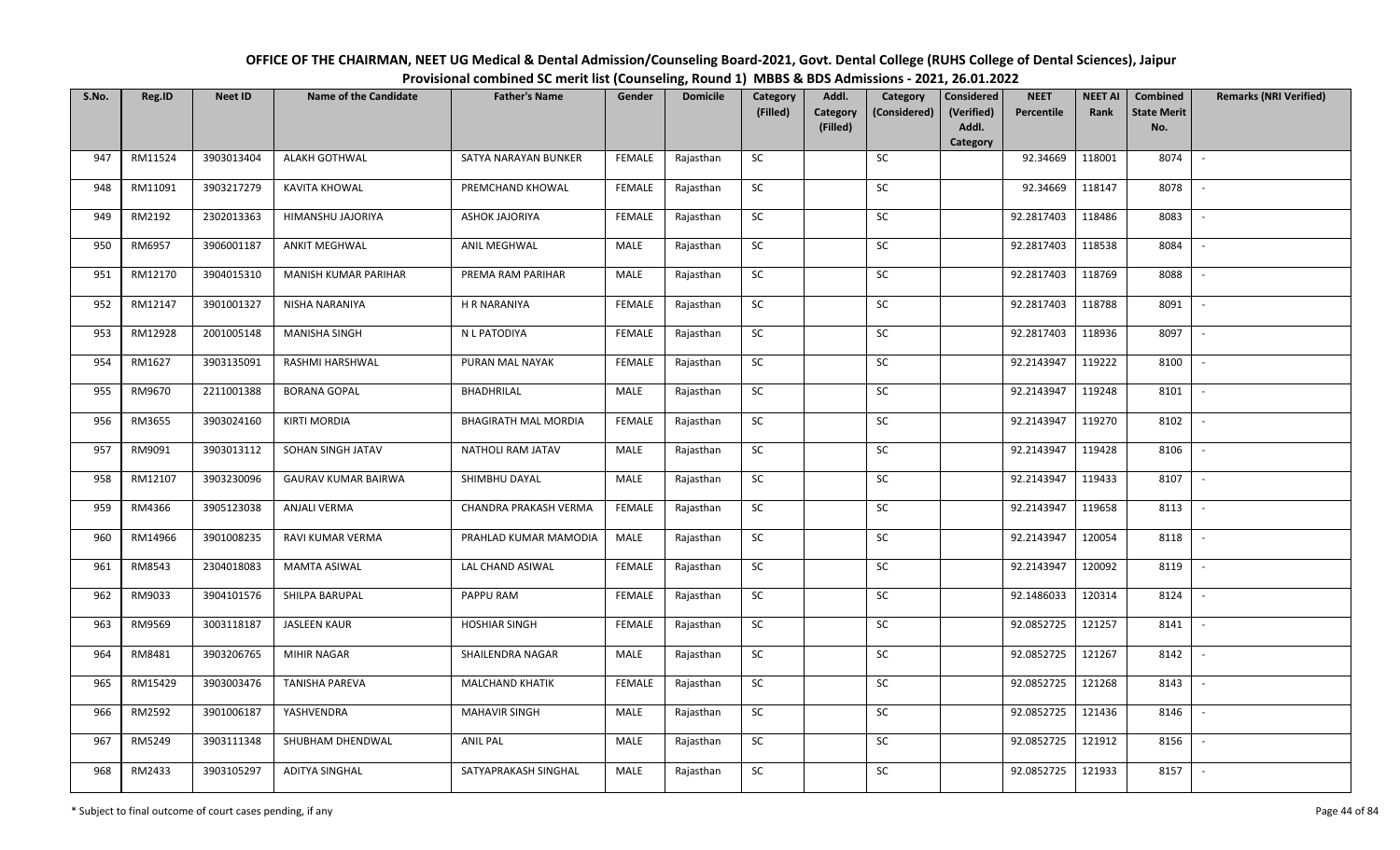| OFFICE OF THE CHAIRMAN, NEET UG Medical & Dental Admission/Counseling Board-2021, Govt. Dental College (RUHS College of Dental Sciences), Jaipur |
|--------------------------------------------------------------------------------------------------------------------------------------------------|
| Provisional combined SC merit list (Counseling, Round 1) MBBS & BDS Admissions - 2021, 26.01.2022                                                |

| S.No. | Reg.ID  | <b>Neet ID</b> | <b>Name of the Candidate</b> | <b>Father's Name</b>   | Gender        | <b>Domicile</b> | Category   | Addl.                       | Category     | <b>Considered</b>   | <b>NEET</b> | <b>NEET AI</b> | <b>Combined</b>           | <b>Remarks (NRI Verified)</b> |
|-------|---------|----------------|------------------------------|------------------------|---------------|-----------------|------------|-----------------------------|--------------|---------------------|-------------|----------------|---------------------------|-------------------------------|
|       |         |                |                              |                        |               |                 | (Filled)   | <b>Category</b><br>(Filled) | (Considered) | (Verified)<br>Addl. | Percentile  | Rank           | <b>State Merit</b><br>No. |                               |
|       |         |                |                              |                        |               |                 |            |                             |              | Category            |             |                |                           |                               |
| 969   | RM7229  | 3903107064     | SURYA DEV KULDEEP            | PRAHALAD VERMA         | MALE          | Rajasthan       | <b>SC</b>  |                             | SC           |                     | 92.0852725  | 121991         | 8158                      | $\sim$                        |
| 970   | RM4544  | 3904104383     | PRERNA                       | RAMCHANDRA MEGHWAL     | <b>FEMALE</b> | Rajasthan       | ${\sf SC}$ |                             | SC           |                     | 92.0852725  | 122066         | 8159                      | $\sim$                        |
| 971   | RM4862  | 3901013093     | <b>MANOJ KUMAR</b>           | <b>PURAN SINGH</b>     | MALE          | Rajasthan       | SC         | WPP, WPP8                   | <b>SC</b>    |                     | 92.0852725  | 122188         | 8161                      | $\overline{\phantom{a}}$      |
| 972   | RM10195 | 3903001794     | PRAGATI SONWAL               | MUKESH SONWAL          | <b>FEMALE</b> | Rajasthan       | ${\sf SC}$ |                             | ${\sf SC}$   |                     | 92.0127465  | 122408         | 8164                      | $\overline{\phantom{a}}$      |
| 973   | RM11818 | 3903207762     | KRISHAN KUMAR RAIGAR         | SHARWAN KUMAR RAIGAR   | MALE          | Rajasthan       | SC         |                             | SC           |                     | 92.0127465  | 122624         | 8168                      | $\sim$                        |
| 974   | RM10646 | 3902024106     | <b>ANKIT KUMAR</b>           | <b>SUMER SINGH</b>     | MALE          | Rajasthan       | ${\sf SC}$ |                             | SC           |                     | 92.0127465  | 122947         | 8178                      | $\mathbb{L}$                  |
| 975   | RM15401 | 3902014147     | <b>KARTIK KARELA</b>         | SURESH KUMAR KARELA    | MALE          | Rajasthan       | <b>SC</b>  |                             | <b>SC</b>    |                     | 92.0127465  | 123245         | 8184                      | $\sim$                        |
| 976   | RM9891  | 3904012126     | RAKESH                       | <b>MANAK RAM</b>       | <b>MALE</b>   | Rajasthan       | ${\sf SC}$ |                             | $\sf SC$     |                     | 92.0127465  | 123261         | 8185                      | $\overline{\phantom{a}}$      |
| 977   | RM11329 | 3902006214     | MANJU PANWAR                 | OM PRAKASH PANWAR      | <b>FEMALE</b> | Rajasthan       | ${\sf SC}$ | WPP, WPP3                   | <b>SC</b>    | WPP6                | 91.9458541  | 123351         | 8187                      |                               |
| 978   | RM7519  | 3803001550     | KAJAL                        | <b>NAND LAL</b>        | <b>FEMALE</b> | Rajasthan       | ${\sf SC}$ |                             | $\sf SC$     |                     | 91.9458541  | 123403         | 8188                      | $\overline{\phantom{a}}$      |
| 979   | RM12959 | 3903001593     | <b>PRATEEK PRAKASH</b>       | SATYA PRAKASH          | MALE          | Rajasthan       | <b>SC</b>  |                             | SC           |                     | 91.9458541  | 123441         | 8190                      | $\overline{\phantom{a}}$      |
| 980   | RM6054  | 3903014421     | POONAM MEGHWAL               | NANU RAM MEGHWAL       | <b>FEMALE</b> | Rajasthan       | SC         |                             | SC           |                     | 91.9458541  | 123627         | 8195                      | $\sim$                        |
| 981   | RM3567  | 3903106471     | PRIYA PINGOLIA               | PRABHATI LAL PINGOLIA  | FEMALE        | Rajasthan       | SC         | WPP, WPP8                   | SC           |                     | 91.9458541  | 123802         | 8199                      | $\blacksquare$                |
| 982   | RM13310 | 3903116422     | <b>SURAJMAL KOLI</b>         | <b>DAUJI KOLI</b>      | MALE          | Rajasthan       | SC         |                             | ${\sf SC}$   |                     | 91.9458541  | 124120         | 8204                      | $\overline{\phantom{a}}$      |
| 983   | RM2535  | 3903037242     | PREETI VERMA                 | RAMKARAN               | <b>FEMALE</b> | Rajasthan       | SC         |                             | SC           |                     | 91.8782495  | 124400         | 8212                      | $\overline{\phantom{a}}$      |
| 984   | RM9260  | 3903208572     | VANISHA LUNIA                | PUKHRAJ LUNIA          | <b>FEMALE</b> | Rajasthan       | ${\sf SC}$ |                             | SC           |                     | 91.8782495  | 124481         | 8213                      | $\sim$                        |
| 985   | RM5416  | 3903131044     | CHETAN BUTOLIYA              | <b>GAJRAJ BUTOLIYA</b> | MALE          | Rajasthan       | SC         |                             | SC           |                     | 91.8782495  | 124482         | 8214                      | $\sim$                        |
| 986   | RM11823 | 3903227083     | PAWAN KUMAR CHANDEL          | <b>SHANKAR LAL</b>     | MALE          | Rajasthan       | ${\sf SC}$ |                             | <b>SC</b>    |                     | 91.8782495  | 124572         | 8215                      | $\sim$                        |
| 987   | RM6681  | 3903213340     | PRATEEK                      | DAYA RAM               | <b>MALE</b>   | Rajasthan       | SC         |                             | SC           |                     | 91.8782495  | 124762         | 8217                      | $\overline{\phantom{a}}$      |
| 988   | RM7960  | 3901014149     | <b>VISHAL</b>                | <b>MANGI LAL</b>       | MALE          | Rajasthan       | SC         |                             | ${\sf SC}$   |                     | 91.8782495  | 125416         | 8239                      |                               |
| 989   | RM11671 | 3903219012     | <b>BHARAT SINGH</b>          | <b>RATAN LAL</b>       | MALE          | Rajasthan       | SC         |                             | SC           |                     | 91.8125228  | 125663         | 8247                      | $\sim$                        |
| 990   | RM10537 | 3903120398     | MANISH KUMAR BAIRWA          | RAJU LAL BAIRWA        | MALE          | Rajasthan       | ${\sf SC}$ |                             | SC           |                     | 91.8125228  | 125686         | 8248                      |                               |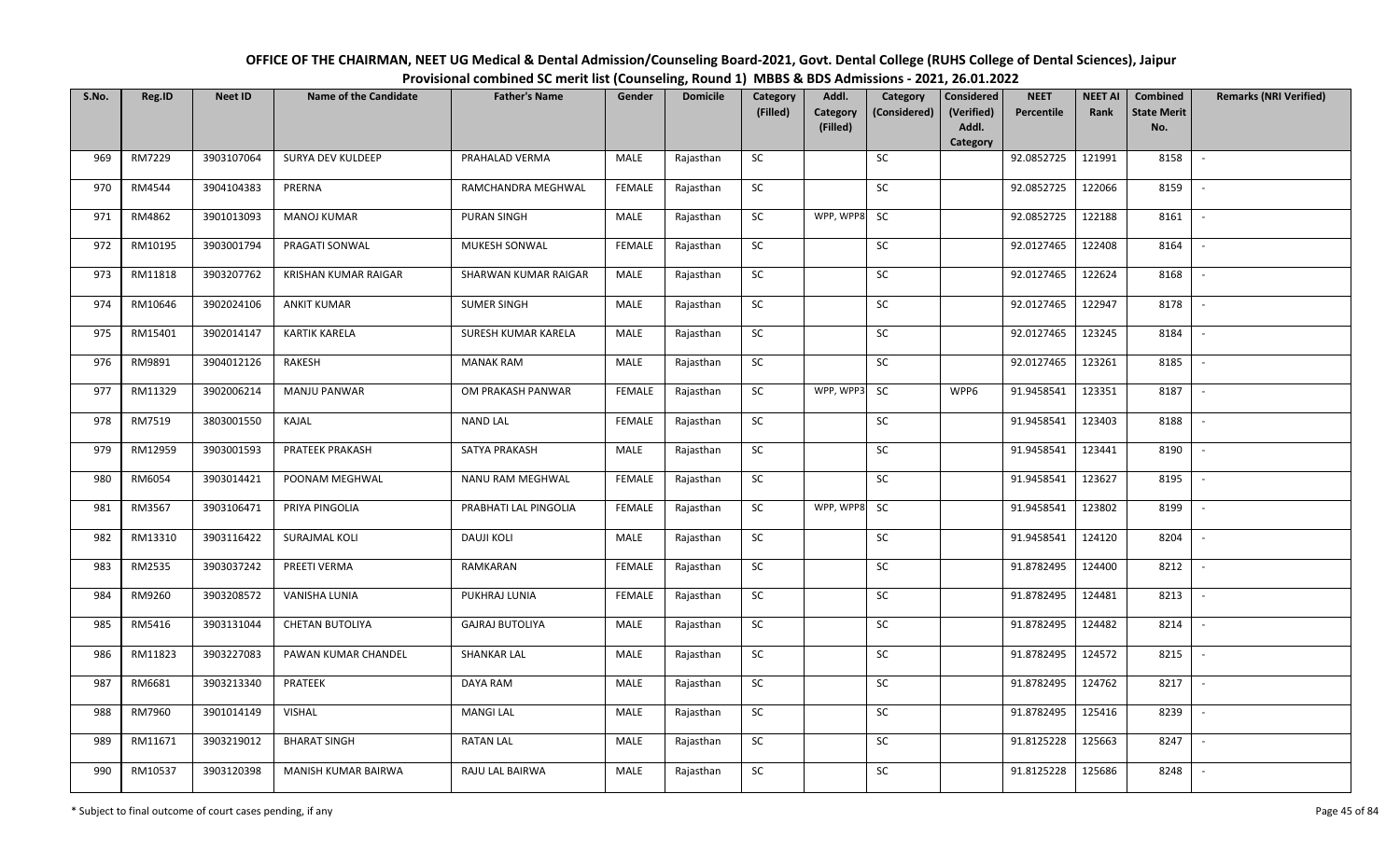| OFFICE OF THE CHAIRMAN, NEET UG Medical & Dental Admission/Counseling Board-2021, Govt. Dental College (RUHS College of Dental Sciences), Jaipur |
|--------------------------------------------------------------------------------------------------------------------------------------------------|
| Provisional combined SC merit list (Counseling, Round 1) MBBS & BDS Admissions - 2021, 26.01.2022                                                |

| S.No. | Reg.ID  | <b>Neet ID</b> | <b>Name of the Candidate</b> | <b>Father's Name</b>      | Gender        | <b>Domicile</b> | Category<br>(Filled) | Addl.<br>Category | Category<br>(Considered) | <b>Considered</b><br>(Verified) | <b>NEET</b><br>Percentile | <b>NEET AI</b><br>Rank | Combined<br><b>State Merit</b> | <b>Remarks (NRI Verified)</b> |
|-------|---------|----------------|------------------------------|---------------------------|---------------|-----------------|----------------------|-------------------|--------------------------|---------------------------------|---------------------------|------------------------|--------------------------------|-------------------------------|
|       |         |                |                              |                           |               |                 |                      | (Filled)          |                          | Addl.<br>Category               |                           |                        | No.                            |                               |
| 991   | RM3517  | 3901002079     | <b>DEEPANSH CHOUHAN</b>      | <b>MANOJ KUMAR</b>        | MALE          | Rajasthan       | SC                   |                   | SC                       |                                 | 91.8125228                | 125825                 | 8251                           | $\blacksquare$                |
| 992   | RM6325  | 3903233068     | <b>VAIBHAV VERMA</b>         | JAGDISH VERMA             | MALE          | Rajasthan       | SC                   |                   | SC                       |                                 | 91.8125228                | 125837                 | 8252                           |                               |
| 993   | RM13497 | 3906022071     | YOGESH KUMAR REGAR           | SHIV LAL REGAR            | MALE          | Rajasthan       | SC                   |                   | SC                       |                                 | 91.8125228                | 125869                 | 8253                           |                               |
| 994   | RM8804  | 3903002054     | HITESHI SANWARIA             | DHARAMVEER SANWARIA       | <b>FEMALE</b> | Rajasthan       | SC                   |                   | ${\sf SC}$               |                                 | 91.8125228                | 125878                 | 8254                           |                               |
| 995   | RM3529  | 3903209051     | <b>CHAKSHU DEV</b>           | <b>KAILASH DEV</b>        | <b>FEMALE</b> | Rajasthan       | SC                   |                   | SC                       |                                 | 91.8125228                | 126017                 | 8256                           | $\sim$                        |
| 996   | RM3194  | 3902013265     | <b>DEEPAK KUMAR</b>          | <b>CHANDRA SHEKHAR</b>    | MALE          | Rajasthan       | SC                   |                   | ${\sf SC}$               |                                 | 91.8125228                | 126056                 | 8257                           | $\overline{\phantom{a}}$      |
| 997   | RM14248 | 3903134209     | ASHOK KUMAR JATAV            | HUKMI JATAV               | MALE          | Rajasthan       | ${\sf SC}$           |                   | SC                       |                                 | 91.8125228                | 126078                 | 8258                           |                               |
| 998   | RM13100 | 3905110304     | MS.SHIVANI JUNWAL            | SHANKAR LAL JUNWAL        | <b>FEMALE</b> | Rajasthan       | SC                   |                   | SC                       |                                 | 91.8125228                | 126317                 | 8262                           |                               |
| 999   | RM9404  | 2206001687     | KAMLESH KUMAR                | DEVA RAM                  | MALE          | Rajasthan       | ${\sf SC}$           |                   | ${\sf SC}$               |                                 | 91.742587                 | 126645                 | 8271                           |                               |
| 1000  | RM13330 | 3903119319     | PINTU KUMAR                  | DINESH JATAV              | MALE          | Rajasthan       | SC                   |                   | SC                       |                                 | 91.742587                 | 126655                 | 8272                           | $\blacksquare$                |
| 1001  | RM7527  | 3905111143     | NAMAN PANKAJ                 | HARI NARAYAN PANKAJ       | MALE          | Rajasthan       | ${\sf SC}$           |                   | ${\sf SC}$               |                                 | 91.742587                 | 126996                 | 8281                           |                               |
| 1002  | RM11165 | 3905126144     | POOJA KUMARI BAIRWA          | <b>BHARAT LAL BAIRWA</b>  | <b>FEMALE</b> | Rajasthan       | SC                   |                   | SC                       |                                 | 91.742587                 | 127065                 | 8282                           |                               |
| 1003  | RM9008  | 3904008295     | PRIYANKA                     | <b>MOTA RAM</b>           | <b>FEMALE</b> | Rajasthan       | SC                   |                   | SC                       |                                 | 91.742587                 | 127112                 | 8283                           |                               |
| 1004  | RM13002 | 3901016146     | PARTH KUMAR                  | <b>KISHAN LAL</b>         | <b>MALE</b>   | Rajasthan       | SC                   |                   | SC                       |                                 | 91.742587                 | 127131                 | 8285                           |                               |
| 1005  | RM11042 | 3903116029     | SONU KUMARI BHARTI           | <b>BHARAT SINGH</b>       | <b>FEMALE</b> | Rajasthan       | SC                   |                   | SC                       |                                 | 91.742587                 | 127182                 | 8288                           |                               |
| 1006  | RM13064 | 3905120396     | KRISHNA KUMAR YADAV          | <b>GYAN SWAROOP YADAV</b> | MALE          | Rajasthan       | ${\sf SC}$           |                   | SC                       |                                 | 91.742587                 | 127358                 | 8291                           | $\sim$                        |
| 1007  | RM9342  | 3903025171     | DIVYA KUMARI DHAWAL          | RAMBAU DHAWAL             | <b>FEMALE</b> | Rajasthan       | SC                   |                   | ${\sf SC}$               |                                 | 91.742587                 | 127365                 | 8292                           |                               |
| 1008  | RM13134 | 3905010249     | <b>REKHA VERMA</b>           | RAMCHANDR VERMA           | FEMALE        | Rajasthan       | ${\sf SC}$           |                   | SC                       |                                 | 91.742587                 | 127484                 | 8295                           |                               |
| 1009  | RM8468  | 3903011441     | NISHA VERMA                  | ARJUN LAL VERMA           | <b>FEMALE</b> | Rajasthan       | SC                   |                   | SC                       |                                 | 91.6721331                | 128520                 | 8308                           |                               |
| 1010  | RM14279 | 3903109298     | SHWETA GORA                  | MANOHAR LAL GORA          | <b>FEMALE</b> | Rajasthan       | SC                   |                   | ${\sf SC}$               |                                 | 91.6721331                | 128578                 | 8309                           |                               |
| 1011  | RM7419  | 3905002584     | <b>GAURAV BANSHIWAL</b>      | DINESH CHAND              | MALE          | Rajasthan       | SC                   |                   | SC                       |                                 | 91.6015497                | 128738                 | 8314                           | $\overline{\phantom{a}}$      |
| 1012  | RM8340  | 3902005124     | <b>UDITA</b>                 | K L AHARODIYA             | <b>FEMALE</b> | Rajasthan       | SC                   |                   | <b>SC</b>                |                                 | 91.6015497                | 128836                 | 8317                           |                               |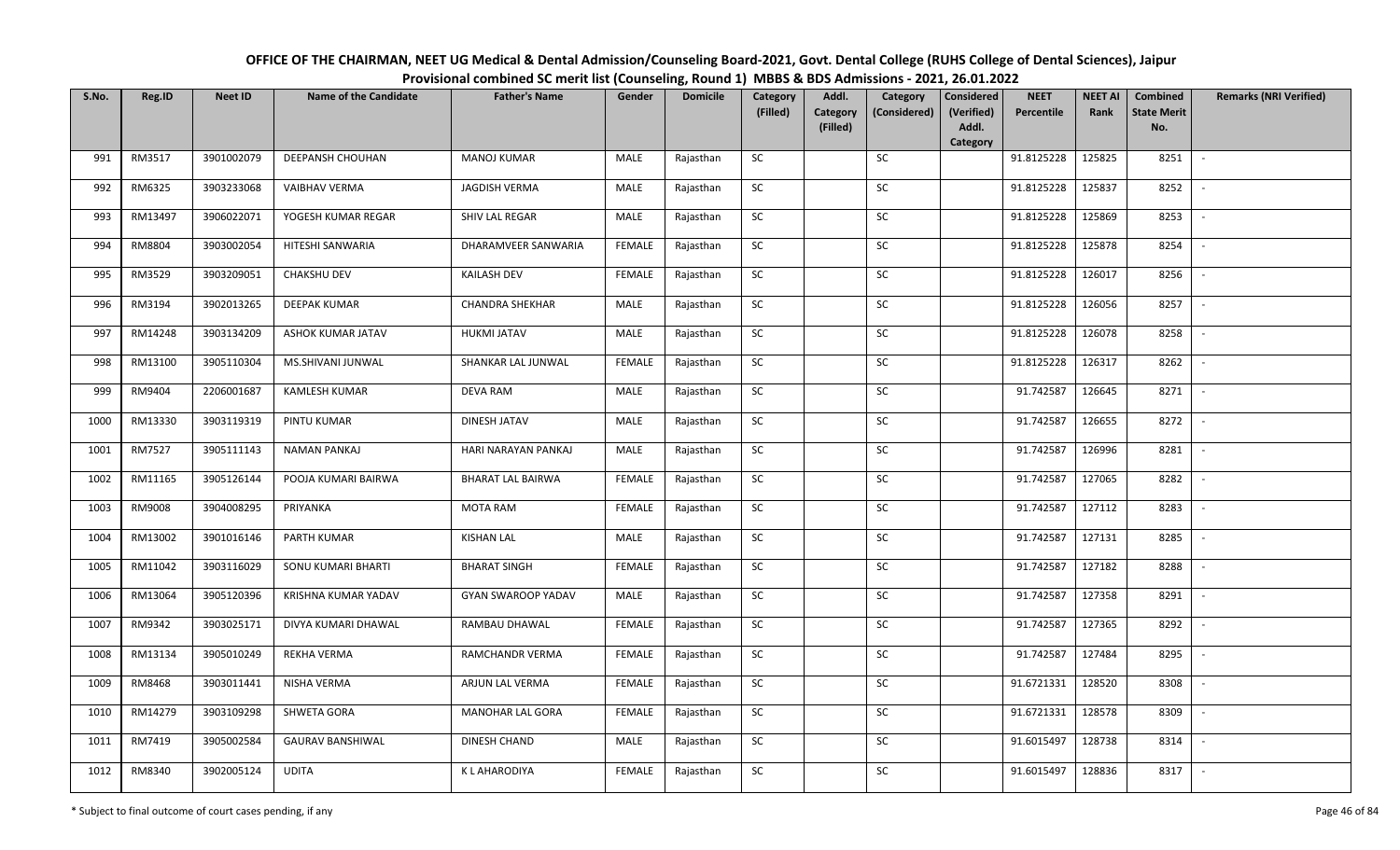| OFFICE OF THE CHAIRMAN, NEET UG Medical & Dental Admission/Counseling Board-2021, Govt. Dental College (RUHS College of Dental Sciences), Jaipur |
|--------------------------------------------------------------------------------------------------------------------------------------------------|
| Provisional combined SC merit list (Counseling, Round 1) MBBS & BDS Admissions - 2021, 26.01.2022                                                |

| S.No. | Reg.ID  | <b>Neet ID</b> | <b>Name of the Candidate</b> | <b>Father's Name</b>        | Gender        | <b>Domicile</b> | Category<br>(Filled) | Addl.<br>Category | Category<br>(Considered) | <b>Considered</b><br>(Verified) | <b>NEET</b><br>Percentile | <b>NEET AI</b><br>Rank | Combined<br><b>State Merit</b> | <b>Remarks (NRI Verified)</b> |
|-------|---------|----------------|------------------------------|-----------------------------|---------------|-----------------|----------------------|-------------------|--------------------------|---------------------------------|---------------------------|------------------------|--------------------------------|-------------------------------|
|       |         |                |                              |                             |               |                 |                      | (Filled)          |                          | Addl.<br>Category               |                           |                        | No.                            |                               |
| 1013  | RM15255 | 3903228218     | <b>VINEET KUMAR SABAL</b>    | RAJENDRA KUMAR SABAL        | MALE          | Rajasthan       | SC                   |                   | <b>SC</b>                |                                 | 91.6015497                | 128875                 | 8318                           | $\sim$                        |
| 1014  | RM4379  | 3902009249     | <b>GAURAV JAJORIA</b>        | BADRI NARAYAN JAJORIA       | MALE          | Rajasthan       | SC                   |                   | SC                       |                                 | 91.6015497                | 128979                 | 8321                           |                               |
| 1015  | RM3837  | 3903203586     | <b>GARIMA</b>                | CHETRAM                     | <b>FEMALE</b> | Rajasthan       | SC                   |                   | SC                       |                                 | 91.6015497                | 128980                 | 8322                           | $\overline{\phantom{a}}$      |
| 1016  | RM6204  | 3903205279     | <b>MITUSHI</b>               | R S VERMA                   | <b>FEMALE</b> | Rajasthan       | SC                   |                   | <b>SC</b>                |                                 | 91.6015497                | 129008                 | 8325                           | $\overline{\phantom{a}}$      |
| 1017  | RM8269  | 3904003408     | VISHAL CHAWLA                | NEMICHAND CHAWLA            | MALE          | Rajasthan       | SC                   |                   | SC                       |                                 | 91.6015497                | 129284                 | 8330                           | $\sim$                        |
| 1018  | RM15579 | 3903205371     | PRAGYA VERMA                 | <b>MALI RAM VERMA</b>       | <b>FEMALE</b> | Rajasthan       | SC                   |                   | SC                       |                                 | 91.5335566                | 129697                 | 8341                           | $\sim$                        |
| 1019  | RM10867 | 3906002091     | <b>BHAVESH MEGHWAL</b>       | KANTI LAL MEGHWAL           | MALE          | Rajasthan       | SC                   |                   | <b>SC</b>                |                                 | 91.5335566                | 129892                 | 8342                           | $\overline{\phantom{a}}$      |
| 1020  | RM6965  | 3905109309     | ARUN KANT SHARMA             | ANIL KUMAR SHARMA           | MALE          | Rajasthan       | SC                   |                   | SC                       |                                 | 91.5335566                | 129909                 | 8343                           | $\overline{\phantom{a}}$      |
| 1021  | RM3973  | 3903005159     | <b>GULSHAN JATWA</b>         | LALCHAND JATWA              | <b>FEMALE</b> | Rajasthan       | SC                   |                   | <b>SC</b>                |                                 | 91.5335566                | 129942                 | 8345                           |                               |
| 1022  | RM9589  | 3802001286     | SANJEEV KUMAR                | HARPHOOL SINGH              | MALE          | Rajasthan       | ${\sf SC}$           |                   | SC                       |                                 | 91.5335566                | 130055                 | 8348                           | $\sim$                        |
| 1023  | RM12304 | 3903024243     | VANSHIKA                     | <b>DEVI SINGH</b>           | <b>FEMALE</b> | Rajasthan       | <b>SC</b>            |                   | SC                       |                                 | 91.5335566                | 130300                 | 8350                           | $\mathbb{L}$                  |
| 1024  | RM1952  | 3901011038     | SIMRAN BALOTIYA              | PRHALAD RAM BALOTIYA        | <b>FEMALE</b> | Rajasthan       | <b>SC</b>            |                   | <b>SC</b>                |                                 | 91.5335566                | 130359                 | 8351                           | $\sim$                        |
| 1025  | RM3617  | 3903224259     | <b>ABHISHEK SUKHADIA</b>     | LAXMAN RAM RAIGAR           | MALE          | Rajasthan       | <b>SC</b>            |                   | SC                       |                                 | 91.5335566                | 130636                 | 8357                           | $\overline{\phantom{a}}$      |
| 1026  | RM3854  | 3905019252     | PRIYANKA MEGHWAL             | <b>GOPAL LAL MEGHWAL</b>    | <b>FEMALE</b> | Rajasthan       | SC                   |                   | <b>SC</b>                |                                 | 91.5335566                | 130732                 | 8358                           | $\overline{\phantom{a}}$      |
| 1027  | RM14219 | 2001103319     | <b>NAVNEET CHOWHAN</b>       | <b>BALBIR CHOWHAN</b>       | MALE          | Rajasthan       | ${\sf SC}$           |                   | $\sf SC$                 |                                 | 91.464074                 | 130786                 | 8359                           | $\overline{\phantom{a}}$      |
| 1028  | RM8565  | 3906003435     | <b>BHUMIKA YADAV</b>         | NARAYAN LAL YADAV           | <b>FEMALE</b> | Rajasthan       | <b>SC</b>            |                   | SC                       |                                 | 91.464074                 | 131037                 | 8363                           | $\sim$                        |
| 1029  | RM12259 | 3110001147     | SINGADIA DINESH RAMNIWAS     | RAMNIWAS SINGADIA           | MALE          | Rajasthan       | ${\sf SC}$           |                   | $\sf SC$                 |                                 | 91.464074                 | 131163                 | 8366                           | $\mathbb{L}$                  |
| 1030  | RM9079  | 3903012102     | <b>DEEPAK KUMAR</b>          | <b>RAM KRISHAN</b>          | MALE          | Rajasthan       | SC                   |                   | SC                       |                                 | 91.464074                 | 131411                 | 8373                           | $\mathbb{L}$                  |
| 1031  | RM12957 | 3902005194     | NIYATI DHOLPURIA             | <b>GHAN SHYAM DHOLPURIA</b> | <b>FEMALE</b> | Rajasthan       | SC                   |                   | SC                       |                                 | 91.464074                 | 131512                 | 8376                           | $\overline{\phantom{a}}$      |
| 1032  | RM7674  | 3905106325     | LAVISH PANKAJ                | RAM NARAYAN PANKAJ          | MALE          | Rajasthan       | ${\sf SC}$           |                   | ${\sf SC}$               |                                 | 91.464074                 | 131613                 | 8380                           |                               |
| 1033  | RM15825 | 3903207740     | DEEPIKA RACHHOYA             | SANDEEP RACHHOYA            | <b>FEMALE</b> | Rajasthan       | <b>SC</b>            |                   | <b>SC</b>                |                                 | 91.464074                 | 131623                 | 8381                           | $\overline{\phantom{a}}$      |
| 1034  | RM8575  | 3802011085     | <b>GAURAV KUMAR</b>          | RAJENDER KUMAR              | MALE          | Rajasthan       | ${\sf SC}$           |                   | SC                       |                                 | 91.464074                 | 131634                 | 8382                           | $\overline{\phantom{a}}$      |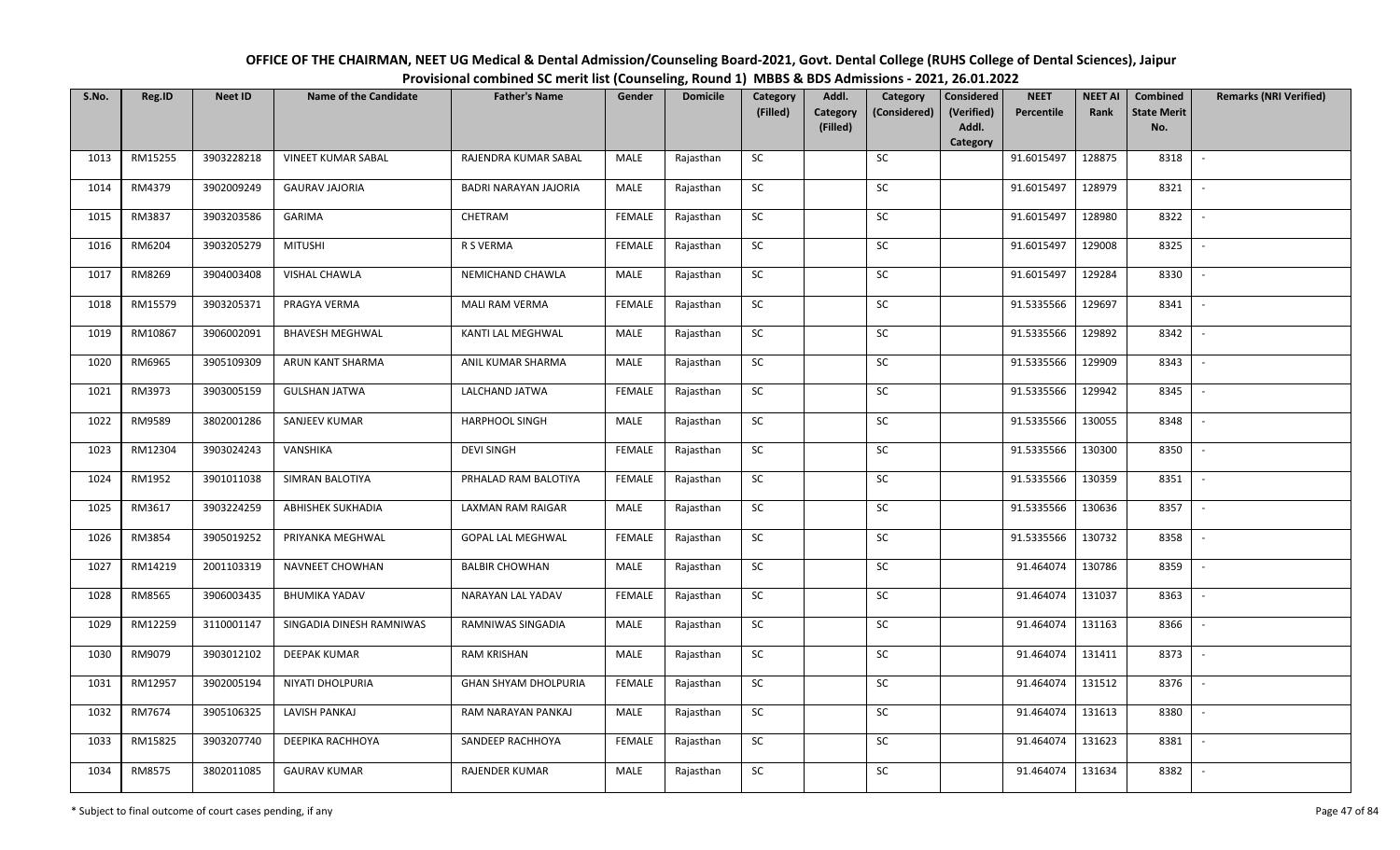| OFFICE OF THE CHAIRMAN, NEET UG Medical & Dental Admission/Counseling Board-2021, Govt. Dental College (RUHS College of Dental Sciences), Jaipur |
|--------------------------------------------------------------------------------------------------------------------------------------------------|
| Provisional combined SC merit list (Counseling, Round 1) MBBS & BDS Admissions - 2021, 26.01.2022                                                |

| S.No. | Reg.ID  | <b>Neet ID</b> | <b>Name of the Candidate</b> | <b>Father's Name</b>       | Gender        | <b>Domicile</b> | Category<br>(Filled) | Addl.<br><b>Category</b> | Category<br>(Considered) | <b>Considered</b><br>(Verified) | <b>NEET</b><br>Percentile | <b>NEET AI</b><br>Rank | Combined<br><b>State Merit</b> | <b>Remarks (NRI Verified)</b> |
|-------|---------|----------------|------------------------------|----------------------------|---------------|-----------------|----------------------|--------------------------|--------------------------|---------------------------------|---------------------------|------------------------|--------------------------------|-------------------------------|
|       |         |                |                              |                            |               |                 |                      | (Filled)                 |                          | Addl.<br>Category               |                           |                        | No.                            |                               |
| 1035  | RM3738  | 3905105377     | <b>RONAK PRATAP</b>          | SATYA NARAYAN              | MALE          | Rajasthan       | SC                   |                          | SC                       |                                 | 91.464074                 | 131689                 | 8384                           | $\overline{\phantom{a}}$      |
| 1036  | RM13263 | 2001308391     | SNEHIL RAJ                   | SANDEEP KUMAR              | MALE          | Rajasthan       | SC                   |                          | <b>SC</b>                |                                 | 91.464074                 | 131730                 | 8385                           |                               |
| 1037  | RM15288 | 3905115061     | DEEPAK KUMAR REGAR           | MOHAN LAL REGAR            | <b>MALE</b>   | Rajasthan       | SC                   |                          | SC                       |                                 | 91.464074                 | 131774                 | 8387                           |                               |
| 1038  | RM12523 | 3904004276     | <b>NIHAL PARIHAR</b>         | <b>VIJAY KUMAR PARIHAR</b> | MALE          | Rajasthan       | SC                   |                          | ${\sf SC}$               |                                 | 91.464074                 | 131798                 | 8388                           |                               |
| 1039  | RM13520 | 3904111180     | <b>RANJIT KUMAR</b>          | <b>KISHAN LAL</b>          | MALE          | Rajasthan       | SC                   |                          | ${\sf SC}$               |                                 | 91.397894                 | 132050                 | 8390                           | $\sim$                        |
| 1040  | RM13012 | 3906012018     | KHINCHI SHRADDHA             | SHAMBHU LAL KHINCHI        | <b>FEMALE</b> | Rajasthan       | ${\sf SC}$           |                          | ${\sf SC}$               |                                 | 91.397894                 | 132091                 | 8391                           | $\overline{\phantom{a}}$      |
| 1041  | RM5102  | 3905023010     | PRIYANSHI SOLANKI            | NARENDRA PRASAD SOLANKI    | FEMALE        | Rajasthan       | SC                   |                          | SC                       |                                 | 91.397894                 | 132114                 | 8392                           |                               |
| 1042  | RM2248  | 3906003268     | MAHIMA JEENGAR               | CHHOTU LAL JEENGAR         | <b>FEMALE</b> | Rajasthan       | SC                   |                          | SC                       |                                 | 91.397894                 | 132224                 | 8394                           | $\overline{\phantom{a}}$      |
| 1043  | RM6524  | 3903108481     | SNEHALATA                    | KRISHAN MURARI SANTOLIYA   | <b>FEMALE</b> | Rajasthan       | SC                   |                          | SC                       |                                 | 91.397894                 | 132562                 | 8404                           |                               |
| 1044  | RM10618 | 3902008258     | <b>KESAR NAWAL</b>           | <b>TIKAM CHAND</b>         | <b>FEMALE</b> | Rajasthan       | SC                   |                          | SC                       |                                 | 91.397894                 | 132620                 | 8406                           |                               |
| 1045  | RM11144 | 3905001132     | NIHARIKA VERMA               | RAJENDRA VERMA             | <b>FEMALE</b> | Rajasthan       | ${\sf SC}$           |                          | SC                       |                                 | 91.397894                 | 132660                 | 8407                           | $\overline{\phantom{a}}$      |
| 1046  | RM3316  | 3905028267     | <b>CHETAN KUMAR</b>          | <b>DURGA LAL</b>           | MALE          | Rajasthan       | SC                   |                          | SC                       |                                 | 91.397894                 | 132799                 | 8408                           |                               |
| 1047  | RM14678 | 3901013152     | HIMANSHI FULWANI             | SHADEV FULWANI             | <b>FEMALE</b> | Rajasthan       | SC                   |                          | SC                       |                                 | 91.3280877                | 133139                 | 8413                           |                               |
| 1048  | RM5300  | 3903232126     | CHANCHAL JORWAL              | NETRAM JORWAL              | <b>FEMALE</b> | Rajasthan       | SC                   |                          | SC                       |                                 | 91.3280877                | 133232                 | 8414                           | $\overline{\phantom{a}}$      |
| 1049  | RM8465  | 3905106121     | <b>DAKSH VERMA</b>           | MAHESH KUMAR VERMA         | MALE          | Rajasthan       | SC                   |                          | SC                       |                                 | 91.3280877                | 133498                 | 8417                           |                               |
| 1050  | RM8138  | 3903015314     | RAHUL KUMAR RACHHOYA         | BHAIRU LAL RACHHOYA        | MALE          | Rajasthan       | ${\sf SC}$           |                          | ${\sf SC}$               |                                 | 91.262361                 | 134078                 | 8426                           | $\overline{\phantom{a}}$      |
| 1051  | RM6826  | 3903024102     | PREETI                       | NAGARMAL                   | <b>FEMALE</b> | Rajasthan       | SC                   |                          | SC                       |                                 | 91.262361                 | 134254                 | 8427                           | $\overline{\phantom{a}}$      |
| 1052  | RM14897 | 3002008417     | MOHIT SINGH                  | <b>MANGAL SINGH</b>        | MALE          | Rajasthan       | <b>SC</b>            |                          | SC                       |                                 | 91.262361                 | 134265                 | 8428                           |                               |
| 1053  | RM5080  | 3115102132     | DOLCY NAROLIYA               | <b>UMA SHANKER</b>         | <b>FEMALE</b> | Rajasthan       | SC                   |                          | $\sf SC$                 |                                 | 91.262361                 | 134309                 | 8430                           | $\overline{\phantom{a}}$      |
| 1054  | RM2803  | 3901013080     | HITESH ARYA                  | SURESH KUMAR ARYA          | MALE          | Rajasthan       | SC                   |                          | SC                       |                                 | 91.262361                 | 134548                 | 8439                           |                               |
| 1055  | RM12475 | 3903237083     | MAMTA                        | <b>VERSI RAM</b>           | FEMALE        | Rajasthan       | SC                   |                          | ${\sf SC}$               |                                 | 91.1938498                | 134934                 | 8446                           |                               |
| 1056  | RM9544  | 3903203093     | RONIKA JOLIA                 | NAVEEN KUMAR JOLIA         | <b>FEMALE</b> | Rajasthan       | ${\sf SC}$           |                          | ${\sf SC}$               |                                 | 91.1938498                | 135248                 | 8453                           |                               |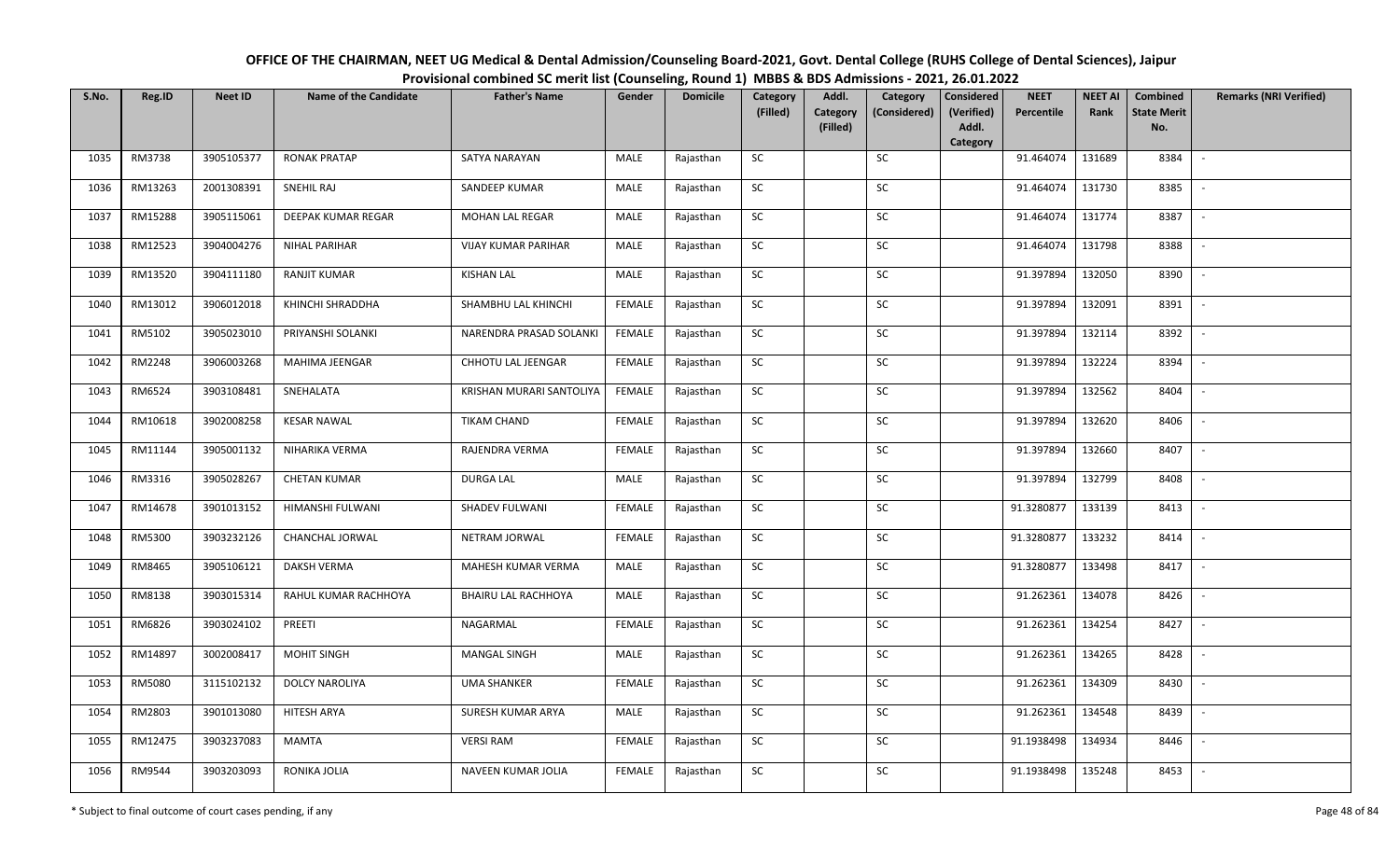| OFFICE OF THE CHAIRMAN, NEET UG Medical & Dental Admission/Counseling Board-2021, Govt. Dental College (RUHS College of Dental Sciences), Jaipur |
|--------------------------------------------------------------------------------------------------------------------------------------------------|
| Provisional combined SC merit list (Counseling, Round 1) MBBS & BDS Admissions - 2021, 26.01.2022                                                |

| S.No. | Reg.ID  | <b>Neet ID</b> | <b>Name of the Candidate</b> | <b>Father's Name</b>      | Gender        | <b>Domicile</b> | Category   | Addl.                       | Category     | <b>Considered</b>   | <b>NEET</b> | <b>NEET AI</b> | <b>Combined</b>           | <b>Remarks (NRI Verified)</b> |
|-------|---------|----------------|------------------------------|---------------------------|---------------|-----------------|------------|-----------------------------|--------------|---------------------|-------------|----------------|---------------------------|-------------------------------|
|       |         |                |                              |                           |               |                 | (Filled)   | <b>Category</b><br>(Filled) | (Considered) | (Verified)<br>Addl. | Percentile  | Rank           | <b>State Merit</b><br>No. |                               |
|       |         |                |                              |                           |               |                 |            |                             |              | Category            |             |                |                           |                               |
| 1057  | RM12975 | 3901008122     | PRANAY CHAUHAN               | PANKAJ KUMAR CHAUHAN      | MALE          | Rajasthan       | SC         |                             | SC           |                     | 91.1938498  | 135489         | 8457                      | $\sim$                        |
| 1058  | RM7073  | 3903205586     | POOJA KALA                   | <b>RAM SWAROOP BUNKAR</b> | <b>FEMALE</b> | Rajasthan       | SC         |                             | SC           |                     | 91.1938498  | 135671         | 8461                      |                               |
| 1059  | RM5260  | 3903113386     | <b>NIKITA</b>                | <b>MANNI RAM</b>          | FEMALE        | Rajasthan       | SC         |                             | SC           |                     | 91.1255329  | 136096         | 8466                      |                               |
| 1060  | RM1470  | 3906003240     | YASHASVI RAINA               | <b>NAVEEN KUMAR</b>       | <b>FEMALE</b> | Rajasthan       | ${\sf SC}$ |                             | ${\sf SC}$   |                     | 91.1255329  | 136307         | 8469                      |                               |
| 1061  | RM12903 | 3904101144     | SANJEEV GOYAL                | <b>MAHESH GOYAL</b>       | MALE          | Rajasthan       | SC         |                             | SC           |                     | 91.1255329  | 136694         | 8474                      | $\sim$                        |
| 1062  | RM1441  | 3905016087     | TINA TUNGARIA                | MOHAN LAL REGAR           | <b>FEMALE</b> | Rajasthan       | ${\sf SC}$ |                             | SC           |                     | 91.1255329  | 136954         | 8477                      | $\overline{\phantom{a}}$      |
| 1063  | RM5282  | 3903124119     | NARENDRA KUMAR BAIRWA        | HANUMAN SAHAY BAIRWA      | MALE          | Rajasthan       | SC         |                             | SC           |                     | 91.1255329  | 136977         | 8478                      |                               |
| 1064  | RM4025  | 3903127260     | PRACHI                       | <b>SURJAN SINGH</b>       | <b>FEMALE</b> | Rajasthan       | ${\sf SC}$ |                             | ${\sf SC}$   |                     | 91.0529421  | 137112         | 8481                      | $\sim$                        |
| 1065  | RM9724  | 2302016235     | <b>JAGRITI GOMA</b>          | RADHE SHYAM GOMA          | FEMALE        | Rajasthan       | SC         |                             | SC           |                     | 91.0529421  | 137393         | 8484                      |                               |
| 1066  | RM8952  | 3904105002     | ANJANA PARIHAR               | KHETA RAM PARIHAR         | <b>FEMALE</b> | Rajasthan       | ${\sf SC}$ |                             | ${\sf SC}$   |                     | 91.0529421  | 137437         | 8485                      |                               |
| 1067  | RM14945 | 3904012315     | <b>BHAWANI PRASAD</b>        | SHANKAR LAL BALACH        | MALE          | Rajasthan       | SC         |                             | SC           |                     | 91.0529421  | 137500         | 8487                      |                               |
| 1068  | RM1146  | 3905011289     | OM SHREE MEHRA               | SATYA NARAYAN MEHRA       | MALE          | Rajasthan       | SC         |                             | SC           |                     | 91.0529421  | 138053         | 8493                      |                               |
| 1069  | RM3404  | 3903013074     | <b>ARPIT VERMA</b>           | PRAKASH CHAND             | MALE          | Rajasthan       | SC         |                             | SC           |                     | 91.0529421  | 138104         | 8495                      |                               |
| 1070  | RM10734 | 3903001501     | <b>KALPANA PRASAD</b>        | <b>SHER SINGH ARYA</b>    | <b>FEMALE</b> | Rajasthan       | SC         |                             | ${\sf SC}$   |                     | 90.9786676  | 138578         | 8505                      |                               |
| 1071  | RM15663 | 3903210583     | <b>DIXITA</b>                | JAGDISH PRASAD SUNKRIYA   | FEMALE        | Rajasthan       | SC         |                             | ${\sf SC}$   |                     | 90.9786676  | 138792         | 8512                      |                               |
| 1072  | RM1581  | 3903015184     | AKSHITA VERMA                | ROHITASH KUMAR VERMA      | FEMALE        | Rajasthan       | ${\sf SC}$ |                             | ${\sf SC}$   |                     | 90.9786676  | 139101         | 8521                      | $\sim$                        |
| 1073  | RM8206  | 3905122116     | ANJALI MEGHWAL               | MR. DINESH KR MEGHWAL     | <b>FEMALE</b> | Rajasthan       | SC         |                             | SC           |                     | 90.9786676  | 139104         | 8522                      |                               |
| 1074  | RM12899 | 3905127048     | HARSHITA JEENGAR             | ROSHAN LAL JEENGAR        | <b>FEMALE</b> | Rajasthan       | SC         |                             | SC           |                     | 90.9786676  | 139197         | 8525                      |                               |
| 1075  | RM12369 | 3903101242     | <b>MANJEET ANAND</b>         | RAMKISHAN GOTHWAL         | MALE          | Rajasthan       | SC         |                             | SC           |                     | 90.9082785  | 139342         | 8530                      | $\overline{\phantom{a}}$      |
| 1076  | RM13709 | 3903109503     | DINESH KUMAR BAIRWA          | SOHAN LAL BAIRWA          | MALE          | Rajasthan       | SC         |                             | ${\sf SC}$   |                     | 90.9082785  | 139869         | 8538                      |                               |
| 1077  | RM15633 | 3903238125     | LAXMI MAHAWAR                | PREM CHAND MAHAWAR        | <b>FEMALE</b> | Rajasthan       | SC         |                             | SC           |                     | 90.9082785  | 140053         | 8541                      |                               |
| 1078  | RM15827 | 3903212175     | ANIL KUMAR DOUTANIYA         | MAHESH CHAND RAIGAR       | MALE          | Rajasthan       | SC         |                             | <b>SC</b>    |                     | 90.9082785  | 140182         | 8544                      |                               |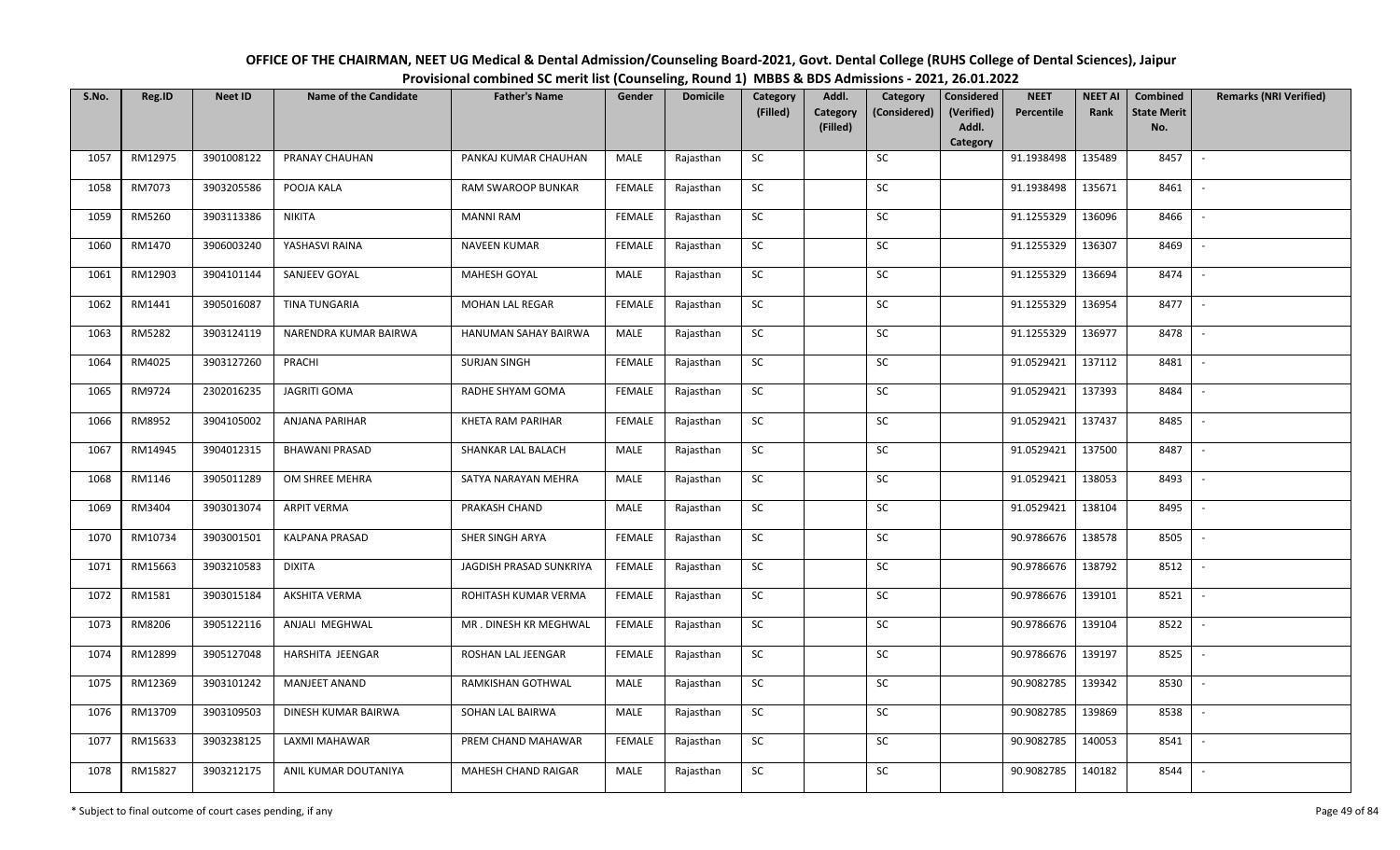| OFFICE OF THE CHAIRMAN, NEET UG Medical & Dental Admission/Counseling Board-2021, Govt. Dental College (RUHS College of Dental Sciences), Jaipur |
|--------------------------------------------------------------------------------------------------------------------------------------------------|
| Provisional combined SC merit list (Counseling, Round 1) MBBS & BDS Admissions - 2021, 26.01.2022                                                |

| S.No. | Reg.ID  | <b>Neet ID</b> | <b>Name of the Candidate</b> | <b>Father's Name</b>       | Gender        | <b>Domicile</b> | Category<br>(Filled) | Addl.<br>Category | Category<br>(Considered) | <b>Considered</b><br>(Verified) | <b>NEET</b><br>Percentile | <b>NEET AI</b><br>Rank | Combined<br><b>State Merit</b> | <b>Remarks (NRI Verified)</b> |
|-------|---------|----------------|------------------------------|----------------------------|---------------|-----------------|----------------------|-------------------|--------------------------|---------------------------------|---------------------------|------------------------|--------------------------------|-------------------------------|
|       |         |                |                              |                            |               |                 |                      | (Filled)          |                          | Addl.<br>Category               |                           |                        | No.                            |                               |
| 1079  | RM6239  | 3905004142     | <b>ISHITA DAHERA</b>         | KISHORI LAL DAHERA         | <b>FEMALE</b> | Rajasthan       | SC                   |                   | SC                       |                                 | 90.9082785                | 140281                 | 8547                           | $\overline{\phantom{a}}$      |
| 1080  | RM3846  | 3903118017     | SARITA KULDEEP               | PRAKASH CHAND RAIGAR       | <b>FEMALE</b> | Rajasthan       | SC                   |                   | <b>SC</b>                |                                 | 90.8369828                | 140586                 | 8552                           |                               |
| 1081  | RM4384  | 3903115337     | <b>TEENA BAIRWA</b>          | <b>HEMRAJ BAIRWA</b>       | <b>FEMALE</b> | Rajasthan       | SC                   |                   | SC                       |                                 | 90.8369828                | 140614                 | 8554                           |                               |
| 1082  | RM11620 | 3901006174     | PRIYANKA MEHRA               | JEEVAN RAM MEHRA           | MALE          | Rajasthan       | SC                   |                   | SC                       |                                 | 90.8369828                | 140765                 | 8559                           |                               |
| 1083  | RM3773  | 3905020229     | DILKHUSH BAIRWA              | RAMESH CHAND BAIRWA        | MALE          | Rajasthan       | ${\sf SC}$           |                   | SC                       |                                 | 90.8369828                | 140855                 | 8561                           | $\sim$                        |
| 1084  | RM13050 | 3906027177     | ASHOK KUMAR SALVI            | <b>GOVARDHAN LAL SALVI</b> | MALE          | Rajasthan       | SC                   |                   | SC                       |                                 | 90.8369828                | 141044                 | 8568                           | $\overline{\phantom{a}}$      |
| 1085  | RM12024 | 3903042118     | PRIYA                        | GANGA RAM JHIGONIYA        | <b>FEMALE</b> | Rajasthan       | SC                   |                   | SC                       |                                 | 90.8369828                | 141323                 | 8574                           | $\overline{\phantom{a}}$      |
| 1086  | RM7143  | 3903204960     | <b>ANJALI BAIRWA</b>         | <b>GOPAL LAL</b>           | <b>FEMALE</b> | Rajasthan       | SC                   |                   | $\sf SC$                 |                                 | 90.7658814                | 141605                 | 8580                           | $\overline{\phantom{a}}$      |
| 1087  | RM11413 | 3901003249     | YUVIKA MAHAWAR               | PORAS KUMAR MAHAWAR        | <b>FEMALE</b> | Rajasthan       | SC                   |                   | SC                       |                                 | 90.7658814                | 141843                 | 8583                           |                               |
| 1088  | RM12064 | 3903129104     | SORABH KUMAR MOURYA          | RAJESH KUMAR RAIGAR        | MALE          | Rajasthan       | SC                   |                   | ${\sf SC}$               |                                 | 90.7658814                | 141970                 | 8587                           |                               |
| 1089  | RM7455  | 3903001120     | PALLAVI PRASAD               | <b>VASUDEV PRASAD</b>      | <b>FEMALE</b> | Rajasthan       | SC                   |                   | SC                       |                                 | 90.7658814                | 142025                 | 8590                           |                               |
| 1090  | RM14083 | 3905114039     | <b>CHANDRA PRAKASH</b>       | <b>KAILASH CHAND</b>       | MALE          | Rajasthan       | SC                   |                   | ${\sf SC}$               |                                 | 90.7658814                | 142051                 | 8591                           |                               |
| 1091  | RM9278  | 3903110164     | <b>UTTAM VERMA</b>           | RAMPAL VERMA               | MALE          | Rajasthan       | SC                   |                   | SC                       |                                 | 90.7658814                | 142075                 | 8593                           |                               |
| 1092  | RM7839  | 3903125137     | <b>VISHAL BAGRI</b>          | <b>MATADEEN BAGRI</b>      | MALE          | Rajasthan       | <b>SC</b>            |                   | SC                       |                                 | 90.7658814                | 142141                 | 8597                           | $\sim$                        |
| 1093  | RM11800 | 3906030177     | DEVENDRA KUMAR               | <b>TARA CHAND</b>          | MALE          | Rajasthan       | SC                   |                   | ${\sf SC}$               |                                 | 90.7658814                | 142308                 | 8601                           |                               |
| 1094  | RM4287  | 3905106129     | <b>MOHIT BAIRWA</b>          | MAHESH CHAND BAIRWA        | MALE          | Rajasthan       | SC                   |                   | SC                       |                                 | 90.6905061                | 142905                 | 8615                           | $\sim$                        |
| 1095  | RM15057 | 3901002211     | DINIZ KUMAR LAWAS            | <b>CHHAGAN KUMAR</b>       | MALE          | Rajasthan       | SC                   |                   | SC                       |                                 | 90.6905061                | 143075                 | 8619                           | $\overline{\phantom{a}}$      |
| 1096  | RM14010 | 3905109215     | <b>JAGRATI CHANDEL</b>       | <b>HARIOM ARYA</b>         | MALE          | Rajasthan       | SC                   |                   | SC                       |                                 | 90.6905061                | 143205                 | 8623                           | $\sim$                        |
| 1097  | RM11851 | 2302031088     | <b>BHARTI</b>                | <b>GOPAL RAM</b>           | <b>FEMALE</b> | Rajasthan       | SC                   |                   | SC                       |                                 | 90.6905061                | 143302                 | 8627                           | $\sim$                        |
| 1098  | RM13503 | 3901005218     | NIDHI NAGARWAL               | VISHNU NAGARWAL            | FEMALE        | Rajasthan       | SC                   |                   | ${\sf SC}$               |                                 | 90.6905061                | 143429                 | 8631                           |                               |
| 1099  | RM7134  | 3903225039     | PHOOLCHAND HATHIWAL          | ANANDI LAL HATHIWAL        | MALE          | Rajasthan       | SC                   |                   | SC                       |                                 | 90.6905061                | 143528                 | 8632                           |                               |
| 1100  | RM7669  | 3906025220     | <b>FALGUNI MEGHWAL</b>       | <b>GOVIND LAL MEGHWAL</b>  | <b>FEMALE</b> | Rajasthan       | SC                   |                   | SC                       |                                 | 90.6905061                | 143554                 | 8633                           | $\overline{\phantom{a}}$      |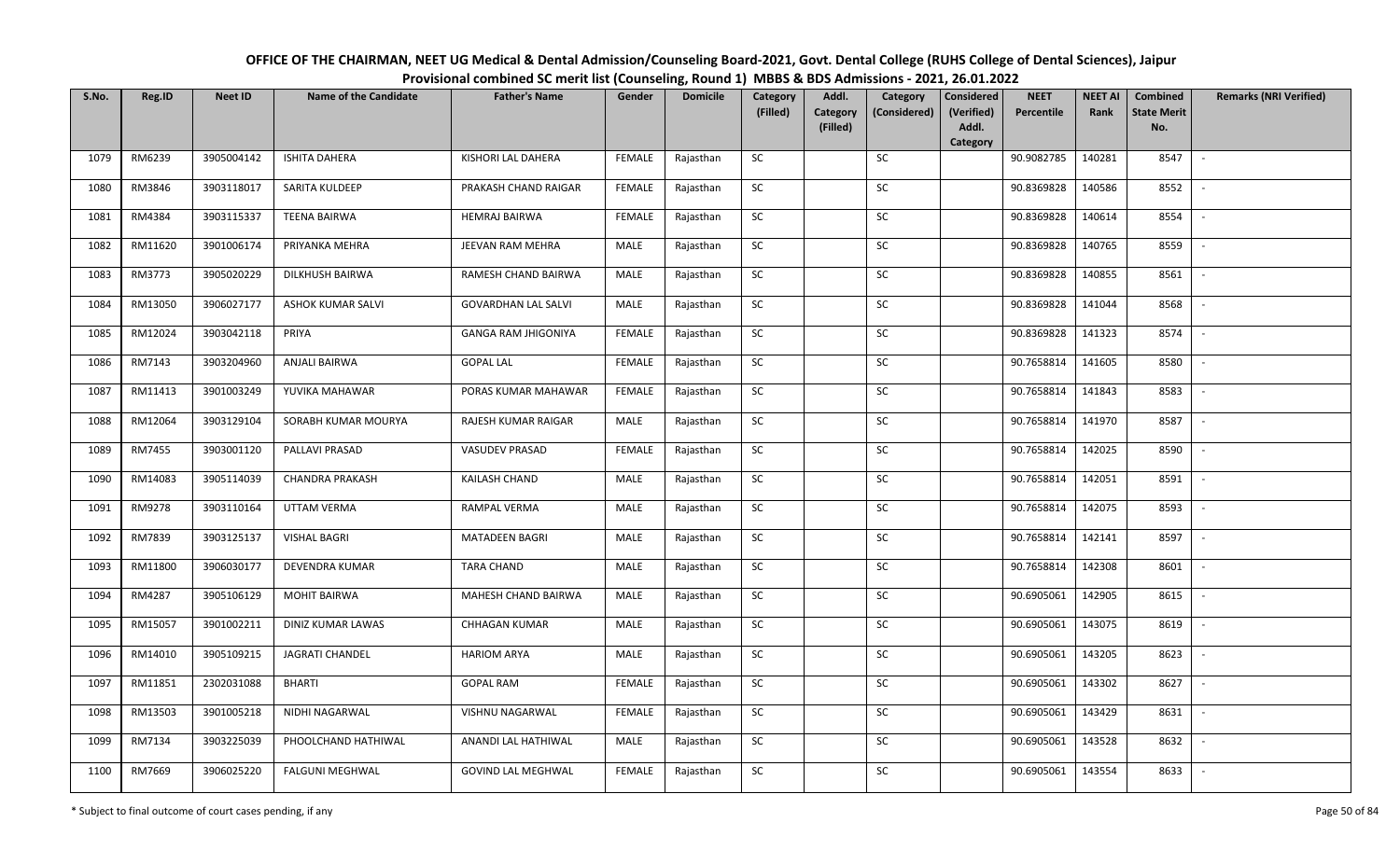| OFFICE OF THE CHAIRMAN, NEET UG Medical & Dental Admission/Counseling Board-2021, Govt. Dental College (RUHS College of Dental Sciences), Jaipur |                                                                                                   |  |  |  |  |  |
|--------------------------------------------------------------------------------------------------------------------------------------------------|---------------------------------------------------------------------------------------------------|--|--|--|--|--|
|                                                                                                                                                  | Provisional combined SC merit list (Counseling, Round 1) MBBS & BDS Admissions - 2021, 26.01.2022 |  |  |  |  |  |
|                                                                                                                                                  |                                                                                                   |  |  |  |  |  |

| S.No. | Reg.ID  | <b>Neet ID</b> | <b>Name of the Candidate</b> | <b>Father's Name</b>   | Gender        | <b>Domicile</b> | Category<br>(Filled) | Addl.<br><b>Category</b><br>(Filled) | Category<br>(Considered) | <b>Considered</b><br>(Verified)<br>Addl. | <b>NEET</b><br>Percentile | <b>NEET AI</b><br>Rank | Combined<br><b>State Merit</b><br>No. | <b>Remarks (NRI Verified)</b> |
|-------|---------|----------------|------------------------------|------------------------|---------------|-----------------|----------------------|--------------------------------------|--------------------------|------------------------------------------|---------------------------|------------------------|---------------------------------------|-------------------------------|
|       |         |                |                              |                        |               |                 |                      |                                      |                          | Category                                 |                           |                        |                                       |                               |
| 1101  | RM12417 | 3904020139     | <b>NAVIN KHATRI</b>          | OM PRAKASH KHATRI      | MALE          | Rajasthan       | <b>SC</b>            |                                      | SC                       |                                          | 90.6905061                | 143678                 | 8638                                  | $\sim$                        |
| 1102  | RM7638  | 3902011028     | <b>SWATI BUNDELA</b>         | JEEVAN RAM BUNDELA     | <b>FEMALE</b> | Rajasthan       | ${\sf SC}$           |                                      | <b>SC</b>                |                                          | 90.6161022                | 143971                 | 8642                                  |                               |
| 1103  | RM4806  | 3903203377     | MS. ANNU                     | <b>MOHAN LAL</b>       | <b>FEMALE</b> | Rajasthan       | SC                   |                                      | SC                       |                                          | 90.6161022                | 144023                 | 8646                                  | $\overline{\phantom{a}}$      |
| 1104  | RM11287 | 3901013026     | KHEMRAJ                      | <b>GULAB CHAND</b>     | MALE          | Rajasthan       | SC                   |                                      | SC                       |                                          | 90.6161022                | 144371                 | 8649                                  |                               |
| 1105  | RM14959 | 3903225136     | BRIJESH KUMAR SEWALIYA       | RAMESH CHAND SEWALIYA  | MALE          | Rajasthan       | SC                   |                                      | SC                       |                                          | 90.6161022                | 144563                 | 8654                                  | $\sim$                        |
| 1106  | RM13751 | 3905105044     | SAKSHI PHULWARI              | RAJESH PHULWARI        | <b>FEMALE</b> | Rajasthan       | <b>SC</b>            |                                      | SC                       |                                          | 90.6161022                | 144708                 | 8656                                  | $\sim$                        |
| 1107  | RM5668  | 3903104120     | <b>AANCHAL SINGH</b>         | <b>LEKHRAJ SINGH</b>   | <b>FEMALE</b> | Rajasthan       | ${\sf SC}$           |                                      | SC                       |                                          | 90.5432524                | 145085                 | 8662                                  | $\overline{\phantom{a}}$      |
| 1108  | RM4588  | 3903004750     | URMILA MEHRA                 | RAMESH CHAND BAIRWA    | <b>FEMALE</b> | Rajasthan       | <b>SC</b>            |                                      | SC                       |                                          | 90.5432524                | 145131                 | 8663                                  | $\overline{\phantom{a}}$      |
| 1109  | RM10946 | 3903013172     | JITENDRA KUMAR BAIRWA        | SOHAN LAL BAIRWA       | MALE          | Rajasthan       | SC                   |                                      | <b>SC</b>                |                                          | 90.5432524                | 145505                 | 8670                                  |                               |
| 1110  | RM11512 | 3905125082     | <b>MANOJ KUMAR</b>           | <b>RAM KISHOR</b>      | MALE          | Rajasthan       | ${\sf SC}$           |                                      | $\sf SC$                 |                                          | 90.5432524                | 145694                 | 8674                                  |                               |
| 1111  | RM3478  | 3904023071     | <b>SNEHA KHINCHI</b>         | RAMESH CHANDRA KHINCHI | <b>FEMALE</b> | Rajasthan       | ${\sf SC}$           |                                      | SC                       |                                          | 90.5432524                | 145736                 | 8675                                  |                               |
| 1112  | RM7210  | 3903134212     | ARTI LODWAL                  | LAKHAN SINGH BAIRWA    | <b>FEMALE</b> | Rajasthan       | ${\sf SC}$           |                                      | SC                       |                                          | 90.5432524                | 145977                 | 8679                                  | $\sim$                        |
| 1113  | RM8863  | 3904019271     | <b>ASHOK TANWAR</b>          | <b>BABU LAL</b>        | MALE          | Rajasthan       | <b>SC</b>            |                                      | <b>SC</b>                |                                          | 90.4742879                | 146106                 | 8682                                  |                               |
| 1114  | RM9030  | 3904003297     | PRATIKA KRIPLANI             | RAJENDRA KRIPLANI      | <b>FEMALE</b> | Rajasthan       | <b>SC</b>            |                                      | <b>SC</b>                |                                          | 90.4742879                | 146243                 | 8684                                  | $\overline{\phantom{a}}$      |
| 1115  | RM13882 | 3906016138     | <b>BHUPENDRA NOGIA</b>       | MANGI LAL NOGIA        | MALE          | Rajasthan       | ${\sf SC}$           |                                      | $\sf SC$                 |                                          | 90.4742879                | 146573                 | 8691                                  |                               |
| 1116  | RM9745  | 3903038081     | <b>MOHIT MORAYA</b>          | RAMKARAN MORAYA        | MALE          | Rajasthan       | ${\sf SC}$           |                                      | SC                       |                                          | 90.4742879                | 146629                 | 8693                                  | $\sim$                        |
| 1117  | RM6360  | 3906029136     | <b>CHIRAG SALVI</b>          | CHANDU LAL SALVI       | <b>MALE</b>   | Rajasthan       | ${\sf SC}$           |                                      | $\sf SC$                 |                                          | 90.4742879                | 146632                 | 8694                                  | $\sim$                        |
| 1118  | RM11540 | 3903110376     | JAI KUMAR BABERWAL           | SANTOSH KUMAR          | MALE          | Rajasthan       | SC                   |                                      | SC                       |                                          | 90.4742879                | 146950                 | 8699                                  | $\sim$                        |
| 1119  | RM13290 | 3903106293     | NIKHIL KULDEEP               | RAKESH KULDEEP         | MALE          | Rajasthan       | SC                   |                                      | <b>SC</b>                |                                          | 90.4742879                | 147067                 | 8701                                  | $\sim$                        |
| 1120  | RM5808  | 3905109013     | <b>ASHISH SALVI</b>          | <b>KODAR LAL SALVI</b> | <b>MALE</b>   | Rajasthan       | SC                   |                                      | SC                       |                                          | 90.4048054                | 147234                 | 8705                                  |                               |
| 1121  | RM14492 | 3906006156     | <b>BHAVYA SISODIYA</b>       | SUMER SINGH SISODIYA   | <b>FEMALE</b> | Rajasthan       | SC                   |                                      | SC                       |                                          | 90.4048054                | 148038                 | 8716                                  |                               |
| 1122  | RM14734 | 3904007085     | SUNITA MEGHWAL               | <b>CHANDA RAM</b>      | FEMALE        | Rajasthan       | ${\sf SC}$           |                                      | ${\sf SC}$               |                                          | 90.3303367                | 148638                 | 8727                                  |                               |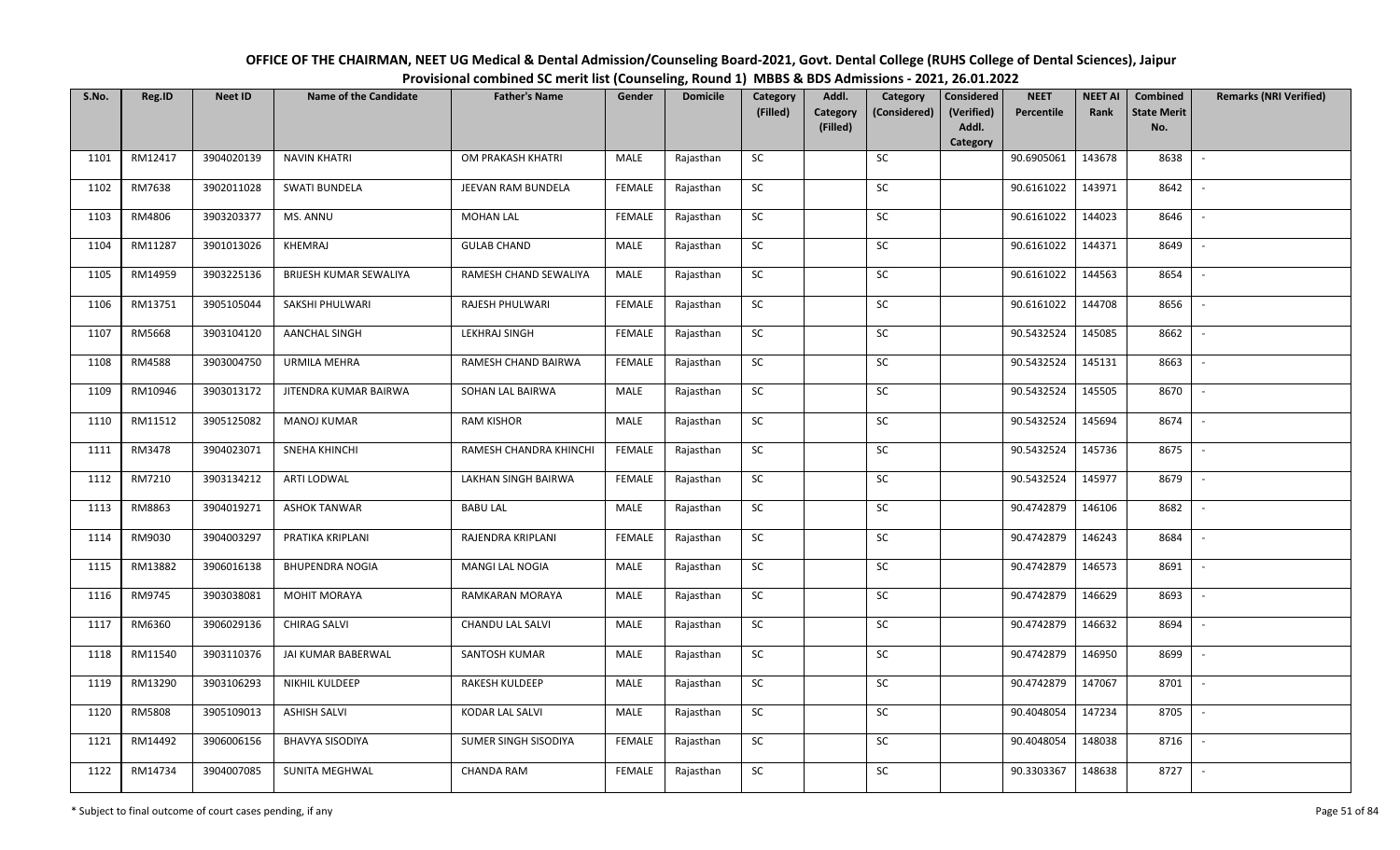| OFFICE OF THE CHAIRMAN, NEET UG Medical & Dental Admission/Counseling Board-2021, Govt. Dental College (RUHS College of Dental Sciences), Jaipur |
|--------------------------------------------------------------------------------------------------------------------------------------------------|
| Provisional combined SC merit list (Counseling, Round 1) MBBS & BDS Admissions - 2021, 26.01.2022                                                |

| S.No. | Reg.ID  | <b>Neet ID</b> | <b>Name of the Candidate</b> | <b>Father's Name</b>         | Gender        | <b>Domicile</b> | Category<br>(Filled) | Addl.<br><b>Category</b><br>(Filled) | Category<br>(Considered) | <b>Considered</b><br>(Verified)<br>Addl. | <b>NEET</b><br>Percentile | <b>NEET AI</b><br>Rank | Combined<br><b>State Merit</b><br>No. | <b>Remarks (NRI Verified)</b> |
|-------|---------|----------------|------------------------------|------------------------------|---------------|-----------------|----------------------|--------------------------------------|--------------------------|------------------------------------------|---------------------------|------------------------|---------------------------------------|-------------------------------|
|       |         |                |                              |                              |               |                 |                      |                                      |                          | Category                                 |                           |                        |                                       |                               |
| 1123  | RM2234  | 3905020038     | POOJA BAIRWA                 | SHYAM LAL BAIRWA             | FEMALE        | Rajasthan       | <b>SC</b>            |                                      | SC                       |                                          | 90.3303367                | 148704                 | 8728                                  | $\sim$                        |
| 1124  | RM13284 | 3901018178     | MADAN GOPAL MAHAWAR          | PHOOL CHAND MAHAWAR          | MALE          | Rajasthan       | SC                   |                                      | SC                       |                                          | 90.3303367                | 148711                 | 8729                                  |                               |
| 1125  | RM9327  | 3903123236     | POOJA KUMARI                 | <b>MADAN LAL</b>             | FEMALE        | Rajasthan       | <b>SC</b>            |                                      | SC                       |                                          | 90.3303367                | 148902                 | 8732                                  | $\overline{\phantom{a}}$      |
| 1126  | RM10307 | 3903031238     | PRIYA BAIRWA                 | SANTOSH KUMAR BAIRWA         | <b>FEMALE</b> | Rajasthan       | ${\sf SC}$           |                                      | ${\sf SC}$               |                                          | 90.3303367                | 149037                 | 8735                                  |                               |
| 1127  | RM7546  | 3906008351     | <b>ISHAAN BAYAD</b>          | RAJESH JINGER                | MALE          | Rajasthan       | <b>SC</b>            |                                      | SC                       |                                          | 90.2544434                | 149966                 | 8748                                  | $\sim$                        |
| 1128  | RM14574 | 3903138082     | <b>VIKRAM SINGH KHINCHI</b>  | SAWER MAL KHINCHI            | <b>MALE</b>   | Rajasthan       | ${\sf SC}$           |                                      | SC                       |                                          | 90.2544434                | 149972                 | 8749                                  | $\sim$                        |
| 1129  | RM5512  | 3903118209     | CHIRAG                       | <b>MASTURAM</b>              | MALE          | Rajasthan       | <b>SC</b>            | WPP, WPP8                            | <b>SC</b>                |                                          | 90.2544434                | 150060                 | 8751                                  | $\sim$                        |
| 1130  | RM13267 | 3903109063     | <b>RAVI KUMAR</b>            | RAMESH                       | MALE          | Rajasthan       | ${\sf SC}$           |                                      | $\sf SC$                 |                                          | 90.2544434                | 150154                 | 8754                                  |                               |
| 1131  | RM5294  | 3905121111     | <b>KULDEEP BHOJ</b>          | RADHESHYAM BHOJ              | MALE          | Rajasthan       | SC                   |                                      | SC                       |                                          | 90.2544434                | 150200                 | 8757                                  |                               |
| 1132  | RM6994  | 3903228260     | RAVISHANKAR MEGHWAL          | RAJESH KUMAR MEGHWAL         | MALE          | Rajasthan       | ${\sf SC}$           |                                      | SC                       |                                          | 90.2544434                | 150209                 | 8758                                  | $\overline{\phantom{a}}$      |
| 1133  | RM10253 | 3903001322     | PRIYANKA LODHI               | CHHOTU LAL LODHI             | <b>FEMALE</b> | Rajasthan       | SC                   |                                      | SC                       |                                          | 90.2544434                | 150440                 | 8764                                  | $\overline{\phantom{a}}$      |
| 1134  | RM2167  | 2001308015     | MUKUL SHERSIA                | <b>MOHINDER PAL</b>          | MALE          | Rajasthan       | ${\sf SC}$           |                                      | ${\sf SC}$               |                                          | 90.1832772                | 150515                 | 8766                                  | $\overline{\phantom{a}}$      |
| 1135  | RM6737  | 3905120161     | <b>KANAK TALAYCHA</b>        | <b>GHANSHYAM TALAYCHA</b>    | <b>FEMALE</b> | Rajasthan       | <b>SC</b>            |                                      | <b>SC</b>                |                                          | 90.1832772                | 151339                 | 8776                                  |                               |
| 1136  | RM6427  | 3904113223     | PRIYANKA JALWANIYA           | ANNA RAM JALWANIYA           | <b>FEMALE</b> | Rajasthan       | SC                   |                                      | SC                       |                                          | 90.1832772                | 151392                 | 8778                                  |                               |
| 1137  | RM6470  | 4413003105     | <b>UMARANI</b>               | <b>BABU LAL</b>              | <b>FEMALE</b> | Rajasthan       | <b>SC</b>            |                                      | SC                       |                                          | 90.1100388                | 152113                 | 8790                                  | $\overline{\phantom{a}}$      |
| 1138  | RM15301 | 3903116133     | ANIL KUMAR BAIRWA            | <b>BABU LAL BAIRWA</b>       | MALE          | Rajasthan       | ${\sf SC}$           |                                      | SC                       |                                          | 90.1100388                | 152129                 | 8791                                  | $\sim$                        |
| 1139  | RM14991 | 3901005200     | SHEETAL                      | SURESH CHAND                 | <b>FEMALE</b> | Rajasthan       | SC                   |                                      | SC                       |                                          | 90.1100388                | 152320                 | 8797                                  | $\sim$                        |
| 1140  | RM10457 | 3903010011     | DIVYA BAIRWA                 | SANTOSH KUMAR BAIRWA         | <b>FEMALE</b> | Rajasthan       | SC                   |                                      | <b>SC</b>                |                                          | 90.1100388                | 152408                 | 8799                                  | $\overline{\phantom{a}}$      |
| 1141  | RM6326  | 3903225242     | <b>DEVESH BASWAL</b>         | <b>VINOD BASWAL</b>          | <b>MALE</b>   | Rajasthan       | <b>SC</b>            |                                      | <b>SC</b>                |                                          | 90.1100388                | 152455                 | 8800                                  | $\overline{\phantom{a}}$      |
| 1142  | RM5049  | 3905001024     | <b>MANSI PARIHAR</b>         | SHANKAR LAL PARIHAR          | <b>FEMALE</b> | Rajasthan       | SC                   |                                      | ${\sf SC}$               |                                          | 90.0382899                | 153169                 | 8807                                  |                               |
| 1143  | RM11957 | 3906002672     | <b>KRISHIKA NIMAWAT</b>      | DHARMENDRA NIMAWAT           | <b>FEMALE</b> | Rajasthan       | SC                   |                                      | SC                       |                                          | 90.0382899                | 153233                 | 8809                                  | $\overline{\phantom{a}}$      |
| 1144  | RM2611  | 3903034127     | AJAY CHOUDHARY               | <b>GULAB CHAND CHOUDHARY</b> | <b>MALE</b>   | Rajasthan       | ${\sf SC}$           |                                      | <b>SC</b>                |                                          | 90.0382899                | 153266                 | 8810                                  |                               |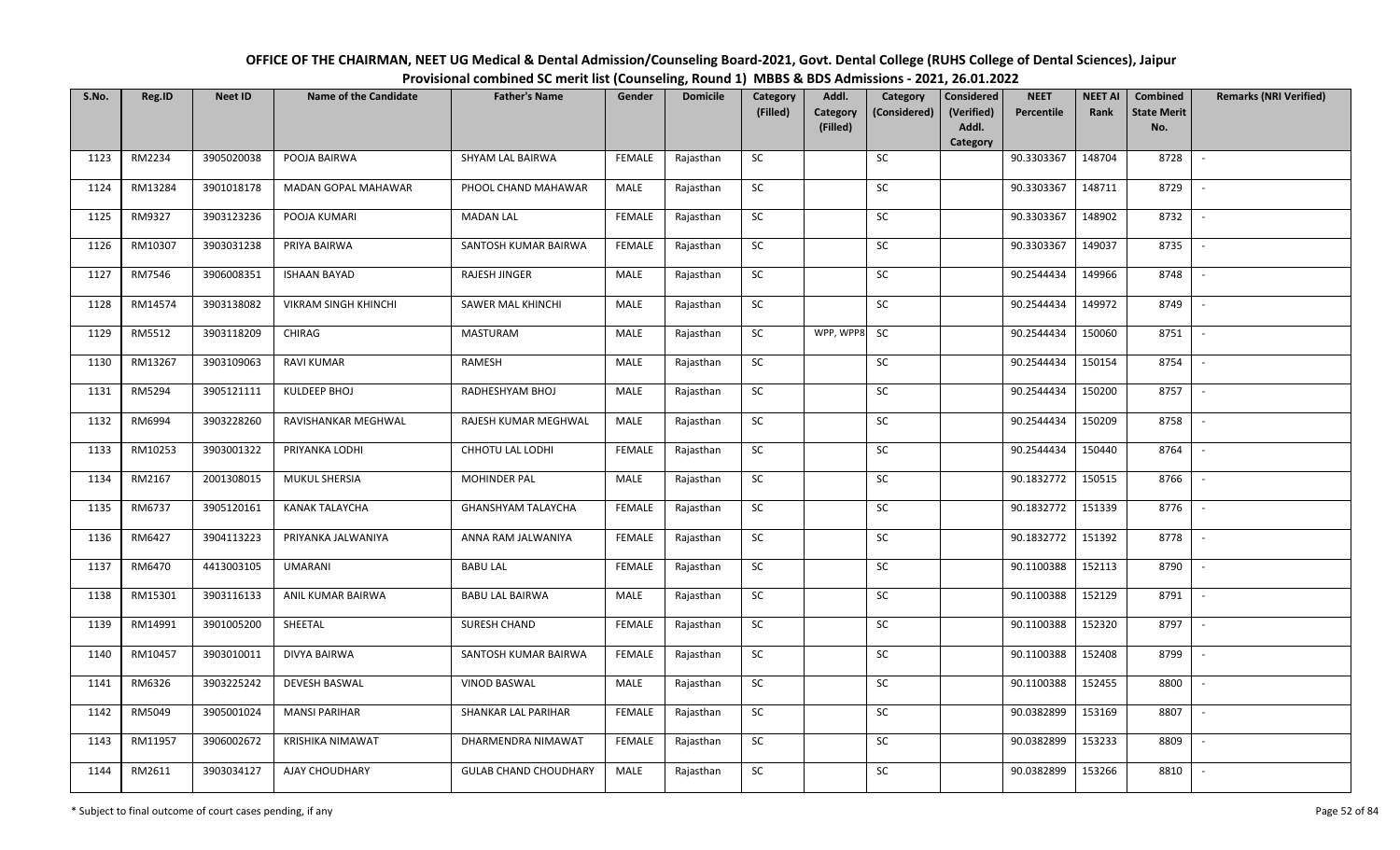| OFFICE OF THE CHAIRMAN, NEET UG Medical & Dental Admission/Counseling Board-2021, Govt. Dental College (RUHS College of Dental Sciences), Jaipur |
|--------------------------------------------------------------------------------------------------------------------------------------------------|
| Provisional combined SC merit list (Counseling, Round 1) MBBS & BDS Admissions - 2021, 26.01.2022                                                |

| S.No. | Reg.ID  | <b>Neet ID</b> | <b>Name of the Candidate</b> | <b>Father's Name</b>                      | Gender        | <b>Domicile</b> | Category<br>(Filled) | Addl.<br><b>Category</b> | Category<br>(Considered) | <b>Considered</b><br>(Verified) | <b>NEET</b><br>Percentile | <b>NEET AI</b><br>Rank | Combined<br><b>State Merit</b> | <b>Remarks (NRI Verified)</b> |
|-------|---------|----------------|------------------------------|-------------------------------------------|---------------|-----------------|----------------------|--------------------------|--------------------------|---------------------------------|---------------------------|------------------------|--------------------------------|-------------------------------|
|       |         |                |                              |                                           |               |                 |                      | (Filled)                 |                          | Addl.<br>Category               |                           |                        | No.                            |                               |
| 1145  | RM6354  | 3903007555     | <b>VARSHA SAGAR</b>          | RAKESH KUMAR JATAV                        | <b>FEMALE</b> | Rajasthan       | <b>SC</b>            |                          | SC                       |                                 | 90.0382899                | 153276                 | 8812                           | $\overline{\phantom{a}}$      |
| 1146  | RM7374  | 3906018126     | LEELA KUMARI                 | VAGATA RAM GARG                           | <b>FEMALE</b> | Rajasthan       | <b>SC</b>            |                          | <b>SC</b>                |                                 | 90.0382899                | 153652                 | 8822                           |                               |
| 1147  | RM12946 | 3903218336     | LAKSHYA NAWARIA              | KAMLESH KUMAR NAWARIA                     | MALE          | Rajasthan       | ${\sf SC}$           |                          | SC                       |                                 | 89.9623318                | 154696                 | 8841                           | $\overline{\phantom{a}}$      |
| 1148  | RM11243 | 3905122217     | <b>VINAY PANWAR</b>          | DEVI SHANKER PANWAR                       | MALE          | Rajasthan       | <b>SC</b>            |                          | SC                       |                                 | 89.9623318                | 154771                 | 8844                           | $\overline{\phantom{a}}$      |
| 1149  | RM12873 | 3904013122     | <b>BHARAT CHOUHAN</b>        | SOHAN LAL CHOUHAN                         | MALE          | Rajasthan       | ${\sf SC}$           |                          | SC                       |                                 | 89.9623318                | 154777                 | 8845                           | $\sim$                        |
| 1150  | RM14815 | 3903010588     | <b>ARAVALI VERMA</b>         | <b>MOHAN VERMA</b>                        | <b>FEMALE</b> | Rajasthan       | SC                   |                          | SC                       |                                 | 89.8850139                | 155065                 | 8849                           | $\sim$                        |
| 1151  | RM11629 | 3906027168     | RAJLAXMI JATOLIYA            | <b>GANESH LAL JATOLIYA</b>                | <b>FEMALE</b> | Rajasthan       | SC                   |                          | <b>SC</b>                |                                 | 89.8850139                | 155289                 | 8851                           | $\overline{\phantom{a}}$      |
| 1152  | RM6815  | 3903205352     | <b>ANKIT MAHOLIA</b>         | CHHAGAN LAL MAHOLIA                       | <b>MALE</b>   | Rajasthan       | SC                   |                          | SC                       |                                 | 89.8850139                | 155331                 | 8852                           | $\overline{\phantom{a}}$      |
| 1153  | RM13781 | 3903208419     | TAMANNA VERMA                | RAJENDRA KUMAR VERMA                      | <b>FEMALE</b> | Rajasthan       | ${\sf SC}$           |                          | SC                       |                                 | 89.8850139                | 155359                 | 8854                           |                               |
| 1154  | RM12396 | 3905112016     | <b>MAMTA KHATIK</b>          | <b>GOPAL LAL KHATIK</b>                   | <b>FEMALE</b> | Rajasthan       | ${\sf SC}$           |                          | ${\sf SC}$               |                                 | 89.8850139                | 155503                 | 8861                           |                               |
| 1155  | RM3784  | 3802011163     | <b>VIPIN GAHNOLIA</b>        | <b>SUKHDEV GAHNOLIA</b>                   | <b>MALE</b>   | Rajasthan       | <b>SC</b>            |                          | <b>SC</b>                |                                 | 89.8850139                | 155966                 | 8870                           |                               |
| 1156  | RM13676 | 3903126317     | <b>VIVEK VERMA</b>           | RAJESH KUMAR VERMA                        | MALE          | Rajasthan       | <b>SC</b>            |                          | <b>SC</b>                |                                 | 89.8850139                | 156095                 | 8873                           | $\overline{\phantom{a}}$      |
| 1157  | RM11966 | 3902011027     | <b>MANJEET CHOUHAN</b>       | <b>BHAGIRATH PRASAD</b><br><b>CHOUHAN</b> | MALE          | Rajasthan       | SC                   |                          | SC                       |                                 | 89.8110632                | 156473                 | 8875                           |                               |
| 1158  | RM5987  | 3903102261     | AAISHA VERMA                 | <b>BALBIR VERMA</b>                       | <b>FEMALE</b> | Rajasthan       | <b>SC</b>            |                          | SC                       |                                 | 89.8110632                | 156559                 | 8877                           | $\sim$                        |
| 1159  | RM15788 | 3902024098     | MOHIT BENIWAL                | JAI PRAKASH BENIWAL                       | MALE          | Rajasthan       | ${\sf SC}$           |                          | ${\sf SC}$               |                                 | 89.8110632                | 156580                 | 8878                           |                               |
| 1160  | RM10853 | 3902003176     | NIKKU JANAGAL                | GAURISHANKAR                              | <b>FEMALE</b> | Rajasthan       | <b>SC</b>            |                          | <b>SC</b>                |                                 | 89.8110632                | 156877                 | 8885                           | $\sim$                        |
| 1161  | RM11268 | 3903211059     | VED PRAKASH FULWARIYA        | NARAYAN PRASAD<br><b>FULWARIYA</b>        | MALE          | Rajasthan       | ${\sf SC}$           |                          | SC                       |                                 | 89.8110632                | 157274                 | 8891                           | $\overline{\phantom{a}}$      |
| 1162  | RM12579 | 3802012042     | ANSHUL KUMAR                 | <b>OM PRAKASH</b>                         | MALE          | Rajasthan       | <b>SC</b>            |                          | SC                       |                                 | 89.8110632                | 157313                 | 8892                           | $\sim$                        |
| 1163  | RM8003  | 3904013006     | <b>ANIL PHARESHA</b>         | DOONGA RAM                                | MALE          | Rajasthan       | SC                   |                          | SC                       |                                 | 89.7378896                | 157466                 | 8895                           | $\sim$                        |
| 1164  | RM10050 | 3903009293     | <b>VINITA MIMROT</b>         | RAMANAND BAIRWA                           | <b>FEMALE</b> | Rajasthan       | ${\sf SC}$           |                          | $\sf SC$                 |                                 | 89.7378896                | 157562                 | 8896                           |                               |
| 1165  | RM2115  | 3903011595     | SUDHANSHOO HARSH VARDHAN     | <b>INDER CHAND JELIYA</b>                 | MALE          | Rajasthan       | SC                   |                          | <b>SC</b>                |                                 | 89.7378896                | 157873                 | 8899                           |                               |
| 1166  | RM15085 | 3903109074     | <b>ANKIT LALAWAT</b>         | RAMNIWAS LALAWAT                          | MALE          | Rajasthan       | ${\sf SC}$           |                          | SC                       |                                 | 89.7378896                | 158105                 | 8902                           |                               |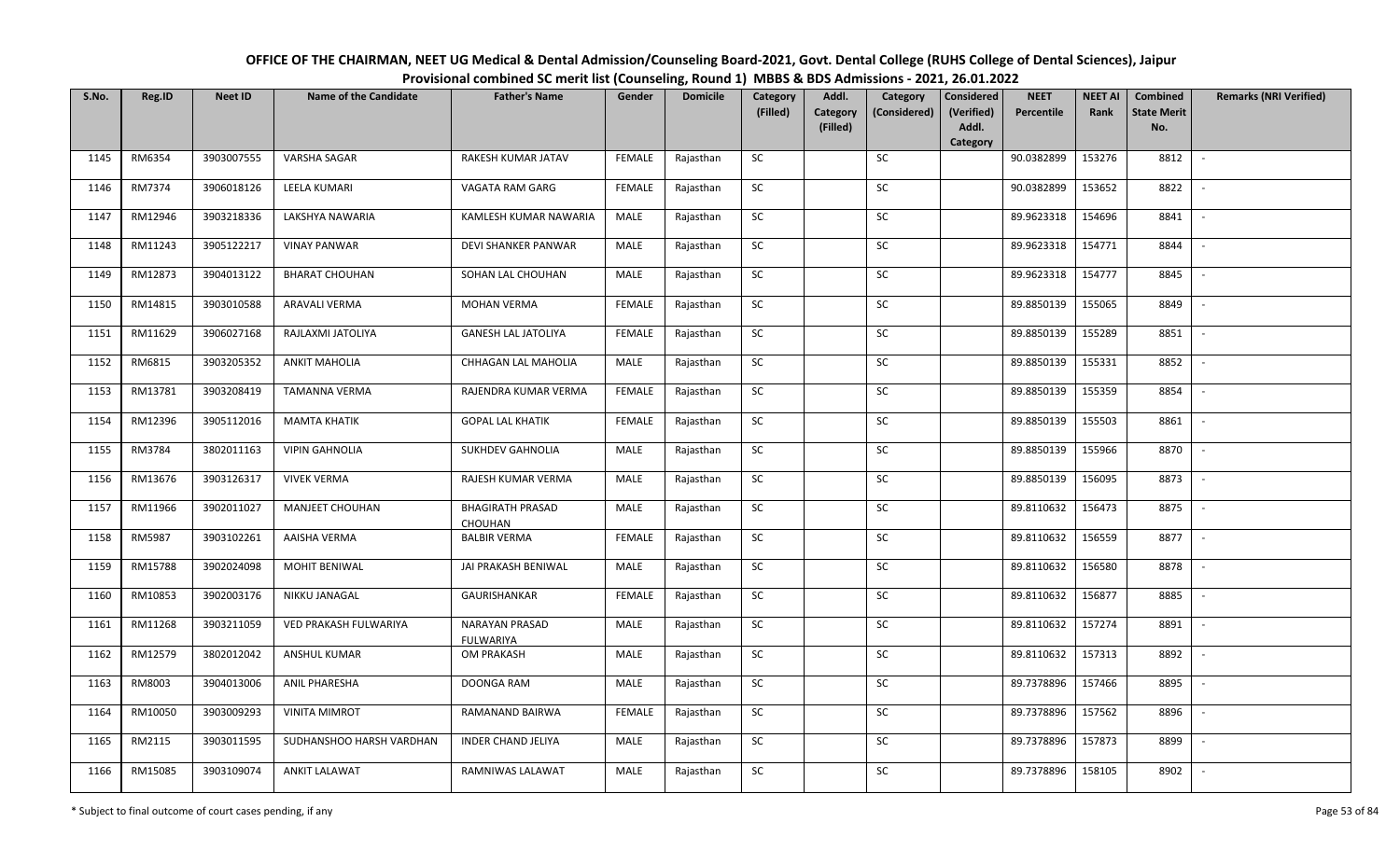| OFFICE OF THE CHAIRMAN, NEET UG Medical & Dental Admission/Counseling Board-2021, Govt. Dental College (RUHS College of Dental Sciences), Jaipur |
|--------------------------------------------------------------------------------------------------------------------------------------------------|
| Provisional combined SC merit list (Counseling, Round 1) MBBS & BDS Admissions - 2021, 26.01.2022                                                |

| S.No. | Reg.ID  | <b>Neet ID</b> | <b>Name of the Candidate</b> | <b>Father's Name</b>    | Gender        | <b>Domicile</b> | Category<br>(Filled) | Addl.<br>Category | Category<br>(Considered) | <b>Considered</b><br>(Verified) | <b>NEET</b><br>Percentile | <b>NEET AI</b><br>Rank | Combined<br><b>State Merit</b> | <b>Remarks (NRI Verified)</b> |
|-------|---------|----------------|------------------------------|-------------------------|---------------|-----------------|----------------------|-------------------|--------------------------|---------------------------------|---------------------------|------------------------|--------------------------------|-------------------------------|
|       |         |                |                              |                         |               |                 |                      | (Filled)          |                          | Addl.<br>Category               |                           |                        | No.                            |                               |
| 1167  | RM15717 | 3901001521     | SULAKSHANA SALVI             | <b>MADAN LAL SALVI</b>  | <b>FEMALE</b> | Rajasthan       | <b>SC</b>            |                   | SC                       |                                 | 89.7378896                | 158107                 | 8903                           | $\sim$                        |
| 1168  | RM11035 | 3905008084     | <b>ABHISHEK SINOR</b>        | <b>DEVKI NANDAN</b>     | MALE          | Rajasthan       | <b>SC</b>            |                   | SC                       |                                 | 89.7378896                | 158347                 | 8905                           |                               |
| 1169  | RM8182  | 3903223149     | NUKUL                        | <b>SURESH KUMAR</b>     | MALE          | Rajasthan       | SC                   |                   | SC                       |                                 | 89.7378896                | 158448                 | 8908                           | $\overline{\phantom{a}}$      |
| 1170  | RM9276  | 3901006220     | NANDINI JARWAL               | M K JARWAL              | <b>FEMALE</b> | Rajasthan       | <b>SC</b>            |                   | <b>SC</b>                |                                 | 89.6652988                | 158539                 | 8910                           | $\overline{\phantom{a}}$      |
| 1171  | RM3035  | 3903203236     | ANUSHREE CHAWLA              | <b>GHANSHYAM CHAWLA</b> | <b>FEMALE</b> | Rajasthan       | SC                   |                   | SC                       |                                 | 89.6652988                | 158916                 | 8916                           | $\sim$                        |
| 1172  | RM8968  | 3905119166     | ANAND                        | PARMANAND VERMA         | MALE          | Rajasthan       | SC                   |                   | SC                       |                                 | 89.6652988                | 159158                 | 8922                           | $\sim$                        |
| 1173  | RM8113  | 3903101770     | <b>MAHAK BAIRWA</b>          | RAJKUMAR BAIRWA         | <b>FEMALE</b> | Rajasthan       | ${\sf SC}$           |                   | <b>SC</b>                |                                 | 89.6652988                | 159233                 | 8926                           | $\sim$                        |
| 1174  | RM9500  | 3903211175     | RAVI KUMAR BAROLIA           | ASHOK KUMAR BAROLIA     | MALE          | Rajasthan       | SC                   |                   | SC                       |                                 | 89.6652988                | 159402                 | 8930                           | $\overline{\phantom{a}}$      |
| 1175  | RM10103 | 3901004182     | NIKHIL MEGHWAL               | DINESH MEGHWAL          | MALE          | Rajasthan       | SC                   |                   | <b>SC</b>                |                                 | 89.5944564                | 159617                 | 8936                           |                               |
| 1176  | RM11489 | 2207001484     | <b>SUMITRA KUMARI</b>        | SANGA RAM               | <b>FEMALE</b> | Rajasthan       | SC                   | WDP, EXS8         | <b>SC</b>                |                                 | 89.5944564                | 159665                 | 8937                           | $\sim$                        |
| 1177  | RM15709 | 2201010090     | <b>KANWARIYA PINKY</b>       | <b>SHRAVAN RAM</b>      | <b>FEMALE</b> | Rajasthan       | <b>SC</b>            |                   | SC                       |                                 | 89.5944564                | 159787                 | 8941                           | $\sim$                        |
| 1178  | RM15553 | 3904106004     | <b>NIKITA KHORWAL</b>        | <b>HARI RAM</b>         | <b>FEMALE</b> | Rajasthan       | <b>SC</b>            |                   | <b>SC</b>                |                                 | 89.5944564                | 159791                 | 8942                           | $\sim$                        |
| 1179  | RM1479  | 3903007510     | <b>RIVA RAWAT</b>            | <b>MOTILAL RAWAT</b>    | <b>FEMALE</b> | Rajasthan       | <b>SC</b>            |                   | SC                       |                                 | 89.5944564                | 159839                 | 8943                           | $\overline{\phantom{a}}$      |
| 1180  | RM15766 | 3903134048     | KANCHAN MORODIA              | LALCHAND MORODIA        | <b>FEMALE</b> | Rajasthan       | <b>SC</b>            |                   | <b>SC</b>                |                                 | 89.5944564                | 159970                 | 8946                           | $\overline{\phantom{a}}$      |
| 1181  | RM3553  | 3903035245     | SANDEEP JIROLIYA             | MUKESH CHAND            | MALE          | Rajasthan       | ${\sf SC}$           |                   | $\sf SC$                 |                                 | 89.5120876                | 161012                 | 8961                           | $\overline{\phantom{a}}$      |
| 1182  | RM10044 | 3905126032     | AJAY KUMAR DHAWAN            | <b>BHAGCHAND DHAWAN</b> | MALE          | Rajasthan       | SC                   |                   | SC                       |                                 | 89.5120876                | 161157                 | 8964                           | $\sim$                        |
| 1183  | RM6081  | 2301012168     | KIRAN MAHAWAR                | DULICHAND MAHAWAR       | <b>FEMALE</b> | Rajasthan       | ${\sf SC}$           |                   | $\sf SC$                 |                                 | 89.5120876                | 161171                 | 8966                           | $\mathbb{L}$                  |
| 1184  | RM10496 | 3904107189     | YUVRAJ                       | BHANWAR LAL FULWARIYA   | MALE          | Rajasthan       | <b>SC</b>            |                   | SC                       |                                 | 89.5120876                | 161400                 | 8972                           | $\mathbb{L}$                  |
| 1185  | RM6473  | 3904023037     | <b>GULAB CHAND</b>           | <b>SOHAN LAL</b>        | MALE          | Rajasthan       | SC                   |                   | SC                       |                                 | 89.5120876                | 161438                 | 8973                           | $\overline{\phantom{a}}$      |
| 1186  | RM2010  | 3903230229     | KHUSHABOO JATAWAT            | MOHAN LAL JATAWAT       | <b>FEMALE</b> | Rajasthan       | ${\sf SC}$           |                   | ${\sf SC}$               |                                 | 89.4372951                | 162030                 | 8984                           |                               |
| 1187  | RM4029  | 3906001866     | KRISHNA                      | <b>SURESH KUMAR</b>     | <b>FEMALE</b> | Rajasthan       | <b>SC</b>            |                   | <b>SC</b>                |                                 | 89.4372951                | 162068                 | 8986                           | $\overline{\phantom{a}}$      |
| 1188  | RM9650  | 3904101066     | CHAKSHU                      | <b>GOPAL CHANDEL</b>    | <b>FEMALE</b> | Rajasthan       | ${\sf SC}$           |                   | SC                       |                                 | 89.4372951                | 162118                 | 8987                           | $\sim$                        |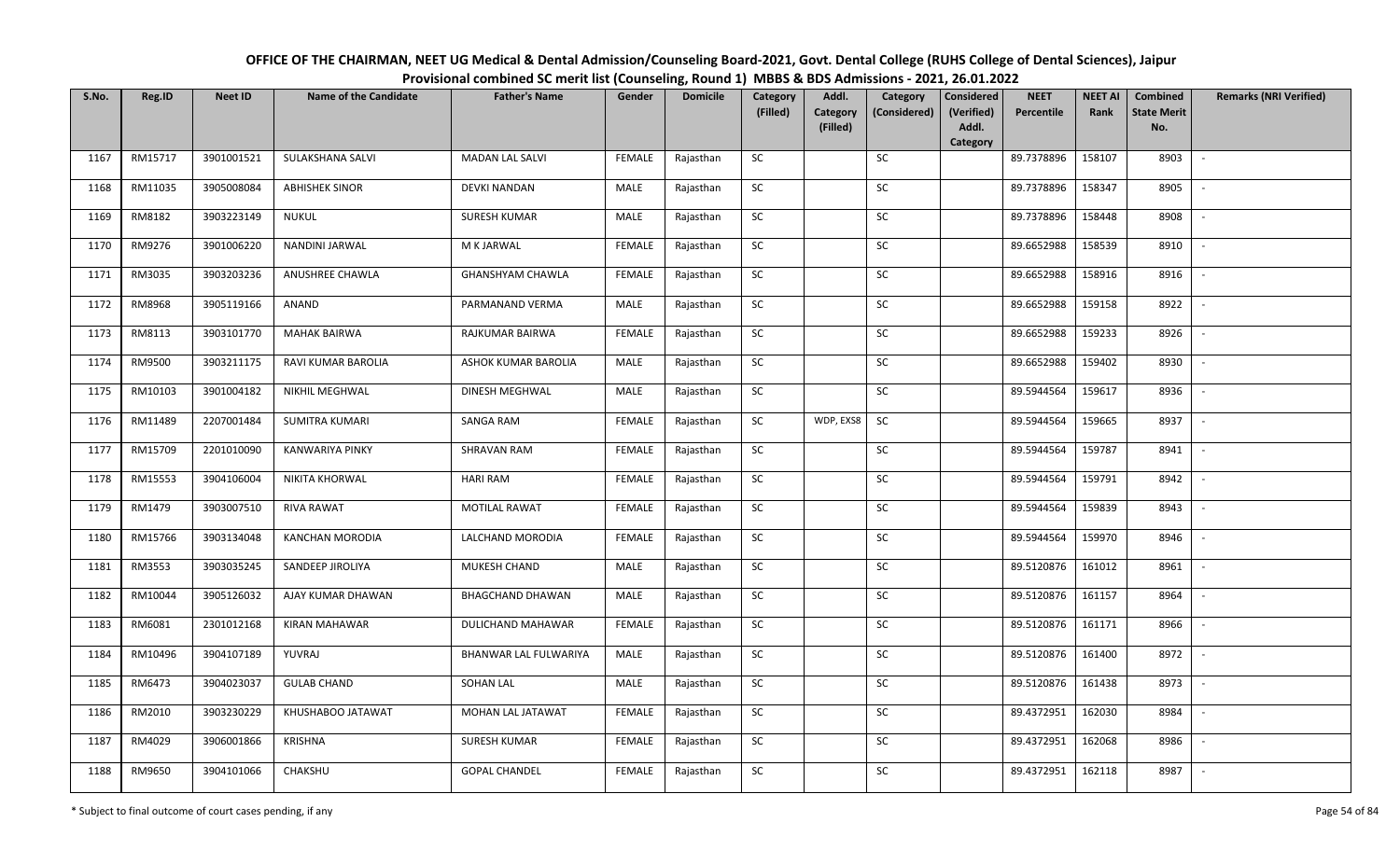| OFFICE OF THE CHAIRMAN, NEET UG Medical & Dental Admission/Counseling Board-2021, Govt. Dental College (RUHS College of Dental Sciences), Jaipur |
|--------------------------------------------------------------------------------------------------------------------------------------------------|
| Provisional combined SC merit list (Counseling, Round 1) MBBS & BDS Admissions - 2021, 26.01.2022                                                |

| S.No. | Reg.ID  | <b>Neet ID</b> | <b>Name of the Candidate</b> | <b>Father's Name</b>               | Gender        | <b>Domicile</b> | Category   | Addl.                | Category     | <b>Considered</b>   | <b>NEET</b> | <b>NEET AI</b> | Combined                  | <b>Remarks (NRI Verified)</b> |
|-------|---------|----------------|------------------------------|------------------------------------|---------------|-----------------|------------|----------------------|--------------|---------------------|-------------|----------------|---------------------------|-------------------------------|
|       |         |                |                              |                                    |               |                 | (Filled)   | Category<br>(Filled) | (Considered) | (Verified)<br>Addl. | Percentile  | Rank           | <b>State Merit</b><br>No. |                               |
|       |         |                |                              |                                    |               |                 |            |                      |              | Category            |             |                |                           |                               |
| 1189  | RM13784 | 3903002243     | <b>ABHISHEK MALHOTRA</b>     | <b>MAHESH MALHOTRA</b>             | MALE          | Rajasthan       | SC         |                      | SC           |                     | 89.4372951  | 162195         | 8991                      | $\overline{\phantom{a}}$      |
| 1190  | RM2977  | 3903009577     | <b>DEEPTI CHANDEL</b>        | HARZI LAL CHANDEL                  | <b>FEMALE</b> | Rajasthan       | SC         |                      | <b>SC</b>    |                     | 89.4372951  | 162462         | 8994                      |                               |
| 1191  | RM5680  | 3905113050     | <b>KRISHNKANT MAHAWAR</b>    | <b>MADAN MOHAN MAHAWAR</b>         | MALE          | Rajasthan       | SC         |                      | SC           |                     | 89.4372951  | 162680         | 8997                      |                               |
| 1192  | RM6972  | 3903121380     | <b>SUNIL RAIGAR</b>          | RADHESHYAM RAIGAR                  | MALE          | Rajasthan       | <b>SC</b>  |                      | SC           |                     | 89.4372951  | 162689         | 8998                      |                               |
| 1193  | RM2317  | 3903232087     | <b>GOVIND CHANDOLIA</b>      | OM PRAKASH CHANDOLIA               | MALE          | Rajasthan       | SC         |                      | SC           |                     | 89.4372951  | 162982         | 9003                      | $\sim$                        |
| 1194  | RM6702  | 3903210150     | VANDANA PANYOWAR             | <b>BRAJENDRA SINGH</b><br>PANYOWAR | <b>FEMALE</b> | Rajasthan       | SC         |                      | SC           |                     | 89.4372951  | 162997         | 9004                      | $\sim$                        |
| 1195  | RM12086 | 3903024407     | <b>KRISHAN KUMAR KOLI</b>    | <b>SURAJ MAL KOLI</b>              | MALE          | Rajasthan       | SC         |                      | SC           |                     | 89.4372951  | 163012         | 9005                      |                               |
| 1196  | RM11137 | 3903001572     | SHUBHAM UJJAINIYA            | RAMANAND                           | <b>MALE</b>   | Rajasthan       | SC         |                      | ${\sf SC}$   |                     | 89.3596534  | 163184         | 9007                      |                               |
| 1197  | RM10550 | 3903203460     | YASHICA KANOJIA              | <b>VINOD KUMAR</b>                 | <b>FEMALE</b> | Rajasthan       | <b>SC</b>  |                      | SC           |                     | 89.3596534  | 163193         | 9008                      |                               |
| 1198  | RM10304 | 3905102219     | SOMESH CHANDEL               | RAMSWAROOP CHANDEL                 | MALE          | Rajasthan       | SC         |                      | SC           |                     | 89.3596534  | 163283         | 9010                      |                               |
| 1199  | RM12459 | 3906003255     | <b>NEHA KHICHI</b>           | PRAKASH CHANDRA KHICHI             | <b>FEMALE</b> | Rajasthan       | <b>SC</b>  |                      | SC           |                     | 89.3596534  | 163481         | 9013                      | $\sim$                        |
| 1200  | RM10483 | 3903004051     | PARDEEP KUMAR                | SOMOTYA LAL                        | MALE          | Rajasthan       | <b>SC</b>  |                      | ${\sf SC}$   |                     | 89.3596534  | 163542         | 9014                      |                               |
| 1201  | RM1070  | 3905122191     | SAVITA VERMA                 | <b>OMPRAKASH VERMA</b>             | <b>FEMALE</b> | Rajasthan       | SC         |                      | <b>SC</b>    |                     | 89.3596534  | 163579         | 9015                      |                               |
| 1202  | RM1658  | 3902002203     | <b>MANPREET SINGH</b>        | <b>SURENDER SINGH</b>              | MALE          | Rajasthan       | SC         |                      | <b>SC</b>    |                     | 89.2815584  | 164557         | 9033                      |                               |
| 1203  | RM7843  | 3905006165     | YUVRAJ MEGHWAL               | RAMESH CHANDRA<br><b>MEGHWAL</b>   | MALE          | Rajasthan       | SC         |                      | ${\sf SC}$   |                     | 89.2815584  | 165075         | 9037                      |                               |
| 1204  | RM15176 | 3906006070     | <b>MANN NAGAR</b>            | <b>BHARAT KUMAR NAGAR</b>          | MALE          | Rajasthan       | SC         |                      | SC           |                     | 89.2815584  | 165086         | 9038                      | $\sim$                        |
| 1205  | RM13906 | 3903222183     | NEERAJ KUMAR NONWAL          | SHIVSAHAY NONWAL                   | MALE          | Rajasthan       | SC         |                      | SC           |                     | 89.2815584  | 165181         | 9041                      | $\overline{\phantom{a}}$      |
| 1206  | RM15547 | 3903001818     | KOMAL CHAWLA                 | OM PRAKASH CHAWLA                  | <b>FEMALE</b> | Rajasthan       | SC         |                      | SC           |                     | 89.2026863  | 165658         | 9047                      |                               |
| 1207  | RM3120  | 3903023075     | PAYLET BAIRWA                | RAMJI LAL BAIRWA                   | MALE          | Rajasthan       | <b>SC</b>  |                      | SC           |                     | 89.2026863  | 165825         | 9050                      | $\overline{\phantom{a}}$      |
| 1208  | RM15461 | 3904016027     | SAGAR KADELA                 | PREMA RAM KADELA                   | MALE          | Rajasthan       | ${\sf SC}$ |                      | SC           |                     | 89.2026863  | 165827         | 9051                      |                               |
| 1209  | RM14413 | 3905004436     | YASH MEHRA                   | RAMESHWAR MEHRA                    | MALE          | Rajasthan       | SC         |                      | SC           |                     | 89.2026863  | 165901         | 9053                      |                               |
| 1210  | RM13813 | 3903139012     | <b>KIRTI KUMARI</b>          | <b>HARETI</b>                      | <b>FEMALE</b> | Rajasthan       | SC         |                      | SC           |                     | 89.2026863  | 166107         | 9054                      |                               |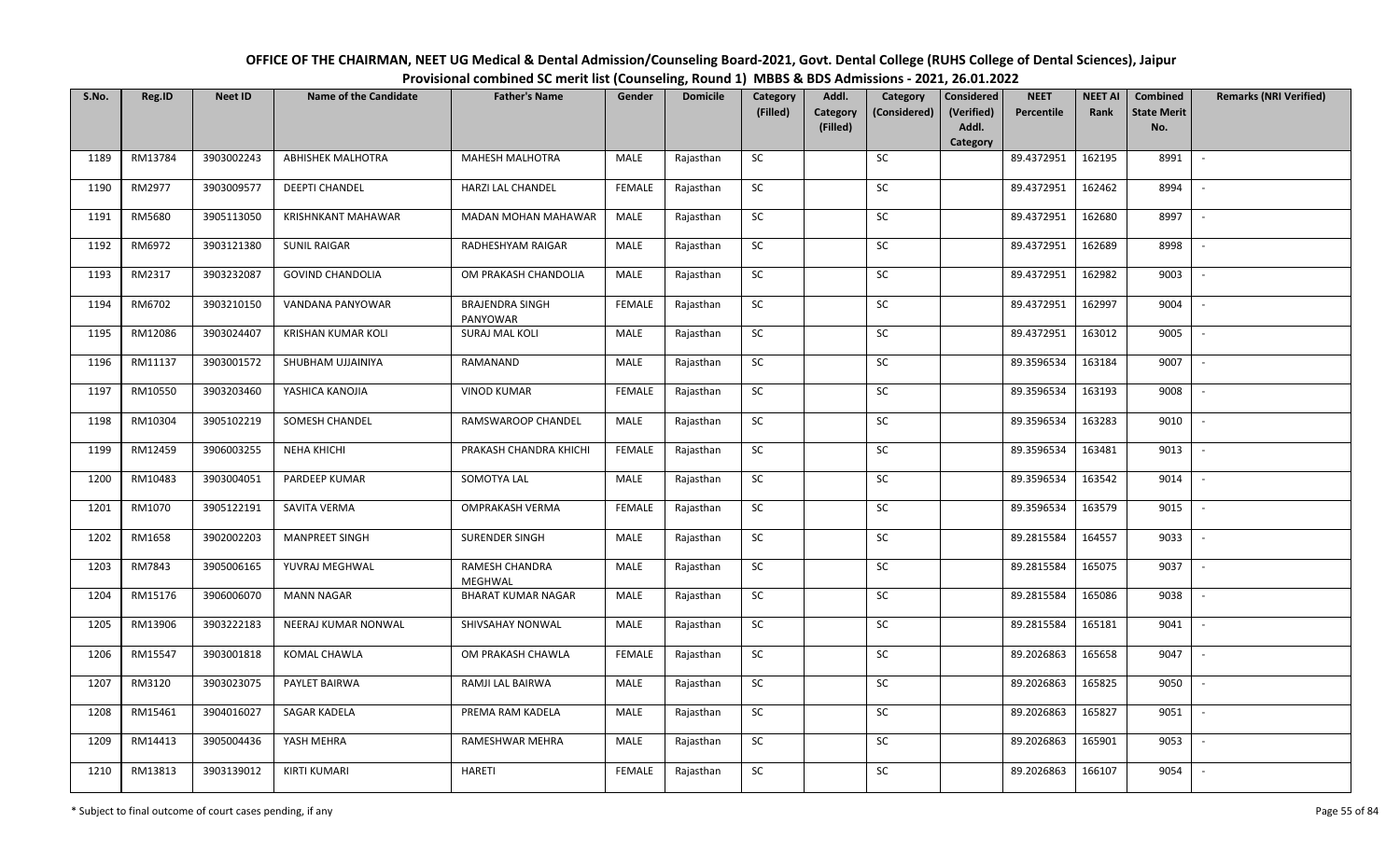| OFFICE OF THE CHAIRMAN, NEET UG Medical & Dental Admission/Counseling Board-2021, Govt. Dental College (RUHS College of Dental Sciences), Jaipur |
|--------------------------------------------------------------------------------------------------------------------------------------------------|
| Provisional combined SC merit list (Counseling, Round 1) MBBS & BDS Admissions - 2021, 26.01.2022                                                |

| S.No. | Reg.ID  | <b>Neet ID</b> | <b>Name of the Candidate</b> | <b>Father's Name</b>        | Gender        | <b>Domicile</b> | Category<br>(Filled) | Addl.<br><b>Category</b> | Category<br>(Considered) | <b>Considered</b><br>(Verified) | <b>NEET</b><br>Percentile | <b>NEET AI</b><br>Rank | Combined<br><b>State Merit</b> | <b>Remarks (NRI Verified)</b> |
|-------|---------|----------------|------------------------------|-----------------------------|---------------|-----------------|----------------------|--------------------------|--------------------------|---------------------------------|---------------------------|------------------------|--------------------------------|-------------------------------|
|       |         |                |                              |                             |               |                 |                      | (Filled)                 |                          | Addl.<br>Category               |                           |                        | No.                            |                               |
| 1211  | RM11699 | 3903034114     | HARSHITA JALUTHARIA          | RAMAWATAR JALUTHARIA        | <b>FEMALE</b> | Rajasthan       | <b>SC</b>            |                          | SC                       |                                 | 89.2026863                | 166202                 | 9055                           | $\overline{\phantom{a}}$      |
| 1212  | RM4443  | 3902019141     | PRAMOD MEGHWAL               | ASHURAM MEGHWAL             | MALE          | Rajasthan       | <b>SC</b>            |                          | <b>SC</b>                |                                 | 89.2026863                | 166334                 | 9058                           |                               |
| 1213  | RM13317 | 3903119013     | <b>GUNJAN OLYA</b>           | MAHESH KUMAR OLYA           | <b>FEMALE</b> | Rajasthan       | ${\sf SC}$           |                          | SC                       |                                 | 89.2026863                | 166572                 | 9062                           | $\overline{\phantom{a}}$      |
| 1214  | RM12632 | 3903204370     | <b>ISHIKA SINGH</b>          | <b>JAWAHAR SINGH</b>        | <b>FEMALE</b> | Rajasthan       | SC                   |                          | SC                       |                                 | 89.1186338                | 167040                 | 9068                           | $\overline{\phantom{a}}$      |
| 1215  | RM6782  | 3903204602     | ARUN MAURYA                  | RADHESHYAM MAURYA           | MALE          | Rajasthan       | ${\sf SC}$           |                          | SC                       |                                 | 89.1186338                | 167581                 | 9074                           | $\sim$                        |
| 1216  | RM13860 | 4413003439     | CHAINPAL SINGH               | <b>KRIPAL SINGH</b>         | MALE          | Rajasthan       | SC                   |                          | SC                       |                                 | 89.1186338                | 167603                 | 9075                           | $\sim$                        |
| 1217  | RM13670 | 3903108551     | SHAILENDRA KUMAR             | MURARILAL                   | MALE          | Rajasthan       | SC                   |                          | <b>SC</b>                |                                 | 89.0404741                | 168048                 | 9086                           | $\sim$                        |
| 1218  | RM12584 | 3903201202     | PRIYA BAGOTIA                | <b>BALLU RAM</b>            | <b>FEMALE</b> | Rajasthan       | SC                   |                          | SC                       |                                 | 89.0404741                | 168273                 | 9089                           | $\overline{\phantom{a}}$      |
| 1219  | RM13985 | 3905013095     | <b>AARCHI RAJORA</b>         | <b>GIRIRAJ KUMAR RAJORA</b> | <b>FEMALE</b> | Rajasthan       | ${\sf SC}$           |                          | SC                       |                                 | 89.0404741                | 168386                 | 9094                           |                               |
| 1220  | RM11591 | 3903036124     | YOGESH KUMAR                 | <b>VED PRAKASH</b>          | MALE          | Rajasthan       | ${\sf SC}$           |                          | ${\sf SC}$               |                                 | 89.0404741                | 168394                 | 9095                           |                               |
| 1221  | RM1569  | 2001101765     | PRIYANKA LALAWAT             | DAYA RAM BAIRWA             | <b>FEMALE</b> | Rajasthan       | SC                   |                          | <b>SC</b>                |                                 | 89.0404741                | 168422                 | 9096                           |                               |
| 1222  | RM11306 | 3905101007     | MUSKAN MANDAWAT              | VINOD MANDAWAT              | <b>FEMALE</b> | Rajasthan       | <b>SC</b>            |                          | <b>SC</b>                |                                 | 89.0404741                | 168588                 | 9098                           | $\overline{\phantom{a}}$      |
| 1223  | RM6758  | 3901011062     | HIMANSHU CHOURADIYA          | VIRAM RAM CHOURADIYA        | MALE          | Rajasthan       | SC                   |                          | SC                       |                                 | 89.0404741                | 168931                 | 9108                           |                               |
| 1224  | RM4328  | 3905002468     | DEEPESH YADAV                | <b>GOPAL LAL YADAV</b>      | MALE          | Rajasthan       | <b>SC</b>            |                          | SC                       |                                 | 89.0404741                | 168984                 | 9109                           | $\sim$                        |
| 1225  | RM12952 | 3904012299     | <b>NAVEEN NAGAURI</b>        | RAJENDRA NAGAURI            | MALE          | Rajasthan       | ${\sf SC}$           |                          | ${\sf SC}$               |                                 | 88.9647103                | 169401                 | 9121                           | $\overline{\phantom{a}}$      |
| 1226  | RM10919 | 3903205066     | <b>ABHINAV KUMAR</b>         | <b>SURESH KUMAR</b>         | MALE          | Rajasthan       | <b>SC</b>            |                          | SC                       |                                 | 88.9647103                | 169937                 | 9128                           | $\sim$                        |
| 1227  | RM11778 | 3903041048     | KHAIMRAJ JATAV               | SUNDAR LAL JATAV            | MALE          | Rajasthan       | ${\sf SC}$           |                          | SC                       |                                 | 88.9647103                | 170179                 | 9131                           | $\overline{\phantom{a}}$      |
| 1228  | RM9822  | 3903006054     | MAYANK JEWARIA               | SUKHIRAM JEWARIYA           | MALE          | Rajasthan       | SC                   |                          | SC                       |                                 | 88.9647103                | 170391                 | 9132                           | $\sim$                        |
| 1229  | RM2331  | 4413002300     | <b>KESHAV SINGH</b>          | LAKHMI CHAND                | MALE          | Rajasthan       | SC                   |                          | SC                       |                                 | 88.886421                 | 170663                 | 9136                           | $\overline{\phantom{a}}$      |
| 1230  | RM10459 | 2001010435     | CHAITANYA                    | ARJUN DASS                  | <b>MALE</b>   | Rajasthan       | ${\sf SC}$           |                          | $\sf SC$                 |                                 | 88.886421                 | 170852                 | 9141                           |                               |
| 1231  | RM5025  | 3906001695     | NISHANT PACHHOLA             | GOPAL KRISHNA PACHHOLA      | MALE          | Rajasthan       | SC                   |                          | <b>SC</b>                |                                 | 88.886421                 | 171248                 | 9148                           |                               |
| 1232  | RM1053  | 3905009312     | <b>DEEYA KHINCHI</b>         | ARVIND KHINCHI              | <b>FEMALE</b> | Rajasthan       | ${\sf SC}$           |                          | SC                       |                                 | 88.886421                 | 171484                 | 9153                           | $\overline{\phantom{a}}$      |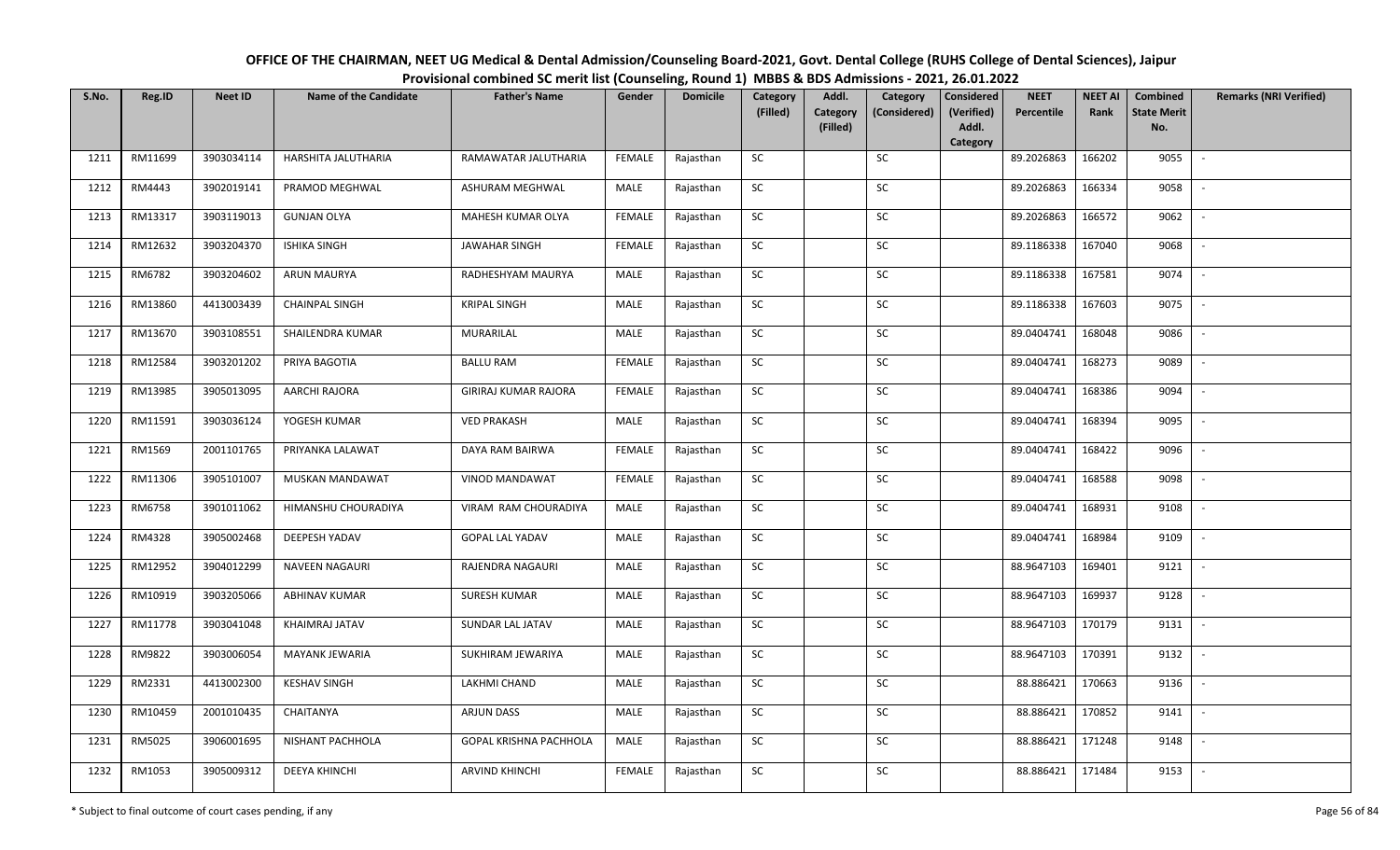| OFFICE OF THE CHAIRMAN, NEET UG Medical & Dental Admission/Counseling Board-2021, Govt. Dental College (RUHS College of Dental Sciences), Jaipur |
|--------------------------------------------------------------------------------------------------------------------------------------------------|
| Provisional combined SC merit list (Counseling, Round 1) MBBS & BDS Admissions - 2021, 26.01.2022                                                |

| S.No. | Reg.ID  | <b>Neet ID</b> | <b>Name of the Candidate</b> | <b>Father's Name</b>     | Gender        | <b>Domicile</b> | Category<br>(Filled) | Addl.<br>Category | Category<br>(Considered) | <b>Considered</b><br>(Verified) | <b>NEET</b><br>Percentile | <b>NEET AI</b><br>Rank | Combined<br><b>State Merit</b> | <b>Remarks (NRI Verified)</b> |
|-------|---------|----------------|------------------------------|--------------------------|---------------|-----------------|----------------------|-------------------|--------------------------|---------------------------------|---------------------------|------------------------|--------------------------------|-------------------------------|
|       |         |                |                              |                          |               |                 |                      | (Filled)          |                          | Addl.<br>Category               |                           |                        | No.                            |                               |
| 1233  | RM15835 | 3903103377     | RITIKA BENIWAL               | PHOOL CHAND BENIWAL      | <b>FEMALE</b> | Rajasthan       | <b>SC</b>            |                   | SC                       |                                 | 88.886421                 | 171564                 | 9154                           | $\sim$                        |
| 1234  | RM7249  | 3902003467     | PRIYANKA MAHIL               | <b>SUKHRAM MAHIL</b>     | <b>FEMALE</b> | Rajasthan       | <b>SC</b>            |                   | SC                       |                                 | 88.8071604                | 171796                 | 9158                           |                               |
| 1235  | RM5165  | 3903121287     | SONU VERMA                   | <b>BANSIDHAR VERMA</b>   | FEMALE        | Rajasthan       | SC                   |                   | SC                       |                                 | 88.8071604                | 172254                 | 9168                           | $\overline{\phantom{a}}$      |
| 1236  | RM2223  | 3904015212     | KANTA                        | <b>SURESH</b>            | <b>FEMALE</b> | Rajasthan       | <b>SC</b>            |                   | <b>SC</b>                |                                 | 88.8071604                | 172354                 | 9170                           | $\overline{\phantom{a}}$      |
| 1237  | RM11076 | 3905125050     | NITIN JEENGAR                | THAKUR PRASAD JEENGAR    | MALE          | Rajasthan       | SC                   |                   | SC                       |                                 | 88.8071604                | 172700                 | 9175                           | $\sim$                        |
| 1238  | RM14432 | 2001118025     | <b>SAPNA TANWAR</b>          | SUBHASH CHAND            | <b>FEMALE</b> | Rajasthan       | SC                   | WPP, WPP8         | <b>SC</b>                |                                 | 88.8071604                | 172764                 | 9176                           | $\sim$                        |
| 1239  | RM13285 | 3902010037     | NAVEEN KANWARIA              | <b>BABU LAL KANWARIA</b> | MALE          | Rajasthan       | ${\sf SC}$           |                   | <b>SC</b>                |                                 | 88.8071604                | 172781                 | 9177                           | $\sim$                        |
| 1240  | RM13132 | 2301006375     | <b>MANISH KUMAR</b>          | DEVKINANDAN              | MALE          | Rajasthan       | SC                   |                   | $\sf SC$                 |                                 | 88.7225899                | 173323                 | 9183                           |                               |
| 1241  | RM3134  | 3901012166     | REKHA MUNPARIYA              | RAJENDRA KUMAR           | <b>FEMALE</b> | Rajasthan       | SC                   |                   | <b>SC</b>                |                                 | 88.7225899                | 174039                 | 9195                           |                               |
| 1242  | RM1165  | 3903208603     | PRERNA SURELA                | SANTRAM SURELA           | <b>FEMALE</b> | Rajasthan       | ${\sf SC}$           |                   | SC                       |                                 | 88.6409333                | 174387                 | 9198                           | $\sim$                        |
| 1243  | RM12443 | 3903215231     | <b>SONAM KUMARI</b>          | RAMKHILADI BAIRWA        | <b>FEMALE</b> | Rajasthan       | SC                   |                   | SC                       |                                 | 88.6409333                | 174744                 | 9203                           | $\sim$                        |
| 1244  | RM6531  | 3902009007     | <b>MANISH BADARIYA</b>       | PARSA RAM                | MALE          | Rajasthan       | <b>SC</b>            |                   | SC                       |                                 | 88.6409333                | 174839                 | 9204                           | $\sim$                        |
| 1245  | RM3859  | 3903110212     | <b>KAVITA</b>                | PRABHU DAYAL JALTHANIYA  | MALE          | Rajasthan       | <b>SC</b>            |                   | SC                       |                                 | 88.6409333                | 175092                 | 9206                           |                               |
| 1246  | RM9335  | 3901006305     | <b>RAMANDEEP SINGH</b>       | <b>HARNEK SINGH</b>      | MALE          | Rajasthan       | SC                   |                   | <b>SC</b>                |                                 | 88.6409333                | 175235                 | 9209                           |                               |
| 1247  | RM13792 | 4410002692     | SHUBHANGI VERMA              | DAYA CHAND               | <b>FEMALE</b> | Rajasthan       | ${\sf SC}$           |                   | $\sf SC$                 |                                 | 88.5634859                | 176097                 | 9216                           | $\overline{\phantom{a}}$      |
| 1248  | RM5373  | 3901001469     | <b>SWEETY SANWA</b>          | RAJENDRA PRASAD SANWA    | <b>FEMALE</b> | Rajasthan       | <b>SC</b>            |                   | SC                       |                                 | 88.5634859                | 176119                 | 9217                           | $\mathbb{L}$                  |
| 1249  | RM12049 | 3904101092     | YUVRAJ MEGHWAL               | YOGESH KUMAR MEGHWAL     | MALE          | Rajasthan       | ${\sf SC}$           |                   | $\sf SC$                 |                                 | 88.5634859                | 176262                 | 9219                           | $\mathbb{L}$                  |
| 1250  | RM3210  | 3901005134     | LAKSHITA TAMOLI              | ANIL KUMAR TAMOLI        | <b>FEMALE</b> | Rajasthan       | <b>SC</b>            |                   | SC                       |                                 | 88.5634859                | 176309                 | 9221                           | $\mathbb{L}$                  |
| 1251  | RM2983  | 3904104249     | ANUSHKA JEDIA                | SIDDHARTHA SHANKAR       | <b>FEMALE</b> | Rajasthan       | SC                   |                   | SC                       |                                 | 88.5634859                | 176318                 | 9223                           | $\overline{\phantom{a}}$      |
| 1252  | RM4308  | 3906023015     | VIRENDRA KUMAR               | <b>KEWAL CHAND</b>       | MALE          | Rajasthan       | ${\sf SC}$           |                   | ${\sf SC}$               |                                 | 88.5634859                | 176337                 | 9225                           |                               |
| 1253  | RM13723 | 3904001482     | <b>EKATA KHICHI</b>          | <b>ANIL KHICHI</b>       | <b>FEMALE</b> | Rajasthan       | <b>SC</b>            |                   | <b>SC</b>                |                                 | 88.5634859                | 176487                 | 9231                           | $\overline{\phantom{a}}$      |
| 1254  | RM7322  | 3903004349     | <b>ADITI SIROWA</b>          | RAMNIWAS SIROWA          | <b>FEMALE</b> | Rajasthan       | ${\sf SC}$           |                   | SC                       |                                 | 88.4856499                | 176739                 | 9232                           | $\overline{\phantom{a}}$      |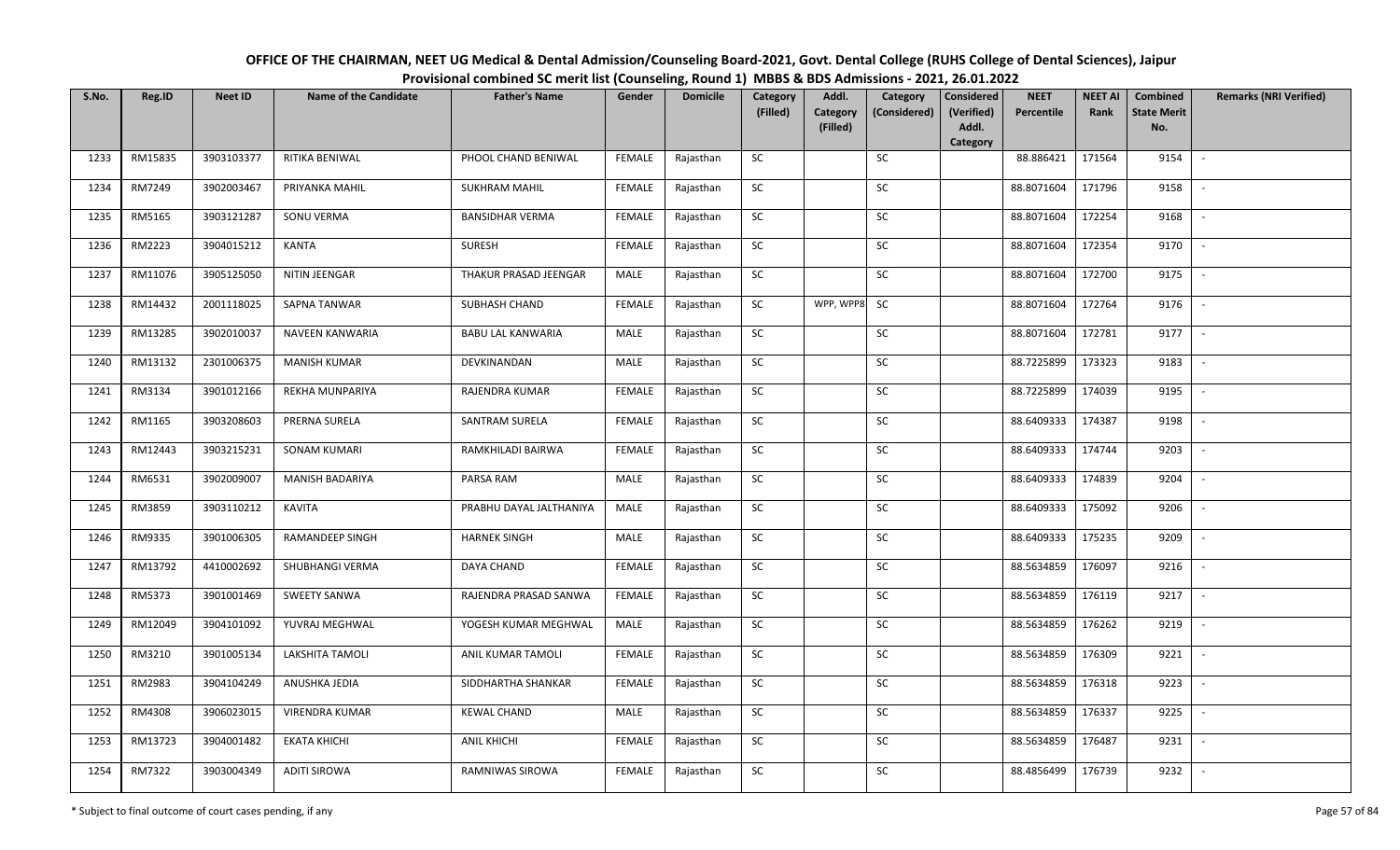| OFFICE OF THE CHAIRMAN, NEET UG Medical & Dental Admission/Counseling Board-2021, Govt. Dental College (RUHS College of Dental Sciences), Jaipur |
|--------------------------------------------------------------------------------------------------------------------------------------------------|
| Provisional combined SC merit list (Counseling, Round 1) MBBS & BDS Admissions - 2021, 26.01.2022                                                |

| S.No. | Reg.ID  | <b>Neet ID</b> | <b>Name of the Candidate</b> | <b>Father's Name</b>                | Gender        | <b>Domicile</b> | Category<br>(Filled) | Addl.<br>Category | Category<br>(Considered) | <b>Considered</b><br>(Verified) | <b>NEET</b><br>Percentile | <b>NEET AI</b><br>Rank | Combined<br><b>State Merit</b> | <b>Remarks (NRI Verified)</b> |
|-------|---------|----------------|------------------------------|-------------------------------------|---------------|-----------------|----------------------|-------------------|--------------------------|---------------------------------|---------------------------|------------------------|--------------------------------|-------------------------------|
|       |         |                |                              |                                     |               |                 |                      | (Filled)          |                          | Addl.<br>Category               |                           |                        | No.                            |                               |
| 1255  | RM3121  | 3905005083     | KOMAL PAHADIA                | <b>GANPAT PAHADIA</b>               | <b>FEMALE</b> | Rajasthan       | <b>SC</b>            |                   | <b>SC</b>                |                                 | 88.4856499                | 176767                 | 9233                           | $\sim$                        |
| 1256  | RM14231 | 3903230134     | PREETAM CHOUDHARY            | <b>ASHOK KUMAR</b>                  | MALE          | Rajasthan       | <b>SC</b>            |                   | SC                       |                                 | 88.4856499                | 177072                 | 9238                           |                               |
| 1257  | RM5434  | 3903204183     | <b>ANKITA KHINCHI</b>        | TRILOK RAJ KHINCHI                  | <b>FEMALE</b> | Rajasthan       | SC                   |                   | SC                       |                                 | 88.4856499                | 177079                 | 9239                           | $\overline{\phantom{a}}$      |
| 1258  | RM13353 | 2207003766     | UPASNA DOTANIYA              | DHARMENDRA KUMAR<br><b>DOTANIYA</b> | <b>FEMALE</b> | Rajasthan       | <b>SC</b>            |                   | <b>SC</b>                |                                 | 88.4856499                | 177400                 | 9244                           | $\overline{\phantom{a}}$      |
| 1259  | RM3109  | 3901011212     | <b>RITU CHAUHAN</b>          | RAJENDRA PRASAD CHAUHAN             | FEMALE        | Rajasthan       | SC                   |                   | SC                       |                                 | 88.4856499                | 177462                 | 9246                           | $\sim$                        |
| 1260  | RM11593 | 3904013189     | MAYA CHOUHAN                 | SHIV PRAKASH CHOUHAN                | <b>FEMALE</b> | Rajasthan       | SC                   |                   | SC                       |                                 | 88.4856499                | 177518                 | 9247                           | $\sim$                        |
| 1261  | RM11019 | 3905112035     | AJAY MEHRA                   | ASHOK KUMAR GOYA                    | MALE          | Rajasthan       | ${\sf SC}$           |                   | <b>SC</b>                |                                 | 88.4856499                | 177571                 | 9248                           | $\overline{\phantom{a}}$      |
| 1262  | RM15619 | 3903102381     | <b>RAVINDER H VERMA</b>      | <b>H R ALARIA</b>                   | MALE          | Rajasthan       | SC                   |                   | SC                       |                                 | 88.4856499                | 177735                 | 9251                           |                               |
| 1263  | RM4267  | 3906014175     | <b>BHAVESH KUMAR SALVI</b>   | MANOHAR LAL SALVI                   | MALE          | Rajasthan       | SC                   |                   | <b>SC</b>                |                                 | 88.4071663                | 178318                 | 9255                           |                               |
| 1264  | RM2201  | 3903210285     | KANIKA                       | KESHRI LAL BAIRWA                   | <b>FEMALE</b> | Rajasthan       | SC                   |                   | SC                       |                                 | 88.4071663                | 178426                 | 9256                           | $\sim$                        |
| 1265  | RM1730  | 3904102181     | <b>JANVI SAMARIYA</b>        | KAILASH KUMAR SAMARIYA              | <b>FEMALE</b> | Rajasthan       | <b>SC</b>            |                   | SC                       |                                 | 88.4071663                | 178447                 | 9257                           | $\overline{\phantom{a}}$      |
| 1266  | RM11574 | 3903211048     | CHANDRESH VERMA              | RAMESH CHANDRA VERMA                | <b>FEMALE</b> | Rajasthan       | <b>SC</b>            |                   | <b>SC</b>                |                                 | 88.4071663                | 178606                 | 9258                           | $\overline{\phantom{a}}$      |
| 1267  | RM10210 | 3903224342     | <b>ABHISHEK TIMAN</b>        | <b>KESHAR SINGH</b>                 | MALE          | Rajasthan       | <b>SC</b>            |                   | SC                       |                                 | 88.4071663                | 178670                 | 9260                           |                               |
| 1268  | RM6363  | 3905115224     | <b>HRIDAYA MEGHWAL</b>       | <b>VINOD MEGHWAL</b>                | <b>FEMALE</b> | Rajasthan       | SC                   |                   | <b>SC</b>                |                                 | 88.4071663                | 178795                 | 9263                           | $\overline{\phantom{a}}$      |
| 1269  | RM10248 | 3905002105     | AMAN YADAV                   | <b>ASHOK YADAV</b>                  | MALE          | Rajasthan       | ${\sf SC}$           |                   | SC                       |                                 | 88.4071663                | 178912                 | 9267                           | $\overline{\phantom{a}}$      |
| 1270  | RM11181 | 3902007144     | ANUPRIYA                     | <b>ARVIND KUMAR</b>                 | <b>FEMALE</b> | Rajasthan       | <b>SC</b>            |                   | <b>SC</b>                |                                 | 88.3241499                | 179304                 | 9273                           | $\sim$                        |
| 1271  | RM15102 | 3903008570     | <b>SHYAM BHARTI</b>          | <b>JAGDISH PRASAD</b>               | MALE          | Rajasthan       | ${\sf SC}$           |                   | SC                       |                                 | 88.3241499                | 179331                 | 9274                           | $\mathbb{L}$                  |
| 1272  | RM8050  | 3901017240     | PRASHANT KUMAR               | <b>GAMBHIR SINGH</b>                | MALE          | Rajasthan       | <b>SC</b>            |                   | SC                       |                                 | 88.3241499                | 179551                 | 9277                           | $\mathbb{L}$                  |
| 1273  | RM5973  | 3903120186     | <b>MANISH KUMAR</b>          | <b>NAND RAM</b>                     | MALE          | Rajasthan       | SC                   |                   | <b>SC</b>                |                                 | 88.3241499                | 180219                 | 9289                           | $\overline{\phantom{a}}$      |
| 1274  | RM1988  | 3901002350     | PURVA YADAV                  | SATISH YADAV                        | <b>FEMALE</b> | Rajasthan       | ${\sf SC}$           |                   | ${\sf SC}$               |                                 | 88.2430762                | 180440                 | 9292                           |                               |
| 1275  | RM14106 | 3905024184     | PRIYANKA KANSOTIA            | RATAN LAL KANSOTIA                  | <b>FEMALE</b> | Rajasthan       | <b>SC</b>            |                   | <b>SC</b>                |                                 | 88.2430762                | 180853                 | 9298                           | $\overline{\phantom{a}}$      |
| 1276  | RM12940 | 3905005217     | <b>OJUS KUMAR NAYAK</b>      | PRAMOD KUMAR NAYAK                  | MALE          | Rajasthan       | SC                   |                   | SC                       |                                 | 88.2430762                | 180986                 | 9300                           | $\overline{\phantom{a}}$      |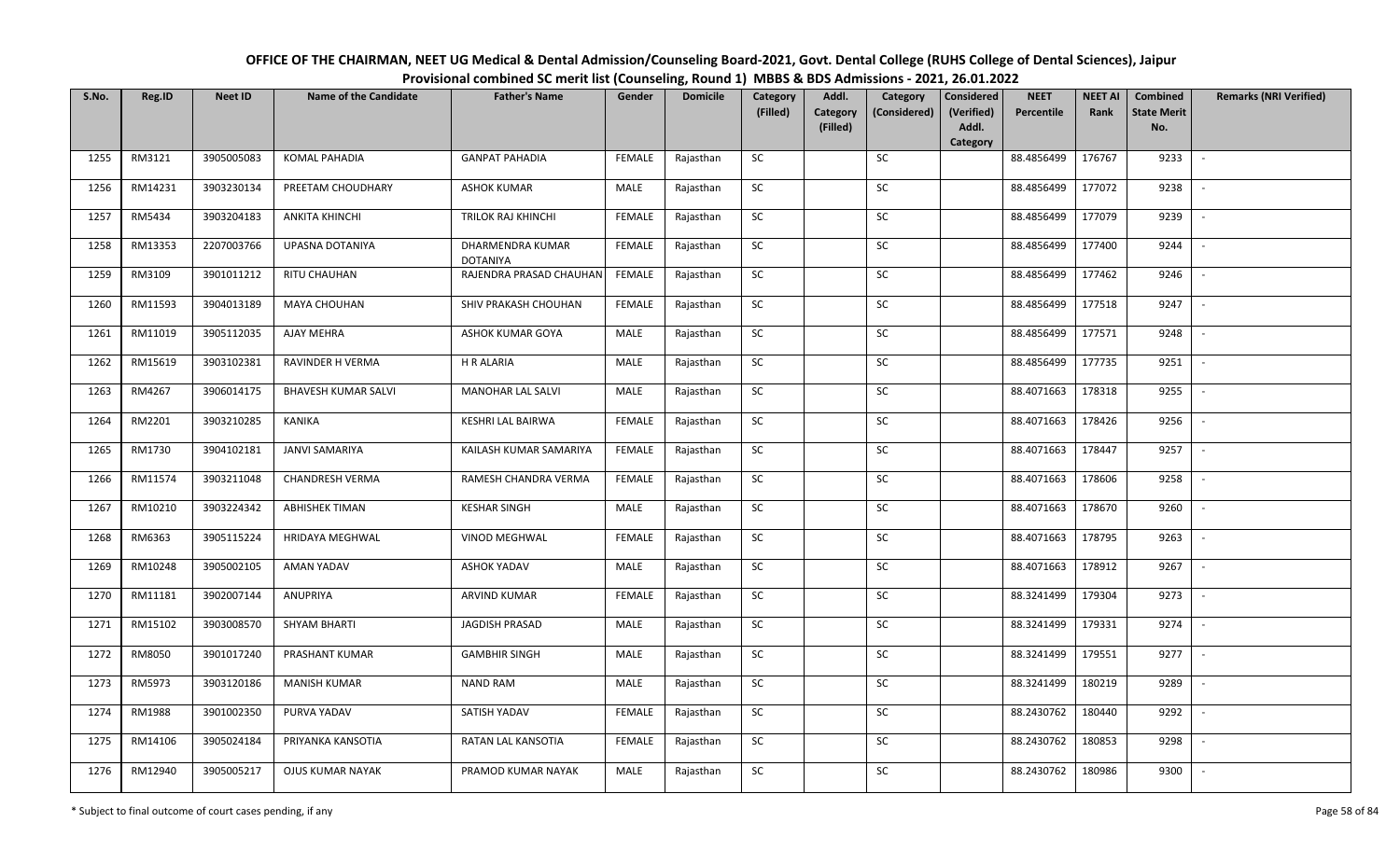| OFFICE OF THE CHAIRMAN, NEET UG Medical & Dental Admission/Counseling Board-2021, Govt. Dental College (RUHS College of Dental Sciences), Jaipur |
|--------------------------------------------------------------------------------------------------------------------------------------------------|
| Provisional combined SC merit list (Counseling, Round 1) MBBS & BDS Admissions - 2021, 26.01.2022                                                |

| S.No. | Reg.ID  | <b>Neet ID</b> | <b>Name of the Candidate</b> | <b>Father's Name</b>         | Gender        | <b>Domicile</b> | Category<br>(Filled) | Addl.<br>Category | Category<br>(Considered) | <b>Considered</b><br>(Verified) | <b>NEET</b><br>Percentile | <b>NEET AI</b><br>Rank | Combined<br><b>State Merit</b> | <b>Remarks (NRI Verified)</b> |
|-------|---------|----------------|------------------------------|------------------------------|---------------|-----------------|----------------------|-------------------|--------------------------|---------------------------------|---------------------------|------------------------|--------------------------------|-------------------------------|
|       |         |                |                              |                              |               |                 |                      | (Filled)          |                          | Addl.<br>Category               |                           |                        | No.                            |                               |
| 1277  | RM13202 | 3903130113     | <b>NEERAJ KUMAR</b>          | RAJENDRA PRASAD              | MALE          | Rajasthan       | SC                   |                   | <b>SC</b>                |                                 | 88.2430762                | 181198                 | 9304                           | $\sim$                        |
| 1278  | RM6185  | 3903207364     | ANMOL SONGRA                 | DR KAILASH CHANDRA<br>SONGRA | MALE          | Rajasthan       | SC                   |                   | SC                       |                                 | 88.2430762                | 181434                 | 9308                           |                               |
| 1279  | RM1438  | 3903221280     | VISHAL LAKHIWAL              | KAMAL KISHORE LAKHIWAL       | MALE          | Rajasthan       | SC                   |                   | SC                       |                                 | 88.2430762                | 181483                 | 9309                           | $\overline{\phantom{a}}$      |
| 1280  | RM6373  | 3903006177     | <b>NIKITA BHARTI</b>         | <b>KALU RAM</b>              | <b>FEMALE</b> | Rajasthan       | <b>SC</b>            |                   | <b>SC</b>                |                                 | 88.16265                  | 181835                 | 9314                           | $\overline{\phantom{a}}$      |
| 1281  | RM13099 | 3903204678     | VANSHIKA SANWARIA            | JAI RAM SANWARIA             | <b>FEMALE</b> | Rajasthan       | SC                   |                   | SC                       |                                 | 88.16265                  | 181844                 | 9315                           | $\sim$                        |
| 1282  | RM11858 | 3903203372     | <b>HIMANI ASWAL</b>          | MAHENDRA KUMAR ASWAL         | <b>FEMALE</b> | Rajasthan       | SC                   |                   | SC                       |                                 | 88.16265                  | 182004                 | 9321                           | $\sim$                        |
| 1283  | RM3604  | 3904010293     | SANJANA                      | DINESH KUMAR                 | <b>FEMALE</b> | Rajasthan       | SC                   |                   | <b>SC</b>                |                                 | 88.16265                  | 182423                 | 9324                           | $\overline{\phantom{a}}$      |
| 1284  | RM2228  | 3906003368     | <b>ANJALI RATHORE</b>        | RAJESH RATHORE               | <b>FEMALE</b> | Rajasthan       | SC                   |                   | $\sf SC$                 |                                 | 88.16265                  | 182479                 | 9326                           |                               |
| 1285  | RM13232 | 3905024004     | SONIYA KUMARI                | DEVKARAN                     | <b>FEMALE</b> | Rajasthan       | SC                   |                   | <b>SC</b>                |                                 | 88.16265                  | 182659                 | 9329                           |                               |
| 1286  | RM2349  | 3903003500     | MUSKAAN HALDUNIA             | MAHAVIR PRASAD HALDUNIA      | <b>FEMALE</b> | Rajasthan       | SC                   |                   | SC                       |                                 | 88.0836484                | 182927                 | 9335                           | $\sim$                        |
| 1287  | RM4793  | 3905116067     | <b>RITESH MEGHWAL</b>        | RAMGOPAL MEGHWAL             | MALE          | Rajasthan       | <b>SC</b>            |                   | SC                       |                                 | 88.0836484                | 182947                 | 9336                           | $\overline{\phantom{a}}$      |
| 1288  | RM14307 | 3903006585     | <b>KARAN KUMAR</b>           | SUBHASH CHANDRA              | MALE          | Rajasthan       | SC                   |                   | ${\sf SC}$               |                                 | 88.0836484                | 183303                 | 9341                           | $\overline{\phantom{a}}$      |
| 1289  | RM12241 | 3903015222     | <b>DEEPAK KUNDARA</b>        | <b>KANHAIYA LAL</b>          | MALE          | Rajasthan       | SC                   |                   | SC                       |                                 | 88.0836484                | 183379                 | 9342                           |                               |
| 1290  | RM9096  | 3906021118     | JAYDEEP                      | <b>MAGAN LAL</b>             | MALE          | Rajasthan       | SC                   |                   | <b>SC</b>                |                                 | 88.0836484                | 183727                 | 9346                           | $\overline{\phantom{a}}$      |
| 1291  | RM9337  | 3903106053     | <b>BHAWNA VERMA</b>          | <b>GANESH NARAYAN VERMA</b>  | <b>FEMALE</b> | Rajasthan       | ${\sf SC}$           |                   | SC                       |                                 | 88.0010853                | 184213                 | 9352                           | $\overline{\phantom{a}}$      |
| 1292  | RM13824 | 3903229130     | <b>VIDHI BANSIWAL</b>        | DHARMENDRA BANSIWAL          | <b>FEMALE</b> | Rajasthan       | <b>SC</b>            |                   | SC                       |                                 | 88.0010853                | 184553                 | 9354                           | $\sim$                        |
| 1293  | RM2582  | 3804001077     | <b>AMIT KUMAR</b>            | <b>KALU RAM</b>              | MALE          | Rajasthan       | ${\sf SC}$           |                   | SC                       |                                 | 88.0010853                | 184746                 | 9357                           | $\mathbb{L}$                  |
| 1294  | RM7368  | 3905120300     | SAUMYA VERMA                 | <b>OMPRAKASH VERMA</b>       | MALE          | Rajasthan       | SC                   |                   | SC                       |                                 | 87.9124999                | 186046                 | 9372                           | $\mathbb{L}$                  |
| 1295  | RM4996  | 3906003008     | RITIK KUMAR JATIYA           | RAJKUMAR JATIYA              | MALE          | Rajasthan       | SC                   |                   | SC                       |                                 | 87.9124999                | 186062                 | 9373                           | $\overline{\phantom{a}}$      |
| 1296  | RM6304  | 2209001872     | KARDAM JANVI SUNILKUMAR      | SUNIL KUMAR KARDAM           | <b>FEMALE</b> | Rajasthan       | ${\sf SC}$           |                   | ${\sf SC}$               |                                 | 87.9124999                | 186077                 | 9375                           |                               |
| 1297  | RM3326  | 3905104215     | <b>GEETISHA KHINCHI</b>      | RAJKUMAR KHINCHI             | <b>FEMALE</b> | Rajasthan       | <b>SC</b>            |                   | <b>SC</b>                |                                 | 87.9124999                | 186103                 | 9376                           | $\overline{\phantom{a}}$      |
| 1298  | RM12440 | 3905002083     | RAVINA KUMARI MEGHWAL        | PURAN MAL MEGHWAL            | <b>FEMALE</b> | Rajasthan       | ${\sf SC}$           |                   | SC                       |                                 | 87.9124999                | 186131                 | 9377                           | $\sim$                        |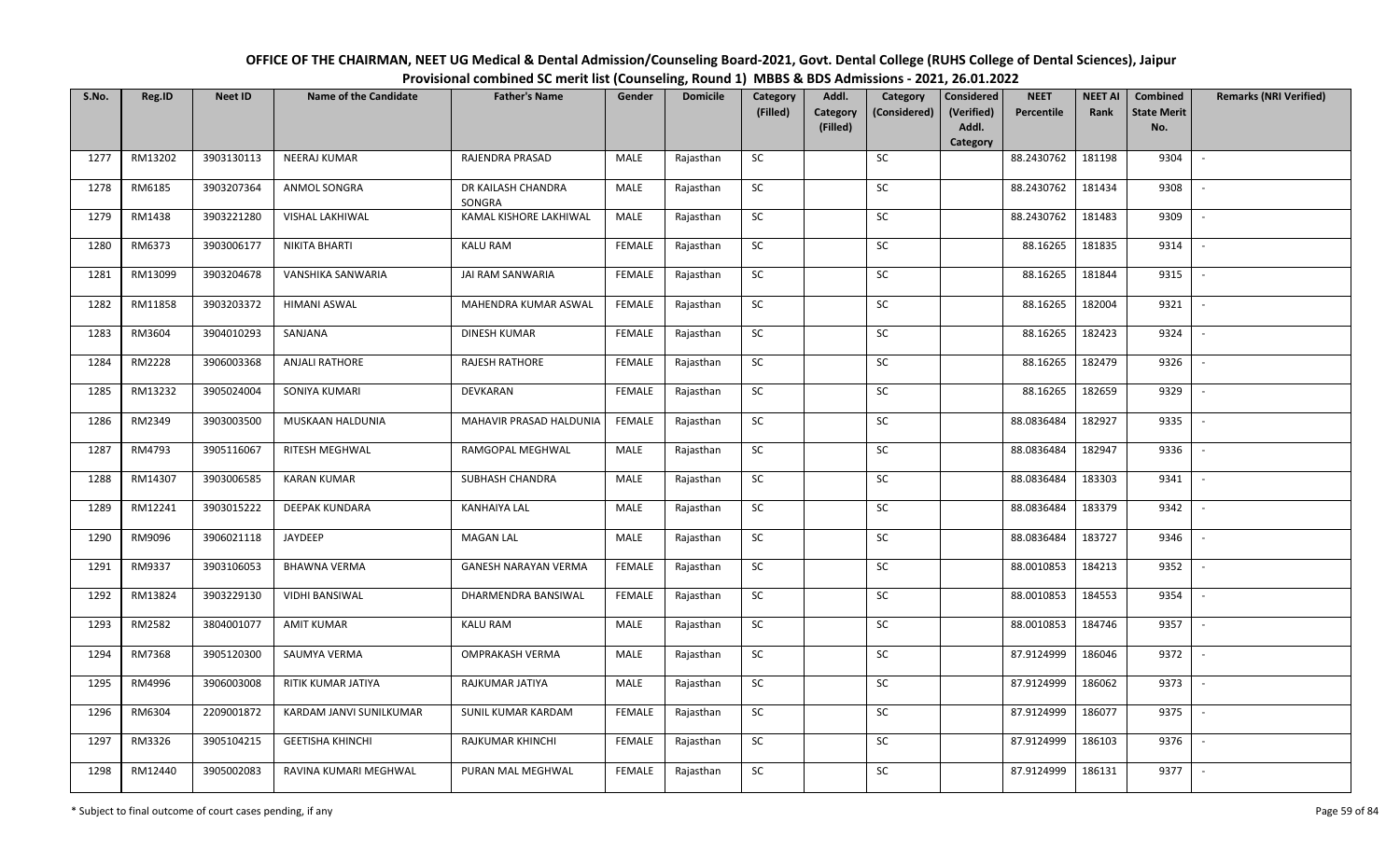| OFFICE OF THE CHAIRMAN, NEET UG Medical & Dental Admission/Counseling Board-2021, Govt. Dental College (RUHS College of Dental Sciences), Jaipur |
|--------------------------------------------------------------------------------------------------------------------------------------------------|
| Provisional combined SC merit list (Counseling, Round 1) MBBS & BDS Admissions - 2021, 26.01.2022                                                |

| S.No. | Reg.ID  | <b>Neet ID</b> | <b>Name of the Candidate</b> | <b>Father's Name</b>    | Gender        | <b>Domicile</b> | Category<br>(Filled) | Addl.<br>Category<br>(Filled) | Category<br>(Considered) | <b>Considered</b><br>(Verified)<br>Addl.<br>Category | <b>NEET</b><br>Percentile | <b>NEET AI</b><br>Rank | Combined<br><b>State Merit</b><br>No. | <b>Remarks (NRI Verified)</b> |
|-------|---------|----------------|------------------------------|-------------------------|---------------|-----------------|----------------------|-------------------------------|--------------------------|------------------------------------------------------|---------------------------|------------------------|---------------------------------------|-------------------------------|
| 1299  | RM11961 | 3903205944     | KHUSHI KHOLIA                | <b>VIKESH KHOLIA</b>    | FEMALE        | Rajasthan       | <b>SC</b>            |                               | <b>SC</b>                |                                                      | 87.9124999                | 186251                 | 9381                                  | $\overline{\phantom{a}}$      |
| 1300  | RM9007  | 3803002454     | PRERNA                       | <b>NAND LAL</b>         | FEMALE        | Rajasthan       | SC                   |                               | SC                       |                                                      | 87.9124999                | 186350                 | 9385                                  |                               |
| 1301  | RM2094  | 3903206574     | PEEYUSH VERMA                | ARJUN LAL VERMA         | MALE          | Rajasthan       | SC                   |                               | SC                       |                                                      | 87.8279941                | 186689                 | 9387                                  |                               |
| 1302  | RM13076 | 3905001302     | <b>MANISH MAHAWAR</b>        | NARENDRA MAHAWAR        | MALE          | Rajasthan       | SC                   |                               | <b>SC</b>                |                                                      | 87.8279941                | 186737                 | 9389                                  |                               |
| 1303  | RM3644  | 3905013255     | DEEPANJALI CHANDEL           | RAJENDRA KUMAR CHANDEL  | <b>FEMALE</b> | Rajasthan       | SC                   |                               | <b>SC</b>                |                                                      | 87.8279941                | 186861                 | 9390                                  | $\overline{\phantom{a}}$      |
| 1304  | RM2760  | 3903113196     | NIKITA BUNTOLIYA             | HAJARI LAL BUNTOLIYA    | FEMALE        | Rajasthan       | SC                   |                               | SC                       |                                                      | 87.8279941                | 187090                 | 9393                                  | $\sim$                        |
| 1305  | RM11735 | 3905018012     | SHUBHAM PAHADIYA             | BRIJ MOHAN PAHADIYA     | MALE          | Rajasthan       | <b>SC</b>            |                               | SC                       |                                                      | 87.8279941                | 187156                 | 9395                                  | $\sim$                        |
| 1306  | RM7631  | 3903003041     | ANISH KUMAR GULPADIYA        | RAMBABU SINGH           | MALE          | Rajasthan       | ${\sf SC}$           |                               | $\sf SC$                 |                                                      | 87.8279941                | 187347                 | 9396                                  | $\sim$                        |
| 1307  | RM13124 | 3904014269     | <b>BHARAT CHOUHAN</b>        | RAVTARAM                | MALE          | Rajasthan       | SC                   |                               | SC                       |                                                      | 87.7491221                | 188105                 | 9403                                  |                               |
| 1308  | RM14920 | 3903207118     | NISHITA VERMA                | SOHAN LAL VERMA         | <b>FEMALE</b> | Rajasthan       | ${\sf SC}$           |                               | SC                       |                                                      | 87.7491221                | 188636                 | 9409                                  | $\sim$                        |
| 1309  | RM11971 | 3904007370     | GOVIND                       | <b>KESHU RAM</b>        | <b>MALE</b>   | Rajasthan       | SC                   |                               | <b>SC</b>                |                                                      | 87.7491221                | 188811                 | 9412                                  |                               |
| 1310  | RM14187 | 3906024384     | <b>HARIOM NARANIYA</b>       | MR KISHAN KUMAR KHATEEK | <b>MALE</b>   | Rajasthan       | SC                   |                               | <b>SC</b>                |                                                      | 87.6707681                | 189740                 | 9424                                  | $\overline{\phantom{a}}$      |
| 1311  | RM5855  | 3903114287     | <b>VIKAS KUMAR</b>           | RAGHUVEER SINGH         | <b>MALE</b>   | Rajasthan       | SC                   | WPP, WPP8                     | SC                       |                                                      | 87.6707681                | 189861                 | 9429                                  | $\sim$                        |
| 1312  | RM11008 | 3903005261     | YASH VERMA                   | <b>ASHOK VERMA</b>      | <b>MALE</b>   | Rajasthan       | <b>SC</b>            |                               | <b>SC</b>                |                                                      | 87.6707681                | 190362                 | 9439                                  | $\overline{\phantom{a}}$      |
| 1313  | RM6114  | 3903041177     | <b>KHUSBOO</b>               | <b>VIDHADAR</b>         | FEMALE        | Rajasthan       | ${\sf SC}$           |                               | SC                       |                                                      | 87.5863918                | 191055                 | 9443                                  |                               |
| 1314  | RM14458 | 3903006398     | CHIRANJEEVI SANKHLA          | PRADEEP SANKHLA         | MALE          | Rajasthan       | <b>SC</b>            |                               | SC                       |                                                      | 87.5863918                | 191580                 | 9457                                  | $\sim$                        |
| 1315  | RM4131  | 3904020207     | <b>ABHISHEK CHOUHAN</b>      | TEJA RAM CHOUHAN        | MALE          | Rajasthan       | <b>SC</b>            |                               | <b>SC</b>                |                                                      | 87.4992958                | 192105                 | 9467                                  |                               |
| 1316  | RM2700  | 3903120093     | <b>NEETU</b>                 | <b>SHIV PRASAD</b>      | FEMALE        | Rajasthan       | SC                   | WDP, EXS6                     | <b>SC</b>                |                                                      | 87.4992958                | 192450                 | 9472                                  | $\sim$                        |
| 1317  | RM14232 | 3901006015     | <b>ADITI SAMERIA</b>         | HANSRAJ SAMERIA         | FEMALE        | Rajasthan       | SC                   |                               | SC                       |                                                      | 87.4992958                | 192665                 | 9479                                  | $\overline{\phantom{a}}$      |
| 1318  | RM10183 | 3905028121     | SHALINI KHANGAR              | <b>HARI OM KHANGAR</b>  | FEMALE        | Rajasthan       | ${\sf SC}$           |                               | SC                       |                                                      | 87.4178335                | 193665                 | 9494                                  | $\sim$                        |
| 1319  | RM14878 | 3901008343     | <b>MADHURI BUNDEL</b>        | <b>JUGAL KISHORE</b>    | FEMALE        | Rajasthan       | ${\sf SC}$           |                               | SC                       |                                                      | 87.4178335                | 193679                 | 9495                                  | $\sim$                        |
| 1320  | RM11826 | 3902010149     | HEMLATA                      | SANTLAL                 | FEMALE        | Rajasthan       | SC                   |                               | SC                       |                                                      | 87.4178335                | 193732                 | 9498                                  |                               |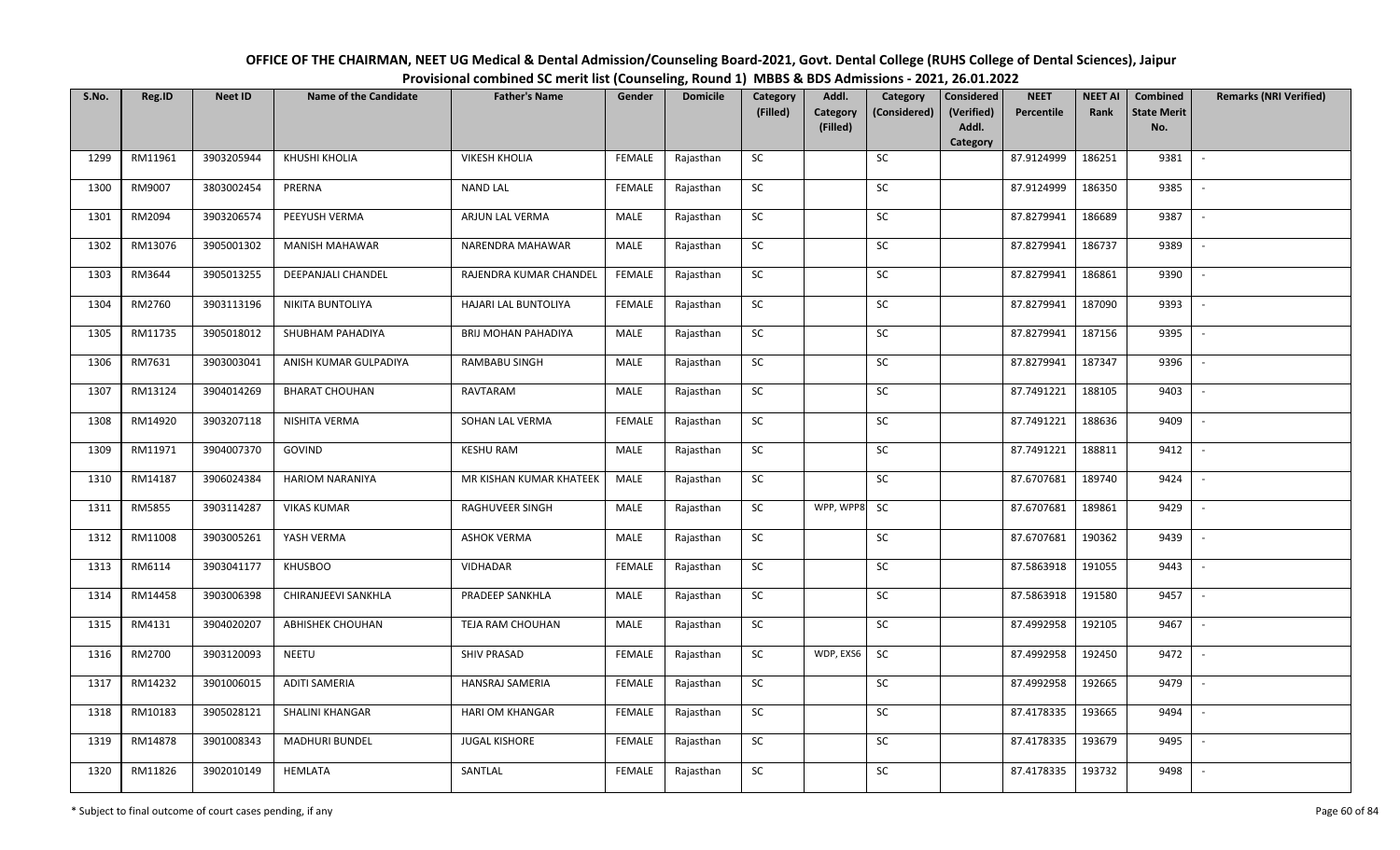| OFFICE OF THE CHAIRMAN, NEET UG Medical & Dental Admission/Counseling Board-2021, Govt. Dental College (RUHS College of Dental Sciences), Jaipur |
|--------------------------------------------------------------------------------------------------------------------------------------------------|
| Provisional combined SC merit list (Counseling, Round 1) MBBS & BDS Admissions - 2021, 26.01.2022                                                |

| S.No. | Reg.ID  | <b>Neet ID</b> | <b>Name of the Candidate</b> | <b>Father's Name</b>    | Gender        | <b>Domicile</b> | Category<br>(Filled) | Addl.<br><b>Category</b> | Category<br>(Considered) | <b>Considered</b><br>(Verified) | <b>NEET</b><br>Percentile | <b>NEET AI</b><br>Rank | Combined<br><b>State Merit</b> | <b>Remarks (NRI Verified)</b> |
|-------|---------|----------------|------------------------------|-------------------------|---------------|-----------------|----------------------|--------------------------|--------------------------|---------------------------------|---------------------------|------------------------|--------------------------------|-------------------------------|
|       |         |                |                              |                         |               |                 |                      | (Filled)                 |                          | Addl.<br>Category               |                           |                        | No.                            |                               |
| 1321  | RM2287  | 3904107052     | PANKAJ GARWA                 | KALURAM                 | MALE          | Rajasthan       | <b>SC</b>            |                          | SC                       |                                 | 87.4178335                | 194039                 | 9501                           | $\sim$                        |
| 1322  | RM9736  | 2302015242     | SAHIL SINGH                  | <b>ISHWAR SINGH</b>     | MALE          | Rajasthan       | ${\sf SC}$           |                          | SC                       |                                 | 87.4178335                | 194252                 | 9508                           |                               |
| 1323  | RM14877 | 3903007369     | <b>GAUTTAM VIJAY</b>         | <b>VIJAY RAJAN</b>      | MALE          | Rajasthan       | <b>SC</b>            |                          | SC                       |                                 | 87.3330039                | 194613                 | 9513                           | $\overline{\phantom{a}}$      |
| 1324  | RM9692  | 3904104259     | DAKSH K CHOUHAN              | DINESH K CHOUHAN        | MALE          | Rajasthan       | ${\sf SC}$           |                          | ${\sf SC}$               |                                 | 87.3330039                | 194793                 | 9515                           |                               |
| 1325  | RM2065  | 3903008115     | DEVANSHI KULDEEP             | TARA CHAND KULDEEP      | <b>FEMALE</b> | Rajasthan       | <b>SC</b>            |                          | SC                       |                                 | 87.3330039                | 195164                 | 9518                           | $\sim$                        |
| 1326  | RM1950  | 3903004143     | ANUJ KUMAR                   | SURENDRA KUMAR GOYAL    | MALE          | Rajasthan       | ${\sf SC}$           |                          | $\sf SC$                 |                                 | 87.3330039                | 195320                 | 9520                           | $\overline{\phantom{a}}$      |
| 1327  | RM2290  | 3905104416     | DEEPAK                       | RAMGOPAL                | MALE          | Rajasthan       | SC                   |                          | <b>SC</b>                |                                 | 87.3330039                | 195473                 | 9526                           | $\sim$                        |
| 1328  | RM15246 | 3903020076     | AJAY BASANWAL                | NANAK CHAND MAHAWAR     | MALE          | Rajasthan       | ${\sf SC}$           |                          | $\sf SC$                 |                                 | 87.3330039                | 195502                 | 9528                           |                               |
| 1329  | RM10517 | 3902016275     | MAMTA                        | <b>MADAN LAL</b>        | <b>FEMALE</b> | Rajasthan       | SC                   |                          | SC                       |                                 | 87.2504408                | 196294                 | 9538                           |                               |
| 1330  | RM13833 | 3905017112     | POOJA KUMARI                 | <b>MAHESH KUMAR</b>     | <b>FEMALE</b> | Rajasthan       | SC                   | WDP, EXS8                | SC                       |                                 | 87.2504408                | 196413                 | 9542                           |                               |
| 1331  | RM4466  | 2302033133     | <b>AJAY SOLANKI</b>          | OM PRAKASH              | <b>MALE</b>   | Rajasthan       | SC                   |                          | SC                       |                                 | 87.2504408                | 196613                 | 9546                           | $\overline{\phantom{a}}$      |
| 1332  | RM3677  | 3903007352     | <b>DURGESH BHUSHAN</b>       | <b>BHARAT BHUSHAN</b>   | <b>FEMALE</b> | Rajasthan       | ${\sf SC}$           |                          | ${\sf SC}$               |                                 | 87.2504408                | 196645                 | 9547                           | $\overline{\phantom{a}}$      |
| 1333  | RM14833 | 3903018253     | SURENDRA KUMAR PARSOYA       | BHAGWAN SAHAY PARSOYA   | MALE          | Rajasthan       | <b>SC</b>            |                          | <b>SC</b>                |                                 | 87.1633448                | 197053                 | 9552                           |                               |
| 1334  | RM8720  | 3905007428     | DEVANSH JATOLIA              | DINESH JATOLIA          | MALE          | Rajasthan       | SC                   |                          | SC                       |                                 | 87.1633448                | 197877                 | 9563                           |                               |
| 1335  | RM11651 | 3903104345     | <b>AVIRAL BHATI</b>          | <b>SUNIL BHATI</b>      | MALE          | Rajasthan       | <b>SC</b>            |                          | SC                       |                                 | 87.1633448                | 197910                 | 9565                           | $\overline{\phantom{a}}$      |
| 1336  | RM10664 | 3904018004     | PEER CHANDRA                 | <b>HEMA RAM</b>         | MALE          | Rajasthan       | ${\sf SC}$           |                          | SC                       |                                 | 87.0710036                | 198320                 | 9575                           | $\sim$                        |
| 1337  | RM15481 | 3905021091     | <b>KAPIL BAIRWA</b>          | SHYAM LAL BAIRWA        | MALE          | Rajasthan       | SC                   |                          | SC                       |                                 | 87.0710036                | 198666                 | 9578                           | $\sim$                        |
| 1338  | RM7723  | 3903107269     | <b>CHARU KHAJOTIA</b>        | RAVI SHANKER KHAJOTIA   | <b>FEMALE</b> | Rajasthan       | SC                   |                          | <b>SC</b>                |                                 | 87.0710036                | 198821                 | 9579                           | $\overline{\phantom{a}}$      |
| 1339  | RM5728  | 3903018300     | <b>RINKU KUMAR KHICHI</b>    | <b>BODAN LAL KHICHI</b> | MALE          | Rajasthan       | <b>SC</b>            |                          | SC                       |                                 | 87.0710036                | 199064                 | 9584                           | $\overline{\phantom{a}}$      |
| 1340  | RM2537  | 3905023202     | <b>KALPNA RAWAL</b>          | <b>HEMRAJ RAWAL</b>     | <b>FEMALE</b> | Rajasthan       | ${\sf SC}$           |                          | ${\sf SC}$               |                                 | 87.0710036                | 199068                 | 9585                           |                               |
| 1341  | RM14859 | 3903120185     | <b>GULSHAN KUMAR JATAV</b>   | DINESH CHAND JATAV      | MALE          | Rajasthan       | SC                   |                          | SC                       |                                 | 86.987793                 | 199762                 | 9591                           |                               |
| 1342  | RM9466  | 3905123027     | DAYAKANT MAURYA              | SURESH CHAND MAURYA     | <b>MALE</b>   | Rajasthan       | ${\sf SC}$           |                          | <b>SC</b>                |                                 | 86.987793                 | 199848                 | 9593                           |                               |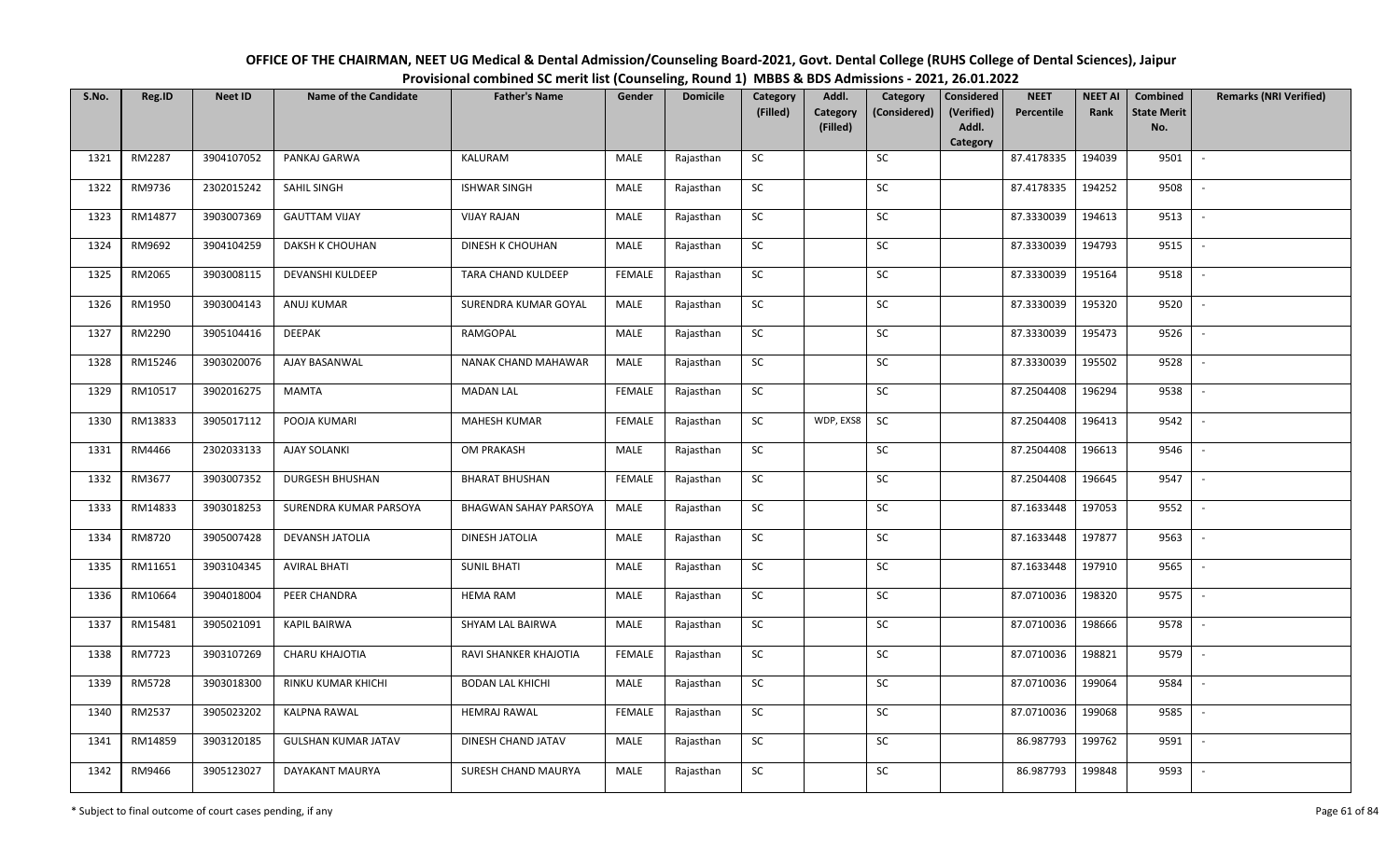| OFFICE OF THE CHAIRMAN, NEET UG Medical & Dental Admission/Counseling Board-2021, Govt. Dental College (RUHS College of Dental Sciences), Jaipur |
|--------------------------------------------------------------------------------------------------------------------------------------------------|
| Provisional combined SC merit list (Counseling, Round 1) MBBS & BDS Admissions - 2021, 26.01.2022                                                |

| S.No. | Reg.ID  | <b>Neet ID</b> | <b>Name of the Candidate</b> | <b>Father's Name</b>      | Gender        | <b>Domicile</b> | Category<br>(Filled) | Addl.<br>Category<br>(Filled) | Category<br>(Considered) | <b>Considered</b><br>(Verified)<br>Addl. | <b>NEET</b><br>Percentile | <b>NEET AI</b><br>Rank | Combined<br><b>State Merit</b><br>No. | <b>Remarks (NRI Verified)</b> |
|-------|---------|----------------|------------------------------|---------------------------|---------------|-----------------|----------------------|-------------------------------|--------------------------|------------------------------------------|---------------------------|------------------------|---------------------------------------|-------------------------------|
|       |         |                |                              |                           |               |                 |                      |                               |                          | Category                                 |                           |                        |                                       |                               |
| 1343  | RM9484  | 2303005200     | POOJA DOCHANIA               | SATISH KUMAR              | <b>FEMALE</b> | Rajasthan       | <b>SC</b>            |                               | SC                       |                                          | 86.987793                 | 200034                 | 9595                                  | $\sim$                        |
| 1344  | RM12759 | 3906004456     | RAHUL KUMAR KHATIK           | <b>BARDI CHAND KHATIK</b> | MALE          | Rajasthan       | <b>SC</b>            |                               | SC                       |                                          | 86.987793                 | 200130                 | 9600                                  |                               |
| 1345  | RM11787 | 3903102352     | SAKSHI SAGAR                 | <b>CHANDRA BHAN SAGAR</b> | <b>FEMALE</b> | Rajasthan       | SC                   |                               | SC                       |                                          | 86.987793                 | 200202                 | 9602                                  | $\overline{\phantom{a}}$      |
| 1346  | RM12958 | 3903019328     | SACHIN KUMAR TIMAN           | YADRAM                    | MALE          | Rajasthan       | SC                   |                               | SC                       |                                          | 86.9013445                | 201447                 | 9618                                  | $\overline{\phantom{a}}$      |
| 1347  | RM14954 | 3906011158     | ANJALI MEGHWAL               | AMRIT LAL MEGHWAL         | <b>FEMALE</b> | Rajasthan       | <b>SC</b>            |                               | ${\sf SC}$               |                                          | 86.9013445                | 201689                 | 9622                                  | $\sim$                        |
| 1348  | RM10811 | 3903120128     | <b>ADITI MUNDOTIYA</b>       | JAWAHAR LAL MUNDOTIYA     | <b>FEMALE</b> | Rajasthan       | ${\sf SC}$           |                               | ${\sf SC}$               |                                          | 86.9013445                | 201940                 | 9626                                  | $\sim$                        |
| 1349  | RM12818 | 3906027072     | KHUSHAL YADAV                | RAMESH CHANDRA YADAV      | MALE          | Rajasthan       | <b>SC</b>            |                               | <b>SC</b>                |                                          | 86.816515                 | 202285                 | 9630                                  | $\sim$                        |
| 1350  | RM15331 | 3903205485     | PRIYA UMARWAL                | PRAKASH UMARWAL           | <b>FEMALE</b> | Rajasthan       | SC                   |                               | SC                       |                                          | 86.816515                 | 202357                 | 9633                                  | $\overline{\phantom{a}}$      |
| 1351  | RM11994 | 4401001254     | SHIPRA BHASKAR               | AJAY BHASKAR              | <b>FEMALE</b> | Rajasthan       | SC                   |                               | SC                       |                                          | 86.816515                 | 202832                 | 9640                                  |                               |
| 1352  | RM11720 | 3903007176     | YASH VERMA                   | VINOD KUMAR VERMA         | MALE          | Rajasthan       | SC                   |                               | SC                       |                                          | 86.816515                 | 202894                 | 9643                                  | $\overline{\phantom{a}}$      |
| 1353  | RM3319  | 3903102493     | MOULLIK PACHORI              | PARMENDRA PACHORI         | MALE          | Rajasthan       | ${\sf SC}$           |                               | $\sf SC$                 |                                          | 86.816515                 | 203502                 | 9651                                  | $\sim$                        |
| 1354  | RM13808 | 3903109211     | <b>MANISHA BAKOLIA</b>       | NARENDRA BAKOLIA          | <b>FEMALE</b> | Rajasthan       | <b>SC</b>            |                               | SC                       |                                          | 86.816515                 | 203517                 | 9652                                  | $\sim$                        |
| 1355  | RM5252  | 3903102876     | <b>GURPREET SINGH</b>        | <b>SURJEET SINGH</b>      | MALE          | Rajasthan       | SC                   |                               | <b>SC</b>                |                                          | 86.7354412                | 203953                 | 9655                                  | $\overline{\phantom{a}}$      |
| 1356  | RM13236 | 3906011289     | <b>VAISHALI REGAR</b>        | <b>SURAJ MAL REGAR</b>    | <b>FEMALE</b> | Rajasthan       | SC                   |                               | SC                       |                                          | 86.7354412                | 204613                 | 9664                                  | $\sim$                        |
| 1357  | RM4522  | 3903017352     | KHUSHI GOTHWAL               | SHARWAN RAM               | <b>FEMALE</b> | Rajasthan       | SC                   |                               | SC                       |                                          | 86.7354412                | 204795                 | 9668                                  | $\overline{\phantom{a}}$      |
| 1358  | RM1065  | 3903025272     | <b>VISHAL MAHAWAT</b>        | KISHAN LAL MAHAWAT        | MALE          | Rajasthan       | ${\sf SC}$           |                               | ${\sf SC}$               |                                          | 86.6440066                | 204934                 | 9671                                  | $\sim$                        |
| 1359  | RM6408  | 3903103380     | SAKSHI RAMAN                 | PRABHU DAYAL RAMAN        | <b>FEMALE</b> | Rajasthan       | <b>SC</b>            |                               | SC                       |                                          | 86.6440066                | 205589                 | 9680                                  | $\sim$                        |
| 1360  | RM6518  | 3905013238     | SAURABH MANGAL               | RAMESHWAR NIMESH          | MALE          | Rajasthan       | SC                   |                               | SC                       |                                          | 86.6440066                | 205770                 | 9684                                  | $\sim$                        |
| 1361  | RM13223 | 3903041079     | <b>JAANSI KATARIA</b>        | <b>BALRAM KATARIA</b>     | <b>FEMALE</b> | Rajasthan       | SC                   |                               | SC                       |                                          | 86.6440066                | 205896                 | 9689                                  | $\sim$                        |
| 1362  | RM4258  | 3903015377     | <b>KSHITIJ KUMAR</b>         | <b>RAM PRASAD</b>         | MALE          | Rajasthan       | ${\sf SC}$           |                               | <b>SC</b>                |                                          | 86.6440066                | 206221                 | 9695                                  |                               |
| 1363  | RM5770  | 2001006277     | <b>KUSUM NAINWAYAN</b>       | <b>SURESH KUMAR</b>       | <b>FEMALE</b> | Rajasthan       | ${\sf SC}$           | WPP, WPP8 SC                  |                          |                                          | 86.5607959                | 207214                 | 9709                                  | $\overline{\phantom{a}}$      |
| 1364  | RM15428 | 3903105101     | REEV JEENWAL                 | <b>ASHOK JEENWAL</b>      | MALE          | Rajasthan       | ${\sf SC}$           |                               | $\sf SC$                 |                                          | 86.5607959                | 207349                 | 9714                                  |                               |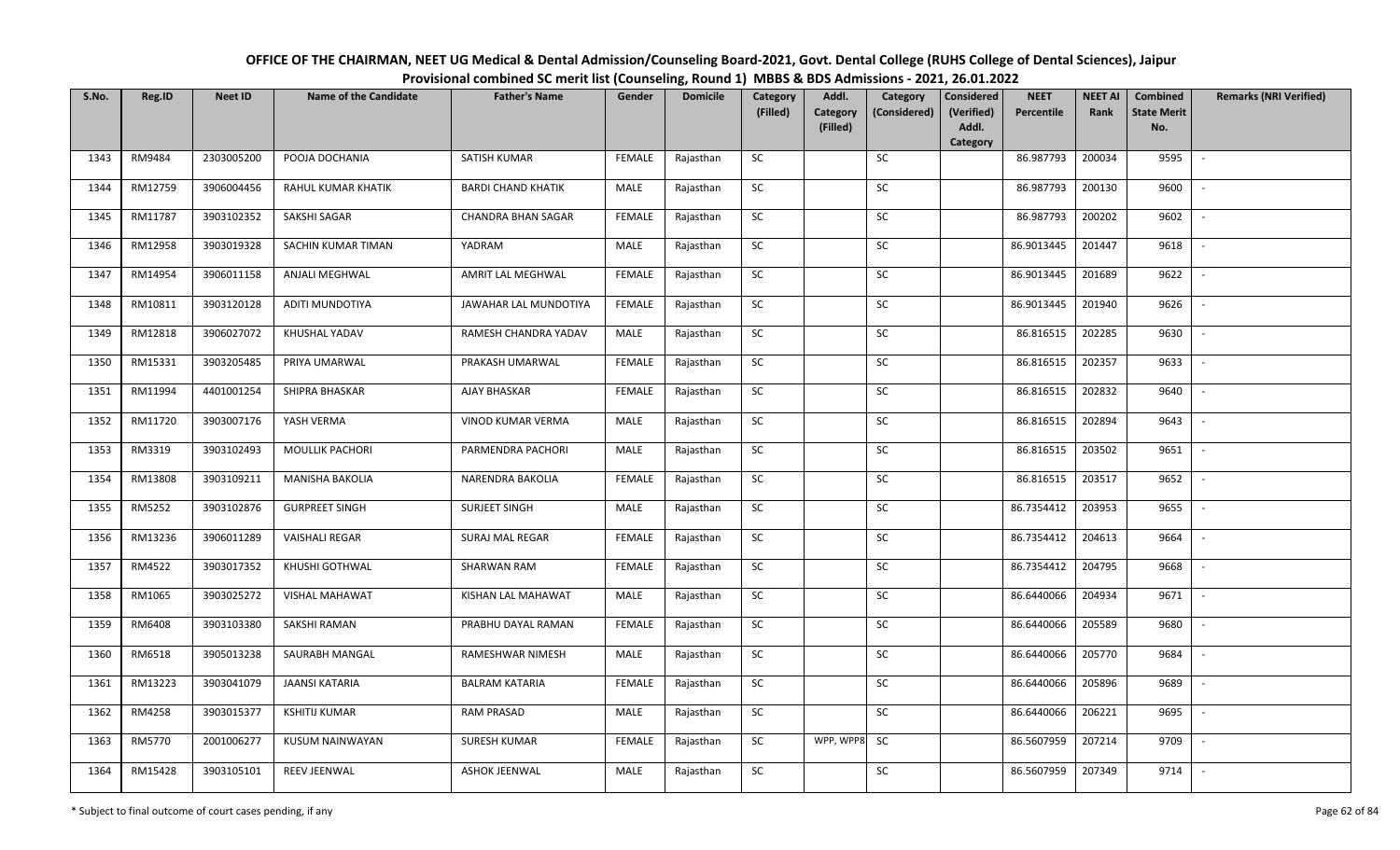| OFFICE OF THE CHAIRMAN, NEET UG Medical & Dental Admission/Counseling Board-2021, Govt. Dental College (RUHS College of Dental Sciences), Jaipur |
|--------------------------------------------------------------------------------------------------------------------------------------------------|
| Provisional combined SC merit list (Counseling, Round 1) MBBS & BDS Admissions - 2021, 26.01.2022                                                |

| S.No. | Reg.ID  | <b>Neet ID</b> | <b>Name of the Candidate</b> | <b>Father's Name</b>       | Gender        | <b>Domicile</b> | Category<br>(Filled) | Addl.<br><b>Category</b><br>(Filled) | Category<br>(Considered) | <b>Considered</b><br>(Verified)<br>Addl. | <b>NEET</b><br>Percentile | <b>NEET AI</b><br>Rank | Combined<br><b>State Merit</b><br>No. | <b>Remarks (NRI Verified)</b> |
|-------|---------|----------------|------------------------------|----------------------------|---------------|-----------------|----------------------|--------------------------------------|--------------------------|------------------------------------------|---------------------------|------------------------|---------------------------------------|-------------------------------|
|       |         |                |                              |                            |               |                 |                      |                                      |                          | Category                                 |                           |                        |                                       |                               |
| 1365  | RM9274  | 3903109059     | <b>REVIKA</b>                | NANDLAL                    | <b>FEMALE</b> | Rajasthan       | SC                   |                                      | SC                       |                                          | 86.4779738                | 208446                 | 9727                                  | $\overline{\phantom{a}}$      |
| 1366  | RM7666  | 3903202135     | OJAS DEEGWAL                 | <b>VIKAS DEEGWAL</b>       | MALE          | Rajasthan       | SC                   |                                      | SC                       |                                          | 86.3915901                | 209214                 | 9736                                  |                               |
| 1367  | RM11959 | 3902012052     | <b>GARIMA</b>                | SHISHRAM                   | <b>FEMALE</b> | Rajasthan       | <b>SC</b>            |                                      | SC                       |                                          | 86.3915901                | 209216                 | 9737                                  | $\overline{\phantom{a}}$      |
| 1368  | RM15455 | 3905114191     | <b>VISHAL MEHRA</b>          | SATYANARAYAN MEHRA         | MALE          | Rajasthan       | <b>SC</b>            |                                      | <b>SC</b>                |                                          | 86.3915901                | 210061                 | 9747                                  | $\overline{\phantom{a}}$      |
| 1369  | RM6618  | 3904104169     | ANKITA                       | <b>RAKESH KUMAR</b>        | <b>FEMALE</b> | Rajasthan       | SC                   |                                      | SC                       |                                          | 86.3042351                | 210588                 | 9753                                  | $\sim$                        |
| 1370  | RM3037  | 3905008346     | AACHARYA BHARAT              | <b>DECEMBER BERWA</b>      | MALE          | Rajasthan       | SC                   |                                      | $\sf SC$                 |                                          | 86.2108578                | 211505                 | 9758                                  | $\sim$                        |
| 1371  | RM5551  | 3903038177     | MANISHA                      | <b>HARJEET SINGH</b>       | <b>FEMALE</b> | Rajasthan       | SC                   |                                      | SC                       |                                          | 86.2108578                | 211730                 | 9761                                  | $\overline{\phantom{a}}$      |
| 1372  | RM15781 | 3901014024     | HARISH KUMAR JINGAR          | POONAM CHAND JINGAR        | MALE          | Rajasthan       | <b>SC</b>            |                                      | <b>SC</b>                |                                          | 86.2108578                | 212306                 | 9770                                  |                               |
| 1373  | RM14817 | 3903118147     | PRATIKSHA                    | <b>ASHOK KUMAR</b>         | <b>FEMALE</b> | Rajasthan       | ${\sf SC}$           |                                      | ${\sf SC}$               |                                          | 86.2108578                | 212526                 | 9777                                  |                               |
| 1374  | RM12349 | 3906003206     | KALPESH BISWAS               | <b>SWAPEN BISWAS</b>       | <b>MALE</b>   | Rajasthan       | SC                   |                                      | SC                       |                                          | 86.2108578                | 212549                 | 9778                                  | $\overline{\phantom{a}}$      |
| 1375  | RM9364  | 3903004037     | TUNGARIA KANISHKA MANOJ      | MANOJ                      | <b>FEMALE</b> | Rajasthan       | ${\sf SC}$           |                                      | SC                       |                                          | 86.1259635                | 213275                 | 9786                                  | $\sim$                        |
| 1376  | RM12435 | 3903019382     | NIRMALA KUMARI               | <b>RAMKUMAR SINGH</b>      | <b>FEMALE</b> | Rajasthan       | <b>SC</b>            |                                      | SC                       |                                          | 86.1259635                | 213320                 | 9787                                  | $\overline{\phantom{a}}$      |
| 1377  | RM4482  | 3901003293     | NAVEEN KUMAR HARSALIA        | <b>CHETAN KUMAR</b>        | MALE          | Rajasthan       | <b>SC</b>            |                                      | <b>SC</b>                |                                          | 86.1259635                | 214100                 | 9797                                  |                               |
| 1378  | RM5731  | 3902005112     | <b>BHUPENDER NAYAK</b>       | KISHANA RAM NAYAK          | <b>MALE</b>   | Rajasthan       | SC                   |                                      | SC                       |                                          | 86.0423643                | 214818                 | 9813                                  | $\sim$                        |
| 1379  | RM11936 | 3903109469     | NISHA DEADA                  | <b>GAUTAM CHAND DEVADA</b> | <b>FEMALE</b> | Rajasthan       | SC                   |                                      | SC                       |                                          | 86.0423643                | 215110                 | 9817                                  | $\overline{\phantom{a}}$      |
| 1380  | RM13489 | 3904006074     | PRATHAM LAKHAN               | VINOD KUMAR LAKHAN         | MALE          | Rajasthan       | ${\sf SC}$           |                                      | SC                       |                                          | 85.9561748                | 216202                 | 9828                                  | $\sim$                        |
| 1381  | RM7306  | 3902018060     | <b>ABHISHEK PARIHAR</b>      | <b>NANURAM PARIHAR</b>     | MALE          | Rajasthan       | SC                   |                                      | $\sf SC$                 |                                          | 85.9561748                | 216778                 | 9838                                  | $\overline{\phantom{a}}$      |
| 1382  | RM8193  | 3904023225     | ARVIND KODECHA               | NIRBHA RAM KODECHA         | MALE          | Rajasthan       | SC                   |                                      | SC                       |                                          | 85.8651288                | 216942                 | 9841                                  | $\overline{\phantom{a}}$      |
| 1383  | RM13816 | 3904112181     | RAVINDRA KHEMADA             | NARSINGH RAM KHEMADA       | MALE          | Rajasthan       | <b>SC</b>            |                                      | <b>SC</b>                |                                          | 85.7688375                | 218434                 | 9862                                  |                               |
| 1384  | RM7226  | 3110113073     | <b>JANTA UJRPURIA</b>        | ANNARAM UJRPURIA           | <b>FEMALE</b> | Rajasthan       | ${\sf SC}$           |                                      | ${\sf SC}$               |                                          | 85.7688375                | 218465                 | 9864                                  |                               |
| 1385  | RM8442  | 3903022147     | MUKUT BIHARI JATAV           | RAMNIVASH JATAV            | MALE          | Rajasthan       | SC                   |                                      | SC                       |                                          | 85.7688375                | 218498                 | 9865                                  |                               |
| 1386  | RM15818 | 3906006194     | <b>BHAVESH KUMAR</b>         | SAJJAN KUMAR               | MALE          | Rajasthan       | ${\sf SC}$           |                                      | <b>SC</b>                |                                          | 85.7688375                | 219243                 | 9870                                  |                               |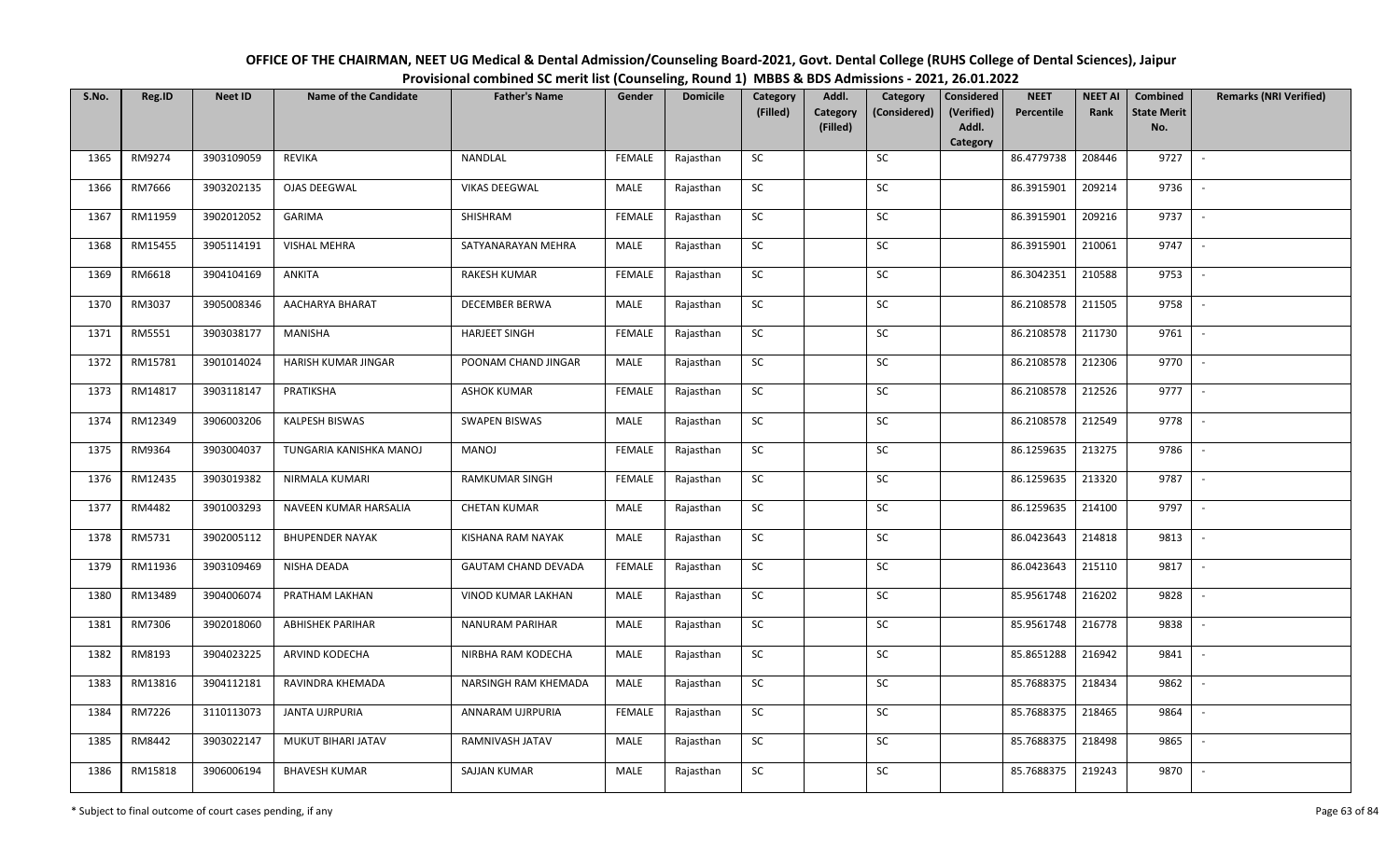| OFFICE OF THE CHAIRMAN, NEET UG Medical & Dental Admission/Counseling Board-2021, Govt. Dental College (RUHS College of Dental Sciences), Jaipur |
|--------------------------------------------------------------------------------------------------------------------------------------------------|
| Provisional combined SC merit list (Counseling, Round 1) MBBS & BDS Admissions - 2021, 26.01.2022                                                |

| S.No. | Reg.ID  | <b>Neet ID</b> | <b>Name of the Candidate</b> | <b>Father's Name</b>      | Gender        | <b>Domicile</b> | Category<br>(Filled) | Addl.<br>Category | Category<br>(Considered) | <b>Considered</b><br>(Verified) | <b>NEET</b><br>Percentile | <b>NEET AI</b><br>Rank | Combined<br><b>State Merit</b> | <b>Remarks (NRI Verified)</b> |
|-------|---------|----------------|------------------------------|---------------------------|---------------|-----------------|----------------------|-------------------|--------------------------|---------------------------------|---------------------------|------------------------|--------------------------------|-------------------------------|
|       |         |                |                              |                           |               |                 |                      | (Filled)          |                          | Addl.<br>Category               |                           |                        | No.                            |                               |
| 1387  | RM13143 | 3901010086     | POOJA MEGHVANSHI             | RAMDHAN MEGHVANSHI        | <b>FEMALE</b> | Rajasthan       | SC                   |                   | SC                       |                                 | 85.7688375                | 219297                 | 9871                           | $\sim$                        |
| 1388  | RM7538  | 3903001015     | <b>MADHVI DULARA</b>         | NARENDRA KUMAR DULARA     | <b>FEMALE</b> | Rajasthan       | SC                   |                   | SC                       |                                 | 85.7688375                | 219382                 | 9873                           |                               |
| 1389  | RM11730 | 3905105330     | <b>ROHAN PARIHAR</b>         | CHANDRA PRAKASH PARIHAR   | MALE          | Rajasthan       | SC                   |                   | SC                       |                                 | 85.6823243                | 219838                 | 9881                           | $\overline{\phantom{a}}$      |
| 1390  | RM13266 | 3903038043     | KOMAL DEEGWAL                | KAILASH CHAND DEEGWAL     | <b>FEMALE</b> | Rajasthan       | <b>SC</b>            |                   | <b>SC</b>                |                                 | 85.6823243                | 220278                 | 9888                           | $\overline{\phantom{a}}$      |
| 1391  | RM5156  | 3901002013     | YASH SONKRIWAL               | MANGAL MURTI SONKRIWAL    | MALE          | Rajasthan       | SC                   |                   | SC                       |                                 | 85.6823243                | 220335                 | 9889                           | $\sim$                        |
| 1392  | RM13264 | 3903127008     | <b>AMAN ARYA</b>             | SATYAPAL ARYA             | <b>FEMALE</b> | Rajasthan       | SC                   | WPP, WPP8         | <b>SC</b>                |                                 | 85.6823243                | 221057                 | 9900                           | $\sim$                        |
| 1393  | RM11548 | 3903102800     | SHALU SAMARIYA               | SHRIRAM SAMARIYA          | <b>FEMALE</b> | Rajasthan       | ${\sf SC}$           |                   | <b>SC</b>                |                                 | 85.594516                 | 221184                 | 9901                           | $\overline{\phantom{a}}$      |
| 1394  | RM15388 | 3905001326     | <b>ABHISHEK PANWAR</b>       | RAJESH PANWAR             | MALE          | Rajasthan       | SC                   |                   | SC                       |                                 | 85.594516                 | 221262                 | 9902                           |                               |
| 1395  | RM14597 | 3905118037     | NEETU MEGHWAL                | MAHAVEER MEGHWAL          | <b>FEMALE</b> | Rajasthan       | SC                   |                   | <b>SC</b>                |                                 | 85.594516                 | 221376                 | 9905                           |                               |
| 1396  | RM15576 | 3903213136     | <b>ANKITA PALIWAL</b>        | KHYALIRAM PALIWAL         | <b>FEMALE</b> | Rajasthan       | ${\sf SC}$           |                   | SC                       |                                 | 85.594516                 | 221491                 | 9906                           | $\sim$                        |
| 1397  | RM10827 | 3904113328     | <b>AANCHAL SAMRIYA</b>       | RAMESH CHANDRA SAMRIYA    | <b>FEMALE</b> | Rajasthan       | SC                   |                   | SC                       |                                 | 85.594516                 | 221658                 | 9909                           | $\overline{\phantom{a}}$      |
| 1398  | RM4574  | 3905121076     | CHITRA VERMA                 | RAM KISHAN REGAR          | <b>FEMALE</b> | Rajasthan       | ${\sf SC}$           |                   | <b>SC</b>                |                                 | 85.594516                 | 221966                 | 9912                           | $\sim$                        |
| 1399  | RM7117  | 3903231213     | SHEKHAR DAYMA                | <b>MAKKHAN LAL</b>        | MALE          | Rajasthan       | <b>SC</b>            |                   | SC                       |                                 | 85.5054126                | 222654                 | 9920                           | $\overline{\phantom{a}}$      |
| 1400  | RM13753 | 3903036120     | AKHIL AMBESH                 | RAJESH AMBESH             | MALE          | Rajasthan       | SC                   |                   | <b>SC</b>                |                                 | 85.5054126                | 222717                 | 9922                           | $\overline{\phantom{a}}$      |
| 1401  | RM1588  | 3903107147     | RASHMI MEHRA                 | VIRENDRA KUMAR MEHRA      | <b>FEMALE</b> | Rajasthan       | ${\sf SC}$           |                   | $\sf SC$                 |                                 | 85.5054126                | 222899                 | 9924                           | $\overline{\phantom{a}}$      |
| 1402  | RM6662  | 3905017032     | SHIKHA MAHAWAR               | JAGDISH SINGH BAGORIYA    | <b>FEMALE</b> | Rajasthan       | <b>SC</b>            |                   | SC                       |                                 | 85.5054126                | 223210                 | 9927                           | $\mathbb{L}$                  |
| 1403  | RM2622  | 3904004364     | <b>RAHUL TANWAR</b>          | <b>BHARAT KUMAR</b>       | MALE          | Rajasthan       | ${\sf SC}$           |                   | $\sf SC$                 |                                 | 85.5054126                | 223350                 | 9929                           | $\mathbb{L}$                  |
| 1404  | RM2027  | 3901005178     | RISHABH                      | MAHENDRA KUMAR            | MALE          | Rajasthan       | SC                   |                   | SC                       |                                 | 85.5054126                | 223461                 | 9931                           | $\mathbb{L}$                  |
| 1405  | RM9793  | 3903008286     | DEVENDRA ASWAL               | RAJENDRA PRASAD           | MALE          | Rajasthan       | SC                   |                   | SC                       |                                 | 85.5054126                | 223643                 | 9934                           | $\overline{\phantom{a}}$      |
| 1406  | RM14793 | 3903233265     | MANISHA CHAWLA               | JAI PRAKASH CHAWLA        | <b>FEMALE</b> | Rajasthan       | SC                   |                   | ${\sf SC}$               |                                 | 85.4172805                | 224041                 | 9939                           |                               |
| 1407  | RM3227  | 3901002339     | <b>ANJALI BALOT</b>          | <b>SURESH KUMAR</b>       | <b>FEMALE</b> | Rajasthan       | <b>SC</b>            |                   | <b>SC</b>                |                                 | 85.4172805                | 224057                 | 9940                           | $\overline{\phantom{a}}$      |
| 1408  | RM1240  | 3905001205     | YAGVENDRA DEVRA              | <b>GIRDHARI LAL DEVRA</b> | MALE          | Rajasthan       | ${\sf SC}$           |                   | SC                       |                                 | 85.4172805                | 224292                 | 9943                           | $\overline{\phantom{a}}$      |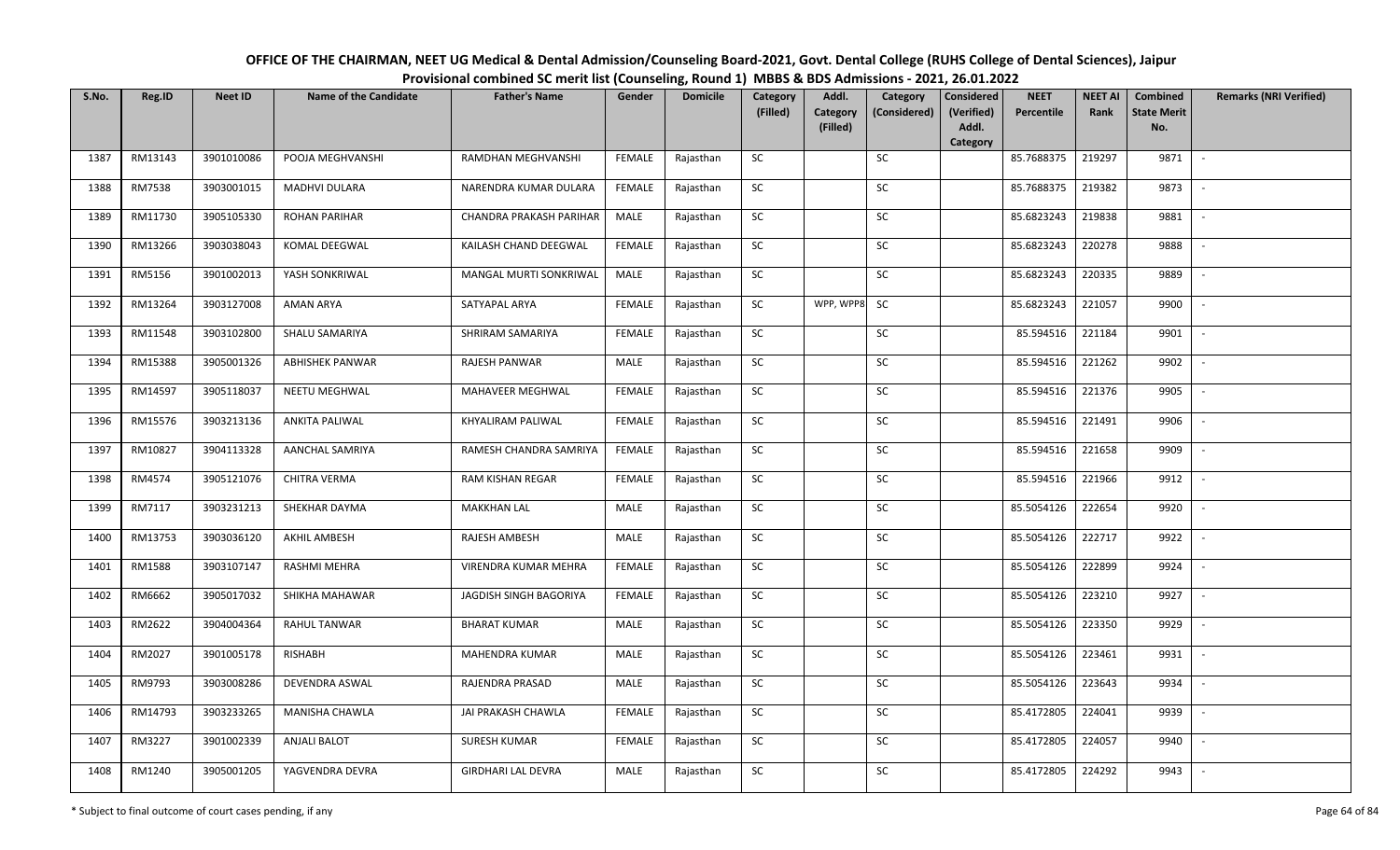| OFFICE OF THE CHAIRMAN, NEET UG Medical & Dental Admission/Counseling Board-2021, Govt. Dental College (RUHS College of Dental Sciences), Jaipur |
|--------------------------------------------------------------------------------------------------------------------------------------------------|
| Provisional combined SC merit list (Counseling, Round 1) MBBS & BDS Admissions - 2021, 26.01.2022                                                |

| S.No. | Reg.ID  | <b>Neet ID</b> | <b>Name of the Candidate</b> | <b>Father's Name</b>         | Gender        | <b>Domicile</b> | Category<br>(Filled) | Addl.<br><b>Category</b> | Category<br>(Considered) | <b>Considered</b><br>(Verified) | <b>NEET</b><br>Percentile | <b>NEET AI</b><br>Rank | Combined<br><b>State Merit</b> | <b>Remarks (NRI Verified)</b> |
|-------|---------|----------------|------------------------------|------------------------------|---------------|-----------------|----------------------|--------------------------|--------------------------|---------------------------------|---------------------------|------------------------|--------------------------------|-------------------------------|
|       |         |                |                              |                              |               |                 |                      | (Filled)                 |                          | Addl.<br>Category               |                           |                        | No.                            |                               |
| 1409  | RM1121  | 2001102117     | <b>KUMARI SAPNA</b>          | SAGAR MAL                    | <b>FEMALE</b> | Rajasthan       | SC                   |                          | SC                       |                                 | 85.4172805                | 224347                 | 9944                           |                               |
| 1410  | RM10884 | 3906005339     | NARENDRA KUMAR TARUNGARIYA   | <b>SHANKAR LAL</b>           | MALE          | Rajasthan       | SC                   |                          | <b>SC</b>                |                                 | 85.4172805                | 224709                 | 9949                           |                               |
| 1411  | RM12474 | 3903031337     | RAHUL                        | TARA CHAND                   | <b>MALE</b>   | Rajasthan       | SC                   |                          | SC                       |                                 | 85.3198236                | 225976                 | 9961                           |                               |
| 1412  | RM13287 | 3903116069     | PRIYANKA                     | <b>BUDHRAM</b>               | <b>FEMALE</b> | Rajasthan       | SC                   |                          | SC                       |                                 | 85.3198236                | 226318                 | 9965                           |                               |
| 1413  | RM4938  | 3903202500     | DEVARTH DEV YADAV            | YOGENDRA SINGH YADAV         | MALE          | Rajasthan       | SC                   |                          | ${\sf SC}$               |                                 | 85.3198236                | 226667                 | 9972                           | $\sim$                        |
| 1414  | RM11592 | 3901018107     | PANKAJ NAGAR                 | OM PRAKASH NAGAR             | MALE          | Rajasthan       | ${\sf SC}$           |                          | ${\sf SC}$               |                                 | 85.2298136                | 227106                 | 9977                           | $\overline{\phantom{a}}$      |
| 1415  | RM6960  | 3903005094     | PRIYANSHI VERMA              | JAGDISH BALAI                | <b>FEMALE</b> | Rajasthan       | SC                   |                          | SC                       |                                 | 85.2298136                | 227401                 | 9980                           |                               |
| 1416  | RM13261 | 3906003017     | AAROHI GANDHARVA             | <b>LALIT GANDHARVA</b>       | <b>FEMALE</b> | Rajasthan       | SC                   |                          | SC                       |                                 | 85.2298136                | 227623                 | 9983                           | $\overline{\phantom{a}}$      |
| 1417  | RM2348  | 3904018111     | CHHAGNA RAM                  | <b>RENWAT RAM</b>            | MALE          | Rajasthan       | SC                   | WDP, EXS6                | <b>SC</b>                |                                 | 85.2298136                | 227646                 | 9985                           |                               |
| 1418  | RM12162 | 3905009256     | <b>GUNJAN MEHRA</b>          | RAJESH MEHRA                 | <b>FEMALE</b> | Rajasthan       | SC                   |                          | SC                       |                                 | 85.2298136                | 227809                 | 9988                           |                               |
| 1419  | RM11555 | 1702005327     | <b>VIVEK REGAR</b>           | <b>KEWAL CHAND REGAR</b>     | MALE          | Rajasthan       | ${\sf SC}$           |                          | SC                       |                                 | 85.1388971                | 228764                 | 9998                           | $\overline{\phantom{a}}$      |
| 1420  | RM5364  | 3906005317     | KINSHUL PANWAR               | RAJESH KUMAR                 | MALE          | Rajasthan       | SC                   |                          | SC                       |                                 | 85.1388971                | 229170                 | 10005                          |                               |
| 1421  | RM3164  | 3903209041     | NIMIKA                       | HARI MOHAN BAIRWA            | <b>FEMALE</b> | Rajasthan       | SC                   |                          | SC                       |                                 | 85.1388971                | 229231                 | 10007                          |                               |
| 1422  | RM3654  | 3903117122     | <b>ANKUR BHOOKAL</b>         | <b>SUSHIL KUMAR</b>          | <b>MALE</b>   | Rajasthan       | SC                   |                          | SC                       |                                 | 85.0475272                | 229764                 | 10012                          | $\overline{\phantom{a}}$      |
| 1423  | RM13186 | 3901013200     | <b>MANSI BALOTIYA</b>        | SHANTI LAL BALOTIYA          | <b>FEMALE</b> | Rajasthan       | SC                   |                          | SC                       |                                 | 85.0475272                | 230141                 | 10018                          |                               |
| 1424  | RM7399  | 2001204073     | <b>DEVENDER</b>              | <b>KANHAIYA LAL</b>          | MALE          | Rajasthan       | ${\sf SC}$           |                          | ${\sf SC}$               |                                 | 85.0475272                | 230476                 | 10023                          | $\sim$                        |
| 1425  | RM2291  | 3901014140     | DIVYANSH SINGH BARNWAL       | <b>BHAGWAN SINGH BARNWAL</b> | MALE          | Rajasthan       | SC                   |                          | SC                       |                                 | 85.0475272                | 230562                 | 10024                          | $\overline{\phantom{a}}$      |
| 1426  | RM14547 | 3904109118     | <b>DUSHYANT KUMAR</b>        | <b>GANPAT LAL</b>            | MALE          | Rajasthan       | <b>SC</b>            |                          | SC                       |                                 | 84.954668                 | 232290                 | 10043                          | $\overline{\phantom{a}}$      |
| 1427  | RM8763  | 3904102168     | YOGENDER RODHA               | OMBEER SINGH RODHA           | <b>MALE</b>   | Rajasthan       | SC                   |                          | SC                       |                                 | 84.8563046                | 232466                 | 10047                          | $\overline{\phantom{a}}$      |
| 1428  | RM3862  | 3905004063     | <b>NEHA SALVI</b>            | <b>HAJARI LAL SALVI</b>      | <b>FEMALE</b> | Rajasthan       | SC                   |                          | SC                       |                                 | 84.8563046                | 233160                 | 10054                          |                               |
| 1429  | RM13893 | 3903203526     | <b>NANDINI VIJAY</b>         | HEMANT KUMAR VIJAY           | FEMALE        | Rajasthan       | SC                   |                          | ${\sf SC}$               |                                 | 84.8563046                | 233610                 | 10058                          |                               |
| 1430  | RM15300 | 3904001176     | <b>JIYA CHAWLA</b>           | RAVINDRA KUMAR CHAWLA        | FEMALE        | Rajasthan       | ${\sf SC}$           |                          | ${\sf SC}$               |                                 | 84.7648052                | 234874                 | 10070                          |                               |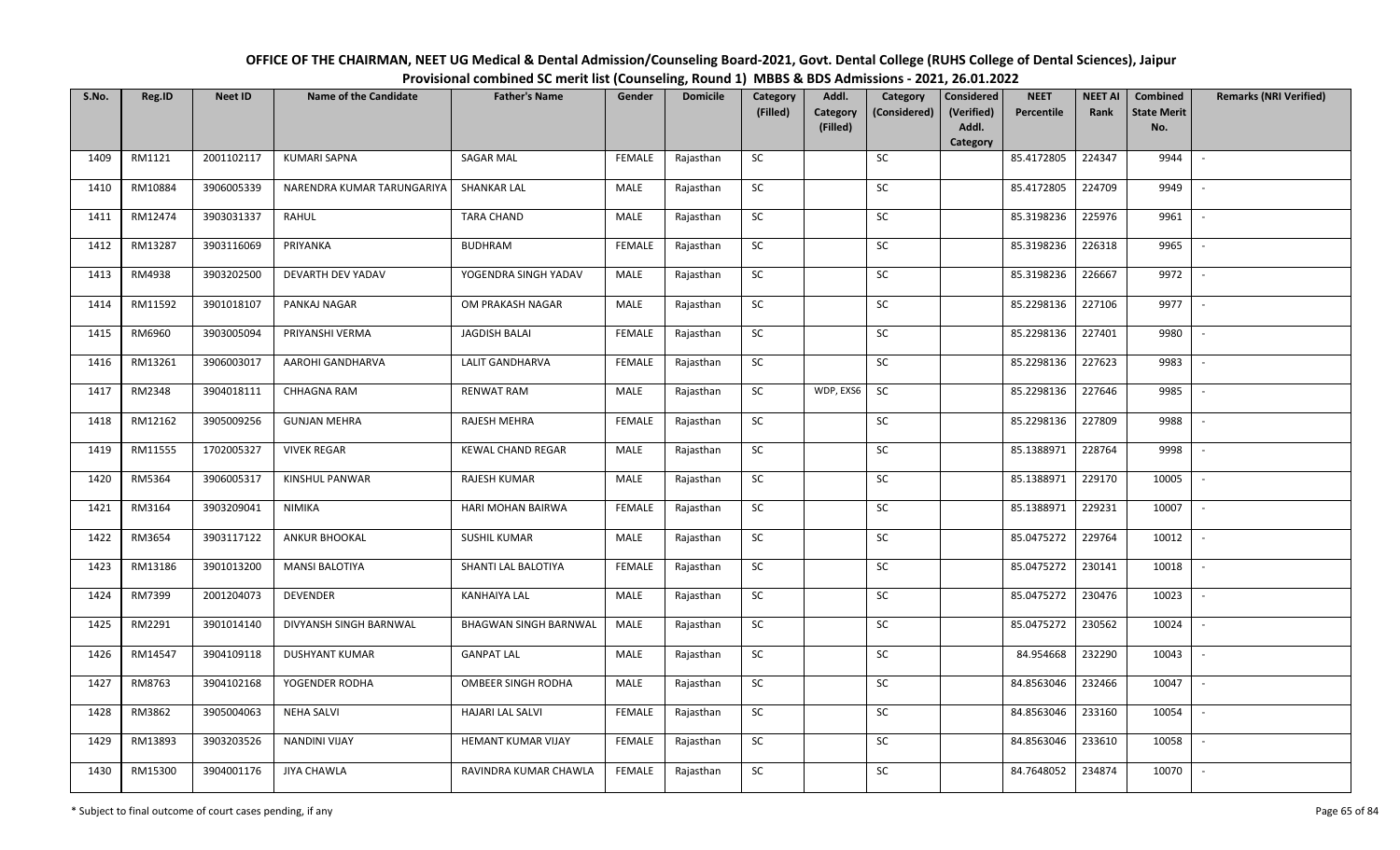| OFFICE OF THE CHAIRMAN, NEET UG Medical & Dental Admission/Counseling Board-2021, Govt. Dental College (RUHS College of Dental Sciences), Jaipur |
|--------------------------------------------------------------------------------------------------------------------------------------------------|
| Provisional combined SC merit list (Counseling, Round 1) MBBS & BDS Admissions - 2021, 26.01.2022                                                |

| S.No. | Reg.ID  | <b>Neet ID</b> | <b>Name of the Candidate</b> | <b>Father's Name</b>              | Gender        | <b>Domicile</b> | Category   | Addl.                | Category     | <b>Considered</b>   | <b>NEET</b> | <b>NEET AI</b> | <b>Combined</b>           | <b>Remarks (NRI Verified)</b> |
|-------|---------|----------------|------------------------------|-----------------------------------|---------------|-----------------|------------|----------------------|--------------|---------------------|-------------|----------------|---------------------------|-------------------------------|
|       |         |                |                              |                                   |               |                 | (Filled)   | Category<br>(Filled) | (Considered) | (Verified)<br>Addl. | Percentile  | Rank           | <b>State Merit</b><br>No. |                               |
|       |         |                |                              |                                   |               |                 |            |                      |              | Category            |             |                |                           |                               |
| 1431  | RM1211  | 3906027013     | <b>BHOLE SHANKAR YADAV</b>   | SATYANARAYAN YADAV                | MALE          | Rajasthan       | SC         |                      | <b>SC</b>    |                     | 84.672464   | 235638         | 10081                     | $\sim$                        |
| 1432  | RM13845 | 3903115292     | SHASHI KATARIYA              | <b>BHAAG CHAND KATARIYA</b>       | MALE          | Rajasthan       | <b>SC</b>  |                      | SC           |                     | 84.578763   | 236889         | 10100                     | $\sim$                        |
| 1433  | RM11589 | 3903025018     | ANKESH CHANDRA KOYAL         | RAMESH CHANDRA KOYAL              | MALE          | Rajasthan       | SC         |                      | SC           |                     | 84.578763   | 237069         | 10103                     | $\overline{\phantom{a}}$      |
| 1434  | RM10481 | 3905111163     | <b>NARESH KUMAR</b>          | <b>JETHA RAM</b>                  | MALE          | Rajasthan       | ${\sf SC}$ | WPP, WPP8            | SC           |                     | 84.578763   | 237238         | 10105                     | $\overline{\phantom{0}}$      |
| 1435  | RM7849  | 3901014077     | AARTI MEGHWANSHI             | SHIVRAJ MEGHWANSHI                | <b>FEMALE</b> | Rajasthan       | <b>SC</b>  |                      | SC           |                     | 84.578763   | 237241         | 10106                     | $\overline{\phantom{a}}$      |
| 1436  | RM2614  | 3901001127     | ADITYA BAYLA                 | <b>VIJAY KUMAR BAYLA</b>          | MALE          | Rajasthan       | SC         |                      | SC           |                     | 84.578763   | 237895         | 10116                     | $\mathbb{L}$                  |
| 1437  | RM15399 | 3904019152     | SHWETA MEGHWAL               | RAJENDRA MEGHWAL                  | <b>FEMALE</b> | Rajasthan       | SC         |                      | <b>SC</b>    |                     | 84.4882349  | 238277         | 10120                     | $\mathbb{L}$                  |
| 1438  | RM6490  | 3903114241     | <b>DIVYA RATIYA</b>          | OM PRAKASH RATIYA                 | <b>FEMALE</b> | Rajasthan       | SC         |                      | SC           |                     | 84.4882349  | 238706         | 10128                     | $\overline{\phantom{a}}$      |
| 1439  | RM14331 | 3903012418     | VISHAL RAISWAL               | YOG RAJ RAISWAL                   | MALE          | Rajasthan       | ${\sf SC}$ |                      | SC           |                     | 84.4882349  | 238842         | 10130                     |                               |
| 1440  | RM11074 | 3901017058     | HITESH KUMAR GHADORWAL       | <b>HEERA LAL</b>                  | MALE          | Rajasthan       | ${\sf SC}$ |                      | SC           |                     | 84.4882349  | 238922         | 10132                     | $\overline{\phantom{a}}$      |
| 1441  | RM15336 | 3110013320     | SAPNA REXWAL                 | <b>SHRI KISHAN</b>                | <b>FEMALE</b> | Rajasthan       | <b>SC</b>  |                      | <b>SC</b>    |                     | 84.4882349  | 239070         | 10135                     | $\overline{\phantom{a}}$      |
| 1442  | RM8201  | 2001121264     | PRAGYA KHAIRWAL              | <b>SUNIL KHAIRWAL</b>             | <b>FEMALE</b> | Rajasthan       | SC         |                      | SC           |                     | 84.3881231  | 239561         | 10140                     | $\sim$                        |
| 1443  | RM13357 | 3903040037     | <b>VIRENDRA MAHAWAR</b>      | <b>MANOHAR LAL KOLI</b>           | MALE          | Rajasthan       | SC         |                      | SC           |                     | 84.3881231  | 240883         | 10151                     | $\blacksquare$                |
| 1444  | RM11939 | 3903115400     | <b>KIRTI SANKHLA</b>         | LAXMAN SANKHLA                    | <b>FEMALE</b> | Rajasthan       | SC         |                      | ${\sf SC}$   |                     | 84.2921556  | 241202         | 10155                     | $\overline{\phantom{a}}$      |
| 1445  | RM4413  | 2301004500     | <b>ASHU PALIWAL</b>          | SHYAM LAL PALIWAL                 | <b>FEMALE</b> | Rajasthan       | SC         |                      | SC           |                     | 84.2921556  | 241661         | 10162                     | $\overline{\phantom{a}}$      |
| 1446  | RM5612  | 3906006147     | KAREENA KANDARA              | RAJESH KANDARA                    | <b>FEMALE</b> | Rajasthan       | SC         |                      | ${\sf SC}$   |                     | 84.2921556  | 241786         | 10164                     | $\sim$                        |
| 1447  | RM6902  | 3902003157     | <b>DIVYA KUMARI</b>          | <b>INDER SINGH ABUSARIA</b>       | <b>FEMALE</b> | Rajasthan       | <b>SC</b>  |                      | SC           |                     | 84.2921556  | 241803         | 10165                     | $\sim$                        |
| 1448  | RM1249  | 3901007229     | DIVYANSHU BINAWRA            | MAHAVEER PRASAD<br><b>BINAWRA</b> | MALE          | Rajasthan       | SC         |                      | <b>SC</b>    |                     | 84.1988431  | 243940         | 10190                     | $\overline{\phantom{a}}$      |
| 1449  | RM14499 | 3903217084     | <b>NEERAJ GOTHWAL</b>        | SURESH KUMAR GOTHWAL              | MALE          | Rajasthan       | <b>SC</b>  |                      | <b>SC</b>    |                     | 84.1026813  | 244121         | 10192                     | $\overline{\phantom{a}}$      |
| 1450  | RM12690 | 3906005225     | UDAY KUMAR RACHHOYA          | <b>NAND LAL</b>                   | MALE          | Rajasthan       | SC         |                      | <b>SC</b>    |                     | 84.1026813  | 244722         | 10202                     |                               |
| 1451  | RM11933 | 3903017193     | <b>MUNESH KUMAR</b>          | RADHE SHYAM                       | MALE          | Rajasthan       | <b>SC</b>  |                      | SC           |                     | 84.1026813  | 245360         | 10210                     | $\sim$                        |
| 1452  | RM12565 | 3903209422     | ARCHANA KUMARI               | SATISH KUMAR                      | <b>FEMALE</b> | Rajasthan       | <b>SC</b>  |                      | SC           |                     | 84.1026813  | 245399         | 10212                     |                               |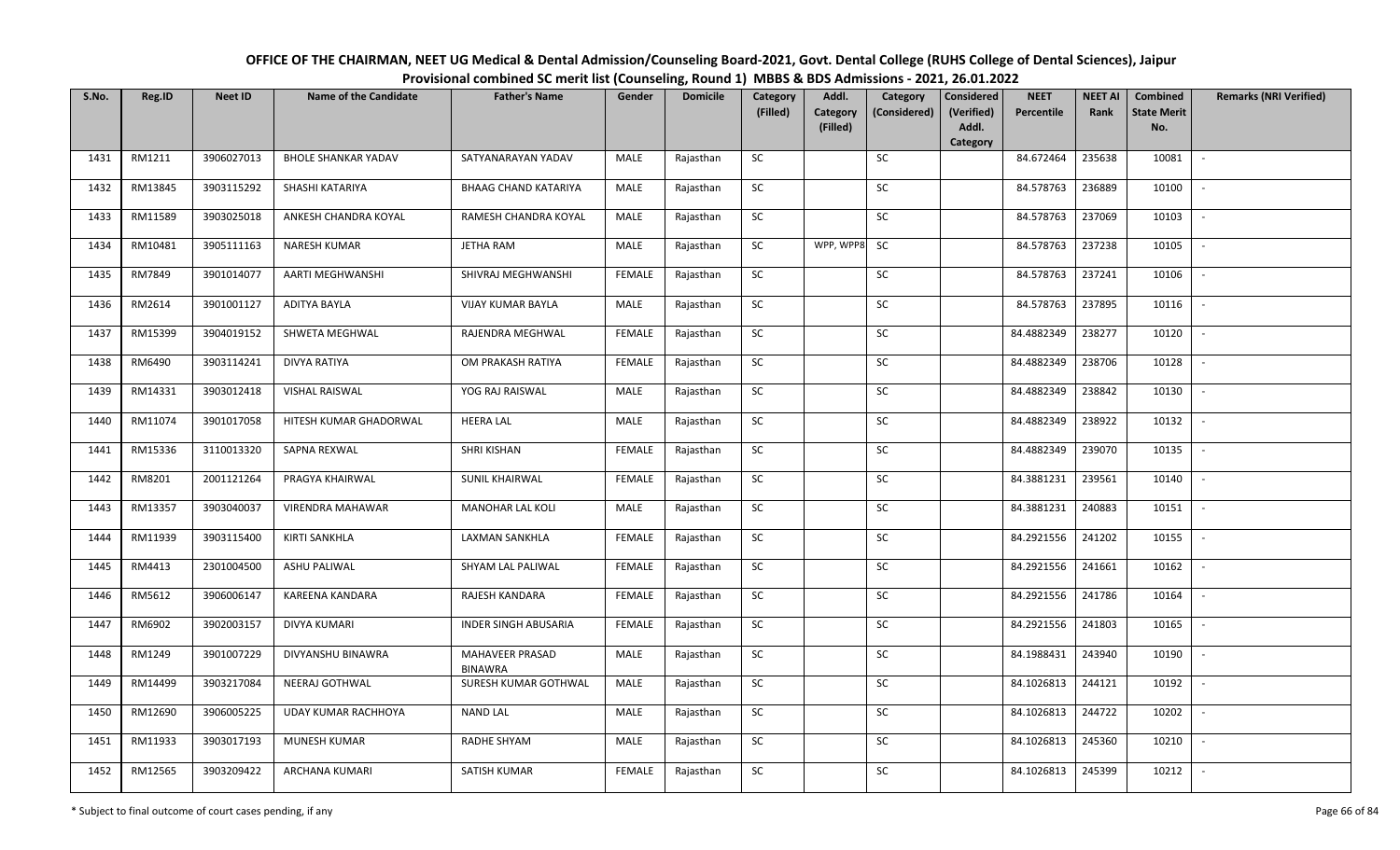| OFFICE OF THE CHAIRMAN, NEET UG Medical & Dental Admission/Counseling Board-2021, Govt. Dental College (RUHS College of Dental Sciences), Jaipur |
|--------------------------------------------------------------------------------------------------------------------------------------------------|
| Provisional combined SC merit list (Counseling, Round 1) MBBS & BDS Admissions - 2021, 26.01.2022                                                |

| S.No. | Reg.ID  | <b>Neet ID</b> | <b>Name of the Candidate</b> | <b>Father's Name</b>    | Gender        | <b>Domicile</b> | Category<br>(Filled) | Addl.<br>Category | Category<br>(Considered) | <b>Considered</b><br>(Verified) | <b>NEET</b><br>Percentile | <b>NEET AI</b><br>Rank | <b>Combined</b><br><b>State Merit</b> | <b>Remarks (NRI Verified)</b> |
|-------|---------|----------------|------------------------------|-------------------------|---------------|-----------------|----------------------|-------------------|--------------------------|---------------------------------|---------------------------|------------------------|---------------------------------------|-------------------------------|
|       |         |                |                              |                         |               |                 |                      | (Filled)          |                          | Addl.<br>Category               |                           |                        | No.                                   |                               |
| 1453  | RM5944  | 3906019042     | SHARDA NOGIYA                | MANGI LAL NOGIYA        | <b>FEMALE</b> | Rajasthan       | <b>SC</b>            |                   | SC                       |                                 | 83.9097103                | 247067                 | 10228                                 | $\sim$                        |
| 1454  | RM1474  | 2001208429     | <b>HIMANSHI</b>              | RAMAVTAR                | <b>FEMALE</b> | Rajasthan       | <b>SC</b>            |                   | SC                       |                                 | 83.9097103                | 247402                 | 10231                                 |                               |
| 1455  | RM1695  | 2304010101     | ANURAG SINGH                 | <b>GOPAL LAL BAIRWA</b> | MALE          | Rajasthan       | SC                   |                   | SC                       |                                 | 83.9097103                | 247927                 | 10239                                 | $\overline{\phantom{a}}$      |
| 1456  | RM1574  | 3905004110     | PRANJAL ARYA                 | OM PRAKASH ARYA         | <b>FEMALE</b> | Rajasthan       | SC                   |                   | SC                       |                                 | 83.9097103                | 248360                 | 10251                                 | $\overline{\phantom{a}}$      |
| 1457  | RM14080 | 3903102825     | TANU BADGUJAR                | NAND KISHORE BADGUJAR   | <b>FEMALE</b> | Rajasthan       | ${\sf SC}$           |                   | <b>SC</b>                |                                 | 83.8193765                | 248865                 | 10257                                 | $\sim$                        |
| 1458  | RM9279  | 3903007427     | MS. GARIMA KUMARI            | DAMODAR LAL             | <b>FEMALE</b> | Rajasthan       | ${\sf SC}$           |                   | ${\sf SC}$               |                                 | 83.8193765                | 248890                 | 10258                                 | $\sim$                        |
| 1459  | RM10299 | 3904113071     | <b>HEMANT PARMAR</b>         | CHAINA RAM PARMAR       | MALE          | Rajasthan       | <b>SC</b>            |                   | <b>SC</b>                |                                 | 83.8193765                | 249026                 | 10259                                 | $\sim$                        |
| 1460  | RM12148 | 3901009190     | <b>GAUTAM KHICHI</b>         | NATHMAL KHICHI          | MALE          | Rajasthan       | SC                   |                   | SC                       |                                 | 83.7234738                | 250754                 | 10279                                 | $\sim$                        |
| 1461  | RM15790 | 3903023094     | <b>RISHIKA</b>               | <b>DULICHAND</b>        | <b>FEMALE</b> | Rajasthan       | SC                   |                   | SC                       |                                 | 83.7234738                | 250791                 | 10280                                 |                               |
| 1462  | RM6112  | 3904001421     | MRADANSH BOYAL               | RAJESH BOYAL            | MALE          | Rajasthan       | SC                   |                   | SC                       |                                 | 83.7234738                | 251097                 | 10284                                 | $\sim$                        |
| 1463  | RM13155 | 3903236231     | <b>ROHIT KUMAR</b>           | YAD GANESH              | MALE          | Rajasthan       | ${\sf SC}$           |                   | $\sf SC$                 |                                 | 83.7234738                | 251134                 | 10285                                 | $\sim$                        |
| 1464  | RM13804 | 3903002663     | <b>SIMRAN KHANNA</b>         | MAHESH KHINCHI          | <b>FEMALE</b> | Rajasthan       | <b>SC</b>            |                   | SC                       |                                 | 83.6302908                | 251540                 | 10294                                 | $\sim$                        |
| 1465  | RM10064 | 3903105385     | <b>SRUSHTI KHATRI</b>        | RAVINDRA KHATRI         | <b>FEMALE</b> | Rajasthan       | SC                   |                   | <b>SC</b>                |                                 | 83.6302908                | 251854                 | 10301                                 | $\sim$                        |
| 1466  | RM7806  | 3903007688     | <b>SHASHANK KALA</b>         | <b>MAHESH CHANDER</b>   | MALE          | Rajasthan       | SC                   |                   | SC                       |                                 | 83.431427                 | 255316                 | 10337                                 | $\sim$                        |
| 1467  | RM5908  | 3903201223     | <b>ROHIT KUMAR</b>           | <b>RAKESH KUMAR</b>     | MALE          | Rajasthan       | SC                   |                   | SC                       |                                 | 83.3388267                | 256127                 | 10346                                 | $\overline{\phantom{a}}$      |
| 1468  | RM2831  | 3904115139     | KRISHNAKANT K. NAWAL         | KHUMA RAM NAWAL         | MALE          | Rajasthan       | ${\sf SC}$           |                   | ${\sf SC}$               |                                 | 83.3388267                | 256568                 | 10351                                 | $\sim$                        |
| 1469  | RM12651 | 2001103471     | <b>RAMESH KUMAR</b>          | SATYAWAN SINGH          | MALE          | Rajasthan       | <b>SC</b>            |                   | SC                       |                                 | 83.2470036                | 257761                 | 10367                                 | $\sim$                        |
| 1470  | RM15525 | 3901015292     | ANNU DEVI                    | <b>JHUNTA RAM</b>       | <b>FEMALE</b> | Rajasthan       | SC                   |                   | <b>SC</b>                |                                 | 83.152914                 | 259198                 | 10383                                 | $\sim$                        |
| 1471  | RM3980  | 3903001459     | <b>AMAN RANGERA</b>          | VINOD KUMAR RANGERA     | MALE          | Rajasthan       | <b>SC</b>            |                   | SC                       |                                 | 82.9467976                | 262156                 | 10413                                 | $\sim$                        |
| 1472  | RM13055 | 3902021192     | <b>RENU KUMARI</b>           | <b>MURARI LAL</b>       | <b>FEMALE</b> | Rajasthan       | SC                   |                   | SC                       |                                 | 82.9467976                | 262634                 | 10416                                 | $\blacksquare$                |
| 1473  | RM1707  | 2208001075     | MRIDUL JINGAR                | SUNIL KUMAR JINGAR      | MALE          | Rajasthan       | ${\sf SC}$           |                   | SC                       |                                 | 82.8467505                | 264006                 | 10427                                 | $\sim$                        |
| 1474  | RM9173  | 3901018032     | SUNITA BAIRWA                | RAMSWAROOP BAIRWA       | <b>FEMALE</b> | Rajasthan       | ${\sf SC}$           |                   | ${\sf SC}$               |                                 | 82.8467505                | 264778                 | 10439                                 |                               |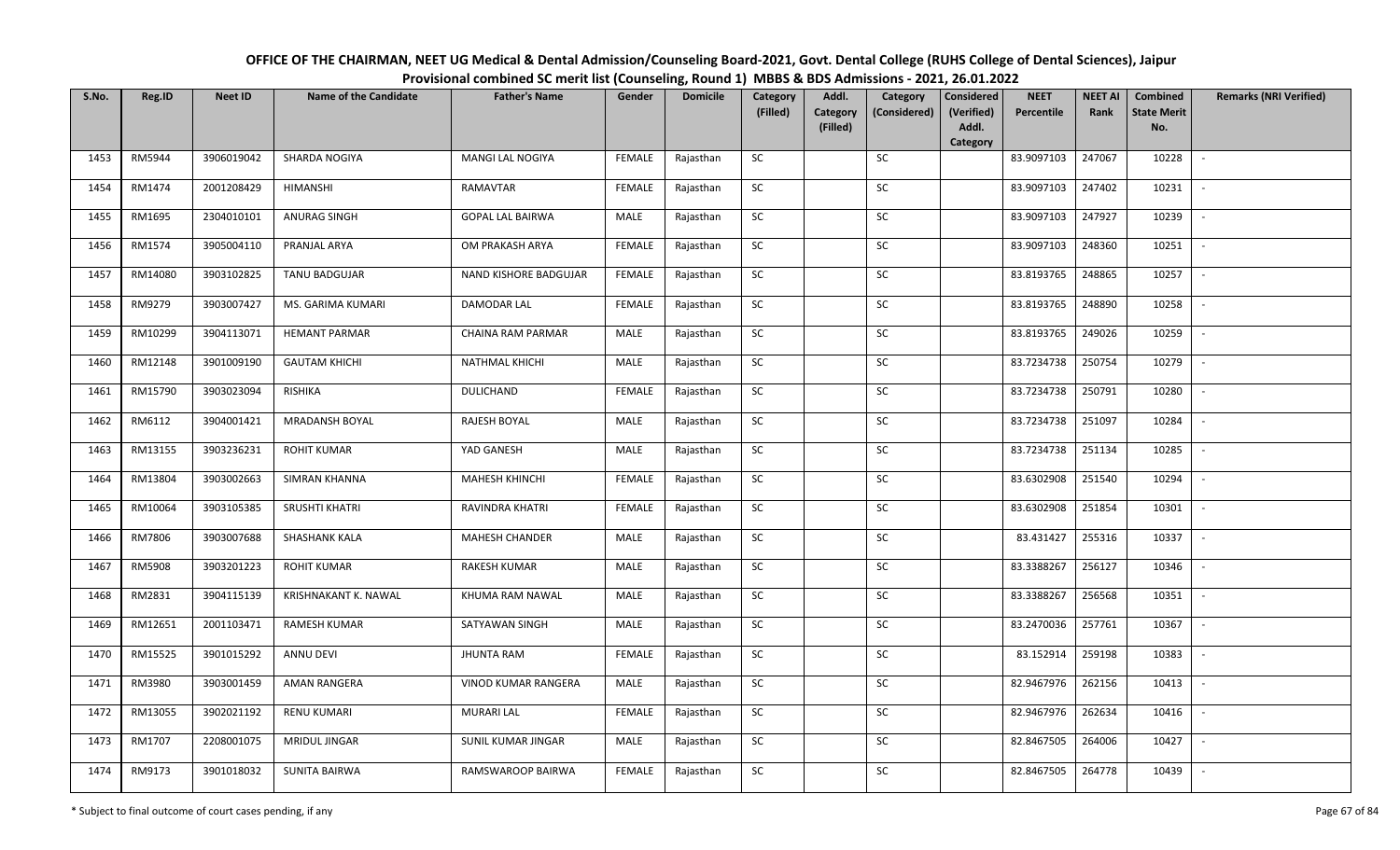| OFFICE OF THE CHAIRMAN, NEET UG Medical & Dental Admission/Counseling Board-2021, Govt. Dental College (RUHS College of Dental Sciences), Jaipur |
|--------------------------------------------------------------------------------------------------------------------------------------------------|
| Provisional combined SC merit list (Counseling, Round 1) MBBS & BDS Admissions - 2021, 26.01.2022                                                |

| S.No. | Reg.ID  | <b>Neet ID</b> | <b>Name of the Candidate</b> | <b>Father's Name</b>        | Gender        | <b>Domicile</b> | Category<br>(Filled) | Addl.<br>Category | Category<br>(Considered) | <b>Considered</b><br>(Verified) | <b>NEET</b><br>Percentile | <b>NEET AI</b><br>Rank | <b>Combined</b><br><b>State Merit</b> | <b>Remarks (NRI Verified)</b> |
|-------|---------|----------------|------------------------------|-----------------------------|---------------|-----------------|----------------------|-------------------|--------------------------|---------------------------------|---------------------------|------------------------|---------------------------------------|-------------------------------|
|       |         |                |                              |                             |               |                 |                      | (Filled)          |                          | Addl.                           |                           |                        | No.                                   |                               |
| 1475  | RM11061 | 3903004063     | ANKITA KUMARI SARSUNIA       | RAJESH KUMAR SARSUNIA       | <b>FEMALE</b> | Rajasthan       | SC                   |                   | SC                       | Category                        | 82.7511068                | 265470                 | 10447                                 | $\sim$                        |
|       |         |                |                              |                             |               |                 |                      |                   |                          |                                 |                           |                        |                                       |                               |
| 1476  | RM1821  | 3906011264     | <b>BHUMIKA RAI</b>           | <b>LAKHMAN RAI</b>          | <b>FEMALE</b> | Rajasthan       | SC                   |                   | SC                       |                                 | 82.7511068                | 265620                 | 10453                                 |                               |
| 1477  | RM5969  | 3906001281     | <b>HARDEEP ROHIN</b>         | NARAYANLAL                  | MALE          | Rajasthan       | <b>SC</b>            |                   | SC                       |                                 | 82.6513188                | 267150                 | 10471                                 | $\overline{\phantom{a}}$      |
| 1478  | RM7804  | 3901015217     | VISHAL SINGH MOURYA          | <b>SUKHDEV MOURYA</b>       | MALE          | Rajasthan       | <b>SC</b>            |                   | <b>SC</b>                |                                 | 82.6513188                | 267291                 | 10475                                 | $\overline{\phantom{a}}$      |
| 1479  | RM4104  | 3903020472     | AJAY KUMAR GWARIYA           | DAMODAR PRASAD GWARIYA      | MALE          | Rajasthan       | SC                   |                   | SC                       |                                 | 82.5499766                | 268212                 | 10486                                 | $\sim$                        |
| 1480  | RM2404  | 3906002507     | PANKAJ BANSIWAL              | <b>BABULAL BANSIWAL</b>     | MALE          | Rajasthan       | SC                   |                   | SC                       |                                 | 82.5499766                | 268323                 | 10487                                 | $\sim$                        |
| 1481  | RM9336  | 3903219332     | RANJEET SINGH JATAV          | RETI LAL JATAV              | MALE          | Rajasthan       | ${\sf SC}$           |                   | <b>SC</b>                |                                 | 82.5499766                | 268419                 | 10488                                 | $\overline{\phantom{a}}$      |
| 1482  | RM10672 | 3905029225     | <b>SWATI INSAN</b>           | <b>MADAN MOHAN INSAN</b>    | <b>FEMALE</b> | Rajasthan       | SC                   |                   | SC                       |                                 | 82.5499766                | 268664                 | 10492                                 | $\overline{\phantom{a}}$      |
| 1483  | RM5208  | 3905001145     | RICHA BAIRWA                 | <b>BRIJ MOHAN BAIRWA</b>    | <b>FEMALE</b> | Rajasthan       | SC                   |                   | <b>SC</b>                |                                 | 82.5499766                | 269311                 | 10500                                 | $\overline{\phantom{a}}$      |
| 1484  | RM13344 | 3903236026     | <b>UMESH</b>                 | <b>BUDH RAM</b>             | <b>FEMALE</b> | Rajasthan       | SC                   |                   | SC                       |                                 | 82.4486344                | 269931                 | 10506                                 | $\sim$                        |
| 1485  | RM13208 | 3902009169     | PRIYANKA PANWAR              | MALA RAM PANWAR             | <b>FEMALE</b> | Rajasthan       | SC                   |                   | SC                       |                                 | 82.3465799                | 272092                 | 10525                                 | $\sim$                        |
| 1486  | RM12452 | 3903233244     | HARSH KUMAR BAROLIYA         | JAGDISH PRASAD              | MALE          | Rajasthan       | <b>SC</b>            |                   | <b>SC</b>                |                                 | 82.2471156                | 273255                 | 10535                                 | $\sim$                        |
| 1487  | RM14834 | 3802011009     | KOMAL                        | <b>AMAR SINGH</b>           | <b>FEMALE</b> | Rajasthan       | <b>SC</b>            |                   | SC                       |                                 | 82.2471156                | 273263                 | 10536                                 | $\overline{\phantom{a}}$      |
| 1488  | RM9547  | 3904013295     | PRIYANKA BAIGAR              | RAMNIWAS BAIGAR             | <b>FEMALE</b> | Rajasthan       | SC                   |                   | <b>SC</b>                |                                 | 82.2471156                | 273521                 | 10538                                 | $\overline{\phantom{a}}$      |
| 1489  | RM11421 | 3903203913     | DEEPANSHU CHAWLA             | NITIN CHAWLA                | MALE          | Rajasthan       | ${\sf SC}$           |                   | SC                       |                                 | 82.1499178                | 274679                 | 10549                                 | $\overline{\phantom{a}}$      |
| 1490  | RM1045  | 3903008326     | PREETI UDAY                  | <b>CHHOTE LAL KOLI</b>      | <b>FEMALE</b> | Rajasthan       | SC                   |                   | SC                       |                                 | 81.9421825                | 277409                 | 10580                                 | $\sim$                        |
| 1491  | RM11600 | 3903210124     | SEEMA VERMA                  | OM PRAKESH VERMA            | <b>FEMALE</b> | Rajasthan       | $\sf SC$             |                   | SC                       |                                 | 81.9421825                | 278388                 | 10590                                 | $\mathbb{L}$                  |
| 1492  | RM14358 | 3905102143     | AKANKSHA MEHRA               | <b>ISHWAR MEHRA</b>         | <b>FEMALE</b> | Rajasthan       | SC                   |                   | SC                       |                                 | 81.8419412                | 279242                 | 10598                                 | $\mathbb{L}$                  |
| 1493  | RM1002  | 3901008273     | <b>JAI BASETIYA</b>          | RAKESH BASETIYA             | MALE          | Rajasthan       | SC                   |                   | <b>SC</b>                |                                 | 81.8419412                | 279946                 | 10604                                 | $\overline{\phantom{a}}$      |
| 1494  | RM6907  | 3905009361     | AKSHIT SHAKYA                | RAVINDRA KUMAR<br>SHAKYAWAL | MALE          | Rajasthan       | $\sf SC$             |                   | ${\sf SC}$               |                                 | 81.8419412                | 280312                 | 10609                                 |                               |
| 1495  | RM14410 | 3905125146     | DEEPALI JERIYA               | KESHAV SINGH JERIYA         | <b>FEMALE</b> | Rajasthan       | <b>SC</b>            |                   | <b>SC</b>                |                                 | 81.7481106                | 281075                 | 10614                                 | $\sim$                        |
| 1496  | RM9356  | 3901001117     | <b>KAVITA KHATIK</b>         | <b>MAGAN LAL KHATIK</b>     | <b>FEMALE</b> | Rajasthan       | SC                   |                   | SC                       |                                 | 81.7481106                | 281733                 | 10618                                 | $\sim$                        |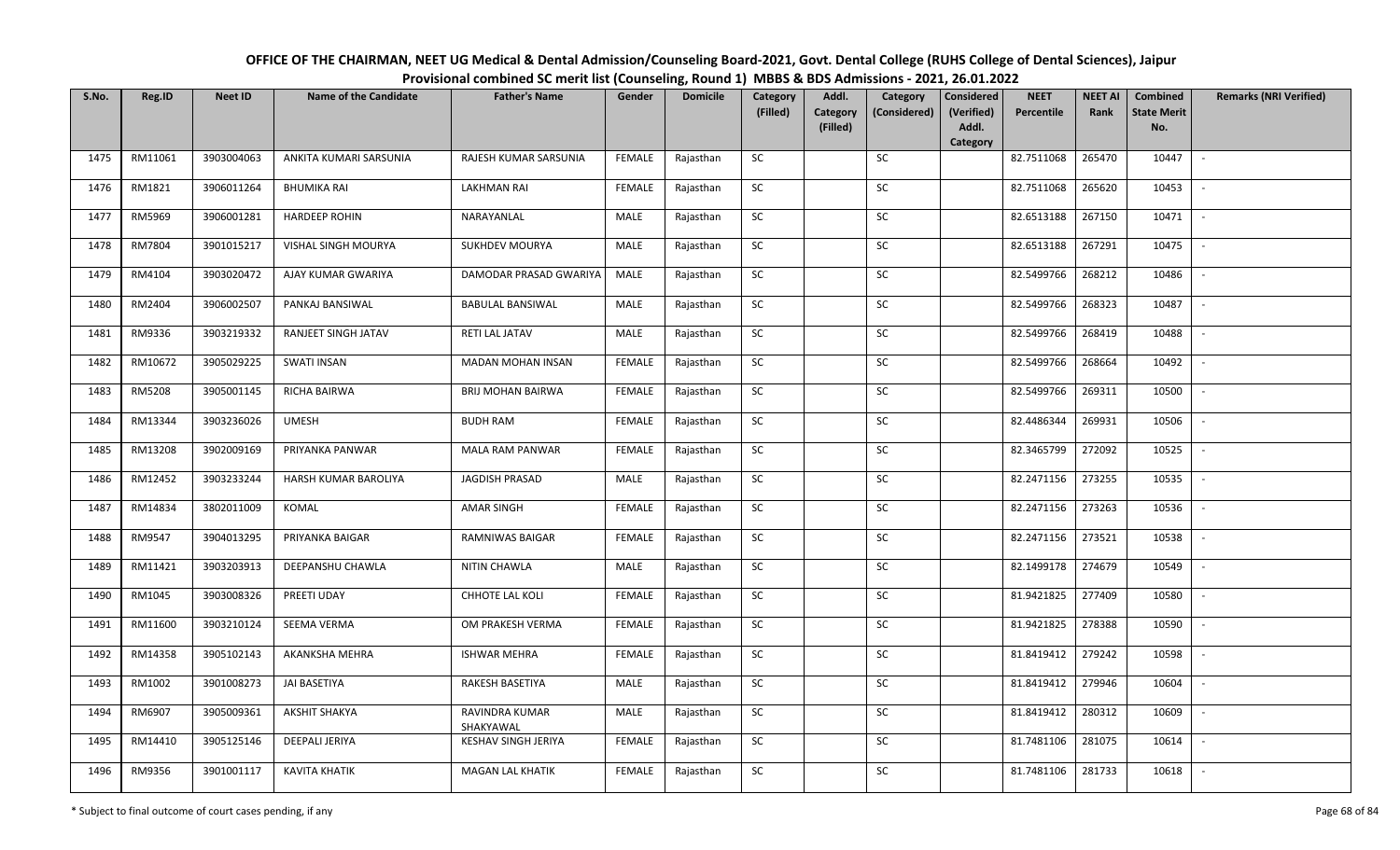| OFFICE OF THE CHAIRMAN, NEET UG Medical & Dental Admission/Counseling Board-2021, Govt. Dental College (RUHS College of Dental Sciences), Jaipur |
|--------------------------------------------------------------------------------------------------------------------------------------------------|
| Provisional combined SC merit list (Counseling, Round 1) MBBS & BDS Admissions - 2021, 26.01.2022                                                |

| S.No. | Reg.ID  | <b>Neet ID</b> | <b>Name of the Candidate</b> | <b>Father's Name</b>    | Gender        | <b>Domicile</b> | Category   | Addl.                | Category     | <b>Considered</b>   | <b>NEET</b> | <b>NEET AI</b> | <b>Combined</b>           | <b>Remarks (NRI Verified)</b> |
|-------|---------|----------------|------------------------------|-------------------------|---------------|-----------------|------------|----------------------|--------------|---------------------|-------------|----------------|---------------------------|-------------------------------|
|       |         |                |                              |                         |               |                 | (Filled)   | Category<br>(Filled) | (Considered) | (Verified)<br>Addl. | Percentile  | Rank           | <b>State Merit</b><br>No. |                               |
|       |         |                |                              |                         |               |                 |            |                      |              | Category            |             |                |                           |                               |
| 1497  | RM13372 | 3903017306     | PRIYANKA GAGAR               | <b>MALI RAM RAIGAR</b>  | <b>FEMALE</b> | Rajasthan       | <b>SC</b>  |                      | <b>SC</b>    |                     | 81.6498767  | 283003         | 10631                     | $\sim$                        |
| 1498  | RM13583 | 3903214267     | SATISH BAIRWA                | DIGGI LAL BAIRWA        | MALE          | Rajasthan       | SC         |                      | SC           |                     | 81.6498767  | 283088         | 10634                     | $\overline{\phantom{a}}$      |
| 1499  | RM10838 | 3906001889     | ROHIT LOTH                   | <b>MANISH LOTH</b>      | MALE          | Rajasthan       | SC         |                      | SC           |                     | 81.5506714  | 283517         | 10637                     | $\overline{\phantom{a}}$      |
| 1500  | RM3621  | 3906009235     | MS.SONAKSHI YADAV            | HEM SHANKER YADAV       | <b>FEMALE</b> | Rajasthan       | $\sf SC$   |                      | ${\sf SC}$   |                     | 81.5506714  | 284279         | 10648                     | $\overline{\phantom{0}}$      |
| 1501  | RM15836 | 3904114099     | <b>KOMAL MANDAR</b>          | HANUMAN RAM MANDAR      | <b>FEMALE</b> | Rajasthan       | <b>SC</b>  |                      | SC           |                     | 81.5506714  | 284644         | 10656                     | $\sim$                        |
| 1502  | RM13759 | 2211001316     | SARIYALA KHUSHBU VENARAM     | SARIYALA VENARAM        | <b>FEMALE</b> | Rajasthan       | SC         |                      | SC           |                     | 81.4356011  | 285339         | 10670                     | $\mathbb{L}$                  |
| 1503  | RM14506 | 3903218105     | <b>MOHAN BAIRWA</b>          | <b>HEMRAJ BAIRWA</b>    | MALE          | Rajasthan       | SC         |                      | <b>SC</b>    |                     | 81.4356011  | 285734         | 10672                     | $\sim$                        |
| 1504  | RM9586  | 3902016190     | VISHAL BAIRWA                | OM PRAKASH BAIRWA       | <b>MALE</b>   | Rajasthan       | ${\sf SC}$ |                      | $\sf SC$     |                     | 81.3361368  | 287858         | 10696                     | $\sim$                        |
| 1505  | RM12845 | 3905003231     | RISHITA VERMA                | RAJENDRA VERMA          | <b>FEMALE</b> | Rajasthan       | ${\sf SC}$ |                      | SC           |                     | 81.2308445  | 288805         | 10706                     |                               |
| 1506  | RM1811  | 3905113123     | <b>GAURAV VERMA</b>          | SURESH VERMA            | MALE          | Rajasthan       | ${\sf SC}$ |                      | $\sf SC$     |                     | 81.2308445  | 289144         | 10710                     | $\sim$                        |
| 1507  | RM15241 | 3906010111     | <b>SNEHA BHATI</b>           | <b>LALIT BHATI</b>      | <b>FEMALE</b> | Rajasthan       | <b>SC</b>  |                      | <b>SC</b>    |                     | 81.2308445  | 289208         | 10712                     | $\overline{\phantom{a}}$      |
| 1508  | RM13715 | 3903019216     | SHWETA KHANDELWAL            | JAI PRAKASH KHANDELWAL  | <b>FEMALE</b> | Rajasthan       | SC         |                      | SC           |                     | 81.2308445  | 289274         | 10713                     | $\sim$                        |
| 1509  | RM11809 | 3904101318     | PRANJAL                      | <b>SUBHASH MEGH</b>     | <b>FEMALE</b> | Rajasthan       | SC         |                      | SC           |                     | 81.125099   | 289948         | 10724                     | $\mathbb{L}$                  |
| 1510  | RM12351 | 3906006011     | <b>ANJALI TANK</b>           | <b>AMRIT TANK</b>       | <b>FEMALE</b> | Rajasthan       | SC         |                      | ${\sf SC}$   |                     | 80.9096578  | 293350         | 10762                     | $\sim$                        |
| 1511  | RM13214 | 3903006375     | ADITYA VIKRAM BESERWAL       | <b>GOVIND BESERWAL</b>  | MALE          | Rajasthan       | SC         |                      | SC           |                     | 80.9096578  | 293795         | 10763                     | $\overline{\phantom{a}}$      |
| 1512  | RM10523 | 3903034034     | RASHMI KUMARI BHAIRWAL       | PHOOLCHAND BHAIRWAL     | <b>FEMALE</b> | Rajasthan       | ${\sf SC}$ |                      | ${\sf SC}$   |                     | 80.9096578  | 293995         | 10766                     | $\sim$                        |
| 1513  | RM10303 | 3903111079     | <b>SHANI KUMAR</b>           | SATISH KUMAR            | MALE          | Rajasthan       | SC         |                      | SC           |                     | 80.9096578  | 294106         | 10768                     | $\sim$                        |
| 1514  | RM3870  | 3905021194     | KAVITA KUMARI MEGHWAL        | <b>BABU LAL MEGHWAL</b> | <b>FEMALE</b> | Rajasthan       | SC         |                      | <b>SC</b>    |                     | 80.9096578  | 294131         | 10769                     | $\sim$                        |
| 1515  | RM14893 | 3904101404     | SANIYA PANNU                 | CHUNA RAM PANNU         | <b>FEMALE</b> | Rajasthan       | SC         |                      | SC           |                     | 80.8120067  | 295328         | 10781                     | $\overline{\phantom{a}}$      |
| 1516  | RM14421 | 3906021081     | NEELAM BAMNIYA               | RAJU                    | <b>FEMALE</b> | Rajasthan       | ${\sf SC}$ |                      | SC           |                     | 80.8120067  | 295411         | 10783                     |                               |
| 1517  | RM9787  | 3903207303     | <b>MOHIT KUMAR</b>           | RAMJILAL BAIRWA         | MALE          | Rajasthan       | SC         |                      | SC           |                     | 80.8120067  | 295929         | 10791                     | $\sim$                        |
| 1518  | RM12680 | 3904101464     | <b>MANASVI BHATI</b>         | <b>BASTIMAL BHATI</b>   | <b>FEMALE</b> | Rajasthan       | ${\sf SC}$ |                      | SC           |                     | 80.7086571  | 296475         | 10801                     |                               |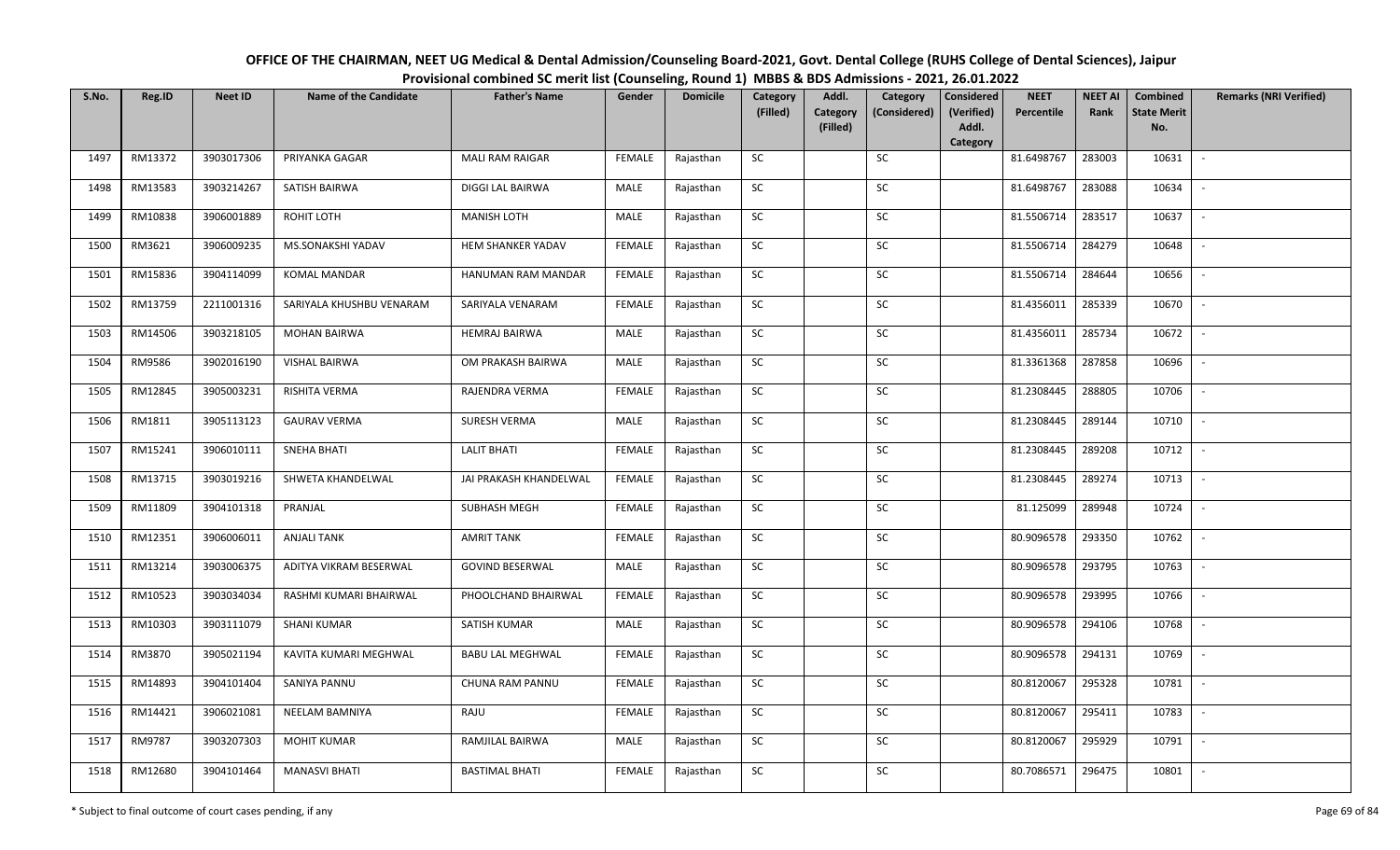| OFFICE OF THE CHAIRMAN, NEET UG Medical & Dental Admission/Counseling Board-2021, Govt. Dental College (RUHS College of Dental Sciences), Jaipur |
|--------------------------------------------------------------------------------------------------------------------------------------------------|
| Provisional combined SC merit list (Counseling, Round 1) MBBS & BDS Admissions - 2021, 26.01.2022                                                |

| S.No. | Reg.ID  | <b>Neet ID</b> | <b>Name of the Candidate</b> | <b>Father's Name</b>         | Gender        | <b>Domicile</b> | Category<br>(Filled) | Addl.<br>Category<br>(Filled) | Category<br>(Considered) | <b>Considered</b><br>(Verified)<br>Addl. | <b>NEET</b><br>Percentile | <b>NEET AI</b><br>Rank | <b>Combined</b><br><b>State Merit</b><br>No. | <b>Remarks (NRI Verified)</b> |
|-------|---------|----------------|------------------------------|------------------------------|---------------|-----------------|----------------------|-------------------------------|--------------------------|------------------------------------------|---------------------------|------------------------|----------------------------------------------|-------------------------------|
|       |         |                |                              |                              |               |                 |                      |                               |                          | Category                                 |                           |                        |                                              |                               |
| 1519  | RM12582 | 3903115206     | <b>HARSHA KUMARI</b>         | <b>RAMESH CHAND</b>          | <b>FEMALE</b> | Rajasthan       | <b>SC</b>            |                               | SC                       |                                          | 80.7086571                | 296595                 | 10803                                        | $\sim$                        |
| 1520  | RM8154  | 3905110336     | NISHA YADAV                  | DHANRAJ YADAV                | <b>FEMALE</b> | Rajasthan       | <b>SC</b>            |                               | SC                       |                                          | 80.608092                 | 298872                 | 10822                                        |                               |
| 1521  | RM12696 | 3903139067     | MS. PARUL                    | <b>GOVIND NARAYAN BAIRWA</b> | <b>FEMALE</b> | Rajasthan       | SC                   |                               | SC                       |                                          | 80.4969717                | 299467                 | 10830                                        | $\overline{\phantom{a}}$      |
| 1522  | RM12986 | 3905107004     | PRIYA JOSHI                  | <b>GHANSHYAM JOSHI</b>       | <b>FEMALE</b> | Rajasthan       | SC                   |                               | SC                       |                                          | 80.4969717                | 300098                 | 10835                                        | $\overline{\phantom{a}}$      |
| 1523  | RM15159 | 3906011105     | HARSHITA BACHHADA            | <b>NARAYAN LAL KHATIK</b>    | <b>FEMALE</b> | Rajasthan       | <b>SC</b>            |                               | ${\sf SC}$               |                                          | 80.4969717                | 300166                 | 10836                                        | $\sim$                        |
| 1524  | RM6208  | 3903127075     | SAPNA UJJAWAL                | RAMPAL UJJAWAL               | <b>FEMALE</b> | Rajasthan       | ${\sf SC}$           |                               | ${\sf SC}$               |                                          | 80.4969717                | 300698                 | 10844                                        | $\sim$                        |
| 1525  | RM13456 | 3903215285     | <b>NIKITA</b>                | MADAN LAL RAIGAR             | <b>FEMALE</b> | Rajasthan       | <b>SC</b>            |                               | <b>SC</b>                |                                          | 80.4969717                | 300706                 | 10845                                        | $\sim$                        |
| 1526  | RM8115  | 3903102740     | GAURAV                       | NIHAL SINGH                  | MALE          | Rajasthan       | SC                   |                               | SC                       |                                          | 80.4969717                | 301178                 | 10849                                        | $\sim$                        |
| 1527  | RM15665 | 3903041336     | ANJALI NAGAR                 | OM PRAKASH BAIRWA            | <b>FEMALE</b> | Rajasthan       | SC                   |                               | SC                       |                                          | 80.383067                 | 301241                 | 10850                                        |                               |
| 1528  | RM4095  | 3903207270     | RIYA RESHWAL                 | P M RESHWAL                  | <b>FEMALE</b> | Rajasthan       | SC                   |                               | SC                       |                                          | 80.383067                 | 301703                 | 10855                                        | $\sim$                        |
| 1529  | RM14020 | 3904004032     | <b>TANISHK KALWA</b>         | HANUWANT KUMAR               | MALE          | Rajasthan       | ${\sf SC}$           |                               | $\sf SC$                 |                                          | 80.383067                 | 302179                 | 10861                                        | $\sim$                        |
| 1530  | RM14062 | 3902009191     | <b>DINESH KUMAR</b>          | LILADHAR                     | MALE          | Rajasthan       | <b>SC</b>            |                               | SC                       |                                          | 80.2803649                | 303472                 | 10876                                        | $\sim$                        |
| 1531  | RM10366 | 3904003337     | DIMPAL GARG                  | TEEKU RAM GARG               | <b>FEMALE</b> | Rajasthan       | SC                   |                               | <b>SC</b>                |                                          | 80.2803649                | 303761                 | 10880                                        | $\overline{\phantom{a}}$      |
| 1532  | RM7082  | 3903104543     | <b>GAURAV CHOUHAN</b>        | ANIL CHOUHAN                 | MALE          | Rajasthan       | SC                   |                               | SC                       |                                          | 80.2803649                | 304186                 | 10883                                        | $\sim$                        |
| 1533  | RM5508  | 3903039116     | <b>RAHUL SHASTRI</b>         | RAM SAHAY BAIRWA             | MALE          | Rajasthan       | SC                   |                               | SC                       |                                          | 80.2803649                | 304353                 | 10887                                        | $\overline{\phantom{a}}$      |
| 1534  | RM14853 | 2302007298     | <b>UNNATI</b>                | <b>BISHAN KUMAR</b>          | <b>FEMALE</b> | Rajasthan       | ${\sf SC}$           |                               | ${\sf SC}$               |                                          | 80.2803649                | 304417                 | 10888                                        | $\sim$                        |
| 1535  | RM3252  | 3905003200     | <b>KRATIKA NAYAK</b>         | MAHENDRA KUMAR NAYAK         | <b>FEMALE</b> | Rajasthan       | SC                   |                               | SC                       |                                          | 80.175785                 | 304649                 | 10891                                        | $\sim$                        |
| 1536  | RM5187  | 3903225182     | <b>AJAY BAIRWA</b>           | SURAJ KARAN BAIRWA           | MALE          | Rajasthan       | SC                   |                               | SC                       |                                          | 80.175785                 | 305268                 | 10898                                        | $\sim$                        |
| 1537  | RM12158 | 3902006093     | <b>VIJENDRA KUMAR</b>        | <b>DEVILAL</b>               | MALE          | Rajasthan       | SC                   |                               | SC                       |                                          | 80.175785                 | 305621                 | 10900                                        | $\sim$                        |
| 1538  | RM9345  | 3903206012     | <b>JYOTI KHORWAL</b>         | <b>GOPI RAM KHORWAL</b>      | <b>FEMALE</b> | Rajasthan       | SC                   |                               | SC                       |                                          | 80.0697157                | 307302                 | 10918                                        | $\blacksquare$                |
| 1539  | RM15417 | 1206028017     | LATA SAMARIYA                | SHIVPAL                      | <b>FEMALE</b> | Rajasthan       | ${\sf SC}$           | WPP, WPP8 SC                  |                          |                                          | 79.9635816                | 308098                 | 10924                                        | $\sim$                        |
| 1540  | RM5827  | 2001324280     | <b>MANDEEP KUMARI</b>        | <b>NARESH KUMAR</b>          | <b>FEMALE</b> | Rajasthan       | ${\sf SC}$           |                               | $\sf SC$                 |                                          | 79.9635816                | 308234                 | 10926                                        |                               |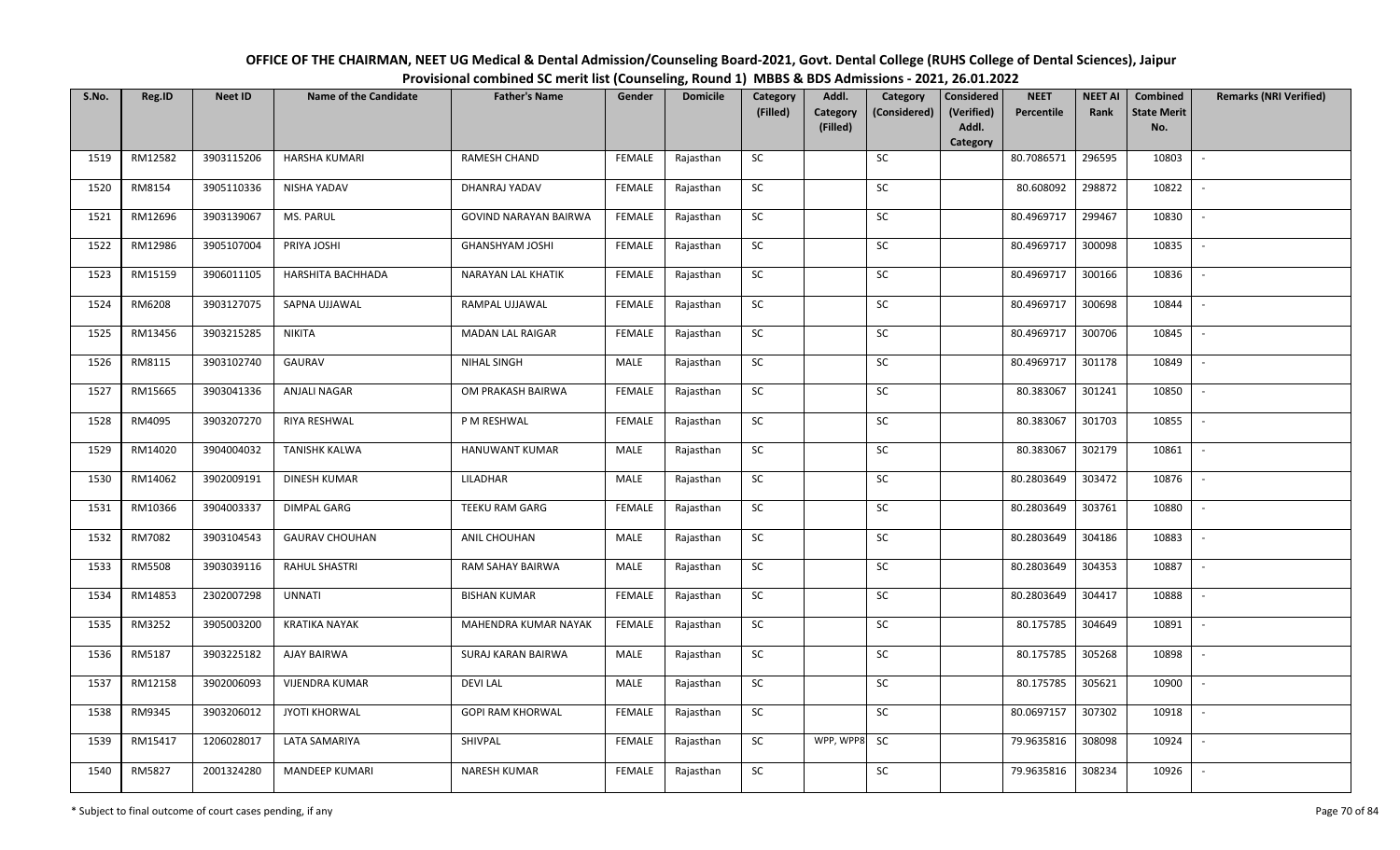| OFFICE OF THE CHAIRMAN, NEET UG Medical & Dental Admission/Counseling Board-2021, Govt. Dental College (RUHS College of Dental Sciences), Jaipur |
|--------------------------------------------------------------------------------------------------------------------------------------------------|
| Provisional combined SC merit list (Counseling, Round 1) MBBS & BDS Admissions - 2021, 26.01.2022                                                |

| S.No. | Reg.ID  | <b>Neet ID</b> | <b>Name of the Candidate</b> | <b>Father's Name</b>                      | Gender        | <b>Domicile</b> | Category<br>(Filled) | Addl.<br>Category | Category<br>(Considered) | <b>Considered</b><br>(Verified) | <b>NEET</b><br>Percentile | <b>NEET AI</b><br>Rank | <b>Combined</b><br><b>State Merit</b> | <b>Remarks (NRI Verified)</b> |
|-------|---------|----------------|------------------------------|-------------------------------------------|---------------|-----------------|----------------------|-------------------|--------------------------|---------------------------------|---------------------------|------------------------|---------------------------------------|-------------------------------|
|       |         |                |                              |                                           |               |                 |                      | (Filled)          |                          | Addl.<br>Category               |                           |                        | No.                                   |                               |
| 1541  | RM7899  | 3903131074     | VANDANA JHOTWAL              | PURAN MAL JHOTWAL                         | <b>FEMALE</b> | Rajasthan       | SC                   |                   | SC                       |                                 | 79.9635816                | 308354                 | 10929                                 | $\sim$                        |
| 1542  | RM14161 | 3902001049     | KHUSHBOO RASGANIA            | PREMA LAL RAIGAR                          | <b>FEMALE</b> | Rajasthan       | SC                   |                   | SC                       |                                 | 79.9635816                | 308594                 | 10932                                 |                               |
| 1543  | RM14180 | 3903019066     | <b>BHAVESH MAHENDRA</b>      | <b>CHANDRA PRAKASH</b><br><b>MAHENDRA</b> | MALE          | Rajasthan       | <b>SC</b>            |                   | SC                       |                                 | 79.9635816                | 308610                 | 10933                                 | $\overline{\phantom{a}}$      |
| 1544  | RM12205 | 3905108119     | <b>BHUMIKA SALVI</b>         | <b>RAKESH SALVI</b>                       | <b>FEMALE</b> | Rajasthan       | <b>SC</b>            |                   | <b>SC</b>                |                                 | 79.9635816                | 309320                 | 10939                                 | $\overline{\phantom{a}}$      |
| 1545  | RM8693  | 2209001074     | AAYUSHMAN CHANDEL            | NATHULAL CHANDEL                          | MALE          | Rajasthan       | SC                   |                   | SC                       |                                 | 79.8421005                | 311009                 | 10946                                 | $\sim$                        |
| 1546  | RM7311  | 3903006548     | SUPAKSHI SAGAR               | <b>PRATIK SAGAR</b>                       | <b>FEMALE</b> | Rajasthan       | SC                   |                   | SC                       |                                 | 79.8421005                | 311189                 | 10949                                 | $\sim$                        |
| 1547  | RM12725 | 3906004109     | <b>MAYANK KUMAR</b>          | RATAN LAL BHAT                            | MALE          | Rajasthan       | SC                   |                   | <b>SC</b>                |                                 | 79.7278072                | 311537                 | 10954                                 | $\overline{\phantom{a}}$      |
| 1548  | RM13222 | 3906010278     | RAKSHA KARDAM                | RAJESH KUMAR KARDAM                       | <b>FEMALE</b> | Rajasthan       | SC                   |                   | SC                       |                                 | 79.7278072                | 311538                 | 10955                                 |                               |
| 1549  | RM14880 | 3903009486     | <b>HAPPY CHAWLA</b>          | KAMLESH KUMAR                             | <b>FEMALE</b> | Rajasthan       | SC                   |                   | <b>SC</b>                |                                 | 79.7278072                | 311698                 | 10956                                 |                               |
| 1550  | RM12453 | 3903105354     | SHIVAM ARYA                  | MUKESH ARYA                               | MALE          | Rajasthan       | SC                   |                   | SC                       |                                 | 79.7278072                | 312998                 | 10973                                 | $\sim$                        |
| 1551  | RM9318  | 2301012312     | <b>DEVENDAR KUMAR</b>        | SHIVCHARAN                                | MALE          | Rajasthan       | <b>SC</b>            |                   | SC                       |                                 | 79.6221264                | 314139                 | 10985                                 | $\sim$                        |
| 1552  | RM15587 | 3906011176     | ARPIT JEENGAR                | <b>BASANTI LAL</b>                        | MALE          | Rajasthan       | SC                   |                   | <b>SC</b>                |                                 | 79.517676                 | 315380                 | 10996                                 | $\sim$                        |
| 1553  | RM15190 | 3906025134     | VIKAS KUMAR MEGHWAL          | <b>TALASA RAM MEGHWAL</b>                 | MALE          | Rajasthan       | SC                   |                   | SC                       |                                 | 79.4085631                | 317042                 | 11012                                 | $\overline{\phantom{a}}$      |
| 1554  | RM7175  | 3901009157     | <b>NEHA KHINCHI</b>          | MANGAL CHAND KHINCHI                      | <b>FEMALE</b> | Rajasthan       | <b>SC</b>            |                   | <b>SC</b>                |                                 | 79.4085631                | 317779                 | 11022                                 | $\overline{\phantom{a}}$      |
| 1555  | RM11627 | 3906005080     | <b>JIGISHA CHAUHAN</b>       | <b>SUNIL CHAUHAN</b>                      | <b>FEMALE</b> | Rajasthan       | ${\sf SC}$           |                   | SC                       |                                 | 79.2892837                | 318955                 | 11035                                 | $\overline{\phantom{a}}$      |
| 1556  | RM12200 | 4413003072     | <b>VIVEK SINGH</b>           | <b>BRIJENDRA SINGH</b>                    | MALE          | Rajasthan       | <b>SC</b>            |                   | SC                       |                                 | 79.1831496                | 320385                 | 11049                                 | $\sim$                        |
| 1557  | RM6727  | 2201007243     | BEELWAL DIMPLE RAMESH KUMAR  | <b>RAMESH KUMAR</b>                       | <b>FEMALE</b> | Rajasthan       | ${\sf SC}$           |                   | SC                       |                                 | 79.1831496                | 320768                 | 11052                                 | $\mathbb{L}$                  |
| 1558  | RM7111  | 3905113056     | ANSUYA SHARMA                | ANIL KUMAR SHARMA                         | <b>FEMALE</b> | Rajasthan       | SC                   |                   | SC                       |                                 | 79.1831496                | 320974                 | 11054                                 | $\mathbb{L}$                  |
| 1559  | RM9902  | 3902002306     | МОНАК МАНІСНА                | <b>GOVIND MAHICHA</b>                     | <b>FEMALE</b> | Rajasthan       | SC                   |                   | SC                       |                                 | 79.0748786                | 322090                 | 11059                                 | $\overline{\phantom{a}}$      |
| 1560  | RM3597  | 3904104029     | <b>MANOJ SOLANKI</b>         | <b>SURESH SOLANKI</b>                     | MALE          | Rajasthan       | ${\sf SC}$           |                   | ${\sf SC}$               |                                 | 78.8559406                | 325059                 | 11093                                 |                               |
| 1561  | RM6338  | 3905010409     | MOHAK SINGH TANWAR           | HUKAM SINGH TANWAR                        | MALE          | Rajasthan       | <b>SC</b>            |                   | <b>SC</b>                |                                 | 78.8559406                | 325555                 | 11100                                 | $\sim$                        |
| 1562  | RM13770 | 3905103189     | <b>MOHIT SINGH</b>           | <b>SHYAM LAL</b>                          | MALE          | Rajasthan       | SC                   |                   | SC                       |                                 | 78.8559406                | 325848                 | 11104                                 | $\sim$                        |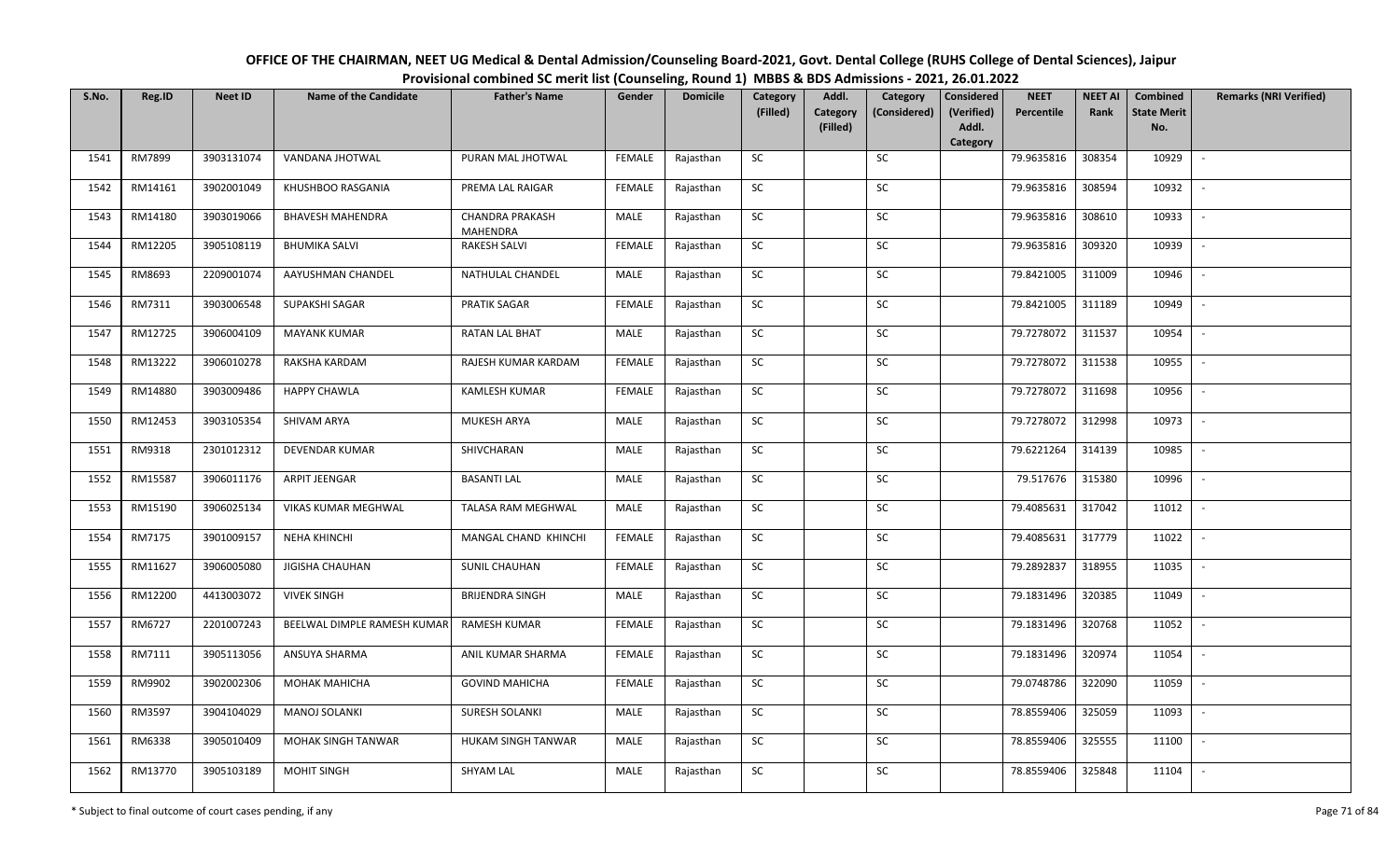| S.No. | Reg.ID  | <b>Neet ID</b> | <b>Name of the Candidate</b> | <b>Father's Name</b>     | Gender        | <b>Domicile</b> | Category<br>(Filled) | Addl.<br>Category | Category<br>(Considered) | <b>Considered</b><br>(Verified) | <b>NEET</b><br>Percentile | <b>NEET AI</b><br>Rank | Combined<br><b>State Merit</b> | <b>Remarks (NRI Verified)</b> |
|-------|---------|----------------|------------------------------|--------------------------|---------------|-----------------|----------------------|-------------------|--------------------------|---------------------------------|---------------------------|------------------------|--------------------------------|-------------------------------|
|       |         |                |                              |                          |               |                 |                      | (Filled)          |                          | Addl.<br>Category               |                           |                        | No.                            |                               |
| 1563  | RM10135 | 3905027291     | DHARMENDRA KUMAR MAHAWAR     | KHEM CHAND MAHAWAR       | MALE          | Rajasthan       | SC                   |                   | SC                       |                                 | 78.7354956                | 326822                 | 11115                          | $\overline{\phantom{a}}$      |
| 1564  | RM4551  | 3905010070     | <b>VIPIN CHANDSHI</b>        | <b>BABU LAL CHANDSHI</b> | MALE          | Rajasthan       | SC                   |                   | ${\sf SC}$               |                                 | 78.7354956                | 327533                 | 11125                          |                               |
| 1565  | RM8256  | 3902005324     | <b>VIJAY KUMAR</b>           | <b>ISHWAR CHAND</b>      | MALE          | Rajasthan       | SC                   |                   | SC                       |                                 | 78.7354956                | 328094                 | 11126                          | $\sim$                        |
| 1566  | RM13218 | 3903213002     | ADITI YADAV                  | <b>ARVIND YADAV</b>      | <b>FEMALE</b> | Rajasthan       | SC                   |                   | ${\sf SC}$               |                                 | 78.626318                 | 328918                 | 11136                          |                               |
| 1567  | RM1844  | 3903102479     | PRIYALCHANDRA                | MAHESHCHANDRA            | <b>FEMALE</b> | Rajasthan       | ${\sf SC}$           |                   | ${\sf SC}$               |                                 | 78.626318                 | 329393                 | 11144                          |                               |
| 1568  | RM1128  | 3905104111     | NIRMAL AKHERIYA              | RAMNIWAS AKHERIYA        | MALE          | Rajasthan       | ${\sf SC}$           |                   | ${\sf SC}$               |                                 | 78.5144207                | 330804                 | 11157                          | $\overline{\phantom{a}}$      |
| 1569  | RM14883 | 3902022029     | RAKESH DAGLA                 | <b>FUSA RAM</b>          | MALE          | Rajasthan       | SC                   |                   | SC                       |                                 | 78.5144207                | 330895                 | 11159                          |                               |
| 1570  | RM12380 | 3906029082     | <b>CHANCHAL REGAR</b>        | SHIV LAL REGAR           | <b>FEMALE</b> | Rajasthan       | <b>SC</b>            | PwD               | SC                       |                                 | 78.4029119                | 332292                 | 11168                          | $\overline{\phantom{a}}$      |
| 1571  | RM15496 | 3906011234     | AVANI CHOUHAN                | NARESH JEENGAR           | <b>FEMALE</b> | Rajasthan       | <b>SC</b>            |                   | SC                       |                                 | 78.4029119                | 333188                 | 11184                          |                               |
| 1572  | RM11881 | 3905105229     | ANSHUL KUMAR SHAKYWAL        | JITENDRA SHAKYWAL        | MALE          | Rajasthan       | <b>SC</b>            |                   | SC                       |                                 | 78.4029119                | 333510                 | 11189                          | $\sim$                        |
| 1573  | RM4034  | 3904113023     | AAKANKSHA ARYA               | <b>KARAN ARYA</b>        | <b>FEMALE</b> | Rajasthan       | SC                   |                   | SC                       |                                 | 78.2906261                | 333597                 | 11190                          |                               |
| 1574  | RM12678 | 3904007203     | <b>DEEPA</b>                 | <b>DHALU RAM</b>         | <b>FEMALE</b> | Rajasthan       | SC                   |                   | SC                       |                                 | 78.2906261                | 333822                 | 11192                          | $\sim$                        |
| 1575  | RM11046 | 3903003399     | NIKHIL KUMAR SINGH           | <b>SUNIL KUMAR SINGH</b> | MALE          | Rajasthan       | SC                   |                   | SC                       |                                 | 78.2906261                | 334320                 | 11196                          |                               |
| 1576  | RM3369  | 3903023130     | SUDHANSHU BANSIWAL           | <b>OM PRAKASH</b>        | <b>MALE</b>   | Rajasthan       | ${\sf SC}$           |                   | SC                       |                                 | 78.2906261                | 334725                 | 11200                          | $\sim$                        |
| 1577  | RM8621  | 3906002074     | <b>RAGINI KHATRI</b>         | LAKHPAT RAJ KHATRI       | <b>FEMALE</b> | Rajasthan       | SC                   |                   | SC                       |                                 | 78.0577657                | 338067                 | 11225                          |                               |
| 1578  | RM7213  | 3903006544     | <b>KOMAL PARIHAR</b>         | CHHAGAN LAL PARIHAR      | <b>FEMALE</b> | Rajasthan       | ${\sf SC}$           |                   | SC                       |                                 | 77.9490414                | 339011                 | 11237                          | $\mathbb{L}$                  |
| 1579  | RM11839 | 3903009302     | PANKAJ NARNAULIYA            | RAJ KUMAR BAIRWA         | MALE          | Rajasthan       | SC                   |                   | SC                       |                                 | 77.9490414                | 339054                 | 11240                          |                               |
| 1580  | RM1404  | 3904101632     | NIKITA GHARU                 | <b>GOPI KISHAN GHARU</b> | <b>FEMALE</b> | Rajasthan       | <b>SC</b>            |                   | SC                       |                                 | 77.9490414                | 340099                 | 11248                          |                               |
| 1581  | RM12389 | 3905110291     | MAHIMA SAMARIA               | PRABHULAL SAMARIA        | FEMALE        | Rajasthan       | SC                   | WDP, EXS6         | SC                       |                                 | 77.8335178                | 340639                 | 11253                          | $\mathbb{L}$                  |
| 1582  | RM12599 | 3902002303     | <b>DHRUV BHARTI</b>          | RAMESH CHANDRA BHARTI    | MALE          | Rajasthan       | SC                   |                   | SC                       |                                 | 77.8335178                | 341911                 | 11263                          | $\overline{\phantom{a}}$      |
| 1583  | RM4195  | 3003110346     | ANCHAL YADAV                 | PRAKASH YADAV            | <b>FEMALE</b> | Rajasthan       | SC                   |                   | <b>SC</b>                |                                 | 77.5971606                | 344274                 | 11290                          |                               |
| 1584  | RM1044  | 3903221256     | <b>ISHIKA</b>                | PRAHLAD KUMAR            | <b>FEMALE</b> | Rajasthan       | SC                   |                   | SC                       |                                 | 77.5971606                | 344779                 | 11296                          |                               |

OFFICE OF THE CHAIRMAN, NEET UG Medical & Dental Admission/Counseling Board-2021, Govt. Dental College (RUHS College of Dental Sciences), JaipurProvisional combined SC merit list (Counseling, Round 1) MBBS & BDS Admissions - 2021, 26.01.2022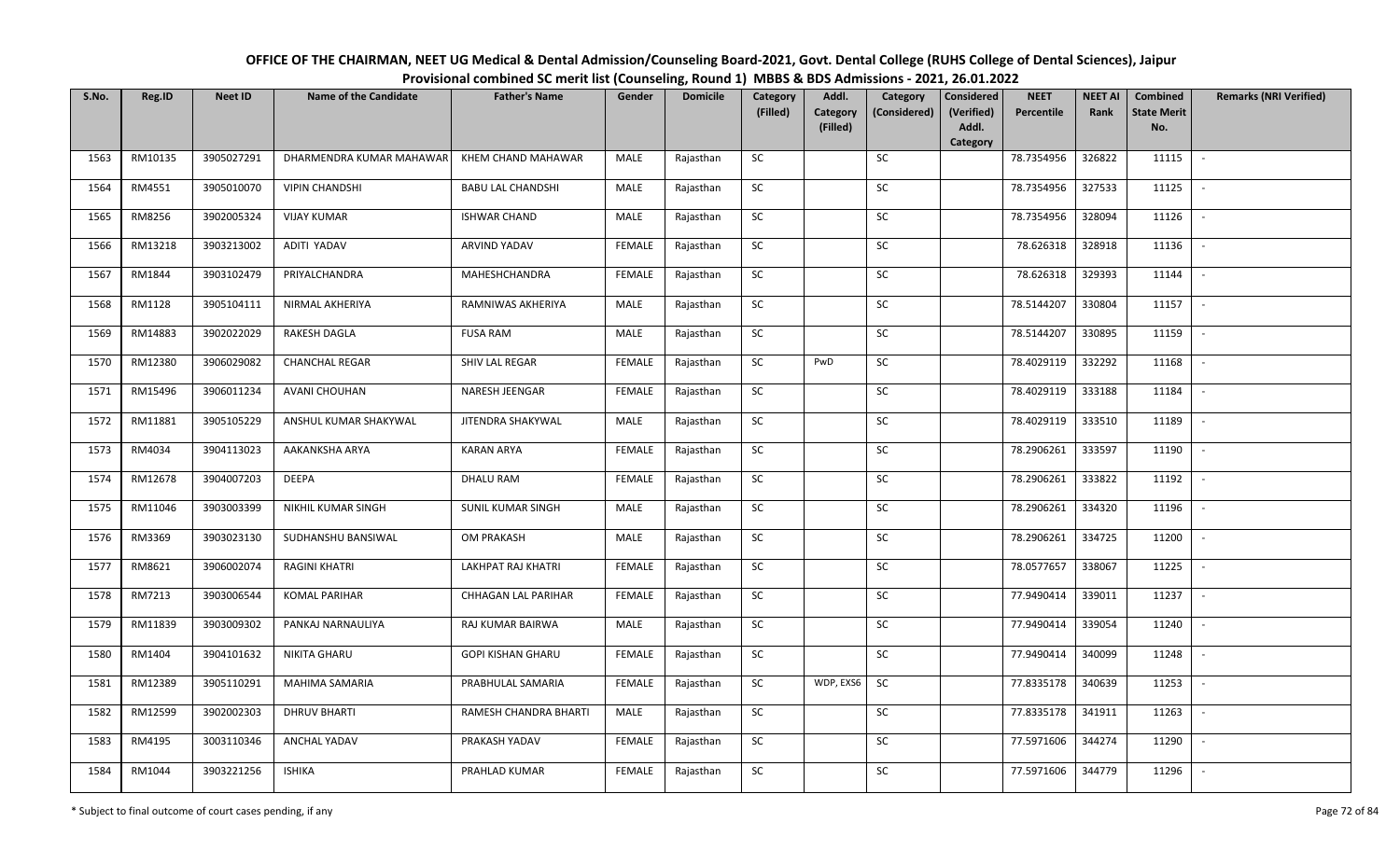| OFFICE OF THE CHAIRMAN, NEET UG Medical & Dental Admission/Counseling Board-2021, Govt. Dental College (RUHS College of Dental Sciences), Jaipur |
|--------------------------------------------------------------------------------------------------------------------------------------------------|
| Provisional combined SC merit list (Counseling, Round 1) MBBS & BDS Admissions - 2021, 26.01.2022                                                |

| S.No. | Reg.ID  | <b>Neet ID</b> | <b>Name of the Candidate</b> | <b>Father's Name</b>                | Gender        | <b>Domicile</b> | Category<br>(Filled) | Addl.<br>Category | Category<br>(Considered) | <b>Considered</b><br>(Verified) | <b>NEET</b><br>Percentile | <b>NEET AI</b><br>Rank | Combined<br><b>State Merit</b> | <b>Remarks (NRI Verified)</b> |
|-------|---------|----------------|------------------------------|-------------------------------------|---------------|-----------------|----------------------|-------------------|--------------------------|---------------------------------|---------------------------|------------------------|--------------------------------|-------------------------------|
|       |         |                |                              |                                     |               |                 |                      | (Filled)          |                          | Addl.<br>Category               |                           |                        | No.                            |                               |
| 1585  | RM8198  | 3903118460     | SAKSHI PAREWA                | SURENDRA PAREWA                     | <b>FEMALE</b> | Rajasthan       | <b>SC</b>            |                   | SC                       |                                 | 77.3795177                | 348473                 | 11342                          | $\sim$                        |
| 1586  | RM14343 | 3903021313     | ANJU KULDEEP                 | LALLU RAM KULDEEP                   | <b>FEMALE</b> | Rajasthan       | SC                   |                   | SC                       |                                 | 77.3795177                | 348742                 | 11345                          |                               |
| 1587  | RM14819 | 3903034298     | <b>HARSH NAINAWAT</b>        | RAMESHWAR PRASAD<br><b>NAINAWAT</b> | MALE          | Rajasthan       | SC                   |                   | SC                       |                                 | 77.2667786                | 349821                 | 11351                          | $\overline{\phantom{a}}$      |
| 1588  | RM4381  | 3906011086     | <b>ANIKET BUNKAR</b>         | <b>AMRITLAL BUNKAR</b>              | MALE          | Rajasthan       | SC                   |                   | SC                       |                                 | 77.1519025                | 351078                 | 11361                          | $\overline{\phantom{a}}$      |
| 1589  | RM10311 | 3906004093     | <b>ANKIT SOLANKI</b>         | ANIL KUMAR SOLANKI                  | MALE          | Rajasthan       | SC                   |                   | <b>SC</b>                |                                 | 77.1519025                | 351208                 | 11364                          | $\sim$                        |
| 1590  | RM12901 | 3905025089     | YOGITA TYOUHARIYA            | RAJKUMAR TYOUHARIYA                 | <b>FEMALE</b> | Rajasthan       | ${\sf SC}$           |                   | ${\sf SC}$               |                                 | 77.1519025                | 351405                 | 11365                          | $\sim$                        |
| 1591  | RM15243 | 3903204957     | MEGHA VERMA                  | YOGESH VERMA                        | <b>FEMALE</b> | Rajasthan       | SC                   |                   | <b>SC</b>                |                                 | 77.1519025                | 351748                 | 11368                          | $\overline{\phantom{a}}$      |
| 1592  | RM12588 | 3905019014     | DEVESH CHANDEL               | <b>BHANWAR LAL KHATIK</b>           | MALE          | Rajasthan       | SC                   |                   | SC                       |                                 | 77.1519025                | 352308                 | 11378                          | $\overline{\phantom{a}}$      |
| 1593  | RM6281  | 3901004346     | <b>NUPOOR BASITA</b>         | DINESH KUMAR BASITA                 | <b>FEMALE</b> | Rajasthan       | SC                   |                   | SC                       |                                 | 76.9129552                | 355714                 | 11413                          |                               |
| 1594  | RM11874 | 3904003266     | <b>BHAWANA SEEDHAP</b>       | DHALA RAM SEEDHAP                   | <b>FEMALE</b> | Rajasthan       | SC                   |                   | SC                       |                                 | 76.9129552                | 356212                 | 11416                          | $\sim$                        |
| 1595  | RM2438  | 3903207746     | VINIT PRAKASH MATTU          | OM PRAKASH MATTU                    | MALE          | Rajasthan       | ${\sf SC}$           |                   | $\sf SC$                 |                                 | 76.7949061                | 356827                 | 11420                          | $\sim$                        |
| 1596  | RM11425 | 3903008292     | <b>MUSKAN SINGH</b>          | <b>KANWAR SINGH</b>                 | <b>FEMALE</b> | Rajasthan       | <b>SC</b>            |                   | SC                       |                                 | 76.7949061                | 356864                 | 11421                          | $\sim$                        |
| 1597  | RM13542 | 3903219014     | REETESH BHAGAT               | <b>BHARAT LAL</b>                   | <b>FEMALE</b> | Rajasthan       | SC                   |                   | <b>SC</b>                |                                 | 76.7949061                | 358088                 | 11426                          | $\overline{\phantom{a}}$      |
| 1598  | RM7147  | 3905107148     | <b>HEMANT GAWARIYA</b>       | KAILASH CHANDRA<br><b>GAWARIYA</b>  | <b>MALE</b>   | Rajasthan       | SC                   |                   | SC                       |                                 | 76.6769218                | 358819                 | 11431                          | $\sim$                        |
| 1599  | RM5750  | 3902001187     | <b>GOURAV SIROIYA</b>        | <b>SHIV KUMAR</b>                   | MALE          | Rajasthan       | SC                   |                   | SC                       |                                 | 76.4313693                | 362976                 | 11457                          | $\overline{\phantom{a}}$      |
| 1600  | RM14758 | 3904024403     | POOJA KUMARI                 | <b>MOTA RAM</b>                     | <b>FEMALE</b> | Rajasthan       | SC                   |                   | ${\sf SC}$               |                                 | 76.4313693                | 363177                 | 11460                          | $\sim$                        |
| 1601  | RM5088  | 3904112198     | NEERAJ GOYAL                 | CHANDRA PRAKASH GOYAL               | MALE          | Rajasthan       | <b>SC</b>            |                   | SC                       |                                 | 76.4313693                | 363425                 | 11463                          | $\sim$                        |
| 1602  | RM13749 | 3904004420     | APEKSHA MAHOLIYA             | NIRANJAN SINGH                      | <b>FEMALE</b> | Rajasthan       | <b>SC</b>            |                   | <b>SC</b>                |                                 | 76.4313693                | 363818                 | 11468                          | $\sim$                        |
| 1603  | RM8580  | 3903009271     | MUSKAN VERMA                 | DANVEER VERMA                       | <b>FEMALE</b> | Rajasthan       | <b>SC</b>            |                   | <b>SC</b>                |                                 | 76.3123489                | 364648                 | 11473                          | $\sim$                        |
| 1604  | RM13530 | 3904021162     | <b>GAGAN KUMARI</b>          | DHUKHA RAM                          | <b>FEMALE</b> | Rajasthan       | SC                   |                   | <b>SC</b>                |                                 | 76.1950769                | 366224                 | 11487                          | $\blacksquare$                |
| 1605  | RM9227  | 3902003339     | PRATIBHA                     | PRAKASH CHANDRA                     | <b>FEMALE</b> | Rajasthan       | ${\sf SC}$           |                   | <b>SC</b>                |                                 | 76.1950769                | 366895                 | 11489                          | $\overline{\phantom{a}}$      |
| 1606  | RM11367 | 3903102673     | PRIYANK RAJORA               | MAHENDRA RAJORA                     | MALE          | Rajasthan       | ${\sf SC}$           |                   | SC                       |                                 | 76.0763803                | 368534                 | 11501                          |                               |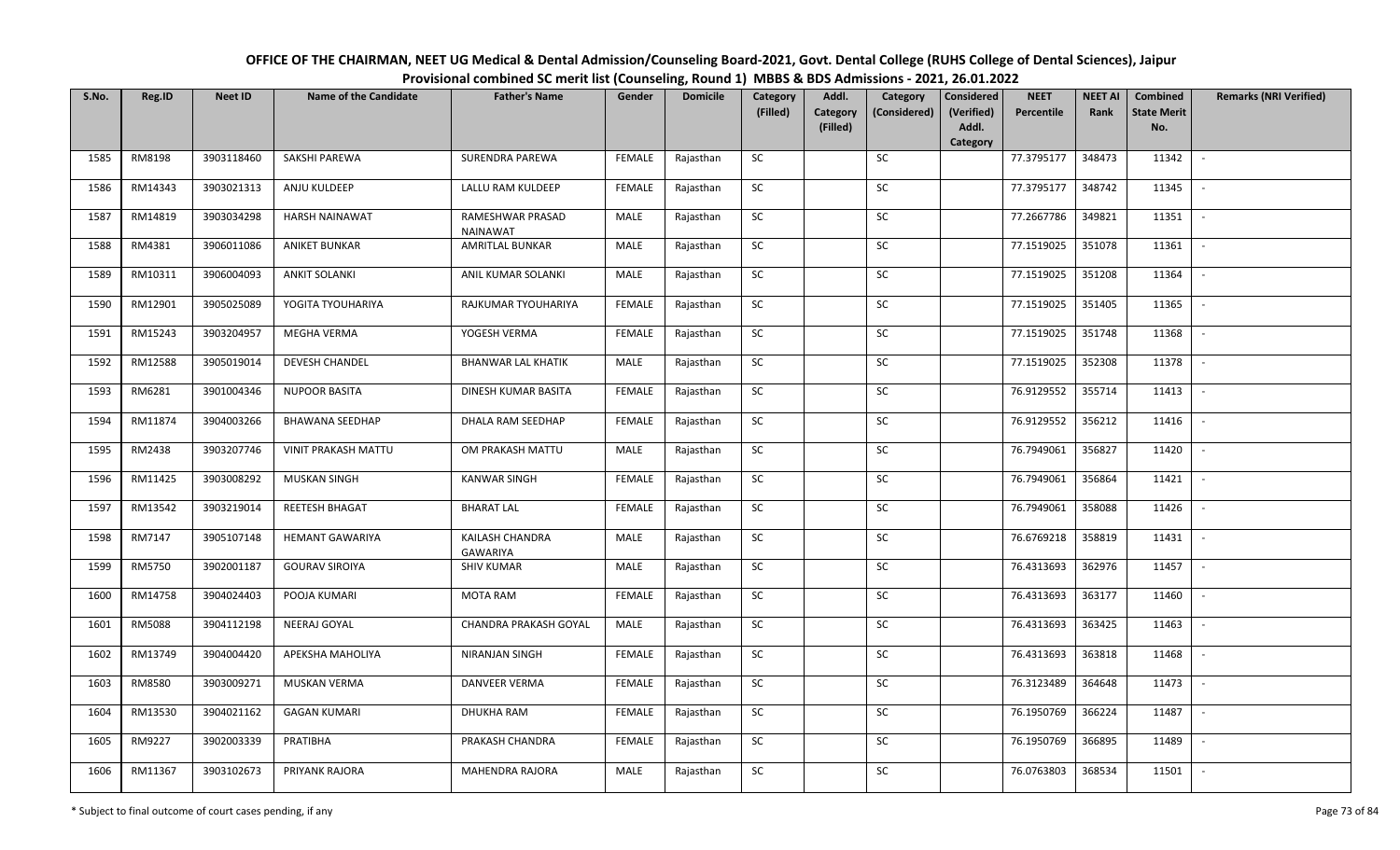| OFFICE OF THE CHAIRMAN, NEET UG Medical & Dental Admission/Counseling Board-2021, Govt. Dental College (RUHS College of Dental Sciences), Jaipur |
|--------------------------------------------------------------------------------------------------------------------------------------------------|
| Provisional combined SC merit list (Counseling, Round 1) MBBS & BDS Admissions - 2021, 26.01.2022                                                |

| S.No. | Reg.ID  | <b>Neet ID</b> | <b>Name of the Candidate</b> | <b>Father's Name</b>        | Gender        | <b>Domicile</b> | Category<br>(Filled) | Addl.<br>Category | Category<br>(Considered) | <b>Considered</b><br>(Verified) | <b>NEET</b><br>Percentile | <b>NEET AI</b><br>Rank | Combined<br><b>State Merit</b> | <b>Remarks (NRI Verified)</b> |
|-------|---------|----------------|------------------------------|-----------------------------|---------------|-----------------|----------------------|-------------------|--------------------------|---------------------------------|---------------------------|------------------------|--------------------------------|-------------------------------|
|       |         |                |                              |                             |               |                 |                      | (Filled)          |                          | Addl.<br>Category               |                           |                        | No.                            |                               |
| 1607  | RM10067 | 3903224122     | <b>RAKHI CHAUHAN</b>         | <b>VIJAY SINGH</b>          | <b>FEMALE</b> | Rajasthan       | <b>SC</b>            |                   | SC                       |                                 | 76.0763803                | 369103                 | 11506                          | $\sim$                        |
| 1608  | RM3400  | 4401019197     | DHEERAJ SINGH                | RAJENDRA SINGH              | MALE          | Rajasthan       | SC                   |                   | SC                       |                                 | 75.9591083                | 370788                 | 11518                          |                               |
| 1609  | RM6471  | 3906002526     | <b>ESHA NIMAWAT</b>          | <b>HEERALAL KHATIK</b>      | <b>FEMALE</b> | Rajasthan       | SC                   |                   | SC                       |                                 | 75.826554                 | 371606                 | 11519                          | $\mathbb{L}$                  |
| 1610  | RM10072 | 3902005057     | MS.PRIYANKA MAHICHA          | SUBHASH MAHICHA             | <b>FEMALE</b> | Rajasthan       | <b>SC</b>            |                   | <b>SC</b>                |                                 | 75.7072746                | 374042                 | 11540                          | $\overline{\phantom{a}}$      |
| 1611  | RM9599  | 3906007357     | VARSHA RAJORIA               | <b>BHOORI SINGH RAJORIA</b> | <b>FEMALE</b> | Rajasthan       | SC                   |                   | SC                       |                                 | 75.7072746                | 375053                 | 11549                          | $\sim$                        |
| 1612  | RM6780  | 4401013465     | <b>AMIT KUMAR</b>            | VASUDEV SINGH               | MALE          | Rajasthan       | SC                   |                   | $\sf SC$                 |                                 | 75.5873476                | 375570                 | 11554                          | $\sim$                        |
| 1613  | RM15817 | 3901001305     | SAMIKSHA NOGIYA              | NAGRAJ                      | <b>FEMALE</b> | Rajasthan       | SC                   |                   | SC                       |                                 | 75.5873476                | 376420                 | 11562                          | $\overline{\phantom{a}}$      |
| 1614  | RM15333 | 3901014202     | <b>GAURI OJWANI</b>          | TUKKACHAND                  | <b>FEMALE</b> | Rajasthan       | <b>SC</b>            |                   | <b>SC</b>                |                                 | 75.5873476                | 376498                 | 11563                          | $\overline{\phantom{a}}$      |
| 1615  | RM15465 | 3904005262     | <b>DIVYA PANWAR</b>          | OM PRAKASH PANWAR           | <b>FEMALE</b> | Rajasthan       | ${\sf SC}$           |                   | $\sf SC$                 |                                 | 75.4707879                | 377625                 | 11572                          | $\overline{\phantom{a}}$      |
| 1616  | RM15430 | 3903205679     | <b>UMANG KUMAR</b>           | <b>ARUN KUMAR</b>           | <b>FEMALE</b> | Rajasthan       | SC                   |                   | SC                       |                                 | 75.4707879                | 377688                 | 11573                          | $\sim$                        |
| 1617  | RM4923  | 3905010246     | <b>HARSHIT MARATHA</b>       | UMA SHANKAR MARATHA         | MALE          | Rajasthan       | ${\sf SC}$           |                   | ${\sf SC}$               |                                 | 75.3522855                | 378846                 | 11582                          | $\sim$                        |
| 1618  | RM11708 | 3903203198     | LAKSHYA ARYA                 | NAGENDRA KUMAR ARYA         | MALE          | Rajasthan       | <b>SC</b>            |                   | SC                       |                                 | 75.3522855                | 379822                 | 11594                          | $\sim$                        |
| 1619  | RM7826  | 3903105475     | SANJANA VARMA                | PRABHU DAYAL                | <b>FEMALE</b> | Rajasthan       | SC                   |                   | <b>SC</b>                |                                 | 75.2175943                | 381867                 | 11613                          |                               |
| 1620  | RM9694  | 3903228018     | RUCHIKA DANODIA              | RAMESH KUMAR DANODIA        | <b>FEMALE</b> | Rajasthan       | SC                   |                   | SC                       |                                 | 75.2175943                | 381982                 | 11614                          | $\mathbb{L}$                  |
| 1621  | RM2832  | 3905008130     | PRIYANKA                     | CHANDANA RAM                | <b>FEMALE</b> | Rajasthan       | SC                   |                   | SC                       |                                 | 75.0980558                | 383044                 | 11623                          | $\overline{\phantom{a}}$      |
| 1622  | RM9319  | 3903017039     | MUSKAN                       | <b>SHYAM LAL</b>            | <b>FEMALE</b> | Rajasthan       | ${\sf SC}$           |                   | SC                       |                                 | 75.0980558                | 383680                 | 11625                          | $\sim$                        |
| 1623  | RM12119 | 3901008230     | SHUBHAM KARALA               | RAJENDRA KARALA             | MALE          | Rajasthan       | SC                   |                   | SC                       |                                 | 75.0980558                | 383768                 | 11627                          | $\sim$                        |
| 1624  | RM14057 | 3905102307     | TANISHKA VERMA               | SANJAY VERMA                | <b>FEMALE</b> | Rajasthan       | SC                   |                   | <b>SC</b>                |                                 | 74.9775461                | 385304                 | 11645                          | $\overline{\phantom{a}}$      |
| 1625  | RM7956  | 3903018390     | <b>HEMANT SINGH</b>          | PREMSINGH                   | MALE          | Rajasthan       | SC                   | PwD               | <b>SC</b>                | PwD                             | 74.7262304                | 389240                 | 11669                          | $\overline{\phantom{a}}$      |
| 1626  | RM4455  | 3905103359     | <b>MANVI NAVAL</b>           | <b>MAHESH NAVAL</b>         | <b>FEMALE</b> | Rajasthan       | ${\sf SC}$           |                   | ${\sf SC}$               |                                 | 74.7262304                | 390037                 | 11675                          |                               |
| 1627  | RM15046 | 3906017006     | HIMANSHU MASIYA              | POPAT LAL MASIYA            | MALE          | Rajasthan       | ${\sf SC}$           |                   | SC                       |                                 | 74.5840923                | 391436                 | 11682                          | $\sim$                        |
| 1628  | RM7592  | 3904001043     | <b>VISHWAS NAWAL</b>         | SAMIR NAWAL                 | MALE          | Rajasthan       | ${\sf SC}$           |                   | SC                       |                                 | 74.339835                 | 394782                 | 11709                          | $\blacksquare$                |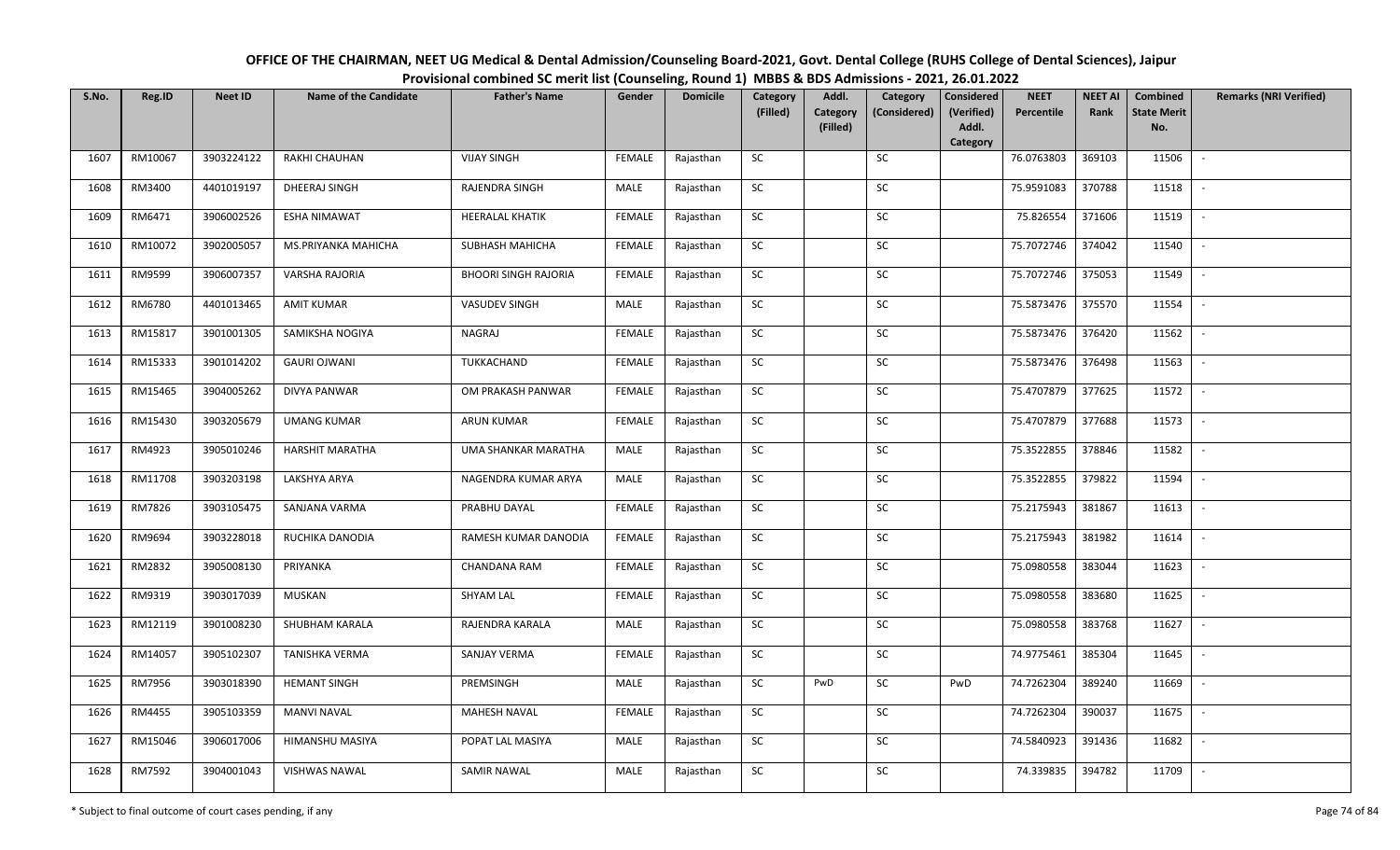| OFFICE OF THE CHAIRMAN, NEET UG Medical & Dental Admission/Counseling Board-2021, Govt. Dental College (RUHS College of Dental Sciences), Jaipur |
|--------------------------------------------------------------------------------------------------------------------------------------------------|
| Provisional combined SC merit list (Counseling, Round 1) MBBS & BDS Admissions - 2021, 26.01.2022                                                |

| S.No. | Reg.ID  | <b>Neet ID</b> | <b>Name of the Candidate</b>          | <b>Father's Name</b>  | Gender        | <b>Domicile</b> | Category<br>(Filled) | Addl.<br>Category | Category<br>(Considered) | <b>Considered</b><br>(Verified) | <b>NEET</b><br>Percentile | <b>NEET AI</b><br>Rank | Combined<br><b>State Merit</b> | <b>Remarks (NRI Verified)</b> |
|-------|---------|----------------|---------------------------------------|-----------------------|---------------|-----------------|----------------------|-------------------|--------------------------|---------------------------------|---------------------------|------------------------|--------------------------------|-------------------------------|
|       |         |                |                                       |                       |               |                 |                      | (Filled)          |                          | Addl.<br>Category               |                           |                        | No.                            |                               |
| 1629  | RM4475  | 3903203531     | <b>GARGI SHAKYA</b>                   | SANJAY SHAKYA         | <b>FEMALE</b> | Rajasthan       | SC                   |                   | <b>SC</b>                |                                 | 74.2150514                | 396504                 | 11726                          | $\sim$                        |
| 1630  | RM7038  | 2001318279     | ASHISH BENIWAL                        | RAJENDRA KUMAR        | MALE          | Rajasthan       | SC                   |                   | SC                       |                                 | 74.2150514                | 397198                 | 11729                          |                               |
| 1631  | RM15180 | 3905104301     | ASHWANI JELIYA                        | JAGDISH PRASAD JELIYA | MALE          | Rajasthan       | SC                   |                   | SC                       |                                 | 74.2150514                | 397755                 | 11732                          | $\overline{\phantom{a}}$      |
| 1632  | RM12399 | 3904023152     | <b>GUDIYA</b>                         | DEDARAM               | <b>FEMALE</b> | Rajasthan       | <b>SC</b>            |                   | <b>SC</b>                |                                 | 74.2150514                | 397904                 | 11734                          | $\overline{\phantom{a}}$      |
| 1633  | RM5813  | 3903225365     | MOHIT KUMAR MUNDOTIYA                 | PRAKASH CHAND RAIGAR  | MALE          | Rajasthan       | SC                   |                   | SC                       |                                 | 73.9565478                | 401119                 | 11762                          | $\sim$                        |
| 1634  | RM12386 | 3904022220     | NITIKA SODA                           | MANGI LAL SODA        | <b>FEMALE</b> | Rajasthan       | SC                   |                   | SC                       |                                 | 73.9565478                | 401518                 | 11765                          | $\sim$                        |
| 1635  | RM9867  | 3903008401     | <b>BHUMIKA UNTWAL</b>                 | PURSHOTTAM VALMIKI    | <b>FEMALE</b> | Rajasthan       | SC                   |                   | <b>SC</b>                |                                 | 73.7082109                | 404547                 | 11798                          | $\overline{\phantom{a}}$      |
| 1636  | RM15561 | 3903024265     | ARVIND KUMAR VERMA                    | RAMAVTAR VERMA        | MALE          | Rajasthan       | SC                   |                   | SC                       |                                 | 73.7082109                | 404866                 | 11800                          | $\overline{\phantom{a}}$      |
| 1637  | RM1329  | 3802008290     | <b>ANUSHKA SINGH</b>                  | AJAY KUMAR PARMAR     | <b>FEMALE</b> | Rajasthan       | SC                   |                   | <b>SC</b>                |                                 | 73.5843339                | 407534                 | 11823                          | $\blacksquare$                |
| 1638  | RM6799  | 3905013235     | AASTHA SHREE SHAKYWAR                 | LEELADHAR SHAKYWAR    | <b>FEMALE</b> | Rajasthan       | SC                   |                   | SC                       |                                 | 73.4556649                | 408684                 | 11838                          | $\sim$                        |
| 1639  | RM8523  | 3906026062     | <b>CHITRAKSHI TANWAR</b>              | SHANTI LAL TANWAR     | <b>FEMALE</b> | Rajasthan       | <b>SC</b>            |                   | SC                       |                                 | 73.3175417                | 410427                 | 11851                          | $\sim$                        |
| 1640  | RM10748 | 3902002185     | <b>SWATI PANWAR</b>                   | <b>ASHOK PANWAR</b>   | <b>FEMALE</b> | Rajasthan       | SC                   |                   | <b>SC</b>                |                                 | 73.1904916                | 413113                 | 11865                          | $\sim$                        |
| 1641  | RM8171  | 2208013014     | THORI KISHANKUMAR<br><b>MOHANBHAI</b> | <b>MOHANBHAI</b>      | MALE          | Rajasthan       | SC                   |                   | SC                       |                                 | 73.1904916                | 413495                 | 11866                          | $\overline{\phantom{a}}$      |
| 1642  | RM10579 | 3905002028     | RASHIKA MAHAWAR                       | <b>SUNIL MAHAWAR</b>  | <b>FEMALE</b> | Rajasthan       | SC                   |                   | <b>SC</b>                |                                 | 73.0655784                | 414512                 | 11877                          | $\overline{\phantom{a}}$      |
| 1643  | RM11718 | 3904018242     | HITESH KUMAR                          | VARADHA RAM           | MALE          | Rajasthan       | ${\sf SC}$           |                   | SC                       |                                 | 73.0655784                | 415382                 | 11883                          | $\overline{\phantom{a}}$      |
| 1644  | RM6026  | 2302010197     | VICKY KUMAR BINJRAWAT                 | <b>KISHOR KUMAR</b>   | MALE          | Rajasthan       | <b>SC</b>            |                   | <b>SC</b>                |                                 | 72.9337365                | 416921                 | 11894                          | $\sim$                        |
| 1645  | RM1338  | 3902022223     | <b>HARSHITA DAABI</b>                 | <b>SHYAM SUNDER</b>   | <b>FEMALE</b> | Rajasthan       | ${\sf SC}$           |                   | SC                       |                                 | 72.8047437                | 418553                 | 11909                          | $\mathbb{L}$                  |
| 1646  | RM11821 | 3906005109     | JAYESH SISODIYA                       | <b>VINOD SISODIYA</b> | MALE          | Rajasthan       | SC                   |                   | SC                       |                                 | 72.8047437                | 419282                 | 11913                          | $\mathbb{L}$                  |
| 1647  | RM4838  | 3901013226     | DHARMANSHU SATYAVNA                   | KAMLESH KUMAR         | MALE          | Rajasthan       | SC                   |                   | <b>SC</b>                |                                 | 72.8047437                | 419316                 | 11914                          | $\overline{\phantom{a}}$      |
| 1648  | RM15177 | 3903212208     | VISHAL ASIWAL                         | NAVARATAN ASIWAL      | MALE          | Rajasthan       | ${\sf SC}$           |                   | ${\sf SC}$               |                                 | 72.8047437                | 419619                 | 11915                          |                               |
| 1649  | RM14799 | 3904001577     | PANKAJ JOSH                           | KANHAIYA LAL JOSH     | <b>FEMALE</b> | Rajasthan       | <b>SC</b>            |                   | <b>SC</b>                |                                 | 72.6625409                | 420003                 | 11918                          | $\sim$                        |
| 1650  | RM11270 | 3903102667     | KHUSHI VERMA                          | <b>VIJAY SINGH</b>    | <b>FEMALE</b> | Rajasthan       | SC                   |                   | SC                       |                                 | 72.1454691                | 428224                 | 11984                          | $\sim$                        |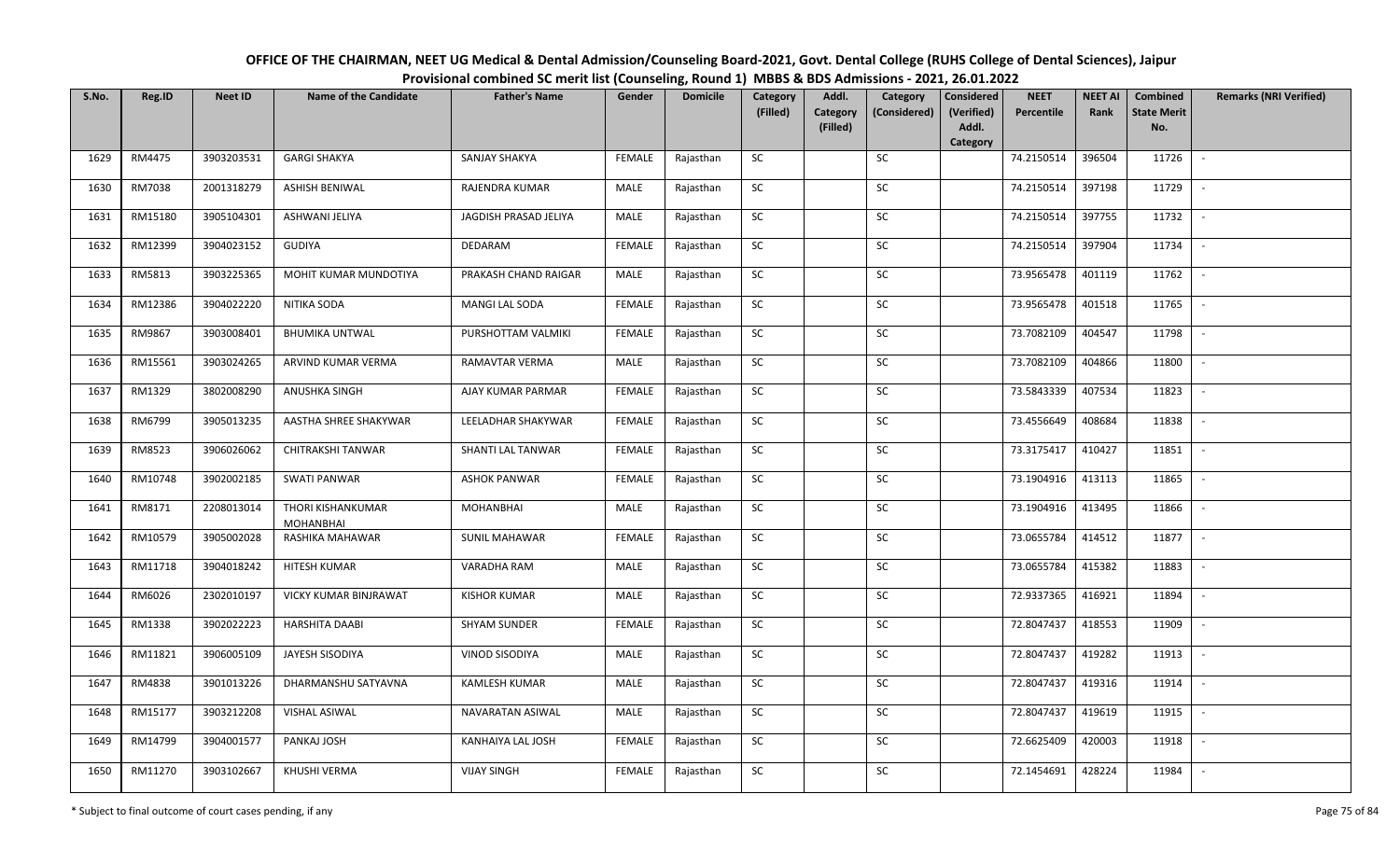| OFFICE OF THE CHAIRMAN, NEET UG Medical & Dental Admission/Counseling Board-2021, Govt. Dental College (RUHS College of Dental Sciences), Jaipur |
|--------------------------------------------------------------------------------------------------------------------------------------------------|
| Provisional combined SC merit list (Counseling, Round 1) MBBS & BDS Admissions - 2021, 26.01.2022                                                |

| S.No. | Reg.ID  | <b>Neet ID</b> | <b>Name of the Candidate</b> | <b>Father's Name</b>    | Gender        | <b>Domicile</b> | Category<br>(Filled) | Addl.<br>Category | Category<br>(Considered) | <b>Considered</b><br>(Verified) | <b>NEET</b><br>Percentile | <b>NEET AI</b><br>Rank | Combined<br><b>State Merit</b> | <b>Remarks (NRI Verified)</b> |
|-------|---------|----------------|------------------------------|-------------------------|---------------|-----------------|----------------------|-------------------|--------------------------|---------------------------------|---------------------------|------------------------|--------------------------------|-------------------------------|
|       |         |                |                              |                         |               |                 |                      | (Filled)          |                          | Addl.                           |                           |                        | No.                            |                               |
| 1651  | RM15361 | 3904101186     | PRATEEK SHAMARYA             | DINESH KUMAR            | MALE          | Rajasthan       | SC                   |                   | SC                       | Category                        | 72.0026187                | 431589                 | 12008                          | $\sim$                        |
|       |         |                |                              |                         |               |                 |                      |                   |                          |                                 |                           |                        |                                |                               |
| 1652  | RM15646 | 3901007270     | DEEPANSHU SINGH BAYALA       | RAM AVATAR BAYALA       | MALE          | Rajasthan       | SC                   |                   | SC                       |                                 | 72.0026187                | 431966                 | 12010                          |                               |
| 1653  | RM13960 | 3904110214     | <b>SNEHA SINGH</b>           | <b>SURESH KUMAR</b>     | <b>FEMALE</b> | Rajasthan       | SC                   |                   | SC                       |                                 | 71.8742735                | 432569                 | 12015                          | $\overline{\phantom{a}}$      |
| 1654  | RM10510 | 3902001162     | SARITA KUMARI                | DEVENDER KUMAR CHALIYA  | <b>FEMALE</b> | Rajasthan       | <b>SC</b>            |                   | <b>SC</b>                |                                 | 71.8742735                | 432985                 | 12019                          | $\overline{\phantom{a}}$      |
| 1655  | RM12476 | 3903003643     | ROOPALI ASHIWAL              | DHARAMPAL SINGH ASHIWAL | <b>FEMALE</b> | Rajasthan       | SC                   |                   | SC                       |                                 | 71.8742735                | 433353                 | 12021                          | $\sim$                        |
| 1656  | RM11543 | 3905018010     | <b>ABHISHEK KUMAR</b>        | <b>GHANSHYAM BAIRWA</b> | MALE          | Rajasthan       | SC                   |                   | SC                       |                                 | 71.8742735                | 433514                 | 12023                          | $\sim$                        |
| 1657  | RM9106  | 3905001089     | <b>VAIBHAV MAURYA</b>        | SURESH KUMAR MAURYA     | MALE          | Rajasthan       | SC                   |                   | <b>SC</b>                |                                 | 71.8742735                | 434157                 | 12031                          | $\sim$                        |
| 1658  | RM7895  | 3902018072     | SUNAINA SHAKARWAL            | <b>SUBHASH CHANDER</b>  | <b>FEMALE</b> | Rajasthan       | SC                   |                   | SC                       |                                 | 71.7464464                | 435170                 | 12037                          | $\overline{\phantom{a}}$      |
| 1659  | RM2813  | 3905110270     | <b>GEETIKA JATOLIA</b>       | NARESH JATOLIA          | <b>FEMALE</b> | Rajasthan       | SC                   |                   | <b>SC</b>                |                                 | 71.7464464                | 435900                 | 12041                          | $\overline{\phantom{a}}$      |
| 1660  | RM2076  | 3903202435     | <b>TARUNA KUMARI</b>         | OM PRAKASH              | <b>FEMALE</b> | Rajasthan       | ${\sf SC}$           |                   | SC                       |                                 | 71.7464464                | 435983                 | 12043                          | $\sim$                        |
| 1661  | RM9081  | 3903003031     | DIKSHA KHINCHI               | OM PRAKASH KHINCHI      | <b>FEMALE</b> | Rajasthan       | <b>SC</b>            |                   | SC                       |                                 | 71.6140216                | 436650                 | 12049                          | $\sim$                        |
| 1662  | RM12483 | 3903232030     | KAVITA SUWASIA               | RAMESH CHANDRA          | <b>FEMALE</b> | Rajasthan       | <b>SC</b>            |                   | <b>SC</b>                |                                 | 71.4830215                | 438512                 | 12063                          | $\sim$                        |
| 1663  | RM4206  | 3903042015     | MONIKA MAHARADA              | <b>VEERBHAN VERMA</b>   | <b>FEMALE</b> | Rajasthan       | <b>SC</b>            |                   | SC                       |                                 | 71.3369981                | 442455                 | 12102                          | $\overline{\phantom{a}}$      |
| 1664  | RM7678  | 3906003024     | JAIVARDHAN KATARIA           | SHYAM LAL KATARIA       | MALE          | Rajasthan       | SC                   |                   | <b>SC</b>                |                                 | 71.0724075                | 445005                 | 12121                          | $\overline{\phantom{a}}$      |
| 1665  | RM14269 | 3901013002     | SANJAY SAMARIYA              | MADAN LAL SAMARIYA      | MALE          | Rajasthan       | ${\sf SC}$           |                   | $\sf SC$                 |                                 | 70.9384934                | 446832                 | 12131                          | $\overline{\phantom{a}}$      |
| 1666  | RM10862 | 3901018090     | DEEPIKA KACHCHHAWAH          | LAKHARAM KACHCHHAWAH    | <b>FEMALE</b> | Rajasthan       | <b>SC</b>            |                   | SC                       |                                 | 70.9384934                | 447684                 | 12137                          | $\sim$                        |
| 1667  | RM5996  | 3902002429     | PRIYANKA KUMARI              | PRAHLAD RAI             | <b>FEMALE</b> | Rajasthan       | ${\sf SC}$           |                   | SC                       |                                 | 70.8052916                | 448932                 | 12143                          | $\sim$                        |
| 1668  | RM15534 | 3905025161     | SUBHASH VERMA                | <b>SHANKAR LAL</b>      | MALE          | Rajasthan       | SC                   |                   | SC                       |                                 | 70.8052916                | 449126                 | 12145                          | $\sim$                        |
| 1669  | RM13628 | 3905015130     | SAUMYA RATNAKAR              | RAMDAS RATNAKAR         | <b>FEMALE</b> | Rajasthan       | SC                   |                   | SC                       |                                 | 70.8052916                | 450172                 | 12151                          | $\overline{\phantom{a}}$      |
| 1670  | RM14420 | 3904003034     | VISHWA RAO                   | <b>MANOJ RAO</b>        | MALE          | Rajasthan       | ${\sf SC}$           |                   | ${\sf SC}$               |                                 | 70.6525336                | 451707                 | 12161                          |                               |
| 1671  | RM13210 | 3903009378     | <b>MONIKA KHARERA</b>        | SUBHASH CHANDRA         | <b>FEMALE</b> | Rajasthan       | <b>SC</b>            |                   | <b>SC</b>                |                                 | 70.5205621                | 453901                 | 12169                          | $\sim$                        |
| 1672  | RM1925  | 3901004156     | <b>KRISHITA KHARIA</b>       | SHIV KUMAR BUNKAR       | <b>FEMALE</b> | Rajasthan       | ${\sf SC}$           |                   | SC                       |                                 | 70.5205621                | 454294                 | 12175                          | $\sim$                        |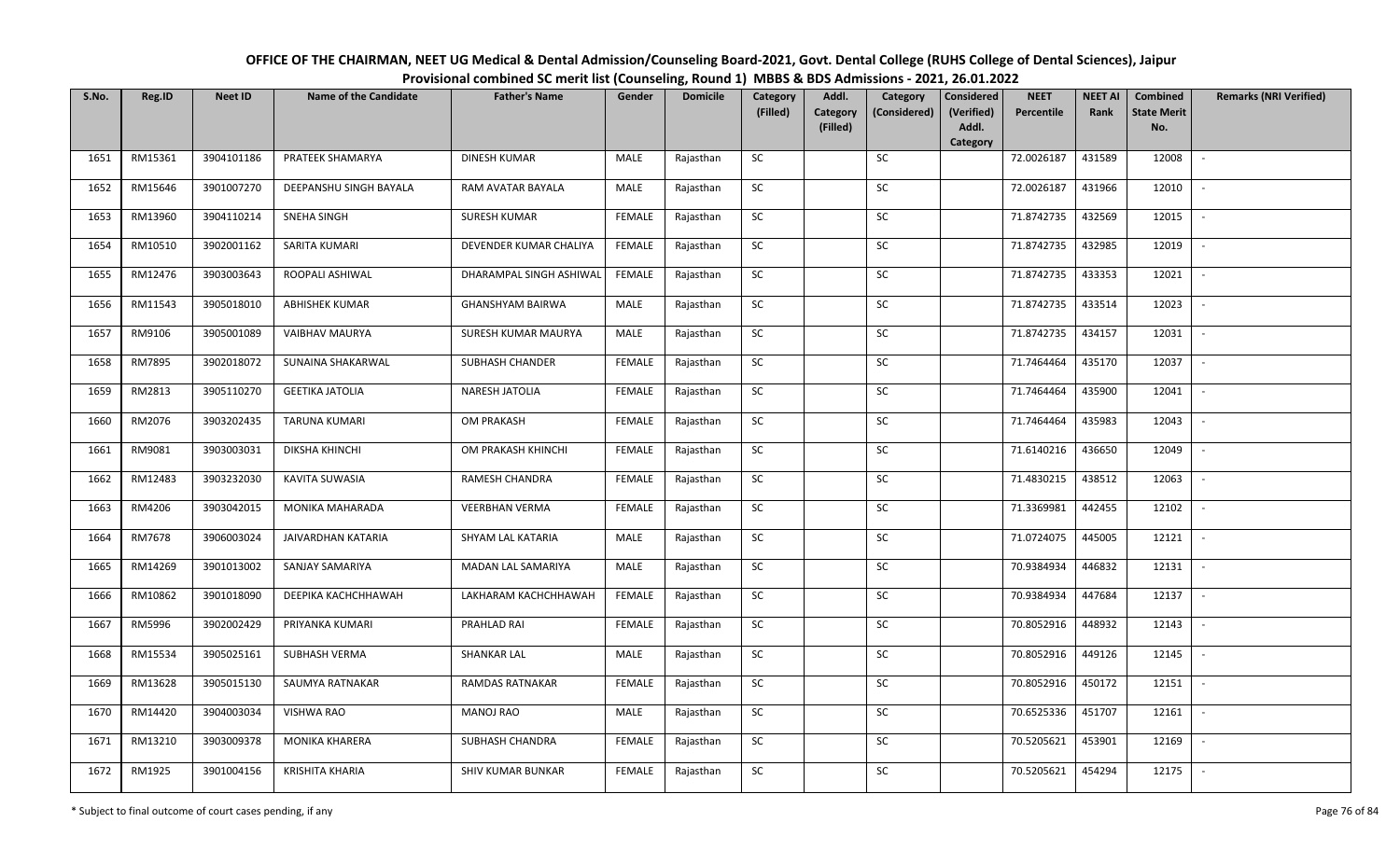| OFFICE OF THE CHAIRMAN, NEET UG Medical & Dental Admission/Counseling Board-2021, Govt. Dental College (RUHS College of Dental Sciences), Jaipur |
|--------------------------------------------------------------------------------------------------------------------------------------------------|
| Provisional combined SC merit list (Counseling, Round 1) MBBS & BDS Admissions - 2021, 26.01.2022                                                |

| S.No. | Reg.ID  | <b>Neet ID</b> | <b>Name of the Candidate</b> | <b>Father's Name</b>                     | Gender        | <b>Domicile</b> | Category<br>(Filled) | Addl.                       | Category     | <b>Considered</b><br>(Verified) | <b>NEET</b><br>Percentile | <b>NEET AI</b><br>Rank | Combined<br><b>State Merit</b> | <b>Remarks (NRI Verified)</b> |
|-------|---------|----------------|------------------------------|------------------------------------------|---------------|-----------------|----------------------|-----------------------------|--------------|---------------------------------|---------------------------|------------------------|--------------------------------|-------------------------------|
|       |         |                |                              |                                          |               |                 |                      | <b>Category</b><br>(Filled) | (Considered) | Addl.                           |                           |                        | No.                            |                               |
|       |         |                |                              |                                          |               |                 |                      |                             |              | Category                        |                           |                        |                                |                               |
| 1673  | RM13166 | 3904001399     | HIMANSHI CHAUHAN             | <b>DURGESH CHAUHAN</b>                   | <b>FEMALE</b> | Rajasthan       | SC                   |                             | SC           |                                 | 70.5205621                | 454624                 | 12177                          | $\sim$                        |
| 1674  | RM15762 | 3904105047     | SHAMBHU RAM                  | <b>BIJA RAM</b>                          | MALE          | Rajasthan       | SC                   | PwD                         | <b>SC</b>    |                                 | 70.3830217                | 456081                 | 12187                          |                               |
| 1675  | RM12623 | 3906003042     | RANJEET SINGH RAWAL          | <b>BHAGWAN SINGH RAWAL</b>               | MALE          | Rajasthan       | SC                   |                             | SC           |                                 | 70.0986807                | 460807                 | 12220                          |                               |
| 1676  | RM10900 | 3905006368     | AYUSHI JEENGER               | RAMESH JEENGER                           | <b>FEMALE</b> | Rajasthan       | SC                   |                             | SC           |                                 | 69.9449514                | 462058                 | 12231                          | $\overline{\phantom{a}}$      |
| 1677  | RM11791 | 3905001528     | KUMARI HIMANSHI              | SURENDRA SINGH                           | <b>FEMALE</b> | Rajasthan       | SC                   |                             | SC           |                                 | 69.9449514                | 462104                 | 12232                          | $\sim$                        |
| 1678  | RM1841  | 1502304611     | <b>NEHA RAJ</b>              | BHRIGU ASHRAM RAM                        | <b>FEMALE</b> | Rajasthan       | SC                   |                             | SC           |                                 | 69.9449514                | 462265                 | 12233                          | $\sim$                        |
| 1679  | RM9000  | 3802009354     | <b>MOHIT BANGA</b>           | <b>NASIB DASS BANGA</b>                  | MALE          | Rajasthan       | SC                   | WPP, WPP8                   | <b>SC</b>    |                                 | 69.6742092                | 468222                 | 12264                          |                               |
| 1680  | RM2517  | 2207001280     | <b>GAURAV KUMAR JADO</b>     | NARESH KUMAR                             | MALE          | Rajasthan       | SC                   |                             | $\sf SC$     |                                 | 69.5379638                | 469524                 | 12271                          | $\overline{\phantom{a}}$      |
| 1681  | RM1622  | 3903007146     | <b>HARSH INDRA</b>           | V.K. INDRA                               | MALE          | Rajasthan       | SC                   |                             | SC           |                                 | 69.5379638                | 469651                 | 12274                          |                               |
| 1682  | RM14776 | 3901011232     | <b>CHANDAN GARVA</b>         | <b>OMPRAKASH GARVA</b>                   | MALE          | Rajasthan       | SC                   |                             | SC           |                                 | 69.3911634                | 471941                 | 12292                          | $\blacksquare$                |
| 1683  | RM1936  | 3903208556     | <b>BHAVYA SOLANKI</b>        | <b>DEVRAJ SOLANKI</b>                    | MALE          | Rajasthan       | SC                   |                             | SC           |                                 | 69.2235764                | 473753                 | 12312                          | Rajasthan                     |
| 1684  | RM12882 | 3004007376     | ANMOL SHARON KHERAL          | MAHENDRA KHERAL                          | <b>FEMALE</b> | Rajasthan       | SC                   |                             | ${\sf SC}$   |                                 | 69.2235764                | 475143                 | 12328                          |                               |
| 1685  | RM9931  | 3902005144     | MIHIR KUMAR SINGH MAHICH     | <b>SULTANA RAM</b>                       | MALE          | Rajasthan       | SC                   |                             | <b>SC</b>    |                                 | 69.0814383                | 477048                 | 12338                          |                               |
| 1686  | RM9696  | 3901001280     | KUMUD CHOUHAN                | <b>CHANDER PRAKASH</b><br><b>CHOUHAN</b> | <b>FEMALE</b> | Rajasthan       | SC                   |                             | <b>SC</b>    |                                 | 68.791917                 | 480217                 | 12364                          |                               |
| 1687  | RM7290  | 3905010023     | NIDHI CHAWLA                 | SATYANARAYAN CHAWLA                      | <b>FEMALE</b> | Rajasthan       | SC                   |                             | ${\sf SC}$   |                                 | 68.791917                 | 480531                 | 12366                          |                               |
| 1688  | RM15602 | 3905002154     | <b>VIVEK TAIPAN</b>          | <b>RAM PRASAD KHATIK</b>                 | MALE          | Rajasthan       | <b>SC</b>            |                             | SC           |                                 | 68.791917                 | 481861                 | 12379                          | $\sim$                        |
| 1689  | RM14095 | 3906002293     | POOJA BAIRWA                 | OM PRAKASH BAIRWA                        | <b>FEMALE</b> | Rajasthan       | ${\sf SC}$           |                             | SC           |                                 | 68.645505                 | 482255                 | 12383                          | $\sim$                        |
| 1690  | RM7044  | 3901014074     | KARTIK SAMRIYA               | KAILASH CHAND SAMRIYA                    | MALE          | Rajasthan       | SC                   |                             | SC           |                                 | 68.3377227                | 486888                 | 12406                          |                               |
| 1691  | RM7769  | 2303007133     | <b>ANIL KUMAR</b>            | <b>BALWANT</b>                           | MALE          | Rajasthan       | SC                   |                             | SC           |                                 | 68.3377227                | 487248                 | 12407                          | $\overline{\phantom{a}}$      |
| 1692  | RM10858 | 3901015199     | <b>HARSH UDAI</b>            | KAILASH CHAND UDAI                       | MALE          | Rajasthan       | ${\sf SC}$           |                             | ${\sf SC}$   |                                 | 68.1955846                | 489566                 | 12422                          |                               |
| 1693  | RM14229 | 3906008113     | MIHIR KUMAR                  | NARENDRA KUMAR                           | MALE          | Rajasthan       | SC                   |                             | SC           |                                 | 68.04723                  | 492111                 | 12439                          |                               |
| 1694  | RM12670 | 3903103433     | NIDHI MAHENDRA               | PRADEEP KUMAR MAHENDRA                   | FEMALE        | Rajasthan       | SC                   |                             | SC           |                                 | 68.04723                  | 492736                 | 12445                          | $\sim$                        |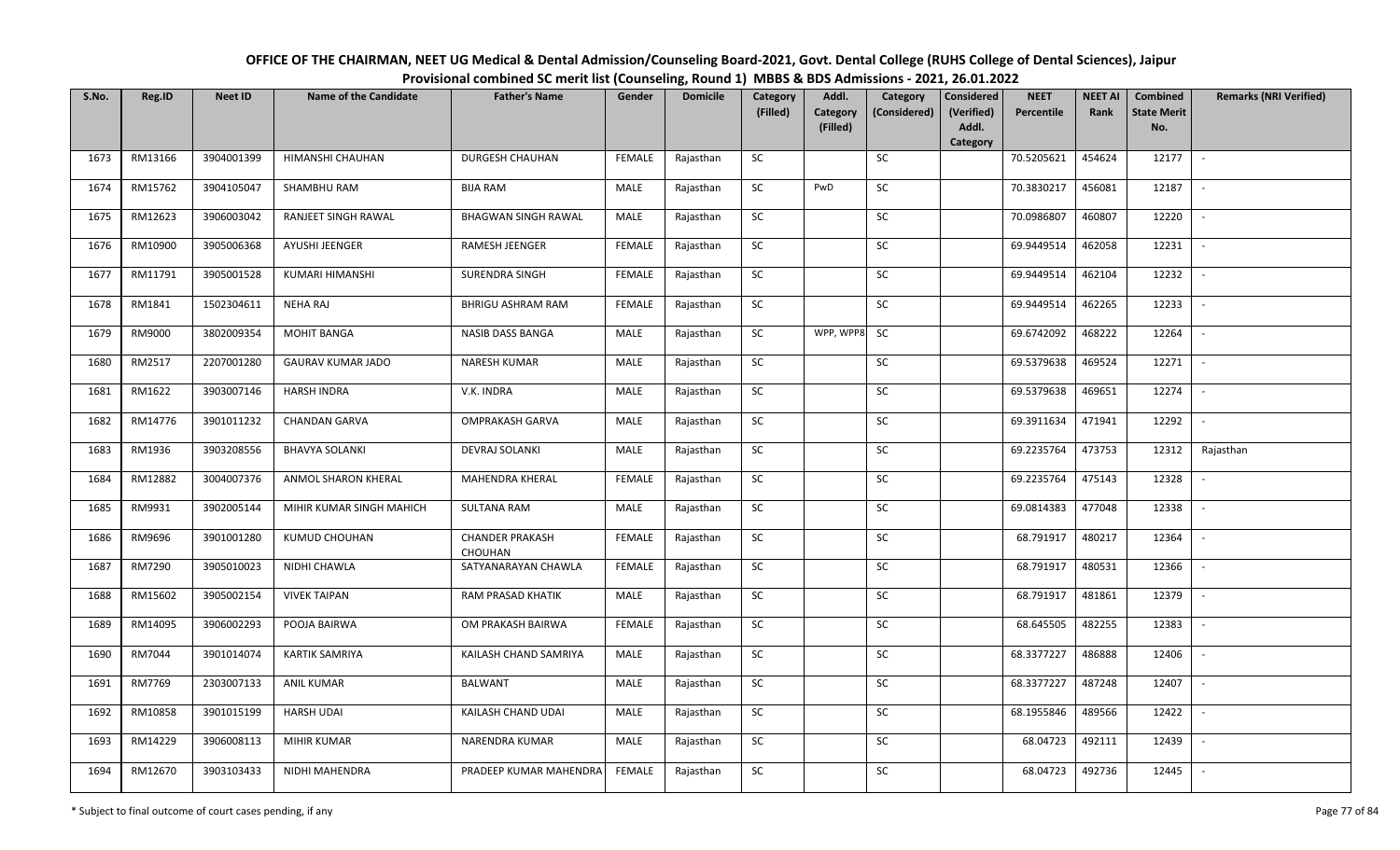| OFFICE OF THE CHAIRMAN, NEET UG Medical & Dental Admission/Counseling Board-2021, Govt. Dental College (RUHS College of Dental Sciences), Jaipur |
|--------------------------------------------------------------------------------------------------------------------------------------------------|
| Provisional combined SC merit list (Counseling, Round 1) MBBS & BDS Admissions - 2021, 26.01.2022                                                |

| S.No. | Reg.ID  | <b>Neet ID</b> | <b>Name of the Candidate</b> | <b>Father's Name</b>              | Gender        | <b>Domicile</b> | Category<br>(Filled) | Addl.<br>Category<br>(Filled) | Category<br>(Considered) | <b>Considered</b><br>(Verified)<br>Addl. | <b>NEET</b><br>Percentile | <b>NEET AI</b><br>Rank | Combined<br><b>State Merit</b><br>No. | <b>Remarks (NRI Verified)</b> |
|-------|---------|----------------|------------------------------|-----------------------------------|---------------|-----------------|----------------------|-------------------------------|--------------------------|------------------------------------------|---------------------------|------------------------|---------------------------------------|-------------------------------|
|       |         |                |                              |                                   |               |                 |                      |                               |                          | Category                                 |                           |                        |                                       |                               |
| 1695  | RM1662  | 3903001211     | POOJA TOSHAWRA               | MAHENDRA KUMAR<br><b>TOSHAWRA</b> | <b>FEMALE</b> | Rajasthan       | SC                   |                               | SC                       |                                          | 68.04723                  | 492827                 | 12447                                 | $\sim$                        |
| 1696  | RM4396  | 3906005330     | PRAGYA REVASIA               | <b>MAHESH KUMAR</b>               | <b>FEMALE</b> | Rajasthan       | <b>SC</b>            |                               | SC                       |                                          | 67.7241654                | 496447                 | 12480                                 |                               |
| 1697  | RM2957  | 3903024085     | NIDHI BUNKAR                 | LATE KOJOR MAL BUNKAR             | <b>FEMALE</b> | Rajasthan       | SC                   |                               | SC                       |                                          | 67.5785305                | 499642                 | 12505                                 | $\overline{\phantom{a}}$      |
| 1698  | RM10622 | 3905112185     | <b>NEHA MAHAWAR</b>          | VIMAL CHAND MAHAWAR               | <b>FEMALE</b> | Rajasthan       | SC                   |                               | SC                       |                                          | 67.5785305                | 499852                 | 12507                                 | $\overline{\phantom{a}}$      |
| 1699  | RM5135  | 3901015155     | <b>GAUTAM CHANDEL</b>        | SHYAM LAL CHANDEL                 | MALE          | Rajasthan       | <b>SC</b>            |                               | <b>SC</b>                |                                          | 67.5785305                | 500400                 | 12510                                 | $\sim$                        |
| 1700  | RM13803 | 3905121189     | KAILASH CHANDRA KHATIK       | PURAN MAL KHATIK                  | MALE          | Rajasthan       | ${\sf SC}$           |                               | ${\sf SC}$               |                                          | 67.4394359                | 501501                 | 12518                                 | $\sim$                        |
| 1701  | RM10359 | 2001227069     | <b>RAVI MUNPRIA</b>          | RAM KUMAR MUNPRIA                 | MALE          | Rajasthan       | SC                   |                               | <b>SC</b>                |                                          | 67.2922469                | 503287                 | 12532                                 | $\sim$                        |
| 1702  | RM1816  | 3906003084     | MIHIKA GOYAL                 | RAVINDRA KUMAR GOYAL              | <b>FEMALE</b> | Rajasthan       | SC                   |                               | SC                       |                                          | 66.3453936                | 518895                 | 12646                                 | $\overline{\phantom{a}}$      |
| 1703  | RM7642  | 3906003310     | <b>RIYANSHI BUNKAR</b>       | <b>AMRITLAL BUNKAR</b>            | <b>FEMALE</b> | Rajasthan       | SC                   |                               | SC                       |                                          | 66.1640137                | 519879                 | 12655                                 |                               |
| 1704  | RM7920  | 3902008190     | SAPANA MAHICH                | <b>TULSI RAM</b>                  | <b>FEMALE</b> | Rajasthan       | SC                   |                               | SC                       |                                          | 66.1640137                | 521644                 | 12672                                 | $\sim$                        |
| 1705  | RM5259  | 3903107153     | <b>DEVANSHI SINGH</b>        | RAJVEER SINGH                     | <b>FEMALE</b> | Rajasthan       | ${\sf SC}$           |                               | $\sf SC$                 |                                          | 65.5347856                | 531770                 | 12745                                 | $\sim$                        |
| 1706  | RM3614  | 3901015355     | DIVYA DEVATWAL               | HARI NARAYAN DEVATWAL             | <b>FEMALE</b> | Rajasthan       | <b>SC</b>            |                               | SC                       |                                          | 65.5347856                | 531844                 | 12748                                 | $\sim$                        |
| 1707  | RM14909 | 3903041138     | ANKITA BHATNAGAR             | <b>KESA RAM BHATNAGAR</b>         | <b>FEMALE</b> | Rajasthan       | SC                   |                               | <b>SC</b>                |                                          | 65.3437572                | 532439                 | 12752                                 | $\overline{\phantom{a}}$      |
| 1708  | RM4696  | 3904004097     | <b>DIVYANSHI RANA</b>        | <b>SUNIL RANA</b>                 | <b>FEMALE</b> | Rajasthan       | <b>SC</b>            |                               | SC                       |                                          | 65.3437572                | 532806                 | 12759                                 | $\sim$                        |
| 1709  | RM3378  | 3906004335     | <b>MANVI MARU</b>            | <b>DEVI SHANKER MARU</b>          | <b>FEMALE</b> | Rajasthan       | SC                   |                               | SC                       |                                          | 65.1847827                | 536265                 | 12778                                 | $\overline{\phantom{a}}$      |
| 1710  | RM11967 | 3903031064     | <b>HEMANT SARSAR</b>         | DEVENDRA SARSAR                   | MALE          | Rajasthan       | ${\sf SC}$           |                               | ${\sf SC}$               |                                          | 65.1847827                | 537306                 | 12785                                 | $\sim$                        |
| 1711  | RM12907 | 3904002053     | AAYUSH KHICHI                | <b>TRILOK KHICHI</b>              | MALE          | Rajasthan       | <b>SC</b>            |                               | SC                       |                                          | 65.0247074                | 538147                 | 12792                                 | $\sim$                        |
| 1712  | RM12344 | 3906001319     | CHIRAG KANTIWAL              | <b>BHARAT KANTIWAL</b>            | MALE          | Rajasthan       | <b>SC</b>            |                               | <b>SC</b>                |                                          | 64.8678051                | 540261                 | 12811                                 | $\sim$                        |
| 1713  | RM15196 | 3901001427     | <b>KALPIT SALVI</b>          | PRAKASH CHANDRA                   | MALE          | Rajasthan       | <b>SC</b>            |                               | <b>SC</b>                |                                          | 64.8678051                | 541027                 | 12815                                 | $\sim$                        |
| 1714  | RM6101  | 3903102707     | RAKSHITA CHOUHAN             | RAJESH CHOUHAN                    | <b>FEMALE</b> | Rajasthan       | SC                   |                               | SC                       |                                          | 64.8678051                | 542236                 | 12824                                 | $\blacksquare$                |
| 1715  | RM9020  | 3903003565     | ANSHIKA VERMA                | SANJEEV VERMA                     | <b>FEMALE</b> | Rajasthan       | ${\sf SC}$           |                               | <b>SC</b>                |                                          | 64.7079241                | 543300                 | 12831                                 | $\sim$                        |
| 1716  | RM15338 | 3905002155     | PRIYANKA MAHAWAR             | <b>MOJIRAM MAHAWAR</b>            | <b>FEMALE</b> | Rajasthan       | ${\sf SC}$           |                               | SC                       |                                          | 64.7079241                | 543863                 | 12834                                 |                               |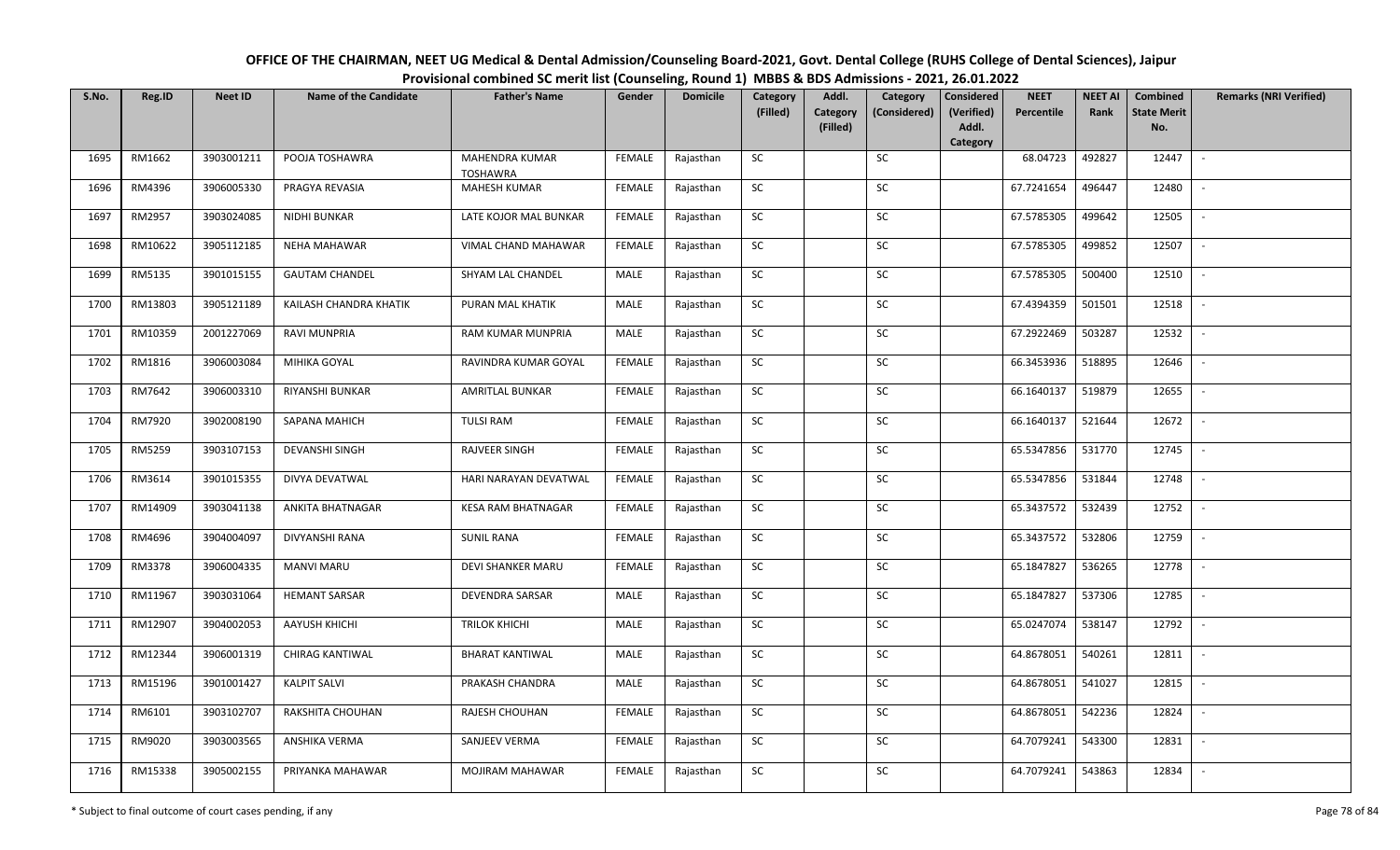| OFFICE OF THE CHAIRMAN, NEET UG Medical & Dental Admission/Counseling Board-2021, Govt. Dental College (RUHS College of Dental Sciences), Jaipur |
|--------------------------------------------------------------------------------------------------------------------------------------------------|
| Provisional combined SC merit list (Counseling, Round 1) MBBS & BDS Admissions - 2021, 26.01.2022                                                |

| S.No. | Reg.ID  | <b>Neet ID</b> | <b>Name of the Candidate</b> | <b>Father's Name</b>                   | Gender        | <b>Domicile</b> | Category<br>(Filled) | Addl.<br>Category | Category<br>(Considered) | <b>Considered</b><br>(Verified) | <b>NEET</b><br>Percentile | <b>NEET AI</b><br>Rank | Combined<br><b>State Merit</b> | <b>Remarks (NRI Verified)</b> |
|-------|---------|----------------|------------------------------|----------------------------------------|---------------|-----------------|----------------------|-------------------|--------------------------|---------------------------------|---------------------------|------------------------|--------------------------------|-------------------------------|
|       |         |                |                              |                                        |               |                 |                      | (Filled)          |                          | Addl.<br>Category               |                           |                        | No.                            |                               |
| 1717  | RM12889 | 3110109160     | KURDIA VARSHA NANDKISHOR     | <b>KURDIA NANDKISHOR</b><br>SHANKARLAL | <b>FEMALE</b> | Rajasthan       | SC                   |                   | <b>SC</b>                |                                 | 64.5190973                | 545989                 | 12850                          | $\sim$                        |
| 1718  | RM5236  | 3904106111     | <b>NAYAN</b>                 | <b>SUMER SINGH</b>                     | MALE          | Rajasthan       | SC                   | WPP, WPP1         | <b>SC</b>                | WPP1                            | 64.358763                 | 549121                 | 12874                          |                               |
| 1719  | RM3044  | 3902010012     | <b>MUKUL SOLANKI</b>         | <b>TARACHAND SOLANKI</b>               | MALE          | Rajasthan       | <b>SC</b>            | PwD               | SC                       |                                 | 64.1938958                | 550505                 | 12881                          | $\mathbb{L}$                  |
| 1720  | RM13019 | 3903001127     | <b>ISHA RAJ</b>              | YOG RAJ                                | <b>FEMALE</b> | Rajasthan       | <b>SC</b>            |                   | <b>SC</b>                |                                 | 64.1938958                | 551858                 | 12897                          | $\sim$                        |
| 1721  | RM13131 | 3901002323     | KHUSH CHANDEL                | SAMPAT CHANDEL                         | <b>MALE</b>   | Rajasthan       | SC                   |                   | SC                       |                                 | 64.0309065                | 553270                 | 12906                          | $\sim$                        |
| 1722  | RM7347  | 3906005174     | CHARVI KASOTIYA              | SHYAM KUMAR KASOTIYA                   | <b>FEMALE</b> | Rajasthan       | SC                   |                   | SC                       |                                 | 64.0309065                | 553918                 | 12913                          | $\sim$                        |
| 1723  | RM15005 | 3903207669     | <b>NEHA TEPAN</b>            | PREM CHAND TEPAN                       | <b>FEMALE</b> | Rajasthan       | SC                   |                   | SC                       |                                 | 63.671255                 | 558479                 | 12951                          | $\sim$                        |
| 1724  | RM1350  | 3904105053     | <b>ABHISHEK SISODIYA</b>     | <b>MAHENDRA KUMAR</b>                  | MALE          | Rajasthan       | <b>SC</b>            |                   | <b>SC</b>                |                                 | 63.3397074                | 563640                 | 12980                          | $\overline{\phantom{a}}$      |
| 1725  | RM15615 | 3901006037     | NISHTHA GADORIA              | <b>CHANDRA KUMAR</b>                   | <b>FEMALE</b> | Rajasthan       | ${\sf SC}$           |                   | SC                       |                                 | 63.3397074                | 563717                 | 12981                          |                               |
| 1726  | RM14699 | 3903206451     | <b>JIYA GOTHWAL</b>          | RAJ BAHADUR                            | <b>FEMALE</b> | Rajasthan       | SC                   |                   | SC                       |                                 | 63.3397074                | 564385                 | 12988                          | $\sim$                        |
| 1727  | RM13954 | 3903128068     | MS VISHNU DHOLPURIA          | RAKESH DHOLPURIA                       | <b>FEMALE</b> | Rajasthan       | ${\sf SC}$           |                   | SC                       |                                 | 63.3397074                | 564977                 | 12994                          | $\sim$                        |
| 1728  | RM3979  | 3906013280     | PRAFUL DHOBI                 | <b>ASHOK DHOBI</b>                     | MALE          | Rajasthan       | <b>SC</b>            |                   | SC                       |                                 | 63.3397074                | 565855                 | 13000                          | $\sim$                        |
| 1729  | RM8490  | 3905110266     | <b>KRATIKA CHAWLA</b>        | <b>BHERU LAL</b>                       | <b>FEMALE</b> | Rajasthan       | SC                   |                   | <b>SC</b>                |                                 | 62.9904168                | 570482                 | 13025                          |                               |
| 1730  | RM1381  | 3902018121     | <b>RITIK</b>                 | <b>INDRAJ</b>                          | MALE          | Rajasthan       | SC                   |                   | SC                       |                                 | 62.9904168                | 570531                 | 13027                          | $\sim$                        |
| 1731  | RM6094  | 3905010184     | NIDHI BAIRWA                 | RAM SWAROOP BAIRWA                     | <b>FEMALE</b> | Rajasthan       | <b>SC</b>            |                   | SC                       |                                 | 62.9904168                | 570814                 | 13029                          | $\overline{\phantom{a}}$      |
| 1732  | RM14205 | 3903010278     | ALISHA VERMA                 | DR. KANHAIYA LAL VERMA                 | <b>FEMALE</b> | Rajasthan       | ${\sf SC}$           |                   | SC                       |                                 | 62.7918768                | 572576                 | 13038                          | $\sim$                        |
| 1733  | RM15148 | 3905001476     | YASHIKA KAUR                 | <b>GURUDAYAL SINGH</b>                 | <b>FEMALE</b> | Rajasthan       | <b>SC</b>            |                   | SC                       |                                 | 62.4458888                | 579237                 | 13081                          | $\sim$                        |
| 1734  | RM4059  | 3906026060     | <b>KAMAL BUNKAR</b>          | NANU LAL BUNKAR                        | MALE          | Rajasthan       | SC                   |                   | SC                       |                                 | 62.1023614                | 583093                 | 13111                          | $\sim$                        |
| 1735  | RM15692 | 3903030281     | PRATEEKSHA PANKAJ            | SUBHASH CHANDRA VERMA                  | <b>FEMALE</b> | Rajasthan       | <b>SC</b>            |                   | <b>SC</b>                |                                 | 61.8878916                | 587820                 | 13143                          | $\overline{\phantom{a}}$      |
| 1736  | RM8741  | 3901008257     | <b>TEENA RAJORIA</b>         | NARENDRA SINGH                         | <b>FEMALE</b> | Rajasthan       | ${\sf SC}$           |                   | SC                       |                                 | 61.8878916                | 587996                 | 13144                          |                               |
| 1737  | RM4633  | 3110012256     | JATOLIYA LEELA CHETAN        | CHETAN                                 | <b>FEMALE</b> | Rajasthan       | <b>SC</b>            |                   | SC                       |                                 | 61.3555375                | 594215                 | 13187                          | $\sim$                        |
| 1738  | RM1871  | 3903209168     | PANKAJ KUMAR                 | <b>MAHAVIR PRASAD</b>                  | MALE          | Rajasthan       | <b>SC</b>            | WDP, EXS6         | SC                       |                                 | 61.1718912                | 597759                 | 13213                          | $\overline{\phantom{a}}$      |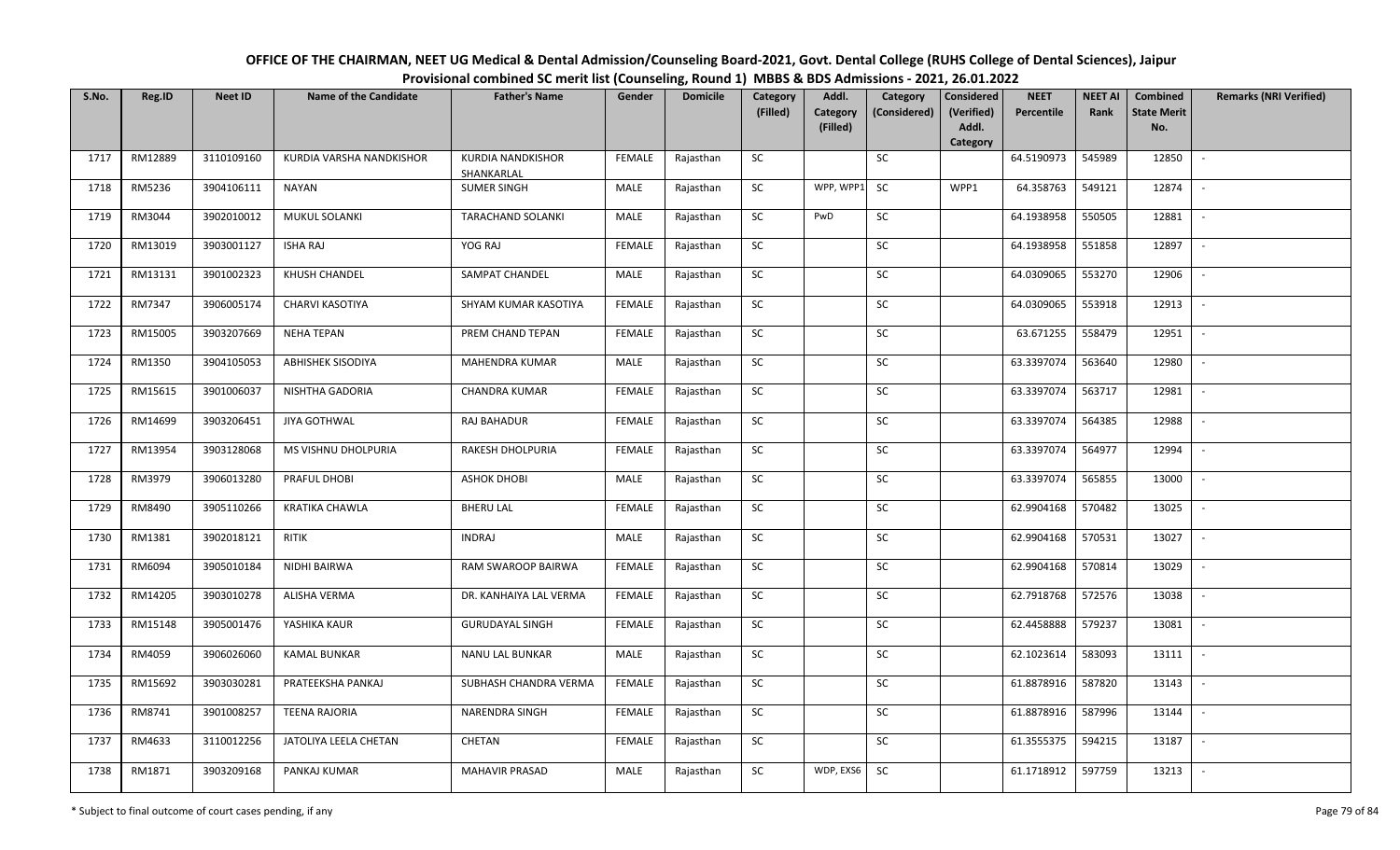| OFFICE OF THE CHAIRMAN, NEET UG Medical & Dental Admission/Counseling Board-2021, Govt. Dental College (RUHS College of Dental Sciences), Jaipur |
|--------------------------------------------------------------------------------------------------------------------------------------------------|
| Provisional combined SC merit list (Counseling, Round 1) MBBS & BDS Admissions - 2021, 26.01.2022                                                |

| S.No. | Reg.ID  | <b>Neet ID</b> | <b>Name of the Candidate</b> | <b>Father's Name</b>      | Gender        | <b>Domicile</b> | Category<br>(Filled) | Addl.<br>Category | Category<br>(Considered) | <b>Considered</b><br>(Verified) | <b>NEET</b><br>Percentile | <b>NEET AI</b><br>Rank | Combined<br><b>State Merit</b> | <b>Remarks (NRI Verified)</b> |
|-------|---------|----------------|------------------------------|---------------------------|---------------|-----------------|----------------------|-------------------|--------------------------|---------------------------------|---------------------------|------------------------|--------------------------------|-------------------------------|
|       |         |                |                              |                           |               |                 |                      | (Filled)          |                          | Addl.<br>Category               |                           |                        | No.                            |                               |
| 1739  | RM14537 | 3905118112     | <b>BHARATI NAYAK</b>         | <b>GIRIRAJ NAYAK</b>      | <b>FEMALE</b> | Rajasthan       | <b>SC</b>            |                   | SC                       |                                 | 61.1718912                | 599037                 | 13219                          | $\sim$                        |
| 1740  | RM14064 | 3901019071     | <b>JATIN VERMA</b>           | <b>BIRDICHAND VERMA</b>   | MALE          | Rajasthan       | <b>SC</b>            |                   | SC                       |                                 | 60.772221                 | 605357                 | 13268                          |                               |
| 1741  | RM15184 | 3903204800     | SNEHA CHAUHAN                | RAGHUVIR SINGH CHAUHAN    | <b>FEMALE</b> | Rajasthan       | SC                   |                   | SC                       |                                 | 60.3987766                | 608940                 | 13294                          | $\overline{\phantom{a}}$      |
| 1742  | RM4312  | 3903106544     | <b>UDITA ANIL LAL</b>        | <b>ANIL KUMAR</b>         | <b>FEMALE</b> | Rajasthan       | <b>SC</b>            |                   | <b>SC</b>                |                                 | 59.9726862                | 615127                 | 13330                          | $\sim$                        |
| 1743  | RM8999  | 3903226150     | <b>KAUSHIK VERMA</b>         | <b>BRIJ BIHARI LAL</b>    | MALE          | Rajasthan       | SC                   |                   | SC                       |                                 | 59.9726862                | 616550                 | 13341                          | $\sim$                        |
| 1744  | RM13424 | 3904003354     | <b>DIVYANSHU BHATI</b>       | <b>ALOK BHATI</b>         | MALE          | Rajasthan       | SC                   |                   | SC                       |                                 | 59.7817873                | 619625                 | 13367                          | $\sim$                        |
| 1745  | RM15530 | 3903110059     | RAVI SONKARIA                | PRABHU DAYAL              | MALE          | Rajasthan       | SC                   |                   | <b>SC</b>                |                                 | 59.3925426                | 624643                 | 13400                          | $\sim$                        |
| 1746  | RM1455  | 3903205087     | <b>DIKSHA BHASKAR</b>        | PAWAN BHASKAR             | <b>FEMALE</b> | Rajasthan       | SC                   |                   | SC                       |                                 | 59.1953625                | 627150                 | 13415                          | $\overline{\phantom{a}}$      |
| 1747  | RM6295  | 3903102087     | <b>GORISHA VERMA</b>         | SATENDER KUMAR VERMA      | <b>FEMALE</b> | Rajasthan       | SC                   |                   | <b>SC</b>                |                                 | 59.1953625                | 627913                 | 13422                          | Rajasthan                     |
| 1748  | RM2113  | 3906019217     | PRIYANKA KHATIK              | DAL CHAND KHATIK          | <b>FEMALE</b> | Rajasthan       | SC                   |                   | SC                       |                                 | 58.9507814                | 632121                 | 13448                          | $\sim$                        |
| 1749  | RM7918  | 3904001161     | LOHAAN PUJARI                | ARUN KUMAR PUJARI         | MALE          | Rajasthan       | SC                   |                   | SC                       |                                 | 57.9061474                | 646633                 | 13525                          | $\sim$                        |
| 1750  | RM3208  | 3906013259     | POOJA MALLICK                | KARTIK CHANDRA MALLICK    | <b>FEMALE</b> | Rajasthan       | <b>SC</b>            |                   | <b>SC</b>                |                                 | 57.7039811                | 650438                 | 13542                          | $\sim$                        |
| 1751  | RM14502 | 3903038011     | <b>MANSI SANKHLA</b>         | PRADEEP SANKHLA           | <b>FEMALE</b> | Rajasthan       | <b>SC</b>            |                   | SC                       |                                 | 57.7039811                | 652707                 | 13555                          | $\overline{\phantom{a}}$      |
| 1752  | RM15081 | 3905016272     | <b>GUNJAN MADHUKAR</b>       | PAWAN KUMAR MADHUKAR      | FEMALE        | Rajasthan       | SC                   |                   | <b>SC</b>                |                                 | 57.4937851                | 654421                 | 13569                          | $\overline{\phantom{a}}$      |
| 1753  | RM8946  | 3901014419     | <b>DEEPTI KOTWAL</b>         | <b>GENDA LAL KOTWAL</b>   | <b>FEMALE</b> | Rajasthan       | ${\sf SC}$           |                   | SC                       |                                 | 57.4937851                | 654534                 | 13571                          | $\overline{\phantom{a}}$      |
| 1754  | RM13731 | 3906001595     | HIMANSHI BAMNIYA             | RAMESH CHANDRA<br>MEGHWAL | <b>FEMALE</b> | Rajasthan       | <b>SC</b>            |                   | SC                       |                                 | 57.0779907                | 659674                 | 13603                          | $\sim$                        |
| 1755  | RM13757 | 3903117067     | PIYUSH CHHILWAL              | RAVINDRA KUMAR            | MALE          | Rajasthan       | ${\sf SC}$           |                   | SC                       |                                 | 56.5957574                | 670169                 | 13669                          | $\sim$                        |
| 1756  | RM3388  | 3903101645     | PRATEEK YADAV                | SANJEEV YADAV             | MALE          | Rajasthan       | SC                   |                   | SC                       |                                 | 56.384072                 | 670671                 | 13673                          | $\sim$                        |
| 1757  | RM13254 | 3906011084     | <b>KARTIK KARDAM</b>         | DINESH KUMAR SINGH        | MALE          | Rajasthan       | SC                   |                   | <b>SC</b>                |                                 | 56.384072                 | 671203                 | 13677                          | $\sim$                        |
| 1758  | RM4163  | 3904005006     | HARSHITA SHAKYA              | <b>BHERU SINGH</b>        | <b>FEMALE</b> | Rajasthan       | ${\sf SC}$           |                   | ${\sf SC}$               |                                 | 56.1681128                | 674355                 | 13694                          |                               |
| 1759  | RM4179  | 2001122041     | <b>AGRIMA SINGH</b>          | SUMER CHAND JATAV         | <b>FEMALE</b> | Rajasthan       | <b>SC</b>            | WPP, WPP8         | <b>SC</b>                |                                 | 56.1681128                | 674990                 | 13699                          | $\sim$                        |
| 1760  | RM5227  | 3904101115     | <b>NARESH HATELA</b>         | DUNGAR LAL HATELA         | MALE          | Rajasthan       | ${\sf SC}$           |                   | SC                       |                                 | 56.1681128                | 675543                 | 13703                          | $\sim$                        |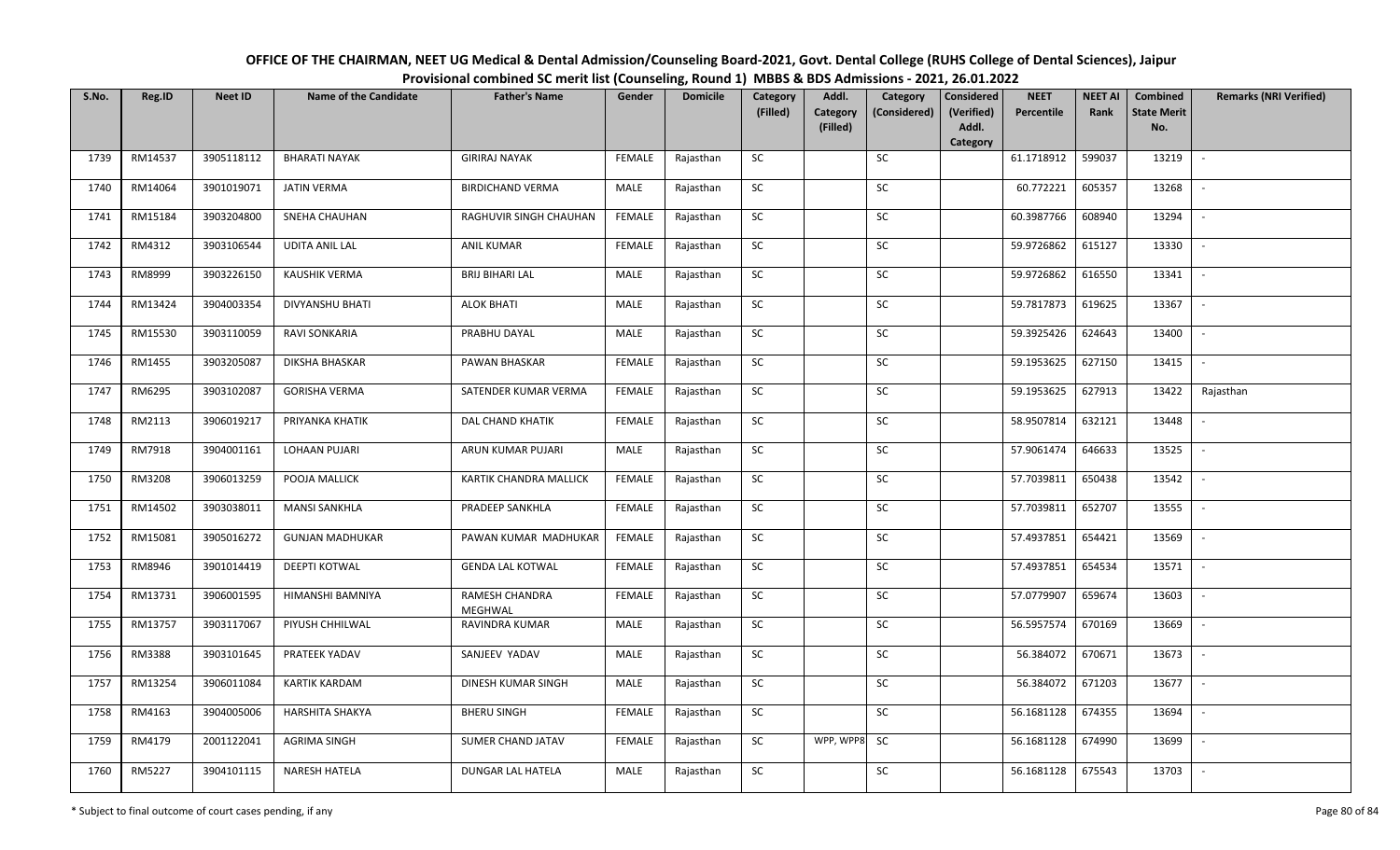| OFFICE OF THE CHAIRMAN, NEET UG Medical & Dental Admission/Counseling Board-2021, Govt. Dental College (RUHS College of Dental Sciences), Jaipur |
|--------------------------------------------------------------------------------------------------------------------------------------------------|
| Provisional combined SC merit list (Counseling, Round 1) MBBS & BDS Admissions - 2021, 26.01.2022                                                |

| S.No. | Reg.ID  | <b>Neet ID</b> | <b>Name of the Candidate</b> | <b>Father's Name</b>       | Gender        | <b>Domicile</b> | Category<br>(Filled) | Addl.<br>Category<br>(Filled) | Category<br>(Considered) | <b>Considered</b><br>(Verified)<br>Addl. | <b>NEET</b><br>Percentile | <b>NEET AI</b><br>Rank | <b>Combined</b><br><b>State Merit</b><br>No. | <b>Remarks (NRI Verified)</b> |
|-------|---------|----------------|------------------------------|----------------------------|---------------|-----------------|----------------------|-------------------------------|--------------------------|------------------------------------------|---------------------------|------------------------|----------------------------------------------|-------------------------------|
|       |         |                |                              |                            |               |                 |                      |                               |                          | Category                                 |                           |                        |                                              |                               |
| 1761  | RM13700 | 3905009221     | <b>NISHANT VERMA</b>         | <b>SUNIL VERMA</b>         | MALE          | Rajasthan       | <b>SC</b>            |                               | SC                       |                                          | 55.9469731                | 679884                 | 13728                                        | $\sim$                        |
| 1762  | RM10345 | 3903117425     | <b>MANMOHAN VERMA</b>        | HUKAM CHAND VERMA          | MALE          | Rajasthan       | <b>SC</b>            |                               | SC                       |                                          | 55.6617256                | 681269                 | 13740                                        |                               |
| 1763  | RM4738  | 3902001154     | SHWETA SOLANKI               | MOHAN LAL SOLANKI          | <b>FEMALE</b> | Rajasthan       | SC                   |                               | SC                       |                                          | 55.6617256                | 683327                 | 13748                                        | $\overline{\phantom{a}}$      |
| 1764  | RM10162 | 3903007712     | RAGHVENDRA VERMA             | RAM CHARAN VERMA           | MALE          | Rajasthan       | SC                   |                               | SC                       |                                          | 55.4443418                | 686280                 | 13775                                        | $\overline{\phantom{a}}$      |
| 1765  | RM9057  | 3906001778     | YUVRAJ BHATI                 | CHHAGAN LAL BHATI          | MALE          | Rajasthan       | <b>SC</b>            |                               | ${\sf SC}$               |                                          | 55.4443418                | 687361                 | 13782                                        | $\sim$                        |
| 1766  | RM10514 | 3903207229     | <b>BHASKAR HATHIWAR</b>      | <b>GYASI RAM</b>           | MALE          | Rajasthan       | ${\sf SC}$           |                               | ${\sf SC}$               |                                          | 55.0086028                | 694056                 | 13840                                        | $\sim$                        |
| 1767  | RM5265  | 3903032204     | SALONI                       | LUXMINARAYAN               | <b>FEMALE</b> | Rajasthan       | <b>SC</b>            |                               | <b>SC</b>                |                                          | 55.0086028                | 694380                 | 13841                                        | $\sim$                        |
| 1768  | RM1261  | 3906003371     | <b>MONIL RALOTI</b>          | LALIT KUMAR MEGHWAL        | MALE          | Rajasthan       | SC                   |                               | SC                       |                                          | 54.7870098                | 694918                 | 13847                                        | $\sim$                        |
| 1769  | RM4626  | 3906001717     | SAKSHI CHAWLA                | RAM PRASAD CHAWLA          | <b>FEMALE</b> | Rajasthan       | SC                   |                               | SC                       |                                          | 54.7870098                | 695448                 | 13851                                        | $\blacksquare$                |
| 1770  | RM9738  | 3114006218     | VARSHA JATAV                 | <b>BALVEER SINGH JATAV</b> | <b>FEMALE</b> | Rajasthan       | SC                   |                               | SC                       |                                          | 54.7870098                | 697000                 | 13862                                        | $\sim$                        |
| 1771  | RM13248 | 3902004234     | PRASHANT KHANDA              | JITENDRA KHANDA            | MALE          | Rajasthan       | ${\sf SC}$           |                               | $\sf SC$                 |                                          | 54.7870098                | 697826                 | 13867                                        | $\sim$                        |
| 1772  | RM15719 | 3906001747     | MAULIK KUMAR DEEGWAL         | <b>LALIT KUMAR RAIGER</b>  | MALE          | Rajasthan       | <b>SC</b>            |                               | SC                       |                                          | 54.4832423                | 702812                 | 13889                                        | $\sim$                        |
| 1773  | RM11127 | 3905106126     | <b>SAGAR KHINCHI</b>         | <b>BHUVNESH KHINCHI</b>    | MALE          | Rajasthan       | SC                   |                               | <b>SC</b>                |                                          | 54.0424523                | 706383                 | 13915                                        | $\overline{\phantom{a}}$      |
| 1774  | RM5610  | 3904004249     | MUSKAN BALVANSHI             | RATAN LAL BALVANSHI        | <b>FEMALE</b> | Rajasthan       | SC                   |                               | SC                       |                                          | 54.0424523                | 706641                 | 13920                                        | $\sim$                        |
| 1775  | RM1611  | 3903107535     | <b>GURPREET KAUR</b>         | AMARJEET SINGH SANDHU      | <b>FEMALE</b> | Rajasthan       | SC                   |                               | SC                       |                                          | 54.0424523                | 707229                 | 13927                                        | $\overline{\phantom{a}}$      |
| 1776  | RM11605 | 3906007240     | <b>AVISH CHAUHAN</b>         | <b>SUNIL CHAUHAN</b>       | MALE          | Rajasthan       | ${\sf SC}$           |                               | ${\sf SC}$               |                                          | 53.5712274                | 713351                 | 13957                                        | $\sim$                        |
| 1777  | RM9715  | 3903225280     | HARINATH                     | <b>JAGDISH PRASAD</b>      | MALE          | Rajasthan       | <b>SC</b>            |                               | SC                       |                                          | 53.5712274                | 715041                 | 13970                                        | $\sim$                        |
| 1778  | RM14387 | 3904006291     | KUNAL CHAWLA                 | POONAM CHAND               | MALE          | Rajasthan       | SC                   |                               | SC                       |                                          | 53.5712274                | 716603                 | 13979                                        | $\sim$                        |
| 1779  | RM5438  | 3906006292     | SONAL ATHAWAL                | DINESH ATHAWAL             | <b>FEMALE</b> | Rajasthan       | <b>SC</b>            |                               | SC                       |                                          | 53.2574227                | 719214                 | 13997                                        | $\sim$                        |
| 1780  | RM15451 | 3903208415     | PURVA TAK                    | <b>VINOD TAK</b>           | <b>FEMALE</b> | Rajasthan       | SC                   |                               | SC                       |                                          | 53.0274116                | 723929                 | 14025                                        | $\overline{\phantom{a}}$      |
| 1781  | RM12192 | 2001003151     | <b>DIVYA</b>                 | <b>MANOJ KUMAR</b>         | <b>FEMALE</b> | Rajasthan       | ${\sf SC}$           |                               | ${\sf SC}$               |                                          | 52.5525603                | 730203                 | 14052                                        | $\sim$                        |
| 1782  | RM13653 | 3906007289     | <b>NEHA JATAV</b>            | CHANDRA PRAKASH JATAV      | <b>FEMALE</b> | Rajasthan       | ${\sf SC}$           |                               | ${\sf SC}$               |                                          | 52.5525603                | 730906                 | 14057                                        |                               |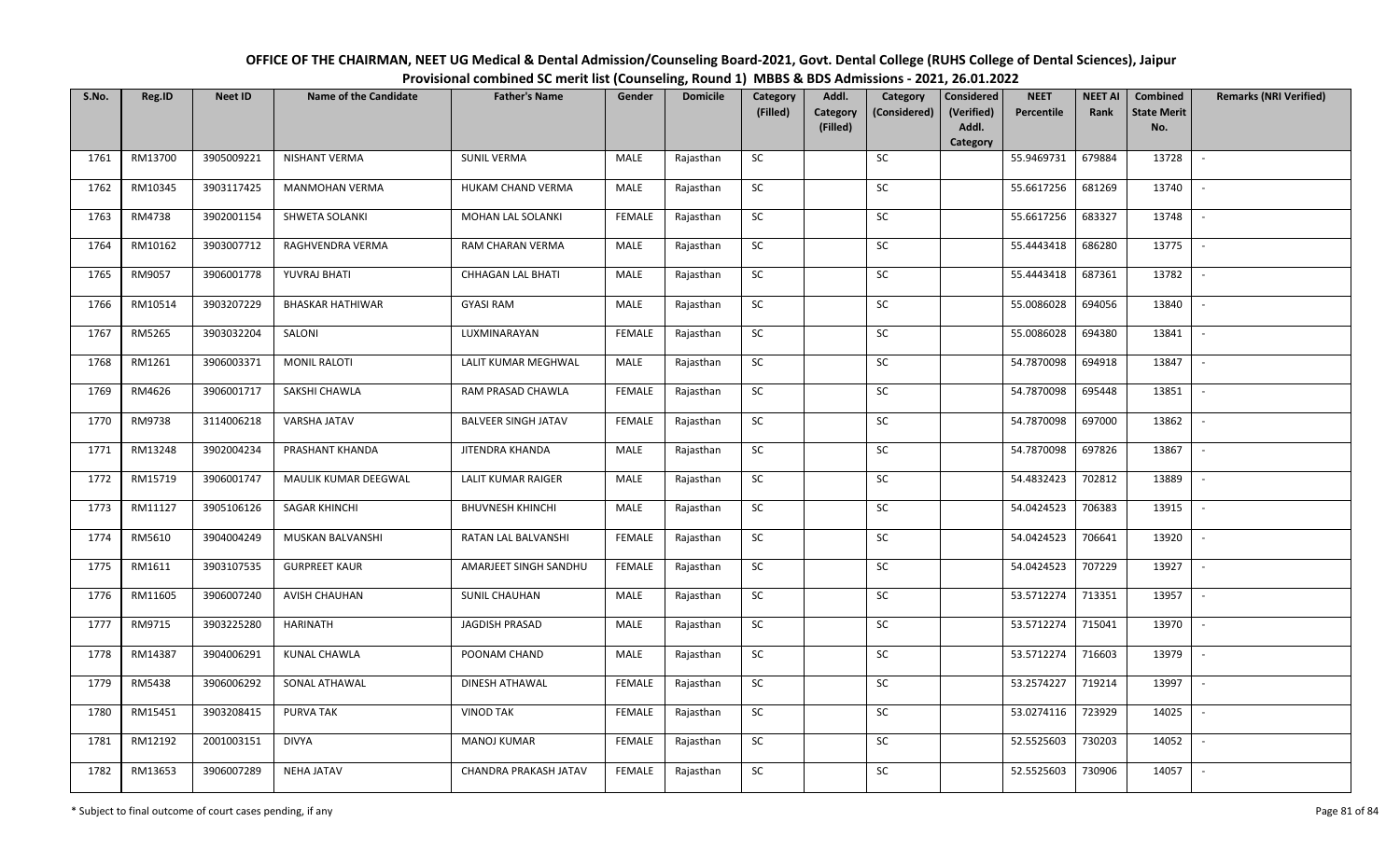| OFFICE OF THE CHAIRMAN, NEET UG Medical & Dental Admission/Counseling Board-2021, Govt. Dental College (RUHS College of Dental Sciences), Jaipur |
|--------------------------------------------------------------------------------------------------------------------------------------------------|
| Provisional combined SC merit list (Counseling, Round 1) MBBS & BDS Admissions - 2021, 26.01.2022                                                |

| S.No. | Reg.ID  | <b>Neet ID</b> | <b>Name of the Candidate</b> | <b>Father's Name</b>       | Gender        | <b>Domicile</b> | Category<br>(Filled) | Addl.<br>Category<br>(Filled) | Category<br>(Considered) | <b>Considered</b><br>(Verified)<br>Addl. | <b>NEET</b><br>Percentile | <b>NEET AI</b><br>Rank | <b>Combined</b><br><b>State Merit</b><br>No. | <b>Remarks (NRI Verified)</b> |
|-------|---------|----------------|------------------------------|----------------------------|---------------|-----------------|----------------------|-------------------------------|--------------------------|------------------------------------------|---------------------------|------------------------|----------------------------------------------|-------------------------------|
|       |         |                |                              |                            |               |                 |                      |                               |                          | Category                                 |                           |                        |                                              |                               |
| 1783  | RM3646  | 3905114015     | <b>DIVYA MAHAVER</b>         | <b>JAYESH MAHAVER</b>      | <b>FEMALE</b> | Rajasthan       | SC                   |                               | SC                       |                                          | 52.5525603                | 731396                 | 14060                                        | $\sim$                        |
| 1784  | RM12827 | 3903008668     | HARENDER SINGH PANWAR        | RAJENDAR SINGH PANWAR      | MALE          | Rajasthan       | SC                   | WDP, EXS6                     | SC                       |                                          | 51.9553214                | 741800                 | 14100                                        |                               |
| 1785  | RM2188  | 3901010153     | SHAILENDRA UDAI              | RATAN LAL UDAI             | <b>MALE</b>   | Rajasthan       | SC                   |                               | SC                       |                                          | 51.720065                 | 743418                 | 14110                                        | $\overline{\phantom{a}}$      |
| 1786  | RM14376 | 3802012130     | <b>ROHIT KUMAR</b>           | <b>RAJ KUMAR</b>           | MALE          | Rajasthan       | SC                   |                               | SC                       |                                          | 51.720065                 | 744825                 | 14116                                        | $\overline{\phantom{a}}$      |
| 1787  | RM7157  | 3904101456     | <b>HEMANT BHATT</b>          | <b>NARENDRA BHATT</b>      | MALE          | Rajasthan       | ${\sf SC}$           |                               | <b>SC</b>                |                                          | 50.9553039                | 756040                 | 14168                                        | $\sim$                        |
| 1788  | RM11946 | 3903205453     | ETISHA VERMA                 | MOHAN LAL VERMA            | <b>FEMALE</b> | Rajasthan       | ${\sf SC}$           |                               | ${\sf SC}$               |                                          | 50.0812356                | 767138                 | 14219                                        | $\sim$                        |
| 1789  | RM13534 | 3901004071     | <b>DIMPLE BROLIA</b>         | RAJESH KUMAR BROLIA        | <b>FEMALE</b> | Rajasthan       | <b>SC</b>            |                               | <b>SC</b>                |                                          | 50.0812356                | 768730                 | 14224                                        | $\sim$                        |
| 1790  | RM12073 | 3903103573     | TIYA BANSHIWAL               | RAJESH KUMAR BANSHIWAL     | FEMALE        | Rajasthan       | SC                   |                               | SC                       |                                          | 50.0812356                | 769264                 | 14227                                        | $\sim$                        |
| 1791  | RM10211 | 3903022289     | <b>KIRTI VERMA</b>           | MUKESH VERMA               | <b>FEMALE</b> | Rajasthan       | SC                   |                               | SC                       |                                          | 49.5499177                | 777225                 | 14245                                        |                               |
| 1792  | RM1512  | 3903132216     | POONAM ATAL                  | OM PRAKASH ATAL            | <b>FEMALE</b> | Rajasthan       | SC                   |                               | SC                       |                                          | 49.1655297                | 783581                 | 14252                                        | $\sim$                        |
| 1793  | RM15011 | 3903138094     | RAJARAM VERMA                | RAMSWAROOP VERMA           | MALE          | Rajasthan       | ${\sf SC}$           |                               | $\sf SC$                 |                                          | 48.9035941                | 785766                 | 14260                                        | $\sim$                        |
| 1794  | RM12234 | 3906030060     | <b>TUSHAR YADAV</b>          | BALWANT KUMAR YADAV        | MALE          | Rajasthan       | <b>SC</b>            |                               | SC                       |                                          | 48.9035941                | 787888                 | 14265                                        | $\sim$                        |
| 1795  | RM15039 | 3904010010     | <b>KIRAN SODA</b>            | MANGI LAL SODA             | <b>FEMALE</b> | Rajasthan       | SC                   |                               | <b>SC</b>                |                                          | 48.637838                 | 789512                 | 14269                                        | $\overline{\phantom{a}}$      |
| 1796  | RM8307  | 3904025095     | PANKAJ PANWAR                | <b>CHETAN RAM</b>          | MALE          | Rajasthan       | SC                   |                               | SC                       |                                          | 48.637838                 | 790277                 | 14272                                        | $\sim$                        |
| 1797  | RM12639 | 3902023284     | <b>SURBHI TANWAR</b>         | JAI SINGH TANWAR           | <b>FEMALE</b> | Rajasthan       | SC                   |                               | SC                       |                                          | 48.637838                 | 791813                 | 14279                                        | $\overline{\phantom{a}}$      |
| 1798  | RM9898  | 3903010361     | SWETA                        | SHANTILAL                  | <b>FEMALE</b> | Rajasthan       | ${\sf SC}$           |                               | ${\sf SC}$               |                                          | 48.3610735                | 794930                 | 14287                                        | $\sim$                        |
| 1799  | RM3015  | 3906004227     | HARSHIT MAHISANIYA           | <b>INDERMAL MAHISANIYA</b> | MALE          | Rajasthan       | <b>SC</b>            |                               | SC                       |                                          | 48.3610735                | 796577                 | 14290                                        | $\sim$                        |
| 1800  | RM13927 | 3903003352     | HITESH TATWAL                | HARPHOOL TATWAL            | MALE          | Rajasthan       | SC                   |                               | SC                       |                                          | 48.3610735                | 796598                 | 14291                                        | $\sim$                        |
| 1801  | RM15082 | 3901003285     | JYOTSNA BURMAN               | <b>GULAB CHAND BURMAN</b>  | <b>FEMALE</b> | Rajasthan       | SC                   |                               | SC                       |                                          | 48.0738833                | 800052                 | 14303                                        | $\sim$                        |
| 1802  | RM9299  | 3905015156     | NITIN ARYA                   | KALU LAL ARYA              | MALE          | Rajasthan       | SC                   |                               | SC                       |                                          | 48.0738833                | 801570                 | 14306                                        | $\blacksquare$                |
| 1803  | RM3548  | 3906010215     | PARITOSH CHOPRA              | <b>BHANWAR LAL CHOPRA</b>  | MALE          | Rajasthan       | ${\sf SC}$           |                               | SC                       |                                          | 47.6597078                | 802554                 | 14308                                        | $\overline{\phantom{a}}$      |
| 1804  | RM12306 | 3904007157     | <b>NANDINI PARIHAR</b>       | <b>ASHOK PARIHAR</b>       | <b>FEMALE</b> | Rajasthan       | ${\sf SC}$           |                               | ${\sf SC}$               |                                          | 47.6597078                | 803902                 | 14311                                        |                               |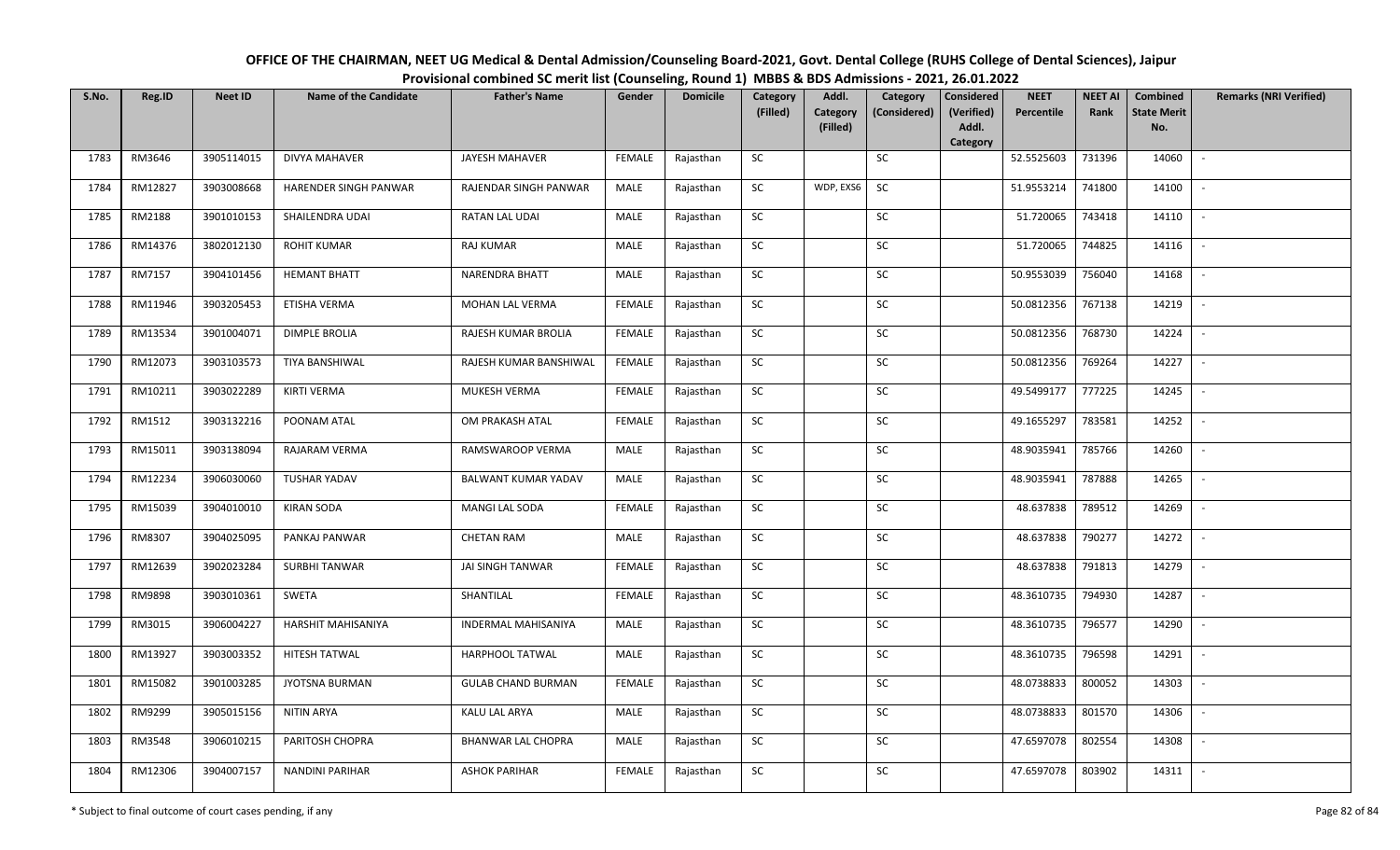| OFFICE OF THE CHAIRMAN, NEET UG Medical & Dental Admission/Counseling Board-2021, Govt. Dental College (RUHS College of Dental Sciences), Jaipur |
|--------------------------------------------------------------------------------------------------------------------------------------------------|
| Provisional combined SC merit list (Counseling, Round 1) MBBS & BDS Admissions - 2021, 26.01.2022                                                |

| S.No. | Reg.ID  | <b>Neet ID</b> | <b>Name of the Candidate</b> | <b>Father's Name</b>     | Gender        | <b>Domicile</b> | Category<br>(Filled) | Addl.<br>Category | Category<br>(Considered) | <b>Considered</b><br>(Verified) | <b>NEET</b><br>Percentile | <b>NEET AI</b><br>Rank | <b>Combined</b><br><b>State Merit</b> | <b>Remarks (NRI Verified)</b> |
|-------|---------|----------------|------------------------------|--------------------------|---------------|-----------------|----------------------|-------------------|--------------------------|---------------------------------|---------------------------|------------------------|---------------------------------------|-------------------------------|
|       |         |                |                              |                          |               |                 |                      | (Filled)          |                          | Addl.                           |                           |                        | No.                                   |                               |
| 1805  | RM4866  | 3902008197     | <b>DEEPANSHU BARUPAL</b>     | <b>TARACHAND BARUPAL</b> | MALE          | Rajasthan       | <b>SC</b>            |                   | SC                       | Category                        | 47.6597078                | 807124                 | 14315                                 | $\sim$                        |
|       |         |                |                              |                          |               |                 |                      |                   |                          |                                 |                           |                        |                                       |                               |
| 1806  | RM14582 | 3905001179     | LAKSHITA CHAUHAN             | JAGDISH CHAUHAN          | <b>FEMALE</b> | Rajasthan       | SC                   |                   | SC                       |                                 | 47.3814539                | 808488                 | 14318                                 |                               |
| 1807  | RM11307 | 3903121293     | <b>ANJALI KHINCHI</b>        | <b>RAVI KHINCHI</b>      | FEMALE        | Rajasthan       | SC                   |                   | SC                       |                                 | 47.3814539                | 809432                 | 14323                                 | $\overline{\phantom{a}}$      |
| 1808  | RM6711  | 3905007394     | PREKSHA ARYA                 | NITESH ARYA              | <b>FEMALE</b> | Rajasthan       | <b>SC</b>            |                   | <b>SC</b>                |                                 | 47.3814539                | 810224                 | 14330                                 | $\sim$                        |
| 1809  | RM13373 | 3902017190     | POOJA                        | OMPRAKASH                | <b>FEMALE</b> | Rajasthan       | SC                   |                   | SC                       |                                 | 46.8221616                | 817512                 | 14343                                 | $\sim$                        |
| 1810  | RM6557  | 3901001242     | ANIKET GUDESAR               | RAMKISHORE               | MALE          | Rajasthan       | SC                   |                   | SC                       |                                 | 46.8221616                | 820662                 | 14349                                 | $\sim$                        |
| 1811  | RM9235  | 3903021239     | SANGEETA BAIRWA              | RAMNARAYAN BAIRWA        | <b>FEMALE</b> | Rajasthan       | ${\sf SC}$           |                   | <b>SC</b>                |                                 | 46.5172285                | 821363                 | 14352                                 | $\sim$                        |
| 1812  | RM3289  | 3901017168     | MUSKAN GOVAL                 | <b>DEEPAK GOVAL</b>      | <b>FEMALE</b> | Rajasthan       | SC                   |                   | $\sf SC$                 |                                 | 46.0751434                | 831560                 | 14374                                 | $\overline{\phantom{a}}$      |
| 1813  | RM3731  | 3901003311     | SHIVANSH SAMARIA             | DHANPAT SAMARIA          | MALE          | Rajasthan       | SC                   |                   | <b>SC</b>                |                                 | 45.7825138                | 833978                 | 14380                                 | $\overline{\phantom{a}}$      |
| 1814  | RM12206 | 3906003401     | ALPESH KUMAR KHINCHI         | SURESH CHANDRA KHATIK    | MALE          | Rajasthan       | ${\sf SC}$           |                   | SC                       |                                 | 45.4984967                | 841177                 | 14388                                 | $\sim$                        |
| 1815  | RM4459  | 3905106219     | <b>ESHA GANESAN</b>          | GANESAN.S                | <b>FEMALE</b> | Rajasthan       | SC                   |                   | SC                       |                                 | 45.199003                 | 843125                 | 14391                                 | $\sim$                        |
| 1816  | RM12534 | 3903201115     | <b>DEVANSH KHICHI</b>        | MOHAN LAL KHINCHI        | MALE          | Rajasthan       | <b>SC</b>            |                   | ${\sf SC}$               |                                 | 45.199003                 | 843259                 | 14392                                 | $\sim$                        |
| 1817  | RM13562 | 3901002182     | RITIKA SAIWAL                | <b>MAHESH SAIWAL</b>     | <b>FEMALE</b> | Rajasthan       | <b>SC</b>            |                   | SC                       |                                 | 45.199003                 | 843714                 | 14394                                 | $\overline{\phantom{a}}$      |
| 1818  | RM14256 | 2001008419     | <b>ANKIT SINGH</b>           | SAJJAN SINGH             | MALE          | Rajasthan       | SC                   |                   | <b>SC</b>                |                                 | 44.8883067                | 847865                 | 14402                                 | $\overline{\phantom{a}}$      |
| 1819  | RM15568 | 3903007166     | NATASHA M NAIK               | <b>MAHESH NAIK</b>       | <b>FEMALE</b> | Rajasthan       | ${\sf SC}$           |                   | $\sf SC$                 |                                 | 44.8883067                | 848256                 | 14404                                 | $\overline{\phantom{a}}$      |
| 1820  | RM15446 | 3905021122     | PARTH MEHRA                  | MAHAVEER MEHRA           | MALE          | Rajasthan       | <b>SC</b>            |                   | SC                       |                                 | 44.8883067                | 849508                 | 14407                                 | $\sim$                        |
| 1821  | RM15234 | 3903204641     | MEHA                         | RAJESH KUMAR             | <b>FEMALE</b> | Rajasthan       | ${\sf SC}$           |                   | SC                       |                                 | 44.4102176                | 854878                 | 14418                                 | $\mathbb{L}$                  |
| 1822  | RM1274  | 1703002565     | SATISH NAGARWAL              | RAMPRASAD NAGARWAL       | MALE          | Rajasthan       | SC                   |                   | SC                       |                                 | 44.1072919                | 858600                 | 14422                                 | $\sim$                        |
| 1823  | RM13145 | 3905010373     | <b>MANISHA MEGHWAL</b>       | <b>BRIJMOHAN MEGHWAL</b> | <b>FEMALE</b> | Rajasthan       | SC                   |                   | SC                       |                                 | 44.1072919                | 860877                 | 14429                                 | $\overline{\phantom{a}}$      |
| 1824  | RM15528 | 3903102316     | PUNIT KUMAR TEPAN            | MUKESH KUMAR KHATIK      | MALE          | Rajasthan       | ${\sf SC}$           |                   | ${\sf SC}$               |                                 | 43.4943821                | 870791                 | 14449                                 |                               |
| 1825  | RM11975 | 3904105219     | SHILPA MEHRA                 | <b>BALU RAM MEHRA</b>    | <b>FEMALE</b> | Rajasthan       | <b>SC</b>            | PwD               | <b>SC</b>                | PwD                             | 43.1572008                | 872728                 | 14452                                 | $\sim$                        |
| 1826  | RM5589  | 3901010134     | <b>BHANUPRAKASH DEPAN</b>    | <b>GOVIND RAM</b>        | MALE          | Rajasthan       | ${\sf SC}$           |                   | SC                       |                                 | 43.1572008                | 874597                 | 14458                                 | $\sim$                        |